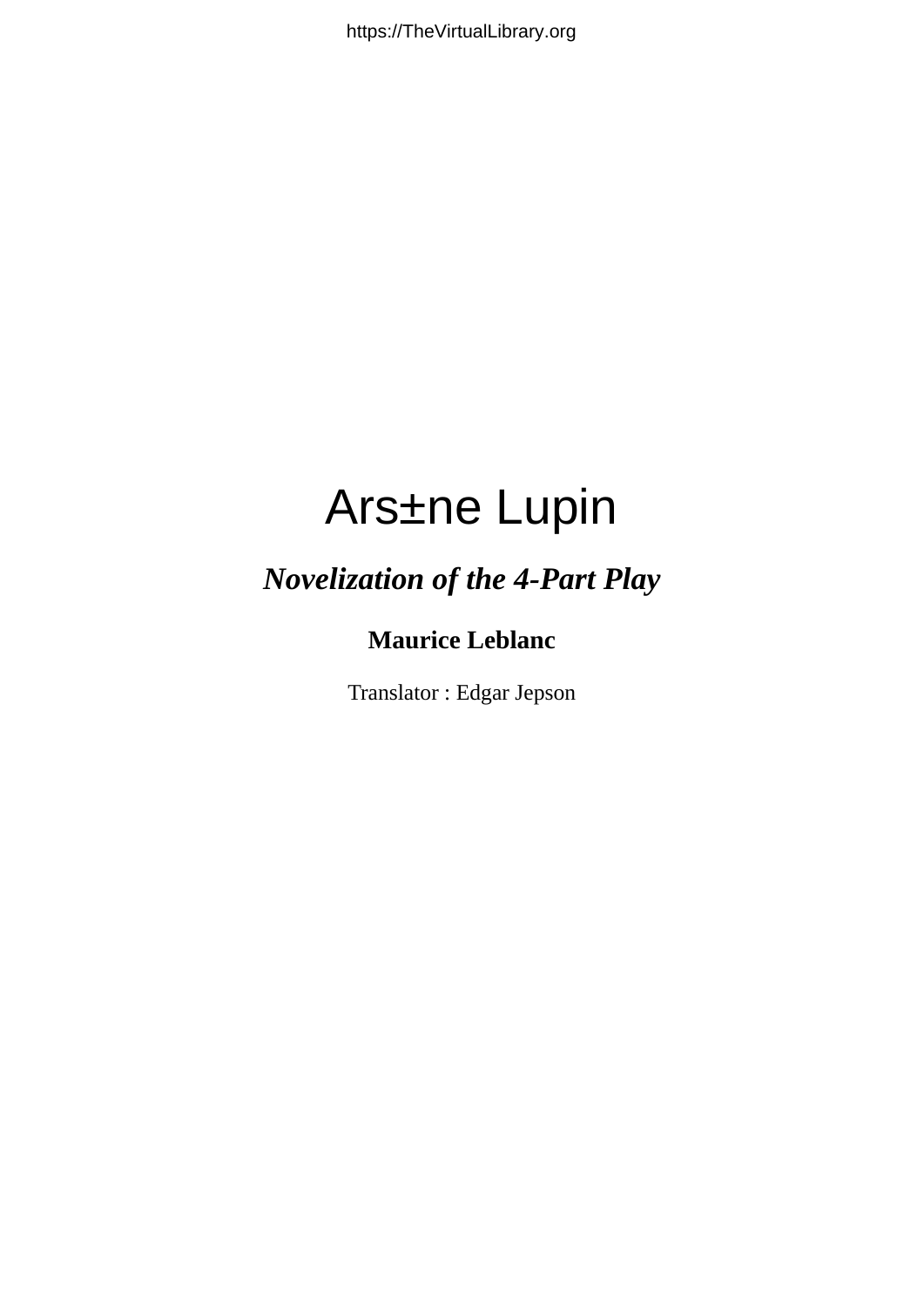#### Table of Contents

I: The [Millionaire's](#page-2-0) Daughter II: The Coming of the [Charolais](#page-10-0) III: [Lupin's](#page-15-0) Way IV: The Duke [Intervenes](#page-24-0) V: A [Letter](#page-30-0) From Lupin VI: Again the [Charolais](#page-37-0) VII: The Theft of the [Motor-cars](#page-42-0) VIII: The Duke [Arrives](#page-49-0) IX: M. [Formery](#page-55-0) Opens the Inquiry X: [Guerchard](#page-63-0) Assists XI: The Family [Arrives](#page-71-0) XII: The Theft of the [Pendant](#page-76-0) XIII: Lupin [Wires](#page-84-0) XIV: [Guerchard](#page-89-0) Picks Up the True Scent XV: The [Examination](#page-95-0) of Sonia XVI: [Victoire's](#page-100-0) Slip XVII: Sonia's [Escape](#page-106-0) XVIII: The Duke [Stays](#page-114-0) XIX: The Duke [Goes](#page-123-0) XX: Lupin [Comes](#page-133-0) Home XXI: The Cutting of the [Telephone](#page-139-0) Wires XXII: The [Bargain](#page-147-0) [XXIII:](#page-156-0) The End of the Duel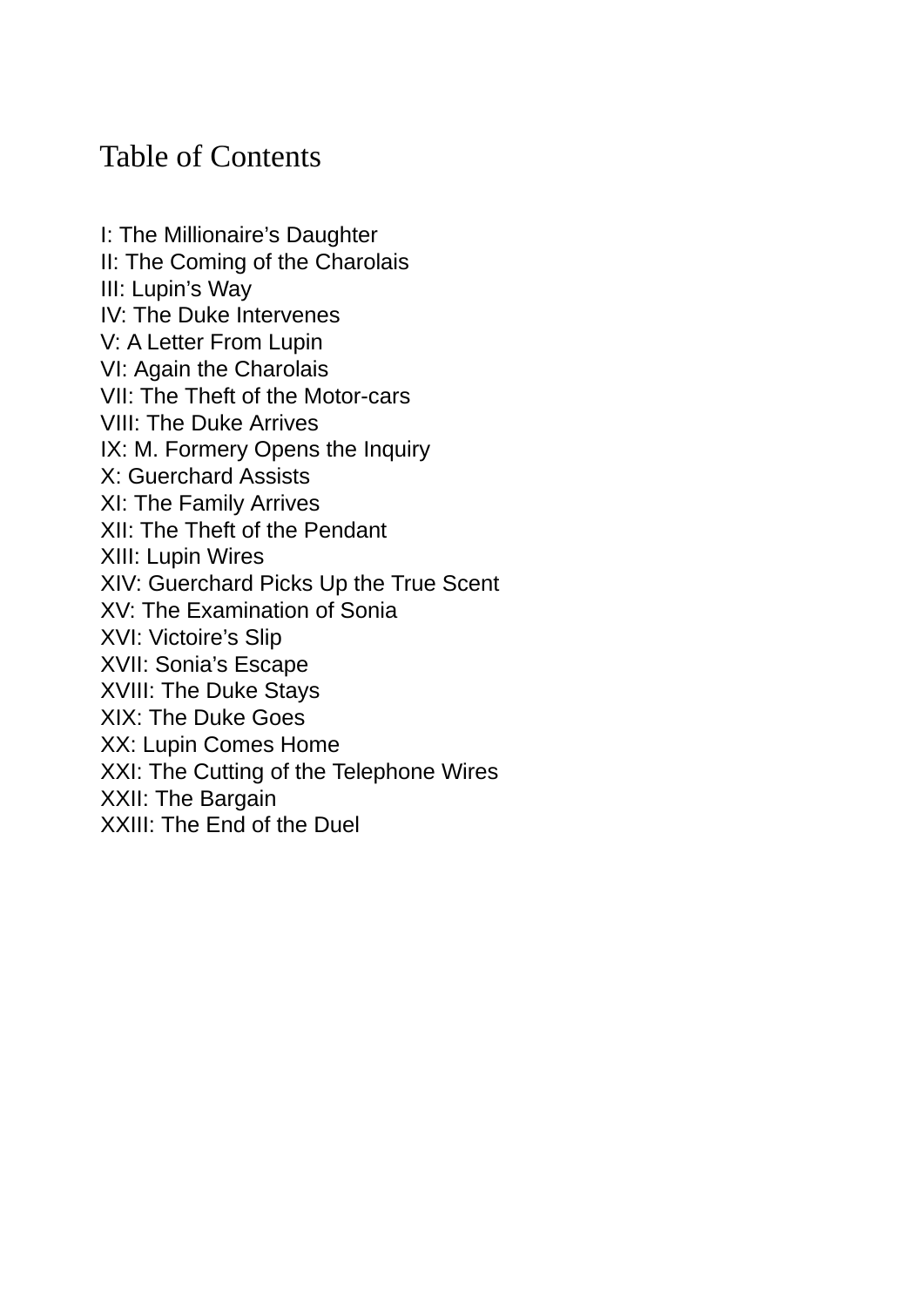# **I: THE MILLIONAIRE'S DAUGHTER**

<span id="page-2-0"></span>The rays of the September sun flooded the great halls of the old chateau of the Dukes of Charmerace, lighting up with their mellow glow the spoils of so many ages and many lands, jumbled together with the execrable taste which so often afflicts those whose only standard of value is money. The golden light warmed the panelled walls and old furniture to a dull lustre, and gave back to the fading gilt of the First Empire chairs and couches something of its old brightness. It illumined the long line of pictures on the walls, pictures of dead and gone Charmeraces, the stern or debonair faces of the men, soldiers, statesmen, dandies, the gentle or imperious faces of beautiful women. It flashed back from armour of brightly polished steel, and drew dull gleams from armour of bronze. The hues of rare porcelain, of the rich inlays of Oriental or Renaissance cabinets, mingled with the hues of the pictures, the tapestry, the Persian rugs about the polished floor to fill the hall with a rich glow of colour.

But of all the beautiful and precious things which the sun–rays warmed to a clearer beauty, the face of the girl who sat writing at a table in front of the long windows, which opened on to the centuries–old turf of the broad terrace, was the most beautiful and the most precious.

It was a delicate, almost frail, beauty. Her skin was clear with the transparent lustre of old porcelain, and her pale cheeks were only tinted with the pink of the faintest roses. Her straight nose was delicately cut, her rounded chin admirably moulded. A lover of beauty would have been at a loss whether more to admire her clear, germander eyes, so melting and so adorable, or the sensitive mouth, with its rather full lips, inviting all the kisses. But assuredly he would have been grieved by the perpetual air of sadness which rested on the beautiful face—the wistful melancholy of the Slav, deepened by something of personal misfortune and suffering.

Her face was framed by a mass of soft fair hair, shot with strands of gold where the sunlight fell on it; and little curls, rebellious to the comb, strayed over her white forehead, tiny feathers of gold.

She was addressing envelopes, and a long list of names lay on her left hand. When she had addressed an envelope, she slipped into it a wedding–card. On each was printed:

"M. Gournay–Martin has the honour to inform you of the marriage of his daughter Germaine to the Duke of Charmerace."

She wrote steadily on, adding envelope after envelope to the pile ready for the post, which rose in front of her. But now and again, when the flushed and laughing girls who were playing lawn–tennis on the terrace, raised their voices higher than usual as they called the score, and distracted her attention from her work, her gaze strayed through the open window and lingered on them wistfully; and as her eyes came back to her task she sighed with so faint a wistfulness that she hardly knew she sighed. Then a voice from the terrace cried, "Sonia! Sonia!"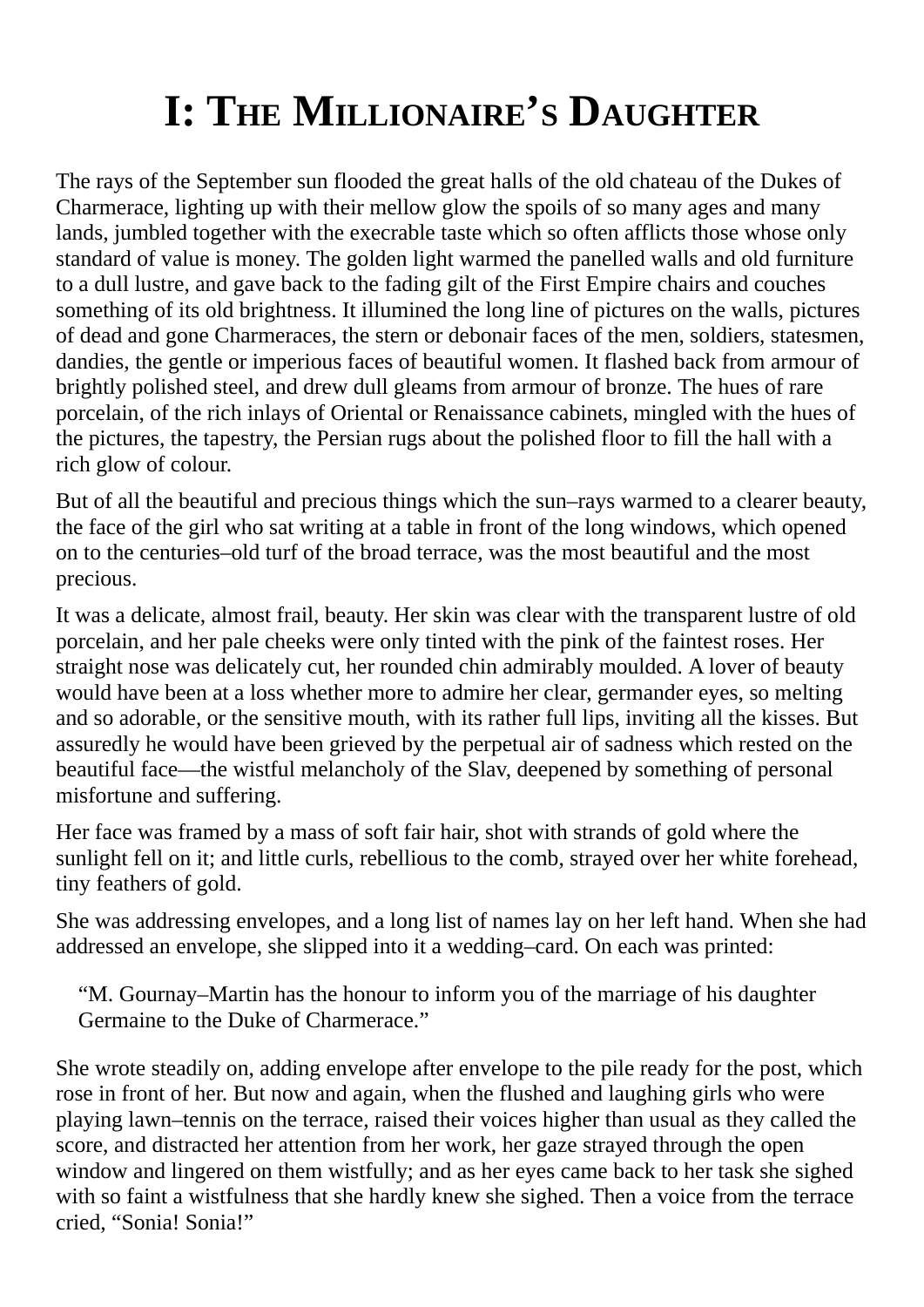"Yes. Mlle. Germaine?" answered the writing girl.

"Tea! Order tea, will you?" cried the voice, a petulant voice, rather harsh to the ear.

"Very well, Mlle. Germaine," said Sonia; and having finished addressing the envelope under her pen, she laid it on the pile ready to be posted, and, crossing the room to the old, wide fireplace, she rang the bell.

She stood by the fireplace a moment, restoring to its place a rose which had fallen from a vase on the mantelpiece; and her attitude, as with arms upraised she arranged the flowers, displayed the delightful line of a slender figure. As she let fall her arms to her side, a footman entered the room.

"Will you please bring the tea, Alfred," she said in a charming voice of that pure, bell–like tone which has been Nature's most precious gift to but a few of the greatest actresses.

"For how many, miss?" said Alfred.

"For four—unless your master has come back."

"Oh, no; he's not back yet, miss. He went in the car to Rennes to lunch; and it's a good many miles away. He won't be back for another hour."

"And the Duke—he's not back from his ride yet, is he?"

"Not yet, miss," said Alfred, turning to go.

"One moment," said Sonia. "Have all of you got your things packed for the journey to Paris? You will have to start soon, you know. Are all the maids ready?"

"Well, all the men are ready, I know, miss. But about the maids, miss, I can't say. They've been bustling about all day; but it takes them longer than it does us."

"Tell them to hurry up; and be as quick as you can with the tea, please," said Sonia.

Alfred went out of the room; Sonia went back to the writing–table. She did not take up her pen; she took up one of the wedding–cards; and her lips moved slowly as she read it in a pondering depression.

The petulant, imperious voice broke in upon her musing.

"Whatever are you doing, Sonia? Aren't you getting on with those letters?" it cried angrily; and Germaine Gournay–Martin came through the long window into the hall.

The heiress to the Gournay–Martin millions carried her tennis racquet in her hand; and her rosy cheeks were flushed redder than ever by the game. She was a pretty girl in a striking, high–coloured, rather obvious way—the very foil to Sonia's delicate beauty. Her lips were a little too thin, her eyes too shallow; and together they gave her a rather hard air, in strongest contrast to the gentle, sympathetic face of Sonia.

The two friends with whom Germaine had been playing tennis followed her into the hall: Jeanne Gautier, tall, sallow, dark, with a somewhat malicious air; Marie Bullier, short, round, commonplace, and sentimental.

They came to the table at which Sonia was at work; and pointing to the pile of envelopes, Marie said, "Are these all wedding–cards?"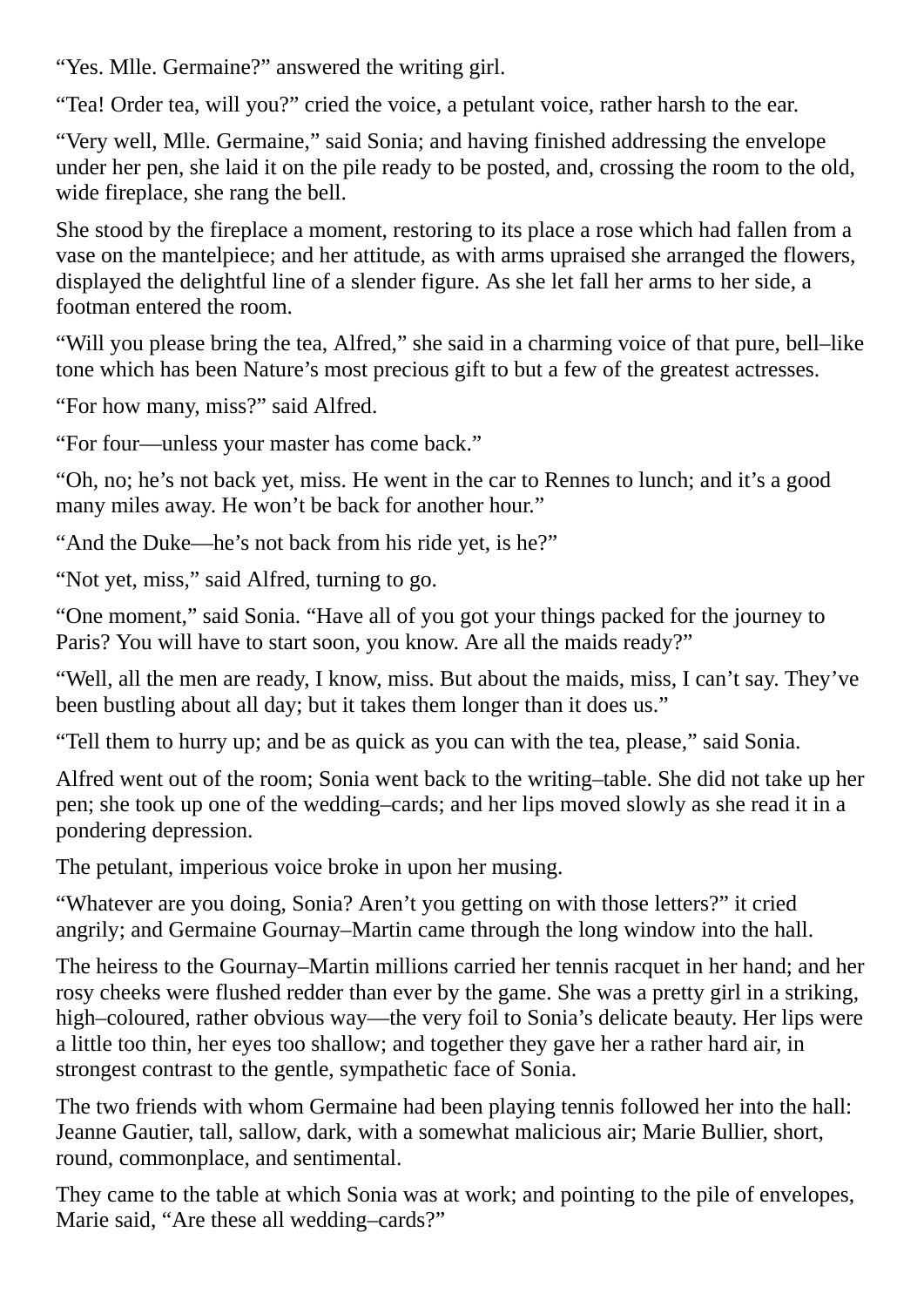"Yes; and we've only got to the letter V," said Germaine, frowning at Sonia.

"Princesse de Vernan—Duchesse de Vauvieuse—Marquess—Marchioness? You've invited the whole Faubourg Saint–Germain," said Marie, shuffling the pile of envelopes with an envious air.

"You'll know very few people at your wedding," said Jeanne, with a spiteful little giggle.

"I beg your pardon, my dear," said Germaine boastfully. "Madame de Relzieres, my fiance's cousin, gave an At Home the other day in my honour. At it she introduced half Paris to me—the Paris I'm destined to know, the Paris you'll see in my drawing–rooms."

"But we shall no longer be fit friends for you when you're the Duchess of Charmerace," said Jeanne.

"Why?" said Germaine; and then she added quickly, "Above everything, Sonia, don't forget Veauleglise, 33, University Street—33, University Street."

"Veauleglise—33, University Street," said Sonia, taking a fresh envelope, and beginning to address it.

"Wait—wait! don't close the envelope. I'm wondering whether Veauleglise ought to have a cross, a double cross, or a triple cross," said Germaine, with an air of extreme importance.

"What's that?" cried Marie and Jeanne together.

"A single cross means an invitation to the church, a double cross an invitation to the marriage and the wedding–breakfast, and the triple cross means an invitation to the marriage, the breakfast, and the signing of the marriage–contract. What do you think the Duchess of Veauleglise ought to have?"

"Don't ask me. I haven't the honour of knowing that great lady," cried Jeanne.

"Nor I," said Marie.

"Nor I," said Germaine. "But I have here the visiting–list of the late Duchess of Charmerace, Jacques' mother. The two duchesses were on excellent terms. Besides the Duchess of Veauleglise is rather worn–out, but greatly admired for her piety. She goes to early service three times a week."

"Then put three crosses," said Jeanne.

"I shouldn't," said Marie quickly. "In your place, my dear, I shouldn't risk a slip. I should ask my fiance's advice. He knows this world."

"Oh, goodness—my fiance! He doesn't care a rap about this kind of thing. He has changed so in the last seven years. Seven years ago he took nothing seriously. Why, he set off on an expedition to the South Pole—just to show off. Oh, in those days he was truly a duke."

"And to–day?" said Jeanne.

"Oh, to–day he's a regular slow–coach. Society gets on his nerves. He's as sober as a judge," said Germaine.

"He's as gay as a lark," said Sonia, in sudden protest.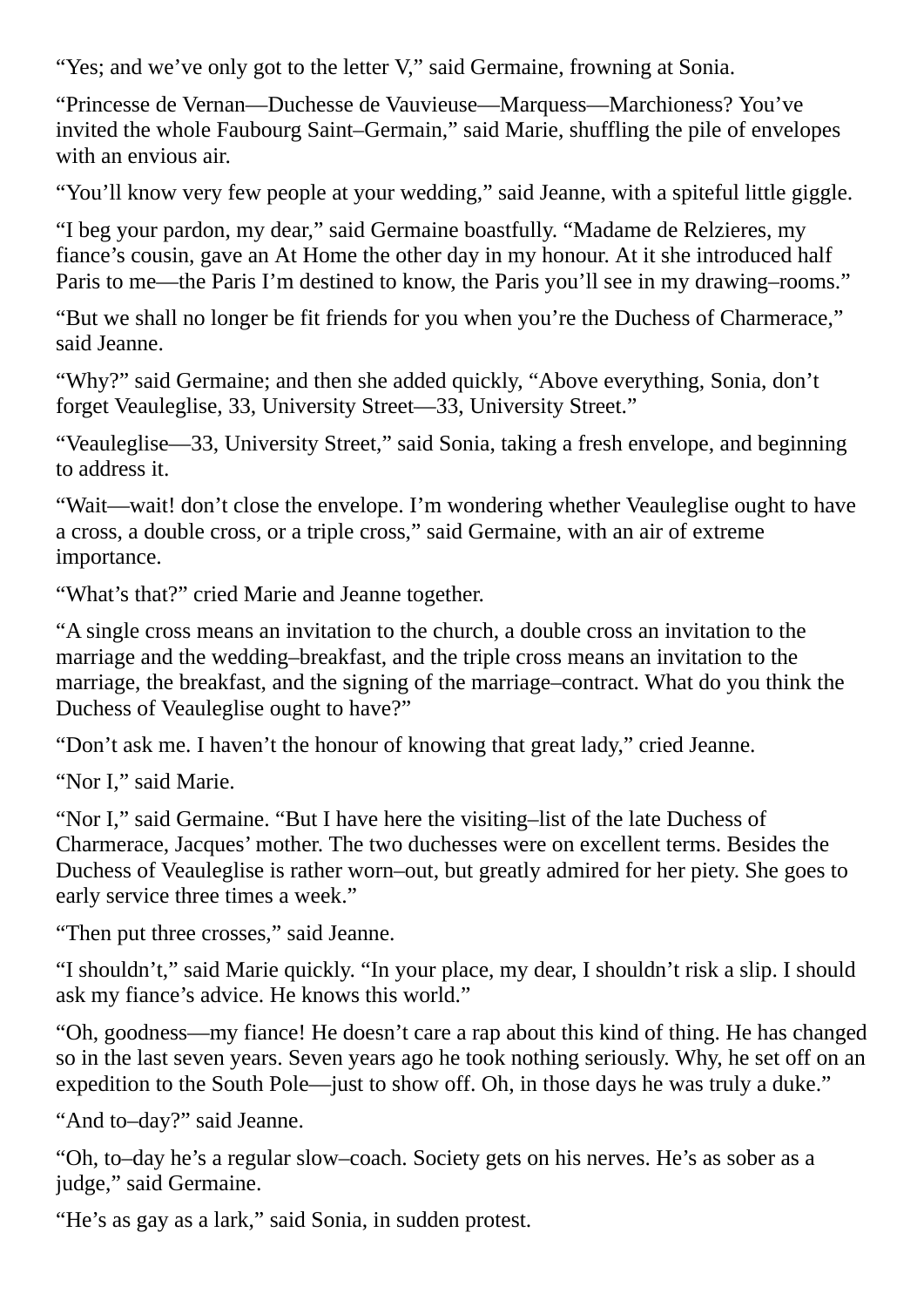Germaine pouted at her, and said: "Oh, he's gay enough when he's making fun of people. But apart from that he's as sober as a judge."

"Your father must be delighted with the change," said Jeanne.

"Naturally he's delighted. Why, he's lunching at Rennes to–day with the Minister, with the sole object of getting Jacques decorated."

"Well; the Legion of Honour is a fine thing to have," said Marie.

"My dear! The Legion of Honour is all very well for middle–class people, but it's quite out of place for a duke!" cried Germaine.

Alfred came in, bearing the tea–tray, and set it on a little table near that at which Sonia was sitting.

Germaine, who was feeling too important to sit still, was walking up and down the room. Suddenly she stopped short, and pointing to a silver statuette which stood on the piano, she said, "What's this? Why is this statuette here?"

"Why, when we came in, it was on the cabinet, in its usual place," said Sonia in some astonishment.

"Did you come into the hall while we were out in the garden, Alfred?" said Germaine to the footman.

"No, miss," said Alfred.

"But some one must have come into it," Germaine persisted.

"I've not heard any one. I was in my pantry," said Alfred.

"It's very odd," said Germaine.

"It is odd," said Sonia. "Statuettes don't move about of themselves."

All of them stared at the statuette as if they expected it to move again forthwith, under their very eyes. Then Alfred put it back in its usual place on one of the cabinets, and went out of the room.

Sonia poured out the tea; and over it they babbled about the coming marriage, the frocks they would wear at it, and the presents Germaine had already received. That reminded her to ask Sonia if any one had yet telephoned from her father's house in Paris; and Sonia said that no one had.

"That's very annoying," said Germaine. "It shows that nobody has sent me a present to– day."

Pouting, she shrugged her shoulders with an air of a spoiled child, which sat but poorly on a well–developed young woman of twenty–three.

"It's Sunday. The shops don't deliver things on Sunday," said Sonia gently.

But Germaine still pouted like a spoiled child.

"Isn't your beautiful Duke coming to have tea with us?" said Jeanne a little anxiously.

"Oh, yes; I'm expecting him at half–past four. He had to go for a ride with the two Du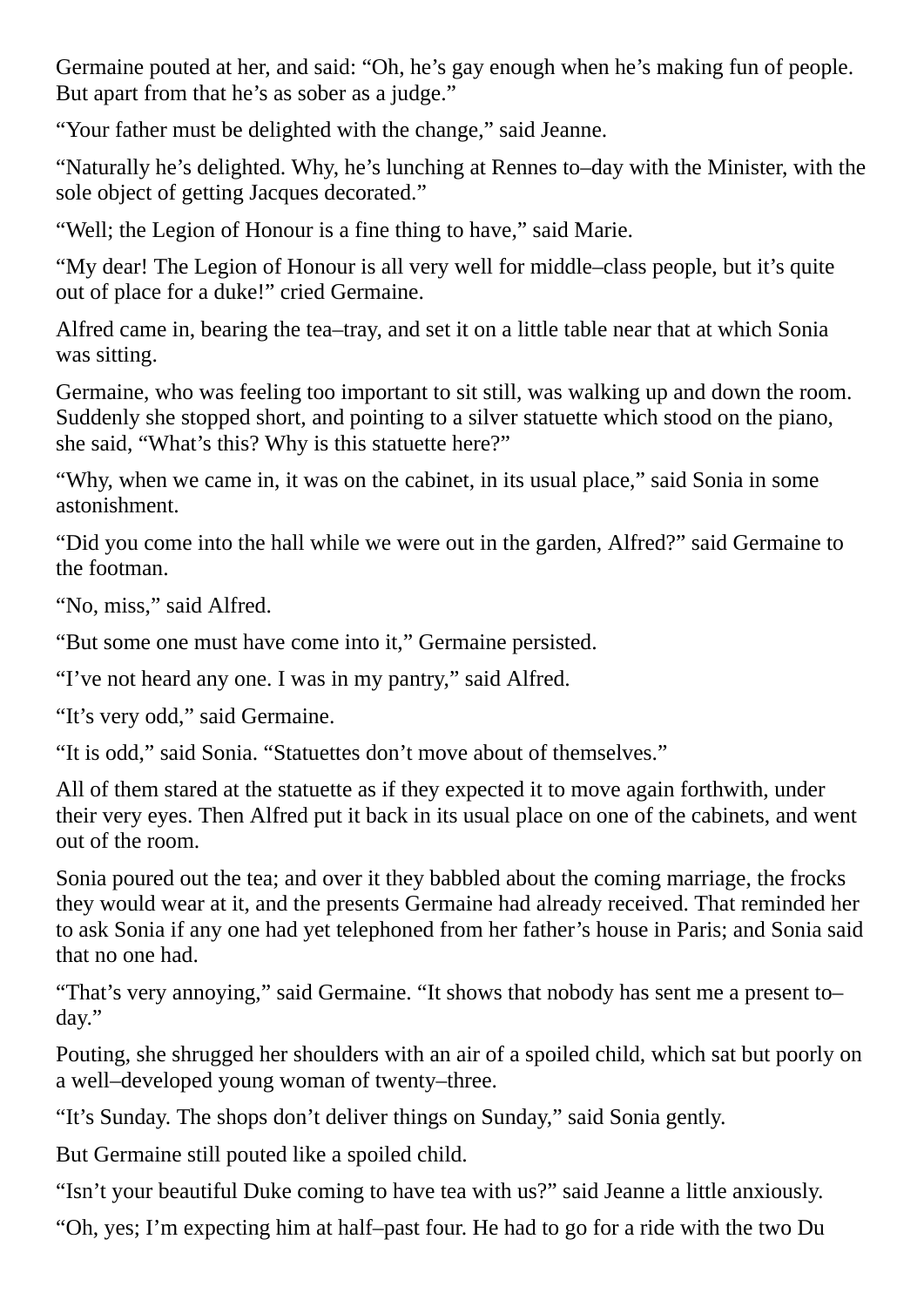Buits. They're coming to tea here, too," said Germaine.

"Gone for a ride with the two Du Buits? But when?" cried Marie quickly.

"This afternoon."

"He can't be," said Marie. "My brother went to the Du Buits' house after lunch, to see Andre and Georges. They went for a drive this morning, and won't be back till late to– night."

"Well, but—but why did the Duke tell me so?" said Germaine, knitting her brow with a puzzled air.

"If I were you, I should inquire into this thoroughly. Dukes—well, we know what dukes are—it will be just as well to keep an eye on him," said Jeanne maliciously.

Germaine flushed quickly; and her eyes flashed. "Thank you. I have every confidence in Jacques. I am absolutely sure of him," she said angrily.

"Oh, well—if you're sure, it's all right," said Jeanne.

The ringing of the telephone–bell made a fortunate diversion.

Germaine rushed to it, clapped the receiver to her ear, and cried: "Hello, is that you, Pierre? … Oh, it's Victoire, is it? … Ah, some presents have come, have they? … Well, well, what are they? … What! a paper–knife—another paper–knife! … Another Louis XVI. inkstand—oh, bother! … Who are they from? … Oh, from the Countess Rudolph and the Baron de Valery." Her voice rose high, thrilling with pride.

Then she turned her face to her friends, with the receiver still at her ear, and cried: "Oh, girls, a pearl necklace too! A large one! The pearls are big ones!"

"How jolly!" said Marie.

"Who sent it?" said Germaine, turning to the telephone again. "Oh, a friend of papa's," she added in a tone of disappointment. "Never mind, after all it's a pearl necklace. You'll be sure and lock the doors carefully, Victoire, won't you? And lock up the necklace in the secret cupboard.... Yes; thanks very much, Victoire. I shall see you to–morrow."

She hung up the receiver, and came away from the telephone frowning.

"It's preposterous!" she said pettishly. "Papa's friends and relations give me marvellous presents, and all the swells send me paper–knives. It's all Jacques' fault. He's above all this kind of thing. The Faubourg Saint–Germain hardly knows that we're engaged."

"He doesn't go about advertising it," said Jeanne, smiling.

"You're joking, but all the same what you say is true," said Germaine. "That's exactly what his cousin Madame de Relzieres said to me the other day at the At Home she gave in my honour—wasn't it, Sonia?" And she walked to the window, and, turning her back on them, stared out of it.

"She HAS got her mouth full of that At Home," said Jeanne to Marie in a low voice.

There was an awkward silence. Marie broke it:

"Speaking of Madame de Relzieres, do you know that she is on pins and needles with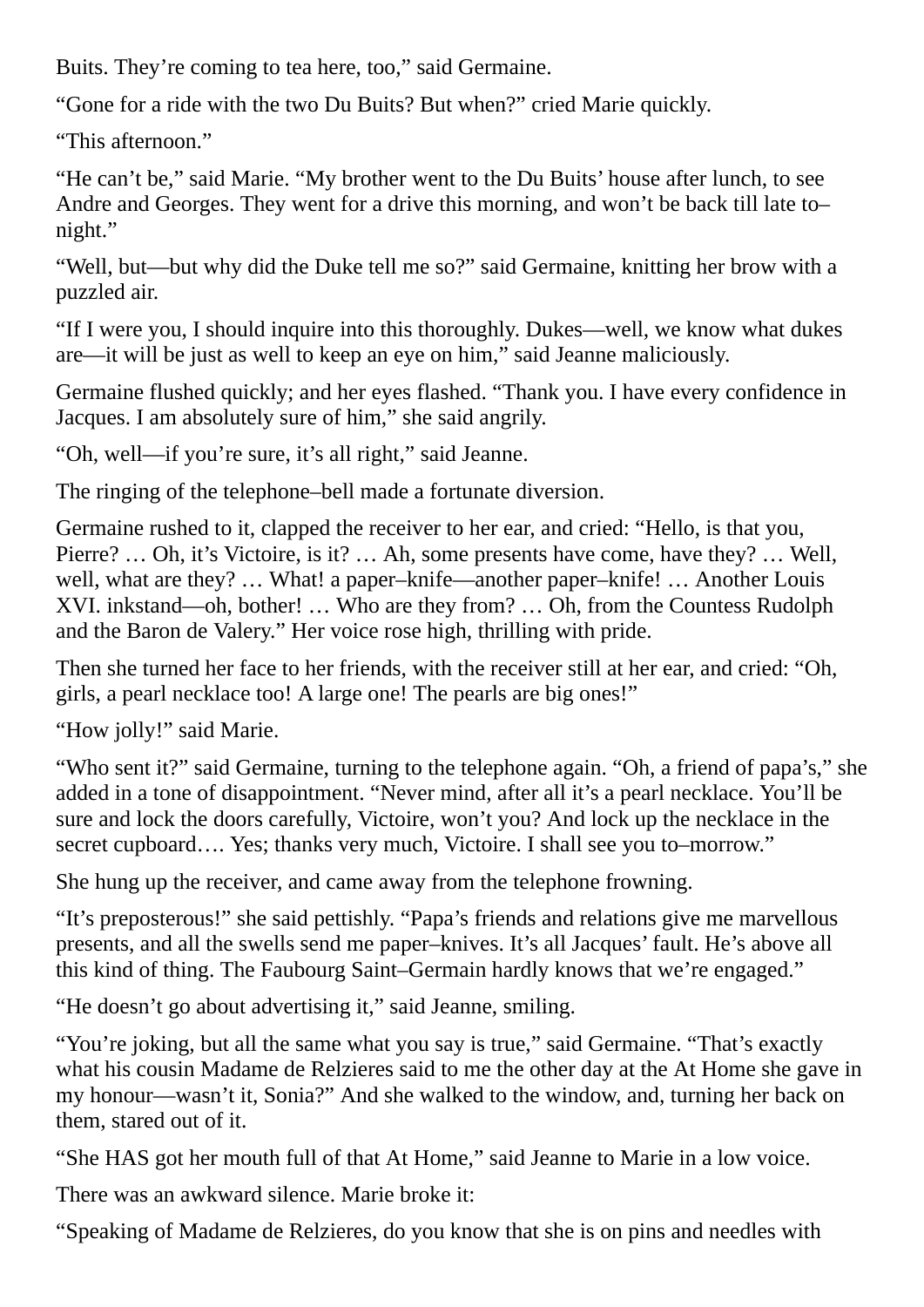anxiety? Her son is fighting a duel to–day," she said.

"With whom?" said Sonia.

"No one knows. She got hold of a letter from the seconds," said Marie.

"My mind is quite at rest about Relzieres," said Germaine. "He's a first–class swordsman. No one could beat him."

Sonia did not seem to share her freedom from anxiety. Her forehead was puckered in little lines of perplexity, as if she were puzzling out some problem; and there was a look of something very like fear in her gentle eyes.

"Wasn't Relzieres a great friend of your fiance at one time?" said Jeanne.

"A great friend? I should think he was," said Germaine. "Why, it was through Relzieres that we got to know Jacques."

"Where was that?" said Marie.

"Here—in this very chateau," said Germaine.

"Actually in his own house?" said Marie, in some surprise.

"Yes; actually here. Isn't life funny?" said Germaine. "If, a few months after his father's death, Jacques had not found himself hard–up, and obliged to dispose of this chateau, to raise the money for his expedition to the South Pole; and if papa and I had not wanted an historic chateau; and lastly, if papa had not suffered from rheumatism, I should not be calling myself in a month from now the Duchess of Charmerace."

"Now what on earth has your father's rheumatism got to do with your being Duchess of Charmerace?" cried Jeanne.

"Everything," said Germaine. "Papa was afraid that this chateau was damp. To prove to papa that he had nothing to fear, Jacques, en grand seigneur, offered him his hospitality, here, at Charmerace, for three weeks."

"That was truly ducal," said Marie.

"But he is always like that," said Sonia.

"Oh, he's all right in that way, little as he cares about society," said Germaine. "Well, by a miracle my father got cured of his rheumatism here. Jacques fell in love with me; papa made up his mind to buy the chateau; and I demanded the hand of Jacques in marriage."

"You did? But you were only sixteen then," said Marie, with some surprise.

"Yes; but even at sixteen a girl ought to know that a duke is a duke. I did," said Germaine. "Then since Jacques was setting out for the South Pole, and papa considered me much too young to get married, I promised Jacques to wait for his return."

"Why, it was everything that's romantic!" cried Marie.

"Romantic? Oh, yes," said Germaine; and she pouted. "But between ourselves, if I'd known that he was going to stay all that time at the South Pole—"

"That's true," broke in Marie. "To go away for three years and stay away seven—at the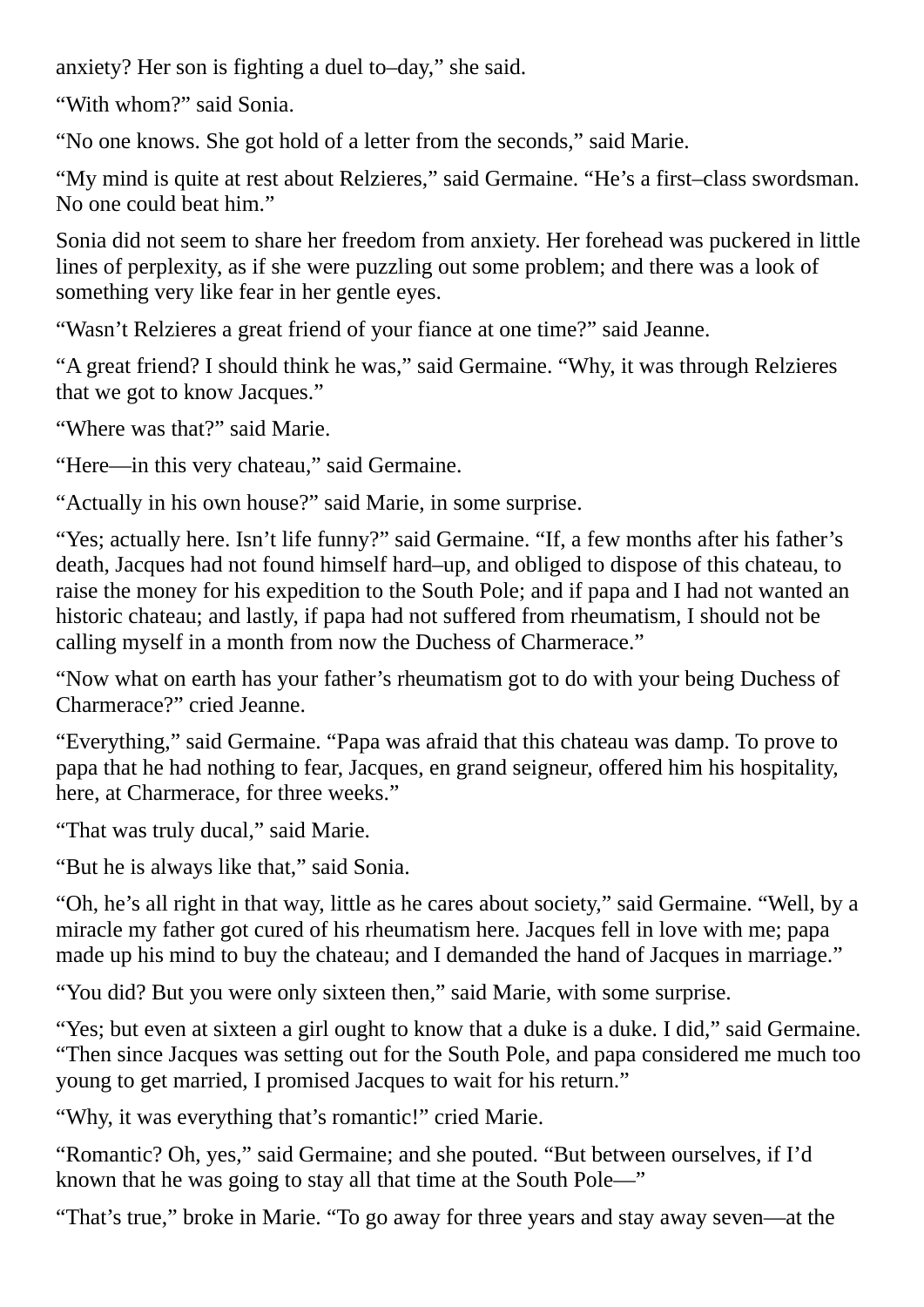end of the world."

"All Germaine's beautiful youth," said Jeanne, with her malicious smile.

"Thanks!" said Germaine tartly.

"Well, you ARE twenty–three. It's the flower of one's age," said Jeanne.

"Not quite twenty–three," said Germaine hastily. "And look at the wretched luck I've had. The Duke falls ill and is treated at Montevideo. As soon as he recovers, since he's the most obstinate person in the world, he resolves to go on with the expedition. He sets out; and for an age, without a word of warning, there's no more news of him—no news of any kind. For six months, you know, we believed him dead."

"Dead? Oh, how unhappy you must have been!" said Sonia.

"Oh, don't speak of it! For six months I daren't put on a light frock," said Germaine, turning to her.

"A lot she must have cared for him," whispered Jeanne to Marie.

"Fortunately, one fine day, the letters began again. Three months ago a telegram informed us that he was coming back; and at last the Duke returned," said Germaine, with a theatrical air.

"The Duke returned," cried Jeanne, mimicking her.

"Never mind. Fancy waiting nearly seven years for one's fiance. That was constancy," said Sonia.

"Oh, you're a sentimentalist, Mlle. Kritchnoff," said Jeanne, in a tone of mockery. "It was the influence of the castle."

"What do you mean?" said Germaine.

"Oh, to own the castle of Charmerace and call oneself Mlle. Gournay–Martin—it's not worth doing. One MUST become a duchess," said Jeanne.

"Yes, yes; and for all this wonderful constancy, seven years of it, Germaine was on the point of becoming engaged to another man," said Marie, smiling.

"And he a mere baron," said Jeanne, laughing.

"What? Is that true?" said Sonia.

"Didn't you know, Mlle. Kritchnoff? She nearly became engaged to the Duke's cousin, the Baron de Relzieres. It was not nearly so grand."

"Oh, it's all very well to laugh at me; but being the cousin and heir of the Duke, Relzieres would have assumed the title, and I should have been Duchess just the same," said Germaine triumphantly.

"Evidently that was all that mattered," said Jeanne. "Well, dear, I must be off. We've promised to run in to see the Comtesse de Grosjean. You know the Comtesse de Grosiean?"

She spoke with an air of careless pride, and rose to go.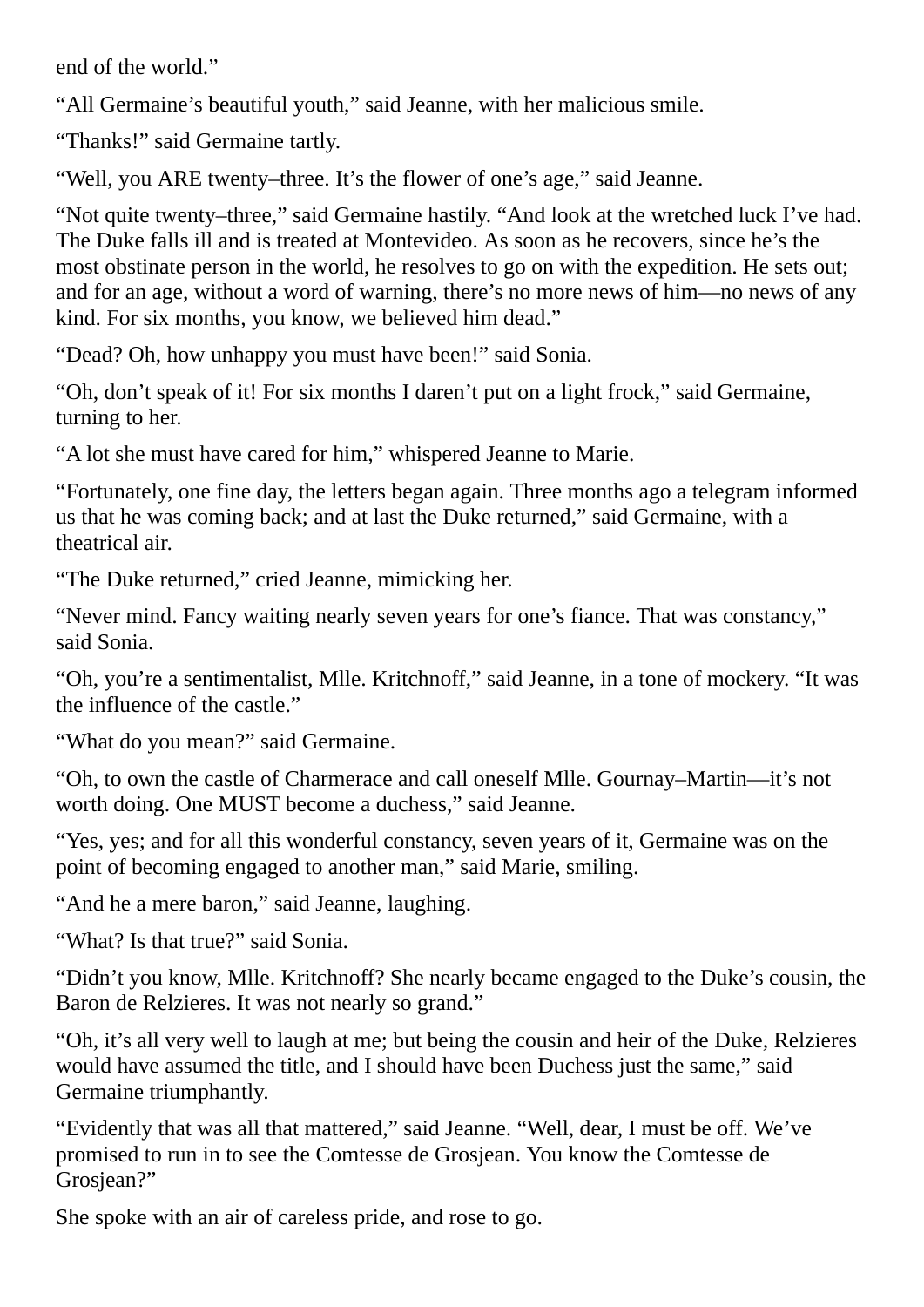"Only by name. Papa used to know her husband on the Stock Exchange when he was still called simply M. Grosjean. For his part, papa preferred to keep his name intact," said Germaine, with quiet pride.

"Intact? That's one way of looking at it. Well, then, I'll see you in Paris. You still intend to start to–morrow?" said Jeanne.

"Yes; to–morrow morning," said Germaine.

Jeanne and Marie slipped on their dust–coats to the accompaniment of chattering and kissing, and went out of the room.

As she closed the door on them, Germaine turned to Sonia, and said: "I do hate those two girls! They're such horrible snobs."

"Oh, they're good–natured enough," said Sonia.

"Good–natured? Why, you idiot, they're just bursting with envy of me—bursting!" said Germaine. "Well, they've every reason to be," she added confidently, surveying herself in a Venetian mirror with a petted child's self–content.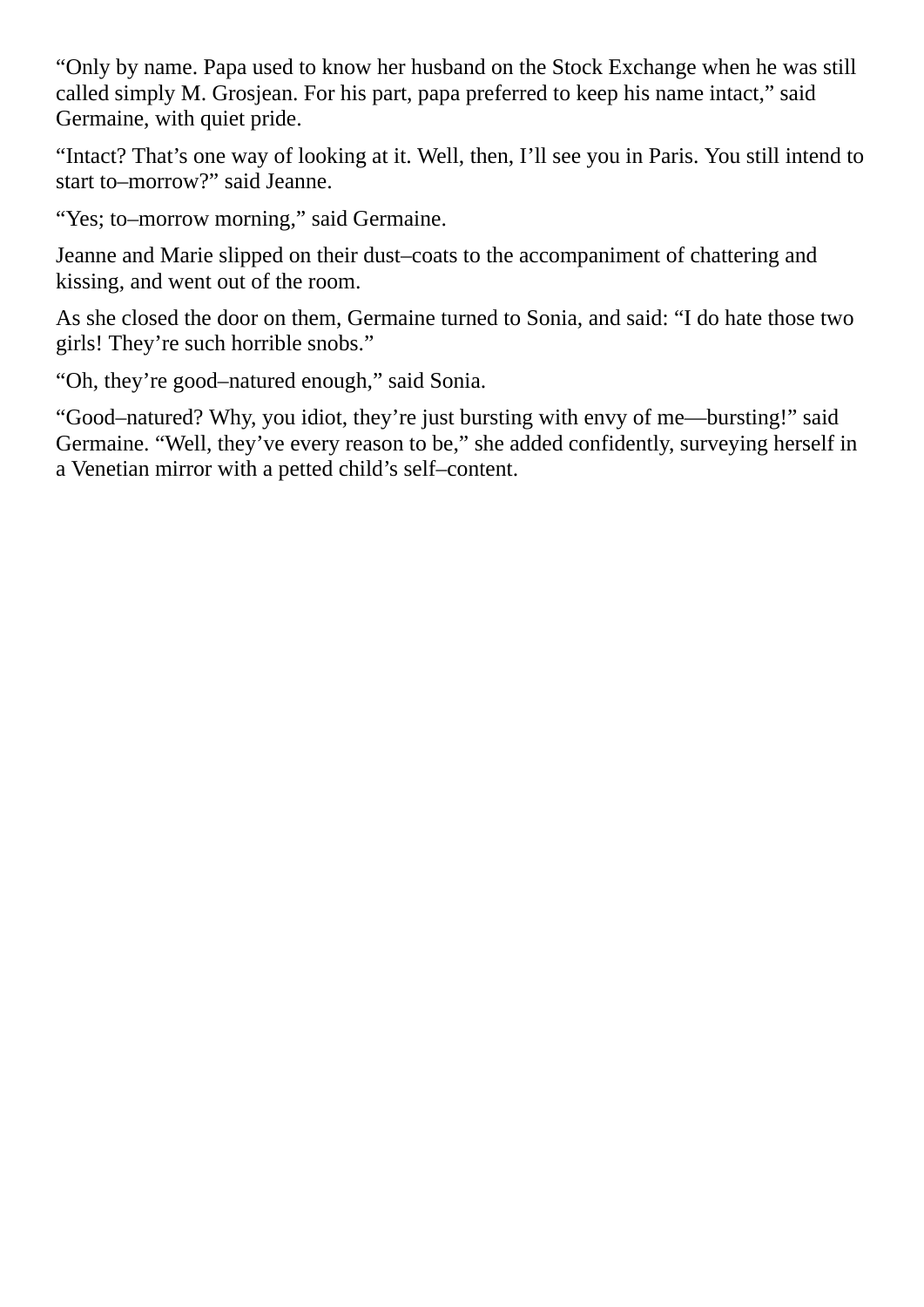## <span id="page-10-0"></span>**II: THE COMING OF THE CHAROLAIS**

Sonia went back to her table, and once more began putting wedding–cards in their envelopes and addressing them. Germaine moved restlessly about the room, fidgeting with the bric–a–brac on the cabinets, shifting the pieces about, interrupting Sonia to ask whether she preferred this arrangement or that, throwing herself into a chair to read a magazine, getting up in a couple of minutes to straighten a picture on the wall, throwing out all the while idle questions not worth answering. Ninety–nine human beings would have been irritated to exasperation by her fidgeting; Sonia endured it with a perfect patience. Five times Germaine asked her whether she should wear her heliotrope or her pink gown at a forthcoming dinner at Madame de Relzieres'. Five times Sonia said, without the slightest variation in her tone, "I think you look better in the pink." And all the while the pile of addressed envelopes rose steadily.

Presently the door opened, and Alfred stood on the threshold.

"Two gentlemen have called to see you, miss," he said.

"Ah, the two Du Buits," cried Germaine.

"They didn't give their names, miss."

"A gentleman in the prime of life and a younger one?" said Germaine.

"Yes, miss."

"I thought so. Show them in."

"Yes, miss. And have you any orders for me to give Victoire when we get to Paris?" said Alfred.

"No. Are you starting soon?"

"Yes, miss. We're all going by the seven o'clock train. It's a long way from here to Paris; we shall only reach it at nine in the morning. That will give us just time to get the house ready for you by the time you get there to–morrow evening," said Alfred.

"Is everything packed?"

"Yes, miss—everything. The cart has already taken the heavy luggage to the station. All you'll have to do is to see after your bags."

"That's all right. Show M. du Buit and his brother in," said Germaine.

She moved to a chair near the window, and disposed herself in an attitude of studied, and obviously studied, grace.

As she leant her head at a charming angle back against the tall back of the chair, her eyes fell on the window, and they opened wide.

"Why, whatever's this?" she cried, pointing to it.

"Whatever's what?" said Sonia, without raising her eyes from the envelope she was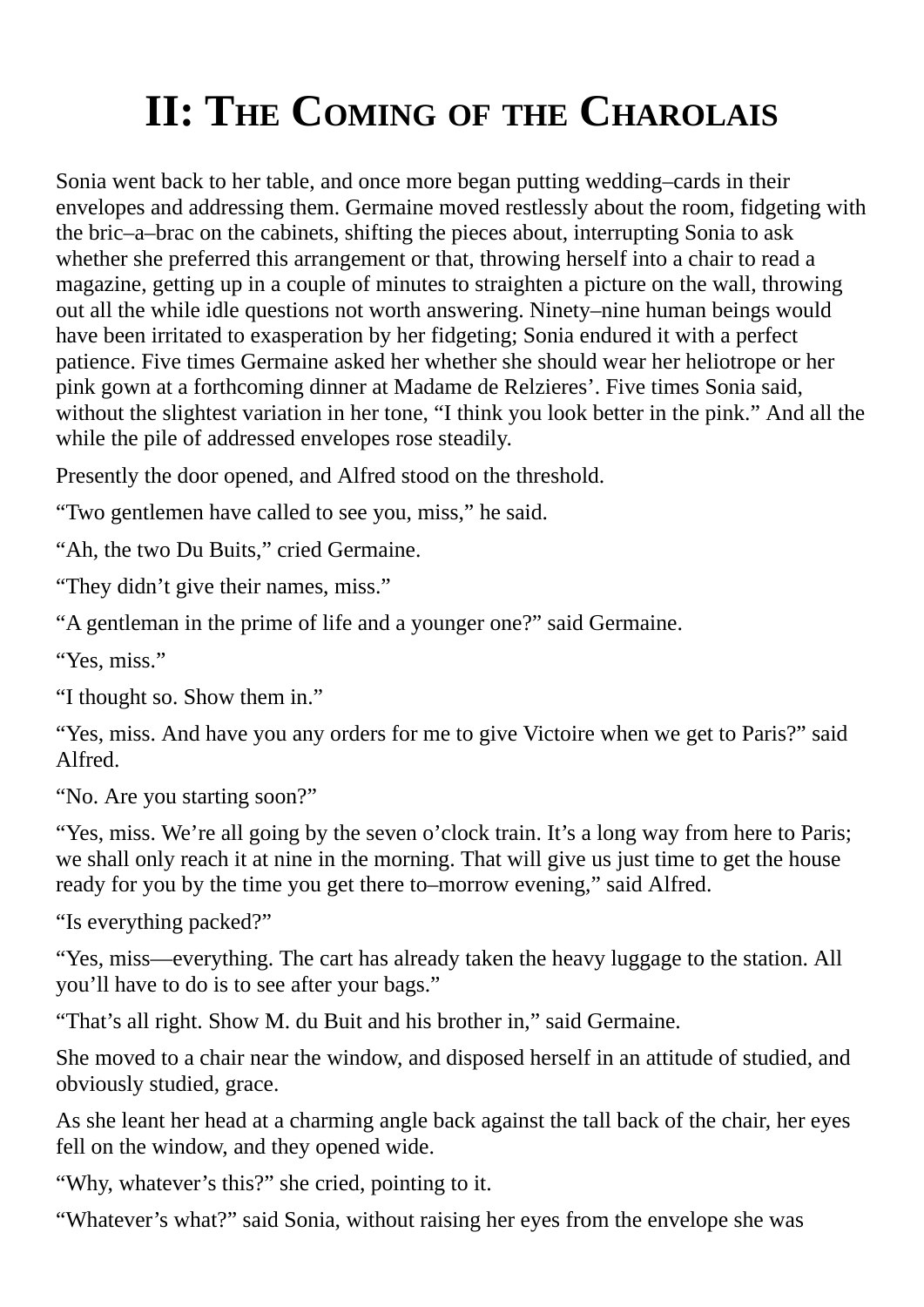addressing.

"Why, the window. Look! one of the panes has been taken out. It looks as if it had been cut."

"So it has—just at the level of the fastening," said Sonia. And the two girls stared at the gap.

"Haven't you noticed it before?" said Germaine.

"No; the broken glass must have fallen outside," said Sonia.

The noise of the opening of the door drew their attention from the window. Two figures were advancing towards them—a short, round, tubby man of fifty–five, red–faced, bald, with bright grey eyes, which seemed to be continually dancing away from meeting the eyes of any other human being. Behind him came a slim young man, dark and grave. For all the difference in their colouring, it was clear that they were father and son: their eyes were set so close together. The son seemed to have inherited, along with her black eyes, his mother's nose, thin and aquiline; the nose of the father started thin from the brow, but ended in a scarlet bulb eloquent of an exhaustive acquaintance with the vintages of the world.

Germaine rose, looking at them with an air of some surprise and uncertainty: these were not her friends, the Du Buits.

The elder man, advancing with a smiling bonhomie, bowed, and said in an adenoid voice, ingratiating of tone: "I'm M. Charolais, young ladies—M. Charolais—retired brewer chevalier of the Legion of Honour—landowner at Rennes. Let me introduce my son." The young man bowed awkwardly. "We came from Rennes this morning, and we lunched at Kerlor's farm."

"Shall I order tea for them?" whispered Sonia.

"Gracious, no!" said Germaine sharply under her breath; then, louder, she said to M. Charolais, "And what is your object in calling?"

"We asked to see your father," said M. Charolais, smiling with broad amiability, while his eyes danced across her face, avoiding any meeting with hers. "The footman told us that M. Gournay–Martin was out, but that his daughter was at home. And we were unable, quite unable, to deny ourselves the pleasure of meeting you." With that he sat down; and his son followed his example.

Sonia and Germaine, taken aback, looked at one another in some perplexity.

"What a fine chateau, papa!" said the young man.

"Yes, my boy; it's a very fine chateau," said M. Charolais, looking round the hall with appreciative but greedy eyes.

There was a pause.

"It's a very fine chateau, young ladies," said M. Charolais.

"Yes; but excuse me, what is it you have called about?" said Germaine.

M. Charolais crossed his legs, leant back in his chair, thrust his thumbs into the arm–holes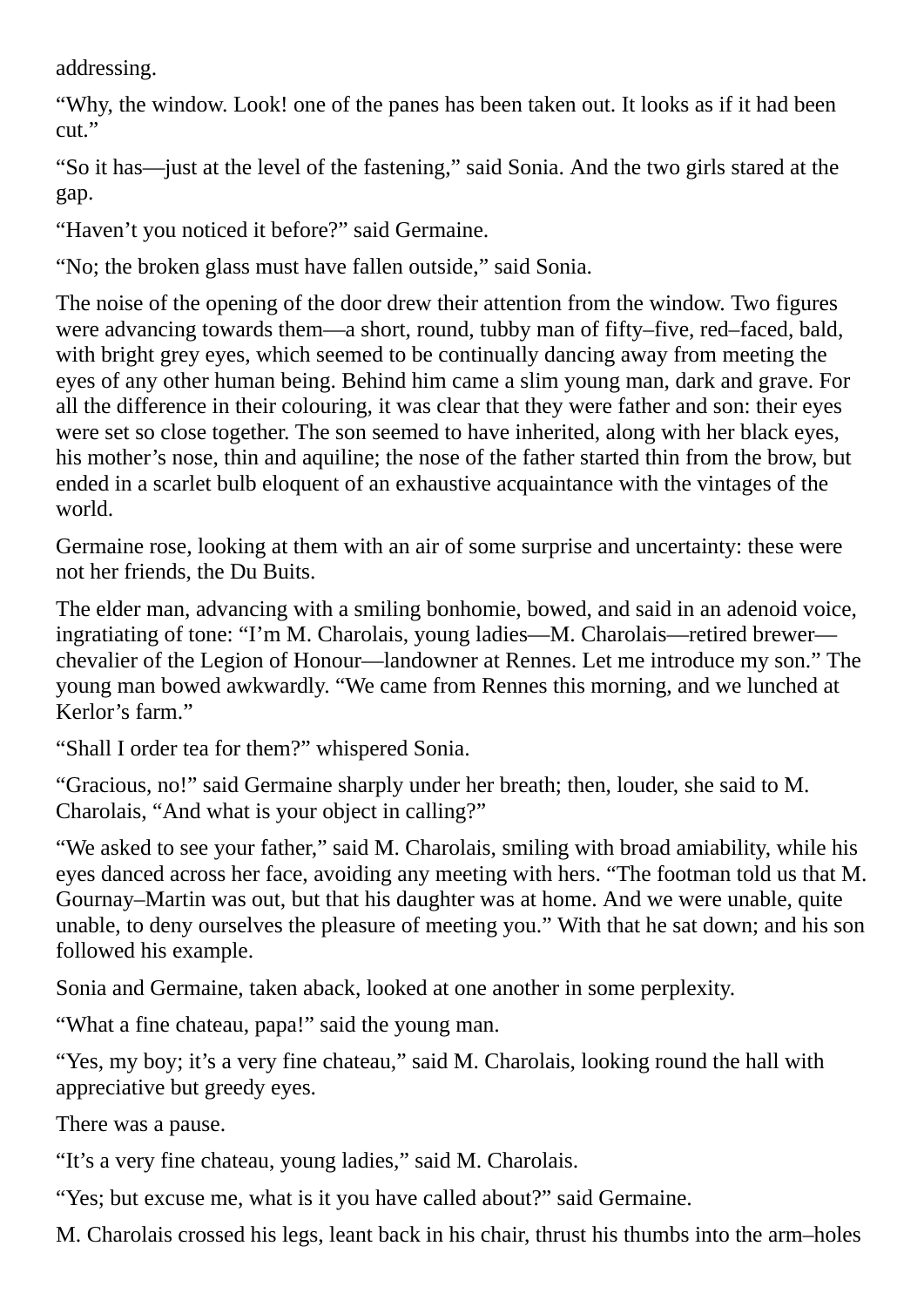of his waistcoat, and said: "Well, we've come about the advertisement we saw in the RENNES ADVERTISER, that M. Gournay–Martin wanted to get rid of a motor–car; and my son is always saying to me, 'I should like a motor–car which rushes the hills, papa.' He means a sixty horse–power."

"We've got a sixty horse–power; but it's not for sale. My father is even using it himself to–day," said Germaine.

"Perhaps it's the car we saw in the stable–yard," said M. Charolais.

"No; that's a thirty to forty horse–power. It belongs to me. But if your son really loves rushing hills, as you say, we have a hundred horse–power car which my father wants to get rid of. Wait; where's the photograph of it, Sonia? It ought to be here somewhere."

The two girls rose, went to a table set against the wall beyond the window, and began turning over the papers with which it was loaded in the search for the photograph. They had barely turned their backs, when the hand of young Charolais shot out as swiftly as the tongue of a lizard catching a fly, closed round the silver statuette on the top of the cabinet beside him, and flashed it into his jacket pocket.

Charolais was watching the two girls; one would have said that he had eyes for nothing else, yet, without moving a muscle of his face, set in its perpetual beaming smile, he hissed in an angry whisper, "Drop it, you idiot! Put it back!"

The young man scowled askance at him.

"Curse you! Put it back!" hissed Charolais.

The young man's arm shot out with the same quickness, and the statuette stood in its place.

There was just the faintest sigh of relief from Charolais, as Germaine turned and came to him with the photograph in her hand. She gave it to him.

"Ah, here we are," he said, putting on a pair of gold–rimmed pince–nez. "A hundred horse–power car. Well, well, this is something to talk over. What's the least you'll take for it?"

"*I* have nothing to do with this kind of thing," cried Germaine. "You must see my father. He will be back from Rennes soon. Then you can settle the matter with him."

M. Charolais rose, and said: "Very good. We will go now, and come back presently. I'm sorry to have intruded on you, young ladies—taking up your time like this—"

"Not at all—not at all," murmured Germaine politely.

"Good–bye—good–bye," said M. Charolais; and he and his son went to the door, and bowed themselves out.

"What creatures!" said Germaine, going to the window, as the door closed behind the two visitors. "All the same, if they do buy the hundred horse–power, papa will be awfully pleased. It is odd about that pane. I wonder how it happened. It's odd too that Jacques hasn't come back yet. He told me that he would be here between half-past four and five."

"And the Du Buits have not come either," said Sonia. "But it's hardly five yet."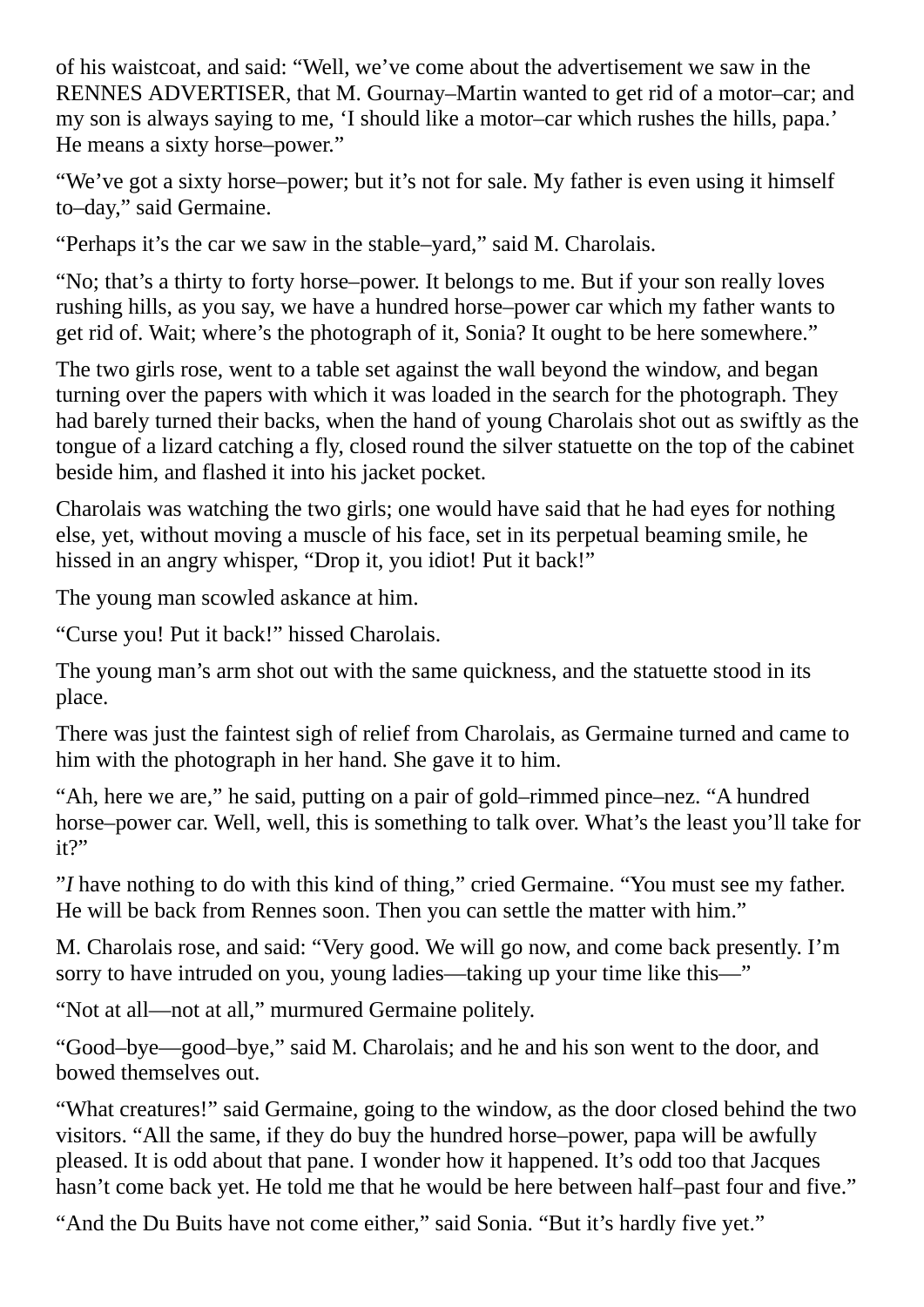"Yes; that's so. The Du Buits have not come either. What on earth are you wasting your time for?" she added sharply, raising her voice. "Just finish addressing those letters while you're waiting."

"They're nearly finished," said Sonia.

"Nearly isn't quite. Get on with them, can't you!" snapped Germaine.

Sonia went back to the writing–table; just the slightest deepening of the faint pink roses in her cheeks marked her sense of Germaine's rudeness. After three years as companion to Germaine Gournay–Martin, she was well inured to millionaire manners; they had almost lost the power to move her.

Germaine dropped into a chair for twenty seconds; then flung out of it.

"Ten minutes to five!" she cried. "Jacques is late. It's the first time I've ever known him late."

She went to the window, and looked across the wide stretch of meadow–land and woodland on which the chateau, set on the very crown of the ridge, looked down. The road, running with the irritating straightness of so many of the roads of France, was visible for a full three miles. It was empty.

"Perhaps the Duke went to the Chateau de Relzieres to see his cousin—though I fancy that at bottom the Duke does not care very much for the Baron de Relzieres. They always look as though they detested one another," said Sonia, without raising her eyes from the letter she was addressing.

"You've noticed that, have you?" said Germaine. "Now, as far as Jacques is concerned he's—he's so indifferent. None the less, when we were at the Relzieres on Thursday, I caught him quarrelling with Paul de Relzieres."

"Quarrelling?" said Sonia sharply, with a sudden uneasiness in air and eyes and voice.

"Yes; quarrelling. And they said good–bye to one another in the oddest way."

"But surely they shook hands?" said Sonia.

"Not a bit of it. They bowed as if each of them had swallowed a poker."

"Why—then—then—" said Sonia, starting up with a frightened air; and her voice stuck in her throat.

"Then what?" said Germaine, a little startled by her panic–stricken face.

"The duel! Monsieur de Relzieres' duel!" cried Sonia.

"What? You don't think it was with Jacques?"

"I don't know—but this quarrel—the Duke's manner this morning—the Du Buits' drive —" said Sonia.

"Of course—of course! It's quite possible—in fact it's certain!" cried Germaine.

"It's horrible!" gasped Sonia. "Consider—just consider! Suppose something happened to him. Suppose the Duke—"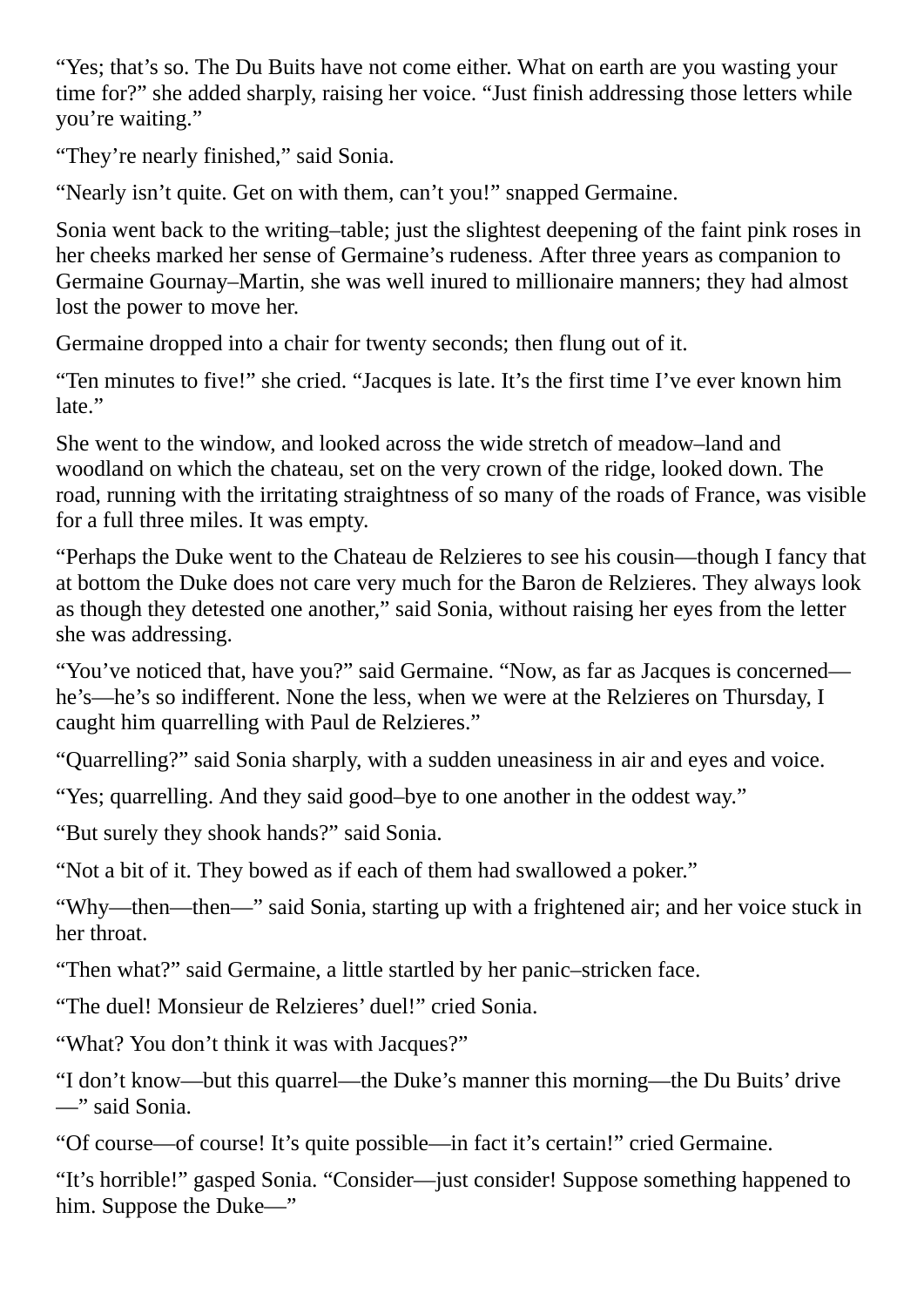"It's me the Duke's fighting about!" cried Germaine proudly, with a little skipping jump of triumphant joy.

Sonia stared through her without seeing her. Her face was a dead white—fear had chilled the lustre from her skin; her breath panted through her parted lips; and her dilated eyes seemed to look on some dreadful picture.

Germaine pirouetted about the hall at the very height of triumph. To have a Duke fighting a duel about her was far beyond the wildest dreams of snobbishness. She chuckled again and again, and once she clapped her hands and laughed aloud.

"He's fighting a swordsman of the first class—an invincible swordsman—you said so yourself," Sonia muttered in a tone of anguish. "And there's nothing to be done nothing."

She pressed her hands to her eyes as if to shut out a hideous vision.

Germaine did not hear her; she was staring at herself in a mirror, and bridling to her own image.

Sonia tottered to the window and stared down at the road along which must come the tidings of weal or irremediable woe. She kept passing her hand over her eyes as if to clear their vision.

Suddenly she started, and bent forward, rigid, all her being concentrated in the effort to see.

Then she cried: "Mademoiselle Germaine! Look! Look!"

"What is it?" said Germaine, coming to her side.

"A horseman! Look! There!" said Sonia, waving a hand towards the road.

"Yes; and isn't he galloping!" said Germaine.

"It's he! It's the Duke!" cried Sonia.

"Do you think so?" said Germaine doubtfully.

"I'm sure of it—sure!"

"Well, he gets here just in time for tea," said Germaine in a tone of extreme satisfaction. "He knows that I hate to be kept waiting. He said to me, 'I shall be back by five at the latest.' And here he is."

"It's impossible," said Sonia. "He has to go all the way round the park. There's no direct road; the brook is between us."

"All the same, he's coming in a straight line," said Germaine.

It was true. The horseman had left the road and was galloping across the meadows straight for the brook. In twenty seconds he reached its treacherous bank, and as he set his horse at it, Sonia covered her eyes.

"He's over!" said Germaine. "My father gave three hundred guineas for that horse."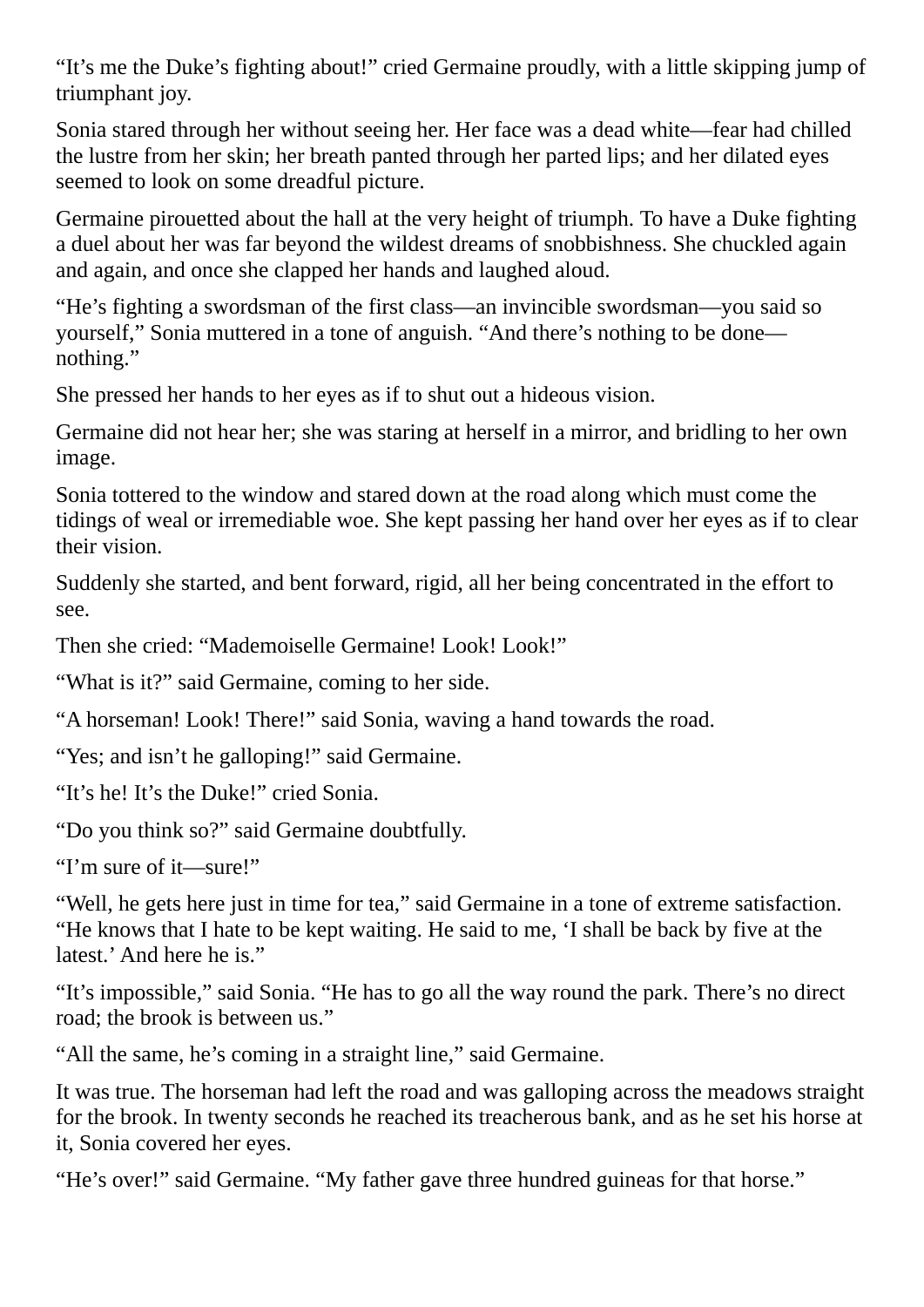#### **III: LUPIN'S WAY**

<span id="page-15-0"></span>Sonia, in a sudden revulsion of feeling, in a reaction from her fears, slipped back and sat down at the tea–table, panting quickly, struggling to keep back the tears of relief. She did not see the Duke gallop up the slope, dismount, and hand over his horse to the groom who came running to him. There was still a mist in her eyes to blur his figure as he came through the window.

"If it's for me, plenty of tea, very little cream, and three lumps of sugar," he cried in a gay, ringing voice, and pulled out his watch. "Five to the minute—that's all right." And he bent down, took Germaine's hand, and kissed it with an air of gallant devotion.

If he had indeed just fought a duel, there were no signs of it in his bearing. His air, his voice, were entirely careless. He was a man whose whole thought at the moment was fixed on his tea and his punctuality.

He drew a chair near the tea–table for Germaine; sat down himself; and Sonia handed him a cup of tea with so shaky a hand that the spoon clinked in the saucer.

"You've been fighting a duel?" said Germaine.

"What! You've heard already?" said the Duke in some surprise.

"I've heard," said Germaine. "Why did you fight it?"

"You're not wounded, your Grace?" said Sonia anxiously.

"Not a scratch," said the Duke, smiling at her.

"Will you be so good as to get on with those wedding–cards, Sonia," said Germaine sharply; and Sonia went back to the writing–table.

Turning to the Duke, Germaine said, "Did you fight on my account?"

"Would you be pleased to know that I had fought on your account?" said the Duke; and there was a faint mocking light in his eyes, far too faint for the self–satisfied Germaine to perceive.

"Yes. But it isn't true. You've been fighting about some woman," said Germaine petulantly.

"If I had been fighting about a woman, it could only be you," said the Duke.

"Yes, that is so. Of course. It could hardly be about Sonia, or my maid," said Germaine. "But what was the reason of the duel?"

"Oh, the reason of it was entirely childish," said the Duke. "I was in a bad temper; and De Relzieres said something that annoyed me."

"Then it wasn't about me; and if it wasn't about me, it wasn't really worth while fighting," said Germaine in a tone of acute disappointment.

The mocking light deepened a little in the Duke's eyes.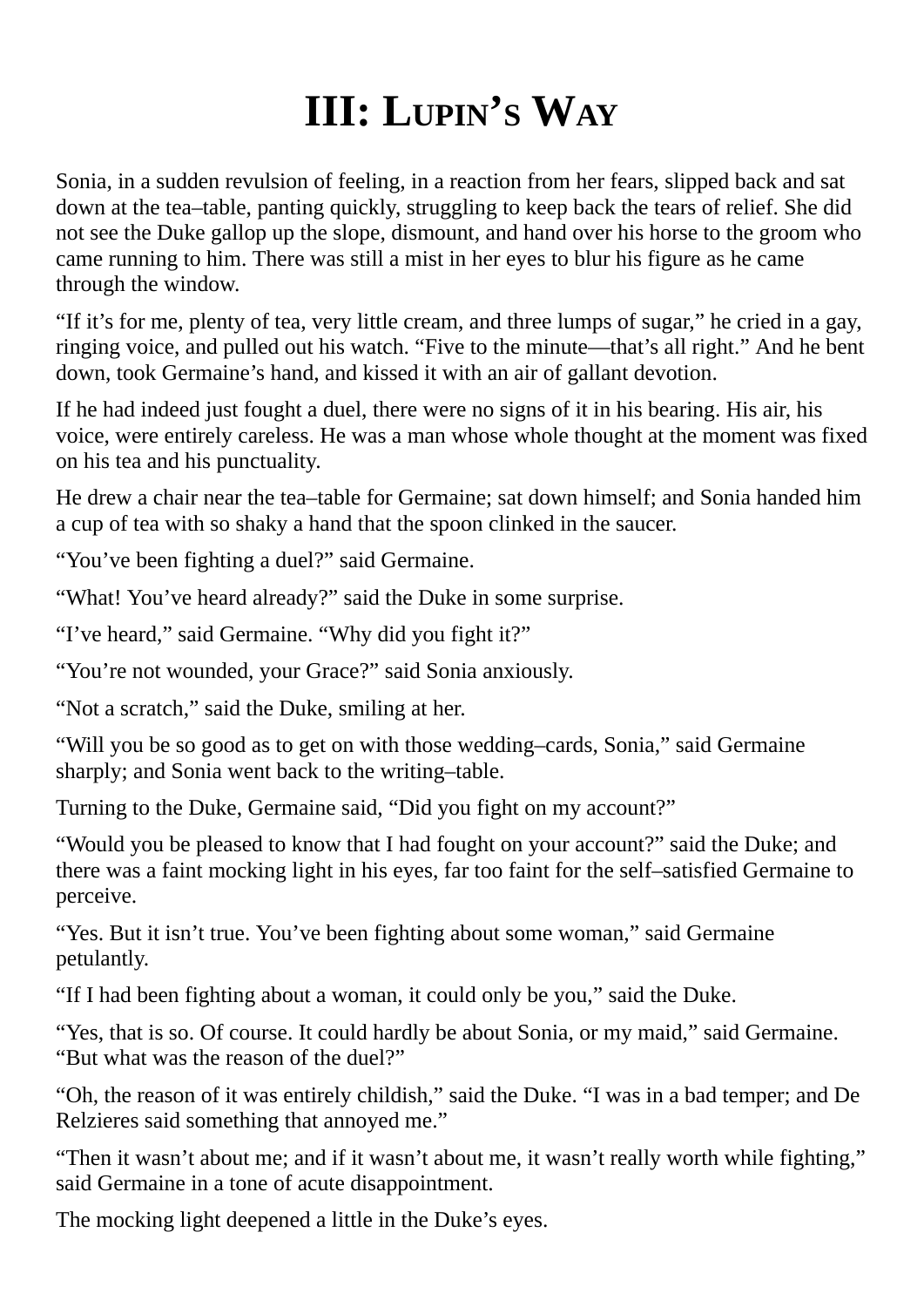"Yes. But if I had been killed, everybody would have said, 'The Duke of Charmerace has been killed in a duel about Mademoiselle Gournay–Martin.' That would have sounded very fine indeed," said the Duke; and a touch of mockery had crept into his voice.

"Now, don't begin trying to annoy me again," said Germaine pettishly.

"The last thing I should dream of, my dear girl," said the Duke, smiling.

"And De Relzieres? Is he wounded?" said Germaine.

"Poor dear De Relzieres: he won't be out of bed for the next six months," said the Duke; and he laughed lightly and gaily.

"Good gracious!" cried Germaine.

"It will do poor dear De Relzieres a world of good. He has a touch of enteritis; and for enteritis there is nothing like rest," said the Duke.

Sonia was not getting on very quickly with the wedding–cards. Germaine was sitting with her back to her; and over her shoulder Sonia could watch the face of the Duke—an extraordinarily mobile face, changing with every passing mood. Sometimes his eyes met hers; and hers fell before them. But as soon as they turned away from her she was watching him again, almost greedily, as if she could not see enough of his face in which strength of will and purpose was mingled with a faint, ironic scepticism, and tempered by a fine air of race.

He finished his tea; then he took a morocco case from his pocket, and said to Germaine, "It must be quite three days since I gave you anything."

He opened the case, disclosed a pearl pendant, and handed it to her.

"Oh, how nice!" she cried, taking it.

She took it from the case, saying that it was a beauty. She showed it to Sonia; then she put it on and stood before a mirror admiring the effect. To tell the truth, the effect was not entirely desirable. The pearls did not improve the look of her rather coarse brown skin; and her skin added nothing to the beauty of the pearls. Sonia saw this, and so did the Duke. He looked at Sonia's white throat. She met his eyes and blushed. She knew that the same thought was in both their minds; the pearls would have looked infinitely better there.

Germaine finished admiring herself; she was incapable even of suspecting that so expensive a pendant could not suit her perfectly.

The Duke said idly: "Goodness! Are all those invitations to the wedding?"

"That's only down to the letter V," said Germaine proudly.

"And there are twenty–five letters in the alphabet! You must be inviting the whole world. You'll have to have the Madeleine enlarged. It won't hold them all. There isn't a church in Paris that will," said the Duke.

"Won't it be a splendid marriage!" said Germaine. "There'll be something like a crush. There are sure to be accidents."

"If I were you, I should have careful arrangements made," said the Duke.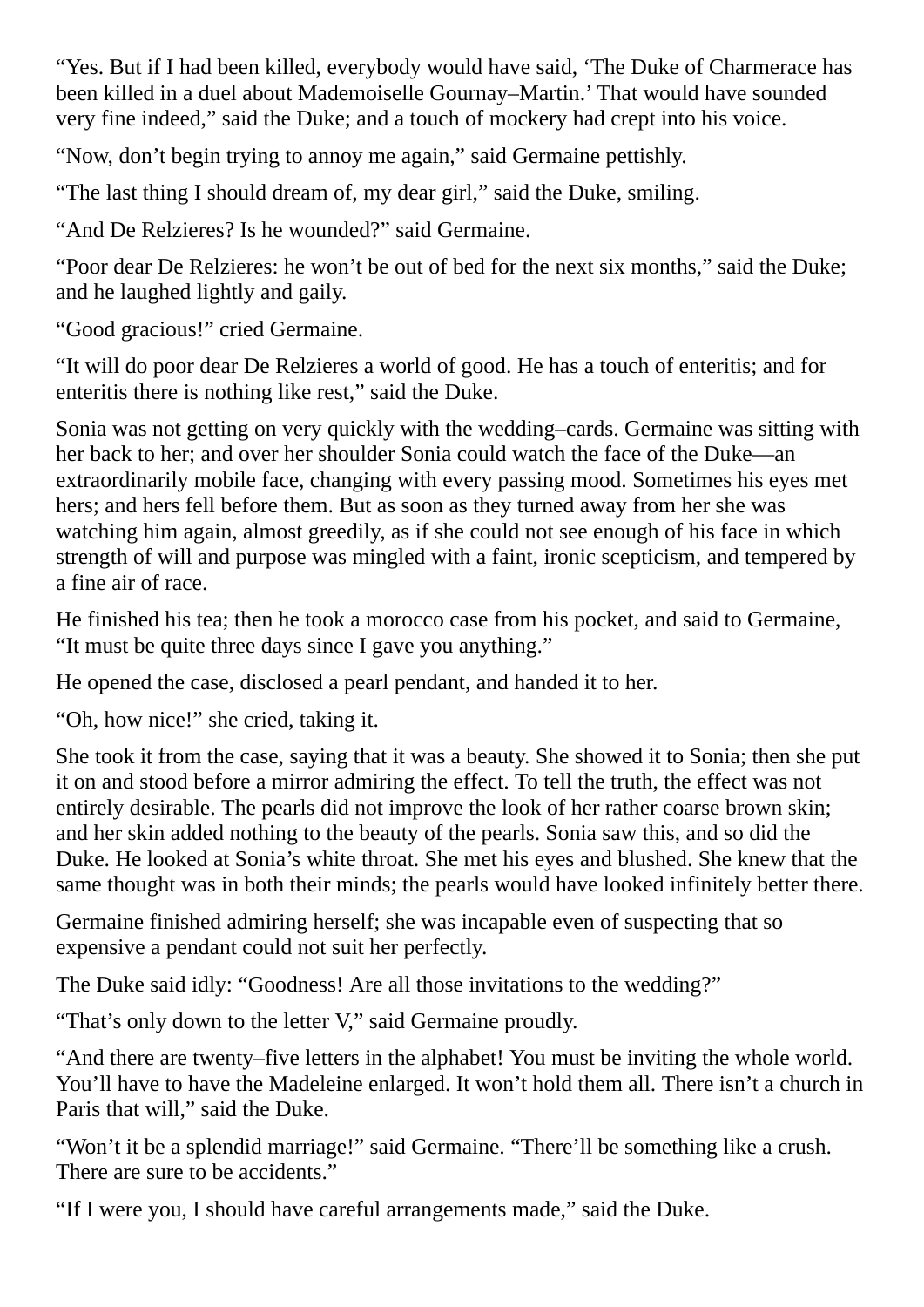"Oh, let people look after themselves. They'll remember it better if they're crushed a little," said Germaine.

There was a flicker of contemptuous wonder in the Duke's eyes. But he only shrugged his shoulders, and turning to Sonia, said, "Will you be an angel and play me a little Grieg, Mademoiselle Kritchnoff? I heard you playing yesterday. No one plays Grieg like you."

"Excuse me, Jacques, but Mademoiselle Kritchnoff has her work to do," said Germaine tartly.

"Five minutes' interval—just a morsel of Grieg, I beg," said the Duke, with an irresistible smile.

"All right," said Germaine grudgingly. "But I've something important to talk to you about."

"By Jove! So have I. I was forgetting. I've the last photograph I took of you and Mademoiselle Sonia." Germaine frowned and shrugged her shoulders. "With your light frocks in the open air, you look like two big flowers," said the Duke.

"You call that important!" cried Germaine.

"It's very important—like all trifles," said the Duke, smiling. "Look! isn't it nice?" And he took a photograph from his pocket, and held it out to her.

"Nice? It's shocking! We're making the most appalling faces," said Germaine, looking at the photograph in his hand.

"Well, perhaps you ARE making faces," said the Duke seriously, considering the photograph with grave earnestness. "But they're not appalling faces—not by any means. You shall be judge, Mademoiselle Sonia. The faces—well, we won't talk about the faces —but the outlines. Look at the movement of your scarf." And he handed the photograph to Sonia.

"Jacques!" said Germaine impatiently.

"Oh, yes, you've something important to tell me. What is it?" said the Duke, with an air of resignation; and he took the photograph from Sonia and put it carefully back in his pocket.

"Victoire has telephoned from Paris to say that we've had a paper–knife and a Louis Seize inkstand given us," said Germaine.

"Hurrah!" cried the Duke in a sudden shout that made them both jump.

"And a pearl necklace," said Germaine.

"Hurrah!" cried the Duke.

"You're perfectly childish," said Germaine pettishly. "I tell you we've been given a paper– knife, and you shout 'hurrah!' I say we've been given a pearl necklace, and you shout 'hurrah!' You can't have the slightest sense of values."

"I beg your pardon. This pearl necklace is from one of your father's friends, isn't it?" said the Duke.

"Yes; why?" said Germaine.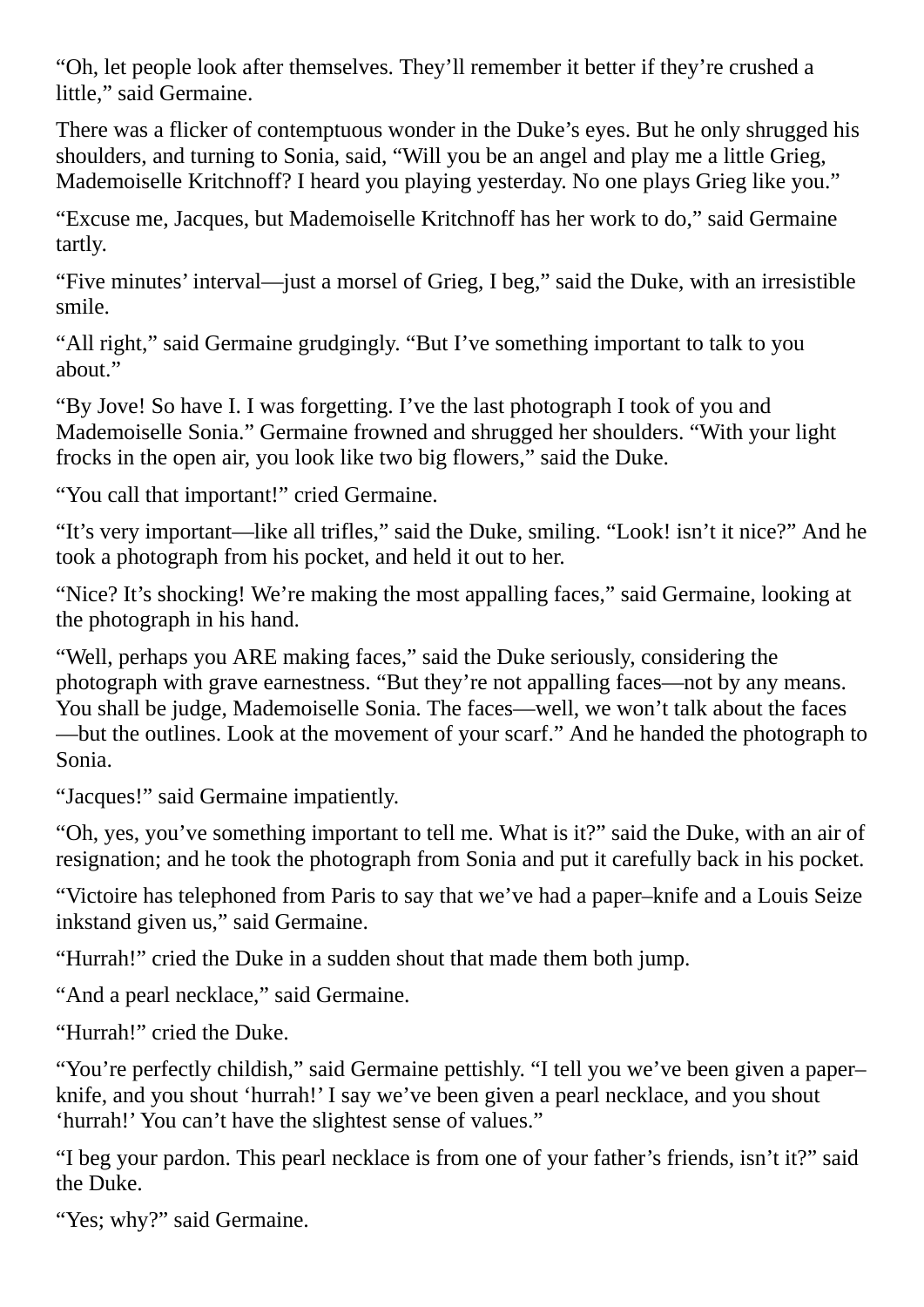"But the inkstand and the paper–knife must be from the Faubourg Saint–Germain, and well on the shabby side?" said the Duke.

"Yes; well?"

"Well then, my dear girl, what are you complaining about? They balance; the equilibrium is restored. You can't have everything," said the Duke; and he laughed mischievously.

Germaine flushed, and bit her lip; her eyes sparkled.

"You don't care a rap about me," she said stormily.

"But I find you adorable," said the Duke.

"You keep annoying me," said Germaine pettishly. "And you do it on purpose. I think it's in very bad taste. I shall end by taking a dislike to you—I know I shall."

"Wait till we're married for that, my dear girl," said the Duke; and he laughed again, with a blithe, boyish cheerfulness, which deepened the angry flush in Germaine's cheeks.

"Can't you be serious about anything?" she cried.

"I am the most serious man in Europe," said the Duke.

Germaine went to the window and stared out of it sulkily.

The Duke walked up and down the hall, looking at the pictures of some of his ancestors somewhat grotesque persons—with humorous appreciation. Between addressing the envelopes Sonia kept glancing at him. Once he caught her eye, and smiled at her. Germaine's back was eloquent of her displeasure. The Duke stopped at a gap in the line of pictures in which there hung a strip of old tapestry.

"I can never understand why you have left all these ancestors of mine staring from the walls and have taken away the quite admirable and interesting portrait of myself," he said carelessly.

Germaine turned sharply from the window; Sonia stopped in the middle of addressing an envelope; and both the girls stared at him in astonishment.

"There certainly was a portrait of me where that tapestry hangs. What have you done with it?" said the Duke.

"You're making fun of us again," said Germaine.

"Surely your Grace knows what happened," said Sonia.

"We wrote all the details to you and sent you all the papers three years ago. Didn't you get them?" said Germaine.

"Not a detail or a newspaper. Three years ago I was in the neighbourhood of the South Pole, and lost at that," said the Duke.

"But it was most dramatic, my dear Jacques. All Paris was talking of it," said Germaine. "Your portrait was stolen."

"Stolen? Who stole it?" said the Duke.

Germaine crossed the hall quickly to the gap in the line of pictures.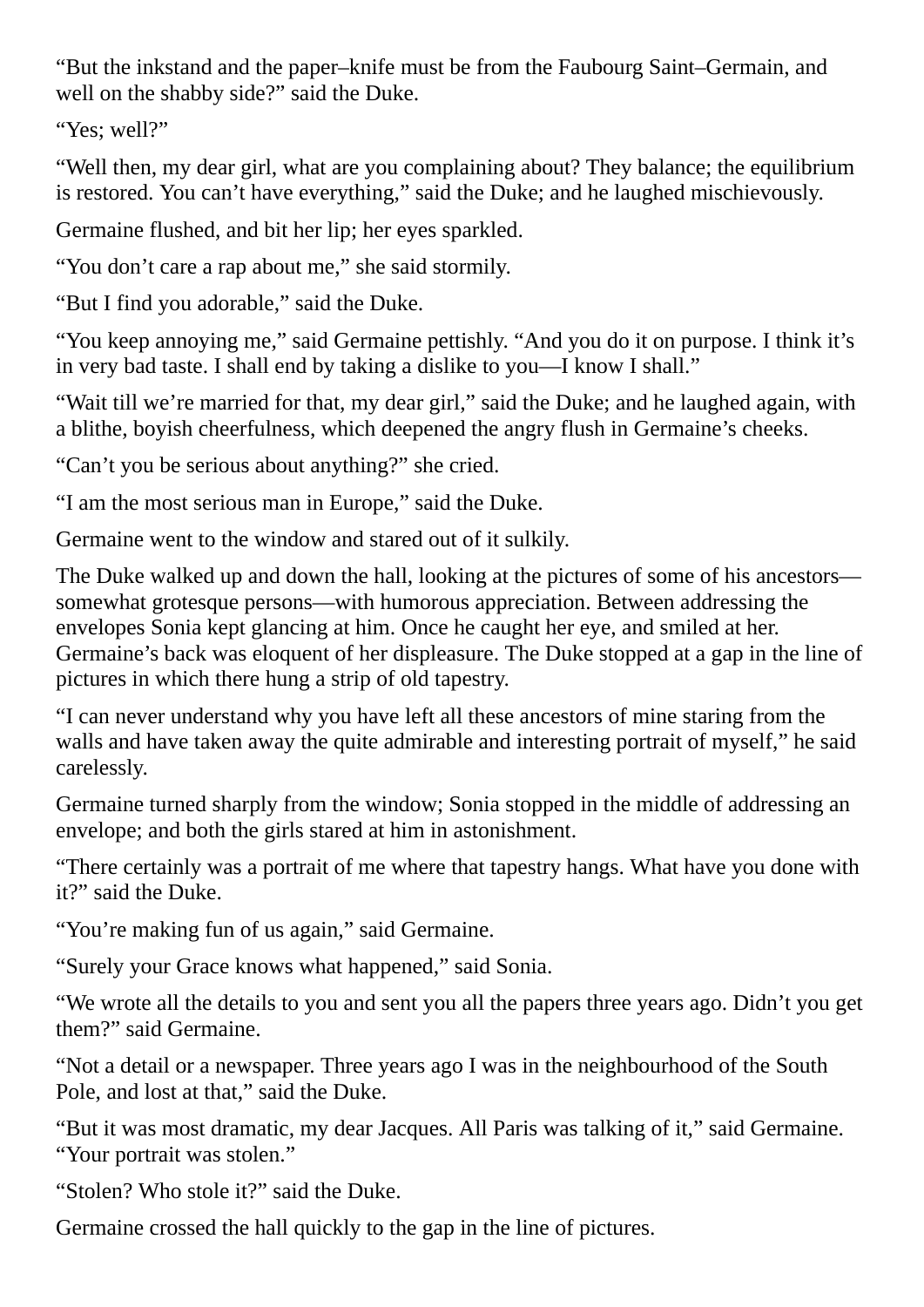"I'll show you," she said.

She drew aside the piece of tapestry, and in the middle of the panel over which the portrait of the Duke had hung he saw written in chalk the words:

#### ARSENE LUPIN

"What do you think of that autograph?" said Germaine.

"'Arsene Lupin?'" said the Duke in a tone of some bewilderment.

"He left his signature. It seems that he always does so," said Sonia in an explanatory tone.

"But who is he?" said the Duke.

"Arsene Lupin? Surely you know who Arsene Lupin is?" said Germaine impatiently.

"I haven't the slightest notion," said the Duke.

"Oh, come! No one is as South–Pole as all that!" cried Germaine. "You don't know who Lupin is? The most whimsical, the most audacious, and the most genial thief in France. For the last ten years he has kept the police at bay. He has baffled Ganimard, Holmlock Shears, the great English detective, and even Guerchard, whom everybody says is the greatest detective we've had in France since Vidocq. In fact, he's our national robber. Do you mean to say you don't know him?"

"Not even enough to ask him to lunch at a restaurant," said the Duke flippantly. "What's he like?"

"Like? Nobody has the slightest idea. He has a thousand disguises. He has dined two evenings running at the English Embassy."

"But if nobody knows him, how did they learn that?" said the Duke, with a puzzled air.

"Because the second evening, about ten o'clock, they noticed that one of the guests had disappeared, and with him all the jewels of the ambassadress."

"All of them?" said the Duke.

"Yes; and Lupin left his card behind him with these words scribbled on it:"

"'This is not a robbery; it is a restitution. You took the Wallace collection from us.'"

"But it was a hoax, wasn't it?" said the Duke.

"No, your Grace; and he has done better than that. You remember the affair of the Daray Bank—the savings bank for poor people?" said Sonia, her gentle face glowing with a sudden enthusiastic animation.

"Let's see," said the Duke. "Wasn't that the financier who doubled his fortune at the expense of a heap of poor wretches and ruined two thousand people?"

"Yes; that's the man," said Sonia. "And Lupin stripped Daray's house and took from him everything he had in his strong–box. He didn't leave him a sou of the money. And then, when he'd taken it from him, he distributed it among all the poor wretches whom Daray had ruined."

"But this isn't a thief you're talking about—it's a philanthropist," said the Duke.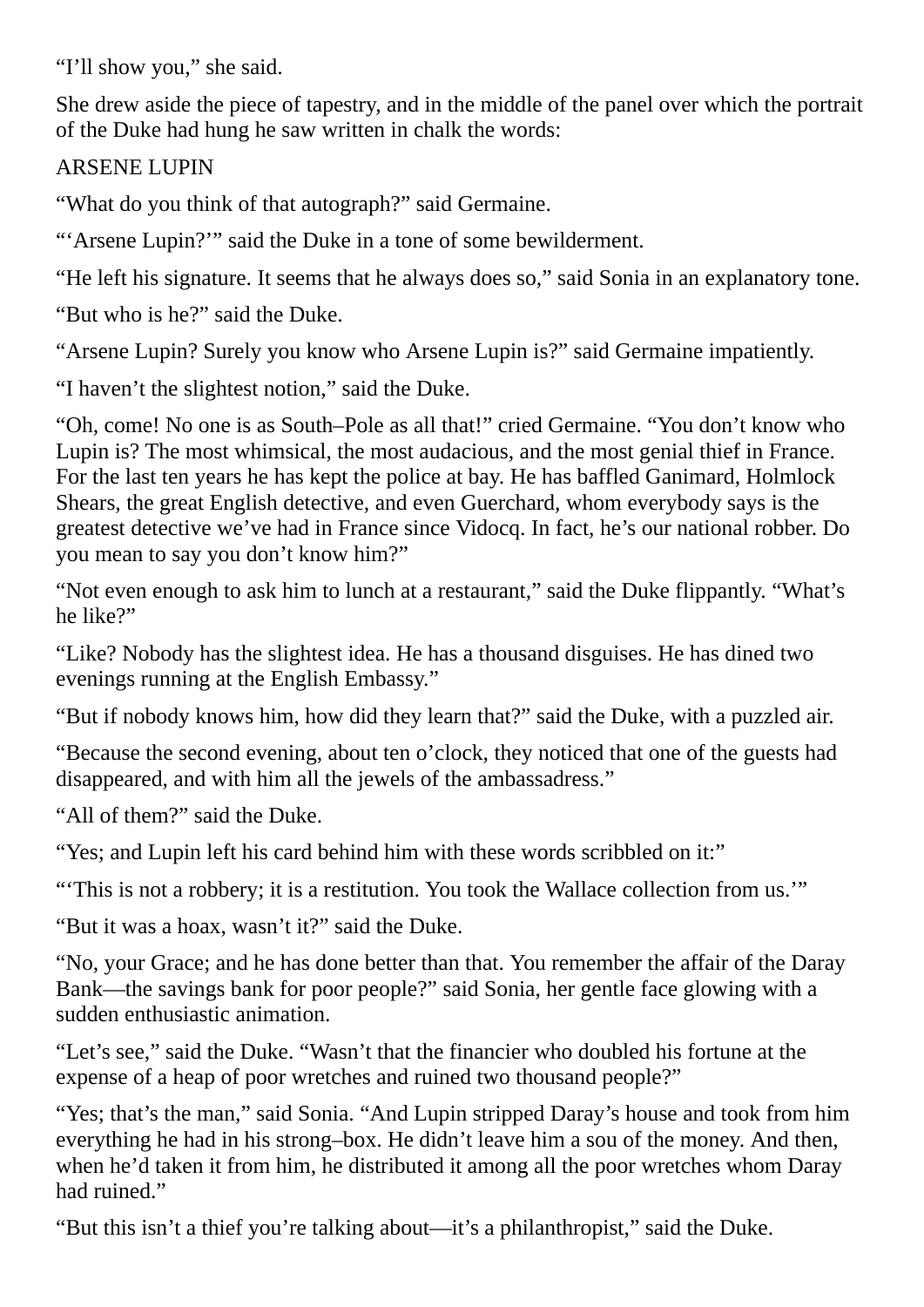"A fine sort of philanthropist!" broke in Germaine in a peevish tone. "There was a lot of philanthropy about his robbing papa, wasn't there?"

"Well," said the Duke, with an air of profound reflection, "if you come to think of it, that robbery was not worthy of this national hero. My portrait, if you except the charm and beauty of the face itself, is not worth much."

"If you think he was satisfied with your portrait, you're very much mistaken. All my father's collections were robbed," said Germaine.

"Your father's collections?" said the Duke. "But they're better guarded than the Bank of France. Your father is as careful of them as the apple of his eye."

"That's exactly it—he was too careful of them. That's why Lupin succeeded."

"This is very interesting," said the Duke; and he sat down on a couch before the gap in the pictures, to go into the matter more at his ease. "I suppose he had accomplices in the house itself?"

"Yes, one accomplice," said Germaine.

"Who was that?" asked the Duke.

"Papa!" said Germaine.

"Oh, come! what on earth do you mean?" said the Duke. "You're getting quite incomprehensible, my dear girl."

"Well, I'll make it clear to you. One morning papa received a letter—but wait. Sonia, get me the Lupin papers out of the bureau."

Sonia rose from the writing–table, and went to a bureau, an admirable example of the work of the great English maker, Chippendale. It stood on the other side of the hall between an Oriental cabinet and a sixteenth–century Italian cabinet—for all the world as if it were standing in a crowded curiosity shop—with the natural effect that the three pieces, by their mere incongruity, took something each from the beauty of the other. Sonia raised the flap of the bureau, and taking from one of the drawers a small portfolio, turned over the papers in it and handed a letter to the Duke.

"This is the envelope," she said. "It's addressed to M. Gournay–Martin, Collector, at the Chateau de Charmerace, Ile–et–Vilaine."

The Duke opened the envelope and took out a letter.

"It's an odd handwriting," he said.

"Read it—carefully," said Germaine.

It was an uncommon handwriting. The letters of it were small, but perfectly formed. It looked the handwriting of a man who knew exactly what he wanted to say, and liked to say it with extreme precision. The letter ran:

"DEAR SIR,"

"Please forgive my writing to you without our having been introduced to one another;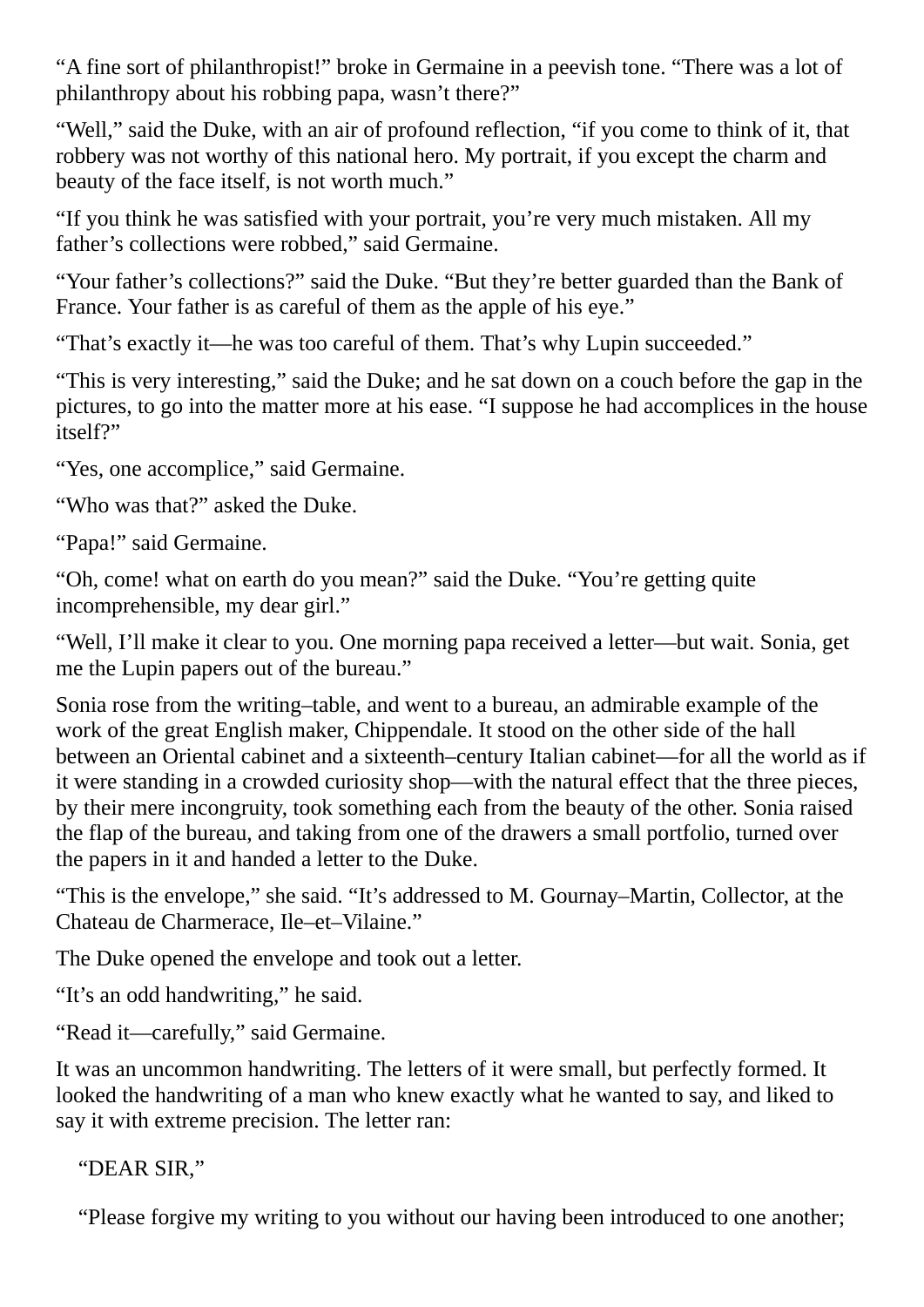but I flatter myself that you know me, at any rate, by name."

"There is in the drawing–room next your hall a Gainsborough of admirable quality which affords me infinite pleasure. Your Goyas in the same drawing–room are also to my liking, as well as your Van Dyck. In the further drawing–room I note the Renaissance cabinets—a marvellous pair—the Flemish tapestry, the Fragonard, the clock signed Boulle, and various other objects of less importance. But above all I have set my heart on that coronet which you bought at the sale of the Marquise de Ferronaye, and which was formerly worn by the unfortunate Princesse de Lamballe. I take the greatest interest in this coronet: in the first place, on account of the charming and tragic memories which it calls up in the mind of a poet passionately fond of history, and in the second place—though it is hardly worth while talking about that kind of thing—on account of its intrinsic value. I reckon indeed that the stones in your coronet are, at the very lowest, worth half a million francs."

"I beg you, my dear sir, to have these different objects properly packed up, and to forward them, addressed to me, carriage paid, to the Batignolles Station. Failing this, I shall Proceed to remove them myself on the night of Thursday, August 7th."

"Please pardon the slight trouble to which I am putting you, and believe me,"

"Yours very sincerely,"

"ARSENE LUPIN."

"P.S.—It occurs to me that the pictures have not glass before them. It would be as well to repair this omission before forwarding them to me, and I am sure that you will take this extra trouble cheerfully. I am aware, of course, that some of the best judges declare that a picture loses some of its quality when seen through glass. But it preserves them, and we should always be ready and willing to sacrifice a portion of our own pleasure for the benefit of posterity. France demands it of us.—A. L."

The Duke laughed, and said, "Really, this is extraordinarily funny. It must have made your father laugh."

"Laugh?" said Germaine. "You should have seen his face. He took it seriously enough, I can tell you."

"Not to the point of forwarding the things to Batignolles, I hope," said the Duke.

"No, but to the point of being driven wild," said Germaine. "And since the police had always been baffled by Lupin, he had the brilliant idea of trying what soldiers could do. The Commandant at Rennes is a great friend of papa's; and papa went to him, and told him about Lupin's letter and what he feared. The colonel laughed at him; but he offered him a corporal and six soldiers to guard his collection, on the night of the seventh. It was arranged that they should come from Rennes by the last train so that the burglars should have no warning of their coming. Well, they came, seven picked men—men who had seen service in Tonquin. We gave them supper; and then the corporal posted them in the hall and the two drawing–rooms where the pictures and things were. At eleven we all went to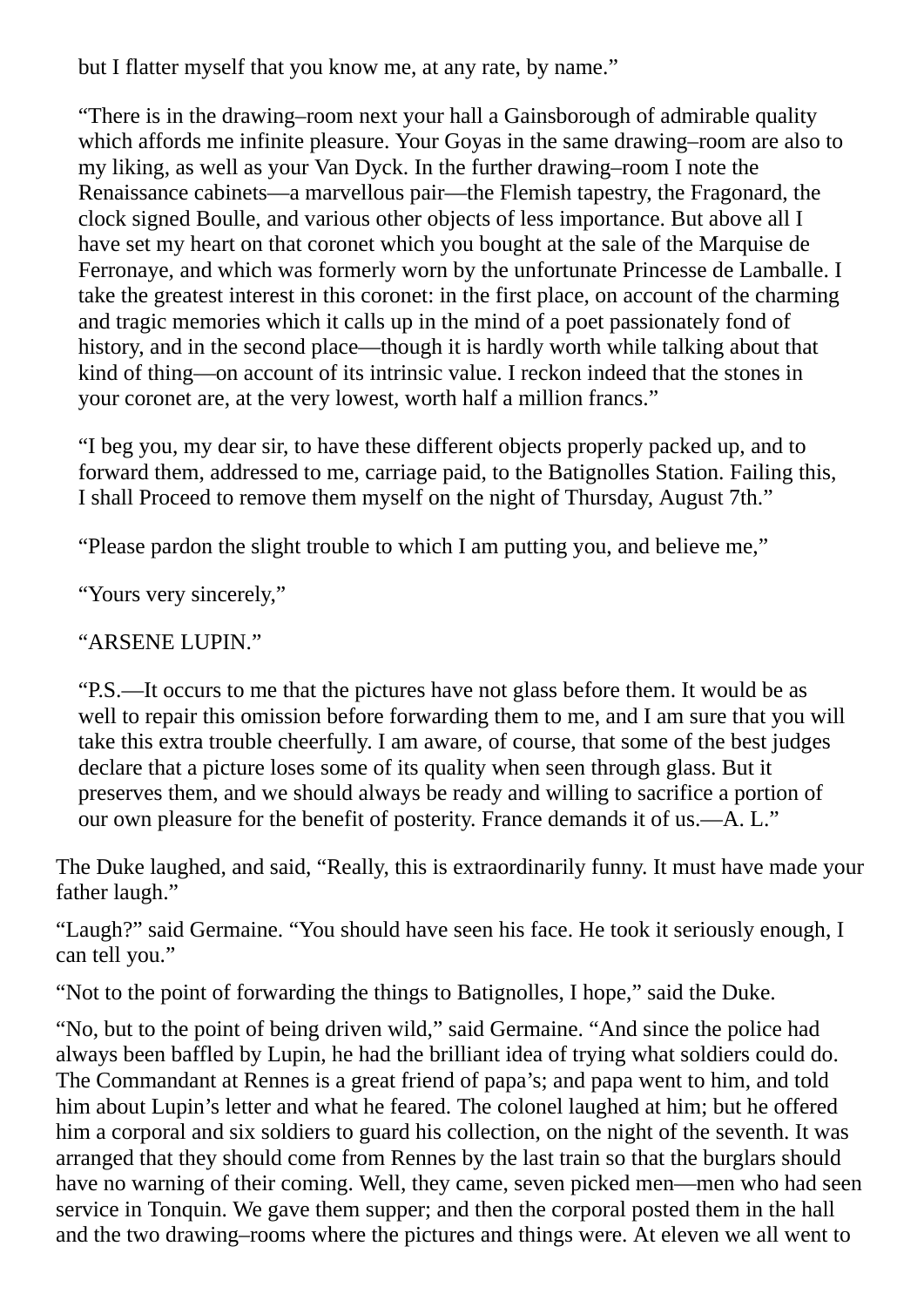bed, after promising the corporal that, in the event of any fight with the burglars, we would not stir from our rooms. I can tell you I felt awfully nervous. I couldn't get to sleep for ages and ages. Then, when I did, I did not wake till morning. The night had passed absolutely quietly. Nothing out of the common had happened. There had not been the slightest noise. I awoke Sonia and my father. We dressed as quickly as we could, and rushed down to the drawing–room."

She paused dramatically.

"Well?" said the Duke.

"Well, it was done."

"What was done?" said the Duke.

"Everything," said Germaine. "Pictures had gone, tapestries had gone, cabinets had gone, and the clock had gone."

"And the coronet too?" said the Duke.

"Oh, no. That was at the Bank of France. And it was doubtless to make up for not getting it that Lupin stole your portrait. At any rate he didn't say that he was going to steal it in his letter."

"But, come! this is incredible. Had he hypnotized the corporal and the six soldiers? Or had he murdered them all?" said the Duke.

"Corporal? There wasn't any corporal, and there weren't any soldiers. The corporal was Lupin, and the soldiers were part of his gang," said Germaine.

"I don't understand," said the Duke. "The colonel promised your father a corporal and six men. Didn't they come?"

"They came to the railway station all right," said Germaine. "But you know the little inn half–way between the railway station and the chateau? They stopped to drink there, and at eleven o'clock next morning one of the villagers found all seven of them, along with the footman who was guiding them to the chateau, sleeping like logs in the little wood half a mile from the inn. Of course the innkeeper could not explain when their wine was drugged. He could only tell us that a motorist, who had stopped at the inn to get some supper, had called the soldiers in and insisted on standing them drinks. They had seemed a little fuddled before they left the inn, and the motorist had insisted on driving them to the chateau in his car. When the drug took effect he simply carried them out of it one by one, and laid them in the wood to sleep it off."

"Lupin seems to have made a thorough job of it, anyhow," said the Duke.

"I should think so," said Germaine. "Guerchard was sent down from Paris; but he could not find a single clue. It was not for want of trying, for he hates Lupin. It's a regular fight between them, and so far Lupin has scored every point."

"He must be as clever as they make 'em," said the Duke.

"He is," said Germaine. "And do you know, I shouldn't be at all surprised if he's in the neighbourhood now."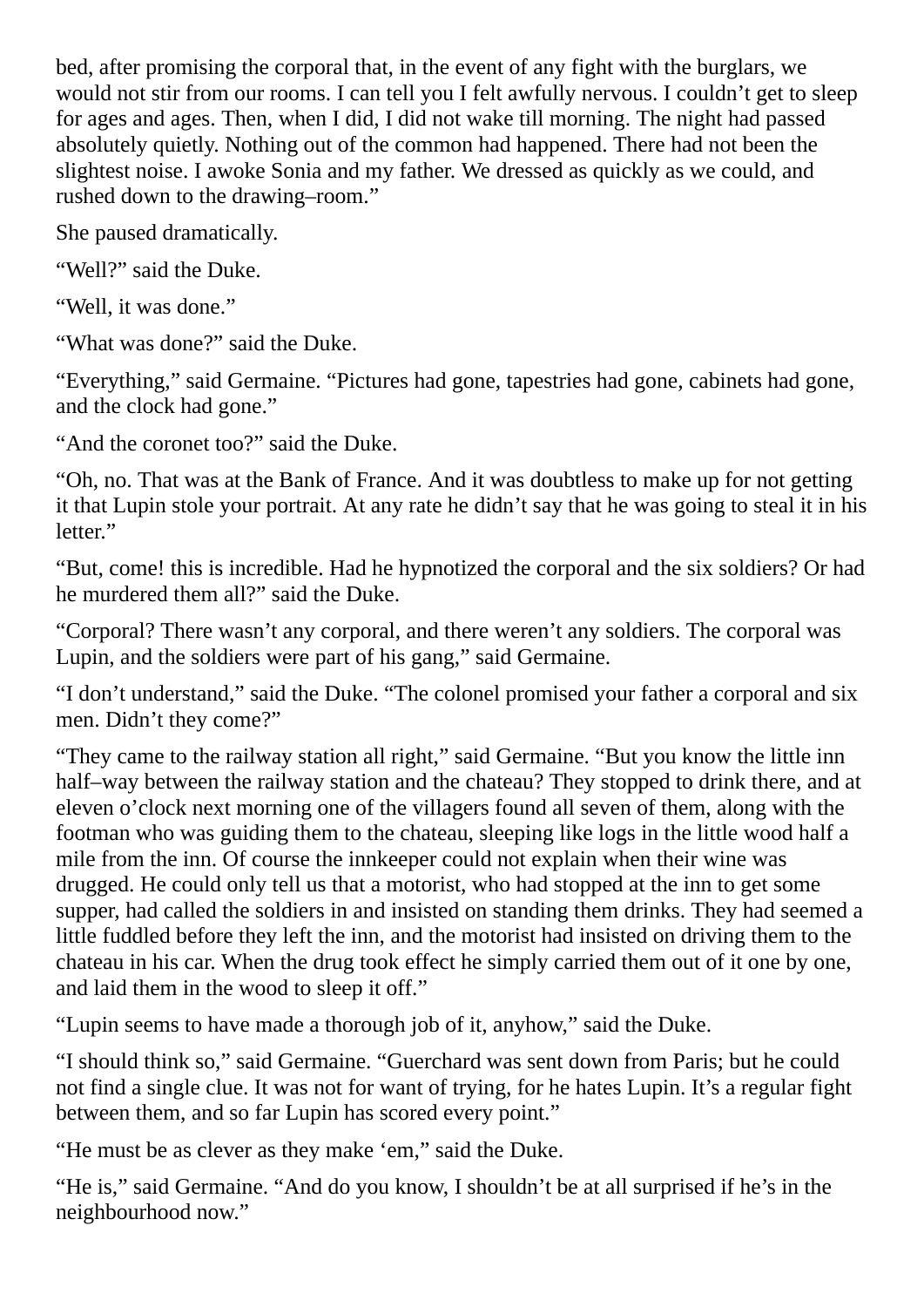"What on earth do you mean?" said the Duke.

"I'm not joking," said Germaine. "Odd things are happening. Some one has been changing the place of things. That silver statuette now—it was on the cabinet, and we found it moved to the piano. Yet nobody had touched it. And look at this window. Some one has broken a pane in it just at the height of the fastening."

"The deuce they have!" said the Duke.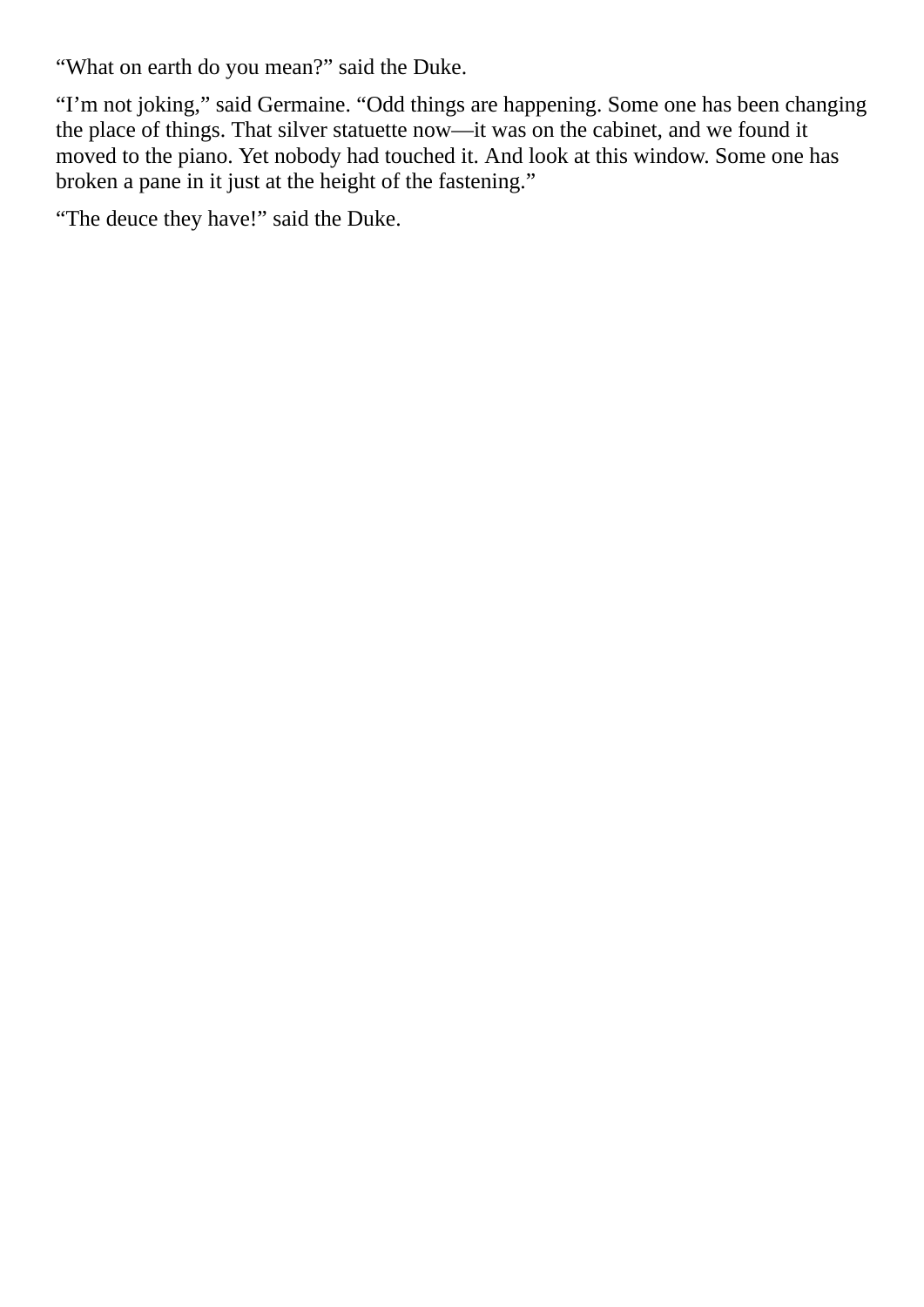## **IV: THE DUKE INTERVENES**

<span id="page-24-0"></span>The Duke rose, came to the window, and looked at the broken pane. He stepped out on to the terrace and looked at the turf; then he came back into the room.

"This looks serious," he said. "That pane has not been broken at all. If it had been broken, the pieces of glass would be lying on the turf. It has been cut out. We must warn your father to look to his treasures."

"I told you so," said Germaine. "I said that Arsene Lupin was in the neighbourhood."

"Arsene Lupin is a very capable man," said the Duke, smiling. "But there's no reason to suppose that he's the only burglar in France or even in Ile–et–Vilaine."

"I'm sure that he's in the neighbourhood. I have a feeling that he is," said Germaine stubbornly.

The Duke shrugged his shoulders, and said a smile: "Far be it from me to contradict you. A woman's intuition is always—well, it's always a woman's intuition."

He came back into the hall, and as he did so the door opened and a shock–headed man in the dress of a gamekeeper stood on the threshold.

"There are visitors to see you, Mademoiselle Germaine," he said, in a very deep bass voice.

"What! Are you answering the door, Firmin?" said Germaine.

"Yes, Mademoiselle Germaine: there's only me to do it. All the servants have started for the station, and my wife and I are going to see after the family to–night and to–morrow morning. Shall I show these gentlemen in?"

"Who are they?" said Germaine.

"Two gentlemen who say they have an appointment."

"What are their names?" said Germaine.

"They are two gentlemen. I don't know what their names are. I've no memory for names."

"That's an advantage to any one who answers doors," said the Duke, smiling at the stolid Firmin.

"Well, it can't be the two Charolais again. It's not time for them to come back. I told them papa would not be back yet," said Germaine.

"No, it can't be them, Mademoiselle Germaine," said Firmin, with decision.

"Very well; show them in," she said.

Firmin went out, leaving the door open behind him; and they heard his hob–nailed boots clatter and squeak on the stone floor of the outer hall.

"Charolais?" said the Duke idly. "I don't know the name. Who are they?"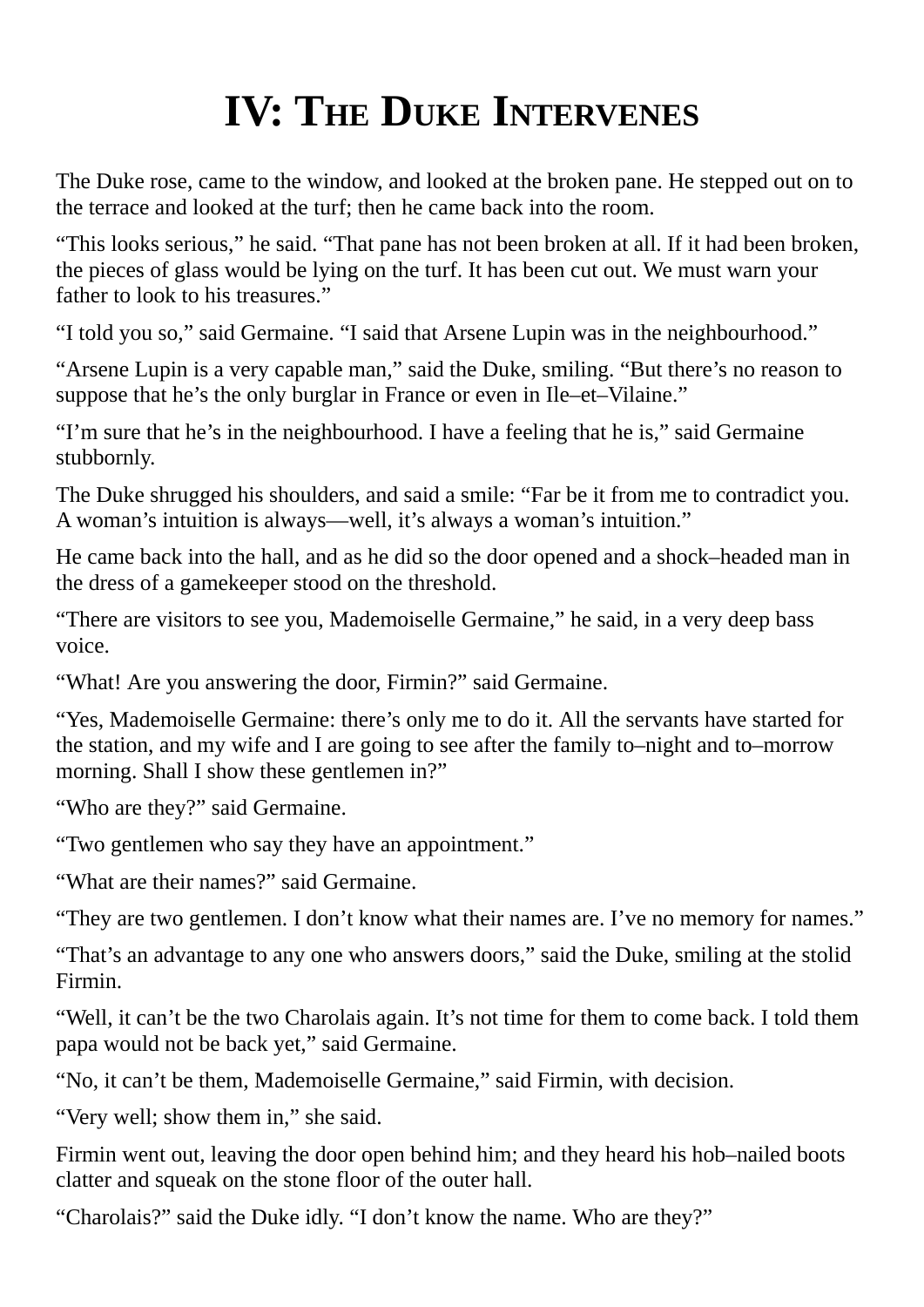"A little while ago Alfred announced two gentlemen. I thought they were Georges and Andre du Buit, for they promised to come to tea. I told Alfred to show them in, and to my surprise there appeared two horrible provincials. I never----Oh!"

She stopped short, for there, coming through the door, were the two Charolais, father and son.

M. Charolais pressed his motor–cap to his bosom, and bowed low. "Once more I salute you, mademoiselle," he said.

His son bowed, and revealed behind him another young man.

"My second son. He has a chemist's shop," said M. Charolais, waving a large red hand at the young man.

The young man, also blessed with the family eyes, set close together, entered the hall and bowed to the two girls. The Duke raised his eyebrows ever so slightly.

"I'm very sorry, gentlemen," said Germaine, "but my father has not yet returned."

"Please don't apologize. There is not the slightest need," said M. Charolais; and he and his two sons settled themselves down on three chairs, with the air of people who had come to make a considerable stay.

For a moment, Germaine, taken aback by their coolness, was speechless; then she said hastily: "Very likely he won't be back for another hour. I shouldn't like you to waste your time."

"Oh, it doesn't matter," said M. Charolais, with an indulgent air; and turning to the Duke, he added, "However, while we're waiting, if you're a member of the family, sir, we might perhaps discuss the least you will take for the motor–car."

"I'm sorry," said the Duke, "but I have nothing to do with it."

Before M. Charolais could reply the door opened, and Firmin's deep voice said:

"Will you please come in here, sir?"

A third young man came into the hall.

"What, you here, Bernard?" said M. Charolais. "I told you to wait at the park gates."

"I wanted to see the car too," said Bernard.

"My third son. He is destined for the Bar," said M. Charolais, with a great air of paternal pride.

"But how many are there?" said Germaine faintly.

Before M. Charolais could answer, Firmin once more appeared on the threshold.

"The master's just come back, miss," he said.

"Thank goodness for that!" said Germaine; and turning to M. Charolais, she added, "If you will come with me, gentlemen, I will take you to my father, and you can discuss the price of the car at once."

As she spoke she moved towards the door. M. Charolais and his sons rose and made way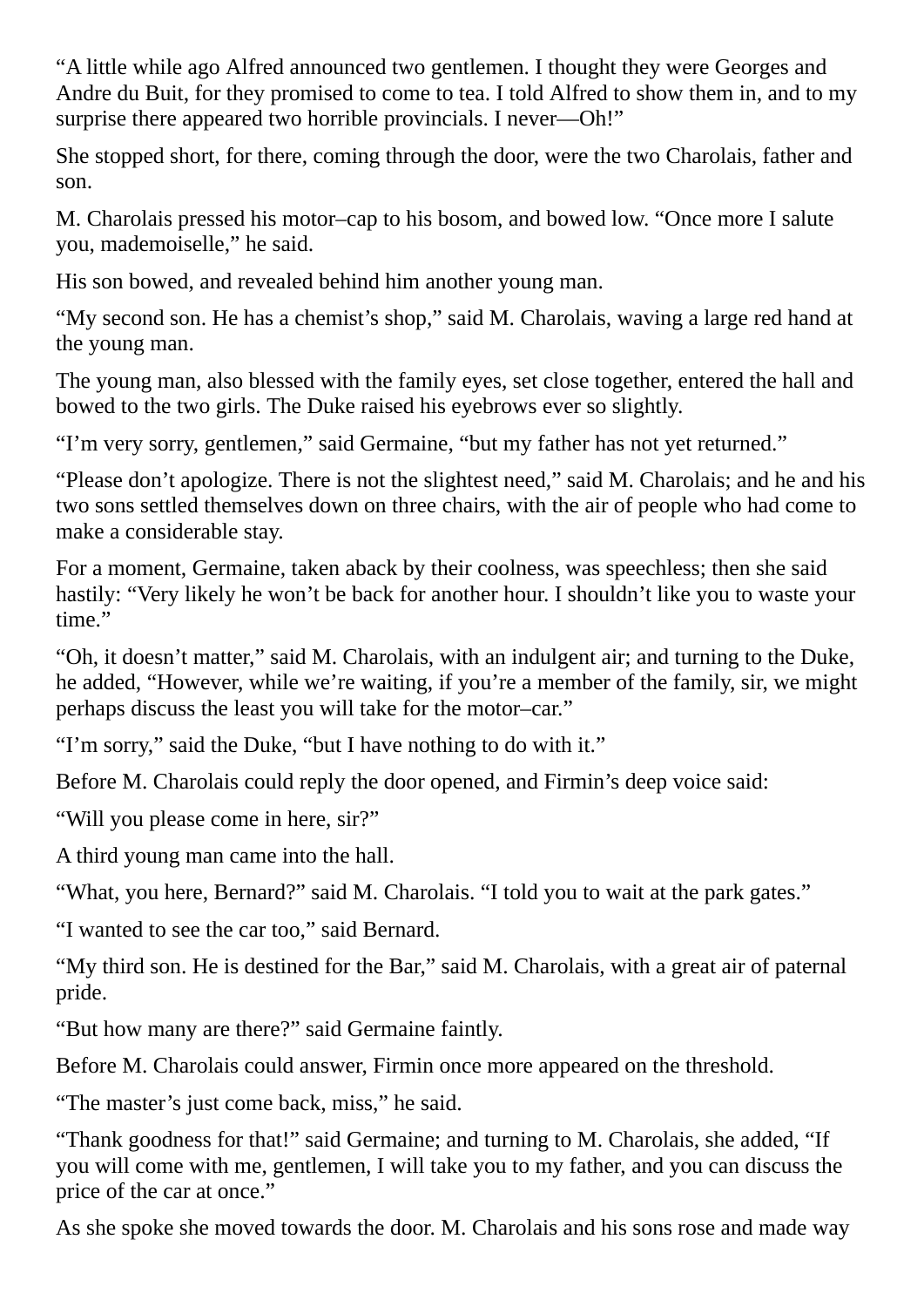for her. The father and the two eldest sons made haste to follow her out of the room. But Bernard lingered behind, apparently to admire the bric–a–brac on the cabinets. With infinite quickness he grabbed two objects off the nearest, and followed his brothers. The Duke sprang across the hall in three strides, caught him by the arm on the very threshold, jerked him back into the hall, and shut the door.

"No you don't, my young friend," he said sharply.

"Don't what?" said Bernard, trying to shake off his grip.

"You've taken a cigarette–case," said the Duke.

"No, no, I haven't—nothing of the kind!" stammered Bernard.

The Duke grasped the young man's left wrist, plunged his hand into the motor–cap which he was carrying, drew out of it a silver cigarette–case, and held it before his eyes.

Bernard turned pale to the lips. His frightened eyes seemed about to leap from their sockets.

"It—it—was a m–m–m–mistake," he stammered.

The Duke shifted his grip to his collar, and thrust his hand into the breast–pocket of his coat. Bernard, helpless in his grip, and utterly taken aback by his quickness, made no resistance.

The Duke drew out a morocco case, and said: "Is this a mistake too?"

"Heavens! The pendant!" cried Sonia, who was watching the scene with parted lips and amazed eyes.

Bernard dropped on his knees and clasped his hands.

"Forgive me!" he cried, in a choking voice. "Forgive me! Don't tell any one! For God's sake, don't tell any one!"

And the tears came streaming from his eyes.

"You young rogue!" said the Duke quietly.

"I'll never do it again—never! Oh, have pity on me! If my father knew! Oh, let me off!" cried Bernard.

The Duke hesitated, and looked down on him, frowning and pulling at his moustache. Then, more quickly than one would have expected from so careless a trifler, his mind was made up.

"All right," he said slowly. "Just for this once … be off with you." And he jerked him to his feet and almost threw him into the outer hall.

"Thanks! … oh, thanks!" said Bernard.

The Duke shut the door and looked at Sonia, breathing quickly.

"Well? Did you ever see anything like that? That young fellow will go a long way. The cheek of the thing! Right under our very eyes! And this pendant, too: it would have been a pity to lose it. Upon my word, I ought to have handed him over to the police."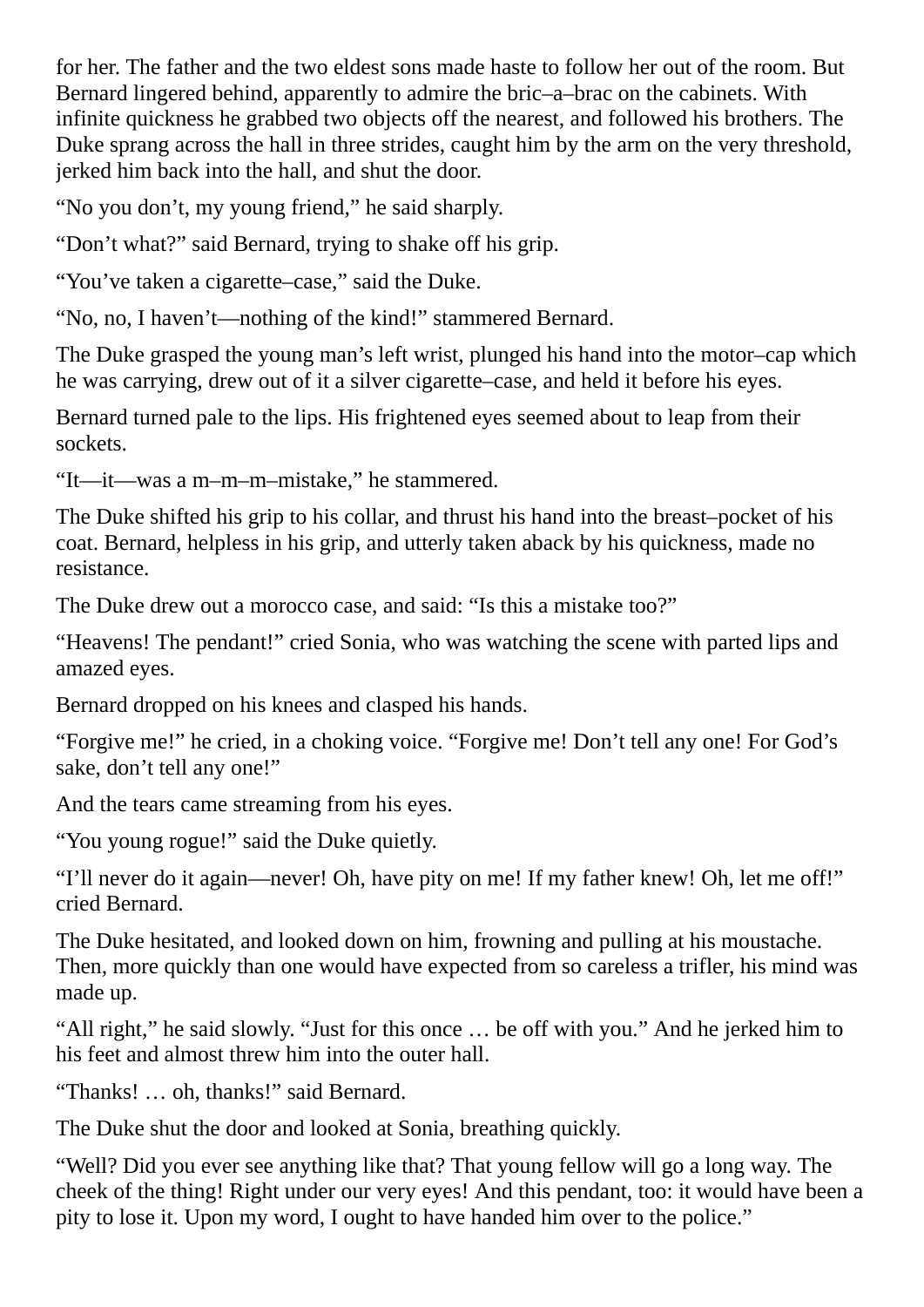"No, no!" cried Sonia. "You did quite right to let him off—quite right."

The Duke set the pendant on the ledge of the bureau, and came down the hall to Sonia.

"What's the matter?" he said gently. "You're quite pale."

"It has upset me … that unfortunate boy," said Sonia; and her eyes were swimming with tears.

"Do you pity the young rogue?" said the Duke.

"Yes; it's dreadful. His eyes were so terrified, and so boyish. And, to be caught like that … stealing … in the act. Oh, it's hateful!"

"Come, come, how sensitive you are!" said the Duke, in a soothing, almost caressing tone. His eyes, resting on her charming, troubled face, were glowing with a warm admiration.

"Yes; it's silly," said Sonia; "but you noticed his eyes—the hunted look in them? You pitied him, didn't you? For you are kind at bottom."

"Why at bottom?" said the Duke.

"Oh, I said at bottom because you look sarcastic, and at first sight you're so cold. But often that's only the mask of those who have suffered the most…. They are the most indulgent," said Sonia slowly, hesitating, picking her words.

"Yes, I suppose they are," said the Duke thoughtfully.

"It's because when one has suffered one understands…. Yes: one understands," said Sonia.

There was a pause. The Duke's eyes still rested on her face. The admiration in them was mingled with compassion.

"You're very unhappy here, aren't you?" he said gently.

"Me? Why?" said Sonia quickly.

"Your smile is so sad, and your eyes so timid," said the Duke slowly. "You're just like a little child one longs to protect. Are you quite alone in the world?"

His eyes and tones were full of pity; and a faint flush mantled Sonia's cheeks.

"Yes, I'm alone," she said.

"But have you no relations—no friends?" said the Duke.

"No," said Sonia.

"I don't mean here in France, but in your own country…. Surely you have some in Russia?"

"No, not a soul. You see, my father was a Revolutionist. He died in Siberia when I was a baby. And my mother, she died too—in Paris. She had fled from Russia. I was two years old when she died."

"It must be hard to be alone like that," said the Duke.

"No," said Sonia, with a faint smile, "I don't mind having no relations. I grew used to that so young … so very young. But what is hard—but you'll laugh at me—"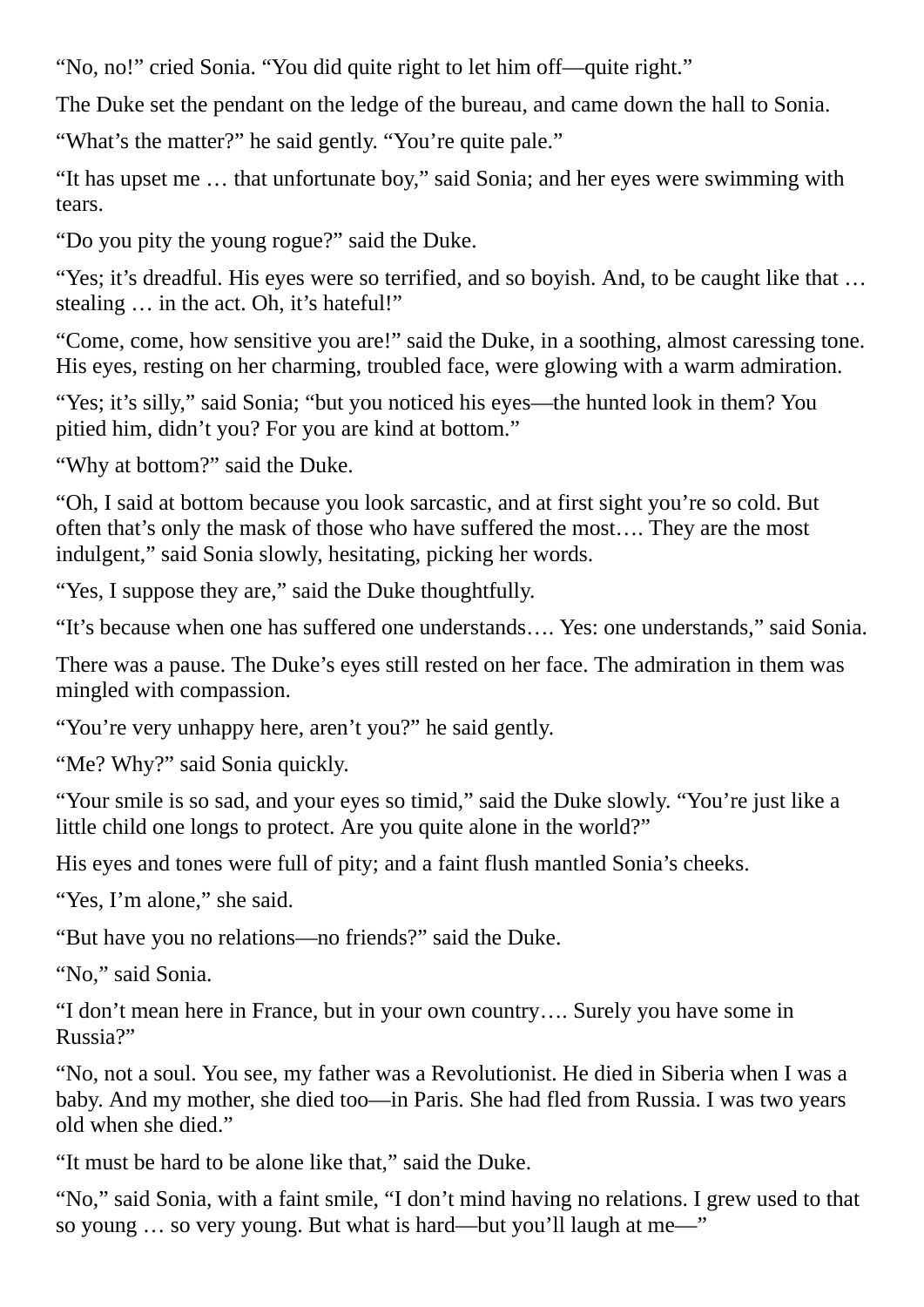"Heaven forbid!" said the Duke gravely.

"Well, what is hard is, never to get a letter … an envelope that one opens … from some one who thinks about one—"

She paused, and then added gravely: "But I tell myself that it's nonsense. I have a certain amount of philosophy."

She smiled at him—an adorable child's smile.

The Duke smiled too. "A certain amount of philosophy," he said softly. "You look like a philosopher!"

As they stood looking at one another with serious eyes, almost with eyes that probed one another's souls, the drawing–room door flung open, and Germaine's harsh voice broke on their ears.

"You're getting quite impossible, Sonia!" she cried. "It's absolutely useless telling you anything. I told you particularly to pack my leather writing–case in my bag with your own hand. I happen to open a drawer, and what do I see? My leather writing–case."

"I'm sorry," said Sonia. "I was going—"

"Oh, there's no need to bother about it. I'll see after it myself," said Germaine. "But upon my word, you might be one of our guests, seeing how easily you take things. You're negligence personified."

"Come, Germaine … a mere oversight," said the Duke, in a coaxing tone.

"Now, excuse me, Jacques; but you've got an unfortunate habit of interfering in household matters. You did it only the other day. I can no longer say a word to a servant—"

"Germaine!" said the Duke, in sharp protest.

Germaine turned from him to Sonia, and pointed to a packet of envelopes and some letters, which Bernard Charolais had knocked off the table, and said, "Pick up those envelopes and letters, and bring everything to my room, and be quick about it!"

She flung out of the room, and slammed the door behind her.

Sonia seemed entirely unmoved by the outburst: no flush of mortification stained her cheeks, her lips did not quiver. She stooped to pick up the fallen papers.

"No, no; let me, I beg you," said the Duke, in a tone of distress. And dropping on one knee, he began to gather together the fallen papers. He set them on the table, and then he said: "You mustn't mind what Germaine says. She's—she's—she's all right at heart. It's her manner. She's always been happy, and had everything she wanted. She's been spoiled, don't you know. Those kind of people never have any consideration for any one else. You mustn't let her outburst hurt you."

"Oh, but I don't. I don't really," protested Sonia.

"I'm glad of that," said the Duke. "It isn't really worth noticing."

He drew the envelopes and unused cards into a packet, and handed them to her.

"There!" he said, with a smile. "That won't be too heavy for you."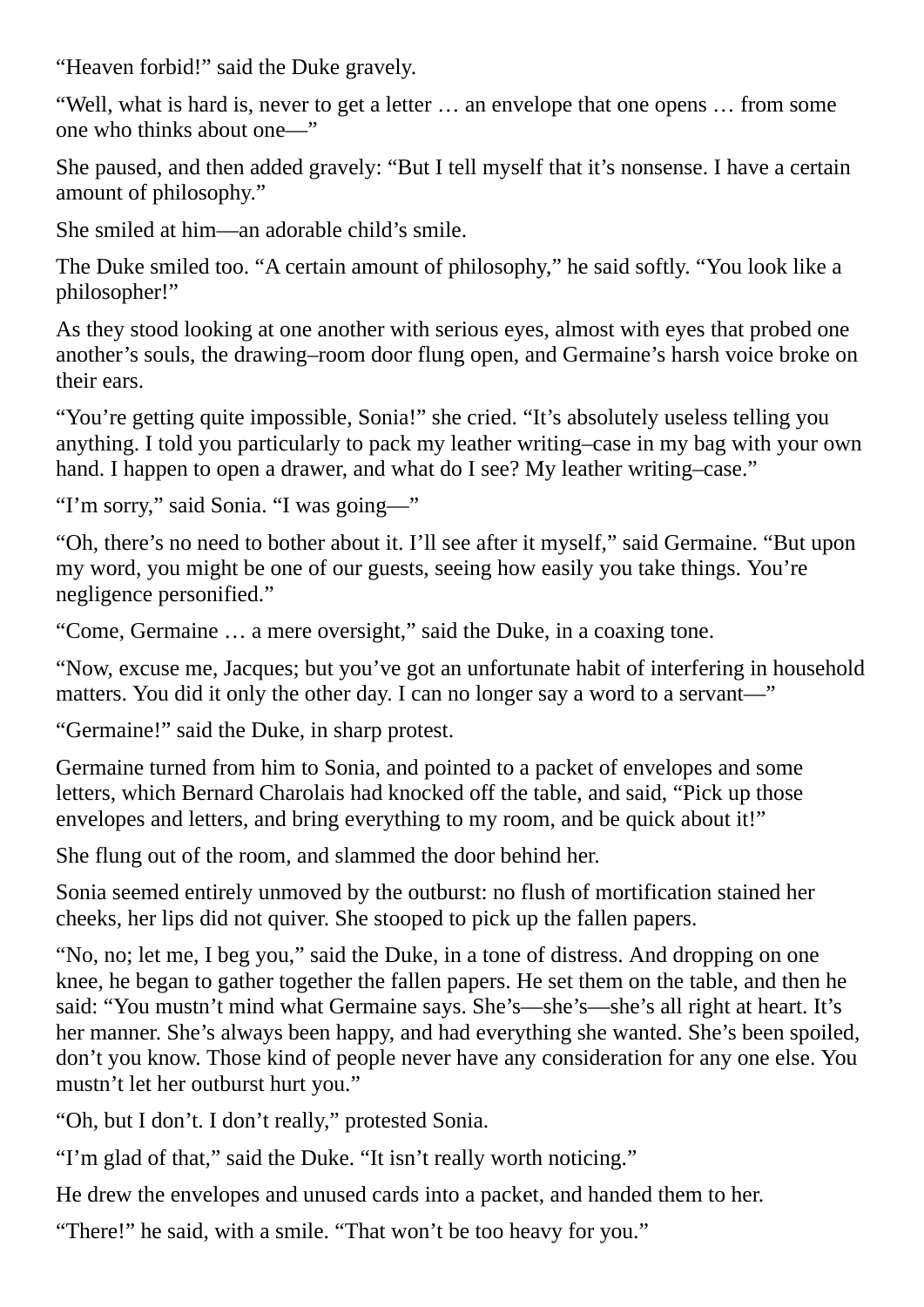"Thank you," said Sonia, taking it from him.

"Shall I carry them for you?" said the Duke.

"No, thank you, your Grace," said Sonia.

With a quick, careless, almost irresponsible movement, he caught her hand, bent down, and kissed it. A great wave of rosy colour flowed over her face, flooding its whiteness to her hair and throat. She stood for a moment turned to stone; she put her hand to her heart. Then on hasty, faltering feet she went to the door, opened it, paused on the threshold, turned and looked back at him, and vanished.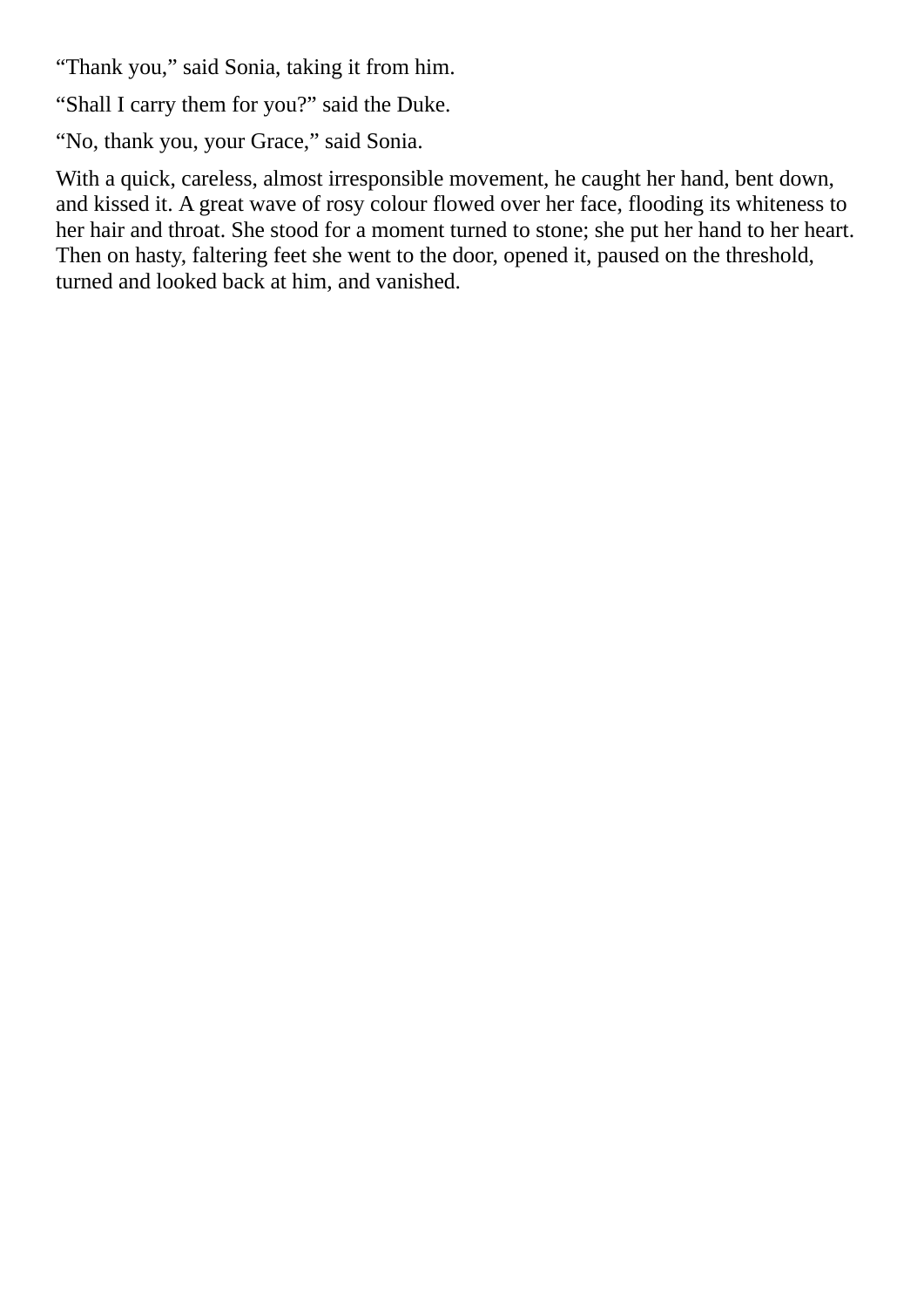## **V: A LETTER FROM LUPIN**

<span id="page-30-0"></span>The Duke stood for a while staring thoughtfully at the door through which Sonia had passed, a faint smile playing round his lips. He crossed the hall to the Chippendale bureau, took a cigarette from a box which stood on the ledge of it, beside the morocco case which held the pendant, lighted it, and went slowly out on to the terrace. He crossed it slowly, paused for a moment on the edge of it, and looked across the stretch of country with musing eyes, which saw nothing of its beauty. Then he turned to the right, went down a flight of steps to the lower terrace, crossed the lawn, and took a narrow path which led into the heart of a shrubbery of tall deodoras. In the middle of it he came to one of those old stone benches, moss–covered and weather–stained, which adorn the gardens of so many French chateaux. It faced a marble basin from which rose the slender column of a pattering fountain. The figure of a Cupid danced joyously on a tall pedestal to the right of the basin. The Duke sat down on the bench, and was still, with that rare stillness which only comes of nerves in perfect harmony, his brow knitted in careful thought. Now and again the frown cleared from his face, and his intent features relaxed into a faint smile, a smile of pleasant memory. Once he rose, walked round the fountains frowning, came back to the bench, and sat down again. The early September dusk was upon him when at last he rose and with quick steps took his way through the shrubbery, with the air of a man whose mind, for good or ill, was at last made up.

When he came on to the upper terrace his eyes fell on a group which stood at the further corner, near the entrance of the chateau, and he sauntered slowly up to it.

In the middle of it stood M. Gournay–Martin, a big, round, flabby hulk of a man. He was nearly as red in the face as M. Charolais; and he looked a great deal redder owing to the extreme whiteness of the whiskers which stuck out on either side of his vast expanse of cheek. As he came up, it struck the Duke as rather odd that he should have the Charolais eyes, set close together; any one who did not know that they were strangers to one another might have thought it a family likeness.

The millionaire was waving his hands and roaring after the manner of a man who has cultivated the art of brow–beating those with whom he does business; and as the Duke neared the group, he caught the words:

"No; that's the lowest I'll take. Take it or leave it. You can say Yes, or you can say Good– bye; and I don't care a hang which."

"It's very dear," said M. Charolais, in a mournful tone.

"Dear!" roared M. Gournay–Martin. "I should like to see any one else sell a hundred horse–power car for eight hundred pounds. Why, my good sir, you're having me!"

"No, no," protested M. Charolais feebly.

"I tell you you're having me," roared M. Gournay–Martin. "I'm letting you have a magnificent car for which I paid thirteen hundred pounds for eight hundred! It's scandalous the way you've beaten me down!"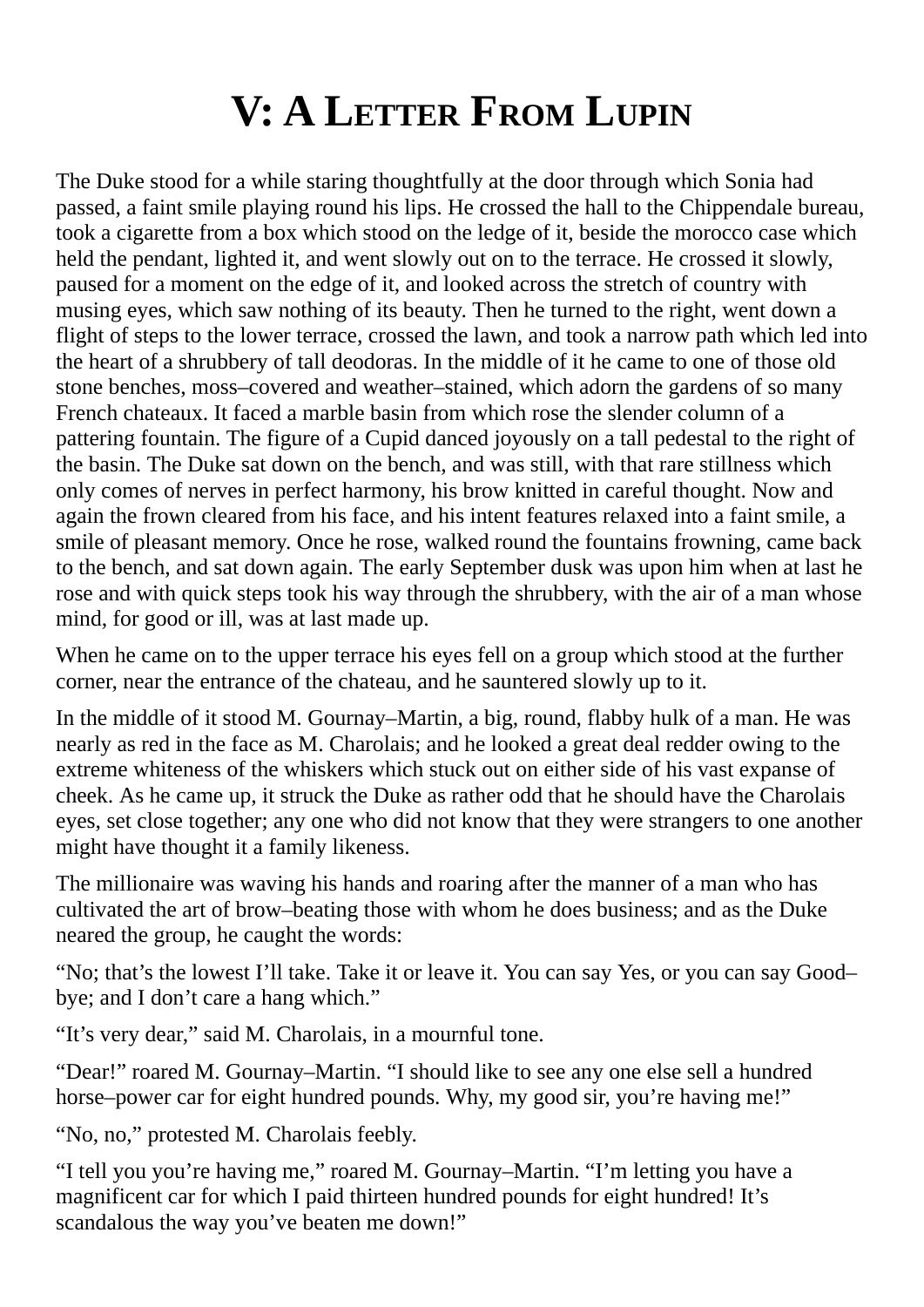"No, no," protested M. Charolais.

He seemed frightened out of his life by the vehemence of the big man.

"You wait till you've seen how it goes," said M. Gournay–Martin.

"Eight hundred is very dear," said M. Charolais.

"Come, come! You're too sharp, that's what you are. But don't say any more till you've tried the car."

He turned to his chauffeur, who stood by watching the struggle with an appreciative grin on his brown face, and said: "Now, Jean, take these gentlemen to the garage, and run them down to the station. Show them what the car can do. Do whatever they ask you everything."

He winked at Jean, turned again to M. Charolais, and said: "You know, M. Charolais, you're too good a man of business for me. You're hot stuff, that's what you are—hot stuff. You go along and try the car. Good–bye—good–bye."

The four Charolais murmured good–bye in deep depression, and went off with Jean, wearing something of the air of whipped dogs. When they had gone round the corner the millionaire turned to the Duke and said, with a chuckle: "He'll buy the car all right—had him fine!"

"No business success of yours could surprise me," said the Duke blandly, with a faint, ironical smile.

M. Gournay–Martin's little pig's eyes danced and sparkled; and the smiles flowed over the distended skin of his face like little ripples over a stagnant pool, reluctantly. It seemed to be too tightly stretched for smiles.

"The car's four years old," he said joyfully. "He'll give me eight hundred for it, and it's not worth a pipe of tobacco. And eight hundred pounds is just the price of a little Watteau I've had my eye on for some time—a first–class investment."

They strolled down the terrace, and through one of the windows into the hall. Firmin had lighted the lamps, two of them. They made but a small oasis of light in a desert of dim hall. The millionaire let himself down very gingerly into an Empire chair, as if he feared, with excellent reason, that it might collapse under his weight.

"Well, my dear Duke," he said, "you don't ask me the result of my official lunch or what the minister said."

"Is there any news?" said the Duke carelessly.

"Yes. The decree will be signed to–morrow. You can consider yourself decorated. I hope you feel a happy man," said the millionaire, rubbing his fat hands together with prodigious satisfaction.

"Oh, charmed—charmed," said the Duke, with entire indifference.

"As for me, I'm delighted—delighted," said the millionaire. "I was extremely keen on your being decorated. After that, and after a volume or two of travels, and after you've published your grandfather's letters with a good introduction, you can begin to think of the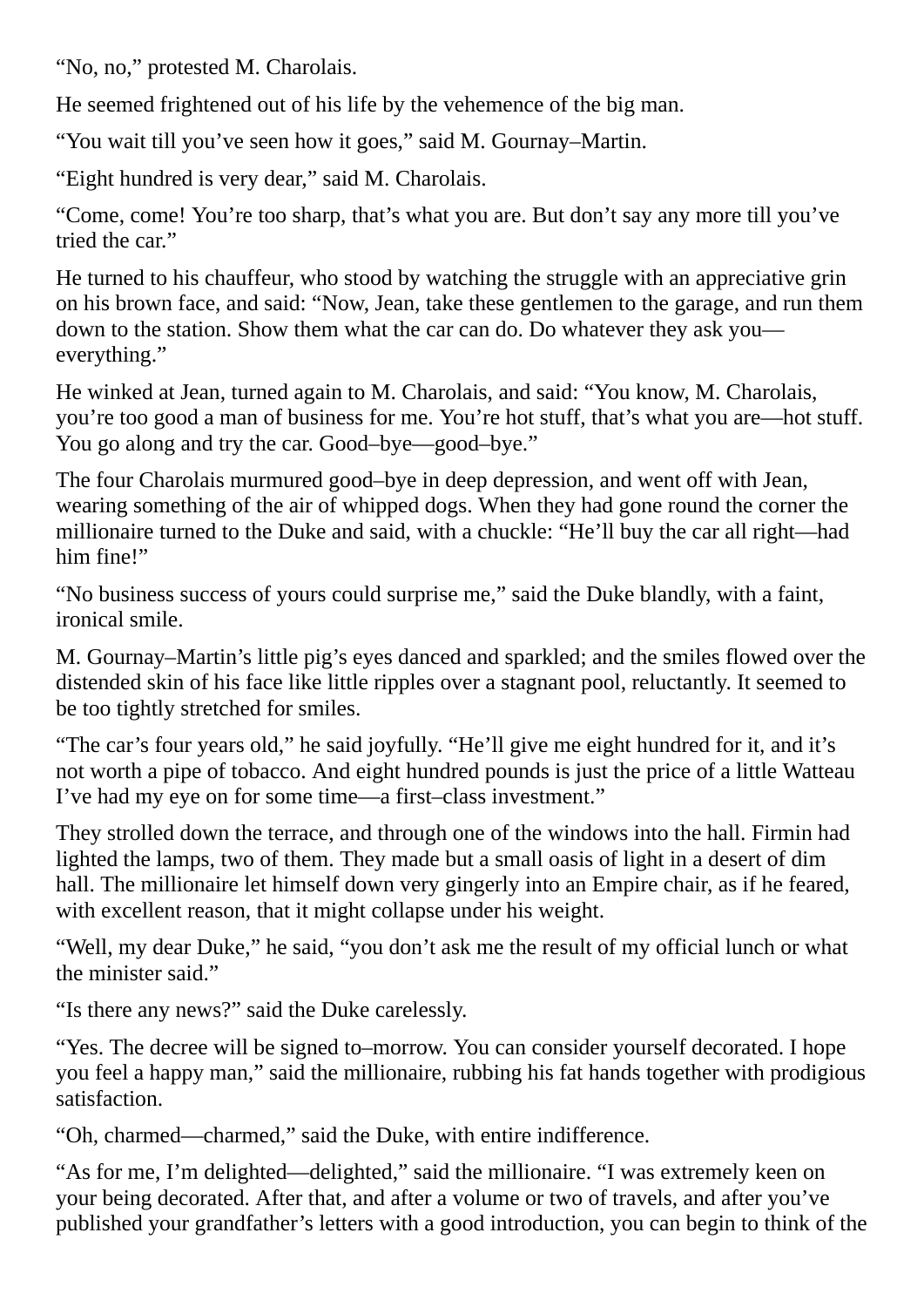Academy."

"The Academy!" said the Duke, startled from his usual coolness. "But I've no title to become an Academician."

"How, no title?" said the millionaire solemnly; and his little eyes opened wide. "You're a duke."

"There's no doubt about that," said the Duke, watching him with admiring curiosity.

"I mean to marry my daughter to a worker—a worker, my dear Duke," said the millionaire, slapping his big left hand with his bigger right. "I've no prejudices—not I. I wish to have for son–in–law a duke who wears the Order of the Legion of Honour, and belongs to the Academie Francaise, because that is personal merit. I'm no snob."

A gentle, irrepressible laugh broke from the Duke.

"What are you laughing at?" said the millionaire, and a sudden lowering gloom overspread his beaming face.

"Nothing—nothing," said the Duke quietly. "Only you're so full of surprises."

"I've startled you, have I? I thought I should. It's true that I'm full of surprises. It's my knowledge. I understand so much. I understand business, and I love art, pictures, a good bargain, bric–a–brac, fine tapestry. They're first–class investments. Yes, certainly I do love the beautiful. And I don't want to boast, but I understand it. I have taste, and I've something better than taste; I have a flair, the dealer's flair."

"Yes, your collections, especially your collection in Paris, prove it," said the Duke, stifling a yawn.

"And yet you haven't seen the finest thing I have—the coronet of the Princesse de Lamballe. It's worth half a million francs."

"So I've heard," said the Duke, a little wearily. "I don't wonder that Arsene Lupin envied you it."

The Empire chair creaked as the millionaire jumped.

"Don't speak of the swine!" he roared. "Don't mention his name before me."

"Germaine showed me his letter," said the Duke. "It is amusing."

"His letter! The blackguard! I just missed a fit of apoplexy from it," roared the millionaire. "I was in this very hall where we are now, chatting quietly, when all at once in comes Firmin, and hands me a letter."

He was interrupted by the opening of the door. Firmin came clumping down the room, and said in his deep voice, "A letter for you, sir."

"Thank you," said the millionaire, taking the letter, and, as he fitted his eye–glass into his eye, he went on, "Yes, Firmin brought me a letter of which the handwriting,"—he raised the envelope he was holding to his eyes, and bellowed, "Good heavens!"

"What's the matter?" said the Duke, jumping in his chair at the sudden, startling burst of sound.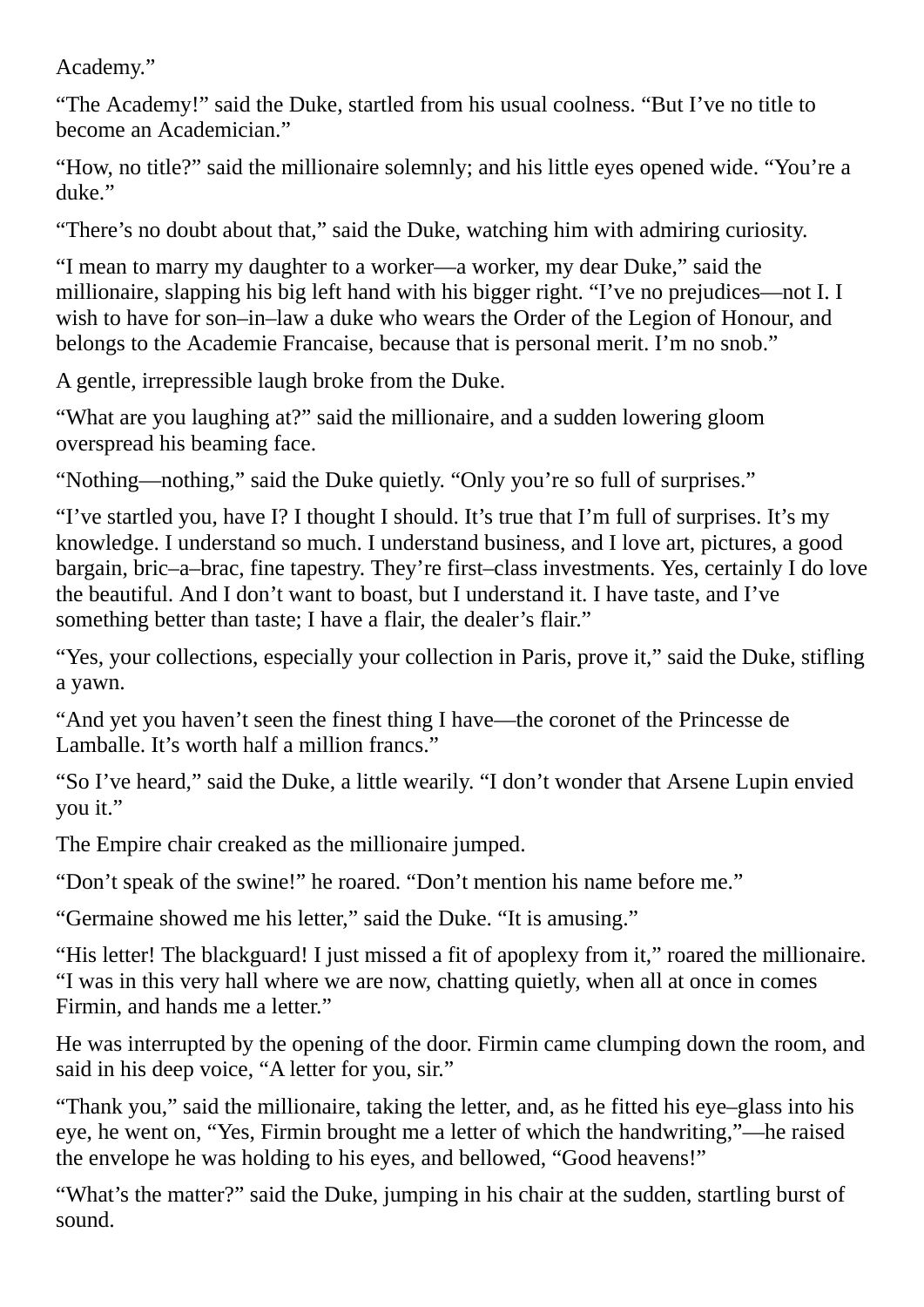"The handwriting!—the handwriting!—it's THE SAME HANDWRITING!" gasped the millionaire. And he let himself fall heavily backwards against the back of his chair.

There was a crash. The Duke had a vision of huge arms and legs waving in the air as the chair–back gave. There was another crash. The chair collapsed. The huge bulk banged to the floor.

The laughter of the Duke rang out uncontrollably. He caught one of the waving arms, and jerked the flabby giant to his feet with an ease which seemed to show that his muscles were of steel.

"Come," he said, laughing still. "This is nonsense! What do you mean by the same handwriting? It can't be."

"It is the same handwriting. Am I likely to make a mistake about it?" spluttered the millionaire. And he tore open the envelope with an air of frenzy.

He ran his eyes over it, and they grew larger and larger—they grew almost of an average size.

"Listen," he said "listen:"

```
"DEAR SIR,"
```
"My collection of pictures, which I had the pleasure of starting three years ago with some of your own, only contains, as far as Old Masters go, one Velasquez, one Rembrandt, and three paltry Rubens. You have a great many more. Since it is a shame such masterpieces should be in your hands, I propose to appropriate them; and I shall set about a respectful acquisition of them in your Paris house tomorrow morning."

"Yours very sincerely,"

```
"ARSENE LUPIN."
```
"He's humbugging," said the Duke.

"Wait! wait!" gasped the millionaire. "There's a postscript. Listen:"

"P.S.—You must understand that since you have been keeping the coronet of the Princesse de Lamballe during these three years, I shall avail myself of the same occasion to compel you to restore that piece of jewellery to me.—A. L."

"The thief! The scoundrel! I'm choking!" gasped the millionaire, clutching at his collar.

To judge from the blackness of his face, and the way he staggered and dropped on to a couch, which was fortunately stronger than the chair, he was speaking the truth.

"Firmin! Firmin!" shouted the Duke. "A glass of water! Quick! Your master's ill."

He rushed to the side of the millionaire, who gasped: "Telephone! Telephone to the Prefecture of Police! Be quick!"

The Duke loosened his collar with deft fingers; tore a Van Loo fan from its case hanging on the wall, and fanned him furiously. Firmin came clumping into the room with a glass of water in his hand.

The drawing–room door opened, and Germaine and Sonia, alarmed by the Duke's shout,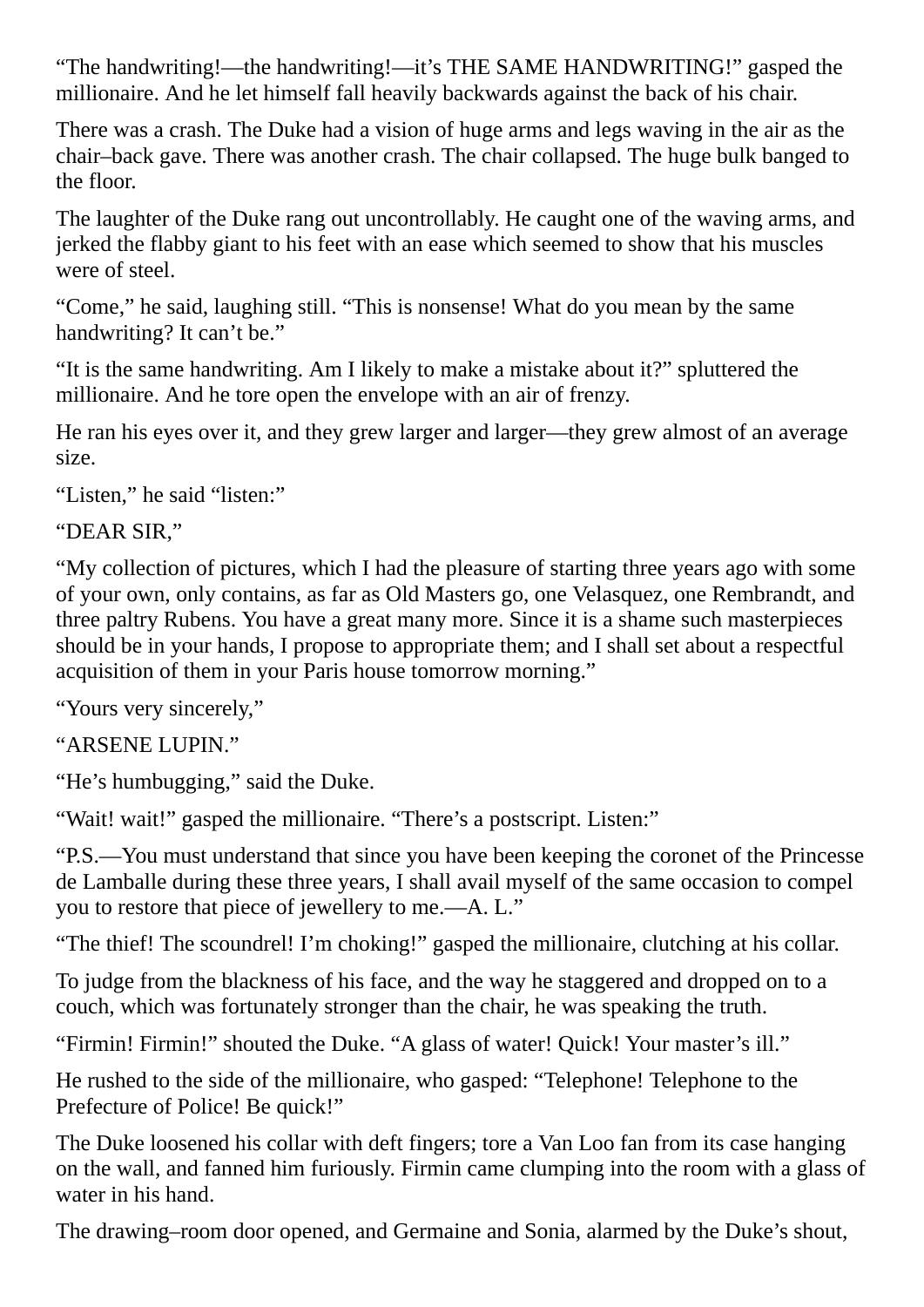hurried in.

"Quick! Your smelling–salts!" said the Duke.

Sonia ran across the hall, opened one of the drawers in the Oriental cabinet, and ran to the millionaire with a large bottle of smelling–salts in her hand. The Duke took it from her, and applied it to the millionaire's nose. The millionaire sneezed thrice with terrific violence. The Duke snatched the glass from Firmin and dashed the water into his host's purple face. The millionaire gasped and spluttered.

Germaine stood staring helplessly at her gasping sire.

"Whatever's the matter?" she said.

"It's this letter," said the Duke. "A letter from Lupin."

"I told you so—I said that Lupin was in the neighbourhood," cried Germaine triumphantly.

"Firmin—where's Firmin?" said the millionaire, dragging himself upright. He seemed to have recovered a great deal of his voice. "Oh, there you are!"

He jumped up, caught the gamekeeper by the shoulder, and shook him furiously.

"This letter. Where did it come from? Who brought it?" he roared.

"It was in the letter–box—the letter–box of the lodge at the bottom of the park. My wife found it there," said Firmin, and he twisted out of the millionaire's grasp.

"Just as it was three years ago," roared the millionaire, with an air of desperation. "It's exactly the same coup. Oh, what a catastrophe! What a catastrophe!"

He made as if to tear out his hair; then, remembering its scantiness, refrained.

"Now, come, it's no use losing your head," said the Duke, with quiet firmness. "If this letter isn't a hoax—"

"Hoax?" bellowed the millionaire. "Was it a hoax three years ago?"

"Very good," said the Duke. "But if this robbery with which you're threatened is genuine, it's just childish."

"How?" said the millionaire.

"Look at the date of the letter—Sunday, September the third. This letter was written to– day."

"Yes. Well, what of it?" said the millionaire.

"Look at the letter: 'I shall set about a respectful acquisition of them in your Paris house to–morrow morning'—to–morrow morning."

"Yes, yes; 'to–morrow morning'—what of it?" said the millionaire.

"One of two things," said the Duke. "Either it's a hoax, and we needn't bother about it; or the threat is genuine, and we have the time to stop the robbery."

"Of course we have. Whatever was I thinking of?" said the millionaire. And his anguish cleared from his face.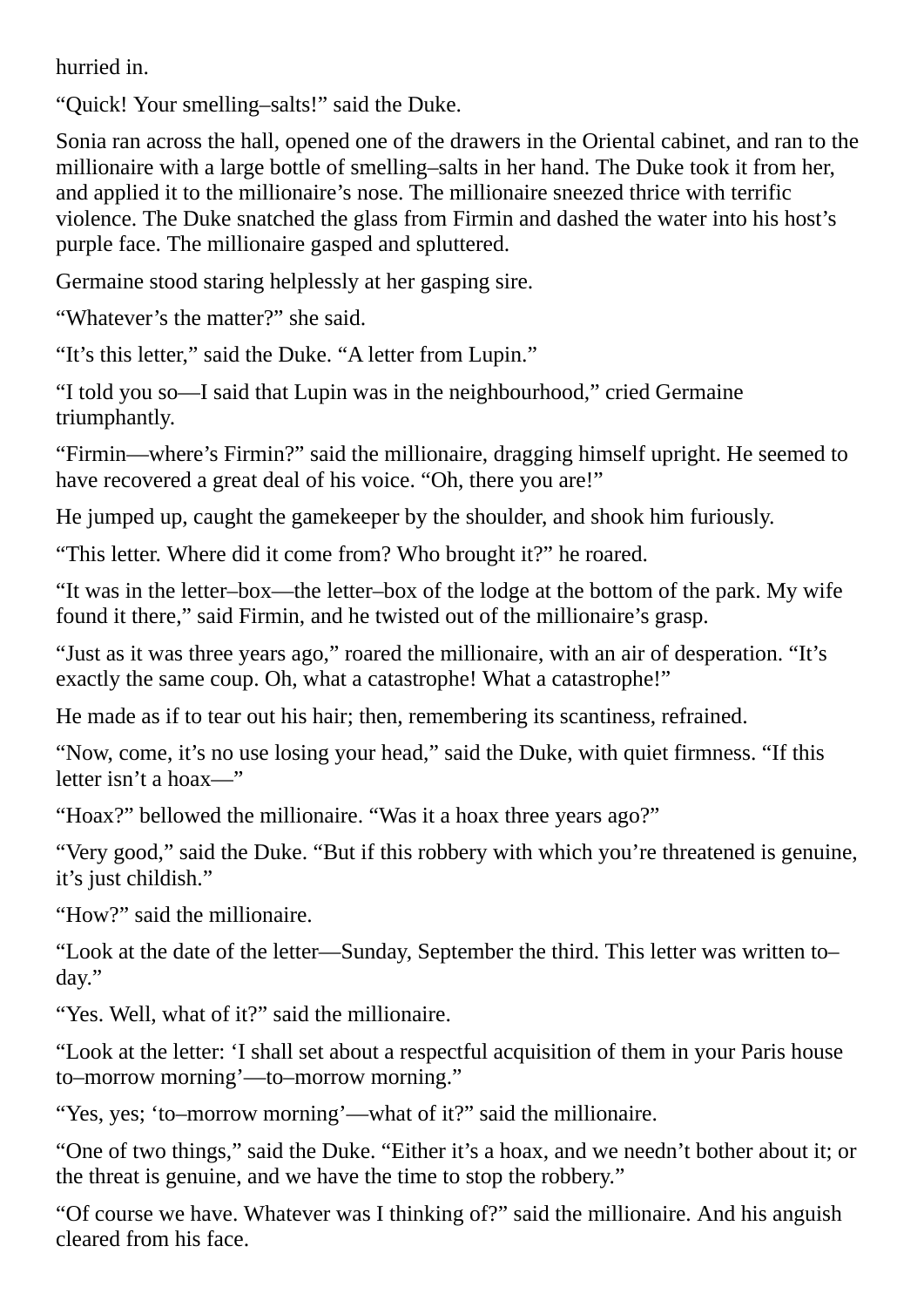"For once in a way our dear Lupin's fondness for warning people will have given him a painful jar," said the Duke.

"Come on! let me get at the telephone," cried the millionaire.

"But the telephone's no good," said Sonia quickly.

"No good! Why?" roared the millionaire, dashing heavily across the room to it.

"Look at the time," said Sonia; "the telephone doesn't work as late as this. It's Sunday."

The millionaire stopped dead.

"It's true. It's appalling," he groaned.

"But that doesn't matter. You can always telegraph," said Germaine.

"But you can't. It's impossible," said Sonia. "You can't get a message through. It's Sunday; and the telegraph offices shut at twelve o'clock."

"Oh, what a Government!" groaned the millionaire. And he sank down gently on a chair beside the telephone, and mopped the beads of anguish from his brow. They looked at him, and they looked at one another, cudgelling their brains for yet another way of communicating with the Paris police.

"Hang it all!" said the Duke. "There must be some way out of the difficulty."

"What way?" said the millionaire.

The Duke did not answer. He put his hands in his pockets and walked impatiently up and down the hall. Germaine sat down on a chair. Sonia put her hands on the back of a couch, and leaned forward, watching him. Firmin stood by the door, whither he had retired to be out of the reach of his excited master, with a look of perplexity on his stolid face. They all watched the Duke with the air of people waiting for an oracle to deliver its message. The millionaire kept mopping the beads of anguish from his brow. The more he thought of his impending loss, the more freely he perspired. Germaine's maid, Irma, came to the door leading into the outer hall, which Firmin, according to his usual custom, had left open, and peered in wonder at the silent group.

"I have it!" cried the Duke at last. "There is a way out."

"What is it?" said the millionaire, rising and coming to the middle of the hall.

"What time is it?" said the Duke, pulling out his watch.

The millionaire pulled out his watch. Germaine pulled out hers. Firmin, after a struggle, produced from some pocket difficult of access an object not unlike a silver turnip. There was a brisk dispute between Germaine and the millionaire about which of their watches was right. Firmin, whose watch apparently did not agree with the watch of either of them, made his deep voice heard above theirs. The Duke came to the conclusion that it must be a few minutes past seven.

"It's seven or a few minutes past," he said sharply. "Well, I'm going to take a car and hurry off to Paris. I ought to get there, bar accidents, between two and three in the morning, just in time to inform the police and catch the burglars in the very midst of their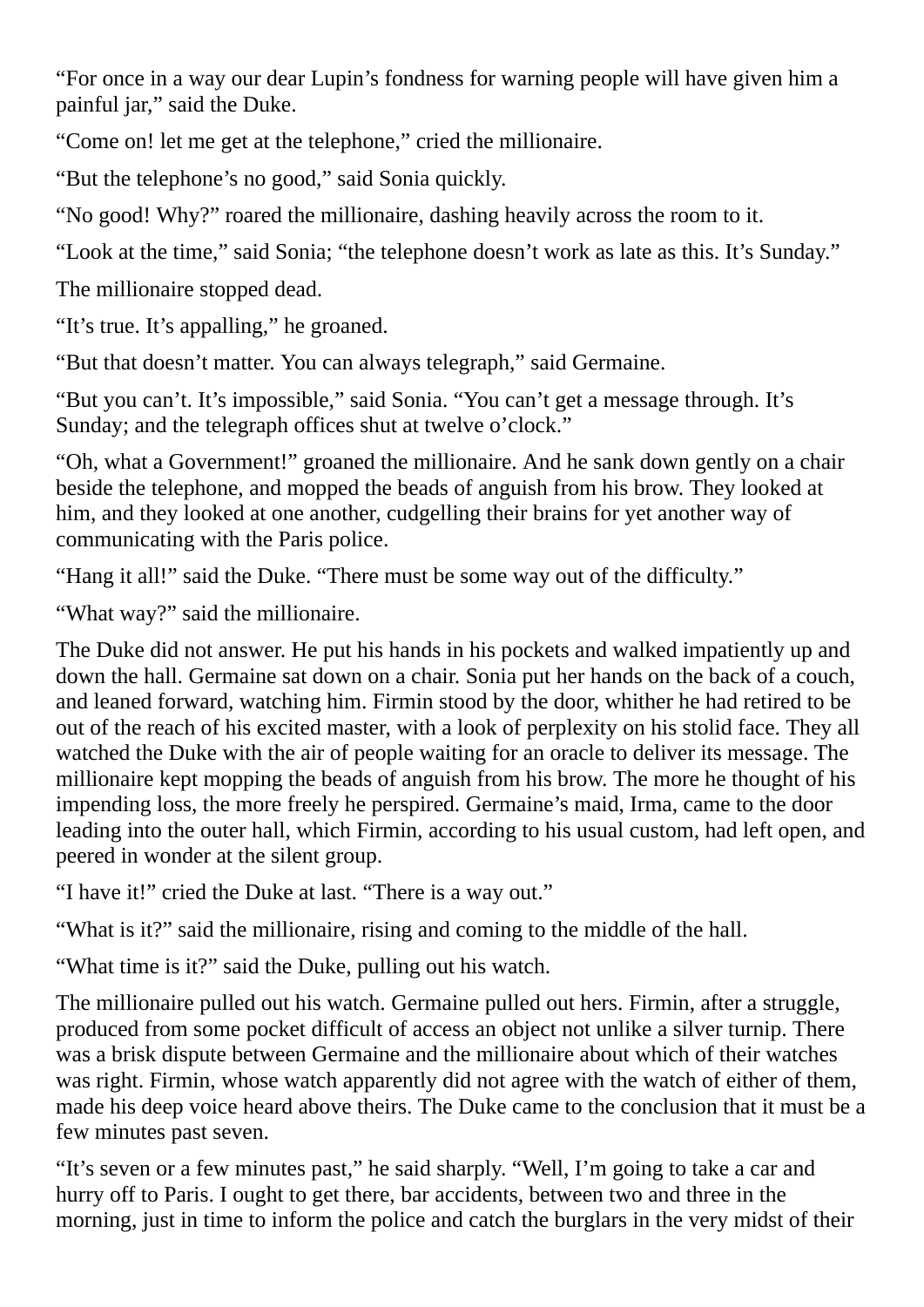burglary. I'll just get a few things together."

So saying, he rushed out of the hall.

"Excellent! excellent!" said the millionaire. "Your young man is a man of resource, Germaine. It seems almost a pity that he's a duke. He'd do wonders in the building trade. But I'm going to Paris too, and you're coming with me. I couldn't wait idly here, to save my life. And I can't leave you here, either. This scoundrel may be going to make a simultaneous attempt on the chateau—not that there's much here that I really value. There's that statuette that moved, and the pane cut out of the window. I can't leave you two girls with burglars in the house. After all, there's the sixty horse–power and the thirty horse–power car—there'll be lots of room for all of us."

"Oh, but it's nonsense, papa; we shall get there before the servants," said Germaine pettishly. "Think of arriving at an empty house in the dead of night."

"Nonsense!" said the millionaire. "Hurry off and get ready. Your bag ought to be packed. Where are my keys? Sonia, where are my keys—the keys of the Paris house?"

"They're in the bureau," said Sonia.

"Well, see that I don't go without them. Now hurry up. Firmin, go and tell Jean that we shall want both cars. I will drive one, the Duke the other. Jean must stay with you and help guard the chateau."

So saying he bustled out of the hall, driving the two girls before him.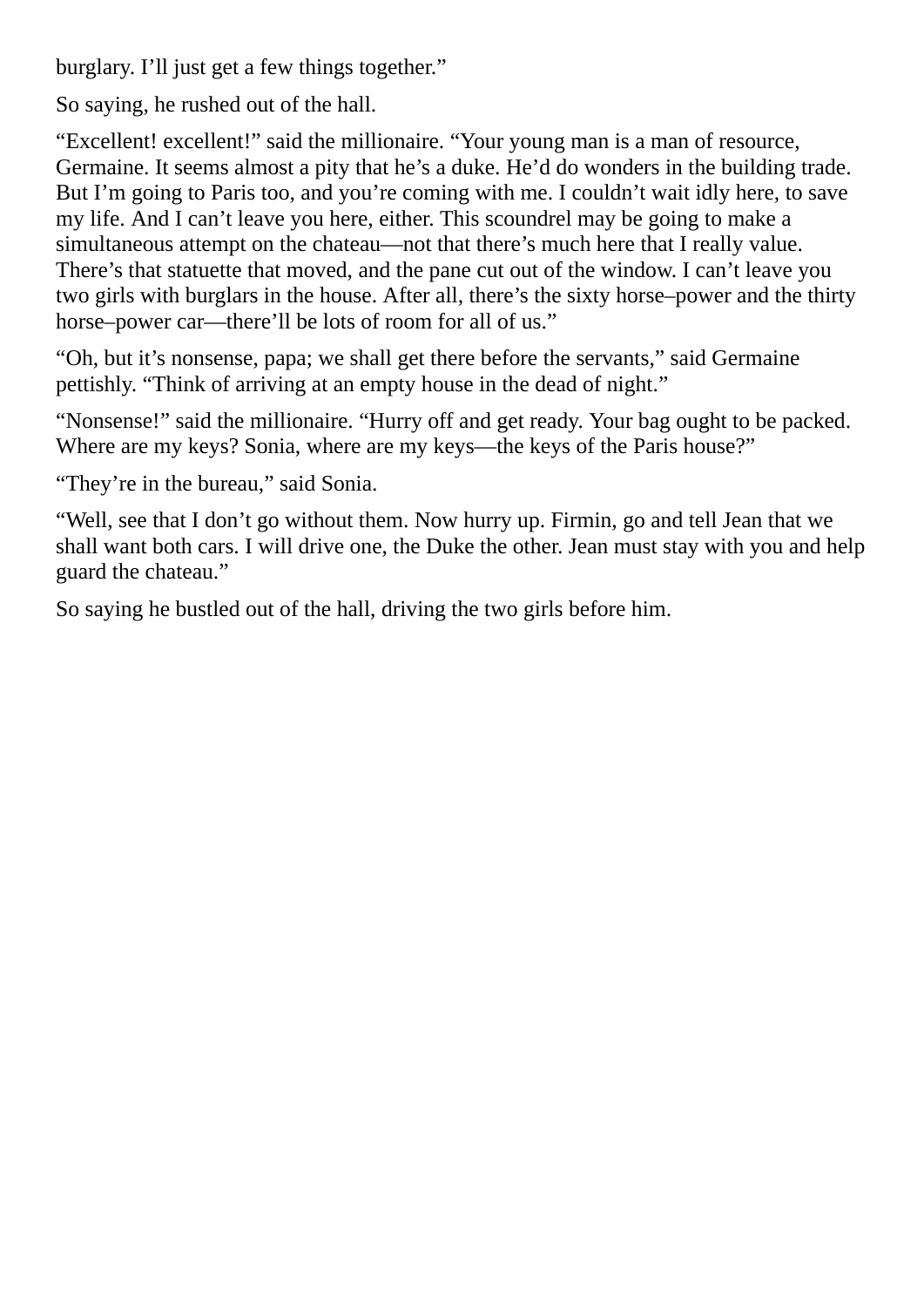### **VI: AGAIN THE CHAROLAIS**

Hardly had the door closed behind the millionaire when the head of M. Charolais appeared at one of the windows opening on to the terrace. He looked round the empty hall, whistled softly, and stepped inside. Inside of ten seconds his three sons came in through the windows, and with them came Jean, the millionaire's chauffeur.

"Take the door into the outer hall, Jean," said M. Charolais, in a low voice. "Bernard, take that door into the drawing–room. Pierre and Louis, help me go through the drawers. The whole family is going to Paris, and if we're not quick we shan't get the cars."

"That comes of this silly fondness for warning people of a coup," growled Jean, as he hurried to the door of the outer hall. "It would have been so simple to rob the Paris house without sending that infernal letter. It was sure to knock them all silly."

"What harm can the letter do, you fool?" said M. Charolais. "It's Sunday. We want them knocked silly for to–morrow, to get hold of the coronet. Oh, to get hold of that coronet! It must be in Paris. I've been ransacking this chateau for hours."

Jean opened the door of the outer hall half an inch, and glued his eyes to it. Bernard had done the same with the door opening into the drawing–room. M. Charolais, Pierre, and Louis were opening drawers, ransacking them, and shutting them with infinite quickness and noiselessly.

"Bureau! Which is the bureau? The place is stuffed with bureaux!" growled M. Charolais. "I must have those keys."

"That plain thing with the brass handles in the middle on the left—that's a bureau," said Bernard softly.

"Why didn't you say so?" growled M. Charolais.

He dashed to it, and tried it. It was locked.

"Locked, of course! Just my luck! Come and get it open, Pierre. Be smart!"

The son he had described as an engineer came quickly to the bureau, fitting together as he came the two halves of a small jemmy. He fitted it into the top of the flap. There was a crunch, and the old lock gave. He opened the flap, and he and M. Charolais pulled open drawer after drawer.

"Quick! Here's that fat old fool!" said Jean, in a hoarse, hissing whisper.

He moved down the hall, blowing out one of the lamps as he passed it. In the seventh drawer lay a bunch of keys. M. Charolais snatched it up, glanced at it, took a bunch of keys from his own pocket, put it in the drawer, closed it, closed the flap, and rushed to the window. Jean and his sons were already out on the terrace.

M. Charolais was still a yard from the window when the door into the outer hall opened and in came M. Gournay–Martin.

He caught a glimpse of a back vanishing through the window, and bellowed: "Hi! A man!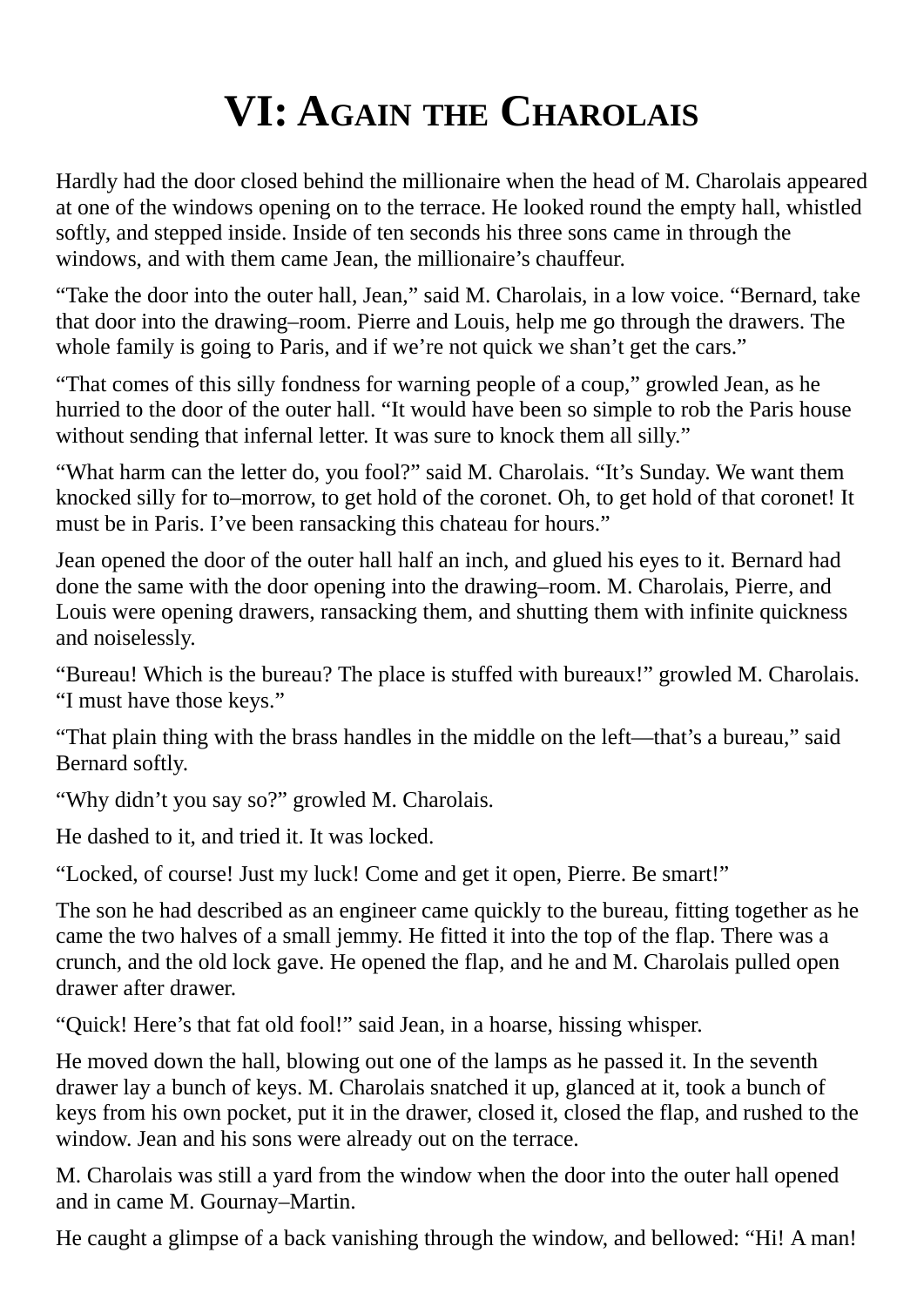A burglar! Firmin! Firmin!"

He ran blundering down the hall, tangled his feet in the fragments of the broken chair, and came sprawling a thundering cropper, which knocked every breath of wind out of his capacious body. He lay flat on his face for a couple of minutes, his broad back wriggling convulsively—a pathetic sight!—in the painful effort to get his breath back. Then he sat up, and with perfect frankness burst into tears. He sobbed and blubbered, like a small child that has hurt itself, for three or four minutes. Then, having recovered his magnificent voice, he bellowed furiously: "Firmin! Firmin! Charmerace! Charmerace!"

Then he rose painfully to his feet, and stood staring at the open windows.

Presently he roared again: "Firmin! Firmin! Charmerace! Charmerace!"

He kept looking at the window with terrified eyes, as though he expected somebody to step in and cut his throat from ear to ear.

"Firmin! Firmin! Charmerace! Charmerace!" he bellowed again.

The Duke came quietly into the hall, dressed in a heavy motor–coat, his motor–cap on his head, and carrying a kit–bag in his hand.

"Did I hear you call?" he said.

"Call?" said the millionaire. "I shouted. The burglars are here already. I've just seen one of them. He was bolting through the middle window."

The Duke raised his eyebrows.

"Nerves," he said gently—"nerves."

"Nerves be hanged!" said the millionaire. "I tell you I saw him as plainly as I see you."

"Well, you can't see me at all, seeing that you're lighting an acre and a half of hall with a single lamp," said the Duke, still in a tone of utter incredulity.

"It's that fool Firmin! He ought to have lighted six. Firmin! Firmin!" bellowed the millionaire.

They listened for the sonorous clumping of the promoted gamekeeper's boots, but they did not hear it. Evidently Firmin was still giving his master's instructions about the cars to Jean.

"Well, we may as well shut the windows, anyhow," said the Duke, proceeding to do so. "If you think Firmin would be any good, you might post him in this hall with a gun to–night. There could be no harm in putting a charge of small shot into the legs of these ruffians. He has only to get one of them, and the others will go for their lives. Yet I don't like leaving you and Germaine in this big house with only Firmin to look after you."

"I shouldn't like it myself, and I'm not going to chance it," growled the millionaire. "We're going to motor to Paris along with you, and leave Jean to help Firmin fight these burglars. Firmin's all right—he's an old soldier. He fought in '70. Not that I've much belief in soldiers against this cursed Lupin, after the way he dealt with that corporal and his men three years ago."

"I'm glad you're coming to Paris," said the Duke. "It'll be a weight off my mind. I'd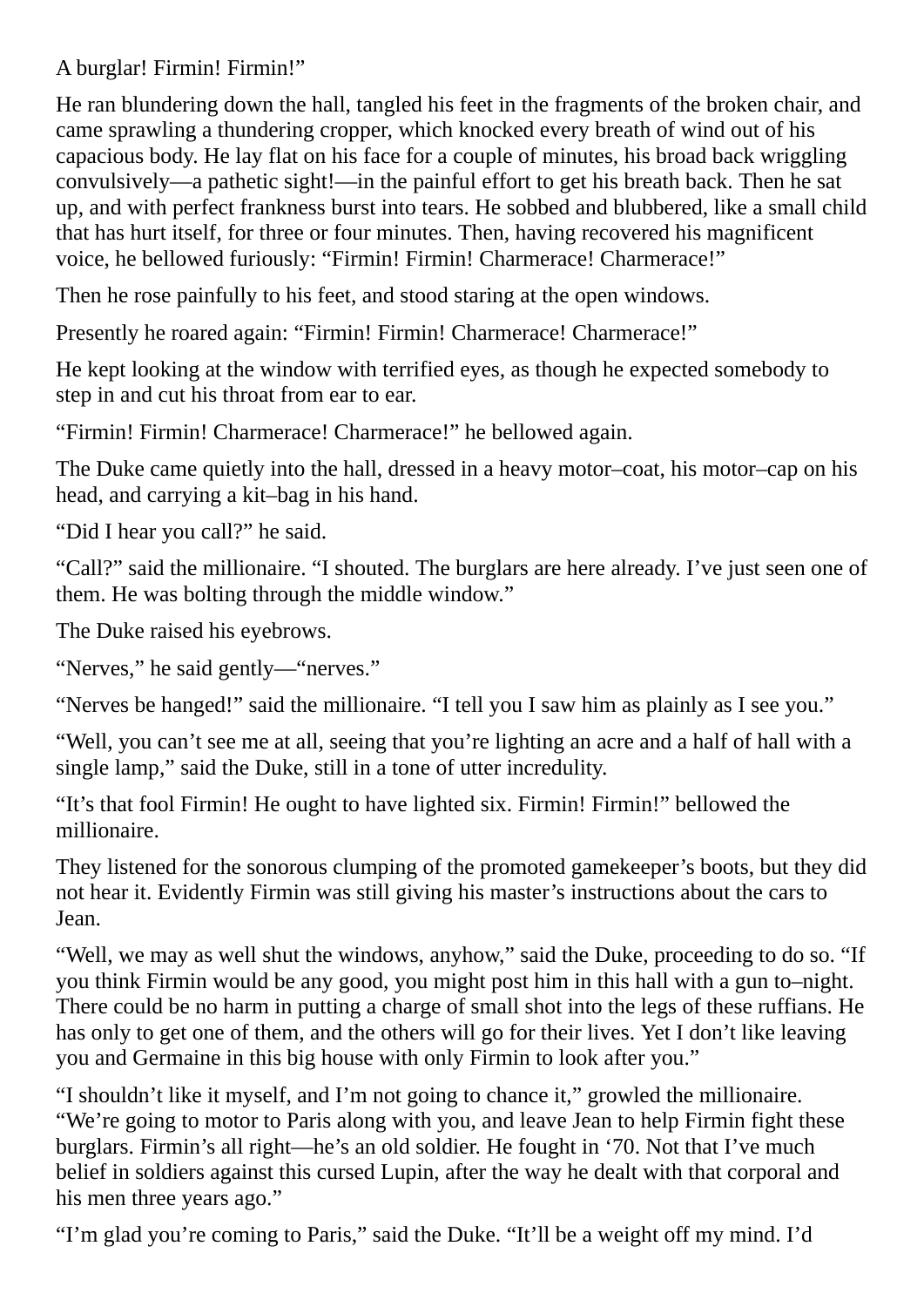better drive the limousine, and you take the landaulet."

"That won't do," said the millionaire. "Germaine won't go in the limousine. You know she has taken a dislike to it."

"Nevertheless, I'd better bucket on to Paris, and let you follow slowly with Germaine. The sooner I get to Paris the better for your collection. I'll take Mademoiselle Kritchnoff with me, and, if you like, Irma, though the lighter I travel the sooner I shall get there."

"No, I'll take Irma and Germaine," said the millionaire. "Germaine would prefer to have Irma with her, in case you had an accident. She wouldn't like to get to Paris and have to find a fresh maid."

The drawing–room door opened, and in came Germaine, followed by Sonia and Irma. They wore motor–cloaks and hoods and veils. Sonia and Irma were carrying hand–bags.

"I think it's extremely tiresome your dragging us off to Paris like this in the middle of the night," said Germaine pettishly.

"Do you?" said the millionaire. "Well, then, you'll be interested to hear that I've just seen a burglar here in this very room. I frightened him, and he bolted through the window on to the terrace."

"He was greenish–pink, slightly tinged with yellow," said the Duke softly.

"Greenish–pink? Oh, do stop your jesting, Jacques! Is this a time for idiocy?" cried Germaine, in a tone of acute exasperation.

"It was the dim light which made your father see him in those colours. In a bright light, I think he would have been an Alsatian blue," said the Duke suavely.

"You'll have to break yourself of this silly habit of trifling, my dear Duke, if ever you expect to be a member of the Academie Francaise," said the millionaire with some acrimony. "I tell you I did see a burglar."

"Yes, yes. I admitted it frankly. It was his colour I was talking about," said the Duke, with an ironical smile.

"Oh, stop your idiotic jokes! We're all sick to death of them!" said Germaine, with something of the fine fury which so often distinguished her father.

"There are times for all things," said the millionaire solemnly. "And I must say that, with the fate of my collection and of the coronet trembling in the balance, this does not seem to me a season for idle jests."

"I stand reproved," said the Duke; and he smiled at Sonia.

"My keys, Sonia—the keys of the Paris house," said the millionaire.

Sonia took her own keys from her pocket and went to the bureau. She slipped a key into the lock and tried to turn it. It would not turn; and she bent down to look at it.

"Why—why, some one's been tampering with the lock! It's broken!" she cried.

"I told you I'd seen a burglar!" cried the millionaire triumphantly. "He was after the keys."

Sonia drew back the flap of the bureau and hastily pulled open the drawer in which the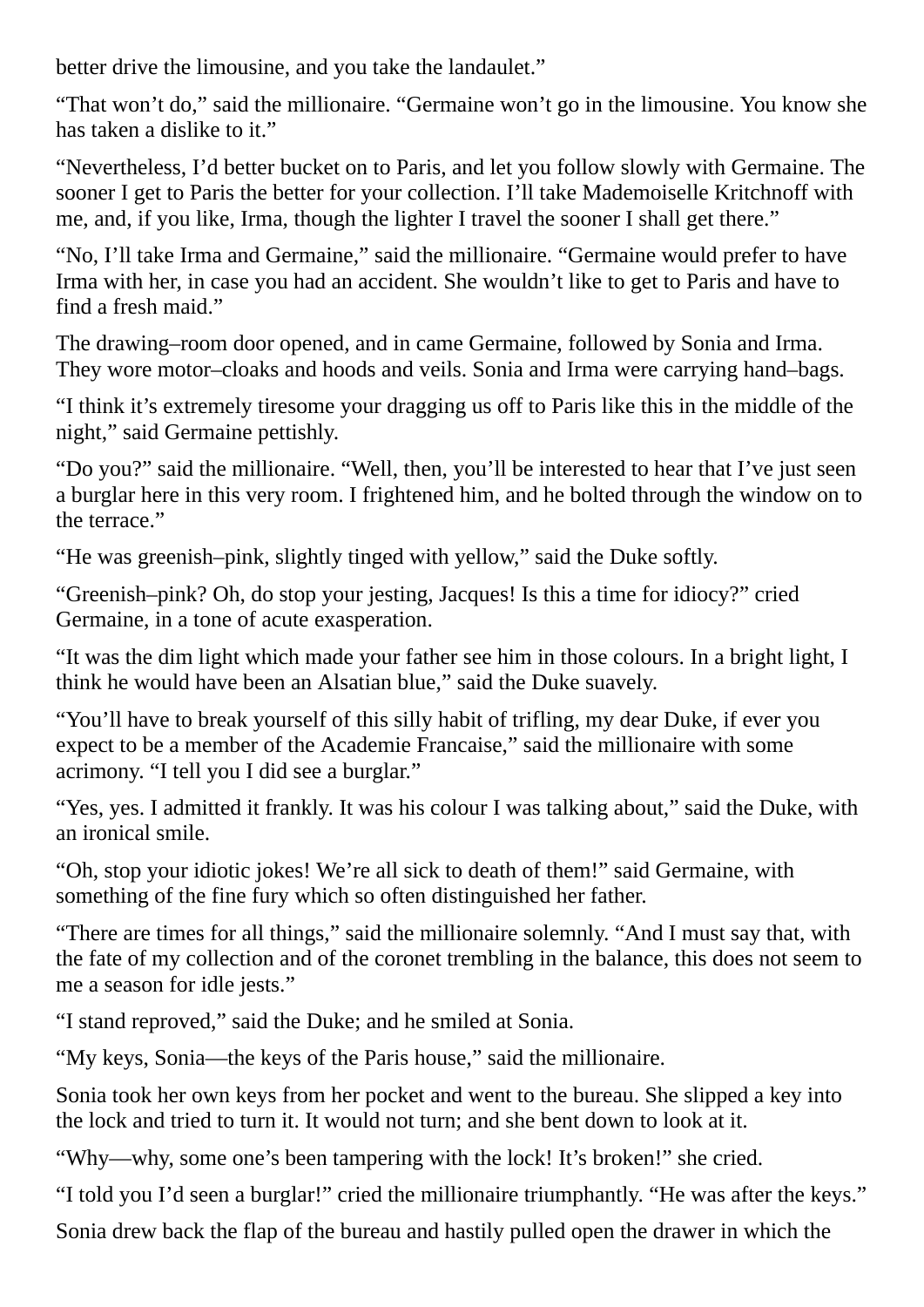keys had been.

"They're here!" she cried, taking them out of the drawer and holding them up.

"Then I was just in time," said the millionaire. "I startled him in the very act of stealing the keys."

"I withdraw! I withdraw!" said the Duke. "You did see a burglar, evidently. But still I believe he was greenish–pink. They often are. However, you'd better give me those keys, Mademoiselle Sonia, since I'm to get to Paris first. I should look rather silly if, when I got there, I had to break into the house to catch the burglars."

Sonia handed the keys to the Duke. He contrived to take her little hand, keys and all, into his own, as he received them, and squeezed it. The light was too dim for the others to see the flush which flamed in her face. She went back and stood beside the bureau.

"Now, papa, are you going to motor to Paris in a thin coat and linen waistcoat? If we're going, we'd better go. You always do keep us waiting half an hour whenever we start to go anywhere," said Germaine firmly.

The millionaire bustled out of the room. With a gesture of impatience Germaine dropped into a chair. Irma stood waiting by the drawing–room door. Sonia sat down by the bureau.

There came a sharp patter of rain against the windows.

"Rain! It only wanted that! It's going to be perfectly beastly!" cried Germaine.

"Oh, well, you must make the best of it. At any rate you're well wrapped up, and the night is warm enough, though it is raining," said the Duke. "Still, I could have wished that Lupin confined his operations to fine weather." He paused, and added cheerfully, "But, after all, it will lay the dust."

They sat for three or four minutes in a dull silence, listening to the pattering of the rain against the panes. The Duke took his cigarette–case from his pocket and lighted a cigarette.

Suddenly he lost his bored air; his face lighted up; and he said joyfully: "Of course, why didn't I think of it? Why should we start from a pit of gloom like this? Let us have the proper illumination which our enterprise deserves."

With that he set about lighting all the lamps in the hall. There were lamps on stands, lamps on brackets, lamps on tables, and lamps which hung from the roof—old–fashioned lamps with new reservoirs, new lamps of what is called chaste design, brass lamps, silver lamps, and lamps in porcelain. The Duke lighted them one after another, patiently, missing none, with a cold perseverance. The operation was punctuated by exclamations from Germaine. They were all to the effect that she could not understand how he could be such a fool. The Duke paid no attention whatever to her. His face illumined with boyish glee, he lighted lamp after lamp.

Sonia watched him with a smiling admiration of the childlike enthusiasm with which he performed the task. Even the stolid face of the ox–eyed Irma relaxed into grins, which she smoothed quickly out with a respectful hand.

The Duke had just lighted the twenty–second lamp when in bustled the millionaire.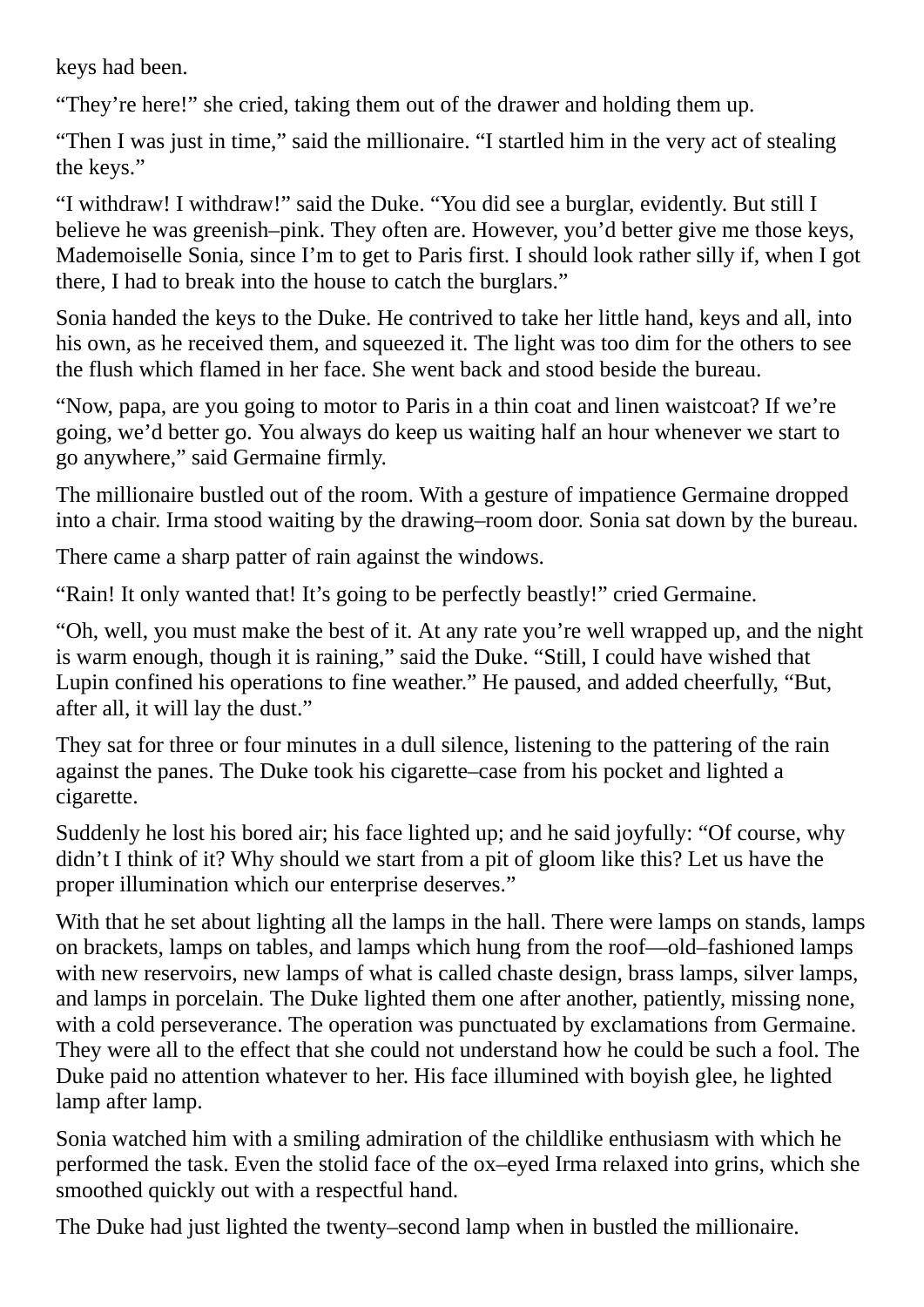"What's this? What's this?" he cried, stopping short, blinking.

"Just some more of Jacques' foolery!" cried Germaine in tones of the last exasperation.

"But, my dear Duke!—my dear Duke! The oil!—the oil!" cried the millionaire, in a tone of bitter distress. "Do you think it's my object in life to swell the Rockefeller millions? We never have more than six lamps burning unless we are holding a reception."

"I think it looks so cheerful," said the Duke, looking round on his handiwork with a beaming smile of satisfaction. "But where are the cars? Jean seems a deuce of a time bringing them round. Does he expect us to go to the garage through this rain? We'd better hurry him up. Come on; you've got a good carrying voice."

He caught the millionaire by the arm, hurried him through the outer hall, opened the big door of the chateau, and said: "Now shout!"

The millionaire looked at him, shrugged his shoulders, and said: "You don't beat about the bush when you want anything."

"Why should I?" said the Duke simply. "Shout, my good chap—shout!"

The millionaire raised his voice in a terrific bellow of "Jean! Jean! Firmin! Firmin!"

There was no answer.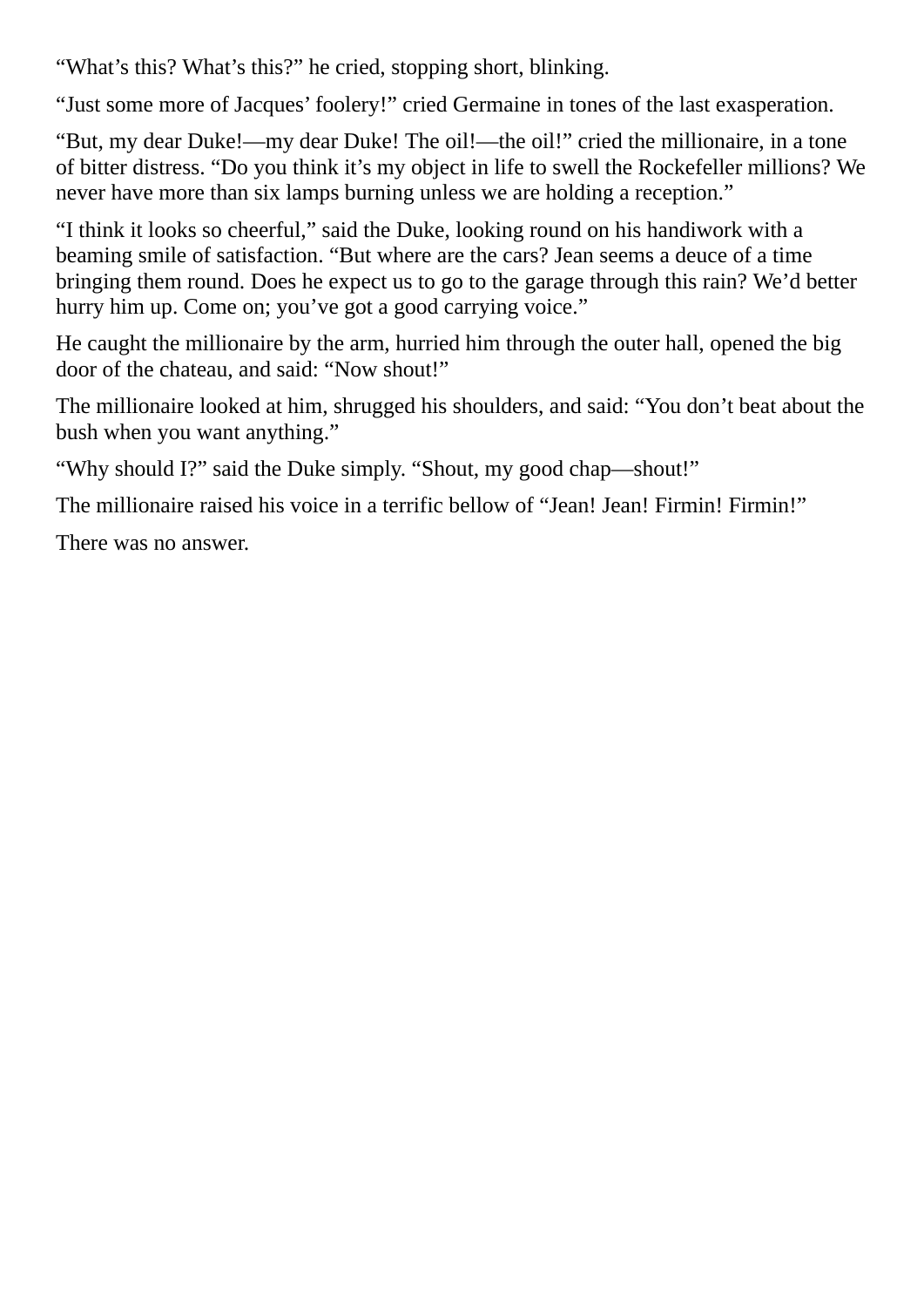# **VII: THE THEFT OF THE MOTOR-CARS**

The night was very black; the rain pattered in their faces.

Again the millionaire bellowed: "Jean! Firmin! Firmin! Jean!"

No answer came out of the darkness, though his bellow echoed and re–echoed among the out–buildings and stables away on the left.

He turned and looked at the Duke and said uneasily, "What on earth can they be doing?"

"I can't conceive," said the Duke. "I suppose we must go and hunt them out."

"What! in this darkness, with these burglars about?" said the millionaire, starting back.

"If we don't, nobody else will," said the Duke. "And all the time that rascal Lupin is stealing nearer and nearer your pictures. So buck up, and come along!"

He seized the reluctant millionaire by the arm and drew him down the steps. They took their way to the stables. A dim light shone from the open door of the motor–house. The Duke went into it first, and stopped short.

"Well, I'll be hanged!" he cried,

Instead of three cars the motor–house held but one—the hundred horse–power Mercrac. It was a racing car, with only two seats. On them sat two figures, Jean and Firmin.

"What are you sitting there for? You idle dogs!" bellowed the millionaire.

Neither of the men answered, nor did they stir. The light from the lamp gleamed on their fixed eyes, which stared at their infuriated master.

"What on earth is this?" said the Duke; and seizing the lamp which stood beside the car, he raised it so that its light fell on the two figures. Then it was clear what had happened: they were trussed like two fowls, and gagged.

The Duke pulled a penknife from his pocket, opened the blade, stepped into the car and set Firmin free. Firmin coughed and spat and swore. The Duke cut the bonds of Jean.

"Well," said the Duke, in a tone of cutting irony, "what new game is this? What have you been playing at?"

"It was those Charolais—those cursed Charolais!" growled Firmin.

"They came on us unawares from behind," said Jean.

"They tied us up, and gagged us—the swine!" said Firmin.

"And then—they went off in the two cars," said Jean.

"Went off in the two cars?" cried the millionaire, in blank stupefaction.

The Duke burst into a shout of laughter.

"Well, your dear friend Lupin doesn't do things by halves," he cried. "This is the funniest thing I ever heard of."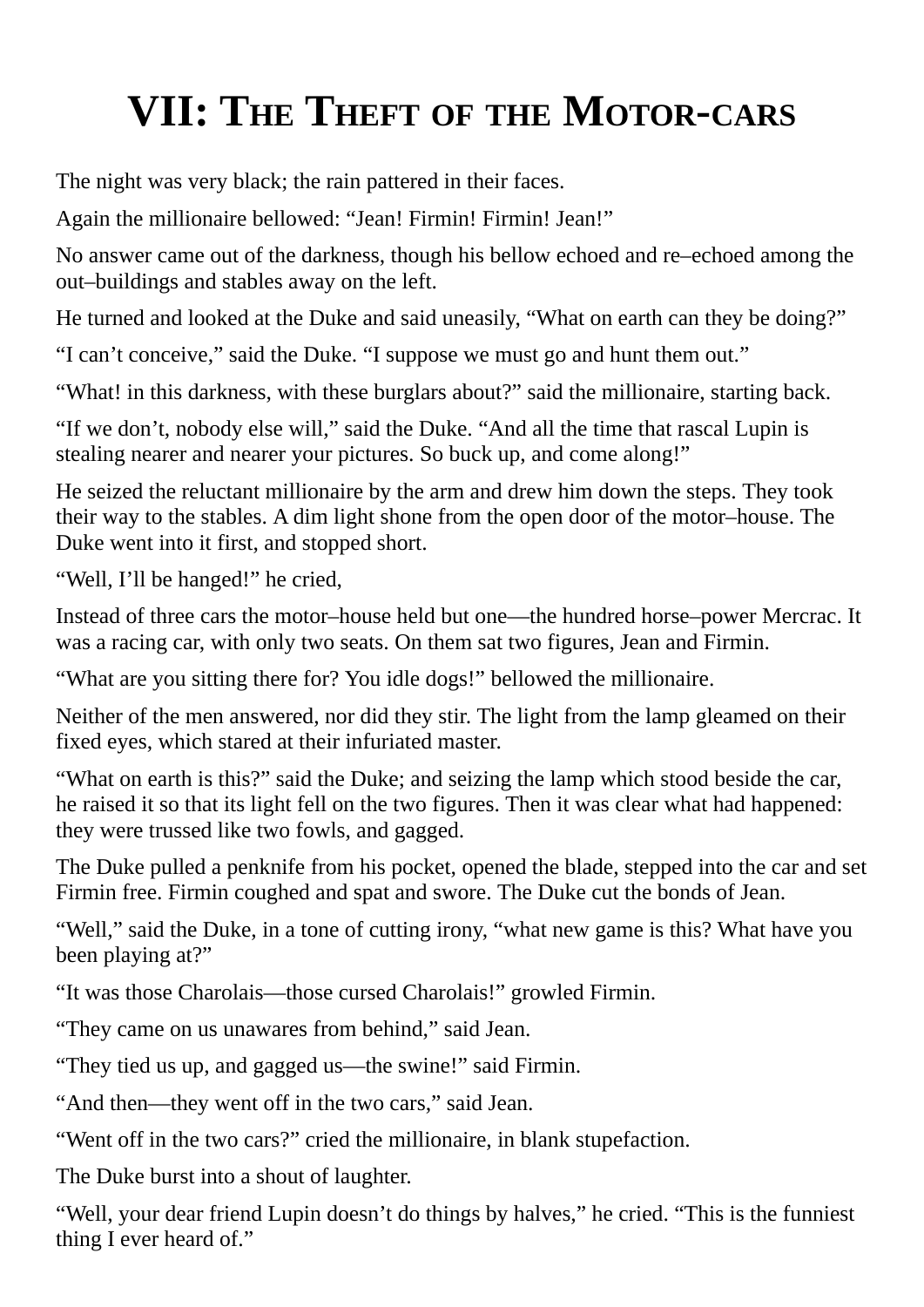"Funny!" howled the millionaire. "Funny! Where does the fun come in? What about my pictures and the coronet?"

The Duke laughed his laugh out; then changed on the instant to a man of action.

"Well, this means a change in our plans," he said. "I must get to Paris in this car here."

"It's such a rotten old thing," said the millionaire. "You'll never do it."

"Never mind," said the Duke. "I've got to do it somehow. I daresay it's better than you think. And after all, it's only a matter of two hundred miles." He paused, and then said in an anxious tone: "All the same I don't like leaving you and Germaine in the chateau. These rogues have probably only taken the cars out of reach just to prevent your getting to Paris. They'll leave them in some field and come back."

"You're not going to leave us behind. I wouldn't spend the night in the chateau for a million francs. There's always the train," said the millionaire.

"The train! Twelve hours in the train—with all those changes! You don't mean that you will actually go to Paris by train?" said the Duke.

"I do," said the millionaire. "Come along—I must go and tell Germaine; there's no time to waste," and he hurried off to the chateau.

"Get the lamps lighted, Jean, and make sure that the tank's full. As for the engine, I must humour it and trust to luck. I'll get her to Paris somehow," said the Duke.

He went back to the chateau, and Firmin followed him.

When the Duke came into the great hall he found Germaine and her father indulging in recriminations. She was declaring that nothing would induce her to make the journey by train; her father was declaring that she should. He bore down her opposition by the mere force of his magnificent voice.

When at last there came a silence, Sonia said quietly: "But is there a train? I know there's a train at midnight; but is there one before?"

"A time–table—where's a time–table?" said the millionaire.

"Now, where did I see a time–table?" said the Duke. "Oh, I know; there's one in the drawer of that Oriental cabinet." Crossing to the cabinet, he opened the drawer, took out the time–table, and handed it to M. Gournay–Martin.

The millionaire took it and turned over the leaves quickly, ran his eye down a page, and said, "Yes, thank goodness, there is a train. There's one at a quarter to nine."

"And what good is it to us? How are we to get to the station?" said Germaine.

They looked at one another blankly. Firmin, who had followed the Duke into the hall, came to the rescue.

"There's the luggage–cart," he said.

"The luggage–cart!" cried Germaine contemptuously.

"The very thing!" said the millionaire. "I'll drive it myself. Off you go, Firmin; harness a horse to it."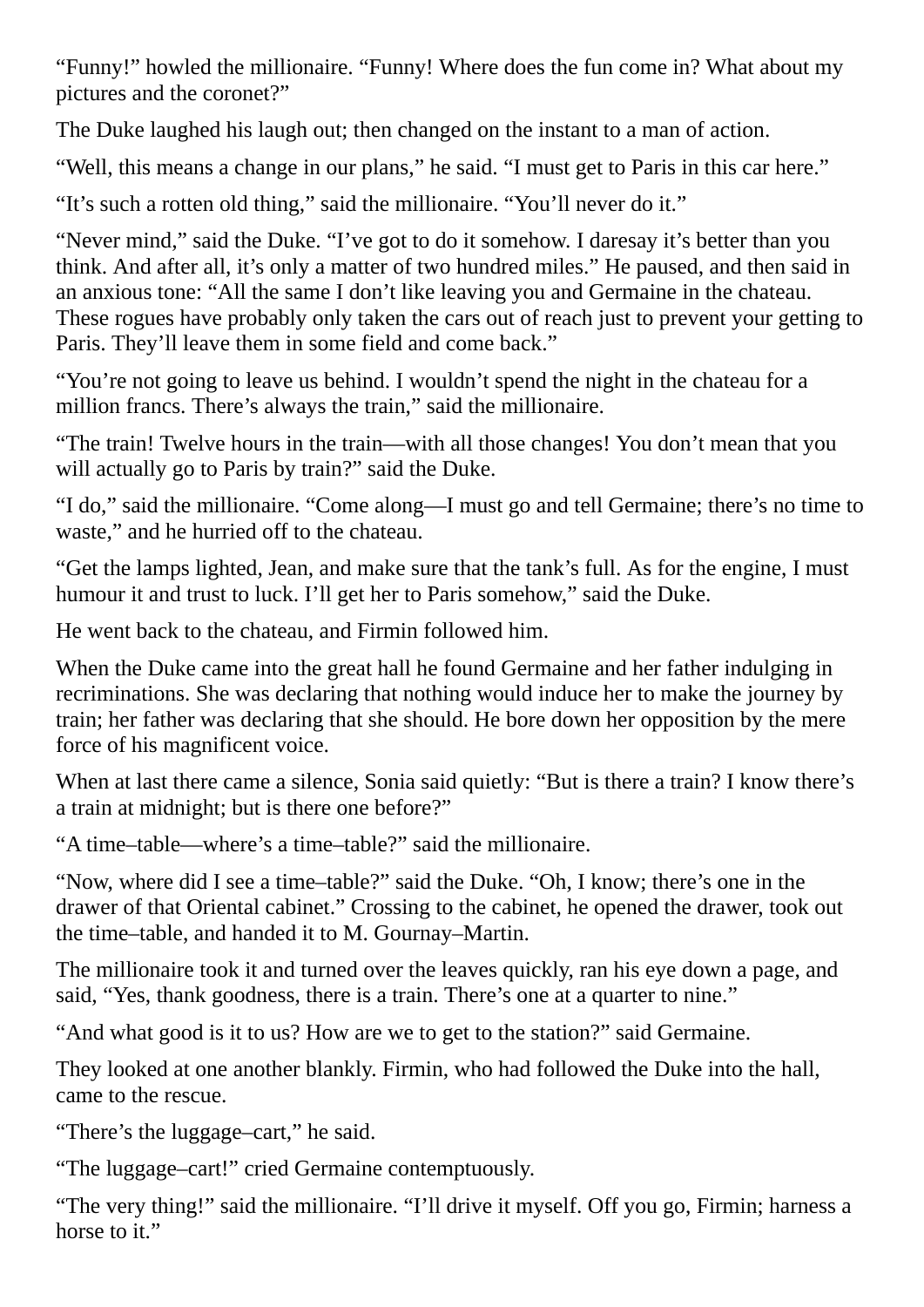Firmin went clumping out of the hall.

It was perhaps as well that he went, for the Duke asked what time it was; and since the watches of Germaine and her father differed still, there ensued an altercation in which, had Firmin been there, he would doubtless have taken part.

The Duke cut it short by saying: "Well, I don't think I'll wait to see you start for the station. It won't take you more than half an hour. The cart is light. You needn't start yet. I'd better get off as soon as the car is ready. It isn't as though I could trust it."

"One moment," said Germaine. "Is there a dining–car on the train? I'm not going to be starved as well as have my night's rest cut to pieces."

"Of course there isn't a dining–car," snapped her father. "We must eat something now, and take something with us."

"Sonia, Irma, quick! Be off to the larder and see what you can find. Tell Mother Firmin to make an omelette. Be quick!"

Sonia went towards the door of the hall, followed by Irma.

"Good–night, and bon voyage, Mademoiselle Sonia," said the Duke.

"Good–night, and bon voyage, your Grace," said Sonia.

The Duke opened the door of the hall for her; and as she went out, she said anxiously, in a low voice: "Oh, do—do be careful. I hate to think of your hurrying to Paris on a night like this. Please be careful."

"I will be careful," said the Duke.

The honk of the motor–horn told him that Jean had brought the car to the door of the chateau. He came down the room, kissed Germaine's hands, shook hands with the millionaire, and bade them good–night. Then he went out to the car. They heard it start; the rattle of it grew fainter and fainter down the long avenue and died away.

M. Gournay–Martin arose, and began putting out lamps. As he did so, he kept casting fearful glances at the window, as if he feared lest, now that the Duke had gone, the burglars should dash in upon him.

There came a knock at the door, and Jean appeared on the threshold.

"His Grace told me that I was to come into the house, and help Firmin look after it," he said.

The millionaire gave him instructions about the guarding of the house. Firmin, since he was an old soldier, was to occupy the post of honour, and guard the hall, armed with his gun. Jean was to guard the two drawing–rooms, as being less likely points of attack. He also was to have a gun; and the millionaire went with him to the gun–room and gave him one and a dozen cartridges. When they came back to the hall, Sonia called them into the dining–room; and there, to the accompaniment of an unsubdued grumbling from Germaine at having to eat cold food at eight at night, they made a hasty but excellent meal, since the chef had left an elaborate cold supper ready to be served.

They had nearly finished it when Jean came in, his gun on his arm, to say that Firmin had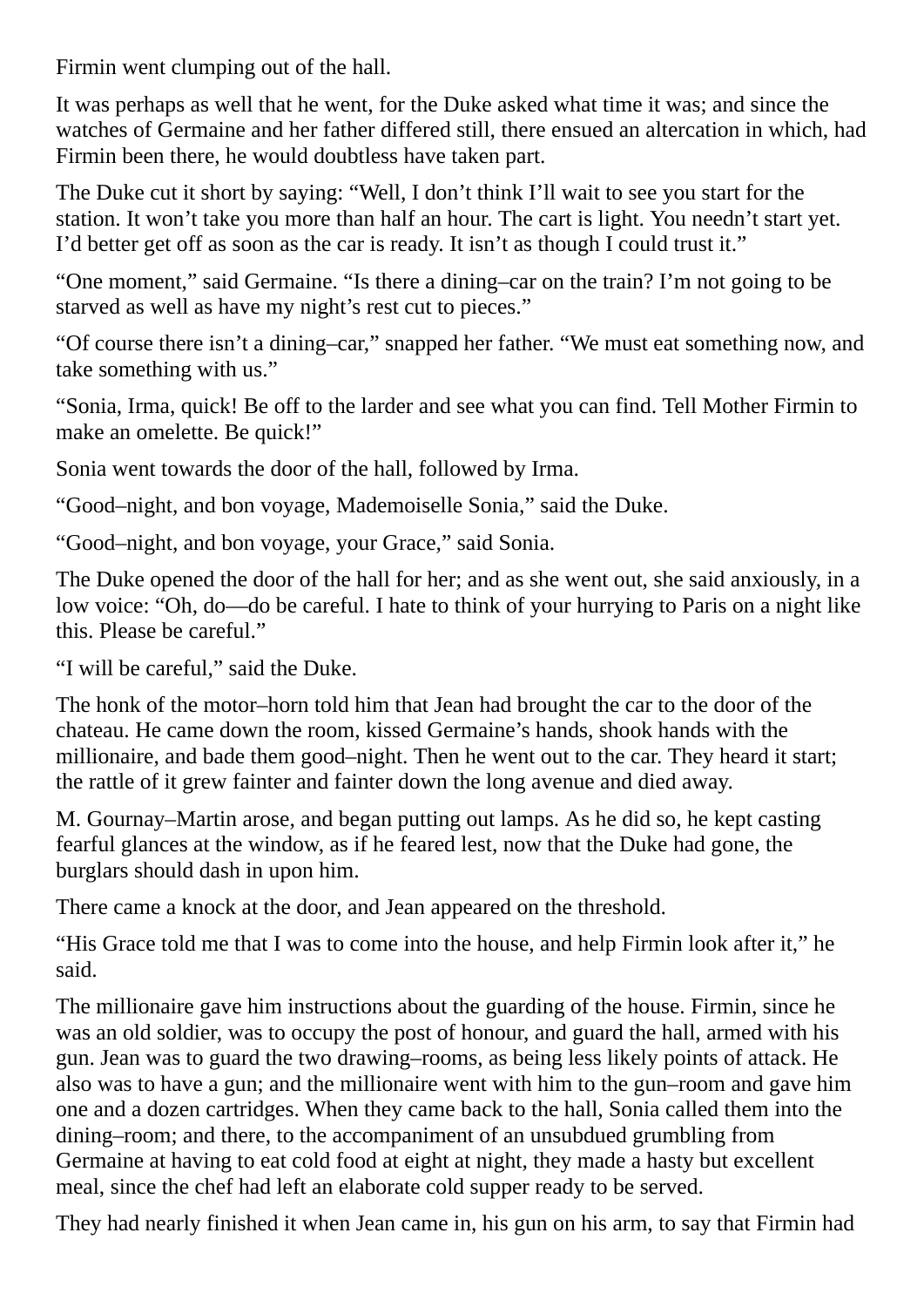harnessed the horse to the luggage–cart, and it was awaiting them at the door of the chateau.

"Send him in to me, and stand by the horse till we come out," said the millionaire.

Firmin came clumping in.

The millionaire gazed at him solemnly, and said: "Firmin, I am relying on you. I am leaving you in a position of honour and danger—a position which an old soldier of France loves."

Firmin did his best to look like an old soldier of France. He pulled himself up out of the slouch which long years of loafing through woods with a gun on his arm had given him. He lacked also the old soldier of France's fiery gaze. His eyes were lack–lustre.

"I look for anything, Firmin—burglary, violence, an armed assault," said the millionaire.

"Don't be afraid, sir. I saw the war of '70," said Firmin boldly, rising to the occasion.

"Good!" said the millionaire. "I confide the chateau to you. I trust you with my treasures."

He rose, and saying "Come along, we must be getting to the station," he led the way to the door of the chateau.

The luggage–cart stood rather high, and they had to bring a chair out of the hall to enable the girls to climb into it. Germaine did not forget to give her real opinion of the advantages of a seat formed by a plank resting on the sides of the cart. The millionaire climbed heavily up in front, and took the reins.

"Never again will I trust only to motor–cars. The first thing I'll do after I've made sure that my collections are safe will be to buy carriages—something roomy," he said gloomily, as he realized the discomfort of his seat.

He turned to Jean and Firmin, who stood on the steps of the chateau watching the departure of their master, and said: "Sons of France, be brave—be brave!"

The cart bumped off into the damp, dark night.

Jean and Firmin watched it disappear into the darkness. Then they came into the chateau and shut the door.

Firmin looked at Jean, and said gloomily: "I don't like this. These burglars stick at nothing. They'd as soon cut your throat as look at you."

"It can't be helped," said Jean. "Besides, you've got the post of honour. You guard the hall. I'm to look after the drawing–rooms. They're not likely to break in through the drawing–rooms. And I shall lock the door between them and the hall."

"No, no; you won't lock that door!" cried Firmin.

"But I certainly will," said Jean. "You'd better come and get a gun."

They went to the gun–room, Firmin still protesting against the locking of the door between the drawing–rooms and the hall. He chose his gun; and they went into the kitchen. Jean took two bottles of wine, a rich–looking pie, a sweet, and carried them to the drawing– room. He came back into the hall, gathered together an armful of papers and magazines,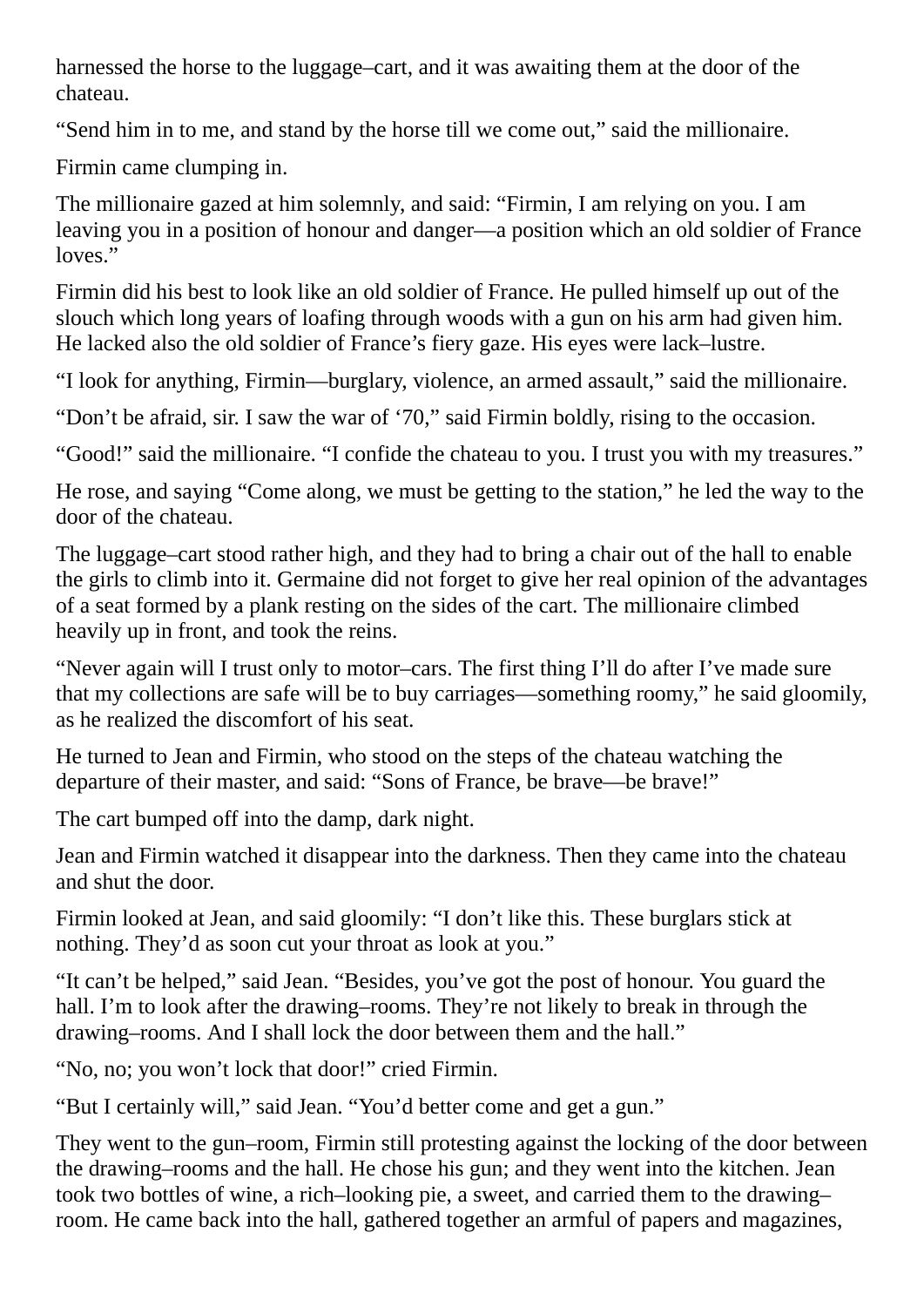and went back to the drawing–room. Firmin kept trotting after him, like a little dog with a somewhat heavy footfall.

On the threshold of the drawing–room Jean paused and said: "The important thing with burglars is to fire first, old cock. Good–night. Pleasant dreams."

He shut the door and turned the key. Firmin stared at the decorated panels blankly. The beauty of the scheme of decoration did not, at the moment, move him to admiration.

He looked fearfully round the empty hall and at the windows, black against the night. Under the patter of the rain he heard footsteps—distinctly. He went hastily clumping down the hall, and along the passage to the kitchen.

His wife was setting his supper on the table.

"My God!" he said. "I haven't been so frightened since '70." And he mopped his glistening forehead with a dish–cloth. It was not a clean dish–cloth; but he did not care.

"Frightened? What of?" said his wife.

"Burglars! Cut–throats!" said Firmin.

He told her of the fears of M. Gournay–Martin, and of his own appointment to the honourable and dangerous post of guard of the chateau.

"God save us!" said his wife. "You lock the door of that beastly hall, and come into the kitchen. Burglars won't bother about the kitchen."

"But the master's treasures!" protested Firmin. "He confided them to me. He said so distinctly."

"Let the master look after his treasures himself," said Madame Firmin, with decision. "You've only one throat; and I'm not going to have it cut. You sit down and eat your supper. Go and lock that door first, though."

Firmin locked the door of the hall; then he locked the door of the kitchen; then he sat down, and began to eat his supper. His appetite was hearty, but none the less he derived little pleasure from the meal. He kept stopping with the food poised on his fork, midway between the plate and his mouth, for several seconds at a time, while he listened with straining ears for the sound of burglars breaking in the windows of the hall. He was much too far from those windows to hear anything that happened to them, but that did not prevent him from straining his ears. Madame Firmin ate her supper with an air of perfect ease. She felt sure that burglars would not bother with the kitchen.

Firmin's anxiety made him terribly thirsty. Tumbler after tumbler of wine flowed down the throat for which he feared. When he had finished his supper he went on satisfying his thirst. Madame Firmin lighted his pipe for him, and went and washed up the supper– dishes in the scullery. Then she came back, and sat down on the other side of the hearth, facing him. About the middle of his third bottle of wine, Firmin's cold, relentless courage was suddenly restored to him. He began to talk firmly about his duty to his master, his resolve to die, if need were, in defence of his interests, of his utter contempt for burglars probably Parisians. But he did not go into the hall. Doubtless the pleasant warmth of the kitchen fire held him in his chair.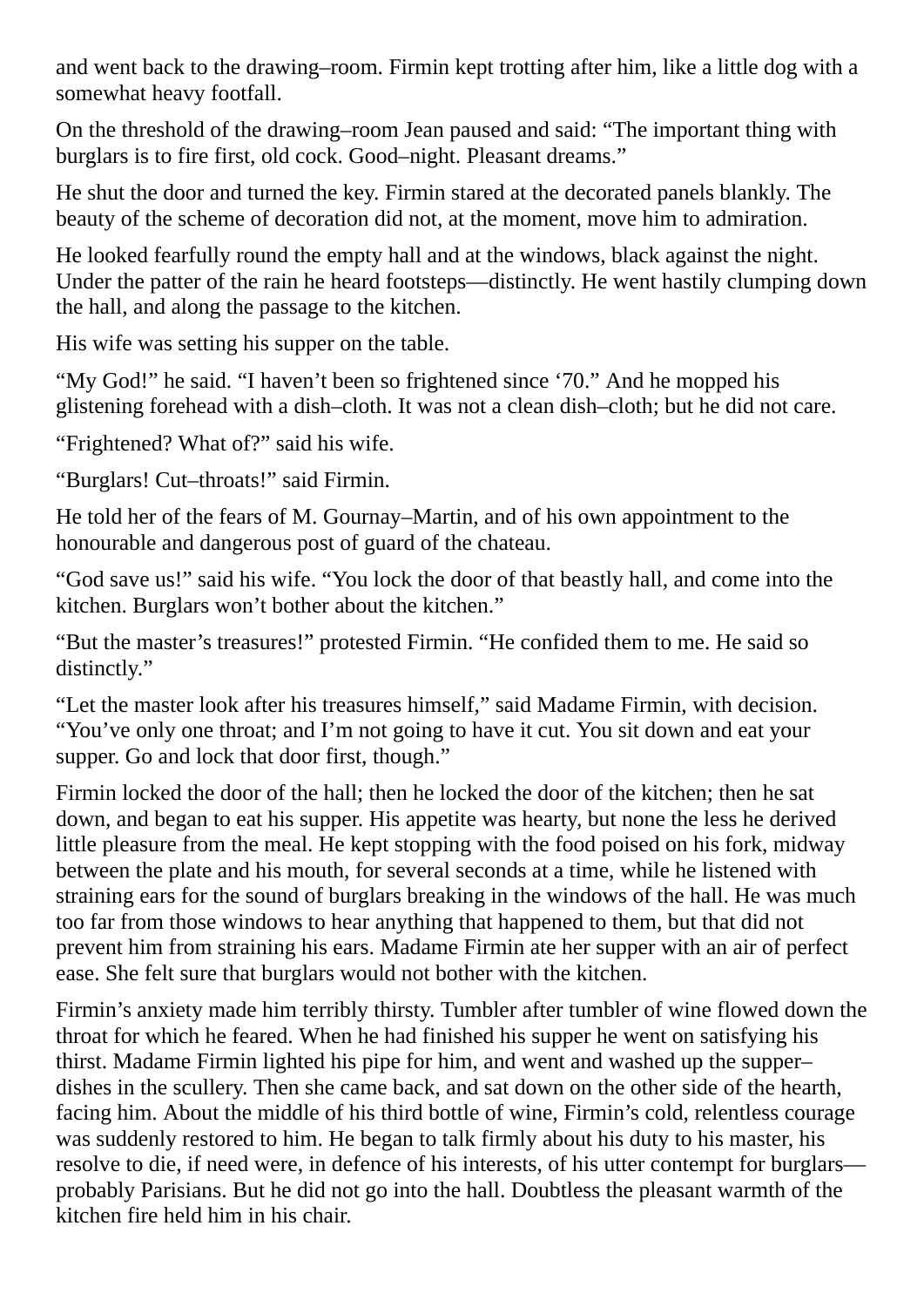He had described to his wife, with some ferocity, the cruel manner in which he would annihilate the first three burglars who entered the hall, and was proceeding to describe his method of dealing with the fourth, when there came a loud knocking on the front door of the chateau.

Stricken silent, turned to stone, Firmin sat with his mouth open, in the midst of an unfinished word. Madame Firmin scuttled to the kitchen door she had left unlocked on her return from the scullery, and locked it. She turned, and they stared at one another.

The heavy knocker fell again and again and again. Between the knocking there was a sound like the roaring of lions. Husband and wife stared at one another with white faces. Firmin picked up his gun with trembling hands, and the movement seemed to set his teeth chattering. They chattered like castanets.

The knocking still went on, and so did the roaring.

It had gone on at least for five minutes, when a slow gleam of comprehension lightened Madame Firmin's face.

"I believe it's the master's voice," she said.

"The master's voice!" said Firmin, in a hoarse, terrified whisper.

"Yes," said Madame Firmin. And she unlocked the thick door and opened it a few inches.

The barrier removed, the well–known bellow of the millionaire came distinctly to their ears. Firmin's courage rushed upon him in full flood. He clumped across the room, brushed his wife aside, and trotted to the door of the chateau. He unlocked it, drew the bolts, and threw it open. On the steps stood the millionaire, Germaine, and Sonia. Irma stood at the horse's head.

"What the devil have you been doing?" bellowed the millionaire. "What do you keep me standing in the rain for? Why didn't you let me in?"

"B–b–b–burglars—I thought you were b–b–b–burglars," stammered Firmin.

"Burglars!" howled the millionaire. "Do I sound like a burglar?"

At the moment he did not; he sounded more like a bull of Bashan. He bustled past Firmin to the door of the hall.

"Here! What's this locked for?" he bellowed.

"I—I—locked it in case burglars should get in while I was opening the front door," stammered Firmin.

The millionaire turned the key, opened the door, and went into the hall. Germaine followed him. She threw off her dripping coat, and said with some heat: "I can't conceive why you didn't make sure that there was a train at a quarter to nine. I will not go to Paris to–night. Nothing shall induce me to take that midnight train!"

"Nonsense!" said the millionaire. "Nonsense—you'll have to go! Where's that infernal time–table?" He rushed to the table on to which he had thrown the time–table after looking up the train, snatched it up, and looked at the cover. "Why, hang it!" he cried. "It's for June—June, 1903!"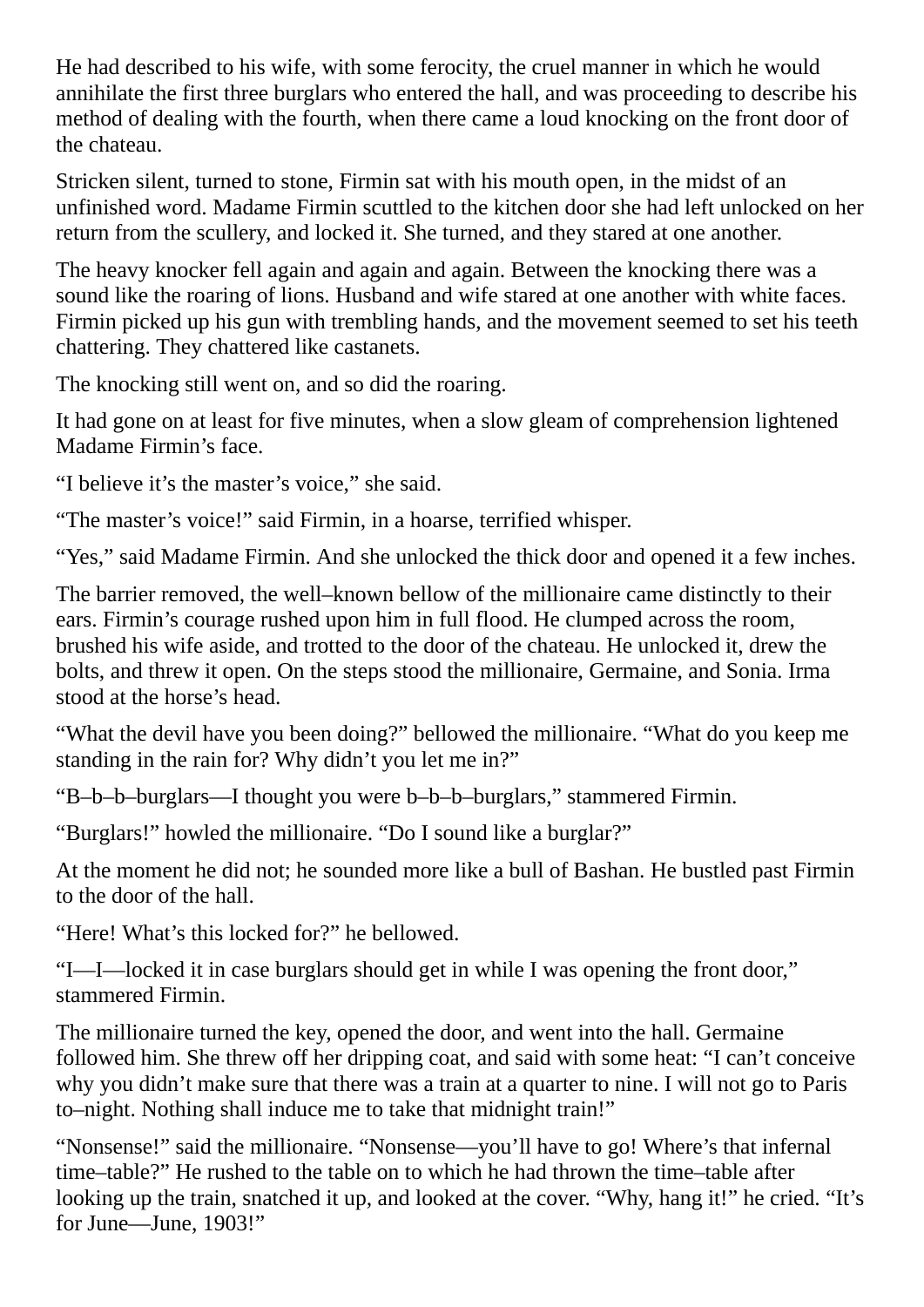"Oh!" cried Germaine, almost in a scream. "It's incredible! It's one of Jacques' jokes!"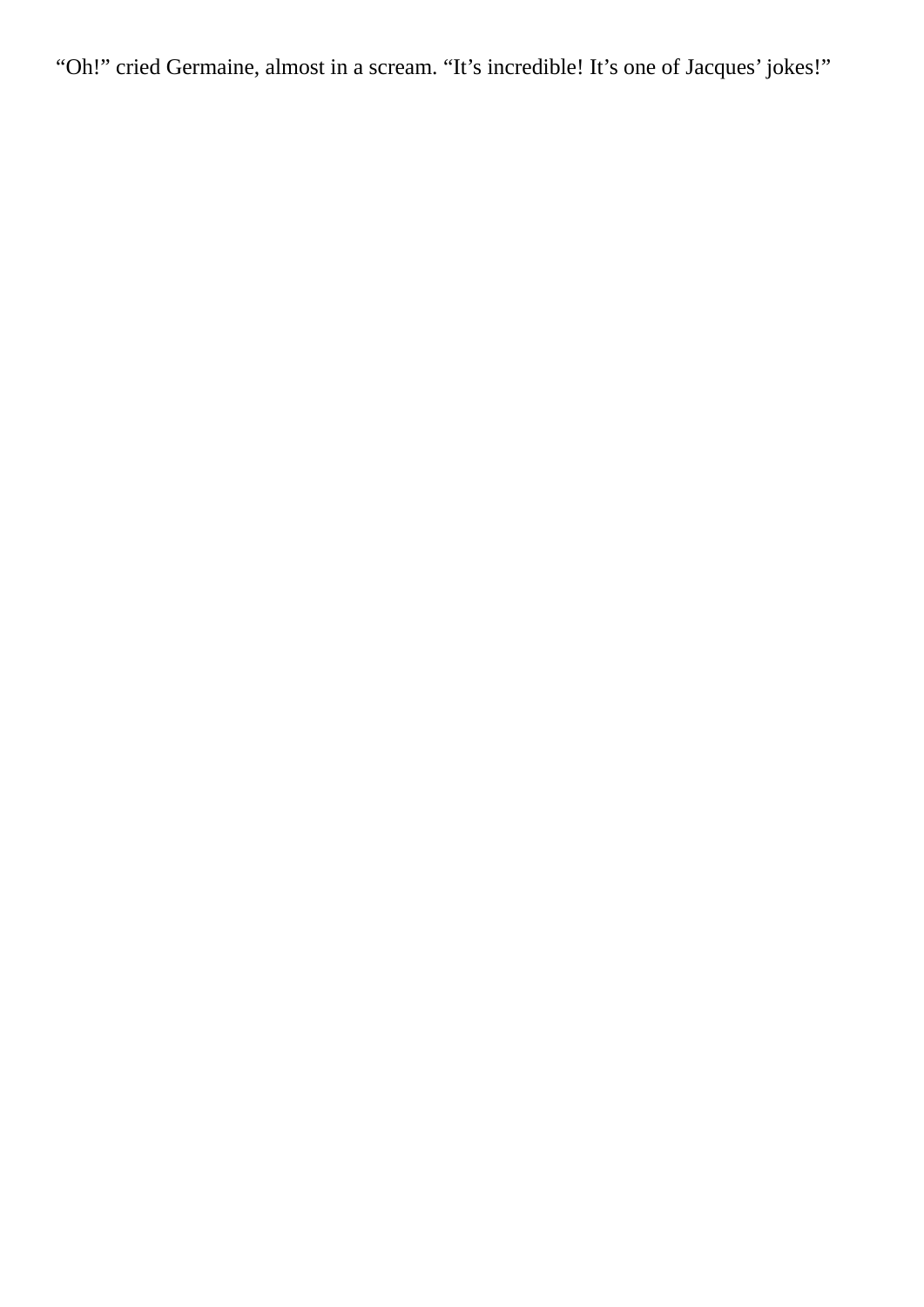# **VIII: THE DUKE ARRIVES**

The morning was gloomy, and the police–station with its bare, white–washed walls—their white expanse was only broken by notice–boards to which were pinned portraits of criminals with details of their appearance, their crime, and the reward offered for their apprehension—with its shabby furniture, and its dingy fireplace, presented a dismal and sordid appearance entirely in keeping with the September grey. The inspector sat at his desk, yawning after a night which had passed without an arrest. He was waiting to be relieved. The policeman at the door and the two policemen sitting on a bench by the wall yawned in sympathy.

The silence of the street was broken by the rattle of an uncommonly noisy motor–car. It stopped before the door of the police–station, and the eyes of the inspector and his men turned, idly expectant, to the door of the office.

It opened, and a young man in motor–coat and cap stood on the threshold.

He looked round the office with alert eyes, which took in everything, and said, in a brisk, incisive voice: "I am the Duke of Charmerace. I am here on behalf of M. Gournay–Martin. Last evening he received a letter from Arsene Lupin saying he was going to break into his Paris house this very morning."

At the name of Arsene Lupin the inspector sprang from his chair, the policemen from their bench. On the instant they were wide awake, attentive, full of zeal.

"The letter, your Grace!" said the inspector briskly.

The Duke pulled off his glove, drew the letter from the breast–pocket of his under–coat, and handed it to the inspector.

The inspector glanced through it, and said. "Yes, I know the handwriting well." Then he read it carefully, and added, "Yes, yes: it's his usual letter."

"There's no time to be lost," said the Duke quickly. "I ought to have been here hours ago —hours. I had a break–down. I'm afraid I'm too late as it is."

"Come along, your Grace—come along, you," said the inspector briskly.

The four of them hurried out of the office and down the steps of the police–station. In the roadway stood a long grey racing–car, caked with muds—grey mud, brown mud, red mud —from end to end. It looked as if it had brought samples of the soil of France from many districts.

"Come along; I'll take you in the car. Your men can trot along beside us," said the Duke to the inspector.

He slipped into the car, the inspector jumped in and took the seat beside him, and they started. They went slowly, to allow the two policemen to keep up with them. Indeed, the car could not have made any great pace, for the tyre of the off hind–wheel was punctured and deflated.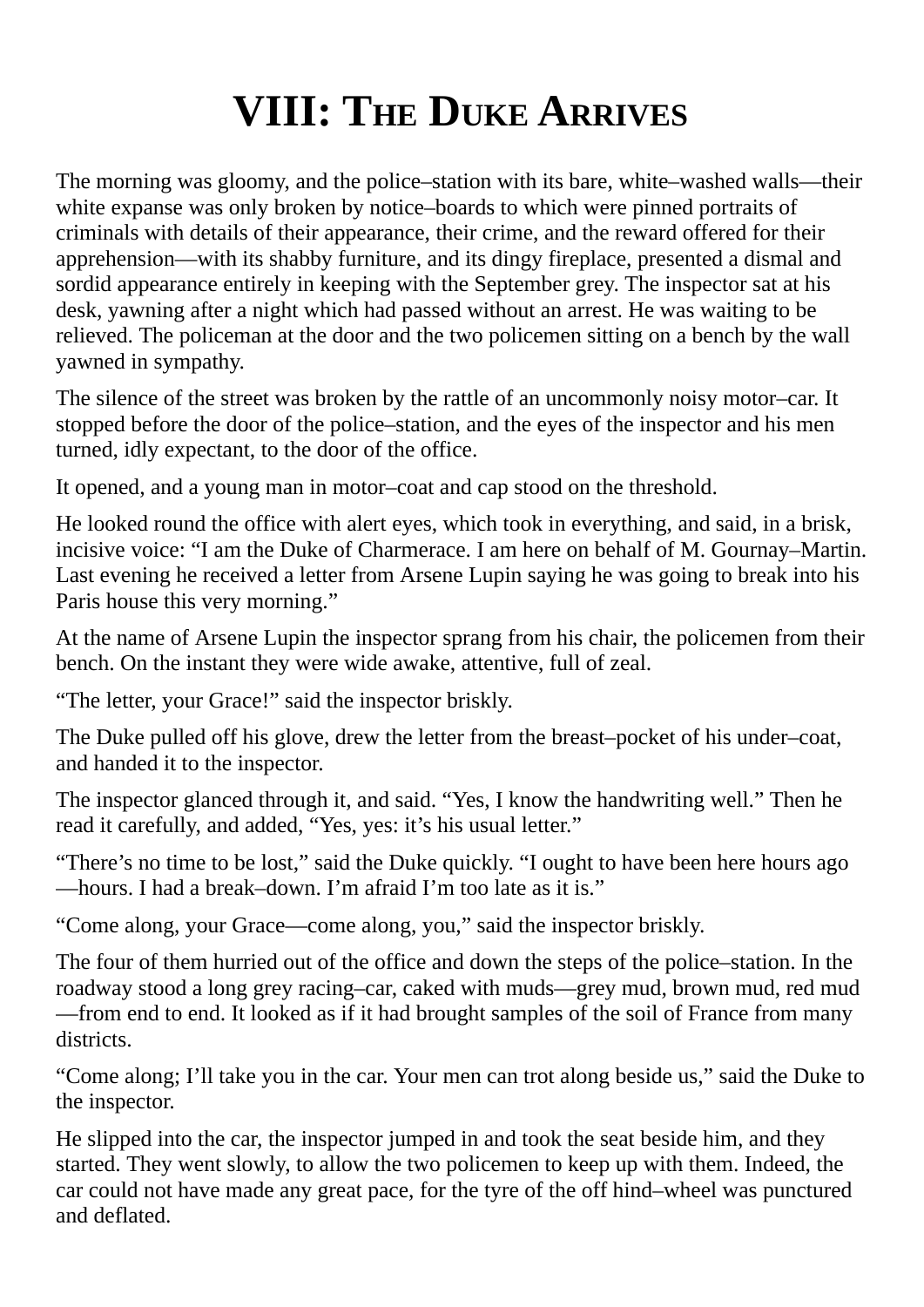In three minutes they came to the Gournay–Martin house, a wide–fronted mass of undistinguished masonry, in an undistinguished row of exactly the same pattern. There were no signs that any one was living in it. Blinds were drawn, shutters were up over all the windows, upper and lower. No smoke came from any of its chimneys, though indeed it was full early for that.

Pulling a bunch of keys from his pocket, the Duke ran up the steps. The inspector followed him. The Duke looked at the bunch, picked out the latch–key, and fitted it into the lock. It did not open it. He drew it out and tried another key and another. The door remained locked.

"Let me, your Grace," said the inspector. "I'm more used to it. I shall be quicker."

The Duke handed the keys to him, and, one after another, the inspector fitted them into the lock. It was useless. None of them opened the door.

"They've given me the wrong keys," said the Duke, with some vexation. "Or no—stay—I see what's happened. The keys have been changed."

"Changed?" said the inspector. "When? Where?"

"Last night at Charmerace," said the Duke. "M. Gournay–Martin declared that he saw a burglar slip out of one of the windows of the hall of the chateau, and we found the lock of the bureau in which the keys were kept broken."

The inspector seized the knocker, and hammered on the door.

"Try that door there," he cried to his men, pointing to a side–door on the right, the tradesmen's entrance, giving access to the back of the house. It was locked. There came no sound of movement in the house in answer to the inspector's knocking.

"Where's the concierge?" he said.

The Duke shrugged his shoulders. "There's a housekeeper, too—a woman named Victoire," he said. "Let's hope we don't find them with their throats cut."

"That isn't Lupin's way," said the inspector. "They won't have come to much harm."

"It's not very likely that they'll be in a position to open doors," said the Duke drily.

"Hadn't we better have it broken open and be done with it?"

The inspector hesitated.

"People don't like their doors broken open," he said. "And M. Gournay–Martin—"

"Oh, I'll take the responsibility of that," said the Duke.

"Oh, if you say so, your Grace," said the inspector, with a brisk relief. "Henri, go to Ragoneau, the locksmith in the Rue Theobald. Bring him here as quickly as ever you can get him."

"Tell him it's a couple of louis if he's here inside of ten minutes," said the Duke.

The policeman hurried off. The inspector bent down and searched the steps carefully. He searched the roadway. The Duke lighted a cigarette and watched him. The house of the millionaire stood next but one to the corner of a street which ran at right angles to the one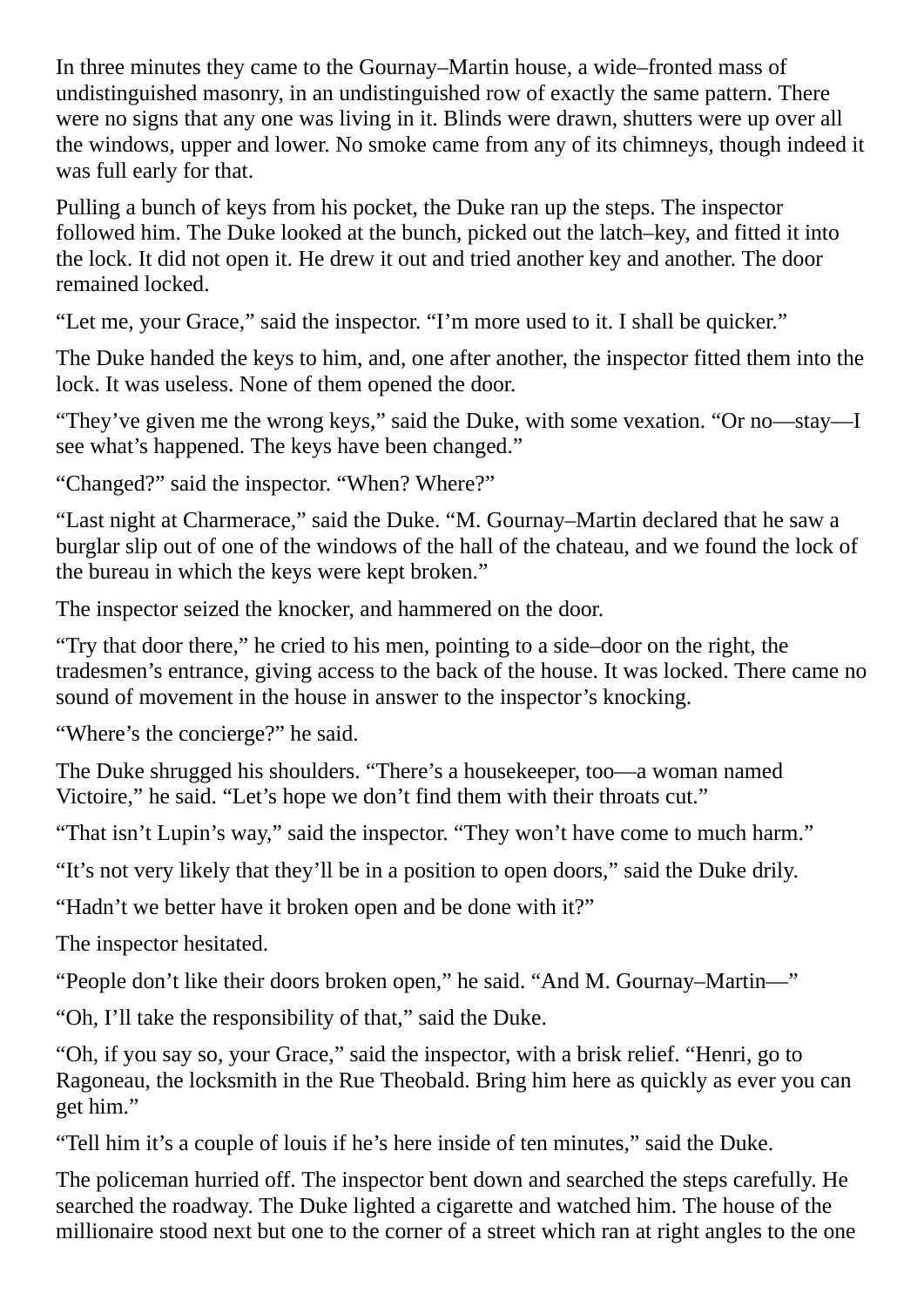in which it stood, and the corner house was empty. The inspector searched the road, then he went round the corner. The other policeman went along the road, searching in the opposite direction. The Duke leant against the door and smoked on patiently. He showed none of the weariness of a man who has spent the night in a long and anxious drive in a rickety motor–car. His eyes were bright and clear; he looked as fresh as if he had come from his bed after a long night's rest. If he had not found the South Pole, he had at any rate brought back fine powers of endurance from his expedition in search of it.

The inspector came back, wearing a disappointed air.

"Have you found anything?" said the Duke.

"Nothing," said the inspector.

He came up the steps and hammered again on the door. No one answered his knock. There was a clatter of footsteps, and Henri and the locksmith, a burly, bearded man, his bag of tools slung over his shoulder, came hurrying up. He was not long getting to work, but it was not an easy job. The lock was strong. At the end of five minutes he said that he might spend an hour struggling with the lock itself; should he cut away a piece of the door round it?

"Cut away," said the Duke.

The locksmith changed his tools, and in less than three minutes he had cut away a square piece from the door, a square in which the lock was fixed, and taken it bodily away.

The door opened. The inspector drew his revolver, and entered the house. The Duke followed him. The policemen drew their revolvers, and followed the Duke. The big hall was but dimly lighted. One of the policemen quickly threw back the shutters of the windows and let in the light. The hall was empty, the furniture in perfect order; there were no signs of burglary there.

"The concierge?" said the inspector, and his men hurried through the little door on the right which opened into the concierge's rooms. In half a minute one of them came out and said: "Gagged and bound, and his wife too."

"But the rooms which were to be plundered are upstairs," said the Duke—"the big drawing–rooms on the first floor. Come on; we may be just in time. The scoundrels may not yet have got away."

He ran quickly up the stairs, followed by the inspector, and hurried along the corridor to the door of the big drawing–room. He threw it open, and stopped dead on the threshold. He had arrived too late.

The room was in disorder. Chairs were overturned, there were empty spaces on the wall where the finest pictures of the millionaire had been hung. The window facing the door was wide open. The shutters were broken; one of them was hanging crookedly from only its bottom hinge. The top of a ladder rose above the window–sill, and beside it, astraddle the sill, was an Empire card–table, half inside the room, half out. On the hearth–rug, before a large tapestry fire–screen, which masked the wide fireplace, built in imitation of the big, wide fireplaces of our ancestors, and rose to the level of the chimney–piece—a magnificent chimney–piece in carved oak–were some chairs tied together ready to be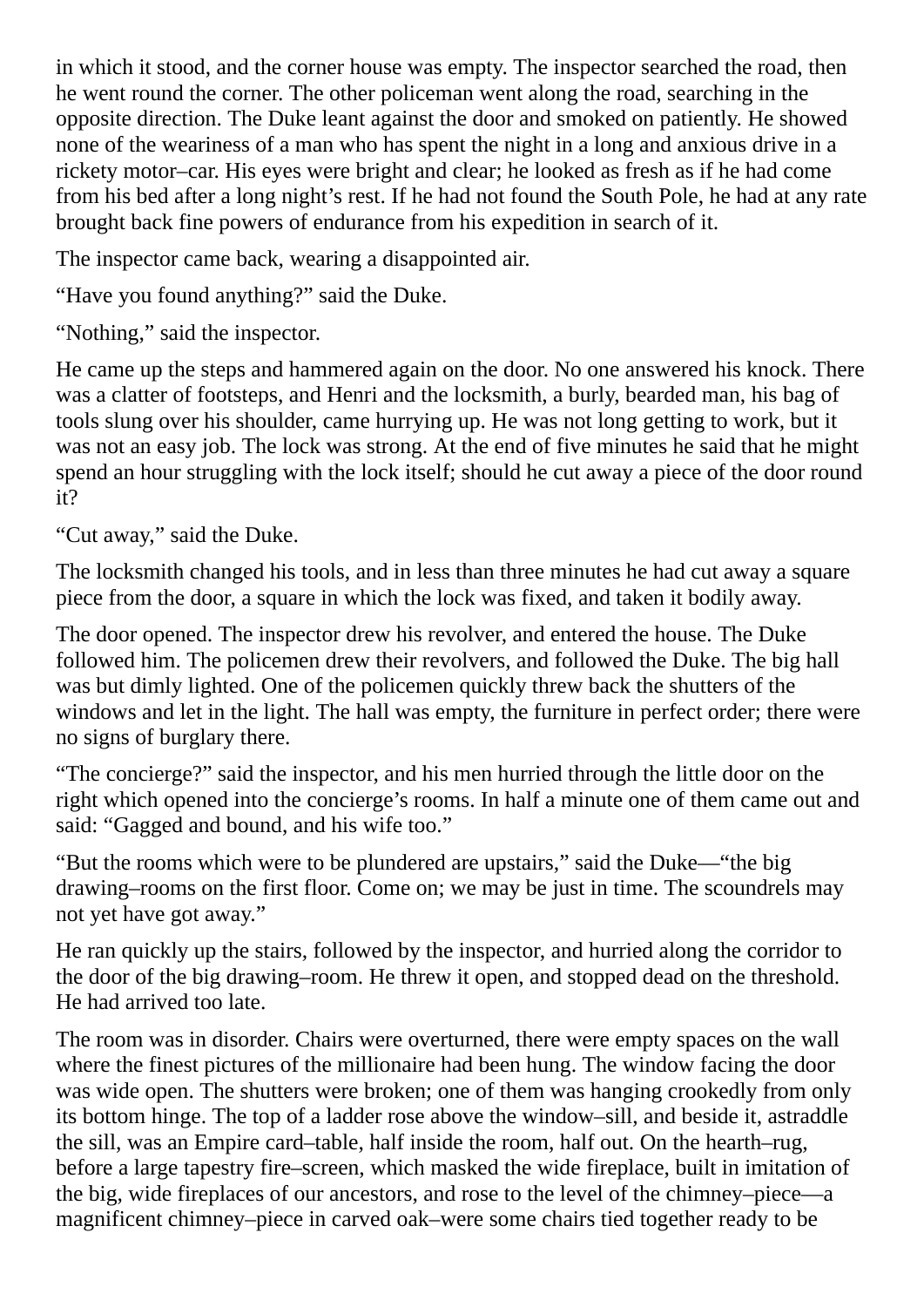removed.

The Duke and the inspector ran to the window, and looked down into the garden. It was empty. At the further end of it, on the other side of its wall, rose the scaffolding of a house a–building. The burglars had found every convenience to their hand—a strong ladder, an egress through the door in the garden wall, and then through the gap formed by the house in process of erection, which had rendered them independent of the narrow passage between the walls of the gardens, which debouched into a side–street on the right.

The Duke turned from the window, glanced at the wall opposite, then, as if something had caught his eye, went quickly to it.

"Look here," he said, and he pointed to the middle of one of the empty spaces in which a picture had hung.

There, written neatly in blue chalk, were the words:

ARSENE LUPIN

"This is a job for Guerchard," said the inspector. "But I had better get an examining magistrate to take the matter in hand first." And he ran to the telephone.

The Duke opened the folding doors which led into the second drawing–room. The shutters of the windows were open, and it was plain that Arsene Lupin had plundered it also of everything that had struck his fancy. In the gaps between the pictures on the walls was again the signature "Arsene Lupin."

The inspector was shouting impatiently into the telephone, bidding a servant wake her master instantly. He did not leave the telephone till he was sure that she had done so, that her master was actually awake, and had been informed of the crime. The Duke sat down in an easy chair and waited for him.

When he had finished telephoning, the inspector began to search the two rooms for traces of the burglars. He found nothing, not even a finger–mark.

When he had gone through the two rooms he said, "The next thing to do is to find the house–keeper. She may be sleeping still—she may not even have heard the noise of the burglars."

"I find all this extremely interesting," said the Duke; and he followed the inspector out of the room.

The inspector called up the two policemen, who had been freeing the concierge and going through the rooms on the ground–floor. They did not then examine any more of the rooms on the first floor to discover if they also had been plundered. They went straight up to the top of the house, the servants' quarters.

The inspector called, "Victoire! Victoire!" two or three times; but there was no answer.

They opened the door of room after room and looked in, the inspector taking the rooms on the right, the policemen the rooms on the left.

"Here we are," said one of the policemen. "This room's been recently occupied." They looked in, and saw that the bed was unmade. Plainly Victoire had slept in it.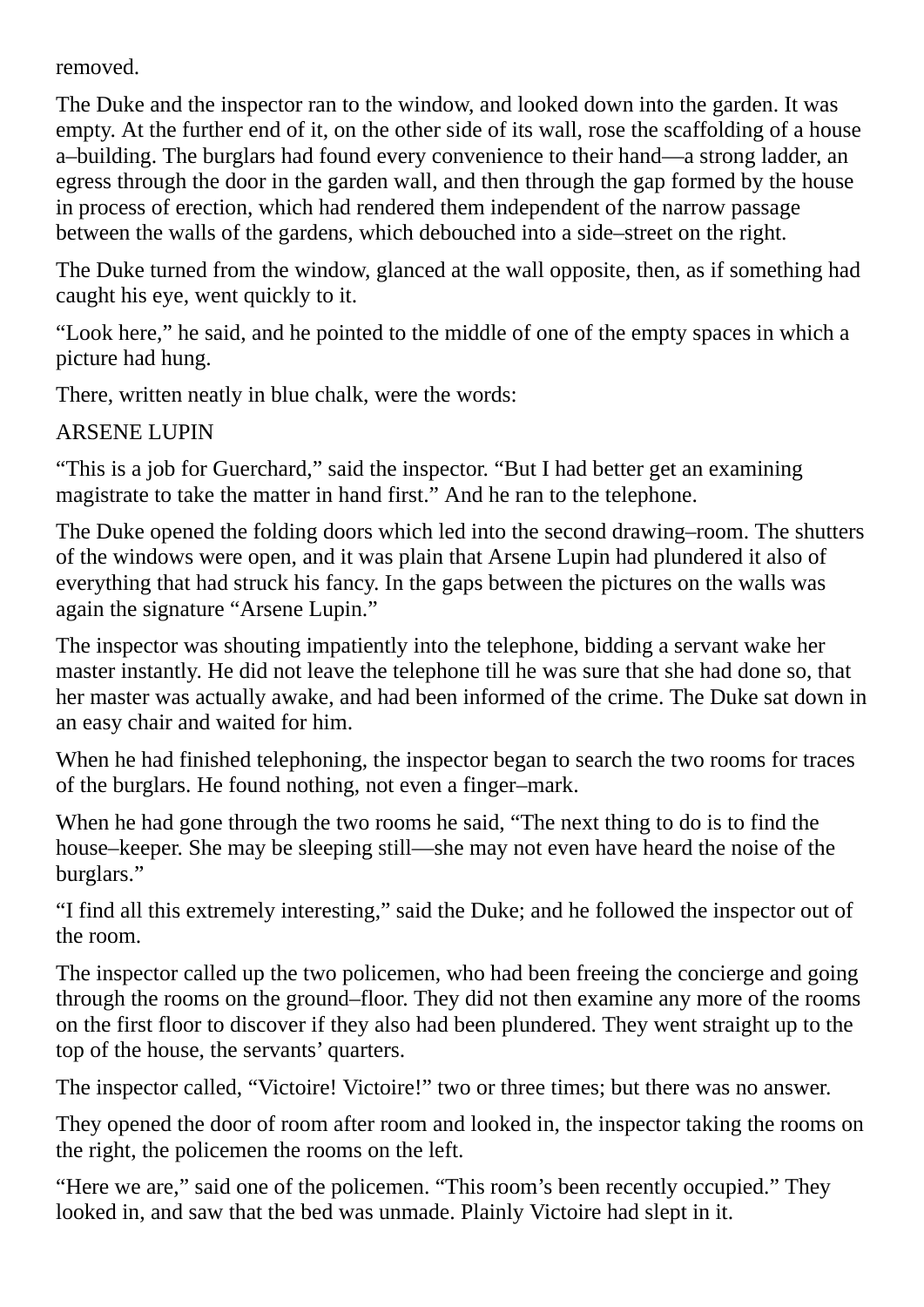"Where can she be?" said the Duke.

"Be?" said the inspector. "I expect she's with the burglars—an accomplice."

"I gather that M. Gournay–Martin had the greatest confidence in her," said the Duke.

"He'll have less now," said the inspector drily. "It's generally the confidential ones who let their masters down."

The inspector and his men set about a thorough search of the house. They found the other rooms undisturbed. In half an hour they had established the fact that the burglars had confined their attention to the two drawing–rooms. They found no traces of them; and they did not find Victoire. The concierge could throw no light on her disappearance. He and his wife had been taken by surprise in their sleep and in the dark.

They had been gagged and bound, they declared, without so much as having set eyes on their assailants. The Duke and the inspector came back to the plundered drawing–room.

The inspector looked at his watch and went to the telephone.

"I must let the Prefecture know," he said.

"Be sure you ask them to send Guerchard," said the Duke.

"Guerchard?" said the inspector doubtfully.

"M. Formery, the examining magistrate, does not get on very well with Guerchard."

"What sort of a man is M. Formery? Is he capable?" said the Duke.

"Oh, yes—yes. He's very capable," said the inspector quickly. "But he doesn't have very good luck."

"M. Gournay–Martin particularly asked me to send for Guerchard if I arrived too late, and found the burglary already committed," said the Duke. "It seems that there is war to the knife between Guerchard and this Arsene Lupin. In that case Guerchard will leave no stone unturned to catch the rascal and recover the stolen treasures. M. Gournay–Martin felt that Guerchard was the man for this piece of work very strongly indeed."

"Very good, your Grace," said the inspector. And he rang up the Prefecture of Police.

The Duke heard him report the crime and ask that Guerchard should be sent. The official in charge at the moment seemed to make some demur.

The Duke sprang to his feet, and said in an anxious tone, "Perhaps I'd better speak to him myself."

He took his place at the telephone and said, "I am the Duke of Charmerace. M. Gournay– Martin begged me to secure the services of M. Guerchard. He laid the greatest stress on my securing them, if on reaching Paris I found that the crime had already been committed."

The official at the other end of the line hesitated. He did not refuse on the instant as he had refused the inspector. It may be that he reflected that M. Gournay–Martin was a millionaire and a man of influence; that the Duke of Charmerace was a Duke; that he, at any rate, had nothing whatever to gain by running counter to their wishes. He said that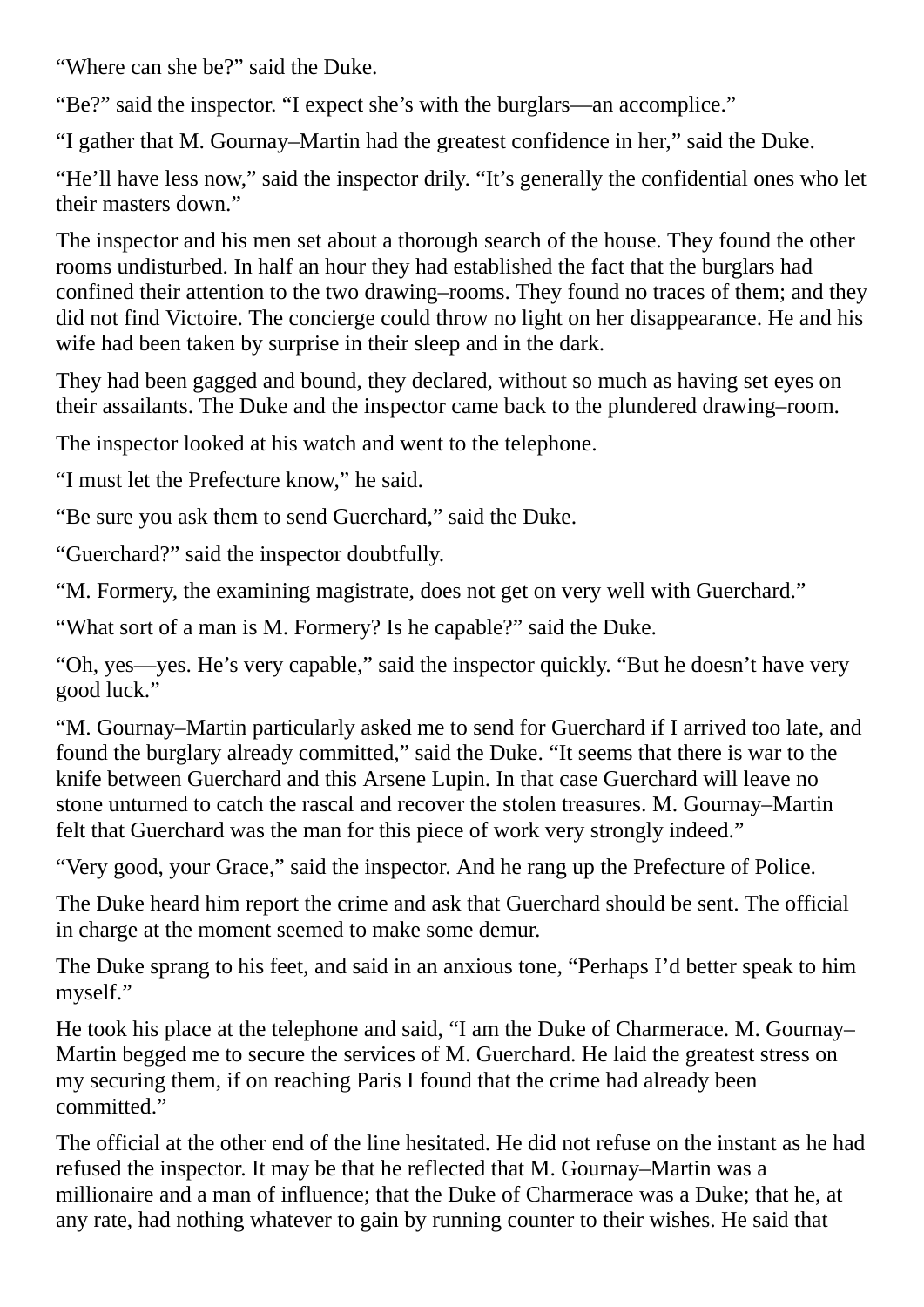Chief–Inspector Guerchard was not at the Prefecture, that he was off duty; that he would send down two detectives, who were on duty, at once, and summon Chief–Inspector Guerchard with all speed. The Duke thanked him and rang off.

"That's all right," he said cheerfully, turning to the inspector. "What time will M. Formery be here?"

"Well, I don't expect him for another hour," said the inspector. "He won't come till he's had his breakfast. He always makes a good breakfast before setting out to start an inquiry, lest he shouldn't find time to make one after he's begun it."

"Breakfast—breakfast—that's a great idea," said the Duke. "Now you come to remind me, I'm absolutely famished. I got some supper on my way late last night; but I've had nothing since. I suppose nothing interesting will happen till M. Formery comes; and I may as well get some food. But I don't want to leave the house. I think I'll see what the concierge can do for me."

So saying, he went downstairs and interviewed the concierge. The concierge seemed to be still doubtful whether he was standing on his head or his heels, but he undertook to supply the needs of the Duke. The Duke gave him a louis, and he hurried off to get food from a restaurant.

The Duke went upstairs to the bathroom and refreshed himself with a cold bath. By the time he had bathed and dressed the concierge had a meal ready for him in the dining– room. He ate it with the heartiest appetite. Then he sent out for a barber and was shaved.

He then repaired to the pillaged drawing–room, disposed himself in the most restful attitude on a sofa, and lighted an excellent cigar. In the middle of it the inspector came to him. He was not wearing a very cheerful air; and he told the Duke that he had found no clue to the perpetrators of the crime, though M. Dieusy and M. Bonavent, the detectives from the Prefecture of Police, had joined him in the search.

The Duke was condoling with him on this failure when they heard a knocking at the front door, and then voices on the stairs.

"Ah! Here is M. Formery!" said the inspector cheerfully. "Now we can get on."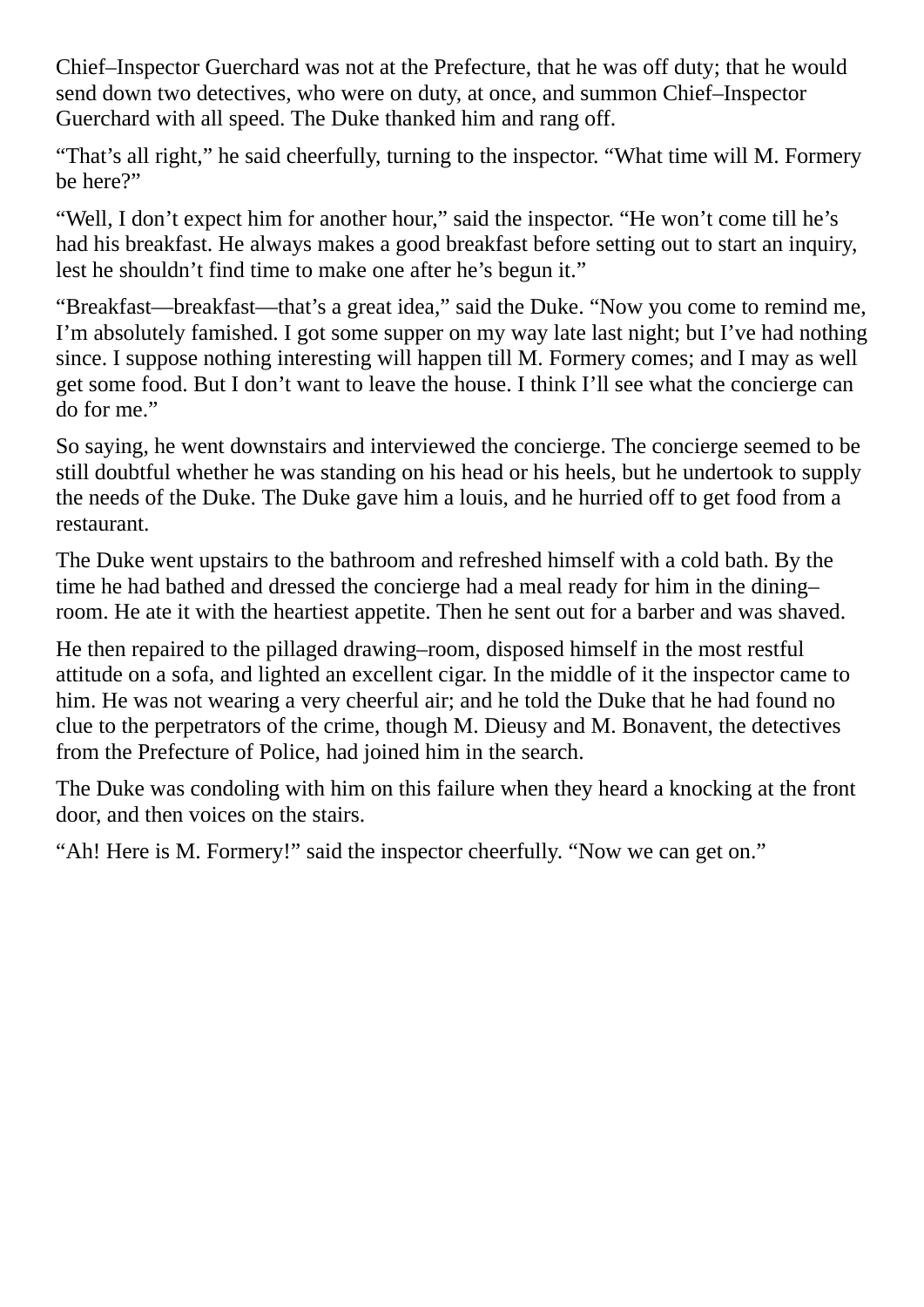# **IX: M. FORMERY OPENS THE INQUIRY**

The examining magistrate came into the room. He was a plump and pink little man, with very bright eyes. His bristly hair stood up straight all over his head, giving it the appearance of a broad, dapple–grey clothes–brush. He appeared to be of the opinion that Nature had given the world the toothbrush as a model of what a moustache should be; and his own was clipped to that pattern.

"The Duke of Charmerace, M. Formery," said the inspector.

The little man bowed and said, "Charmed, charmed to make your acquaintance, your Grace—though the occasion—the occasion is somewhat painful. The treasures of M. Gournay–Martin are known to all the world. France will deplore his losses." He paused, and added hastily, "But we shall recover them—we shall recover them."

The Duke rose, bowed, and protested his pleasure at making the acquaintance of M. Formery.

"Is this the scene of the robbery, inspector?" said M. Formery; and he rubbed his hands together with a very cheerful air.

"Yes, sir," said the inspector. "These two rooms seem to be the only ones touched, though of course we can't tell till M. Gournay–Martin arrives. Jewels may have been stolen from the bedrooms."

"I fear that M. Gournay–Martin won't be of much help for some days," said the Duke. "When I left him he was nearly distracted; and he won't be any better after a night journey to Paris from Charmerace. But probably these are the only two rooms touched, for in them M. Gournay–Martin had gathered together the gems of his collection. Over the doors hung some pieces of Flemish tapestry—marvels—the composition admirable—the colouring delightful."

"It is easy to see that your Grace was very fond of them," said M. Formery.

"I should think so," said the Duke. "I looked on them as already belonging to me, for my father–in–law was going to give them to me as a wedding present."

"A great loss—a great loss. But we will recover them, sooner or later, you can rest assured of it. I hope you have touched nothing in this room. If anything has been moved it may put me off the scent altogether. Let me have the details, inspector."

The inspector reported the arrival of the Duke at the police–station with Arsene Lupin's letter to M. Gournay–Martin; the discovery that the keys had been changed and would not open the door of the house; the opening of it by the locksmith; the discovery of the concierge and his wife gagged and bound.

"Probably accomplices," said M. Formery.

"Does Lupin always work with accomplices?" said the Duke. "Pardon my ignorance—but I've been out of France for so long—before he attained to this height of notoriety."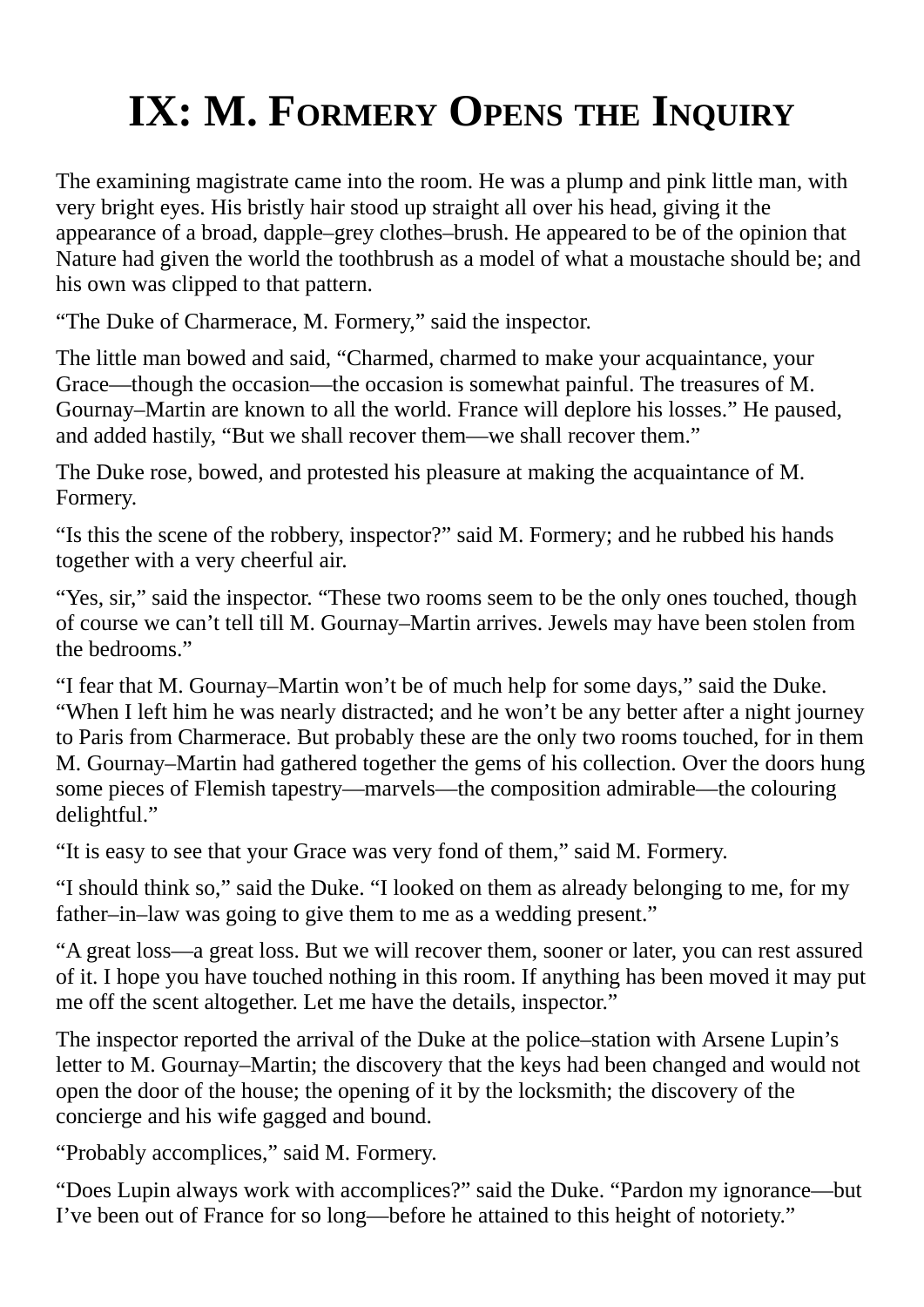"Lupin—why Lupin?" said M. Formery sharply.

"Why, there is the letter from Lupin which my future father–in–law received last night; its arrival was followed by the theft of his two swiftest motor–cars; and then, these signatures on the wall here," said the Duke in some surprise at the question.

"Lupin! Lupin! Everybody has Lupin on the brain!" said M. Formery impatiently. "I'm sick of hearing his name. This letter and these signatures are just as likely to be forgeries as not."

"I wonder if Guerchard will take that view," said the Duke.

"Guerchard? Surely we're not going to be cluttered up with Guerchard. He has Lupin on the brain worse than any one else."

"But M. Gournay–Martin particularly asked me to send for Guerchard if I arrived too late to prevent the burglary. He would never forgive me if I had neglected his request: so I telephoned for him—to the Prefecture of Police," said the Duke.

"Oh, well, if you've already telephoned for him. But it was unnecessary—absolutely unnecessary," said M. Formery sharply.

"I didn't know," said the Duke politely.

"Oh, there was no harm in it—it doesn't matter," said M. Formery in a discontented tone with a discontented air.

He walked slowly round the room, paused by the windows, looked at the ladder, and scanned the garden:

"Arsene Lupin," he said scornfully. "Arsene Lupin doesn't leave traces all over the place. There's nothing but traces. Are we going to have that silly Lupin joke all over again?"

"I think, sir, that this time joke is the word, for this is a burglary pure and simple," said the inspector.

"Yes, it's plain as daylight," said M. Formery "The burglars came in by this window, and they went out by it."

He crossed the room to a tall safe which stood before the unused door. The safe was covered with velvet, and velvet curtains hung before its door. He drew the curtains, and tried the handle of the door of the safe. It did not turn; the safe was locked.

"As far as I can see, they haven't touched this," said M. Formery.

"Thank goodness for that," said the Duke. "I believe, or at least my fiancee does, that M. Gournay–Martin keeps the most precious thing in his collection in that safe—the coronet."

"What! the famous coronet of the Princesse de Lamballe?" said M. Formery.

"Yes," said the Duke.

"But according to your report, inspector, the letter signed 'Lupin' announced that he was going to steal the coronet also."

"It did—in so many words," said the Duke.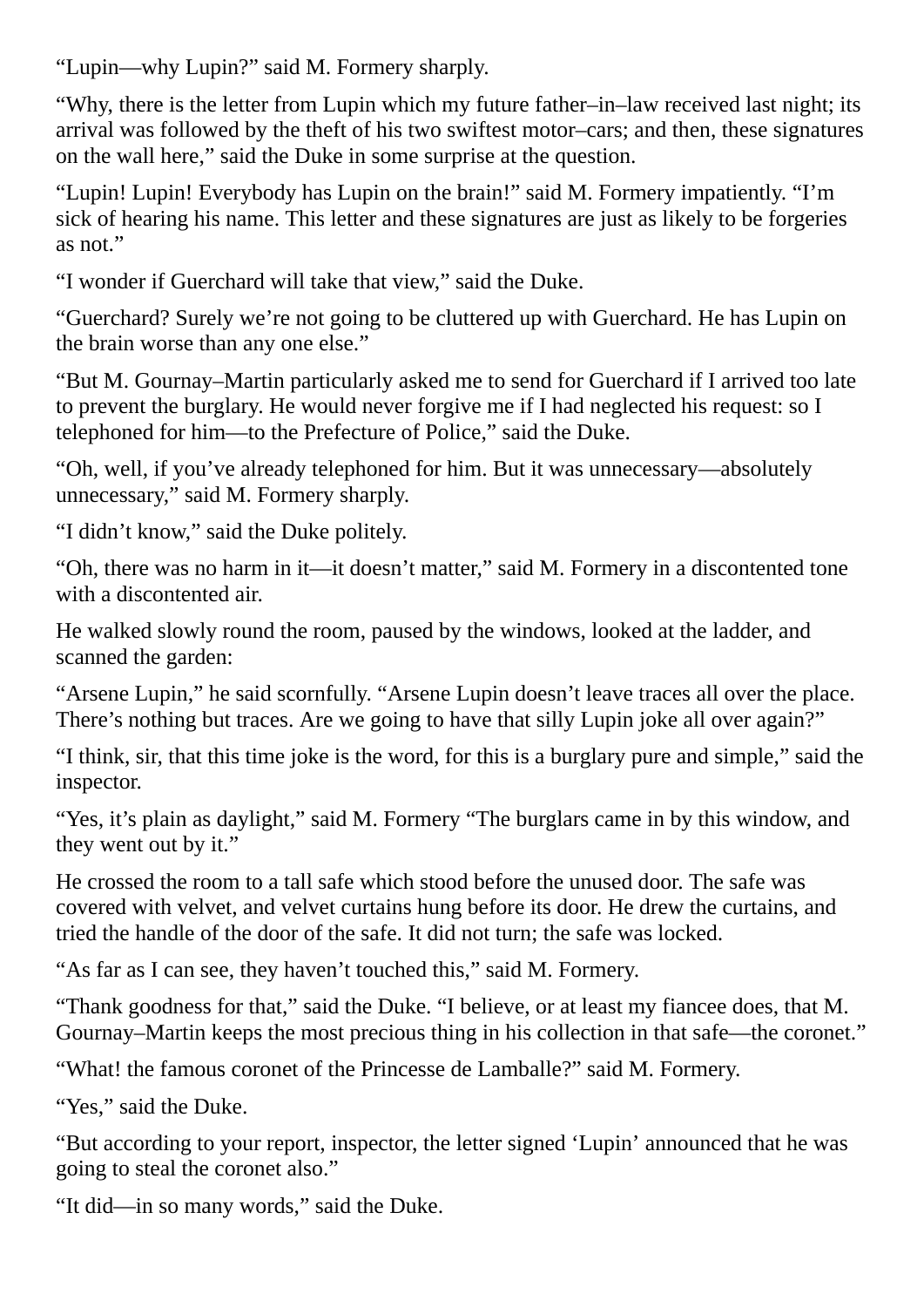"Well, here is a further proof that we're not dealing with Lupin. That rascal would certainly have put his threat into execution, M. Formery," said the inspector.

"Who's in charge of the house?" said M. Formery.

"The concierge, his wife, and a housekeeper—a woman named Victoire," said the inspector.

"I'll see to the concierge and his wife presently. I've sent one of your men round for their dossier. When I get it I'll question them. You found them gagged and bound in their bedroom?"

"Yes, M. Formery; and always this imitation of Lupin—a yellow gag, blue cords, and the motto, 'I take, therefore I am,' on a scrap of cardboard—his usual bag of tricks."

"Then once again they're going to touch us up in the papers. It's any odds on it," said M. Formery gloomily. "Where's the housekeeper? I should like to see her."

"The fact is, we don't know where she is," said the inspector.

"You don't know where she is?" said M. Formery.

"We can't find her anywhere," said the inspector.

"That's excellent, excellent. We've found the accomplice," said M. Formery with lively delight; and he rubbed his hands together. "At least, we haven't found her, but we know her."

"I don't think that's the case," said the Duke. "At least, my future father–in–law and my fiancee had both of them the greatest confidence in her. Yesterday she telephoned to us at the Chateau de Charmerace. All the jewels were left in her charge, and the wedding presents as they were sent in."

"And these jewels and wedding presents—have they been stolen too?" said M. Formery.

"They don't seem to have been touched," said the Duke, "though of course we can't tell till M. Gournay–Martin arrives. As far as I can see, the burglars have only touched these two drawing–rooms."

"That's very annoying," said M. Formery.

"I don't find it so," said the Duke, smiling.

"I was looking at it from the professional point of view," said M. Formery. He turned to the inspector and added, "You can't have searched thoroughly. This housekeeper must be somewhere about—if she's really trustworthy. Have you looked in every room in the house?"

"In every room—under every bed—in every corner and every cupboard," said the inspector.

"Bother!" said M. Formery. "Are there no scraps of torn clothes, no blood–stains, no traces of murder, nothing of interest?"

"Nothing!" said the inspector.

"But this is very regrettable," said M. Formery. "Where did she sleep? Was her bed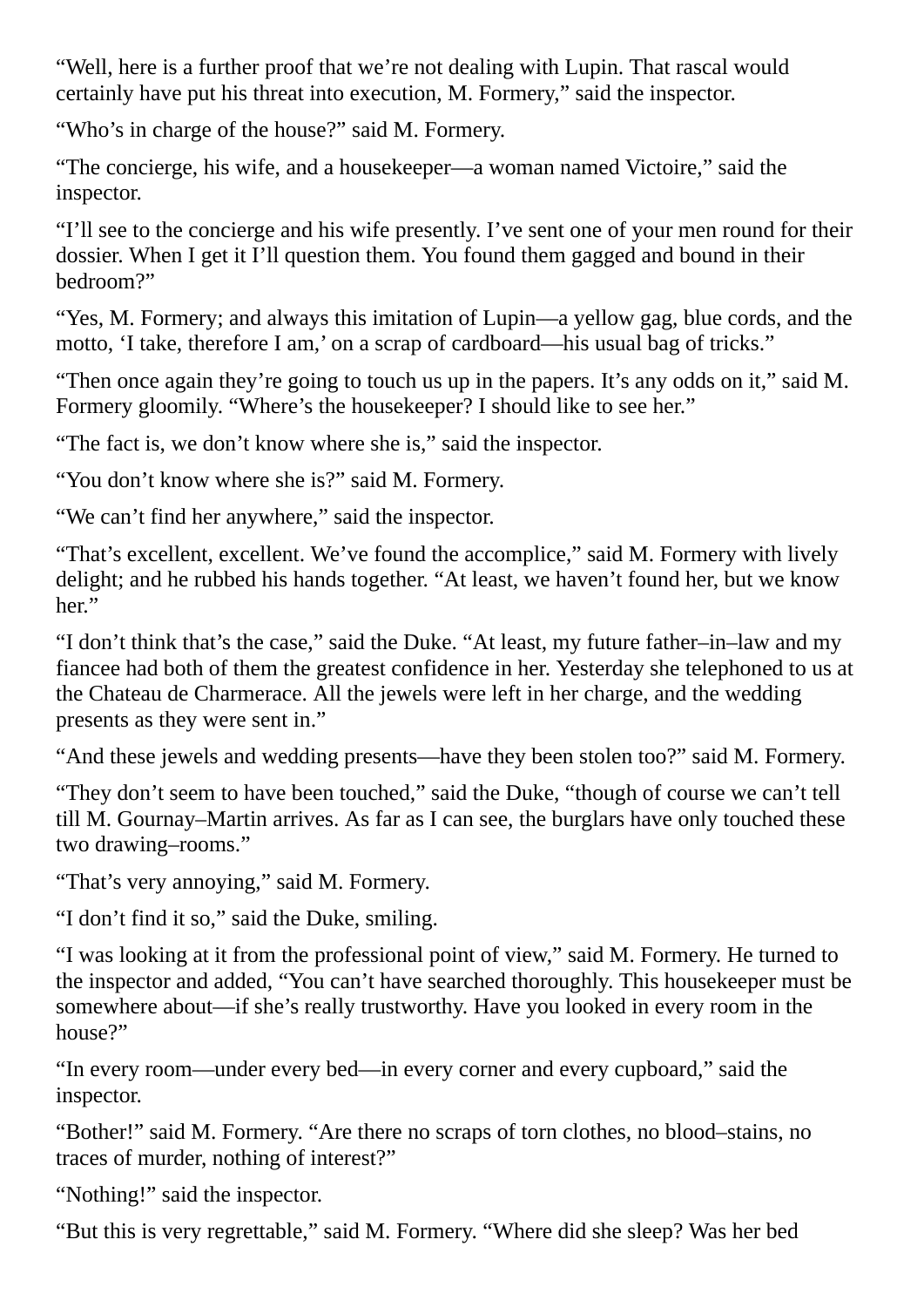unmade?"

"Her room is at the top of the house," said the inspector. "The bed had been slept in, but she does not appear to have taken away any of her clothes."

"Extraordinary! This is beginning to look a very complicated business," said M. Formery gravely.

"Perhaps Guerchard will be able to throw a little more light on it," said the Duke.

M. Formery frowned and said, "Yes, yes. Guerchard is a good assistant in a business like this. A little visionary, a little fanciful—wrong–headed, in fact; but, after all, he IS Guerchard. Only, since Lupin is his bugbear, he's bound to find some means of muddling us up with that wretched animal. You're going to see Lupin mixed up with all this to a dead certainty, your Grace."

The Duke looked at the signatures on the wall. "It seems to me that he is pretty well mixed up with it already," he said quietly.

"Believe me, your Grace, in a criminal affair it is, above all things, necessary to distrust appearances. I am growing more and more confident that some ordinary burglars have committed this crime and are trying to put us off the scent by diverting our attention to Lupin."

The Duke stooped down carelessly and picked up a book which had fallen from a table.

"Excuse me, but please—please—do not touch anything," said M. Formery quickly.

"Why, this is odd," said the Duke, staring at the floor.

"What is odd?" said M. Formery.

"Well, this book looks as if it had been knocked off the table by one of the burglars. And look here; here's a footprint under it—a footprint on the carpet," said the Duke.

M. Formery and the inspector came quickly to the spot. There, where the book had fallen, plainly imprinted on the carpet, was a white footprint. M. Formery and the inspector stared at it.

"It looks like plaster. How did plaster get here?" said M. Formery, frowning at it.

"Well, suppose the robbers came from the garden," said the Duke.

"Of course they came from the garden, your Grace. Where else should they come from?" said M. Formery, with a touch of impatience in his tone.

"Well, at the end of the garden they're building a house," said the Duke.

"Of course, of course," said M. Formery, taking him up quickly. "The burglars came here with their boots covered with plaster. They've swept away all the other marks of their feet from the carpet; but whoever did the sweeping was too slack to lift up that book and sweep under it. This footprint, however, is not of great importance, though it is corroborative of all the other evidence we have that they came and went by the garden. There's the ladder, and that table half out of the window. Still, this footprint may turn out useful, after all. You had better take the measurements of it, inspector. Here's a foot–rule for you. I make a point of carrying this foot–rule about with me, your Grace. You would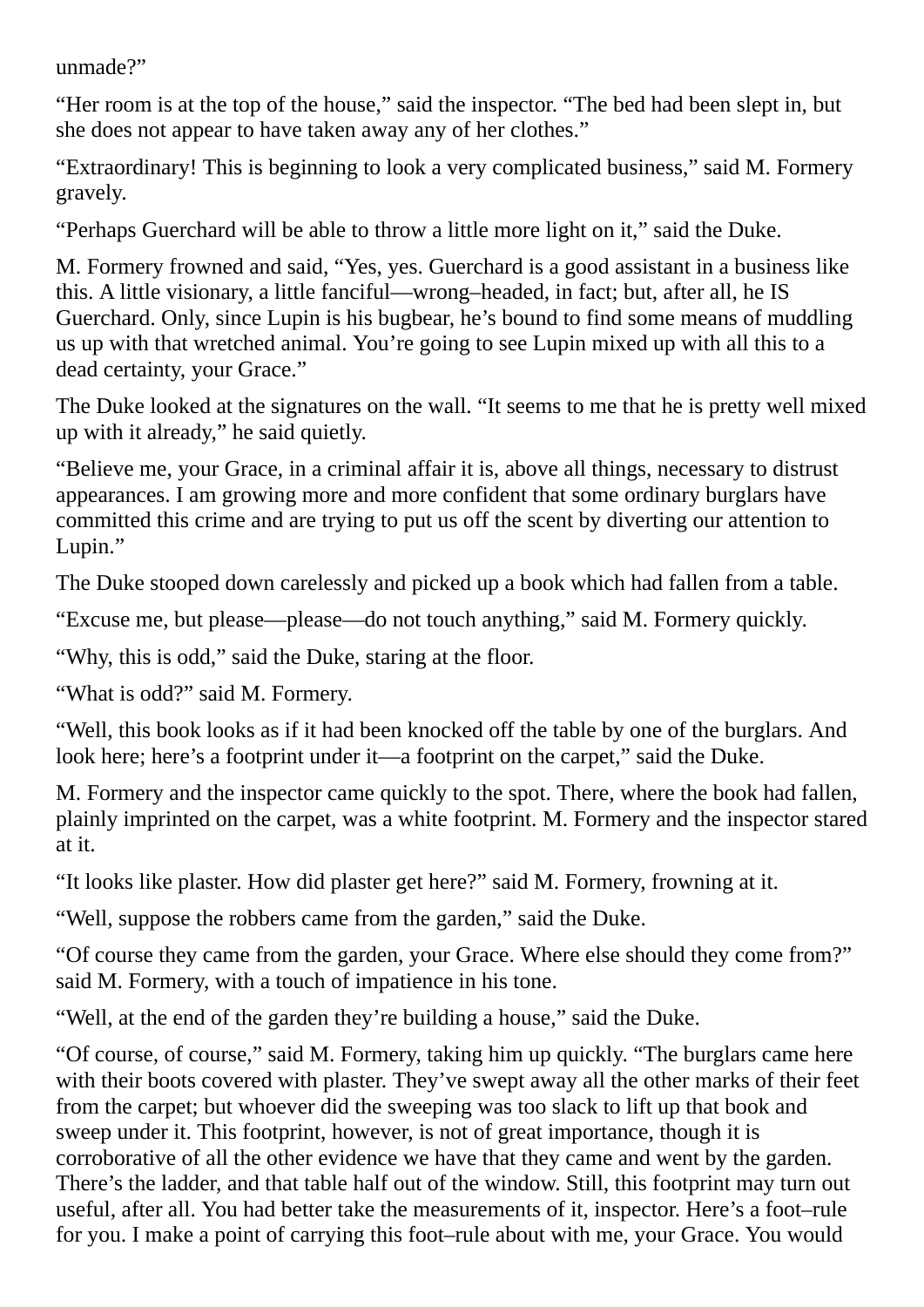be surprised to learn how often it has come in useful."

He took a little ivory foot–rule from his waist–coat pocket, and gave it to the inspector, who fell on his knees and measured the footprint with the greatest care.

"I must take a careful look at that house they're building. I shall find a good many traces there, to a dead certainty," said M. Formery.

The inspector entered the measurements of the footprint in his note–book. There came the sound of a knocking at the front door.

"I shall find footprints of exactly the same dimensions as this one at the foot of some heap of plaster beside that house," said M. Formery; with an air of profound conviction, pointing through the window to the house building beyond the garden.

A policeman opened the door of the drawing–room and saluted.

"If you please, sir, the servants have arrived from Charmerace," he said.

"Let them wait in the kitchen and the servants' offices," said M. Formery. He stood silent, buried in profound meditation, for a couple of minutes. Then he turned to the Duke and said, "What was that you said about a theft of motor–cars at Charmerace?"

"When he received the letter from Arsene Lupin, M. Gournay–Martin decided to start for Paris at once," said the Duke. "But when we sent for the cars we found that they had just been stolen. M. Gournay–Martin's chauffeur and another servant were in the garage gagged and bound. Only an old car, a hundred horse–power Mercrac, was left. I drove it to Paris, leaving M. Gournay–Martin and his family to come on by train."

"Very important—very important indeed," said M. Formery. He thought for a moment, and then added. "Were the motor–cars the only things stolen? Were there no other thefts?"

"Well, as a matter of fact, there was another theft, or rather an attempt at theft," said the Duke with some hesitation. "The rogues who stole the motor–cars presented themselves at the chateau under the name of Charolais—a father and three sons—on the pretext of buying the hundred–horse–power Mercrac. M. Gournay–Martin had advertised it for sale in the Rennes Advertiser. They were waiting in the big hall of the chateau, which the family uses as the chief living–room, for the return of M. Gournay–Martin. He came; and as they left the hall one of them attempted to steal a pendant set with pearls which I had given to Mademoiselle Gournay–Martin half an hour before. I caught him in the act and saved the pendant."

"Good! good! Wait—we have one of the gang—wait till I question him," said M. Formery, rubbing his hands; and his eyes sparkled with joy.

"Well, no; I'm afraid we haven't," said the Duke in an apologetic tone.

"What! We haven't? Has he escaped from the police? Oh, those country police!" cried M. Formery.

"No; I didn't charge him with the theft," said the Duke.

"You didn't charge him with the theft?" cried M. Formery, astounded.

"No; he was very young and he begged so hard. I had the pendant. I let him go," said the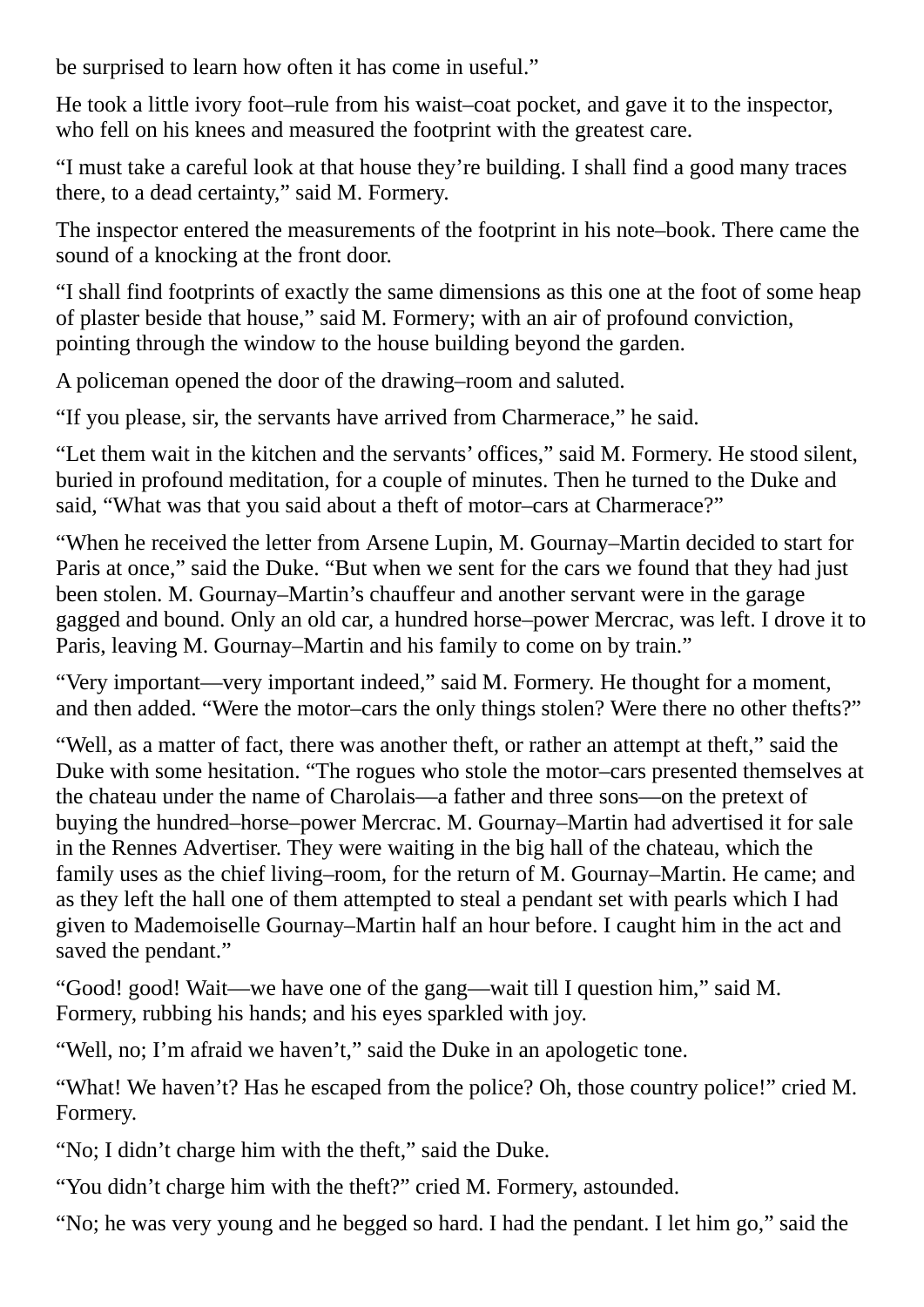Duke.

"Oh, your Grace, your Grace! Your duty to society!" cried M. Formery.

"Yes, it does seem to have been rather weak," said the Duke; "but there you are. It's no good crying over spilt milk."

M. Formery folded his arms and walked, frowning, backwards and forwards across the room.

He stopped, raised his hand with a gesture commanding attention, and said, "I have no hesitation in saying that there is a connection—an intimate connection—between the thefts at Charmerace and this burglary!"

The Duke and the inspector gazed at him with respectful eyes—at least, the eyes of the inspector were respectful; the Duke's eyes twinkled.

"I am gathering up the threads," said M. Formery. "Inspector, bring up the concierge and his wife. I will question them on the scene of the crime. Their dossier should be here. If it is, bring it up with them; if not, no matter; bring them up without it."

The inspector left the drawing–room. M. Formery plunged at once into frowning meditation.

"I find all this extremely interesting," said the Duke.

"Charmed! Charmed!" said M. Formery, waving his hand with an absent–minded air.

The inspector entered the drawing–room followed by the concierge and his wife. He handed a paper to M. Formery. The concierge, a bearded man of about sixty, and his wife, a somewhat bearded woman of about fifty–five, stared at M. Formery with fascinated, terrified eyes. He sat down in a chair, crossed his legs, read the paper through, and then scrutinized them keenly.

"Well, have you recovered from your adventure?" he said.

"Oh, yes, sir," said the concierge. "They hustled us a bit, but they did not really hurt us."

"Nothing to speak of, that is," said his wife. "But all the same, it's a disgraceful thing that an honest woman can't sleep in peace in her bed of a night without being disturbed by rascals like that. And if the police did their duty things like this wouldn't happen. And I don't care who hears me say it."

"You say that you were taken by surprise in your sleep?" said M. Formery. "You say you saw nothing, and heard nothing?"

"There was no time to see anything or hear anything. They trussed us up like greased lightning," said the concierge.

"But the gag was the worst," said the wife. "To lie there and not be able to tell the rascals what I thought about them!"

"Didn't you hear the noise of footsteps in the garden?" said M. Formery.

"One can't hear anything that happens in the garden from our bedroom," said the concierge.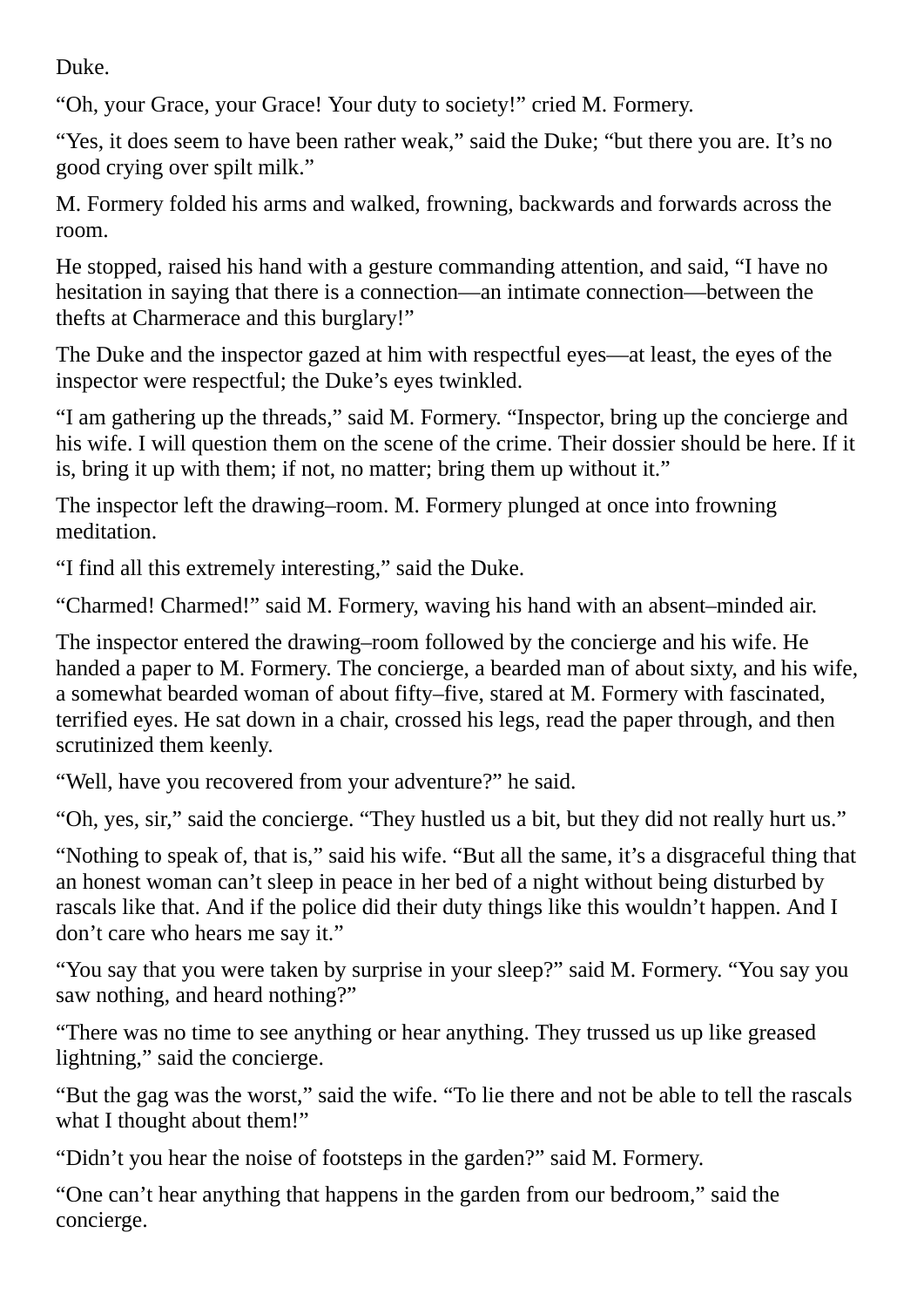"Even the night when Mlle. Germaine's great Dane barked from twelve o'clock till seven in the morning, all the household was kept awake except us; but bless you, sir, we slept like tops," said his wife proudly.

"If they sleep like that it seems rather a waste of time to have gagged them," whispered the Duke to the inspector.

The inspector grinned, and whispered scornfully, "Oh, them common folks; they do sleep like that, your Grace."

"Didn't you hear any noise at the front door?" said M. Formery.

"No, we heard no noise at the door," said the concierge.

"Then you heard no noise at all the whole night?" said M. Formery.

"Oh, yes, sir, we heard noise enough after we'd been gagged," said the concierge.

"Now, this is important," said M. Formery. "What kind of a noise was it?"

"Well, it was a bumping kind of noise," said the concierge. "And there was a noise of footsteps, walking about the room."

"What room? Where did these noises come from?" said M. Formery.

"From the room over our heads—the big drawing–room," said the concierge.

"Didn't you hear any noise of a struggle, as if somebody was being dragged about—no screaming or crying?" said M. Formery.

The concierge and his wife looked at one another with inquiring eyes.

"No, I didn't," said the concierge.

"Neither did I," said his wife.

M. Formery paused. Then he said, "How long have you been in the service of M. Gournay–Martin?"

"A little more than a year," said the concierge.

M. Formery looked at the paper in his hand, frowned, and said severely, "I see you've been convicted twice, my man."

"Yes, sir, but—"

"My husband's an honest man, sir—perfectly honest," broke in his wife. "You've only to ask M. Gournay–Martin; he'll—"

"Be so good as to keep quiet, my good woman," said M. Formery; and, turning to her husband, he went on: "At your first conviction you were sentenced to a day's imprisonment with costs; at your second conviction you got three days' imprisonment."

"I'm not going to deny it, sir," said the concierge; "but it was an honourable imprisonment."

"Honourable?" said M. Formery.

"The first time, I was a gentleman's servant, and I got a day's imprisonment for crying,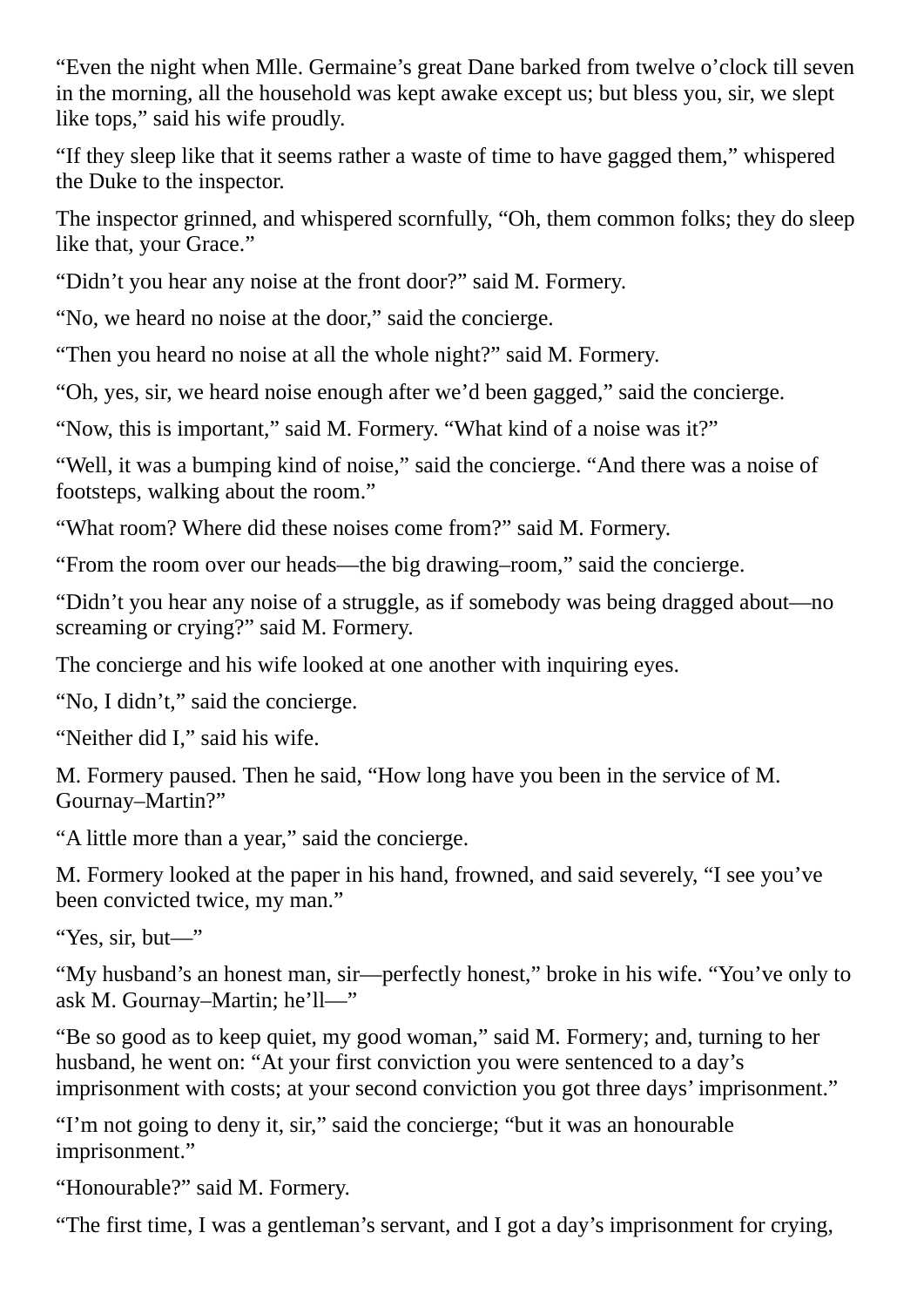'Hurrah for the General Strike!'—on the first of May."

"You were a valet? In whose service?" said M. Formery.

"In the service of M. Genlis, the Socialist leader."

"And your second conviction?" said M. Formery.

"It was for having cried in the porch of Ste. Clotilde, 'Down with the cows!'—meaning the police, sir," said the concierge.

"And were you in the service of M. Genlis then?" said M. Formery.

"No, sir; I was in the service of M. Bussy–Rabutin, the Royalist deputy."

"You don't seem to have very well–defined political convictions," said M. Formery.

"Oh, yes, sir, I have," the concierge protested. "I'm always devoted to my masters; and I have the same opinions that they have—always."

"Very good; you can go," said M. Formery.

The concierge and his wife left the room, looking as if they did not quite know whether to feel relieved or not.

"Those two fools are telling the exact truth, unless I'm very much mistaken," said M. Formery.

"They look honest enough people," said the Duke.

"Well, now to examine the rest of the house," said M. Formery.

"I'll come with you, if I may," said the Duke.

"By all means, by all means," said M. Formery.

"I find it all so interesting," said the Duke,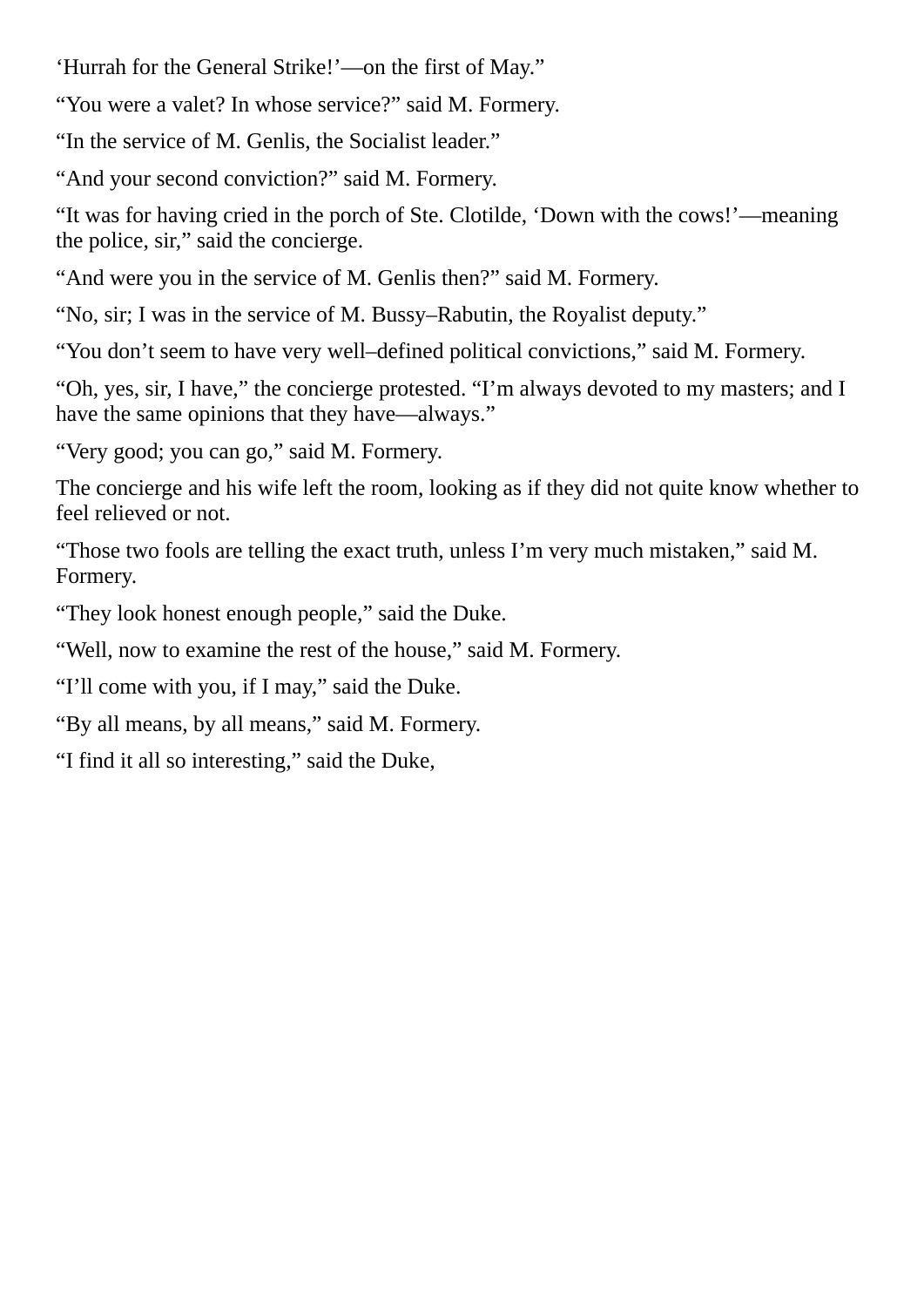### **X: GUERCHARD ASSISTS**

Leaving a policeman on guard at the door of the drawing–room M. Formery, the Duke, and the inspector set out on their tour of inspection. It was a long business, for M. Formery examined every room with the most scrupulous care—with more care, indeed, than he had displayed in his examination of the drawing–rooms. In particular he lingered long in the bedroom of Victoire, discussing the possibilities of her having been murdered and carried away by the burglars along with their booty. He seemed, if anything, disappointed at finding no blood–stains, but to find real consolation in the thought that she might have been strangled. He found the inspector in entire agreement with every theory he enunciated, and he grew more and more disposed to regard him as a zealous and trustworthy officer. Also he was not at all displeased at enjoying this opportunity of impressing the Duke with his powers of analysis and synthesis. He was unaware that, as a rule, the Duke's eyes did not usually twinkle as they twinkled during this solemn and deliberate progress through the house of M. Gournay–Martin. M. Formery had so exactly the air of a sleuthhound; and he was even noisier.

Having made this thorough examination of the house, M. Formery went out into the garden and set about examining that. There were footprints on the turf about the foot of the ladder, for the grass was close–clipped, and the rain had penetrated and softened the soil; but there were hardly as many footprints as might have been expected, seeing that the burglars must have made many journeys in the course of robbing the drawing–rooms of so many objects of art, some of them of considerable weight. The footprints led to a path of hard gravel; and M. Formery led the way down it, out of the door in the wall at the bottom of the garden, and into the space round the house which was being built.

As M. Formery had divined, there was a heap, or, to be exact, there were several heaps of plaster about the bottom of the scaffolding. Unfortunately, there were also hundreds of footprints. M. Formery looked at them with longing eyes; but he did not suggest that the inspector should hunt about for a set of footprints of the size of the one he had so carefully measured on the drawing–room carpet.

While they were examining the ground round the half–built house a man came briskly down the stairs from the second floor of the house of M. Gournay–Martin. He was an ordinary–looking man, almost insignificant, of between forty and fifty, and of rather more than middle height. He had an ordinary, rather shapeless mouth, an ordinary nose, an ordinary chin, an ordinary forehead, rather low, and ordinary ears. He was wearing an ordinary top–hat, by no means new. His clothes were the ordinary clothes of a fairly well– to–do citizen; and his boots had been chosen less to set off any slenderness his feet might possess than for their comfortable roominess. Only his eyes relieved his face from insignificance. They were extraordinarily alert eyes, producing in those on whom they rested the somewhat uncomfortable impression that the depths of their souls were being penetrated. He was the famous Chief–Inspector Guerchard, head of the Detective Department of the Prefecture of Police, and sworn foe of Arsene Lupin.

The policeman at the door of the drawing–room saluted him briskly. He was a fine,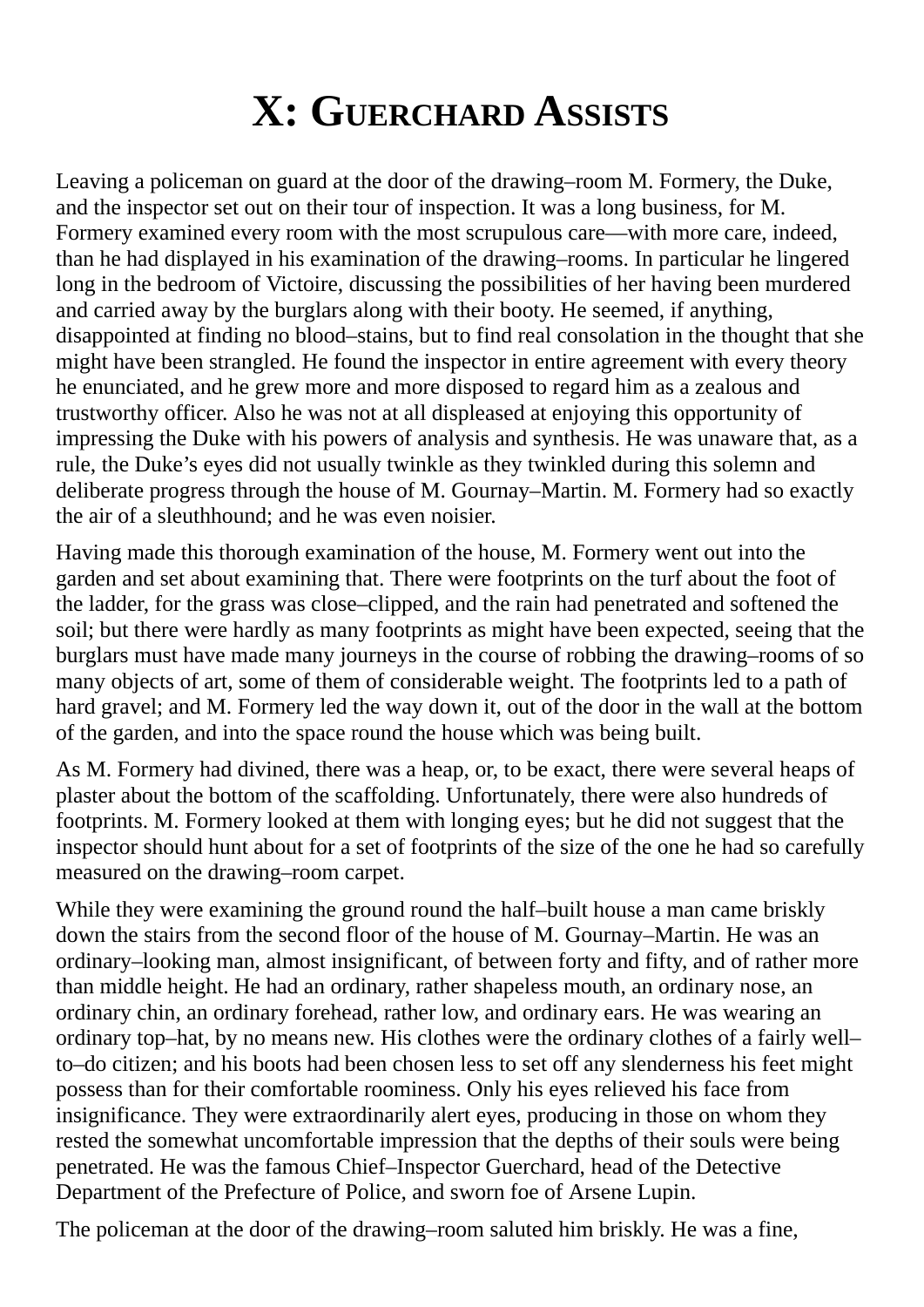upstanding, red–faced young fellow, adorned by a rich black moustache of extraordinary fierceness.

"Shall I go and inform M. Formery that you have come, M. Guerchard?" he said.

"No, no; there's no need to take the trouble," said Guerchard in a gentle, rather husky voice. "Don't bother any one about me—I'm of no importance."

"Oh, come, M. Guerchard," protested the policeman.

"Of no importance," said M. Guerchard decisively. "For the present, M. Formery is everything. I'm only an assistant."

He stepped into the drawing–room and stood looking about it, curiously still. It was almost as if the whole of his being was concentrated in the act of seeing—as if all the other functions of his mind and body were in suspension.

"M. Formery and the inspector have just been up to examine the housekeeper's room. It's right at the top of the house—on the second floor. You take the servants'staircase. Then it's right at the end of the passage on the left. Would you like me to take you up to it, sir?" said the policeman eagerly. His heart was in his work.

"Thank you, I know where it is—I've just come from it," said Guerchard gently.

A grin of admiration widened the already wide mouth of the policeman, and showed a row of very white, able–looking teeth.

"Ah, M. Guerchard!" he said, "you're cleverer than all the examining magistrates in Paris put together!"

"You ought not to say that, my good fellow. I can't prevent you thinking it, of course; but you ought not to say it," said Guerchard with husky gentleness; and the faintest smile played round the corners of his mouth.

He walked slowly to the window, and the policeman walked with him.

"Have you noticed this, sir?" said the policeman, taking hold of the top of the ladder with a powerful hand. "It's probable that the burglars came in and went away by this ladder."

"Thank you," said Guerchard.

"They have even left this card–table on the window–sill," said the policeman; and he patted the card–table with his other powerful hand.

"Thank you, thank you," said Guerchard.

"They don't think it's Lupin's work at all," said the policeman. "They think that Lupin's letter announcing the burglary and these signatures on the walls are only a ruse."

"Is that so?" said Guerchard.

"Is there any way I can help you, sir?" said policeman.

"Yes," said Guerchard. "Take up your post outside that door and admit no one but M. Formery, the inspector, Bonavent, or Dieusy, without consulting me." And he pointed to the drawing–room door.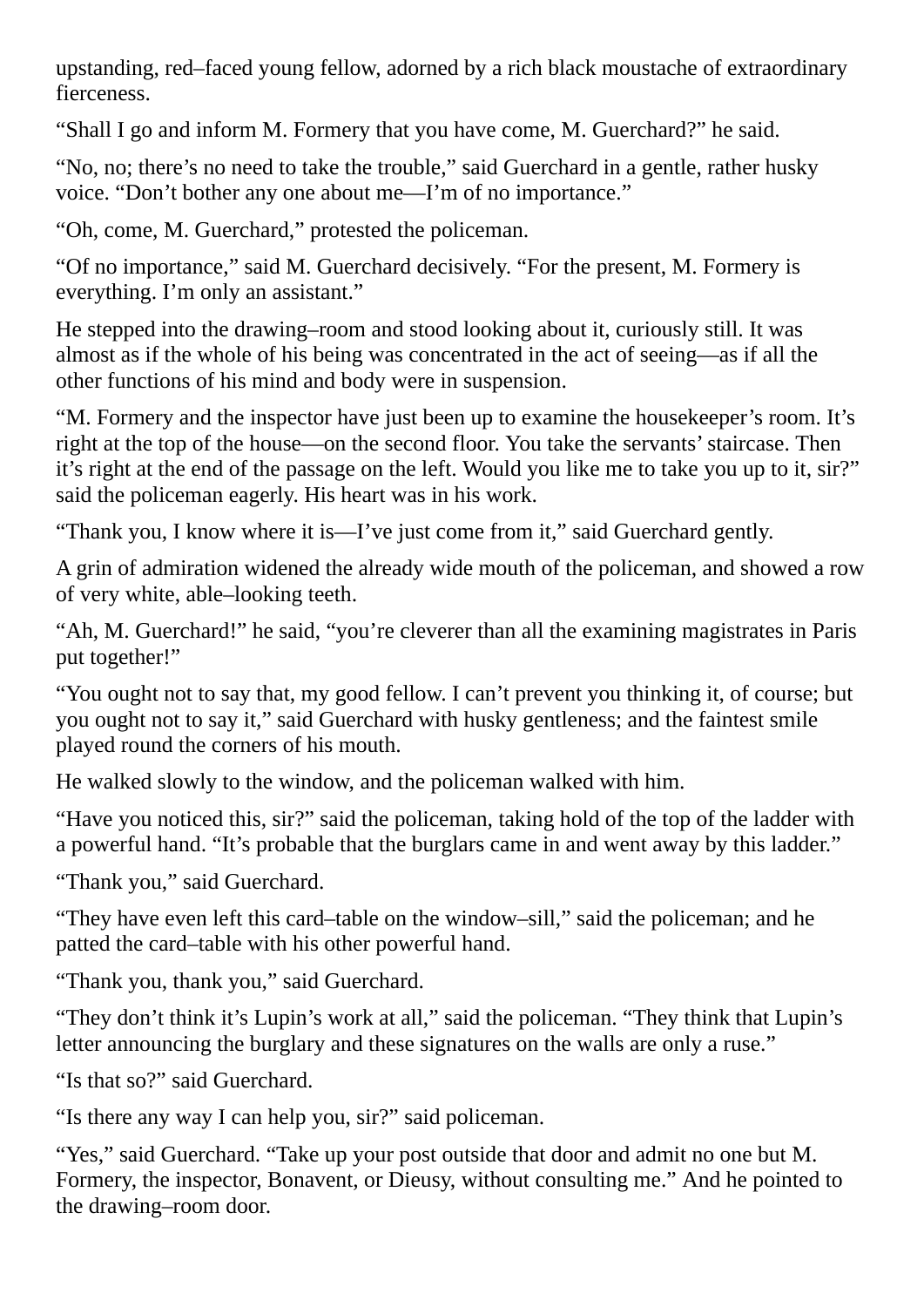"Shan't I admit the Duke of Charmerace? He's taking a great interest in this affair," said the policeman.

"The Duke of Charmerace? Oh, yes—admit the Duke of Charmerace," said Guerchard.

The policeman went to his post of responsibility, a proud man.

Hardly had the door closed behind him when Guerchard was all activity—activity and eyes. He examined the ladder, the gaps on the wall from which the pictures had been taken, the signatures of Arsene Lupin. The very next thing he did was to pick up the book which the Duke had set on the top of the footprint again, to preserve it; and he measured, pacing it, the distance between the footprint and the window.

The result of this measuring did not appear to cause him any satisfaction, for he frowned, measured the distance again, and then stared out of the window with a perplexed air, thinking hard. It was curious that, when he concentrated himself on a process of reasoning, his eves seemed to lose something of their sharp brightness and grew a little dim.

At last he seemed to come to some conclusion. He turned away from the window, drew a small magnifying–glass from his pocket, dropped on his hands and knees, and began to examine the surface of the carpet with the most minute care.

He examined a space of it nearly six feet square, stopped, and gazed round the room. His eyes rested on the fireplace, which he could see under the bottom of the big tapestried fire–screen which was raised on legs about a foot high, fitted with big casters. His eyes filled with interest; without rising, he crawled quickly across the room, peeped round the edge of the screen and rose, smiling.

He went on to the further drawing–room and made the same careful examination of it, again examining a part of the surface of the carpet with his magnifying–glass. He came back to the window to which the ladder had been raised and examined very carefully the broken shutter. He whistled softly to himself, lighted a cigarette, and leant against the side of the window. He looked out of it, with dull eyes which saw nothing, the while his mind worked upon the facts he had discovered.

He had stood there plunged in reflection for perhaps ten minutes, when there came a sound of voices and footsteps on the stairs. He awoke from his absorption, seemed to prick his ears, then slipped a leg over the window–ledge, and disappeared from sight down the ladder.

The door opened, and in came M. Formery, the Duke, and the inspector. M. Formery looked round the room with eyes which seemed to expect to meet a familiar sight, then walked to the other drawing–room and looked round that. He turned to the policeman, who had stepped inside the drawing–room, and said sharply, "M. Guerchard is not here."

"I left him here," said the policeman. "He must have disappeared. He's a wonder."

"Of course," said M. Formery. "He has gone down the ladder to examine that house they're building. He's just following in our tracks and doing all over again the work we've already done. He might have saved himself the trouble. We could have told him all he wants to know. But there! He very likely would not be satisfied till he had seen everything for himself."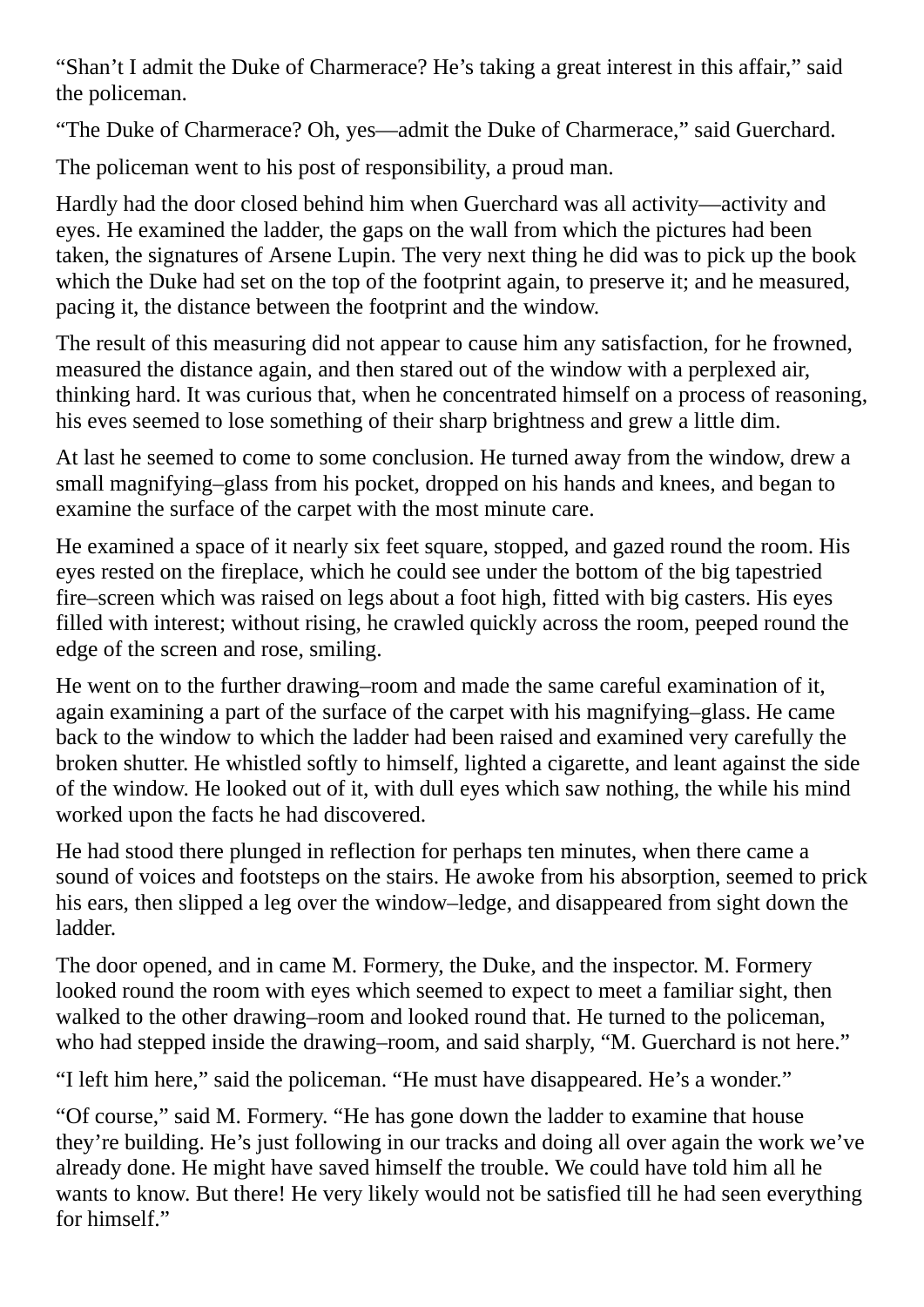"He may see something which we have missed," said the Duke.

M. Formery frowned, and said sharply "That's hardly likely. I don't think that your Grace realizes to what a perfection constant practice brings one's power of observation. The inspector and I will cheerfully eat anything we've missed—won't we, inspector?" And he laughed heartily at his joke.

"It might always prove a large mouthful," said the Duke with an ironical smile.

M. Formery assumed his air of profound reflection, and walked a few steps up and down the room, frowning:

"The more I think about it," he said, "the clearer it grows that we have disposed of the Lupin theory. This is the work of far less expert rogues than Lupin. What do you think, inspector?"

"Yes; I think you have disposed of that theory, sir," said the inspector with ready acquiescence.

"All the same, I'd wager anything that we haven't disposed of it to the satisfaction of Guerchard," said M. Formery.

"Then he must be very hard to satisfy," said the Duke.

"Oh, in any other matter he's open to reason," said M. Formery; "but Lupin is his fixed idea; it's an obsession—almost a mania."

"But yet he never catches him," said the Duke.

"No; and he never will. His very obsession by Lupin hampers him. It cramps his mind and hinders its working," said M. Formery.

He resumed his meditative pacing, stopped again, and said:

"But considering everything, especially the absence of any traces of violence, combined with her entire disappearance, I have come to another conclusion. Victoire is the key to the mystery. She is the accomplice. She never slept in her bed. She unmade it to put us off the scent. That, at any rate, is something gained, to have found the accomplice. We shall have this good news, at least, to tell M, Gournay–Martin on his arrival."

"Do you really think that she's the accomplice?" said the Duke.

"I'm dead sure of it," said M. Formery. "We will go up to her room and make another thorough examination of it."

Guerchard's head popped up above the window–sill:

"My dear M. Formery," he said, "I beg that you will not take the trouble."

M. Formery's mouth opened: "What! You, Guerchard?" he stammered.

"Myself," said Guerchard; and he came to the top of the ladder and slipped lightly over the window–sill into the room.

He shook hands with M. Formery and nodded to the inspector. Then he looked at the Duke with an air of inquiry.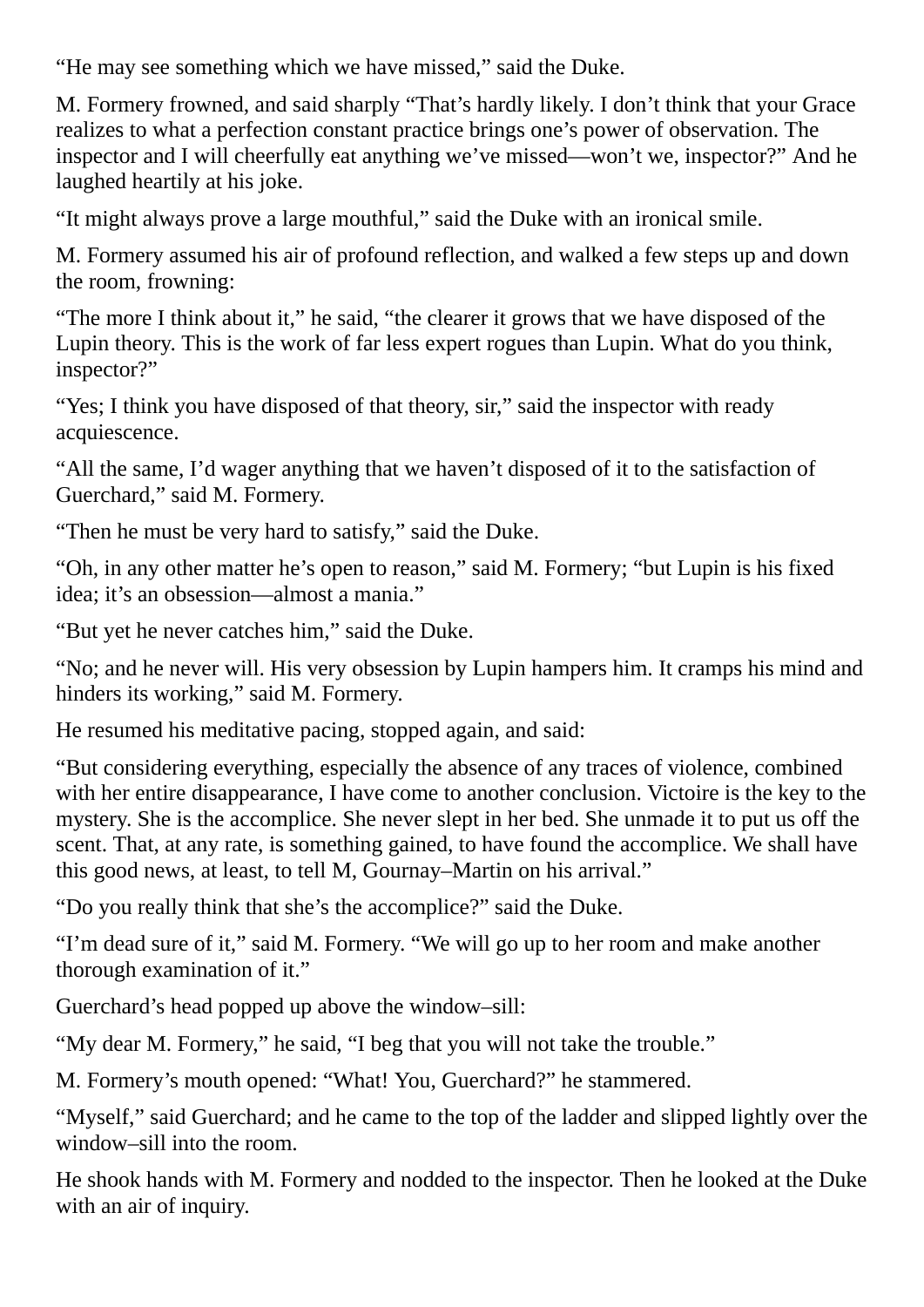"Let me introduce you," said M. Formery. "Chief–Inspector Guerchard, head of the Detective Department—the Duke of Charmerace."

The Duke shook hands with Guerchard, saying, "I'm delighted to make your acquaintance, M. Guerchard. I've been expecting your coming with the greatest interest. Indeed it was I who begged the officials at the Prefecture of Police to put this case in your hands. I insisted on it."

"What were you doing on that ladder?" said M. Formery, giving Guerchard no time to reply to the Duke.

"I was listening," said Guerchard simply—"listening. I like to hear people talk when I'm engaged on a case. It's a distraction—and it helps. I really must congratulate you, my dear M. Formery, on the admirable manner in which you have conducted this inquiry."

M. Formery bowed, and regarded him with a touch of suspicion.

"There are one or two minor points on which we do not agree, but on the whole your method has been admirable," said Guerchard.

"Well, about Victoire," said M. Formery. "You're quite sure that an examination, a more thorough examination, of her room, is unnecessary?"

"Yes, I think so," said Guerchard. "I have just looked at it myself."

The door opened, and in came Bonavent, one of the detectives who had come earlier from the Prefecture. In his hand he carried a scrap of cloth.

He saluted Guerchard, and said to M. Formery, "I have just found this scrap of cloth on the edge of the well at the bottom of the garden. The concierge's wife tells me that it has been torn from Victoire's dress."

"I feared it," said M. Formery, taking the scrap of cloth from him. "I feared foul play. We must go to the well at once, send some one down it, or have it dragged."

He was moving hastily to the door, when Guerchard said, in his husky, gentle voice, "I don't think there is any need to look for Victoire in the well."

"But this scrap of cloth," said M. Formery, holding it out to him.

"Yes, yes, that scrap of cloth," said Guerchard. And, turning to the Duke, he added, "Do you know if there's a dog or cat in the house, your Grace? I suppose that, as the fiance of Mademoiselle Gournay–Martin, you are familiar with the house?"

"What on earth—" said M. Formery.

"Excuse me," interrupted Guerchard. "But this is important—very important."

"Yes, there is a cat," said the Duke. "I've seen a cat at the door of the concierge's rooms."

"It must have been that cat which took this scrap of cloth to the edge of the well," said Guerchard gravely.

"This is ridiculous—preposterous!" cried M. Formery, beginning to flush. "Here we're dealing with a most serious crime—a murder—the murder of Victoire—and you talk about cats!"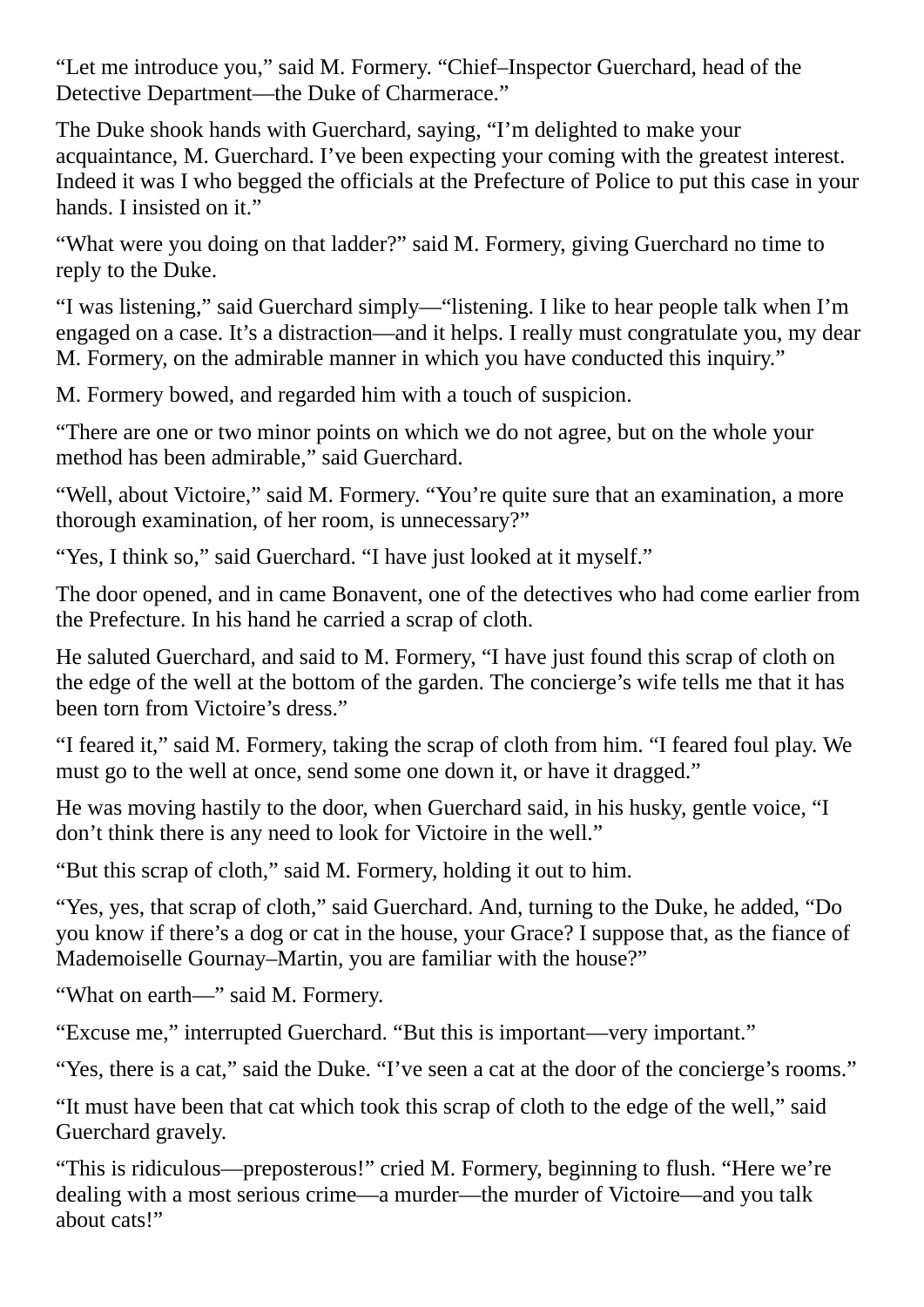"Victoire has not been murdered," said Guerchard; and his husky voice was gentler than ever, only just audible.

"But we don't know that—we know nothing of the kind," said M. Formery.

"I do," said Guerchard.

"You?" said M. Formery.

"Yes," said Guerchard.

"Then how do you explain her disappearance?"

"If she had disappeared I shouldn't explain it," said Guerchard.

"But since she has disappeared?" cried M. Formery, in a tone of exasperation.

"She hasn't," said Guerchard.

"You know nothing about it!" cried M. Formery, losing his temper.

"Yes, I do," said Guerchard, with the same gentleness.

"Come, do you mean to say that you know where she is?" cried M. Formery.

"Certainly," said Guerchard.

"Do you mean to tell us straight out that you've seen her?" cried M. Formery.

"Oh, yes; I've seen her," said Guerchard.

"You've seen her—when?" cried M. Formery.

Guerchard paused to consider. Then he said gently:

"It must have been between four and five minutes ago."

"But hang it all, you haven't been out of this room!" cried M. Formery.

"No, I haven't," said Guerchard.

"And you've seen her?" cried M. Formery.

"Yes," said Guerchard, raising his voice a little.

"Well, why the devil don't you tell us where she is? Tell us!" cried M. Formery, purple with exasperation.

"But you won't let me get a word out of my mouth," protested Guerchard with aggravating gentleness.

"Well, speak!" cried M. Formery; and he sank gasping on to a chair.

"Ah, well, she's here," said Guerchard.

"Here! How did she GET here?" said M. Formery.

"On a mattress," said Guerchard.

M. Formery sat upright, almost beside himself, glaring furiously at Guerchard:

"What do you stand there pulling all our legs for?" he almost howled.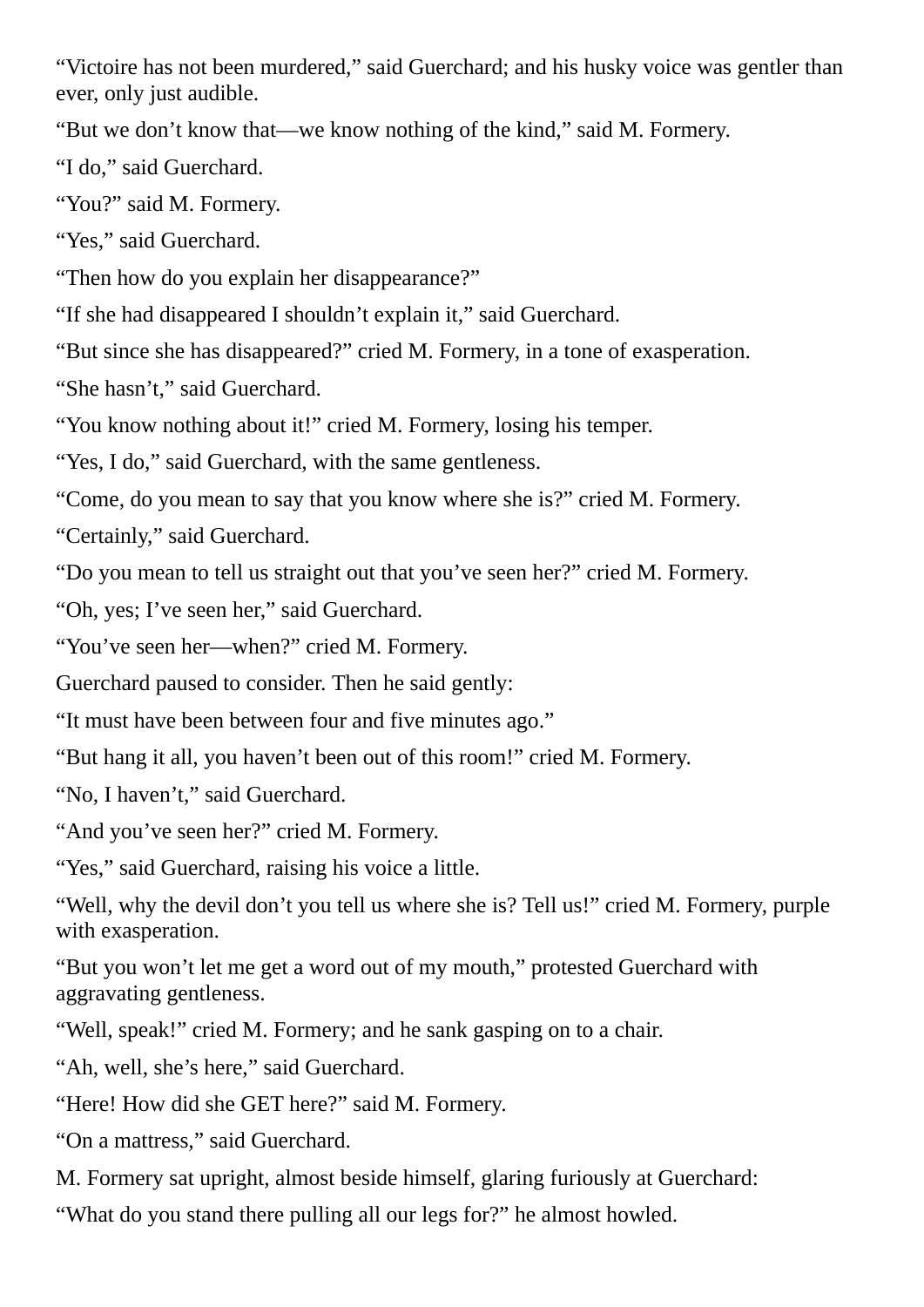"Look here," said Guerchard.

He walked across the room to the fireplace, pushed the chairs which stood bound together on the hearth–rug to one side of the fireplace, and ran the heavy fire–screen on its casters to the other side of it, revealing to their gaze the wide, old–fashioned fireplace itself. The iron brazier which held the coals had been moved into the corner, and a mattress lay on the floor of the fireplace. On the mattress lay the figure of a big, middle–aged woman, half– dressed. There was a yellow gag in her mouth; and her hands and feet were bound together with blue cords.

"She is sleeping soundly," said Guerchard. He stooped and picked up a handkerchief, and smelt it. "There's the handkerchief they chloroformed her with. It still smells of chloroform."

They stared at him and the sleeping woman.

"Lend a hand, inspector," he said. "And you too, Bonavent. She looks a good weight."

The three of them raised the mattress, and carried it and the sleeping woman to a broad couch, and laid them on it. They staggered under their burden, for truly Victoire was a good weight.

M. Formery rose, with recovered breath, but with his face an even richer purple. His eyes were rolling in his head, as if they were not under proper control.

He turned on the inspector and cried savagely, "You never examined the fireplace, inspector!"

"No, sir," said the downcast inspector.

"It was unpardonable—absolutely unpardonable!" cried M. Formery. "How is one to work with subordinates like this?"

"It was an oversight," said Guerchard.

M. Formery turned to him and said, "You must admit that it was materially impossible for me to see her."

"It was possible if you went down on all fours," said Guerchard.

"On all fours?" said M. Formery.

"Yes; on all fours you could see her heels sticking out beyond the mattress," said Guerchard simply.

M. Formery shrugged his shoulders: "That screen looked as if it had stood there since the beginning of the summer," he said.

"The first thing, when you're dealing with Lupin, is to distrust appearances," said Guerchard.

"Lupin!" cried M. Formery hotly. Then he bit his lip and was silent.

He walked to the side of the couch and looked down on the sleeping Victoire, frowning: "This upsets everything," he said. "With these new conditions, I've got to begin all over again, to find a new explanation of the affair. For the moment—for the moment, I'm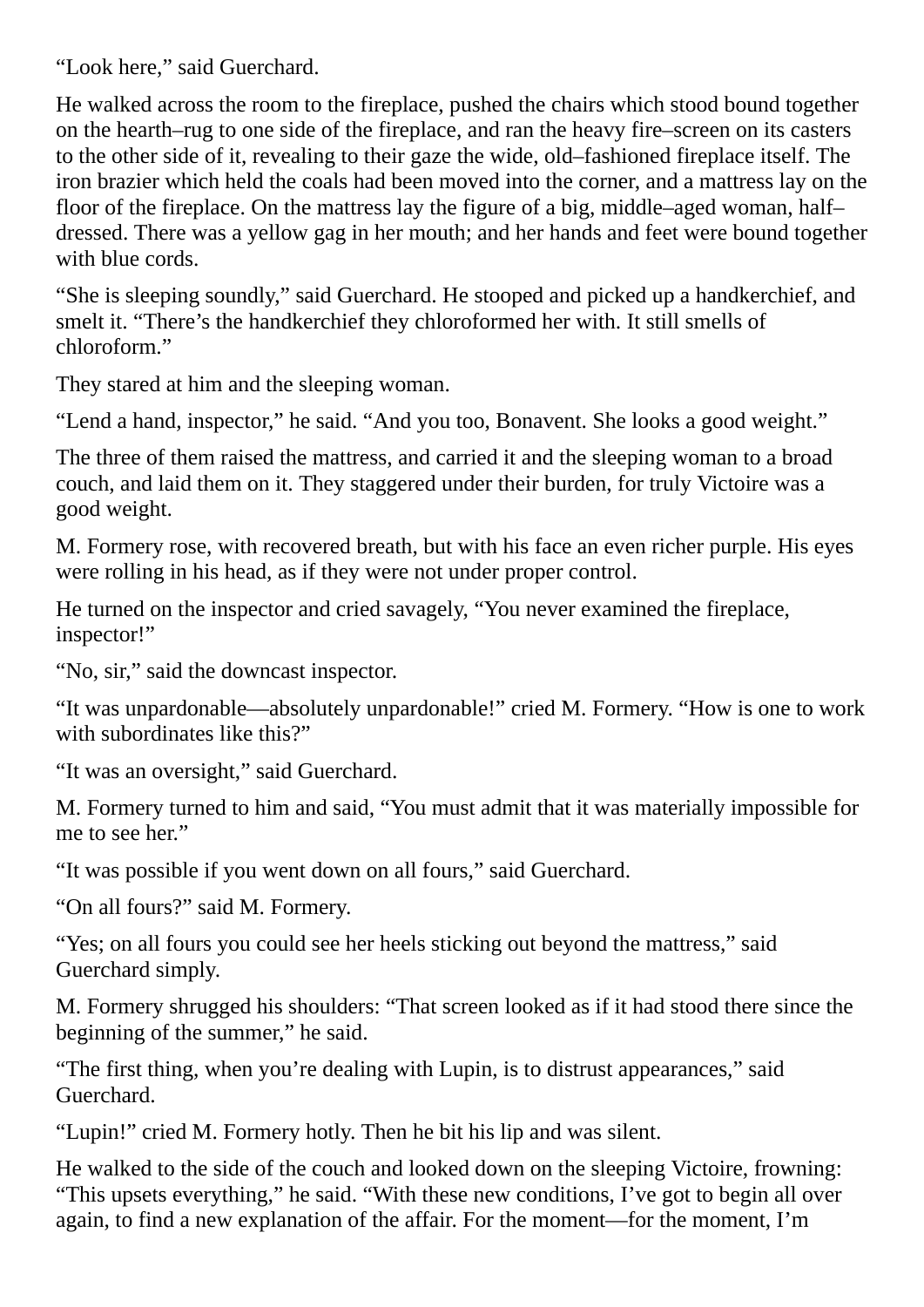thrown completely off the track. And you, Guerchard?"

"Oh, well," said Guerchard, "I have an idea or two about the matter still."

"Do you really mean to say that it hasn't thrown you off the track too?" said M. Formery, with a touch of incredulity in his tone.

"Well, no—not exactly," said Guerchard. "I wasn't on that track, you see."

"No, of course not—of course not. You were on the track of Lupin," said M. Formery; and his contemptuous smile was tinged with malice.

The Duke looked from one to the other of them with curious, searching eyes: "I find all this so interesting," he said.

"We do not take much notice of these checks; they do not depress us for a moment," said M. Formery, with some return of his old grandiloquence. "We pause hardly for an instant; then we begin to reconstruct—to reconstruct."

"It's perfectly splendid of you," said the Duke, and his limpid eyes rested on M. Formery's self–satisfied face in a really affectionate gaze; they might almost be said to caress it.

Guerchard looked out of the window at a man who was carrying a hod–full of bricks up one of the ladders set against the scaffolding of the building house. Something in this honest workman's simple task seemed to amuse him, for he smiled.

Only the inspector, thinking of the unexamined fireplace, looked really depressed.

"We shan't get anything out of this woman till she wakes," said M. Formery, "When she does, I shall question her closely and fully. In the meantime, she may as well be carried up to her bedroom to sleep off the effects of the chloroform."

Guerchard turned quickly: "Not her own bedroom, I think," he said gently.

"Certainly not—of course, not her own bedroom," said M. Formery quickly.

"And I think an officer at the door of whatever bedroom she does sleep in," said Guerchard.

"Undoubtedly—most necessary," said M. Formery gravely. "See to it, inspector. You can take her away."

The inspector called in a couple of policemen, and with their aid he and Bonavent raised the sleeping woman, a man at each corner of the mattress, and bore her from the room.

"And now to reconstruct," said M. Formery; and he folded his arms and plunged into profound reflection.

The Duke and Guerchard watched him in silence.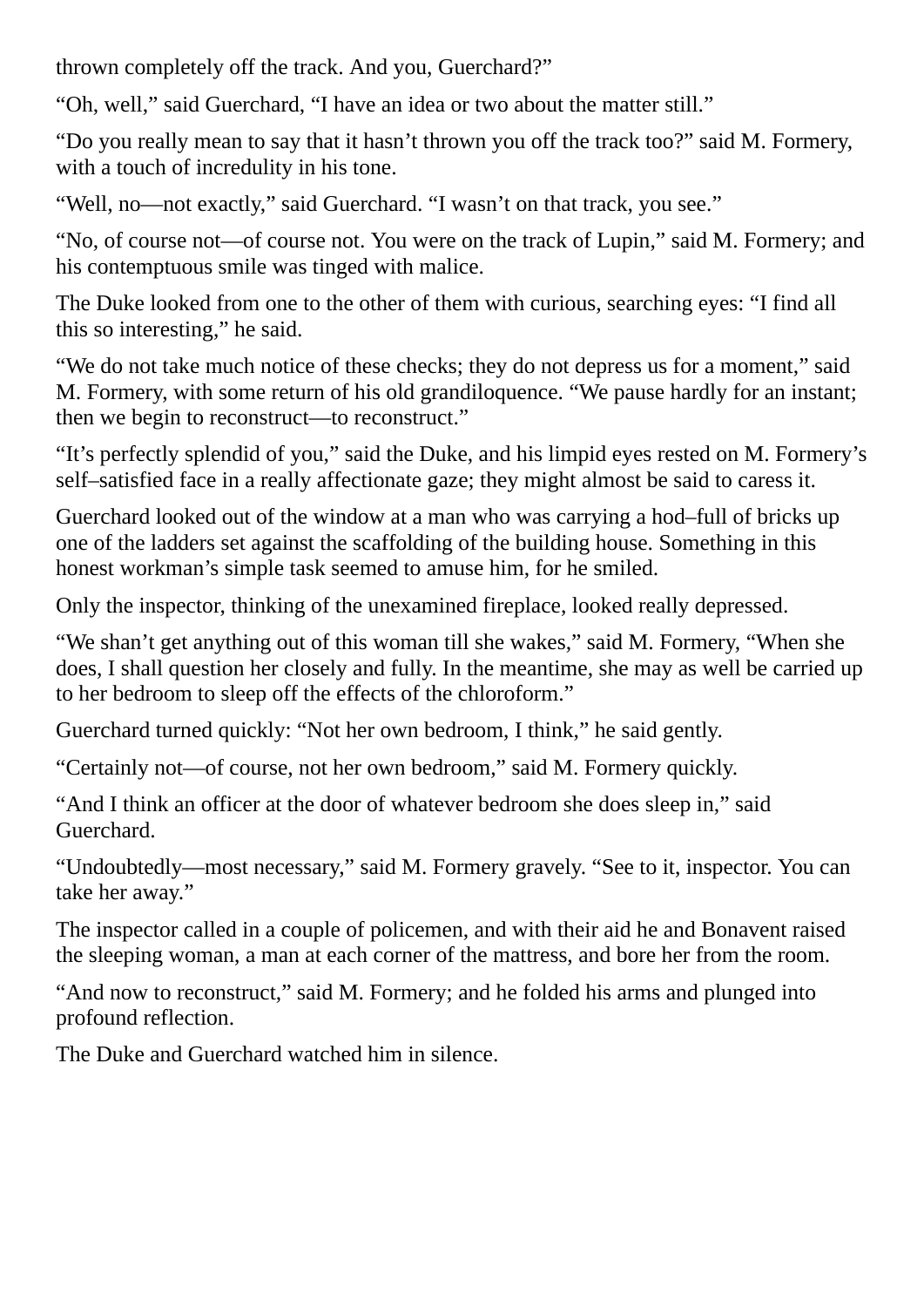### **XI: THE FAMILY ARRIVES**

In carrying out Victoire, the inspector had left the door of the drawing–room open. After he had watched M. Formery reflect for two minutes, Guerchard faded—to use an expressive Americanism—through it. The Duke felt in the breast–pocket of his coat, murmured softly, "My cigarettes," and followed him.

He caught up Guerchard on the stairs and said, "I will come with you, if I may, M. Guerchard. I find all these investigations extraordinarily interesting. I have been observing M. Formery's methods—I should like to watch yours, for a change."

"By all means," said Guerchard. "And there are several things I want to hear about from your Grace. Of course it might be an advantage to discuss them together with M. Formery, but—" and he hesitated.

"It would be a pity to disturb M. Formery in the middle of the process of reconstruction," said the Duke; and a faint, ironical smile played round the corners of his sensitive lips.

Guerchard looked at him quickly: "Perhaps it would," he said.

They went through the house, out of the back door, and into the garden. Guerchard moved about twenty yards from the house, then he stopped and questioned the Duke at great length. He questioned him first about the Charolais, their appearance, their actions, especially about Bernard's attempt to steal the pendant, and the theft of the motor–cars.

"I have been wondering whether M. Charolais might not have been Arsene Lupin himself," said the Duke.

"It's quite possible," said Guerchard. "There seem to be no limits whatever to Lupin's powers of disguising himself. My colleague, Ganimard, has come across him at least three times that he knows of, as a different person. And no single time could he be sure that it was the same man. Of course, he had a feeling that he was in contact with some one he had met before, but that was all. He had no certainty. He may have met him half a dozen times besides without knowing him. And the photographs of him—they're all different. Ganimard declares that Lupin is so extraordinarily successful in his disguises because he is a great actor. He actually becomes for the time being the person he pretends to be. He thinks and feels absolutely like that person. Do you follow me?"

"Oh, yes; but he must be rather fluid, this Lupin," said the Duke; and then he added thoughtfully, "It must be awfully risky to come so often into actual contact with men like Ganimard and you."

"Lupin has never let any consideration of danger prevent him doing anything that caught his fancy. He has odd fancies, too. He's a humourist of the most varied kind—grim, ironic, farcical, as the mood takes him. He must be awfully trying to live with," said Guerchard.

"Do you think humourists are trying to live with?" said the Duke, in a meditative tone. "I think they brighten life a good deal; but of course there are people who do not like them the middle–classes."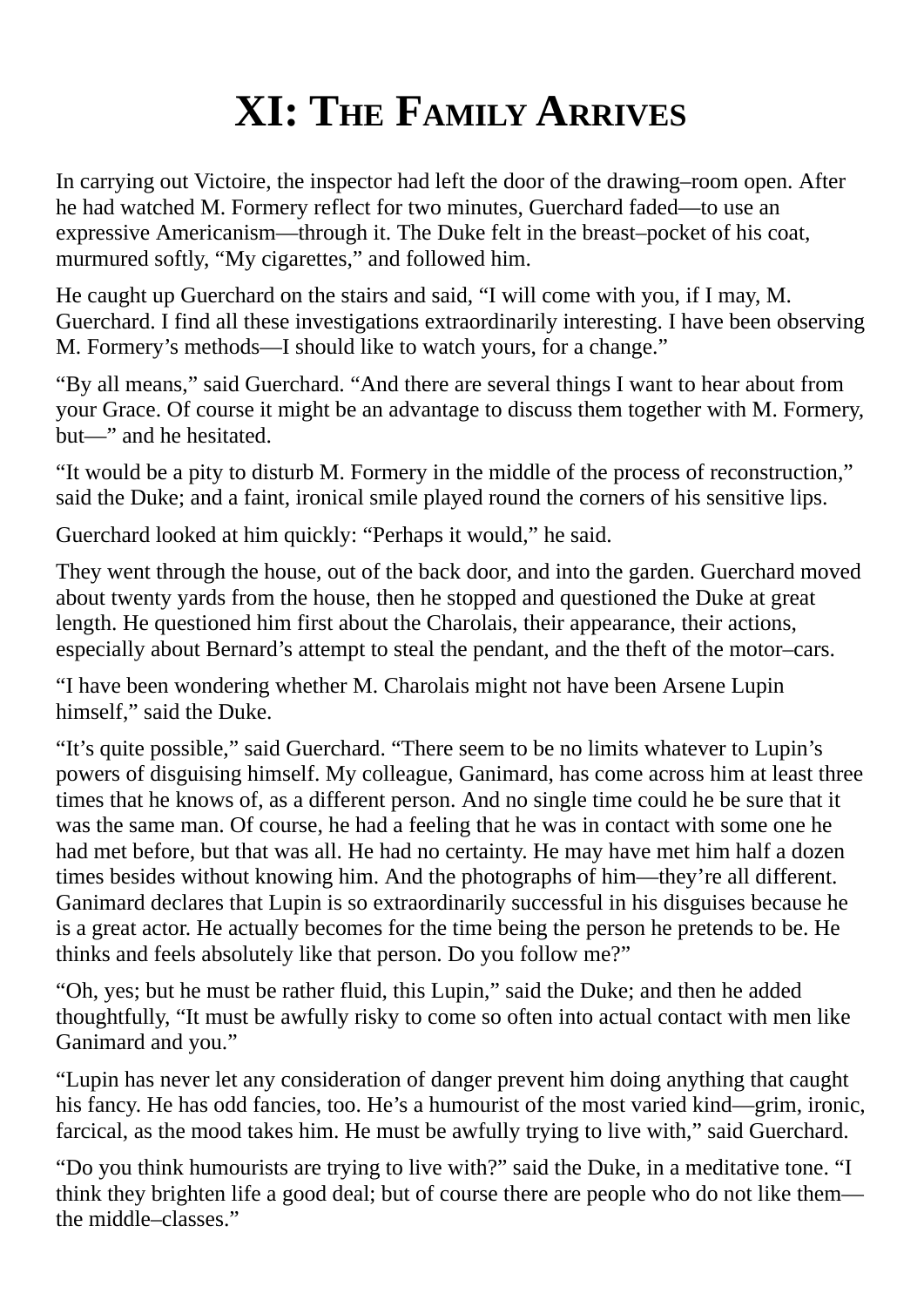"Yes, yes, they're all very well in their place; but to live with they must be trying," said Guerchard quickly.

He went on to question the Duke closely and at length about the household of M. Gournay–Martin, saying that Arsene Lupin worked with the largest gang a burglar had ever captained, and it was any odds that he had introduced one, if not more, of that gang into it. Moreover, in the case of a big affair like this, Lupin himself often played two or three parts under as many disguises.

"If he was Charolais, I don't see how he could be one of M. Gournay–Martin's household, too," said the Duke in some perplexity.

"I don't say that he WAS Charolais," said Guerchard. "It is quite a moot point. On the whole, I'm inclined to think that he was not. The theft of the motor–cars was a job for a subordinate. He would hardly bother himself with it."

The Duke told him all that he could remember about the millionaire's servants—and, under the clever questioning of the detective, he was surprised to find how much he did remember—all kinds of odd details about them which he had scarcely been aware of observing.

The two of them, as they talked, afforded an interesting contrast: the Duke, with his air of distinction and race, his ironic expression, his mobile features, his clear enunciation and well–modulated voice, his easy carriage of an accomplished fencer—a fencer with muscles of steel—seemed to be a man of another kind from the slow–moving detective, with his husky voice, his common, slurring enunciation, his clumsily moulded features, so ill adapted to the expression of emotion and intelligence. It was a contrast almost between the hawk and the mole, the warrior and the workman. Only in their eyes were they alike; both of them had the keen, alert eyes of observers. Perhaps the most curious thing of all was that, in spite of the fact that he had for so much of his life been an idler, trifling away his time in the pursuit of pleasure, except when he had made his expedition to the South Pole, the Duke gave one the impression of being a cleverer man, of a far finer brain, than the detective who had spent so much of his life sharpening his wits on the more intricate problems of crime.

When Guerchard came to the end of his questions, the Duke said: "You have given me a very strong feeling that it is going to be a deuce of a job to catch Lupin. I don't wonder that, so far, you have none of you laid hands on him."

"But we have!" cried Guerchard quickly. "Twice Ganimard has caught him. Once he had him in prison, and actually brought him to trial. Lupin became another man, and was let go from the very dock."

"Really? It sounds absolutely amazing," said the Duke.

"And then, in the affair of the Blue Diamond, Ganimard caught him again. He has his weakness, Lupin—it's women. It's a very common weakness in these masters of crime. Ganimard and Holmlock Shears, in that affair, got the better of him by using his love for a woman—'the fair–haired lady,'she was called—to nab him."

"A shabby trick," said the Duke.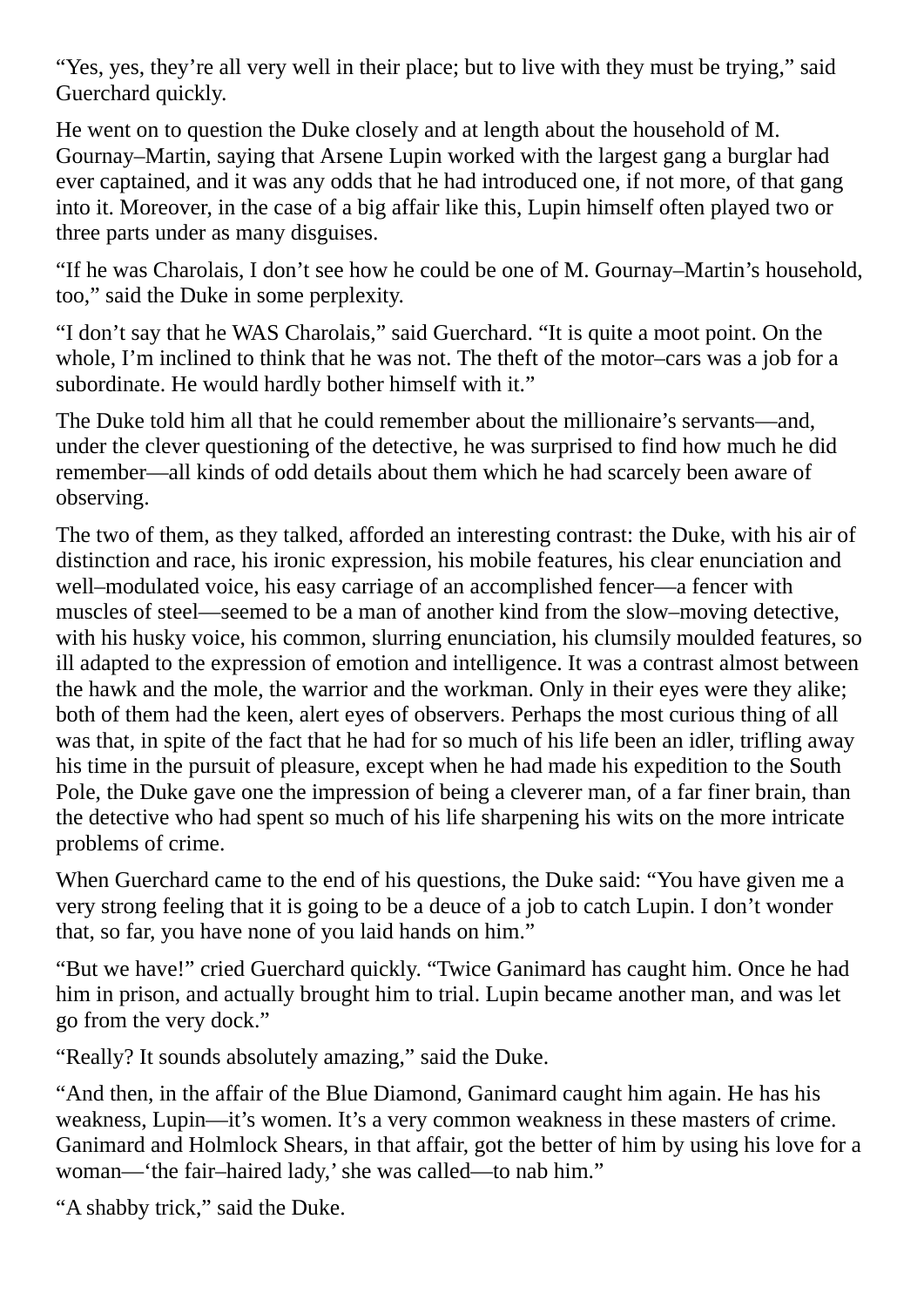"Shabby?" said Guerchard in a tone of utter wonder. "How can anything be shabby in the case of a rogue like this?"

"Perhaps not—perhaps not—still—" said the Duke, and stopped.

The expression of wonder faded from Guerchard's face, and he went on, "Well, Holmlock Shears recovered the Blue Diamond, and Ganimard nabbed Lupin. He held him for ten minutes, then Lupin escaped."

"What became of the fair–haired lady?" said the Duke.

"I don't know. I have heard that she is dead," said Guerchard. "Now I come to think of it, I heard quite definitely that she died."

"It must be awful for a woman to love a man like Lupin—the constant, wearing anxiety," said the Duke thoughtfully.

"I dare say. Yet he can have his pick of sweethearts. I've been offered thousands of francs by women—women of your Grace's world and wealthy Viennese—to make them acquainted with Lupin," said Guerchard.

"You don't surprise me," said the Duke with his ironic smile. "Women never do stop to think—where one of their heroes is concerned. And did you do it?"

"How could I? If I only could! If I could find Lupin entangled with a woman like Ganimard did—well—" said Guerchard between his teeth.

"He'd never get out of YOUR clutches," said the Duke with conviction.

"I think not—I think not," said Guerchard grimly. "But come, I may as well get on."

He walked across the turf to the foot of the ladder and looked at the footprints round it. He made but a cursory examination of them, and took his way down the garden–path, out of the door in the wall into the space about the house that was building. He was not long examining it, and he went right through it out into the street on which the house would face when it was finished. He looked up and down it, and began to retrace his footsteps.

"I've seen all I want to see out here. We may as well go back to the house," he said to the Duke.

"I hope you've seen what you expected to see," said the Duke.

"Exactly what I expected to see—exactly," said Guerchard.

"That's as it should be," said the Duke.

They went back to the house and found M. Formery in the drawing–room, still engaged in the process of reconstruction.

"The thing to do now is to hunt the neighbourhood for witnesses of the departure of the burglars with their booty. Loaded as they were with such bulky objects, they must have had a big conveyance. Somebody must have noticed it. They must have wondered why it was standing in front of a half–built house. Somebody may have actually seen the burglars loading it, though it was so early in the morning. Bonavent had better inquire at every house in the street on which that half–built house faces. Did you happen to notice the name of it?" said M. Formery.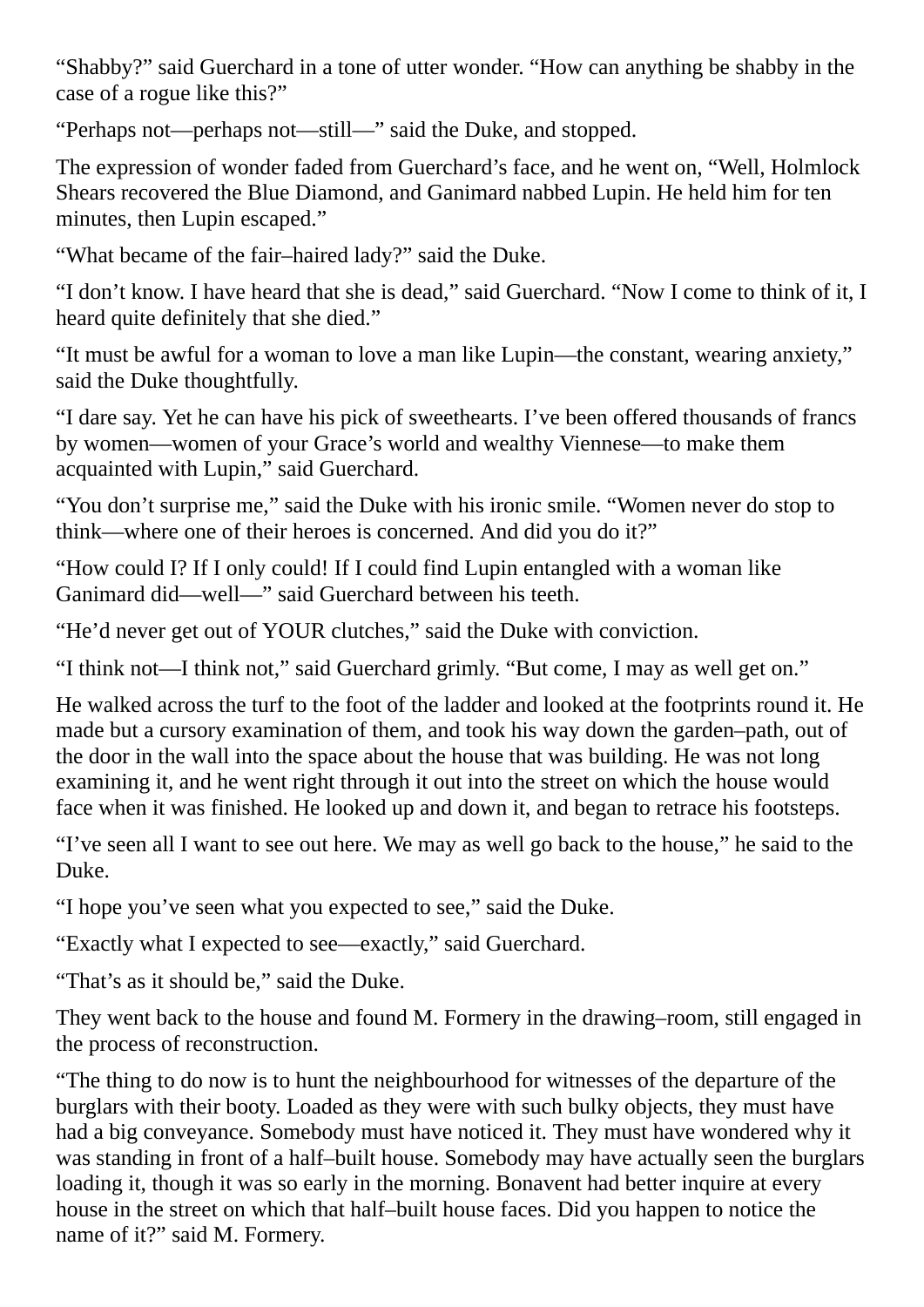"It's Sureau Street," said Guerchard. "But Dieusy has been hunting the neighbourhood for some one who saw the burglars loading their conveyance, or saw it waiting to be loaded, for the last hour."

"Good," said M. Formery. "We are getting on."

M. Formery was silent. Guerchard and the Duke sat down and lighted cigarettes.

"You found plenty of traces," said M. Formery, waving his hand towards the window.

"Yes; I've found plenty of traces," said Guerchard.

"Of Lupin?" said M. Formery, with a faint sneer.

"No; not of Lupin," said Guerchard.

A smile of warm satisfaction illumined M. Formery's face:

"What did I tell you?" he said. "I'm glad that you've changed your mind about that."

"I have hardly changed my mind," said Guerchard, in his husky, gentle voice.

There came a loud knocking on the front door, the sound of excited voices on the stairs. The door opened, and in burst M. Gournay–Martin. He took one glance round the devastated room, raised his clenched hands towards the ceiling, and bellowed, "The scoundrels! the dirty scoundrels!" And his voice stuck in his throat. He tottered across the room to a couch, dropped heavily to it, gazed round the scene of desolation, and burst into tears.

Germaine and Sonia came into the room. The Duke stepped forward to greet them.

"Do stop crying, papa. You're as hoarse as a crow as it is," said Germaine impatiently. Then, turning on the Duke with a frown, she said: "I think that joke of yours about the train was simply disgraceful, Jacques. A joke's a joke, but to send us out to the station on a night like last night, through all that heavy rain, when you knew all the time that there was no quarter–to–nine train—it was simply disgraceful."

"I really don't know what you're talking about," said the Duke quietly. "Wasn't there a quarter–to–nine train?"

"Of course there wasn't," said Germaine. "The time–table was years old. I think it was the most senseless attempt at a joke I ever heard of."

"It doesn't seem to me to be a joke at all," said the Duke quietly. "At any rate, it isn't the kind of a joke I make—it would be detestable. I never thought to look at the date of the time–table. I keep a box of cigarettes in that drawer, and I have noticed the time–table there. Of course, it may have been lying there for years. It was stupid of me not to look at the date."

"I said it was a mistake. I was sure that his Grace would not do anything so unkind as that," said Sonia.

The Duke smiled at her.

"Well, all I can say is, it was very stupid of you not to look at the date," said Germaine.

M. Gournay–Martin rose to his feet and wailed, in the most heartrending fashion: "My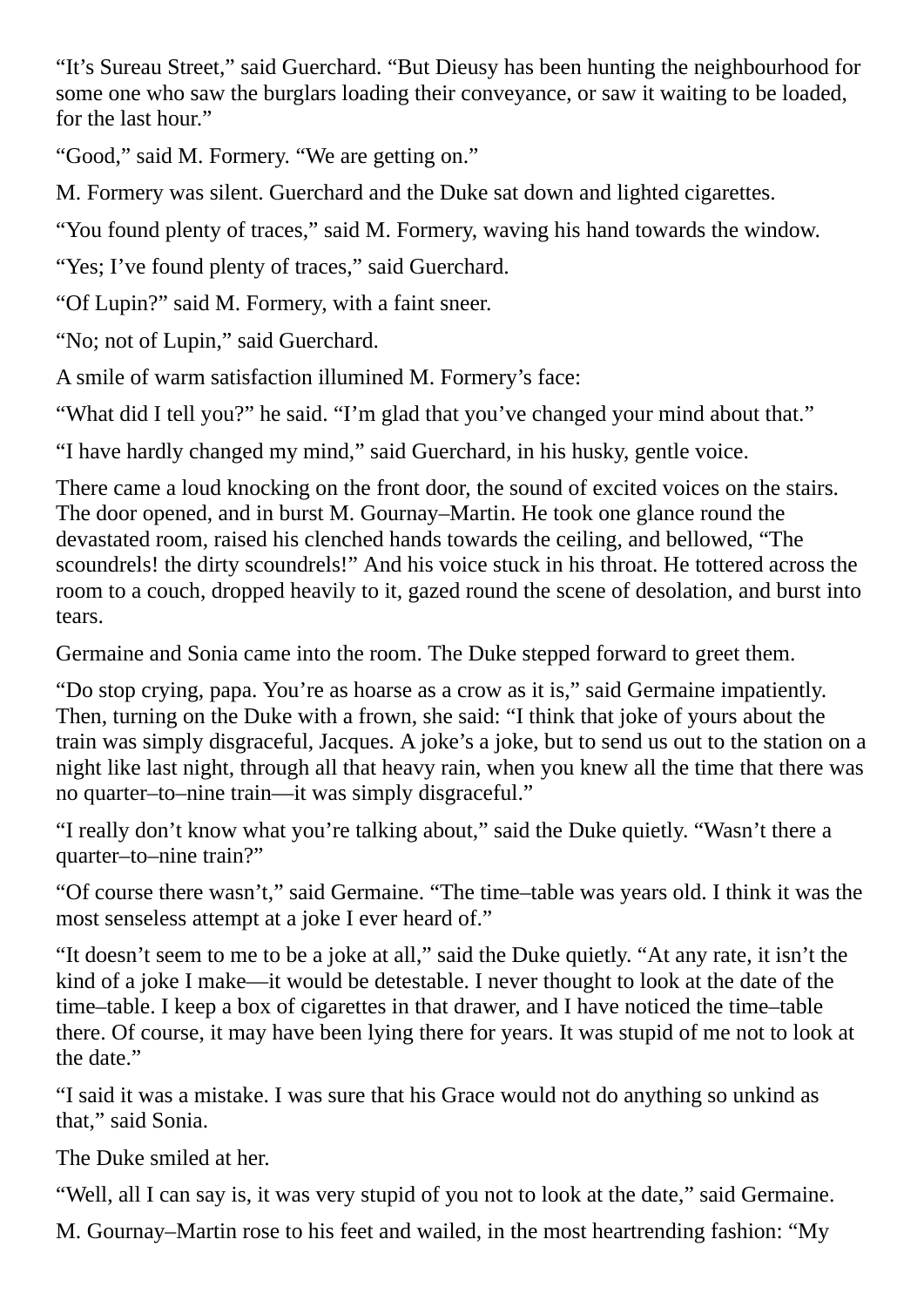pictures! My wonderful pictures! Such investments! And my cabinets! My Renaissance cabinets! They can't be replaced! They were unique! They were worth a hundred and fifty thousand francs."

M. Formery stepped forward with an air and said, "I am distressed, M. Gournay–Martin truly distressed by your loss. I am M. Formery, examining magistrate."

"It is a tragedy, M. Formery—a tragedy!" groaned the millionaire.

"Do not let it upset you too much. We shall find your masterpieces—we shall find them. Only give us time," said M. Formery in a tone of warm encouragement.

The face of the millionaire brightened a little.

"And, after all, you have the consolation, that the burglars did not get hold of the gem of your collection. They have not stolen the coronet of the Princesse de Lamballe," said M. Formery.

"No," said the Duke. "They have not touched this safe. It is unopened."

"What has that got to do with it?" growled the millionaire quickly. "That safe is empty."

"Empty … but your coronet?" cried the Duke.

"Good heavens! Then they HAVE stolen it," cried the millionaire hoarsely, in a panic– stricken voice.

"But they can't have—this safe hasn't been touched," said the Duke.

"But the coronet never was in that safe. It was—have they entered my bedroom?" said the millionaire.

"No," said M. Formery.

"They don't seem to have gone through any of the rooms except these two," said the Duke.

"Ah, then my mind is at rest about that. The safe in my bedroom has only two keys. Here is one." He took a key from his waistcoat pocket and held it out to them. "And the other is in this safe."

The face of M. Formery was lighted up with a splendid satisfaction. He might have rescued the coronet with his own hands. He cried triumphantly, "There, you see!"

"See? See?" cried the millionaire in a sudden bellow. "I see that they have robbed me plundered me. Oh, my pictures! My wonderful pictures! Such investments!"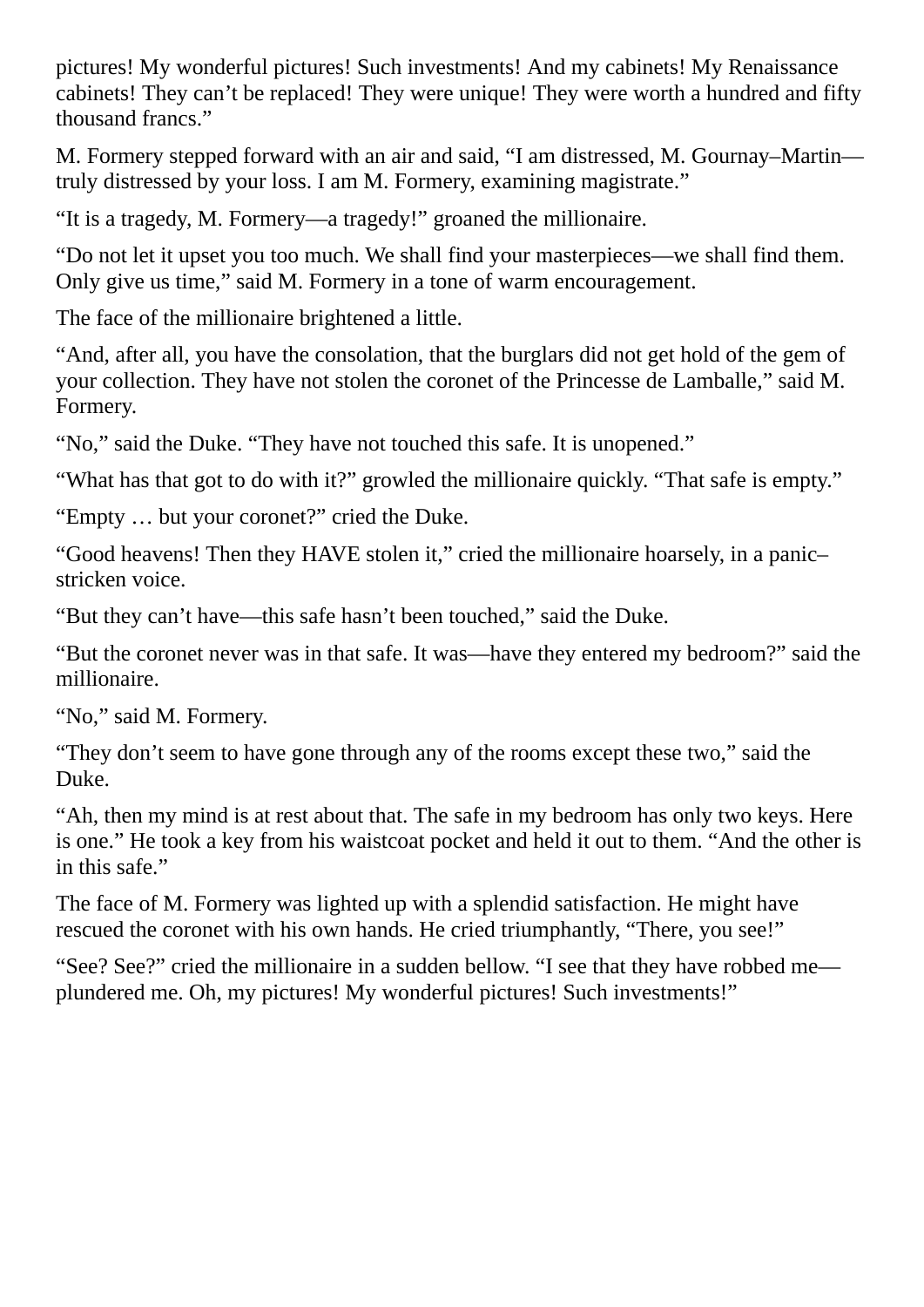## **XII: THE THEFT OF THE PENDANT**

They stood round the millionaire observing his anguish, with eyes in which shone various degrees of sympathy. As if no longer able to bear the sight of such woe, Sonia slipped out of the room.

The millionaire lamented his loss and abused the thieves by turns, but always at the top of his magnificent voice.

Suddenly a fresh idea struck him. He clapped his hand to his brow and cried: "That eight hundred pounds! Charolais will never buy the Mercrac now! He was not a bona fide purchaser!"

The Duke's lips parted slightly and his eyes opened a trifle wider than their wont. He turned sharply on his heel, and almost sprang into the other drawing–room. There he laughed at his ease.

M. Formery kept saying to the millionaire: "Be calm, M. Gournay–Martin. Be calm! We shall recover your masterpieces. I pledge you my word. All we need is time. Have patience. Be calm!"

His soothing remonstrances at last had their effect. The millionaire grew calm:

"Guerchard?" he said. "Where is Guerchard?"

M. Formery presented Guerchard to him.

"Are you on their track? Have you a clue?" said the millionaire.

"I think," said M. Formery in an impressive tone, "that we may now proceed with the inquiry in the ordinary way."

He was a little piqued by the millionaire's so readily turning from him to the detective. He went to a writing–table, set some sheets of paper before him, and prepared to make notes on the answers to his questions. The Duke came back into the drawing–room; the inspector was summoned. M. Gournay–Martin sat down on a couch with his hands on his knees and gazed gloomily at M. Formery. Germaine, who was sitting on a couch near the door, waiting with an air of resignation for her father to cease his lamentations, rose and moved to a chair nearer the writing–table. Guerchard kept moving restlessly about the room, but noiselessly. At last he came to a standstill, leaning against the wall behind M. Formery.

M. Formery went over all the matters about which he had already questioned the Duke. He questioned the millionaire and his daughter about the Charolais, the theft of the motor– cars, and the attempted theft of the pendant. He questioned them at less length about the composition of their household—the servants and their characters. He elicited no new fact.

He paused, and then he said, carelessly as a mere matter of routine: "I should like to know, M. Gournay–Martin, if there has ever been any other robbery committed at your house?"

"Three years ago this scoundrel Lupin—" the millionaire began violently.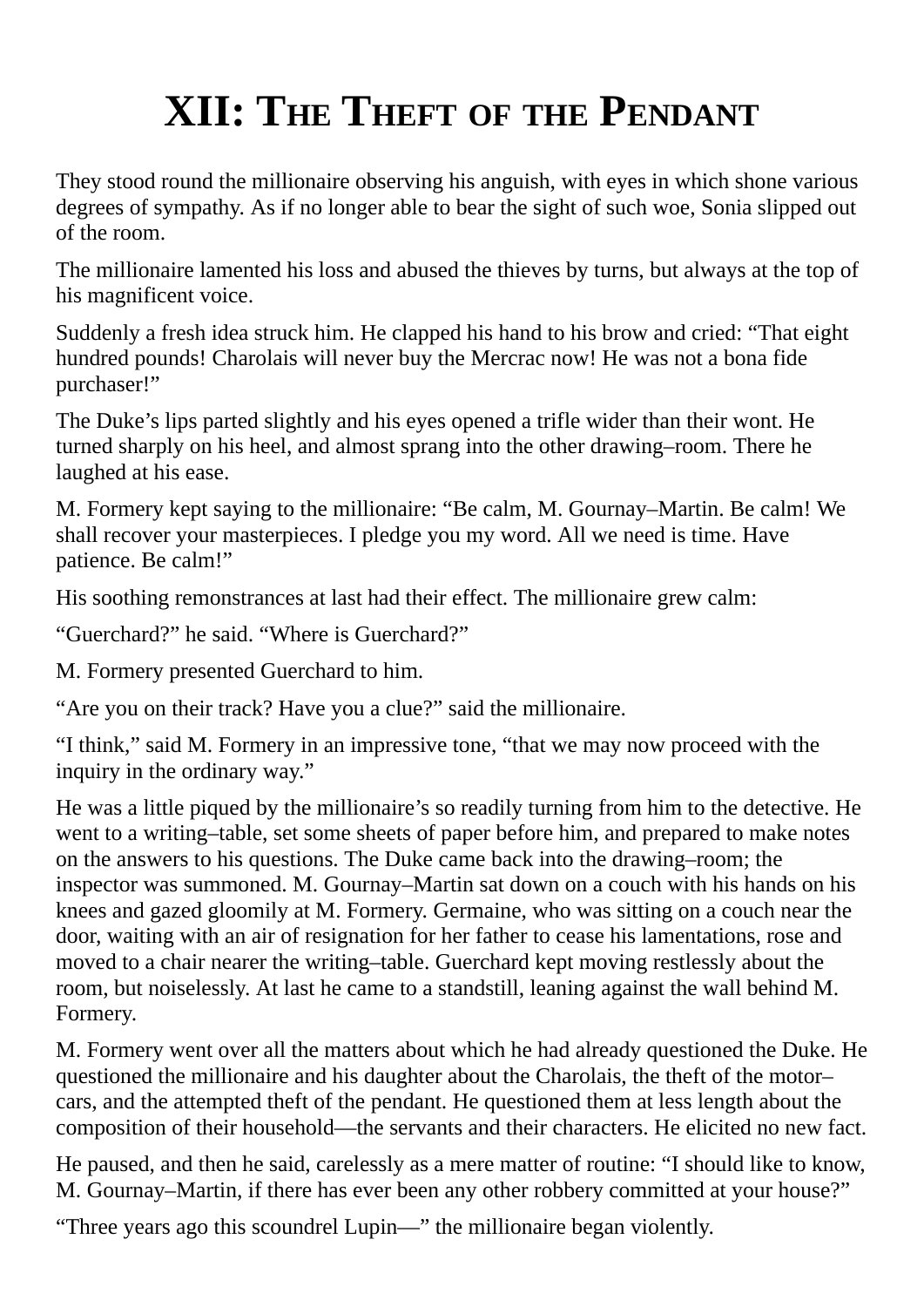"Yes, yes; I know all about that earlier burglary. But have you been robbed since?" said M. Formery, interrupting him.

"No, I haven't been robbed since that burglary; but my daughter has," said the millionaire.

"Your daughter?" said M. Formery.

"Yes; I have been robbed two or three times during the last three years," said Germaine.

"Dear me! But you ought to have told us about this before. This is extremely interesting, and most important," said M. Formery, rubbing his hands, "I suppose you suspect Victoire?"

"No, I don't," said Germaine quickly. "It couldn't have been Victoire. The last two thefts were committed at the chateau when Victoire was in Paris in charge of this house."

M. Formery seemed taken aback, and he hesitated, consulting his notes. Then he said: "Good—good. That confirms my hypothesis."

"What hypothesis?" said M. Gournay–Martin quickly.

"Never mind—never mind," said M. Formery solemnly. And, turning to Germaine, he went on: "You say, Mademoiselle, that these thefts began about three years ago?"

"Yes, I think they began about three years ago in August."

"Let me see. It was in the month of August, three years ago, that your father, after receiving a threatening letter like the one he received last night, was the victim of a burglary?" said M. Formery.

"Yes, it was—the scoundrels!" cried the millionaire fiercely.

"Well, it would be interesting to know which of your servants entered your service three years ago," said M. Formery.

"Victoire has only been with us a year at the outside," said Germaine.

"Only a year?" said M. Formery quickly, with an air of some vexation. He paused and added, "Exactly—exactly. And what was the nature of the last theft of which you were the victim?"

"It was a pearl brooch—not unlike the pendant which his Grace gave me yesterday," said Germaine.

"Would you mind showing me that pendant? I should like to see it," said M. Formery.

"Certainly—show it to him, Jacques. You have it, haven't you?" said Germaine, turning to the Duke.

"Me? No. How should I have it?" said the Duke in some surprise. "Haven't you got it?"

"I've only got the case—the empty case," said Germaine, with a startled air.

"The empty case?" said the Duke, with growing surprise.

"Yes," said Germaine. "It was after we came back from our useless journey to the station. I remembered suddenly that I had started without the pendant. I went to the bureau and picked up the case; and it was empty."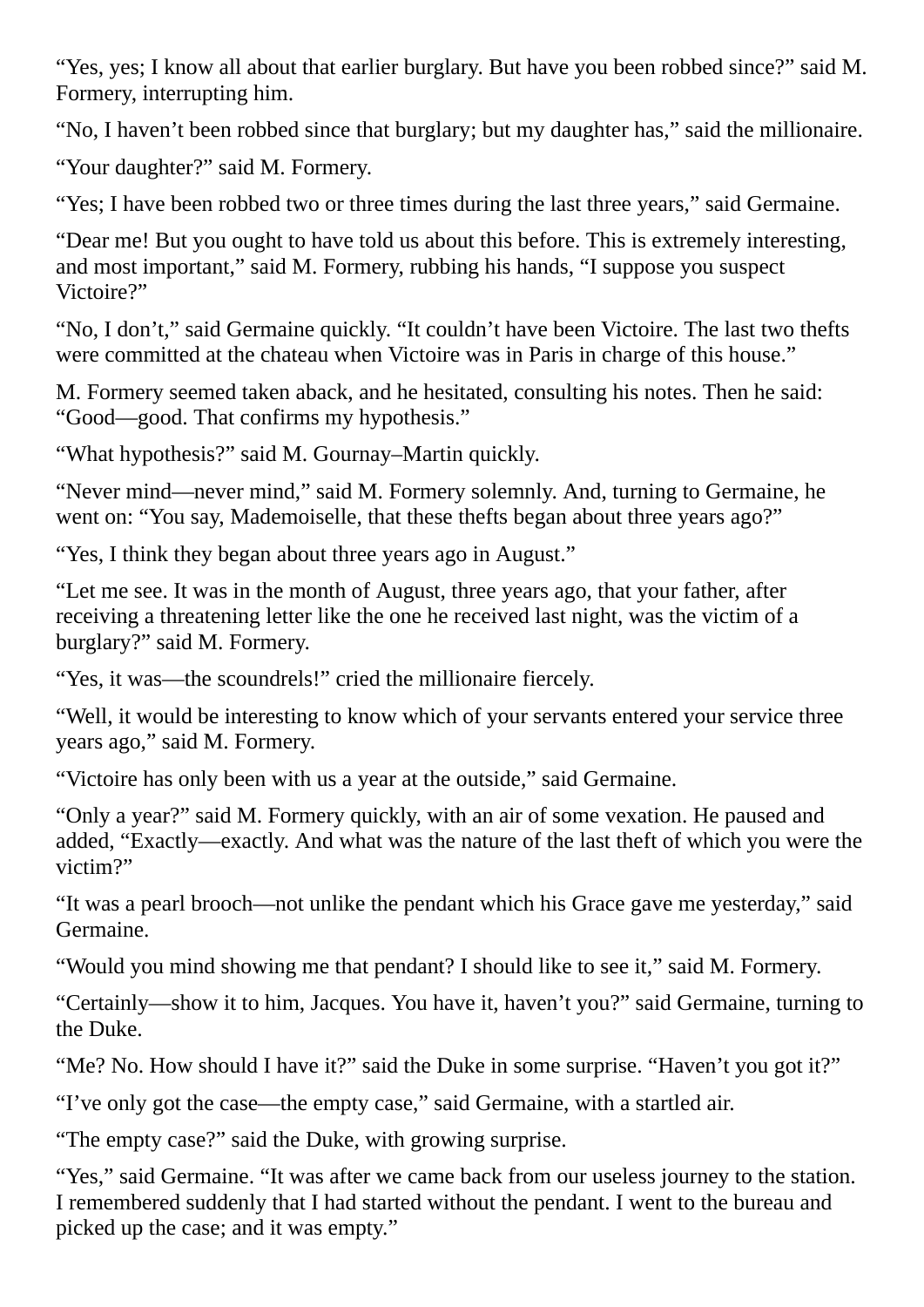"One moment—one moment," said M. Formery. "Didn't you catch this young Bernard Charolais with this case in his hands, your Grace?"

"Yes," said the Duke. "I caught him with it in his pocket."

"Then you may depend upon it that the young rascal had slipped the pendant out of its case and you only recovered the empty case from him," said M. Formery triumphantly.

"No," said the Duke. "That is not so. Nor could the thief have been the burglar who broke open the bureau to get at the keys. For long after both of them were out of the house I took a cigarette from the box which stood on the bureau beside the case which held the pendant. And it occurred to me that the young rascal might have played that very trick on me. I opened the case and the pendant was there."

"It has been stolen!" cried the millionaire; "of course it has been stolen."

"Oh, no, no," said the Duke. "It hasn't been stolen. Irma, or perhaps Mademoiselle Kritchnoff, has brought it to Paris for Germaine."

"Sonia certainly hasn't brought it. It was she who suggested to me that you had seen it lying on the bureau, and slipped it into your pocket," said Germaine quickly.

"Then it must be Irma," said the Duke.

"We had better send for her and make sure," said M. Formery. "Inspector, go and fetch her."

The inspector went out of the room and the Duke questioned Germaine and her father about the journey, whether it had been very uncomfortable, and if they were very tired by it. He learned that they had been so fortunate as to find sleeping compartments on the train, so that they had suffered as little as might be from their night of travel.

M. Formery looked through his notes; Guerchard seemed to be going to sleep where he stood against the wall.

The inspector came back with Irma. She wore the frightened, half–defensive, half–defiant air which people of her class wear when confronted by the authorities. Her big, cow's eyes rolled uneasily.

"Oh, Irma—" Germaine began.

M. Formery cut her short, somewhat brusquely. "Excuse me, excuse me. I am conducting this inquiry," he said. And then, turning to Irma, he added, "Now, don't be frightened, Mademoiselle Irma; I want to ask you a question or two. Have you brought up to Paris the pendant which the Duke of Charmerace gave your mistress yesterday?"

"Me, sir? No, sir. I haven't brought the pendant," said Irma.

"You're quite sure?" said M. Formery.

"Yes, sir; I haven't seen the pendant. Didn't Mademoiselle Germaine leave it on the bureau?" said Irma.

"How do you know that?" said M. Formery.

"I heard Mademoiselle Germaine say that it had been on the bureau. I thought that perhaps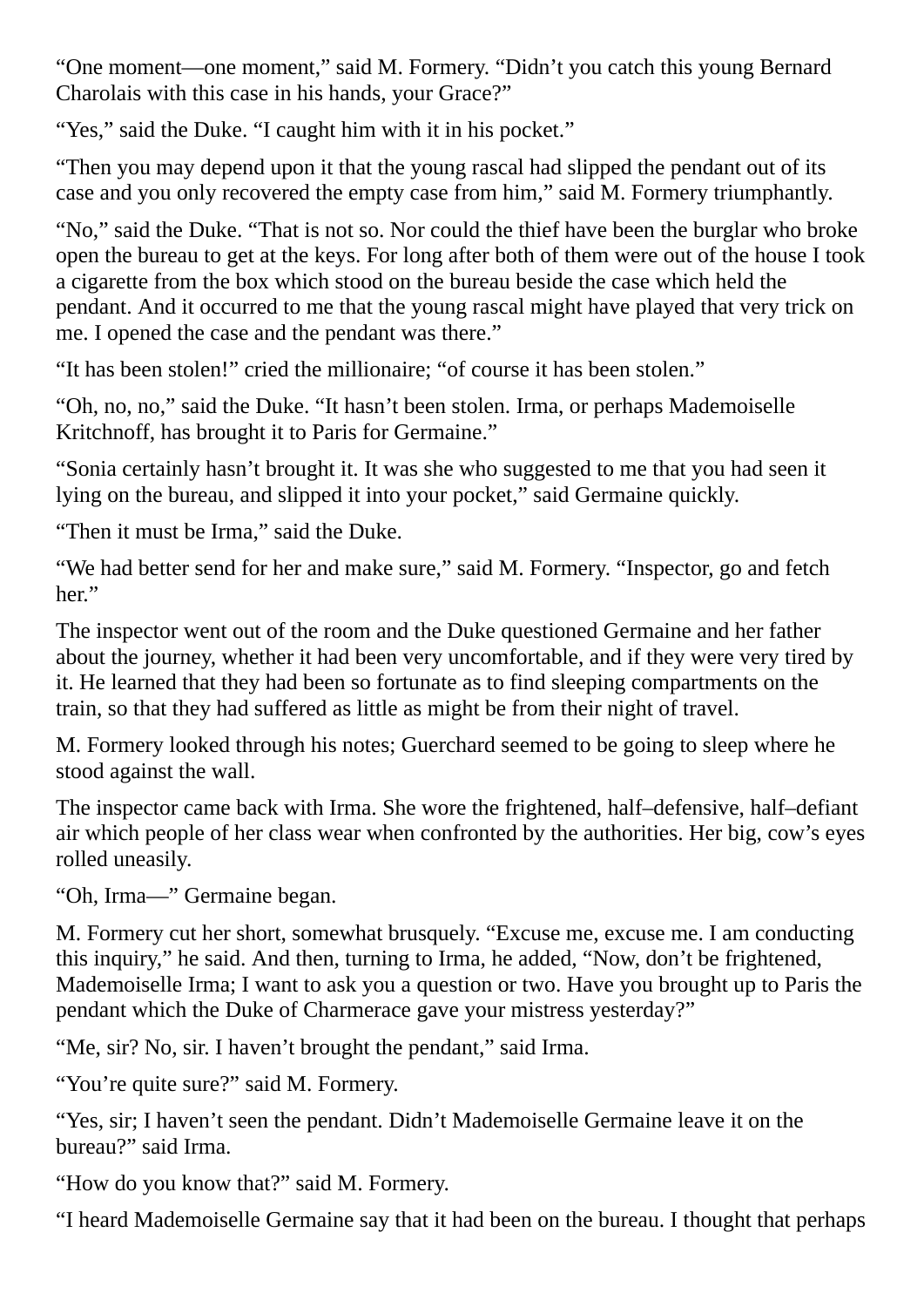Mademoiselle Kritchnoff had put it in her bag."

"Why should Mademoiselle Kritchnoff put it in her bag?" said the Duke quickly.

"To bring it up to Paris for Mademoiselle Germaine," said Irma.

"But what made you think that?" said Guerchard, suddenly intervening.

"Oh, I thought Mademoiselle Kritchnoff might have put it in her bag because I saw her standing by the bureau," said Irma.

"Ah, and the pendant was on the bureau?" said M. Formery.

"Yes, sir," said Irma.

There was a silence. Suddenly the atmosphere of the room seemed to have become charged with an oppression—a vague menace. Guerchard seemed to have become wide awake again. Germaine and the Duke looked at one another uneasily.

"Have you been long in the service of Mademoiselle Gournay–Martin?" said M. Formery.

"Six months, sir," said Irma.

"Very good, thank you. You can go," said M. Formery. "I may want you again presently."

Irma went quickly out of the room with an air of relief.

M. Formery scribbled a few words on the paper before him and then said: "Well, I will proceed to question Mademoiselle Kritchnoff."

"Mademoiselle Kritchnoff is quite above suspicion," said the Duke quickly.

"Oh, yes, quite," said Germaine.

"How long has Mademoiselle Kritchnoff been in your service, Mademoiselle?" said Guerchard.

"Let me think," said Germaine, knitting her brow.

"Can't you remember?" said M. Formery.

"Just about three years," said Germaine.

"That's exactly the time at which the thefts began," said M. Formery.

"Yes," said Germaine, reluctantly.

"Ask Mademoiselle Kritchnoff to come here, inspector," said M. Formery.

"Yes, sir," said the inspector.

"I'll go and fetch her—I know where to find her," said the Duke quickly, moving toward the door.

"Please, please, your Grace," protested Guerchard. "The inspector will fetch her."

The Duke turned sharply and looked at him: "I beg your pardon, but do you—" he said.

"Please don't be annoyed, your Grace," Guerchard interrupted. "But M. Formery agrees with me—it would be quite irregular."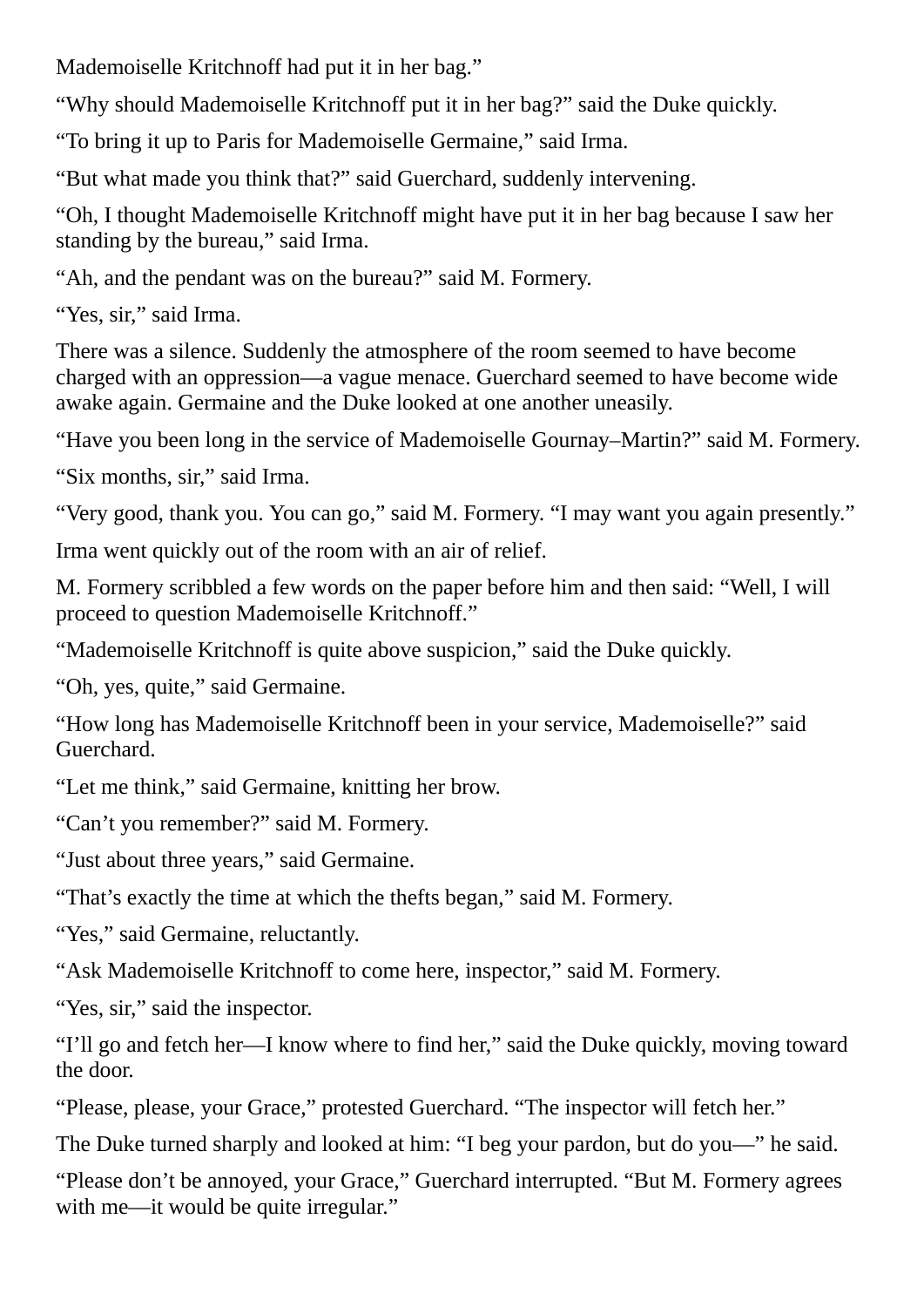"Yes, yes, your Grace," said M. Formery. "We have our method of procedure. It is best to adhere to it—much the best. It is the result of years of experience of the best way of getting the truth."

"Just as you please," said the Duke, shrugging his shoulders.

The inspector came into the room: "Mademoiselle Kritchnoff will be here in a moment. She was just going out."

"She was going out?" said M. Formery. "You don't mean to say you're letting members of the household go out?"

"No, sir," said the inspector. "I mean that she was just asking if she might go out."

M. Formery beckoned the inspector to him, and said to him in a voice too low for the others to hear:

"Just slip up to her room and search her trunks."

"There is no need to take the trouble," said Guerchard, in the same low voice, but with sufficient emphasis.

"No, of course not. There's no need to take the trouble," M. Formery repeated after him.

The door opened, and Sonia came in. She was still wearing her travelling costume, and she carried her cloak on her arm. She stood looking round her with an air of some surprise; perhaps there was even a touch of fear in it. The long journey of the night before did not seem to have dimmed at all her delicate beauty. The Duke's eyes rested on her in an inquiring, wondering, even searching gaze. She looked at him, and her own eyes fell.

"Will you come a little nearer, Mademoiselle?" said M. Formery. "There are one or two questions—"

"Will you allow me?" said Guerchard, in a tone of such deference that it left M. Formery no grounds for refusal.

M. Formery flushed and ground his teeth. "Have it your own way!" he said ungraciously.

"Mademoiselle Kritchnoff," said Guerchard, in a tone of the most good–natured courtesy, "there is a matter on which M. Formery needs some information. The pendant which the Duke of Charmerace gave Mademoiselle Gournay–Martin yesterday has been stolen."

"Stolen? Are you sure?" said Sonia in a tone of mingled surprise and anxiety.

"Quite sure," said Guerchard. "We have exactly determined the conditions under which the theft was committed. But we have every reason to believe that the culprit, to avoid detection, has hidden the pendant in the travelling–bag or trunk of somebody else in order  $to$ 

"My bag is upstairs in my bedroom, sir," Sonia interrupted quickly. "Here is the key of it."

In order to free her hands to take the key from her wrist–bag, she set her cloak on the back of a couch. It slipped off it, and fell to the ground at the feet of the Duke, who had not returned to his place beside Germaine. While she was groping in her bag for the key, and all eyes were on her, the Duke, who had watched her with a curious intentness ever since her entry into the room, stooped quietly down and picked up the cloak. His hand slipped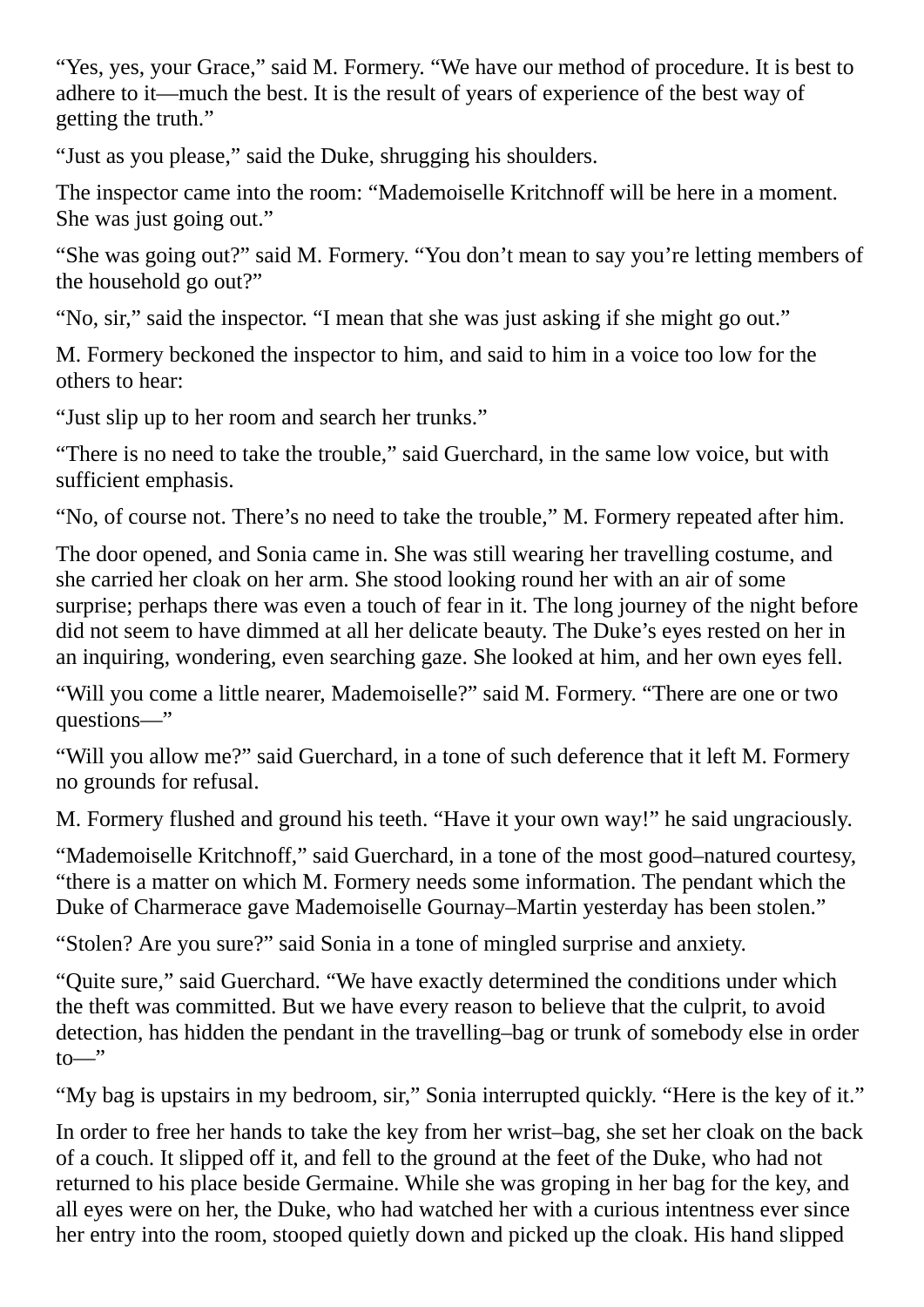into the pocket of it; his fingers touched a hard object wrapped in tissue–paper. They closed round it, drew it from the pocket, and, sheltered by the cloak, transferred it to his own. He set the cloak on the back of the sofa, and very softly moved back to his place by Germaine's side. No one in the room observed the movement, not even Guerchard: he was watching Sonia too intently.

Sonia found the key, and held it out to Guerchard.

He shook his head and said: "There is no reason to search your bag—none whatever. Have you any other luggage?"

She shrank back a little from his piercing eyes, almost as if their gaze scared her.

"Yes, my trunk … it's upstairs in my bedroom too … open."

She spoke in a faltering voice, and her troubled eyes could not meet those of the detective.

"You were going out, I think," said Guerchard gently.

"I was asking leave to go out. There is some shopping that must be done," said Sonia.

"You do not see any reason why Mademoiselle Kritchnoff should not go out, M. Formery, do you?" said Guerchard.

"Oh, no, none whatever; of course she can go out," said M. Formery.

Sonia turned round to go.

"One moment," said Guerchard, coming forward. "You've only got that wrist–bag with you?"

"Yes," said Sonia. "I have my money and my handkerchief in it." And she held it out to him.

Guerchard's keen eyes darted into it; and he muttered, "No point in looking in that. I don't suppose any one would have had the audacity—" and he stopped.

Sonia made a couple of steps toward the door, turned, hesitated, came back to the couch, and picked up her cloak.

There was a sudden gleam in Guerchard's eyes—a gleam of understanding, expectation, and triumph. He stepped forward, and holding out his hands, said: "Allow me."

"No, thank you," said Sonia. "I'm not going to put it on."

"No … but it's possible … some one may have … have you felt in the pockets of it? That one, now? It seems as if that one—"

He pointed to the pocket which had held the packet.

Sonia started back with an air of utter dismay; her eyes glanced wildly round the room as if seeking an avenue of escape; her fingers closed convulsively on the pocket.

"But this is abominable!" she cried. "You look as if—"

"I beg you, mademoiselle," interrupted Guerchard. "We are sometimes obliged—"

"Really, Mademoiselle Sonia," broke in the Duke, in a singularly clear and piercing tone, "I cannot see why you should object to this mere formality."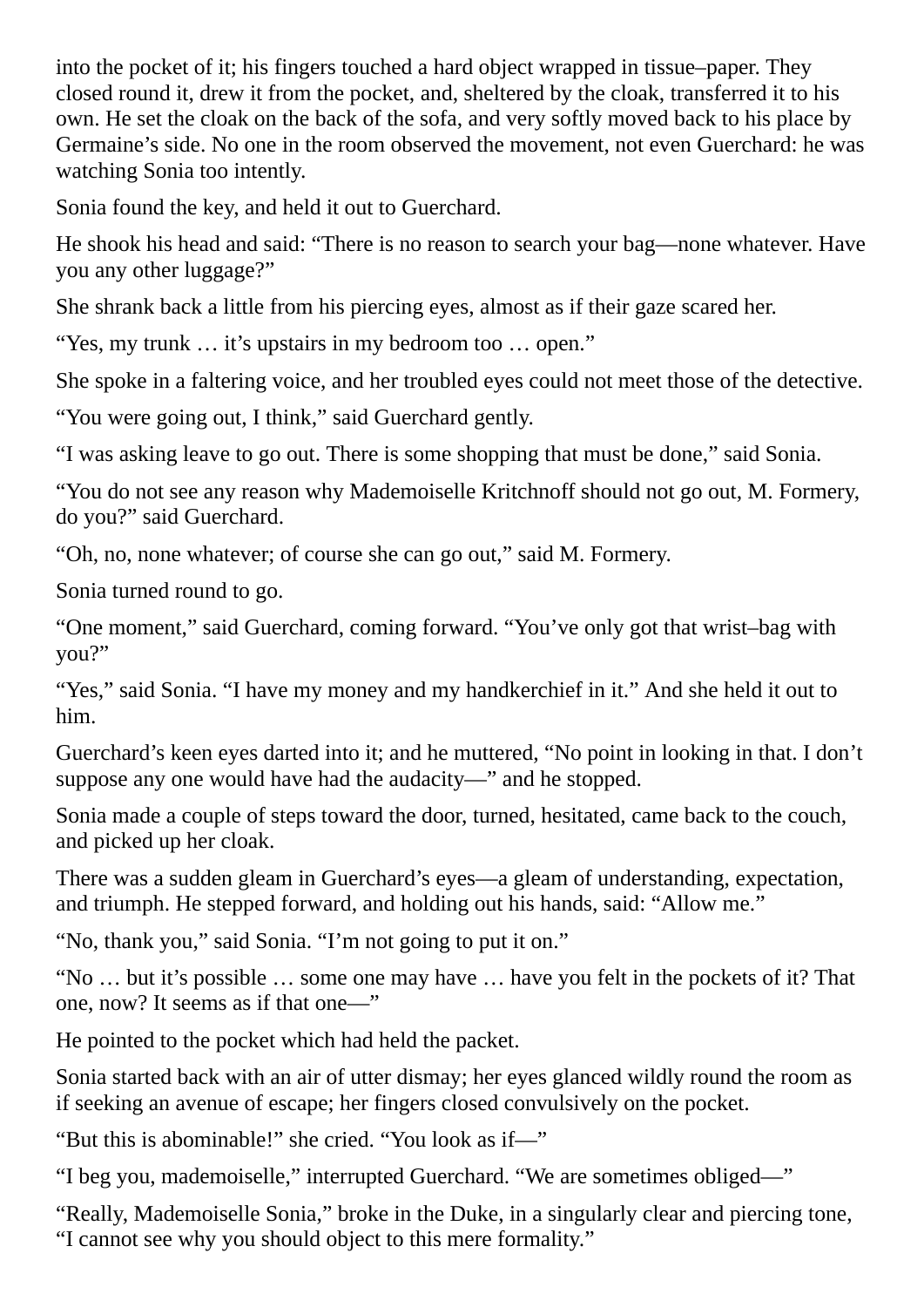"Oh, but—but—" gasped Sonia, raising her terror–stricken eyes to his.

The Duke seemed to hold them with his own; and he said in the same clear, piercing voice, "There isn't the slightest reason for you to be frightened."

Sonia let go of the cloak, and Guerchard, his face all alight with triumph, plunged his hand into the pocket. He drew it out empty, and stared at it, while his face fell to an utter, amazed blankness.

"Nothing? nothing?" he muttered under his breath. And he stared at his empty hand as if he could not believe his eyes.

By a violent effort he forced an apologetic smile on his face, and said to Sonia: "A thousand apologies, mademoiselle."

He handed the cloak to her. Sonia took it and turned to go. She took a step towards the door, and tottered.

The Duke sprang forward and caught her as she was falling.

"Do you feel faint?" he said in an anxious voice.

"Thank you, you just saved me in time," muttered Sonia.

"I'm really very sorry," said Guerchard.

"Thank you, it was nothing. I'm all right now," said Sonia, releasing herself from the Duke's supporting arm.

She drew herself up, and walked quietly out of the room.

Guerchard went back to M. Formery at the writing–table.

"You made a clumsy mistake there, Guerchard," said M. Formery, with a touch of gratified malice in his tone.

Guerchard took no notice of it: "I want you to give orders that nobody leaves the house without my permission," he said, in a low voice.

"No one except Mademoiselle Kritchnoff, I suppose," said M. Formery, smiling.

"She less than any one," said Guerchard quickly.

"I don't understand what you're driving at a bit," said M. Formery. "Unless you suppose that Mademoiselle Kritchnoff is Lupin in disguise."

Guerchard laughed softly: "You will have your joke, M. Formery," he said.

"Well, well, I'll give the order," said M. Formery, somewhat mollified by the tribute to his humour.

He called the inspector to him and whispered a word in his ear. Then he rose and said: "I think, gentlemen, we ought to go and examine the bedrooms, and, above all, make sure that the safe in M. Gournay–Martin's bedroom has not been tampered with."

"I was wondering how much longer we were going to waste time here talking about that stupid pendant," grumbled the millionaire; and he rose and led the way.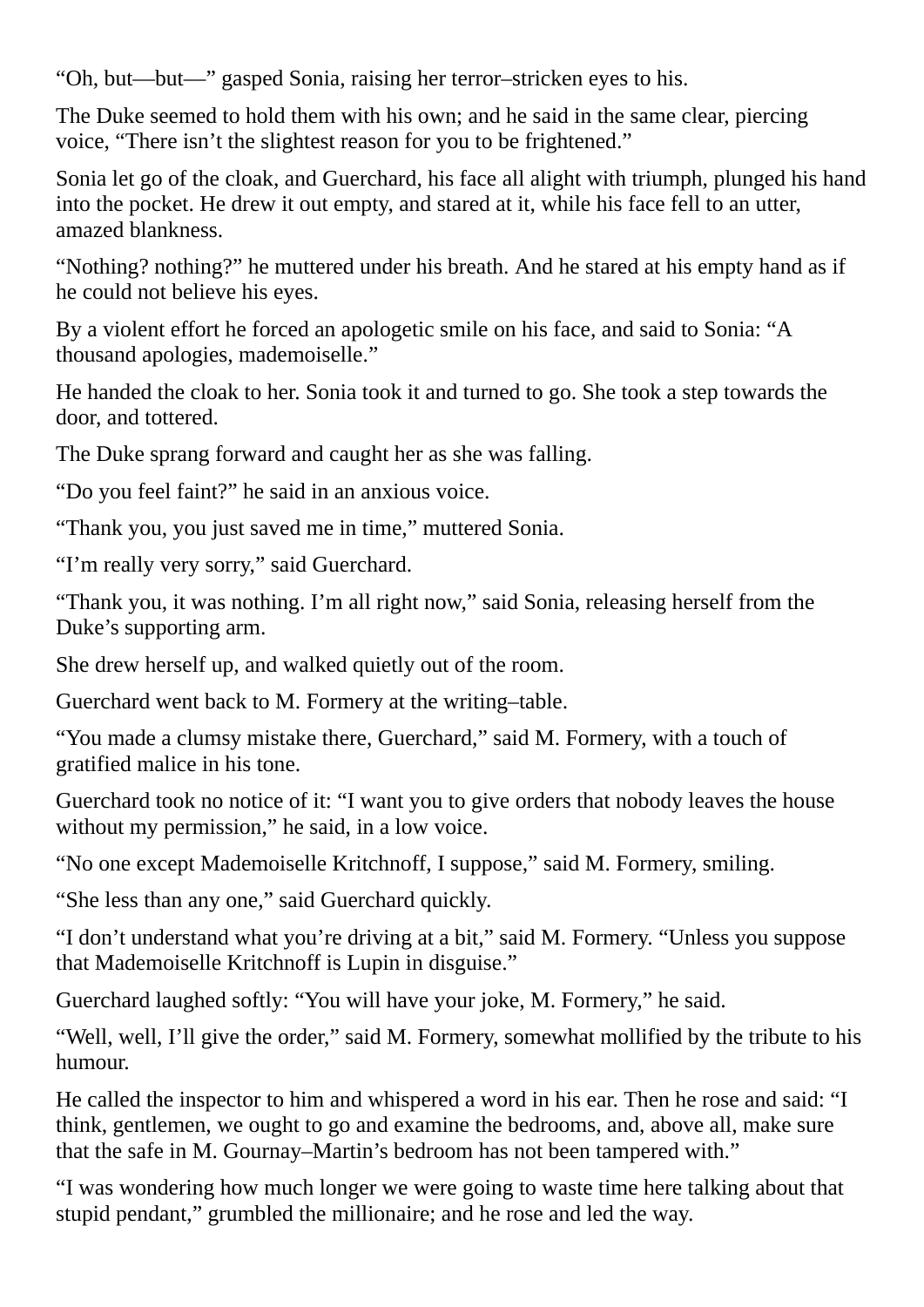"There may also be some jewel–cases in the bedrooms," said M. Formery. "There are all the wedding presents. They were in charge of Victoire." said Germaine quickly. "It would be dreadful if they had been stolen. Some of them are from the first families in France."

"They would replace them … those paper–knives," said the Duke, smiling.

Germaine and her father led the way. M. Formery, Guerchard, and the inspector followed them. At the door the Duke paused, stopped, closed it on them softly. He came back to the window, put his hand in his pocket, and drew out the packet wrapped in tissue–paper.

He unfolded the paper with slow, reluctant fingers, and revealed the pendant.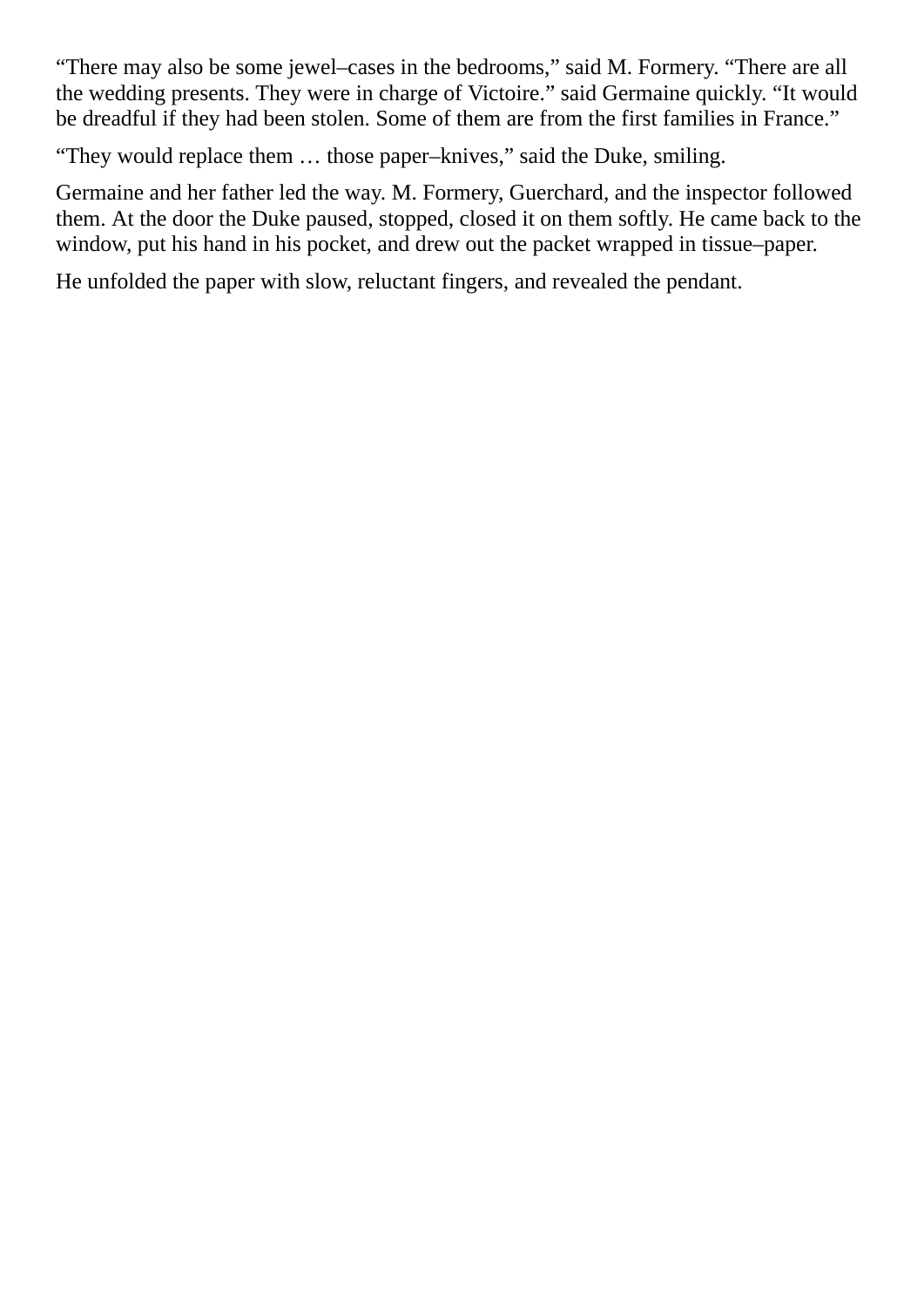### **XIII: LUPIN WIRES**

The Duke stared at the pendant, his eyes full of wonder and pity.

"Poor little girl!" he said softly under his breath.

He put the pendant carefully away in his waistcoat–pocket and stood staring thoughtfully out of the window.

The door opened softly, and Sonia came quickly into the room, closed the door, and leaned back against it. Her face was a dead white; her skin had lost its lustre of fine porcelain, and she stared at him with eyes dim with anguish.

In a hoarse, broken voice, she muttered: "Forgive me! Oh, forgive me!"

"A thief—you?" said the Duke, in a tone of pitying wonder.

Sonia groaned.

"You mustn't stop here," said the Duke in an uneasy tone, and he looked uneasily at the door.

"Ah, you don't want to speak to me any more," said Sonia, in a heartrending tone, wringing her hands.

"Guerchard is suspicious of everything. It is dangerous for us to be talking here. I assure you that it's dangerous," said the Duke.

"What an opinion must you have of me! It's dreadful—cruel!" wailed Sonia.

"For goodness'sake don't speak so loud," said the Duke, with even greater uneasiness. "You MUST think of Guerchard."

"What do I care?" cried Sonia. "I've lost the liking of the only creature whose liking I wanted. What does anything else matter? What DOES it matter?"

"We'll talk somewhere else presently. That'll be far safer," said the Duke.

"No, no, we must talk now!" cried Sonia. "You must know…. I must tell …Oh, dear! … Oh, dear! … I don't know how to tell you…. And then it is so unfair…. she … Germaine … she has everything," she panted. "Yesterday, before me, you gave her that pendant, … she smiled … she was proud of it…. I saw her pleasure…. Then I took it—I took it—I took it! And if I could, I'd take her fortune, too…. I hate her! Oh, how I hate her!"

"What!" said the Duke.

"Yes, I do … I hate her!" said Sonia; and her eyes, no longer gentle, glowed with the sombre resentment, the dull rage of the weak who turn on Fortune. Her gentle voice was harsh with rebellious wrath.

"You hate her?" said the Duke quickly.

"I should never have told you that…. But now I dare…. I dare speak out…. It's you! … It's you—" The avowal died on her lips. A burning flush crimsoned her cheeks and faded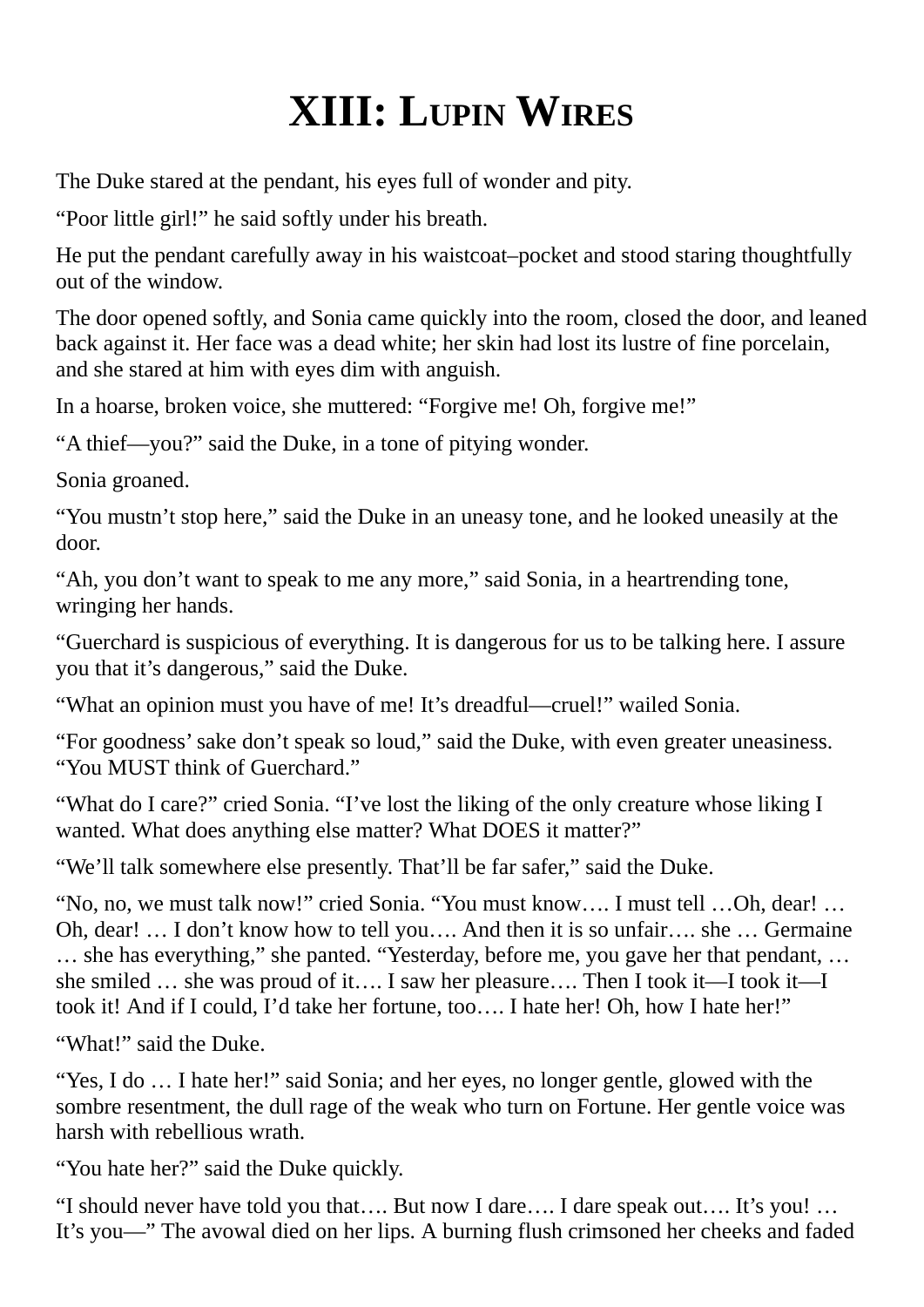as quickly as it came: "I hate her!" she muttered.

"Sonia—" said the Duke gently.

"Oh! I know that it's no excuse…. I know that you're thinking 'This is a very pretty story, but it's not her first theft'; ... and it's true—it's the tenth, ... perhaps it's the twentieth.... It's true—I am a thief." She paused, and the glow deepened in her eyes. "But there's one thing you must believe—you shall believe; since you came, since I've known you, since the first day you set eyes on me, I have stolen no more … till yesterday when you gave her the pendant before me. I could not bear it … I could not." She paused and looked at him with eyes that demanded an assent.

"I believe you," said the Duke gravely.

She heaved a deep sigh of relief, and went on more quietly—some of its golden tone had returned to her voice: "And then, if you knew how it began … the horror of it," she said.

"Poor child!" said the Duke softly.

"Yes, you pity me, but you despise me—you despise me beyond words. You shall not! I will not have it!" she cried fiercely.

"Believe me, no," said the Duke, in a soothing tone.

"Listen," said Sonia. "Have you ever been alone—alone in the world? …Have you ever been hungry? Think of it … in this big city where I was starving in sight of bread … bread in the shops … . One only had to stretch out one's hand to touch it … a penny loaf. Oh, it's commonplace!" she broke off: "quite commonplace!"

"Go on: tell me," said the Duke curtly.

"There was one way I could make money and I would not do it: no, I would not," she went on. "But that day I was dying … understand, I was dying … .I went to the rooms of a man I knew a little. It was my last resource. At first I was glad … he gave me food and wine … and then, he talked to me … he offered me money."

"What!" cried the Duke; and a sudden flame of anger flared up in his eyes.

"No; I could not … and then I robbed him…. I preferred to … it was more decent. Ah, I had excuses then. I began to steal to remain an honest woman … and I've gone on stealing to keep up appearances. You see … I joke about it." And she laughed, the faint, dreadful, mocking laugh of a damned soul. "Oh, dear! Oh, dear!" she cried; and, burying her face in her hands, she burst into a storm of weeping.

"Poor child," said the Duke softly. And he stared gloomily on the ground, overcome by this revelation of the tortures of the feeble in the underworld beneath the Paris he knew.

"Oh, you do pity me … you do understand … and feel," said Sonia, between her sobs.

The Duke raised his head and gazed at her with eyes full of an infinite sympathy and compassion.

"Poor little Sonia," he said gently. "I understand."

She gazed at him with incredulous eyes, in which joy and despair mingled, struggling.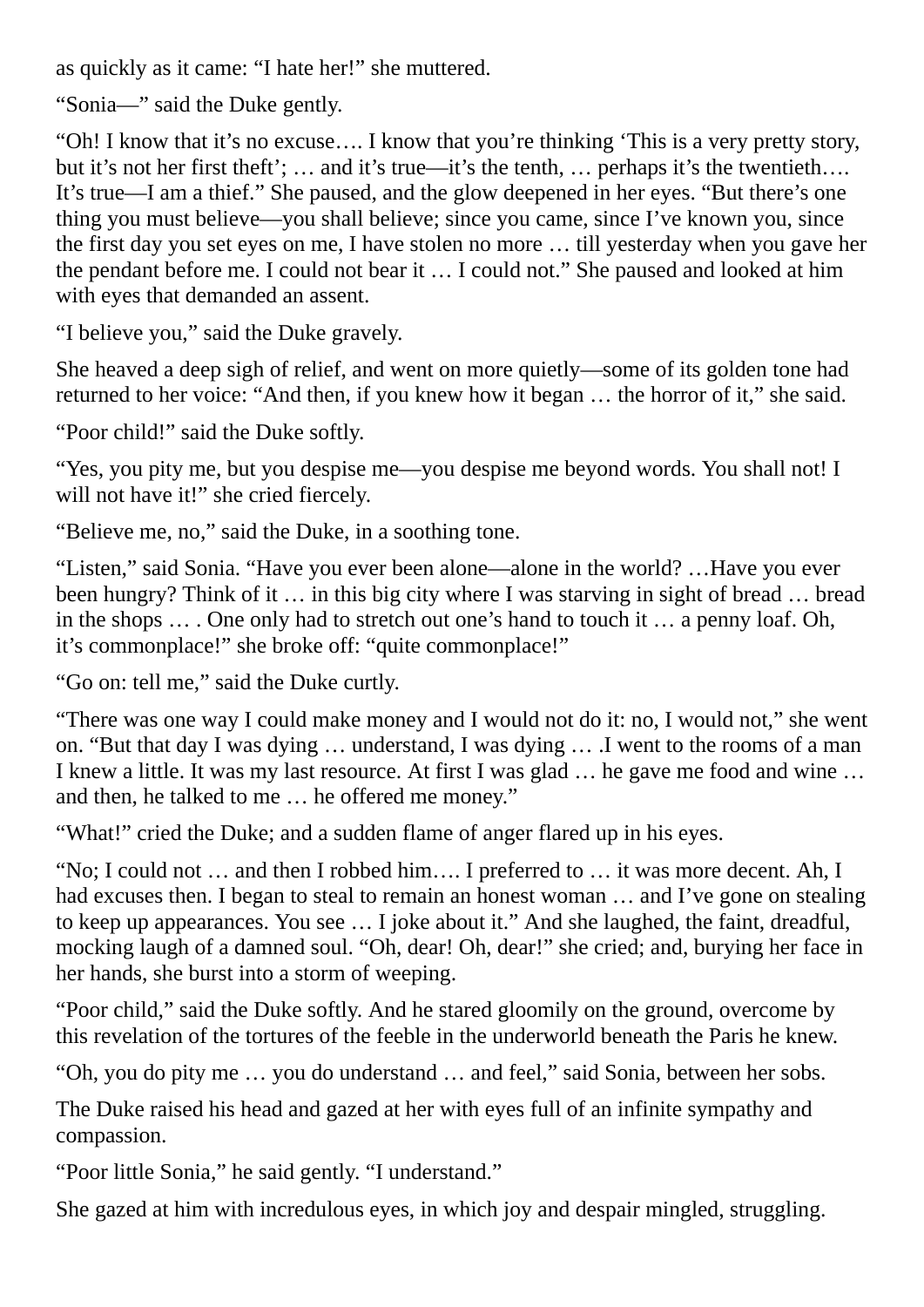He came slowly towards her, and stopped short. His quick ear had caught the sound of a footstep outside the door.

"Quick! Dry your eyes! You must look composed. The other room!" he cried, in an imperative tone.

He caught her hand and drew her swiftly into the further drawing–room.

With the quickness which came of long practice in hiding her feelings Sonia composed her face to something of its usual gentle calm. There was even a faint tinge of colour in her cheeks; they had lost their dead whiteness. A faint light shone in her eyes; the anguish had cleared from them. They rested on the Duke with a look of ineffable gratitude. She sat down on a couch. The Duke went to the window and lighted a cigarette. They heard the door of the outer drawing–room open, and there was a pause. Quick footsteps crossed the room, and Guerchard stood in the doorway. He looked from one to the other with keen and eager eyes. Sonia sat staring rather listlessly at the carpet. The Duke turned, and smiled at him.

"Well, M. Guerchard," he said. "I hope the burglars have not stolen the coronet."

"The coronet is safe, your Grace," said Guerchard.

"And the paper–knives?" said the Duke.

"The paper–knives?" said Guerchard with an inquiring air.

"The wedding presents," said the Duke.

"Yes, your Grace, the wedding presents are safe," said Guerchard.

"I breathe again," said the Duke languidly.

Guerchard turned to Sonia and said, "I was looking for you, Mademoiselle, to tell you that M. Formery has changed his mind. It is impossible for you to go out. No one will be allowed to go out."

"Yes?" said Sonia, in an indifferent tone.

"We should be very much obliged if you would go to your room," said Guerchard. "Your meals will be sent up to you."

"What?" said Sonia, rising quickly; and she looked from Guerchard to the Duke. The Duke gave her the faintest nod.

"Very well, I will go to my room," she said coldly.

They accompanied her to the door of the outer drawing–room. Guerchard opened it for her and closed it after her.

"Really, M. Guerchard," said the Duke, shrugging his shoulders. "This last measure—a child like that!"

"Really, I'm very sorry, your Grace; but it's my trade, or, if you prefer it, my duty. As long as things are taking place here which I am still the only one to perceive, and which are not yet clear to me, I must neglect no precaution."

"Of course, you know best," said the Duke. "But still, a child like that—you're frightening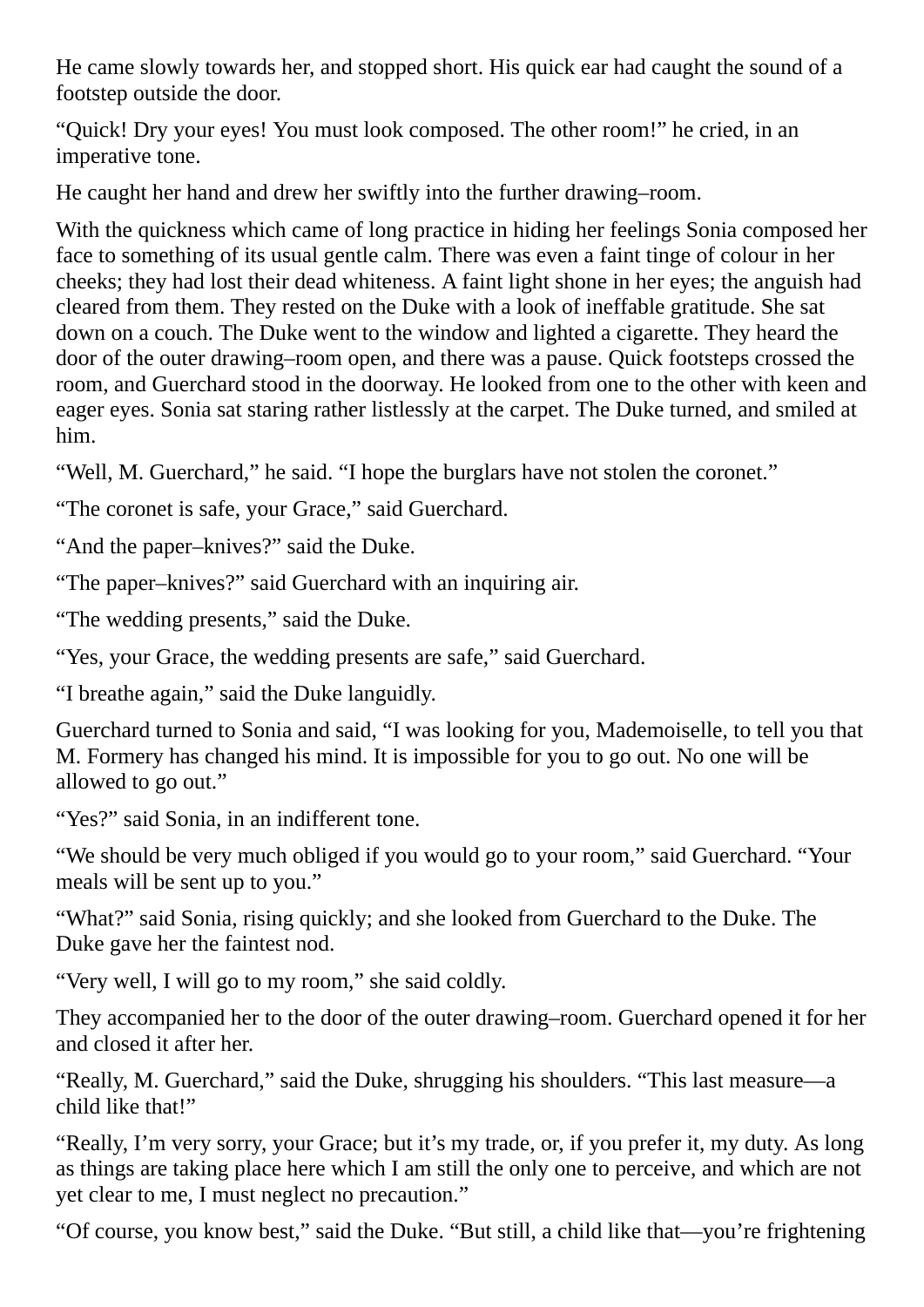her out of her life."

Guerchard shrugged his shoulders, and went quietly out of the room.

The Duke sat down in an easy chair, frowning and thoughtful. Suddenly there struck on his ears the sound of a loud roaring and heavy bumping on the stairs, the door flew open, and M. Gournay–Martin stood on the threshold waving a telegram in his hand.

M. Formery and the inspector came hurrying down the stairs behind him, and watched his emotion with astonished and wondering eyes.

"Here!" bellowed the millionaire. "A telegram! A telegram from the scoundrel himself! Listen! Just listen:"

"A thousand apologies for not having been able to keep my promise about the coronet. Had an appointment at the Acacias. Please have coronet ready in your room to–night. Will come without fail to fetch it, between a quarter to twelve and twelve o'clock."

"Yours affectionately,"

"ARSENE LUPIN."

"There! What do you think of that?"

"If you ask me, I think he's humbug," said the Duke with conviction.

"Humbug! You always think it's humbug! You thought the letter was humbug; and look what has happened!" cried the millionaire.

"Give me the telegram, please," said M. Formery quickly.

The millionaire gave it to him; and he read it through.

"Find out who brought it, inspector," he said.

The inspector hurried to the top of the staircase and called to the policeman in charge of the front door. He came back to the drawing–room and said: "It was brought by an ordinary post–office messenger, sir."

"Where is he?" said M. Formery. "Why did you let him go?"

"Shall I send for him, sir?" said the inspector.

"No, no, it doesn't matter," said M. Formery; and, turning to M. Gournay–Martin and the Duke, he said, "Now we're really going to have trouble with Guerchard. He is going to muddle up everything. This telegram will be the last straw. Nothing will persuade him now that this is not Lupin's work. And just consider, gentlemen: if Lupin had come last night, and if he had really set his heart on the coronet, he would have stolen it then, or at any rate he would have tried to open the safe in M. Gournay–Martin's bedroom, in which the coronet actually is, or this safe here"—he went to the safe and rapped on the door of it —"in which is the second key."

"That's quite clear," said the inspector.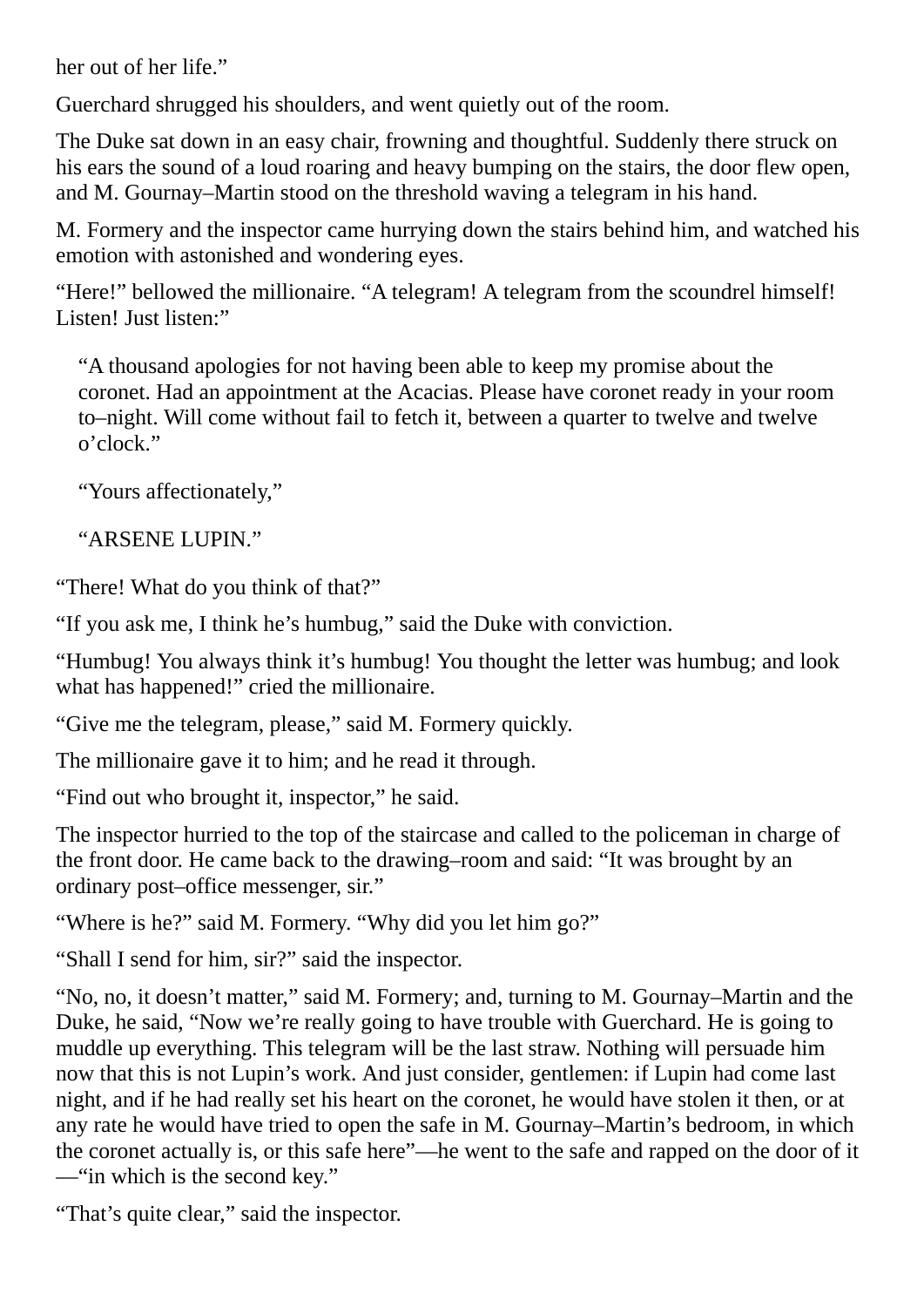"If, then, he did not make the attempt last night, when he had a clear field—when the house was empty—he certainly will not make the attempt now when we are warned, when the police are on the spot, and the house is surrounded. The idea is childish, gentlemen" he leaned against the door of the safe—"absolutely childish, but Guerchard is mad on this point; and I foresee that his madness is going to hamper us in the most idiotic way."

He suddenly pitched forward into the middle of the room, as the door of the safe opened with a jerk, and Guerchard shot out of it.

"What the devil!" cried M. Formery, gaping at him.

"You'd be surprised how clearly you hear everything in these safes—you'd think they were too thick," said Guerchard, in his gentle, husky voice.

"How on earth did you get into it?" cried M. Formery.

"Getting in was easy enough. It's the getting out that was awkward. These jokers had fixed up some kind of a spring so that I nearly shot out with the door," said Guerchard, rubbing his elbow.

"But how did you get into it? How the deuce DID you get into it?" cried M. Formery.

"Through the little cabinet into which that door behind the safe opens. There's no longer any back to the safe; they've cut it clean out of it—a very neat piece of work. Safes like this should always be fixed against a wall, not stuck in front of a door. The backs of them are always the weak point."

"And the key? The key of the safe upstairs, in my bedroom, where the coronet is—is the key there?" cried M. Gournay–Martin.

Guerchard went back into the empty safe, and groped about in it. He came out smiling.

"Well, have you found the key?" cried the millionaire.

"No. I haven't; but I've found something better," said Guerchard.

"What is it?" said M. Formery sharply.

"I'll give you a hundred guesses," said Guerchard with a tantalizing smile.

"What is it?" said M. Formery.

"A little present for you," said Guerchard.

"What do you mean?" cried M. Formery angrily.

Guerchard held up a card between his thumb and forefinger and said quietly:

"The card of Arsene Lupin."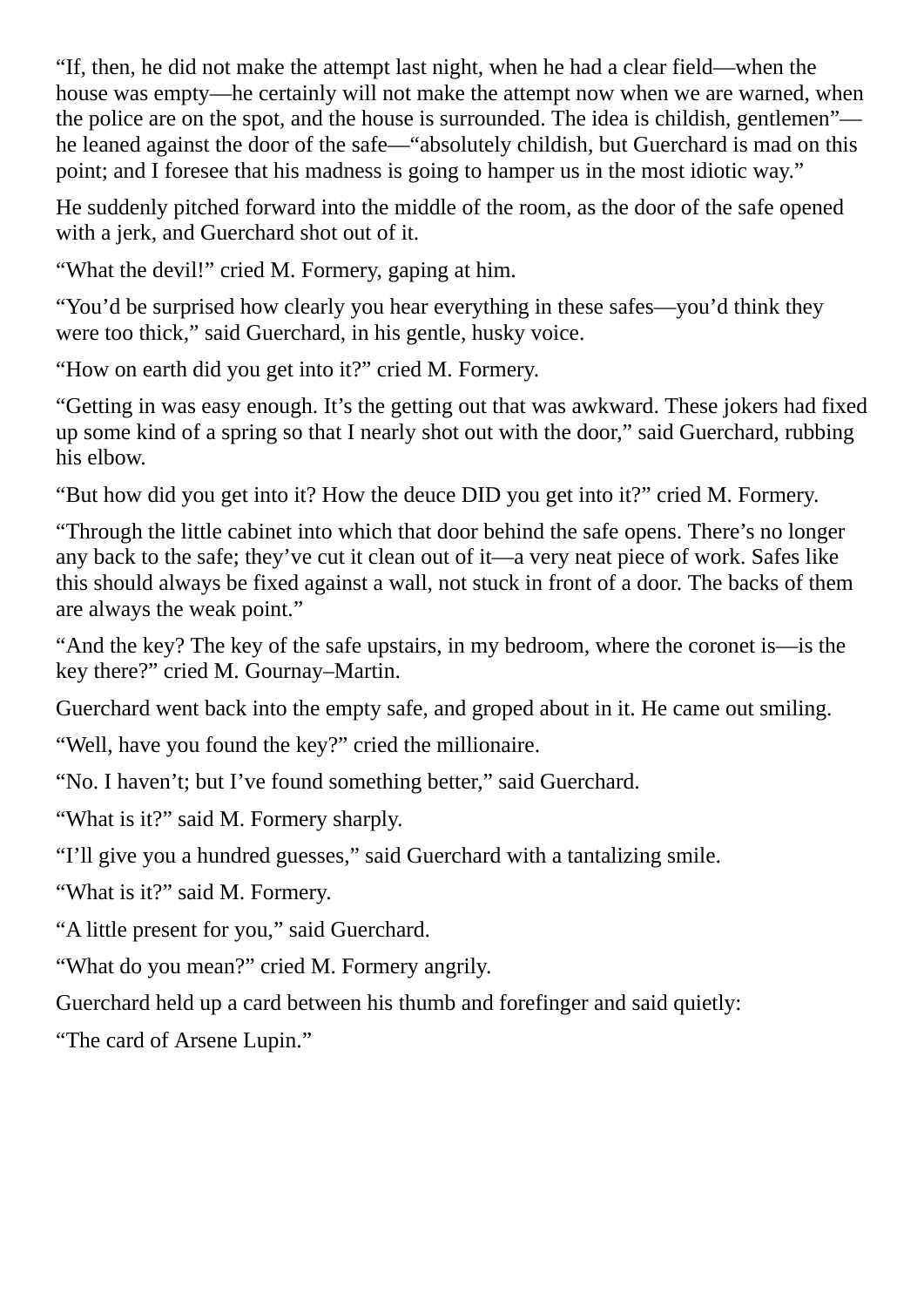# **XIV: GUERCHARD PICKS UP THE TRUE SCENT**

The millionaire gazed at the card with stupefied eyes, the inspector gazed at it with extreme intelligence, the Duke gazed at it with interest, and M. Formery gazed at it with extreme disgust.

"It's part of the same ruse—it was put there to throw us off the scent. It proves nothing absolutely nothing," he said scornfully.

"No; it proves nothing at all," said Guerchard quietly.

"The telegram is the important thing—this telegram," said M. Gournay–Martin feverishly. "It concerns the coronet. Is it going to be disregarded?"

"Oh, no, no," said M. Formery in a soothing tone. "It will be taken into account. It will certainly be taken into account."

M. Gournay–Martin's butler appeared in the doorway of the drawing–room: "If you please, sir, lunch is served," he said.

At the tidings some of his weight of woe appeared to be lifted from the head of the millionaire. "Good!" he said, "good! Gentlemen, you will lunch with me, I hope."

"Thank you," said M. Formery. "There is nothing else for us to do, at any rate at present, and in the house. I am not quite satisfied about Mademoiselle Kritchnoff—at least Guerchard is not. I propose to question her again—about those earlier thefts."

"I'm sure there's nothing in that," said the Duke quickly.

"No, no; I don't think there is," said M. Formery. "But still one never knows from what quarter light may come in an affair like this. Accident often gives us our best clues."

"It seems rather a shame to frighten her—she's such a child," said the Duke.

"Oh, I shall be gentle, your Grace—as gentle as possible, that is. But I look to get more from the examination of Victoire. She was on the scene. She has actually seen the rogues at work; but till she recovers there is nothing more to be done, except to wait the discoveries of the detectives who are working outside; and they will report here. So in the meantime we shall be charmed to lunch with you, M. Gournay–Martin."

They went downstairs to the dining–room and found an elaborate and luxurious lunch, worthy of the hospitality of a millionaire, awaiting them. The skill of the cook seemed to have been quite unaffected by the losses of his master. M. Formery, an ardent lover of good things, enjoyed himself immensely. He was in the highest spirits. Germaine, a little upset by the night–journey, was rather querulous. Her father was plunged in a gloom which lifted for but a brief space at the appearance of a fresh delicacy. Guerchard ate and drank seriously, answering the questions of the Duke in a somewhat absent–minded fashion. The Duke himself seemed to have lost his usual flow of good spirits, and at times his brow was knitted in an anxious frown. His questions to Guerchard showed a far less keen interest in the affair.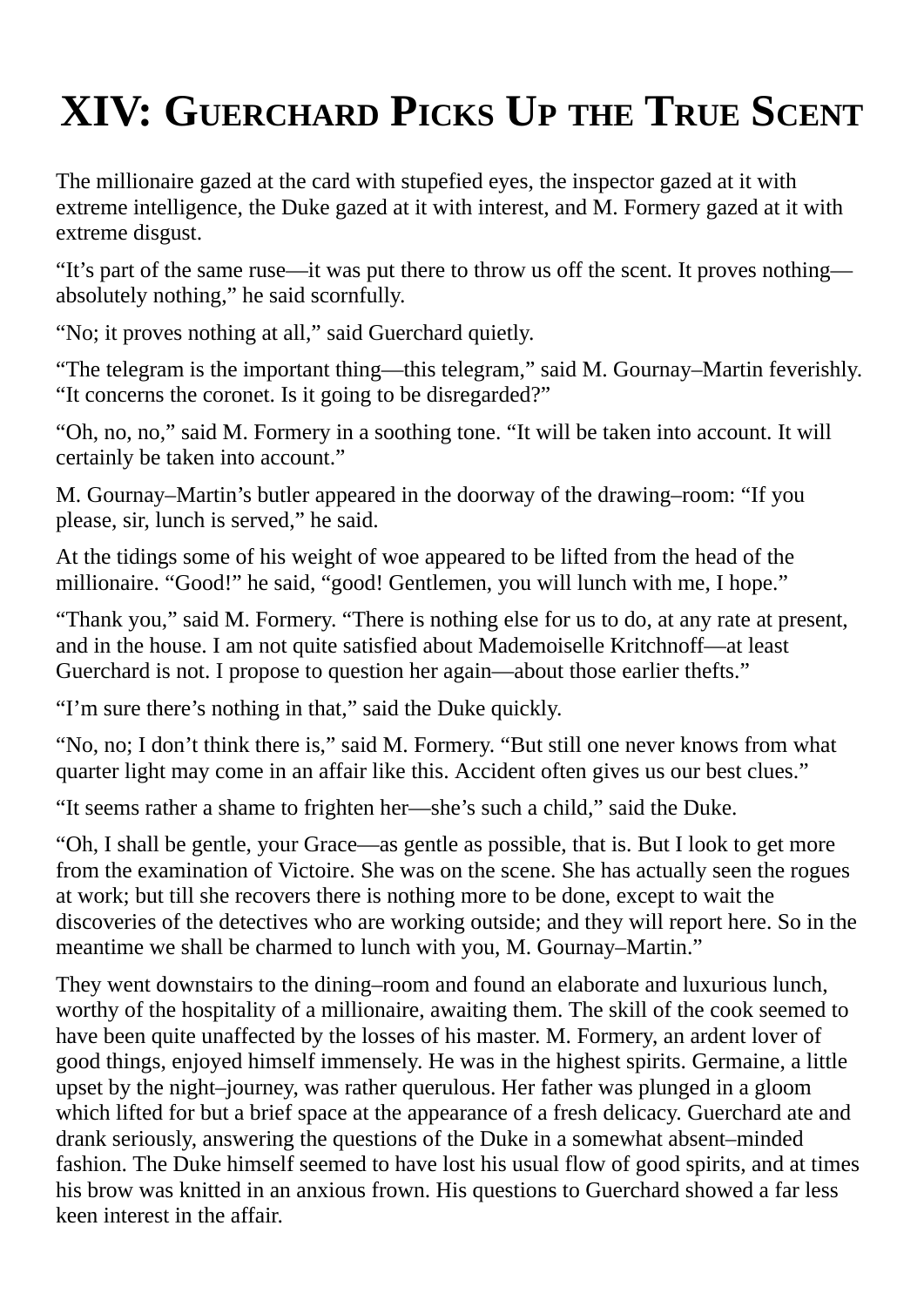To him the lunch seemed very long and very tedious; but at last it came to an end. M. Gournay–Martin seemed to have been much cheered by the wine he had drunk. He was almost hopeful. M. Formery, who had not by any means trifled with the champagne, was raised to the very height of sanguine certainty. Their coffee and liqueurs were served in the smoking–room. Guerchard lighted a cigar, refused a liqueur, drank his coffee quickly, and slipped out of the room.

The Duke followed him, and in the hall said: "I will continue to watch you unravel the threads of this mystery, if I may, M. Guerchard."

Good Republican as Guerchard was, he could not help feeling flattered by the interest of a Duke; and the excellent lunch he had eaten disposed him to feel the honour even more deeply.

"I shall be charmed," he said. "To tell the truth, I find the company of your Grace really quite stimulating."

"It must be because I find it all so extremely interesting," said the Duke.

They went up to the drawing–room and found the red–faced young policeman seated on a chair by the door eating a lunch, which had been sent up to him from the millionaire's kitchen, with a very hearty appetite.

They went into the drawing–room. Guerchard shut the door and turned the key: "Now," he said, "I think that M. Formery will give me half an hour to myself. His cigar ought to last him at least half an hour. In that time I shall know what the burglars really did with their plunder—at least I shall know for certain how they got it out of the house."

"Please explain," said the Duke. "I thought we knew how they got it out of the house." And he waved his hand towards the window.

"Oh, that!—that's childish," said Guerchard contemptuously. "Those are traces for an examining magistrate. The ladder, the table on the window–sill, they lead nowhere. The only people who came up that ladder were the two men who brought it from the scaffolding. You can see their footsteps. Nobody went down it at all. It was mere waste of time to bother with those traces."

"But the footprint under the book?" said the Duke.

"Oh, that," said Guerchard. "One of the burglars sat on the couch there, rubbed plaster on the sole of his boot, and set his foot down on the carpet. Then he dusted the rest of the plaster off his boot and put the book on the top of the footprint."

"Now, how do you know that?" said the astonished Duke.

"It's as plain as a pike–staff," said Guerchard. "There must have been several burglars to move such pieces of furniture. If the soles of all of them had been covered with plaster, all the sweeping in the world would not have cleared the carpet of the tiny fragments of it. I've been over the carpet between the footprint and the window with a magnifying glass. There are no fragments of plaster on it. We dismiss the footprint. It is a mere blind, and a very fair blind too—for an examining magistrate."

"I understand," said the Duke.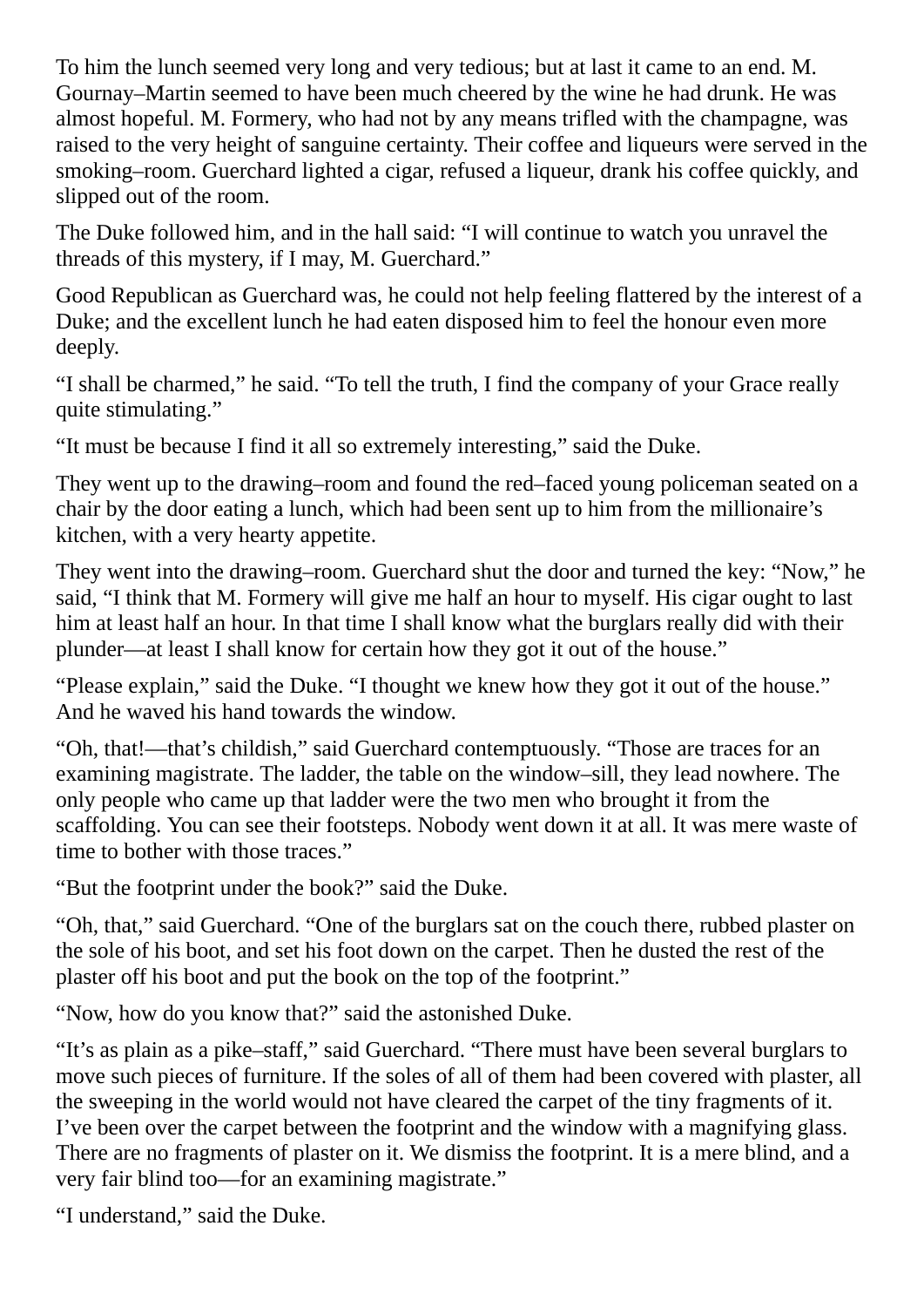"That narrows the problem, the quite simple problem, how was the furniture taken out of the room. It did not go through that window down the ladder. Again, it was not taken down the stairs, and out of the front door, or the back. If it had been, the concierge and his wife would have heard the noise. Besides that, it would have been carried down into a main street, in which there are people at all hours. Somebody would have been sure to tell a policeman that this house was being emptied. Moreover, the police were continually patrolling the main streets, and, quickly as a man like Lupin would do the job, he could not do it so quickly that a policeman would not have seen it. No; the furniture was not taken down the stairs or out of the front door. That narrows the problem still more. In fact, there is only one mode of egress left."

"The chimney!" cried the Duke.

"You've hit it," said Guerchard, with a husky laugh. "By that well–known logical process, the process of elimination, we've excluded all methods of egress except the chimney."

He paused, frowning, in some perplexity; and then he said uneasily: "What I don't like about it is that Victoire was set in the fireplace. I asked myself at once what was she doing there. It was unnecessary that she should be drugged and set in the fireplace—quite unnecessary."

"It might have been to put off an examining magistrate," said the Duke. "Having found Victoire in the fireplace, M. Formery did not look for anything else."

"Yes, it might have been that," said Guerchard slowly. "On the other hand, she might have been put there to make sure that I did not miss the road the burglars took. That's the worst of having to do with Lupin. He knows me to the bottom of my mind. He has something up his sleeve—some surprise for me. Even now, I'm nowhere near the bottom of the mystery. But come along, we'll take the road the burglars took. The inspector has put my lantern ready for me."

As he spoke he went to the fireplace, picked up a lantern which had been set on the top of the iron fire–basket, and lighted it. The Duke stepped into the great fireplace beside him. It was four feet deep, and between eight and nine feet broad. Guerchard threw the light from the lantern on to the back wall of it. Six feet from the floor the soot from the fire stopped abruptly, and there was a dappled patch of bricks, half of them clean and red, half of them blackened by soot, five feet broad, and four feet high.

"The opening is higher up than I thought," said Guerchard. "I must get a pair of steps."

He went to the door of the drawing–room and bade the young policeman fetch him a pair of steps. They were brought quickly. He took them from the policeman, shut the door, and locked it again. He set the steps in the fireplace and mounted them.

"Be careful," he said to the Duke, who had followed him into the fireplace, and stood at the foot of the steps. "Some of these bricks may drop inside, and they'll sting you up if they fall on your toes."

The Duke stepped back out of reach of any bricks that might fall.

Guerchard set his left hand against the wall of the chimney–piece between him and the drawing–room, and pressed hard with his right against the top of the dappled patch of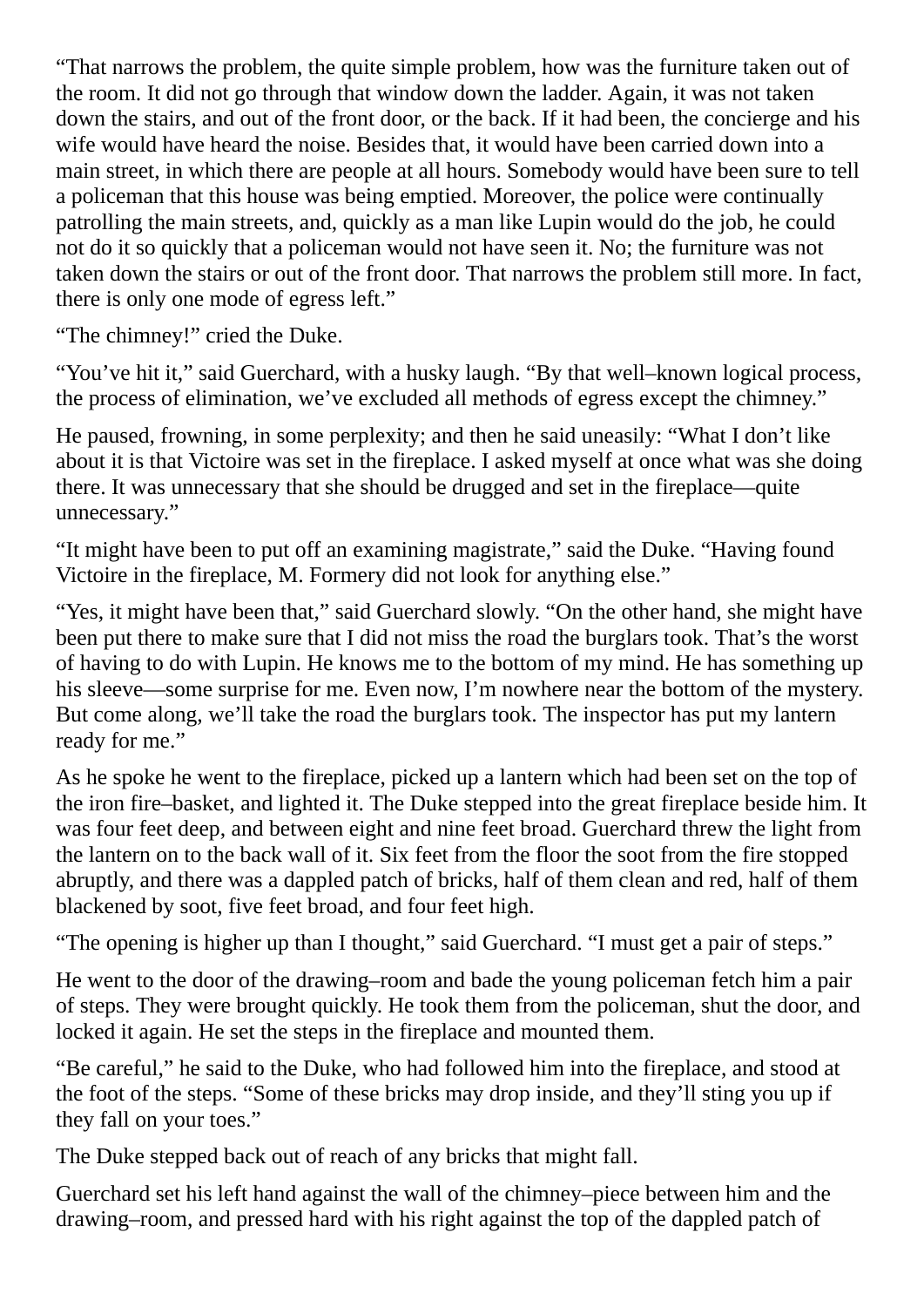bricks. At the first push, half a dozen of them fell with a bang on to the floor of the next house. The light came flooding in through the hole, and shone on Guerchard's face and its smile of satisfaction. Quickly he pushed row after row of bricks into the next house until he had cleared an opening four feet square.

"Come along," he said to the Duke, and disappeared feet foremost through the opening.

The Duke mounted the steps, and found himself looking into a large empty room of the exact size and shape of the drawing–room of M. Gournay–Martin, save that it had an ordinary modern fireplace instead of one of the antique pattern of that in which he stood. Its chimney–piece was a few inches below the opening. He stepped out on to the chimney–piece and dropped lightly to the floor.

"Well," he said, looking back at the opening through which he had come. "That's an ingenious dodge."

"Oh, it's common enough," said Guerchard. "Robberies at the big jewellers' are sometimes worked by these means. But what is uncommon about it, and what at first sight put me off the track, is that these burglars had the cheek to pierce the wall with an opening large enough to enable them to remove the furniture of a house."

"It's true," said the Duke. "The opening's as large as a good–sized window. Those burglars seem capable of everything—even of a first–class piece of mason's work."

"Oh, this has all been prepared a long while ago. But now I'm really on their track. And after all, I haven't really lost any time. Dieusy wasted no time in making inquiries in Sureau Street; he's been working all this side of the house."

Guerchard drew up the blinds, opened the shutters, and let the daylight flood the dim room. He came back to the fireplace and looked down at the heap of bricks, frowning:

"I made a mistake there," he said. "I ought to have taken those bricks down carefully, one by one."

Quickly he took brick after brick from the pile, and began to range them neatly against the wall on the left. The Duke watched him for two or three minutes, then began to help him. It did not take them long, and under one of the last few bricks Guerchard found a fragment of a gilded picture–frame.

"Here's where they ought to have done their sweeping," he said, holding it up to the Duke.

"I tell you what," said the Duke, "I shouldn't wonder if we found the furniture in this house still."

"Oh, no, no!" said Guerchard. "I tell you that Lupin would allow for myself or Ganimard being put in charge of the case; and he would know that we should find the opening in the chimney. The furniture was taken straight out into the side–street on to which this house opens." He led the way out of the room on to the landing and went down the dark staircase into the hall. He opened the shutters of the hall windows, and let in the light. Then he examined the hall. The dust lay thick on the tiled floor. Down the middle of it was a lane formed by many feet. The footprints were faint, but still plain in the layer of dust. Guerchard came back to the stairs and began to examine them. Half–way up the flight he stooped, and picked up a little spray of flowers: "Fresh!" he said. "These have not been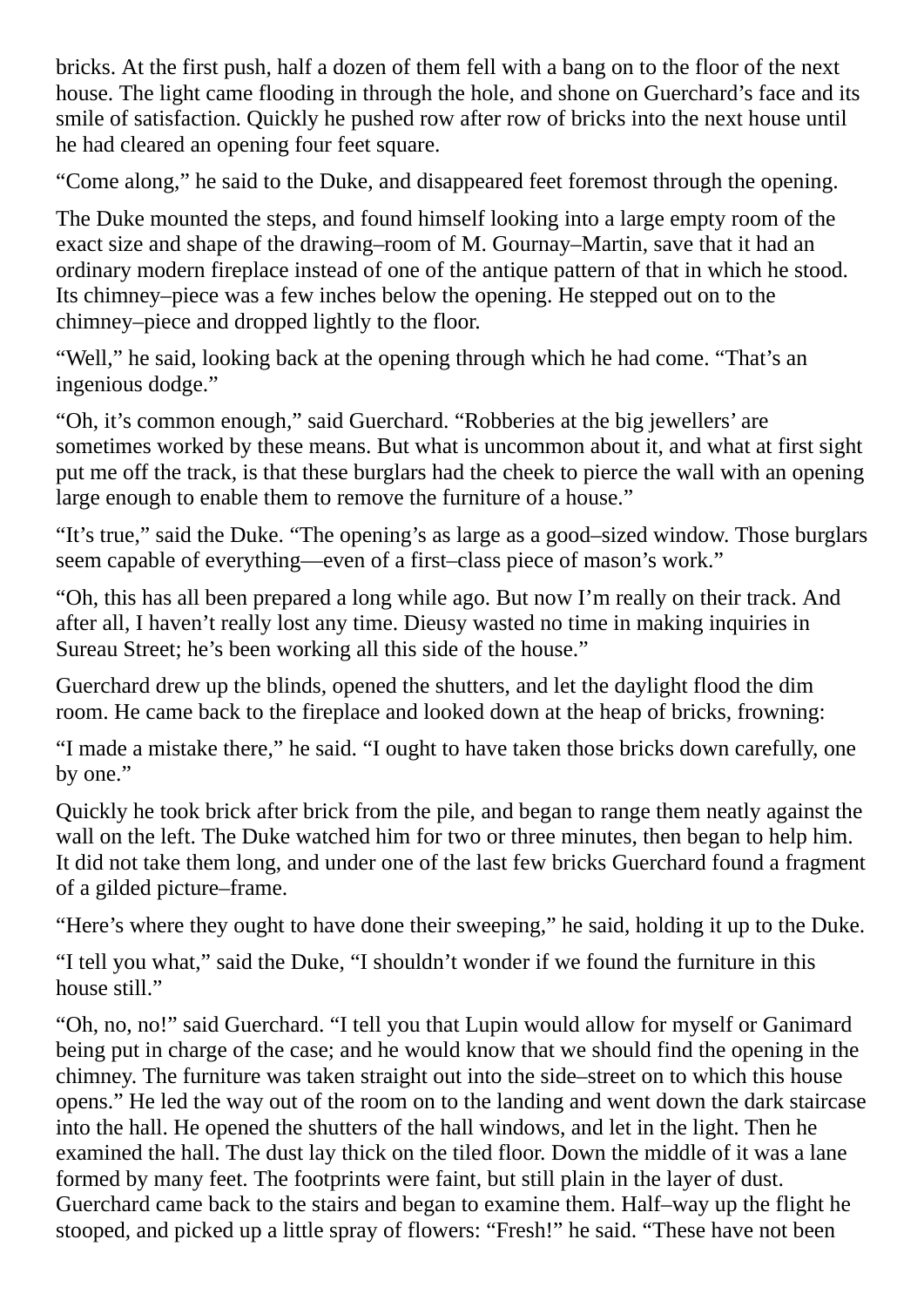long plucked."

"Salvias," said the Duke.

"Salvias they are," said Guerchard. "Pink salvias; and there is only one gardener in France who has ever succeeded in getting this shade—M. Gournay–Martin's gardener at Charmerace. I'm a gardener myself."

"Well, then, last night's burglars came from Charmerace. They must have," said the Duke.

"It looks like it," said Guerchard.

"The Charolais," said the Duke.

"It looks like it," said Guerchard.

"It must be," said the Duke. "This IS interesting—if only we could get an absolute proof."

"We shall get one presently," said Guerchard confidently.

"It is interesting," said the Duke in a tone of lively enthusiasm. "These clues—these tracks which cross one another—each fact by degrees falling into its proper place extraordinarily interesting." He paused and took out his cigarette–case: "Will you have a cigarette?" he said.

"Are they caporal?" said Guerchard.

"No, Egyptians—Mercedes."

"Thank you," said Guerchard; and he took one.

The Duke struck a match, lighted Guerchard's cigarette, and then his own:

"Yes, it's very interesting," he said. "In the last quarter of an hour you've practically discovered that the burglars came from Charmerace—that they were the Charolais—that they came in by the front door of this house, and carried the furniture out of it."

"I don't know about their coming in by it," said Guerchard. "Unless I'm very much mistaken, they came in by the front door of M. Gournay–Martin's house."

"Of course," said the Duke. "I was forgetting. They brought the keys from Charmerace."

"Yes, but who drew the bolts for them?" said Guerchard. "The concierge bolted them before he went to bed. He told me so. He was telling the truth—I know when that kind of man is telling the truth."

"By Jove!" said the Duke softly. "You mean that they had an accomplice?"

"I think we shall find that they had an accomplice. But your Grace is beginning to draw inferences with uncommon quickness. I believe that you would make a first–class detective yourself—with practice, of course—with practice."

"Can I have missed my true career?" said the Duke, smiling. "It's certainly a very interesting game."

"Well, I'm not going to search this barracks myself," said Guerchard. "I'll send in a couple of men to do it; but I'll just take a look at the steps myself."

So saying, he opened the front door and went out and examined the steps carefully.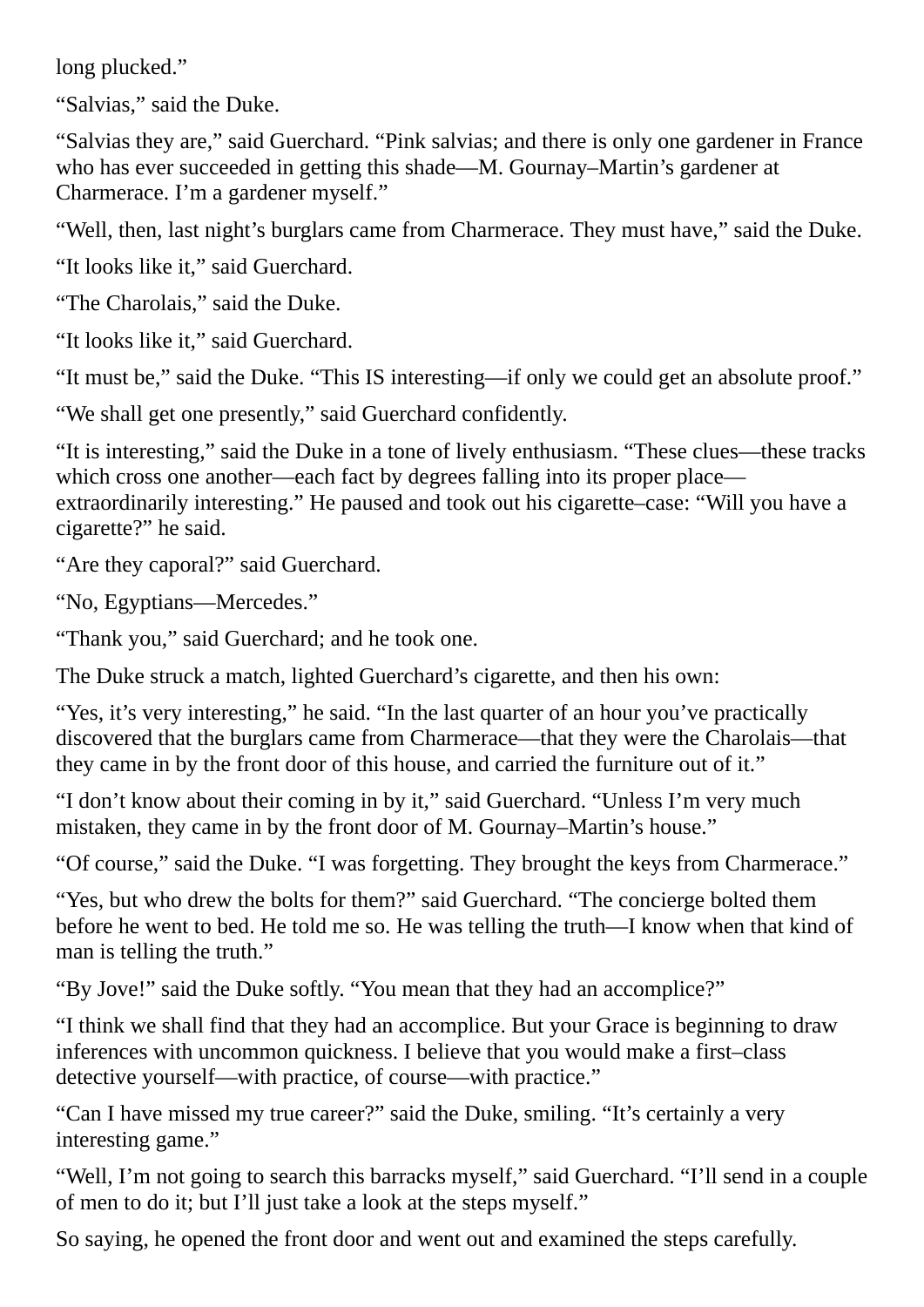"We shall have to go back the way we came," he said, when he had finished his examination. "The drawing–room door is locked. We ought to find M. Formery hammering on it." And he smiled as if he found the thought pleasing.

They went back up the stairs, through the opening, into the drawing–room of M. Gournay–Martin's house. Sure enough, from the other side of the locked door came the excited voice of M. Formery, crying:

"Guerchard! Guerchard! What are you doing? Let me in! Why don't you let me in?"

Guerchard unlocked the door; and in bounced M. Formery, very excited, very red in the face.

"Hang it all, Guerchard! What on earth have you been doing?" he cried. "Why didn't you open the door when I knocked?"

"I didn't hear you," said Guerchard. "I wasn't in the room."

"Then where on earth have you been?" cried M. Formery.

Guerchard looked at him with a faint, ironical smile, and said in his gentle voice, "I was following the real track of the burglars."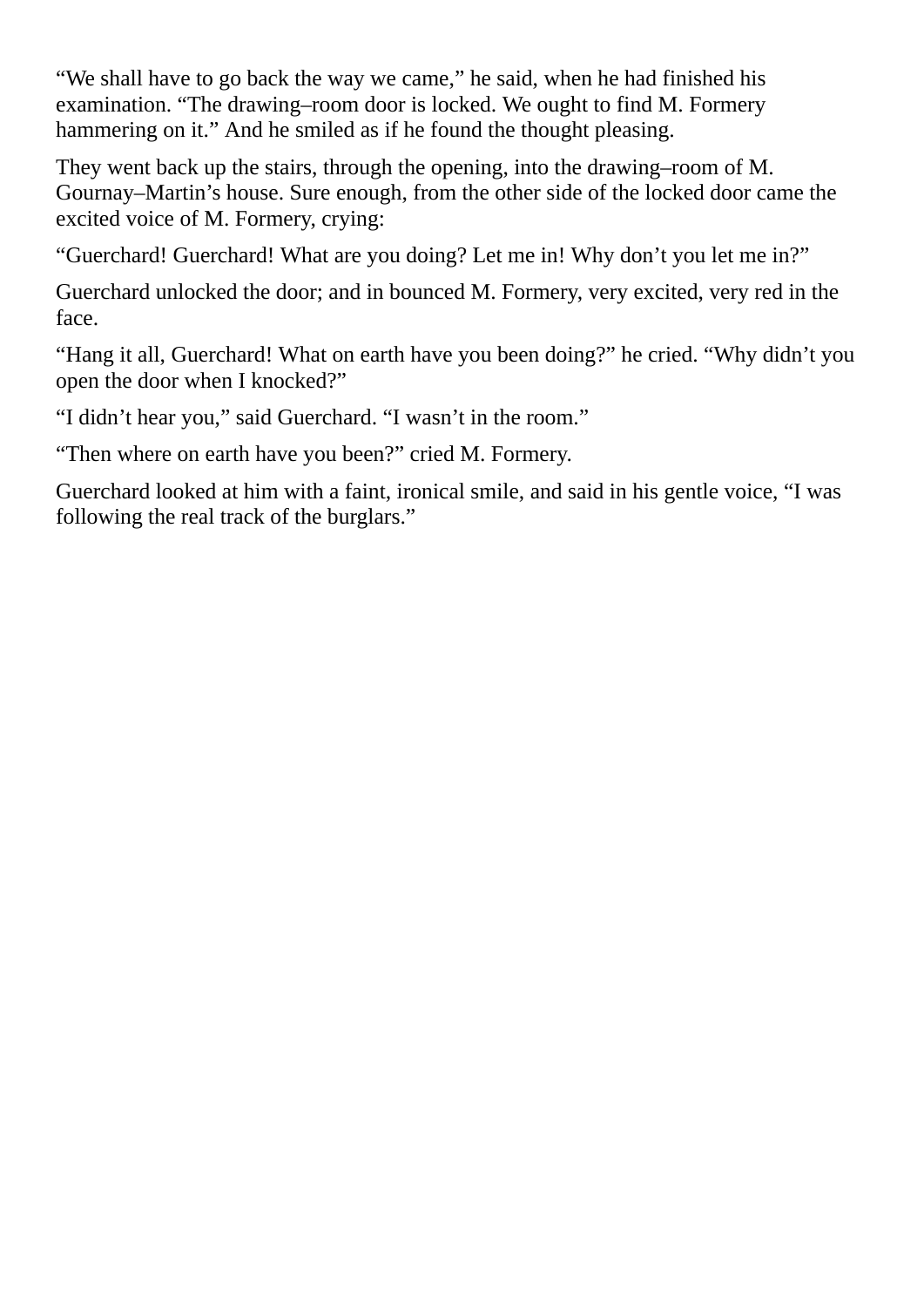## **XV: THE EXAMINATION OF SONIA**

M. Formery gasped: "The real track?" he muttered.

"Let me show you," said Guerchard. And he led him to the fireplace, and showed him the opening between the two houses.

"I must go into this myself!" cried M. Formery in wild excitement.

Without more ado he began to mount the steps. Guerchard followed him. The Duke saw their heels disappear up the steps. Then he came out of the drawing–room and inquired for M. Gournay–Martin. He was told that the millionaire was up in his bedroom; and he went upstairs, and knocked at the door of it.

M. Gournay–Martin bade him enter in a very faint voice, and the Duke found him lying on the bed. He was looking depressed, even exhausted, the shadow of the blusterous Gournay–Martin of the day before. The rich rosiness of his cheeks had faded to a moderate rose–pink.

"That telegram," moaned the millionaire. "It was the last straw. It has overwhelmed me. The coronet is lost."

"What, already?" said the Duke, in a tone of the liveliest surprise.

"No, no; it's still in the safe," said the millionaire. "But it's as good as lost—before midnight it will be lost. That fiend will get it."

"If it's in this safe now, it won't be lost before midnight," said the Duke. "But are you sure it's there now?"

"Look for yourself," said the millionaire, taking the key of the safe from his waistcoat pocket, and handing it to the Duke.

The Duke opened the safe. The morocco case which held the coronet lay on the middle shell in front of him. He glanced at the millionaire, and saw that he had closed his eyes in the exhaustion of despair. Whistling softly, the Duke opened the case, took out the diadem, and examined it carefully, admiring its admirable workmanship. He put it back in the case, turned to the millionaire, and said thoughtfully:

"I can never make up my mind, in the case of one of these old diadems, whether one ought not to take out the stones and have them re–cut. Look at this emerald now. It's a very fine stone, but this old–fashioned cutting does not really do it justice."

"Oh, no, no: you should never interfere with an antique, historic piece of jewellery. Any alteration decreases its value—its value as an historic relic," cried the millionaire, in a shocked tone.

"I know that," said the Duke, "but the question for me is, whether one ought not to sacrifice some of its value to increasing its beauty."

"You do have such mad ideas," said the millionaire, in a tone of peevish exasperation.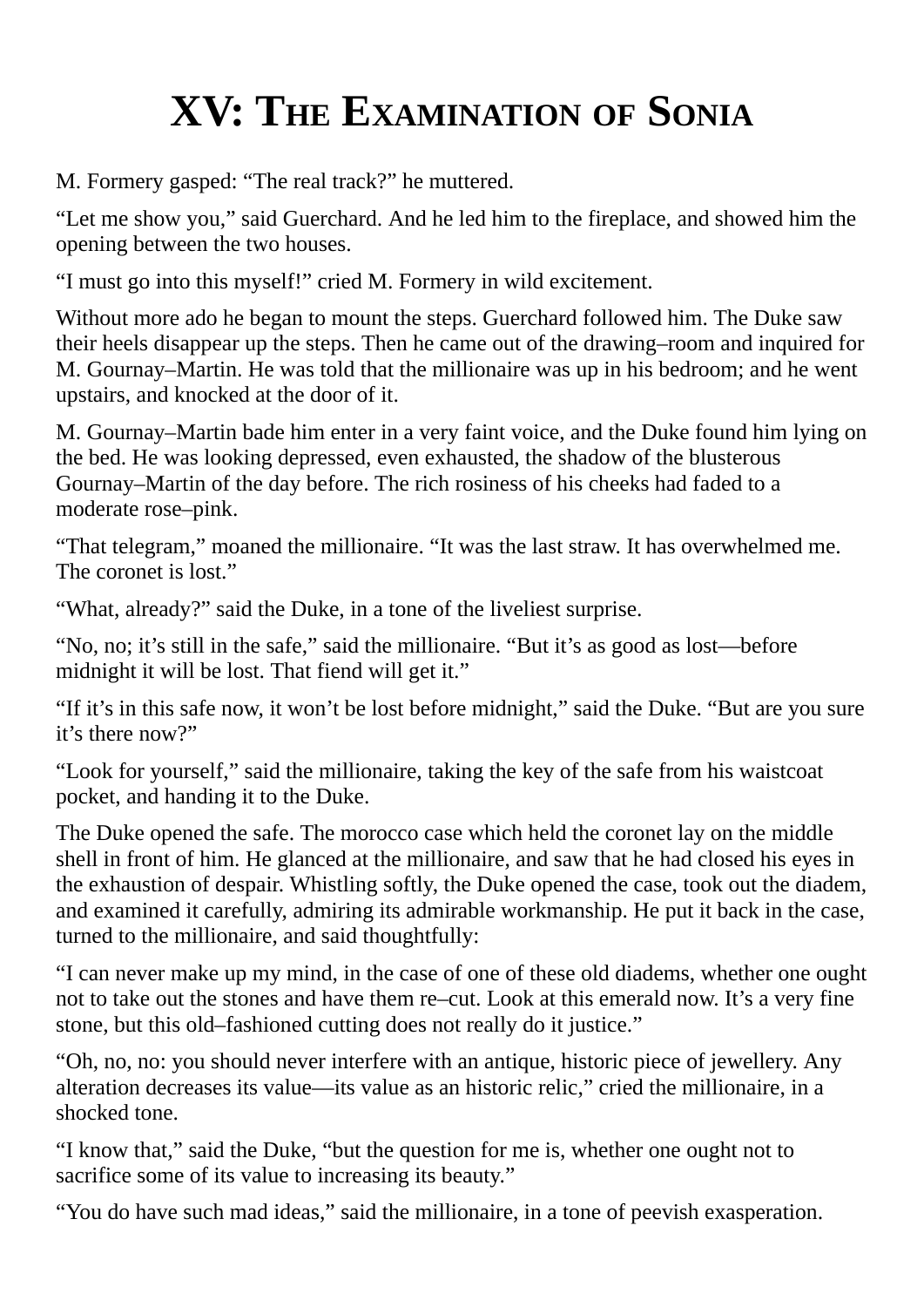"Ah, well, it's a nice question," said the Duke.

He snapped the case briskly, put it back on the shelf, locked the safe, and handed the key to the millionaire. Then he strolled across the room and looked down into the street, whistling softly.

"I think—I think—I'll go home and get out of these motoring clothes. And I should like to have on a pair of boots that were a trifle less muddy," he said slowly.

M. Gournay–Martin sat up with a jerk and cried, "For Heaven's sake, don't you go and desert me, my dear chap! You don't know what my nerves are like!"

"Oh, you've got that sleuth–hound, Guerchard, and the splendid Formery, and four other detectives, and half a dozen ordinary policemen guarding you. You can do without my feeble arm. Besides, I shan't be gone more than half an hour—three–quarters at the outside. I'll bring back my evening clothes with me, and dress for dinner here. I don't suppose that anything fresh will happen between now and midnight; but I want to be on the spot, and hear the information as it comes in fresh. Besides, there's Guerchard. I positively cling to Guerchard. It's an education, though perhaps not a liberal education, to go about with him," said the Duke; and there was a sub–acid irony in his voice.

"Well, if you must, you must," said M. Gournay–Martin grumpily.

"Good–bye for the present, then," said the Duke. And he went out of the room and down the stairs. He took his motor–cap from the hall–table, and had his hand on the latch of the door, when the policeman in charge of it said, "I beg your pardon, sir, but have you M. Guerchard's permission to leave the house?"

"M. Guerchard's permission?" said the Duke haughtily. "What has M. Guerchard to do with me? I am the Duke of Charmerace." And he opened the door.

"It was M. Formery's orders, your Grace," stammered the policeman doubtfully.

"M. Formery's orders?" said the Duke, standing on the top step. "Call me a taxi–cab, please."

The concierge, who stood beside the policeman, ran down the steps and blew his whistle. The policeman gazed uneasily at the Duke, shifting his weight from one foot to the other; but he said no more.

A taxi–cab came up to the door, the Duke went down the steps, stepped into it, and drove away.

Three–quarters of an hour later he came back, having changed into clothes more suited to a Paris drawing–room. He went up to the drawing–room, and there he found Guerchard, M. Formery, and the inspector, who had just completed their tour of inspection of the house next door and had satisfied themselves that the stolen treasures were not in it. The inspector and his men had searched it thoroughly just to make sure; but, as Guerchard had foretold, the burglars had not taken the chance of the failure of the police to discover the opening between the two houses. M. Formery told the Duke about their tour of inspection at length. Guerchard went to the telephone and told the exchange to put him through to Charmerace. He was informed that the trunk line was very busy and that he might have to wait half an hour.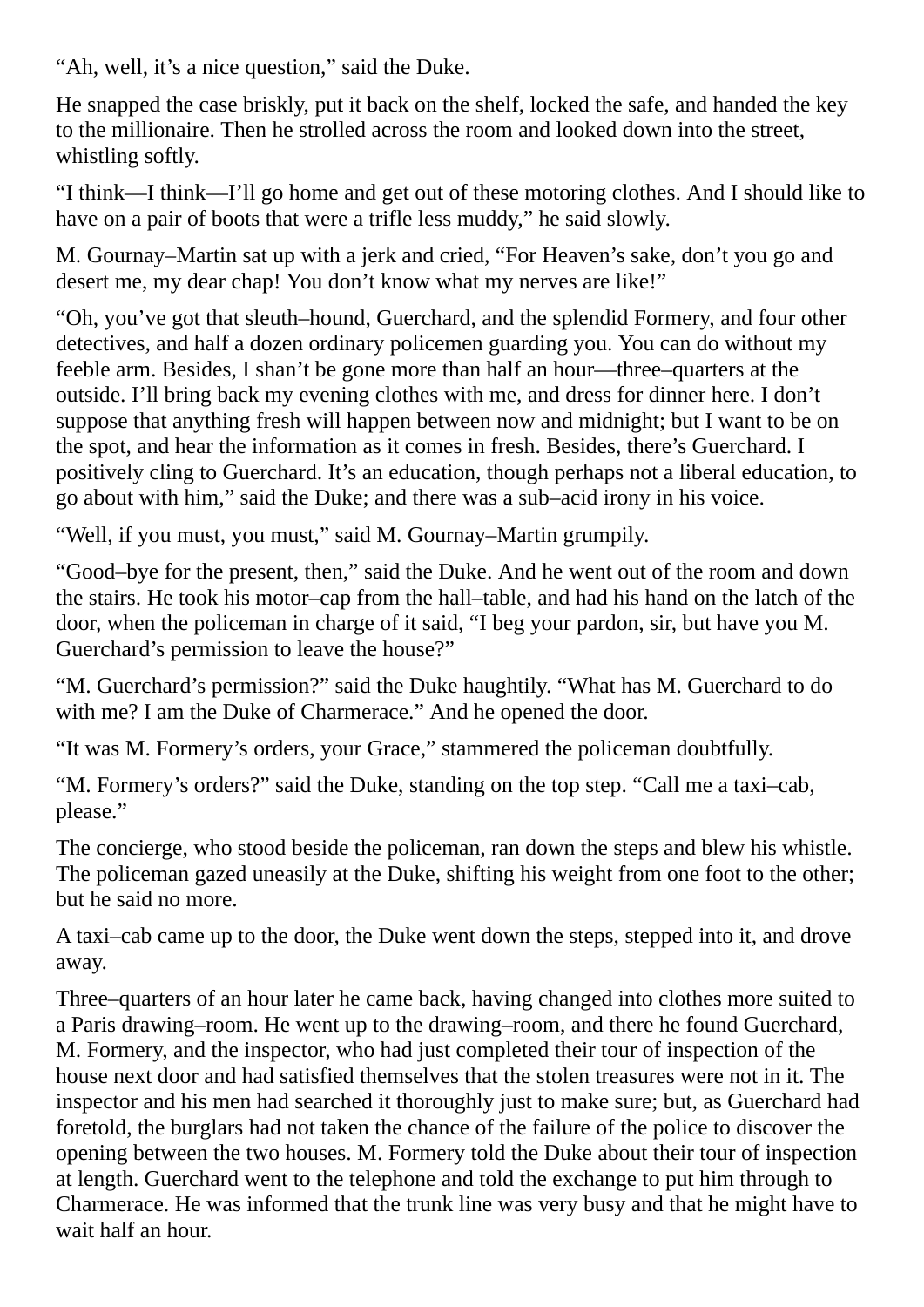The Duke inquired if any trace of the burglars, after they had left with their booty, had yet been found. M. Formery told him that, so far, the detectives had failed to find a single trace. Guerchard said that he had three men at work on the search, and that he was hopeful of getting some news before long.

"The layman is impatient in these matters," said M. Formery, with an indulgent smile. "But we have learnt to be patient, after long experience."

He proceeded to discuss with Guerchard the new theories with which the discovery of the afternoon had filled his mind. None of them struck the Duke as being of great value, and he listened to them with a somewhat absent–minded air. The coming examination of Sonia weighed heavily on his spirit. Guerchard answered only in monosyllables to the questions and suggestions thrown out by M. Formery. It seemed to the Duke that he paid very little attention to him, that his mind was still working hard on the solution of the mystery, seeking the missing facts which would bring him to the bottom of it. In the middle of one of M. Formery's more elaborate dissertations the telephone bell rang.

Guerchard rose hastily and went to it. They heard him say: "Is that Charmerace? … I want the gardener…. Out? When will he be back? … Tell him to ring me up at M. Gournay– Martin's house in Paris the moment he gets back…. Detective–Inspector Guerchard … Guerchard … Detective–Inspector."

He turned to them with a frown, and said, "Of course, since I want him, the confounded gardener has gone out for the day. Still, it's of very little importance—a mere corroboration I wanted." And he went back to his seat and lighted another cigarette.

M. Formery continued his dissertation. Presently Guerchard said, "You might go and see how Victoire is, inspector—whether she shows any signs of waking. What did the doctor say?"

"The doctor said that she would not really be sensible and have her full wits about her much before ten o'clock to–night," said the inspector; but he went to examine her present condition.

M. Formery proceeded to discuss the effects of different anesthetics. The others heard him with very little attention.

The inspector came back and reported that Victoire showed no signs of awaking.

"Well, then, M. Formery, I think we might get on with the examination of Mademoiselle Kritchnoff," said Guerchard. "Will you go and fetch her, inspector?"

"Really, I cannot conceive why you should worry that poor child," the Duke protested, in a tone of some indignation.

"It seems to me hardly necessary," said M. Formery.

"Excuse me," said Guerchard suavely, "but I attach considerable importance to it. It seems to me to be our bounden duty to question her fully. One never knows from what quarter light may come."

"Oh, well, since you make such a point of it," said M. Formery. "Inspector, ask Mademoiselle Kritchnoff to come here. Fetch her."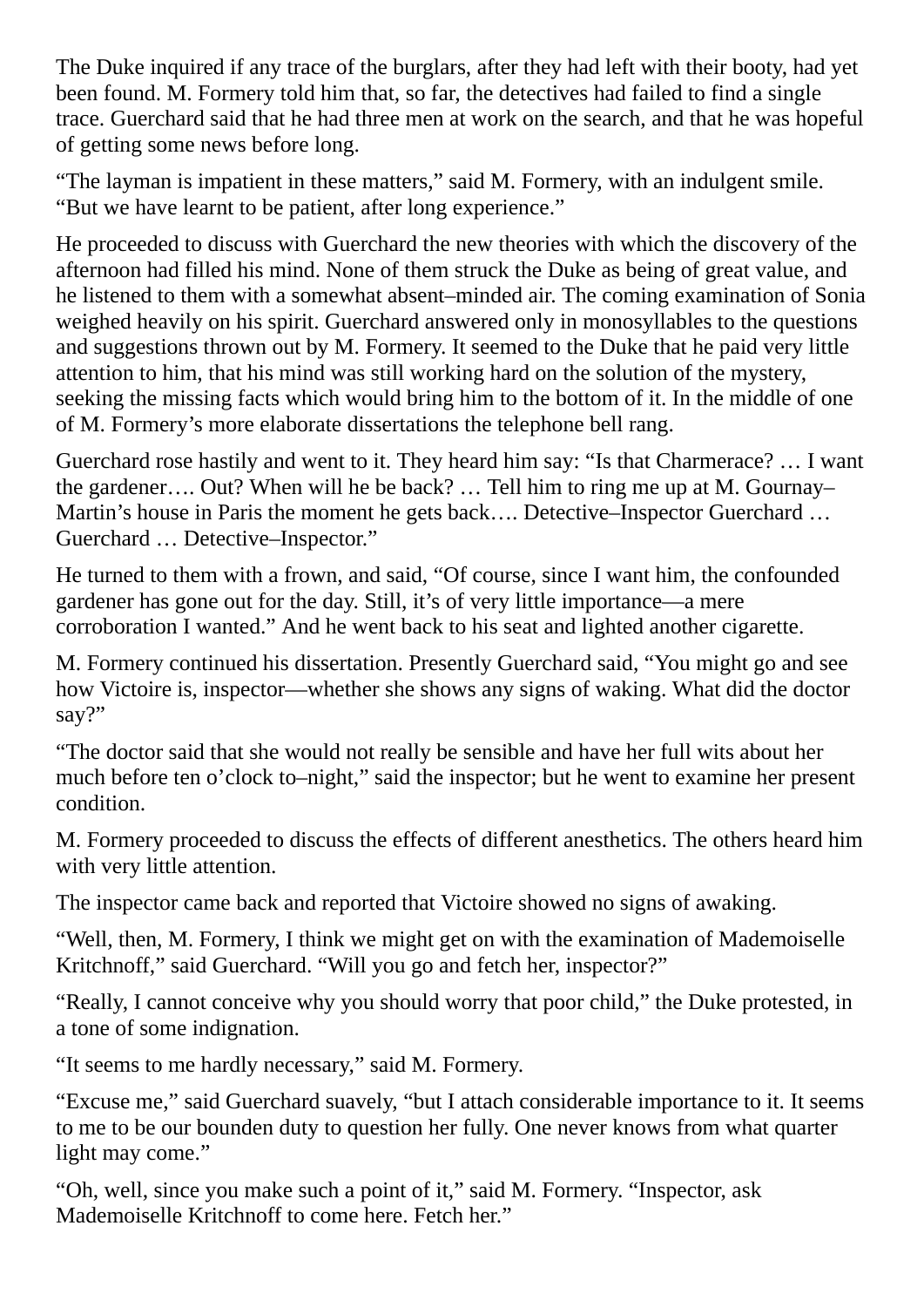The inspector left the room.

Guerchard looked at the Duke with a faint air of uneasiness: "I think that we had better question Mademoiselle Kritchnoff by ourselves," he said.

M. Formery looked at him and hesitated. Then he said: "Oh, yes, of course, by ourselves."

"Certainly," said the Duke, a trifle haughtily. And he rose and opened the door. He was just going through it when Guerchard said sharply:

"Your Grace—"

The Duke paid no attention to him. He shut the door quickly behind him and sprang swiftly up the stairs. He met the inspector coming down with Sonia. Barring their way for a moment he said, in his kindliest voice: "Now you mustn't be frightened, Mademoiselle Sonia. All you have to do is to try to remember as clearly as you can the circumstances of the earlier thefts at Charmerace. You mustn't let them confuse you."

"Thank you, your Grace, I will try and be as clear as I can," said Sonia; and she gave him an eloquent glance, full of gratitude for the warning; and went down the stairs with firm steps.

The Duke went on up the stairs, and knocked softly at the door of M. Gournay–Martin's bedroom. There was no answer to his knock, and he quietly opened the door and looked in. Overcome by his misfortunes, the millionaire had sunk into a profound sleep and was snoring softly. The Duke stepped inside the room, left the door open a couple of inches, drew a chair to it, and sat down watching the staircase through the opening of the door.

He sat frowning, with a look of profound pity on his face. Once the suspense grew too much for him. He rose and walked up and down the room. His well–bred calm seemed to have deserted him. He muttered curses on Guerchard, M. Formery, and the whole French criminal system, very softly, under his breath. His face was distorted to a mask of fury; and once he wiped the little beads of sweat from his forehead with his handkerchief. Then he recovered himself, sat down in the chair, and resumed his watch on the stairs.

At last, at the end of half an hour, which had seemed to him months long, he heard voices. The drawing–room door shut, and there were footsteps on the stairs. The inspector and Sonia came into view.

He waited till they were at the top of the stairs: then he came out of the room, with his most careless air, and said: "Well, Mademoiselle Sonia, I hope you did not find it so very dreadful, after all."

She was very pale, and there were undried tears on her cheeks. "It was horrible," she said faintly. "Horrible. M. Formery was all right—he believed me; but that horrible detective would not believe a word I said. He confused me. I hardly knew what I was saying."

The Duke ground his teeth softly. "Never mind, it's over now. You had better lie down and rest. I will tell one of the servants to bring you up a glass of wine."

He walked with her to the door of her room, and said: "Try to sleep—sleep away the unpleasant memory."

She went into her room, and the Duke went downstairs and told the butler to take a glass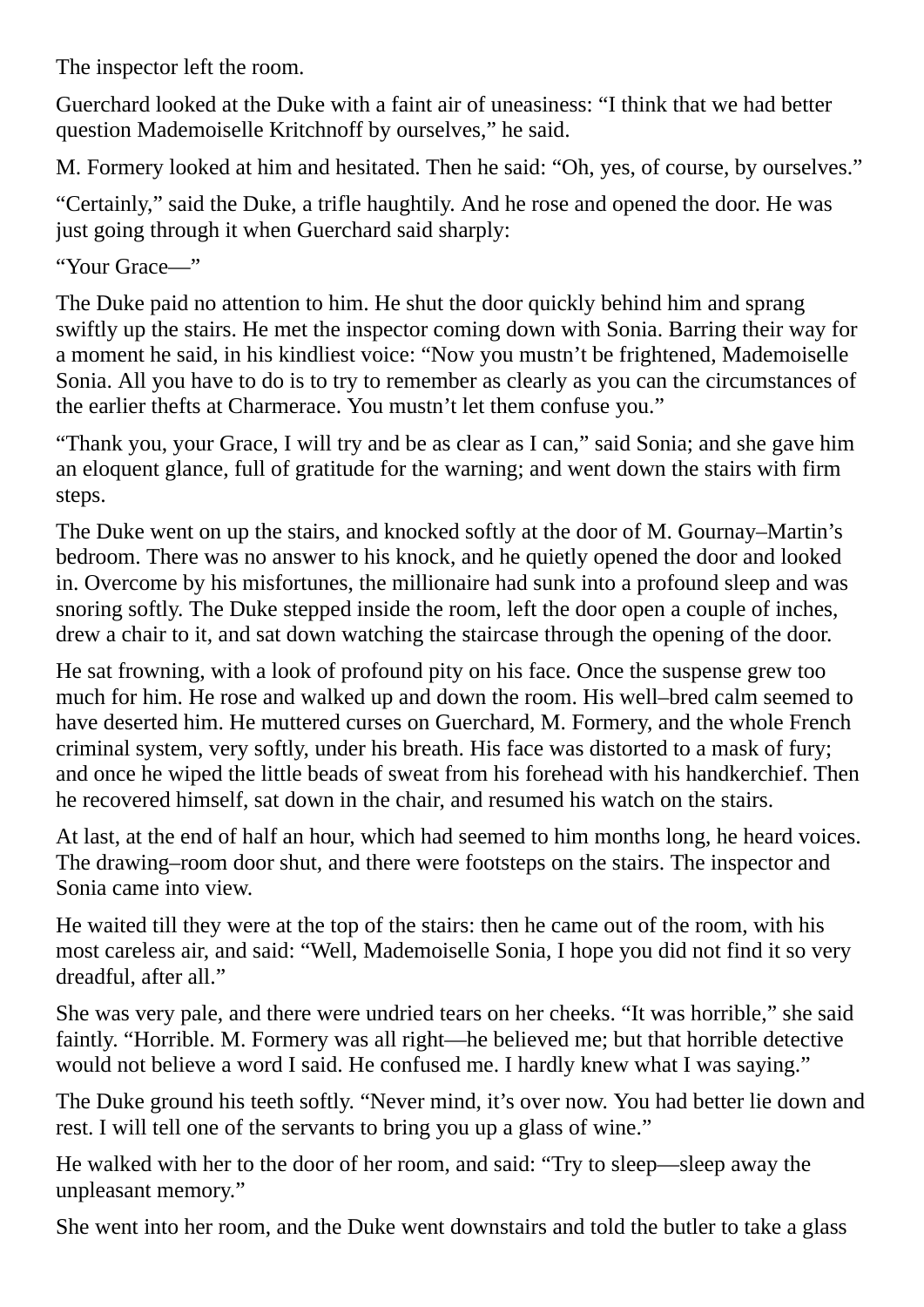of champagne up to her. Then he went upstairs to the drawing–room. M. Formery was at the table writing. Guerchard stood beside him. He handed what he had written to Guerchard, and, with a smile of satisfaction, Guerchard folded the paper and put it in his pocket.

"Well, M. Formery, did Mademoiselle Kritchnoff throw any fresh light on this mystery?" said the Duke, in a tone of faint contempt.

"No—in fact she convinced ME that she knew nothing whatever about it. M. Guerchard seems to entertain a different opinion. But I think that even he is convinced that Mademoiselle Kritchnoff is not a friend of Arsene Lupin."

"Oh, well, perhaps she isn't. But there's no telling," said Guerchard slowly.

"Arsene Lupin?" cried the Duke. "Surely you never thought that Mademoiselle Kritchnoff had anything to do with Arsene Lupin?"

"I never thought so," said M. Formery. "But when one has a fixed idea …well, one has a fixed idea." He shrugged his shoulders, and looked at Guerchard with contemptuous eyes.

The Duke laughed, an unaffected ringing laugh, but not a pleasant one: "It's absurd!" he cried.

"There are always those thefts," said Guerchard, with a nettled air.

"You have nothing to go upon," said M. Formery. "What if she did enter the service of Mademoiselle Gournay–Martin just before the thefts began? Besides, after this lapse of time, if she had committed the thefts, you'd find it a job to bring them home to her. It's not a job worth your doing, anyhow—it's a job for an ordinary detective, Guerchard."

"There's always the pendant," said Guerchard. "I am convinced that that pendant is in the house."

"Oh, that stupid pendant! I wish I'd never given it to Mademoiselle Gournay–Martin," said the Duke lightly.

"I have a feeling that if I could lay my hand on that pendant—if I could find who has it, I should have the key to this mystery."

"The devil you would!" said the Duke softly. "That is odd. It is the oddest thing about this business I've heard yet."

"I have that feeling—I have that feeling," said Guerchard quietly.

The Duke smiled.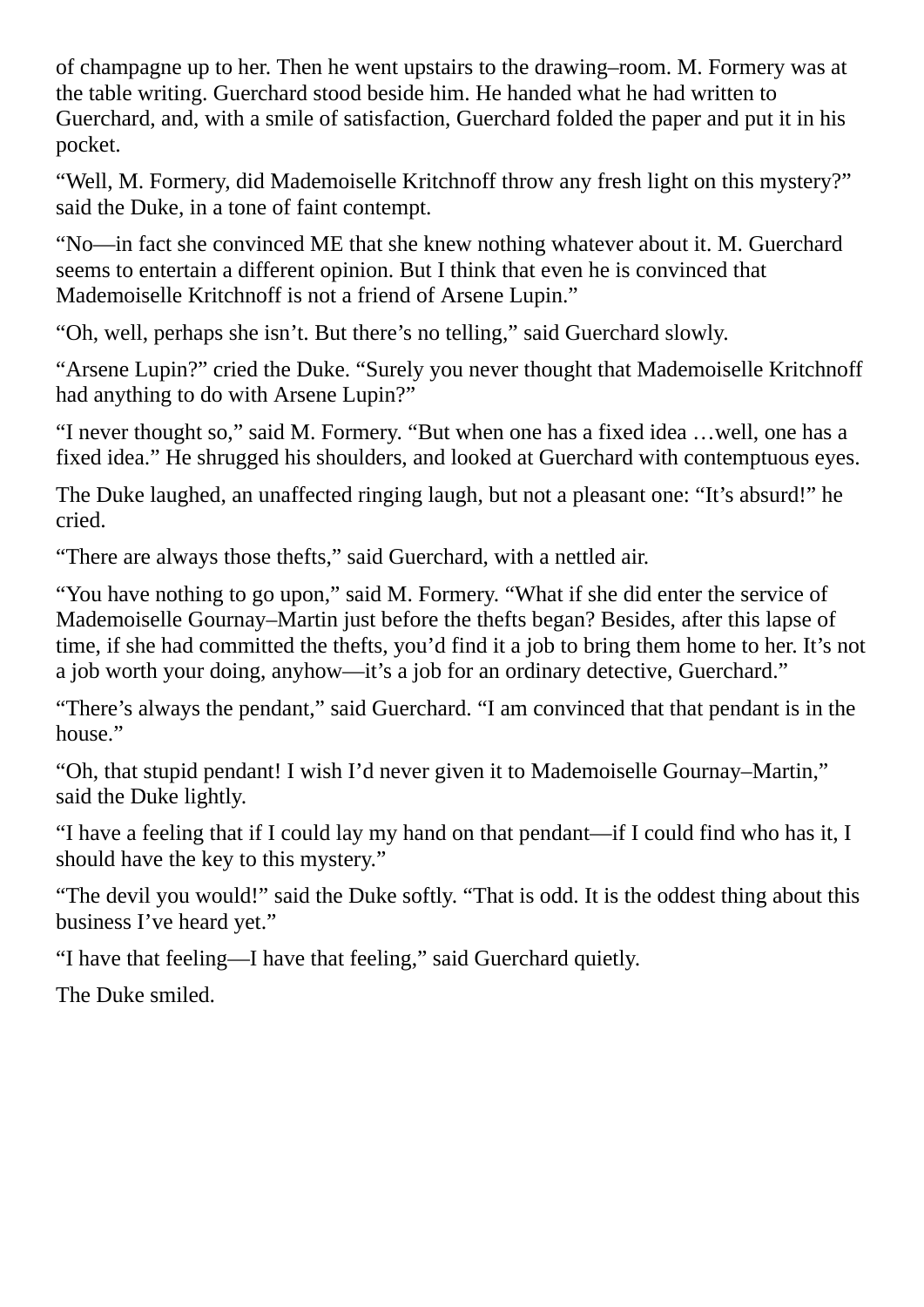### **XVI: VICTOIRE'S SLIP**

They were silent. The Duke walked to the fireplace, stepped into it, and studied the opening. He came out again and said: "Oh, by the way, M. Formery, the policeman at the front door wanted to stop me going out of the house when I went home to change. I take it that M. Guerchard's prohibition does not apply to me?"

"Of course not—of course not, your Grace," said M. Formery quickly.

"I saw that you had changed your clothes, your Grace," said Guerchard. "I thought that you had done it here."

"No," said the Duke, "I went home. The policeman protested; but he went no further, so I did not throw him into the middle of the street."

"Whatever our station, we should respect the law," said M. Formery solemnly.

"The Republican Law, M. Formery? I am a Royalist," said the Duke, smiling at him.

M. Formery shook his head sadly.

"I was wondering," said the Duke, "about M. Guerchard's theory that the burglars were let in the front door of this house by an accomplice. Why, when they had this beautiful large opening, did they want a front door, too?"

"I did not know that that was Guerchard's theory?" said M. Formery, a trifle contemptuously. "Of course they had no need to use the front door."

"Perhaps they had no need to use the front door," said Guerchard; "but, after all, the front door was unbolted, and they did not draw the bolts to put us off the scent. Their false scent was already prepared"—he waved his hand towards the window—"moreover, you must bear in mind that that opening might not have been made when they entered the house. Suppose that, while they were on the other side of the wall, a brick had fallen on to the hearth, and alarmed the concierge. We don't know how skilful they are; they might not have cared to risk it. I'm inclined to think, on the whole, that they did come in through the front door."

M. Formery sniffed contemptuously.

"Perhaps you're right," said the Duke. "But the accomplice?"

"I think we shall know more about the accomplice when Victoire awakes," said Guerchard.

"The family have such confidence in Victoire," said the Duke.

"Perhaps Lupin has, too," said Guerchard grimly.

"Always Lupin!" said M. Formery contemptuously.

There came a knock at the door, and a footman appeared on the threshold. He informed the Duke that Germaine had returned from her shopping expedition, and was awaiting him in her boudoir. He went to her, and tried to persuade her to put in a word for Sonia, and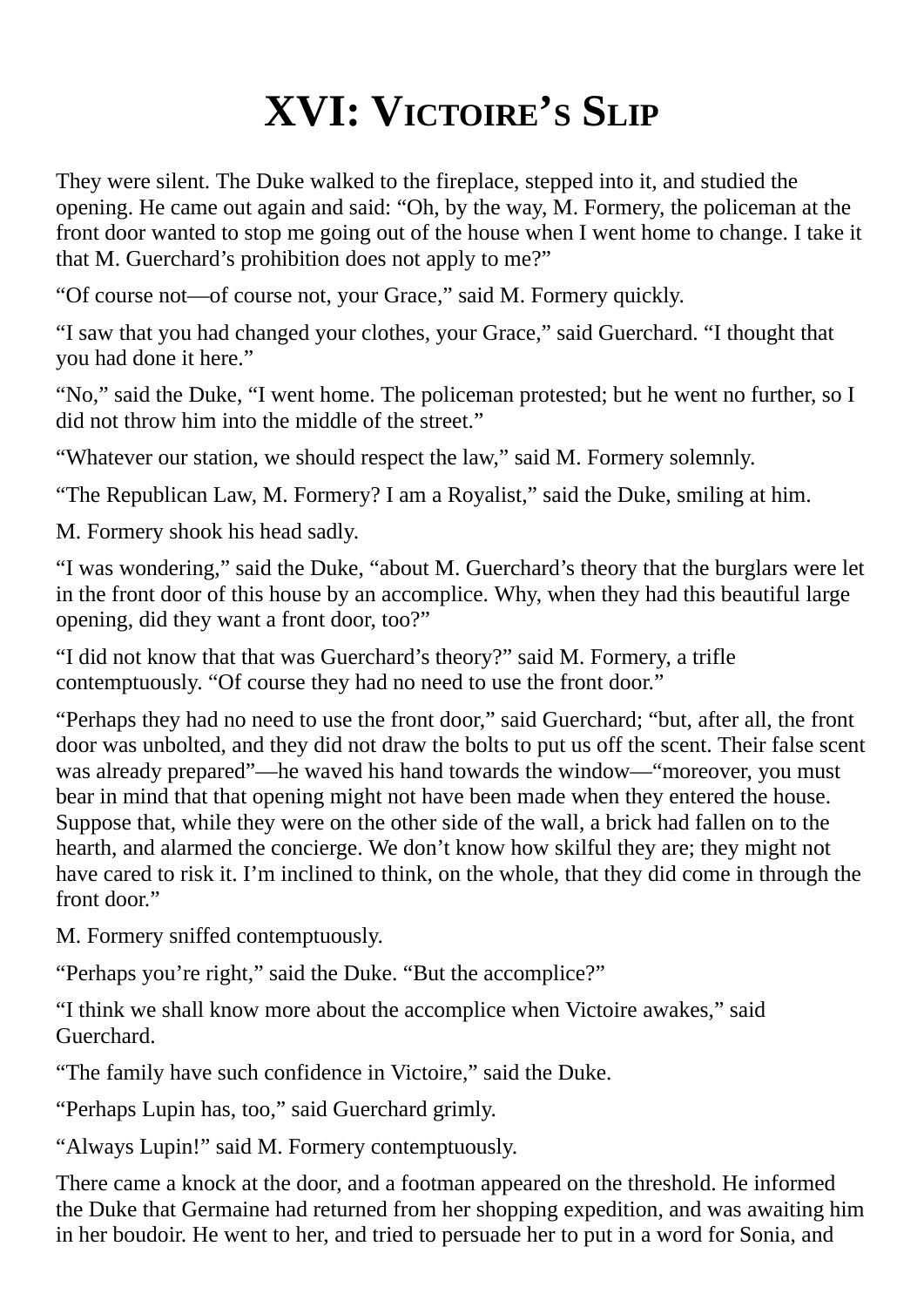endeavour to soften Guerchard's rigour.

She refused to do anything of the kind, declaring that, in view of the value of the stolen property, no stone must be left unturned to recover it. The police knew what they were doing; they must have a free hand. The Duke did not press her with any great vigour; he realized the futility of an appeal to a nature so shallow, so self–centred, and so lacking in sympathy. He took his revenge by teasing her about the wedding presents which were still flowing in. Her father's business friends were still striving to outdo one another in the costliness of the jewelry they were giving her. The great houses of the Faubourg Saint– Germain were still refraining firmly from anything that savoured of extravagance or ostentation. While he was with her the eleventh paper–knife came—from his mother's friend, the Duchess of Veauleglise. The Duke was overwhelmed with joy at the sight of it, and his delighted comments drove Germaine to the last extremity of exasperation. The result was that she begged him, with petulant asperity, to get out of her sight.

He complied with her request, almost with alacrity, and returned to M. Formery and Guerchard. He found them at a standstill, waiting for reports from the detectives who were hunting outside the house for information about the movements of the burglars with the stolen booty, and apparently finding none. The police were also hunting for the stolen motor–cars, not only in Paris and its environs, but also all along the road between Paris and Charmerace.

At about five o'clock Guerchard grew tired of the inaction, and went out himself to assist his subordinates, leaving M. Formery in charge of the house itself. He promised to be back by half–past seven, to let the examining magistrate, who had an engagement for the evening, get away. The Duke spent his time between the drawing–room, where M. Formery entertained him with anecdotes of his professional skill, and the boudoir, where Germaine was entertaining envious young friends who came to see her wedding presents. The friends of Germaine were always a little ill at ease in the society of the Duke, belonging as they did to that wealthy middle class which has made France what she is. His indifference to the doings of the old friends of his family saddened them; and they were unable to understand his airy and persistent trifling. It seemed to them a discord in the cosmic tune.

The afternoon wore away, and at half–past seven Guerchard had not returned. M. Formery waited for him, fuming, for ten minutes, then left the house in charge of the inspector, and went off to his engagement. M. Gournay–Martin was entertaining two financiers and their wives, two of their daughters, and two friends of the Duke, the Baron de Vernan and the Comte de Vauvineuse, at dinner that night. Thanks to the Duke, the party was of a liveliness to which the gorgeous dining–room had been very little used since it had been so fortunate as to become the property of M. Gournay–Martin.

The millionaire had been looking forward to an evening of luxurious woe, deploring the loss of his treasures—giving their prices—to his sympathetic friends. The Duke had other views; and they prevailed. After dinner the guests went to the smoking–room, since the drawing–rooms were in possession of Guerchard. Soon after ten the Duke slipped away from them, and went to the detective. Guerchard's was not a face at any time full of expression, and all that the Duke saw on it was a subdued dulness.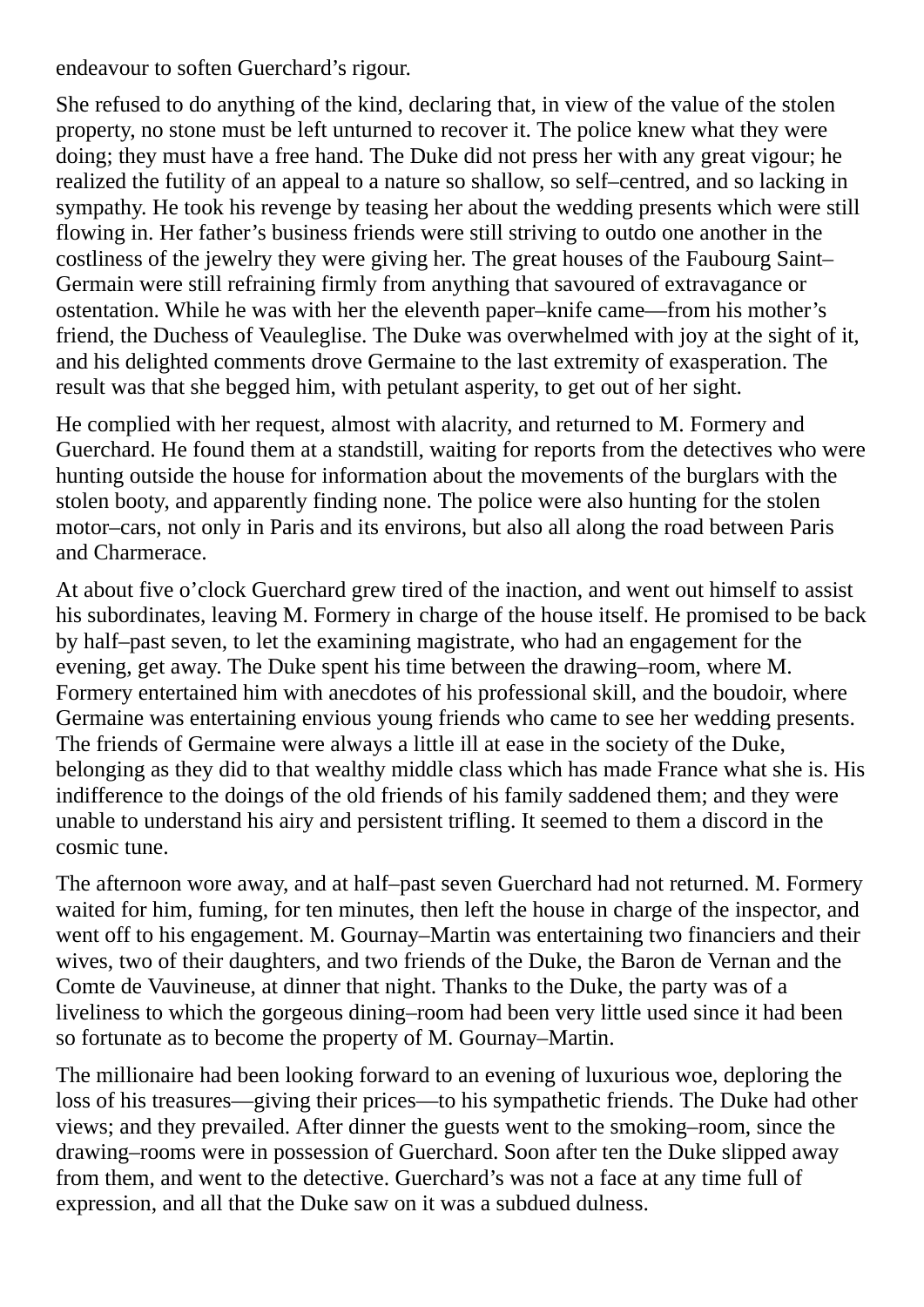"Well, M. Guerchard," he said cheerfully, "what luck? Have any of your men come across any traces of the passage of the burglars with their booty?"

"No, your Grace; so far, all the luck has been with the burglars. For all that any one seems to have seen them, they might have vanished into the bowels of the earth through the floor of the cellars in the empty house next door. That means that they were very quick loading whatever vehicle they used with their plunder. I should think, myself, that they first carried everything from this house down into the hall of the house next door; and then, of course, they could be very quick getting them from hall to their van, or whatever it was. But still, some one saw that van—saw it drive up to the house, or waiting at the house, or driving away from it."

"Is M. Formery coming back?" said the Duke.

"Not to–night," said Guerchard. "The affair is in my hands now; and I have my own men on it—men of some intelligence, or, at any rate, men who know my ways, and how I want things done."

"It must be a relief," said the Duke.

"Oh, no, I'm used to M. Formery—to all the examining magistrates in Paris, and in most of the big provincial towns. They do not really hamper me; and often I get an idea from them; for some of them are men of real intelligence."

"And others are not: I understand," said the Duke.

The door opened and Bonavent, the detective, came in.

"The housekeeper's awake, M. Guerchard," he said.

"Good, bring her down here," said Guerchard.

"Perhaps you'd like me to go," said the Duke.

"Oh, no," said Guerchard. "If it would interest you to hear me question her, please stay."

Bonavent left the room. The Duke sat down in an easy chair, and Guerchard stood before the fireplace.

"M. Formery told me, when you were out this afternoon, that he believed this housekeeper to be quite innocent," said the Duke idly.

"There is certainly one innocent in this affair," said Guerchard, grinning.

"Who is that?" said the Duke.

"The examining magistrate," said Guerchard.

The door opened, and Bonavent brought Victoire in. She was a big, middle–aged woman, with a pleasant, cheerful, ruddy face, black–haired, with sparkling brown eyes, which did not seem to have been at all dimmed by her long, drugged sleep. She looked like a well– to–do farmer's wife, a buxom, good–natured, managing woman.

As soon as she came into the room, she said quickly:

"I wish, Mr. Inspector, your man would have given me time to put on a decent dress. I must have been sleeping in this one ever since those rascals tied me up and put that smelly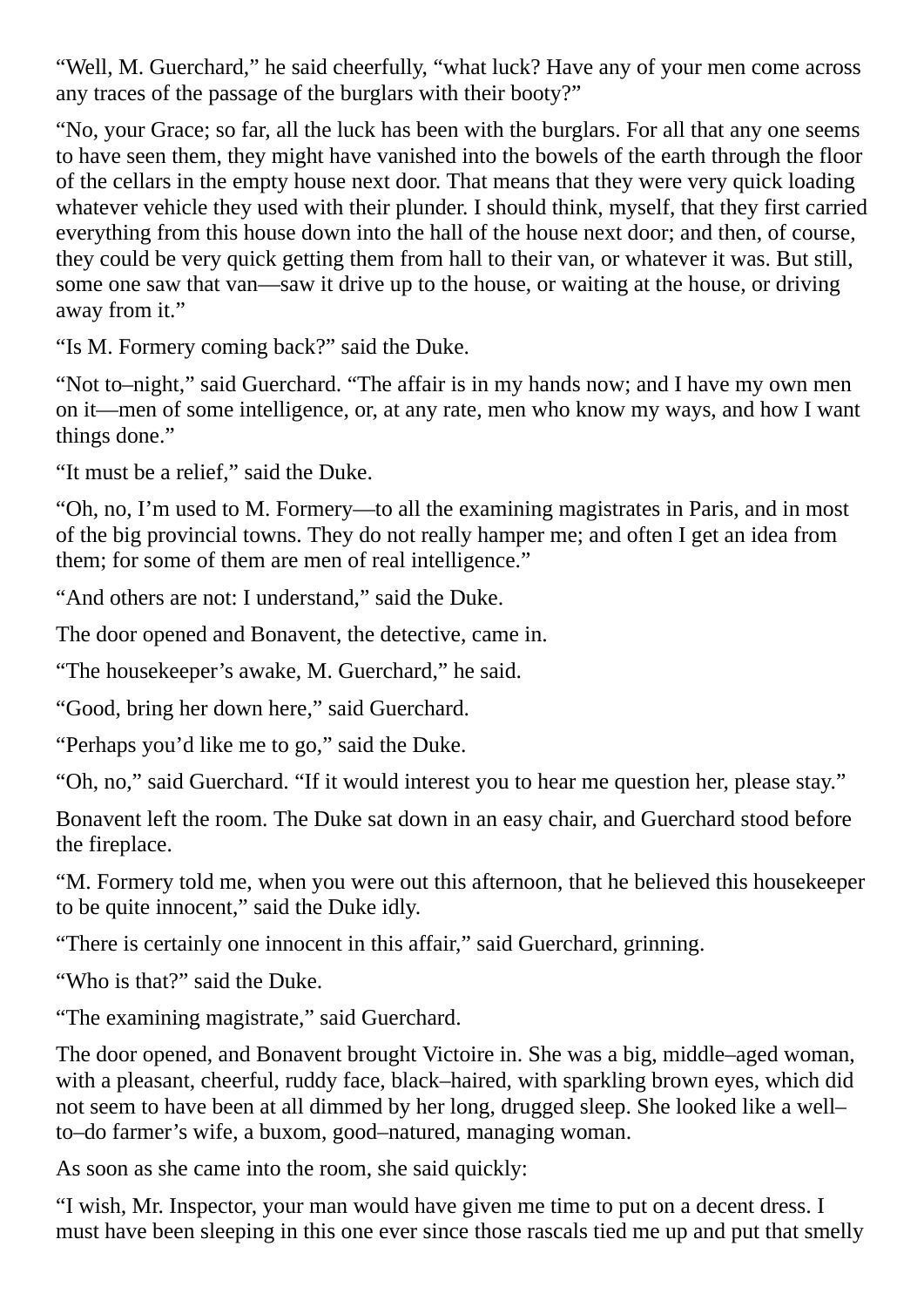handkerchief over my face. I never saw such a nasty–looking crew as they were in my life."

"How many were there, Madame Victoire?" said Guerchard.

"Dozens! The house was just swarming with them. I heard the noise; I came downstairs; and on the landing outside the door here, one of them jumped on me from behind and nearly choked me—to prevent me from screaming, I suppose."

"And they were a nasty–looking crew, were they?" said Guerchard. "Did you see their faces?"

"No, I wish I had! I should know them again if I had; but they were all masked," said Victoire.

"Sit down, Madame Victoire. There's no need to tire you," said Guerchard. And she sat down on a chair facing him.

"Let's see, you sleep in one of the top rooms, Madame Victoire. It has a dormer window, set in the roof, hasn't it?" said Guerchard, in the same polite, pleasant voice.

"Yes; yes. But what has that got to do with it?" said Victoire.

"Please answer my questions," said Guerchard sharply. "You went to sleep in your room. Did you hear any noise on the roof?"

"On the roof? How should I hear it on the roof? There wouldn't be any noise on the roof," said Victoire.

"You heard nothing on the roof?" said Guerchard.

"No; the noise I heard was down here," said Victoire.

"Yes, and you came down to see what was making it. And you were seized from behind on the landing, and brought in here," said Guerchard.

"Yes, that's right," said Madame Victoire.

"And were you tied up and gagged on the landing, or in here?" said Guerchard.

"Oh, I was caught on the landing, and pushed in here, and then tied up," said Victoire.

"I'm sure that wasn't one man's job," said Guerchard, looking at her vigorous figure with admiring eyes.

"You may be sure of that," said Victoire. "It took four of them; and at least two of them have some nice bruises on their shins to show for it."

"I'm sure they have. And it serves them jolly well right," said Guerchard, in a tone of warm approval. "And, I suppose, while those four were tying you up the others stood round and looked on."

"Oh, no, they were far too busy for that," said Victoire.

"What were they doing?" said Guerchard.

"They were taking the pictures off the walls and carrying them out of the window down the ladder," said Victoire.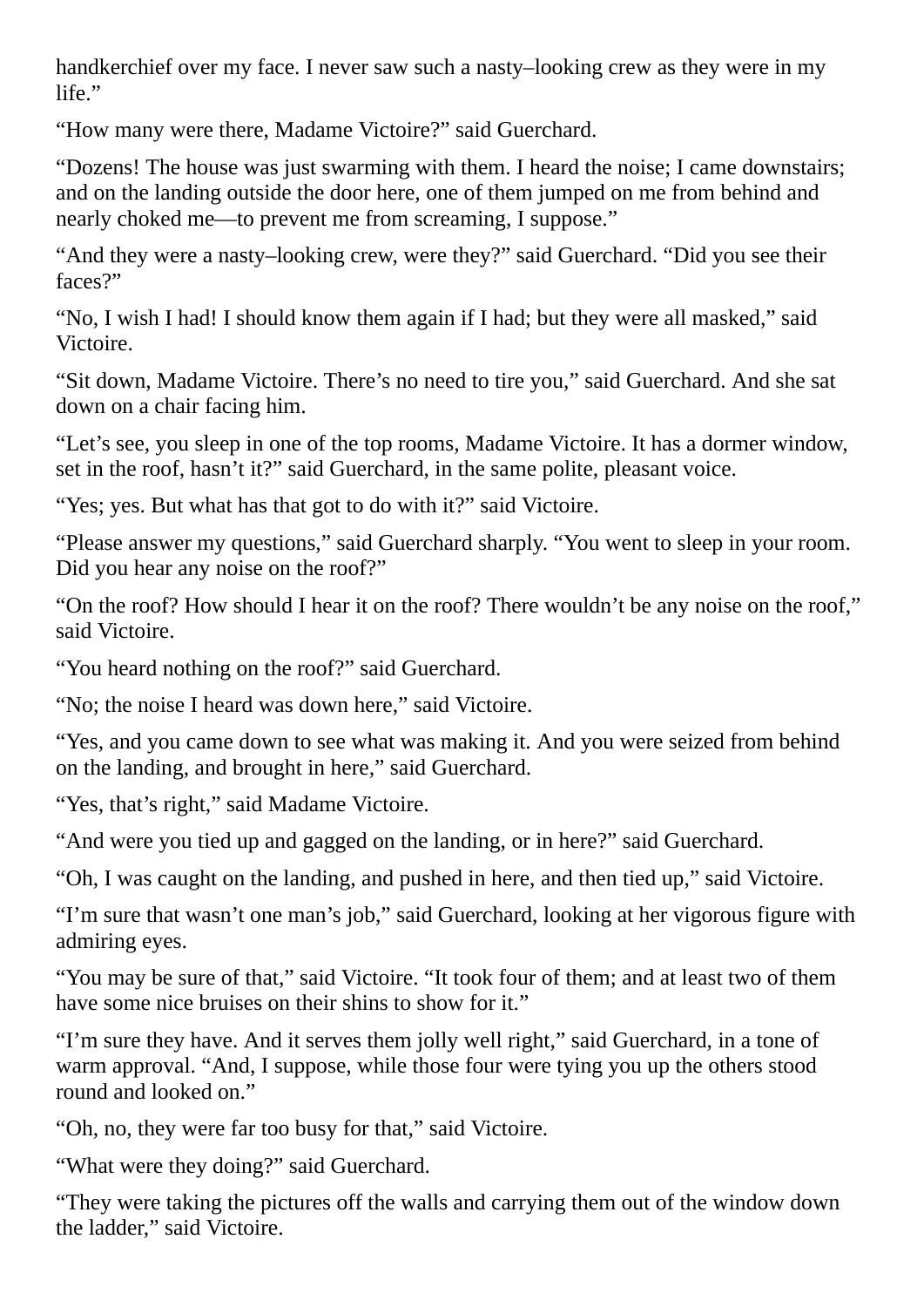Guerchard's eyes flickered towards the Duke, but the expression of earnest inquiry on his face never changed.

"Now, tell me, did the man who took a picture from the walls carry it down the ladder himself, or did he hand it through the window to a man who was standing on the top of a ladder ready to receive it?" he said.

Victoire paused as if to recall their action; then she said, "Oh, he got through the window, and carried it down the ladder himself."

"You're sure of that?" said Guerchard.

"Oh, yes, I am quite sure of it—why should I deceive you, Mr. Inspector?" said Victoire quickly; and the Duke saw the first shadow of uneasiness on her face.

"Of course not," said Guerchard. "And where were you?"

"Oh, they put me behind the screen."

"No, no, where were you when you came into the room?"

"I was against the door," said Victoire.

"And where was the screen?" said Guerchard. "Was it before the fireplace?"

"No; it was on one side—the left–hand side," said Victoire.

"Oh, will you show me exactly where it stood?" said Guerchard.

Victoire rose, and, Guerchard aiding her, set the screen on the left–hand side of the fireplace.

Guerchard stepped back and looked at it.

"Now, this is very important," he said. "I must have the exact position of the four feet of that screen. Let's see … some chalk … of course…. You do some dressmaking, don't you, Madame Victoire?"

"Oh, yes, I sometimes make a dress for one of the maids in my spare time," said Victoire.

"Then you've got a piece of chalk on you," said Guerchard.

"Oh, yes," said Victoire, putting her hand to the pocket of her dress.

She paused, took a step backwards, and looked wildly round the room, while the colour slowly faded in her ruddy cheeks.

"What am I talking about?" she said in an uncertain, shaky voice. "I haven't any chalk—I —ran out of chalk the day before yesterday."

"I think you have, Madame Victoire. Feel in your pocket and see," said Guerchard sternly. His voice had lost its suavity; his face its smile: his eyes had grown dangerous.

"No, no; I have no chalk," cried Victoire.

With a sudden leap Guerchard sprang upon her, caught her in a firm grip with his right arm, and his left hand plunged into her pocket.

"Let me go! Let me go! You're hurting," she cried.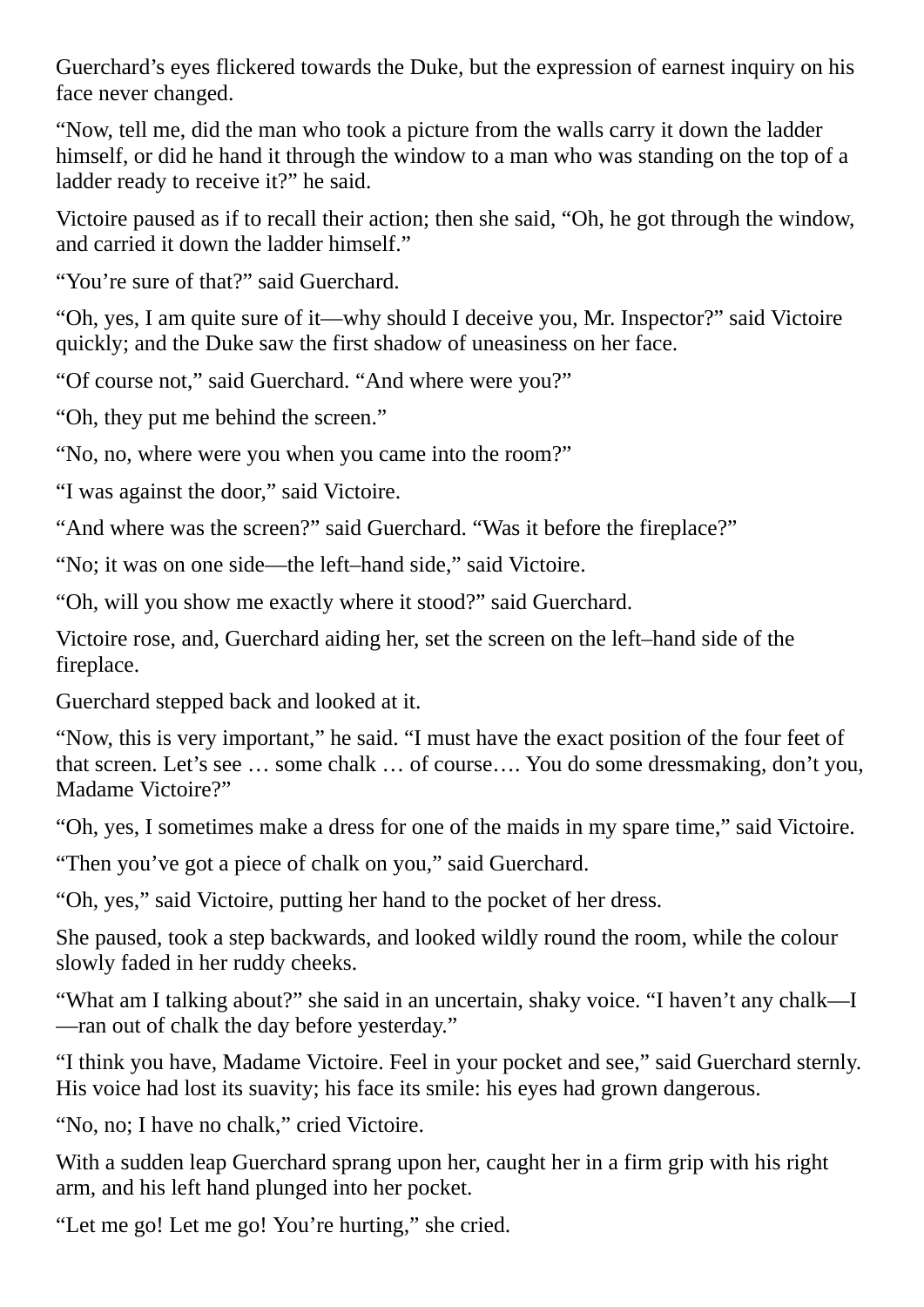Guerchard loosed her and stepped back.

"What's this?" he said; and he held up between his thumb and forefinger a piece of blue chalk.

Victoire drew herself up and faced him gallantly: "Well, what of it?—it is chalk. Mayn't an honest woman carry chalk in her pockets without being insulted and pulled about by every policeman she comes across?" she cried.

"That will be for the examining magistrate to decide," said Guerchard; and he went to the door and called Bonavent. Bonavent came in, and Guerchard said: "When the prison van comes, put this woman in it; and send her down to the station."

"But what have I done?" cried Victoire. "I'm innocent! I declare I'm innocent. I've done nothing at all. It's not a crime to carry a piece of chalk in one's pocket."

"Now, that's a matter for the examining magistrate. You can explain it to him," said Guerchard. "I've got nothing to do with it: so it's no good making a fuss now. Do go quietly, there's a good woman."

He spoke in a quiet, business–like tone. Victoire looked him in the eyes, then drew herself up, and went quietly out of the room.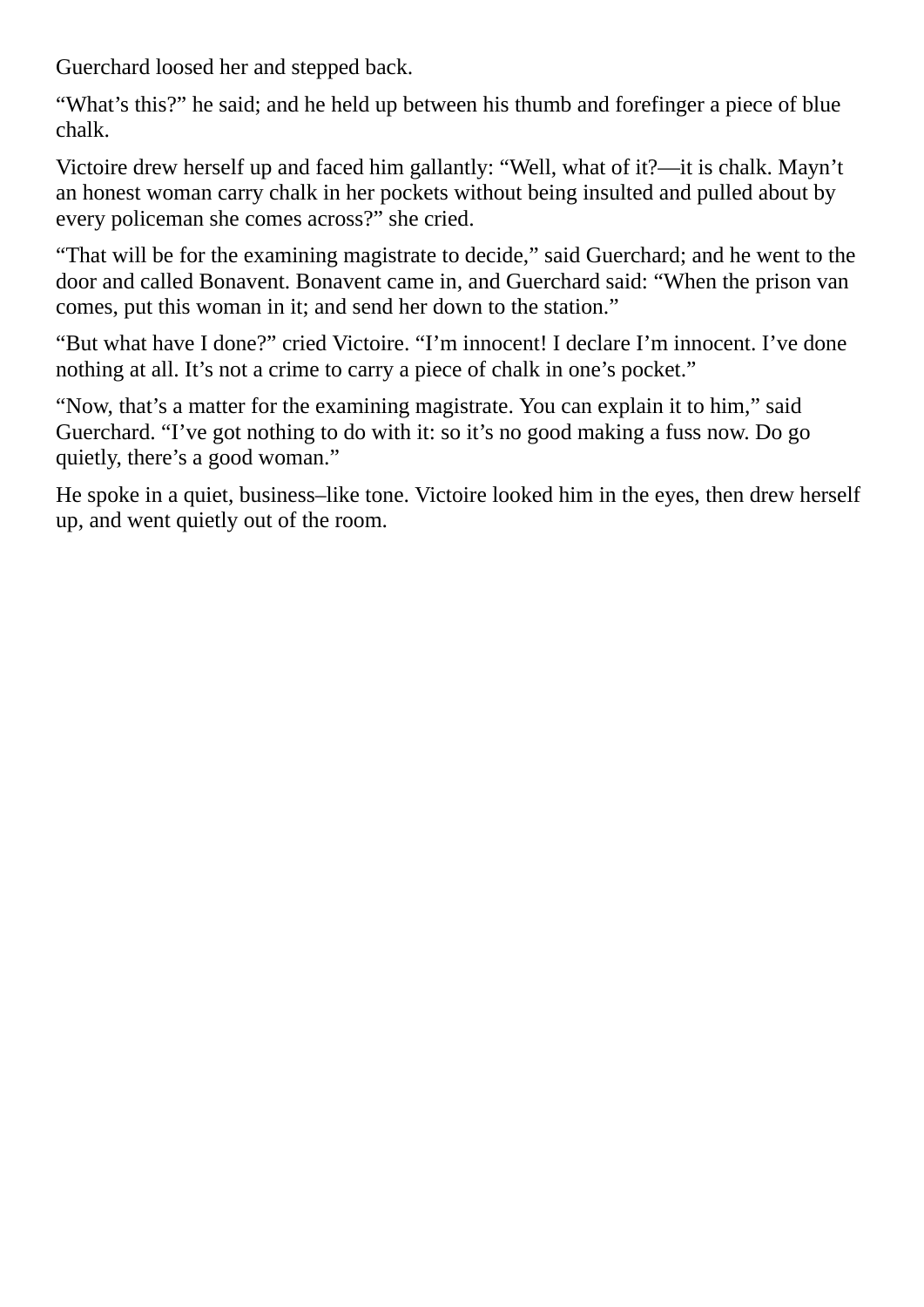### **XVII: SONIA'S ESCAPE**

"One of M. Formery's innocents," said Guerchard, turning to the Duke.

"The chalk?" said the Duke. "Is it the same chalk?"

"It's blue," said Guerchard, holding it out. "The same as that of the signatures on the walls. Add that fact to the woman's sudden realization of what she was doing, and you'll see that they were written with it."

"It is rather a surprise," said the Duke. "To look at her you would think that she was the most honest woman in the world."

"Ah, you don't know Lupin, your Grace," said Guerchard. "He can do anything with women; and they'll do anything for him. And, what's more, as far as I can see, it doesn't make a scrap of difference whether they're honest or not. The fair–haired lady I was telling you about was probably an honest woman; Ganimard is sure of it. We should have found out long ago who she was if she had been a wrong 'un. And Ganimard also swears that when he arrested Lupin on board the Provence some woman, some ordinary, honest woman among the passengers, carried away Lady Garland's jewels, which he had stolen and was bringing to America, and along with them a matter of eight hundred pounds which he had stolen from a fellow–passenger on the voyage."

"That power of fascination which some men exercise on women is one of those mysteries which science should investigate before it does anything else," said the Duke, in a reflective tone. "Now I come to think of it, I had much better have spent my time on that investigation than on that tedious journey to the South Pole. All the same, I'm deucedly sorry for that woman, Victoire. She looks such a good soul."

Guerchard shrugged his shoulders: "The prisons are full of good souls," he said, with cynical wisdom born of experience. "They get caught so much more often than the bad."

"It seems rather mean of Lupin to make use of women like this, and get them into trouble," said the Duke.

"But he doesn't," said Guerchard quickly. "At least he hasn't up to now. This Victoire is the first we've caught. I look on it as a good omen."

He walked across the room, picked up his cloak, and took a card–case from the inner pocket of it. "If you don't mind, your Grace, I want you to show this permit to my men who are keeping the door, whenever you go out of the house. It's just a formality; but I attach considerable importance to it, for I really ought not to make exceptions in favour of any one. I have two men at the door, and they have orders to let nobody out without my written permission. Of course M. Gournay–Martin's guests are different. Bonavent has orders to pass them out. And, if your Grace doesn't mind, it will help me. If you carry a permit, no one else will dream of complaining of having to do so."

"Oh, I don't mind, if it's of any help to you," said the Duke cheerfully.

"Thank you," said Guerchard. And he wrote on his card and handed it to the Duke.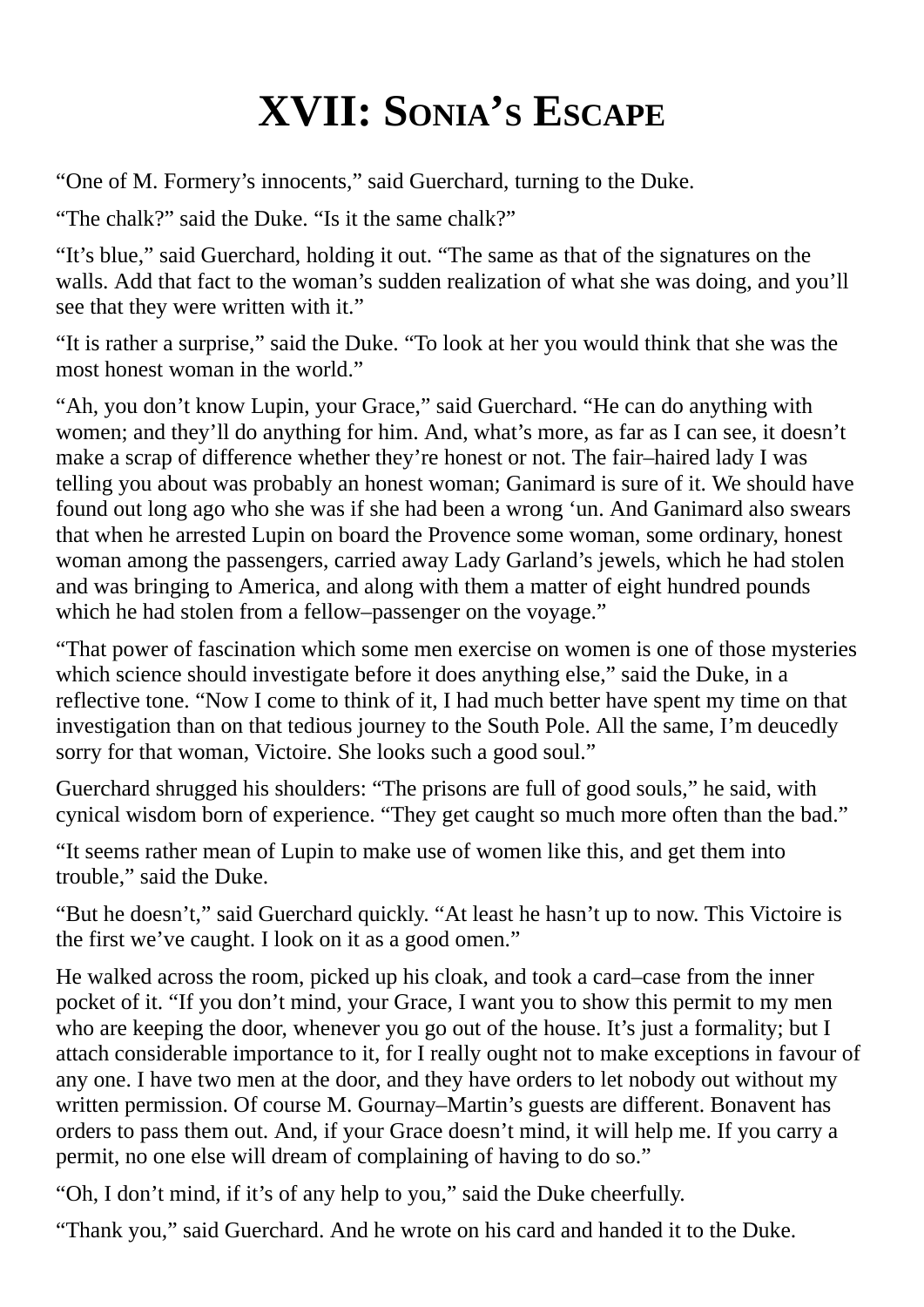The Duke took it and looked at it. On it was written:

"Pass the Duke of Charmerace."

"J. GUERCHARD."

"It's quite military," said the Duke, putting the card into his waistcoat pocket.

There came a knock at the door, and a tall, thin, bearded man came into the room.

"Ah, Dieusy! At last! What news?" cried Guerchard.

Dieusy saluted: "I've learnt that a motor–van was waiting outside the next house—in the side street," he said.

"At what time?" said Guerchard.

"Between four and five in the morning," said Dieusy.

"Who saw it?" said Guerchard.

"A scavenger. He thinks that it was nearly five o'clock when the van drove off."

"Between four and five—nearly five. Then they filled up the opening before they loaded the van. I thought they would," said Guerchard, thoughtfully. "Anything else?"

"A few minutes after the van had gone a man in motoring dress came out of the house," said Dieusy.

"In motoring dress?" said Guerchard quickly.

"Yes. And a little way from the house he threw away his cigarette. The scavenger thought the whole business a little queer, and he picked up the cigarette and kept it. Here it is."

He handed it to Guerchard, whose eyes scanned it carelessly and then glued themselves to it.

"A gold–tipped cigarette … marked Mercedes … Why, your Grace, this is one of your cigarettes!"

"But this is incredible!" cried the Duke.

"Not at all," said Guerchard. "It's merely another link in the chain. I've no doubt you have some of these cigarettes at Charmerace."

"Oh, yes, I've had a box on most of the tables," said the Duke.

"Well, there you are," said Guerchard.

"Oh, I see what you're driving at," said the Duke. "You mean that one of the Charolais must have taken a box."

"Well, we know that they'd hardly stick at a box of cigarettes," said Guerchard.

"Yes … but I thought … " said the Duke; and he paused.

"You thought what?" said Guerchard.

"Then Lupin … since it was Lupin who managed the business last night—since you found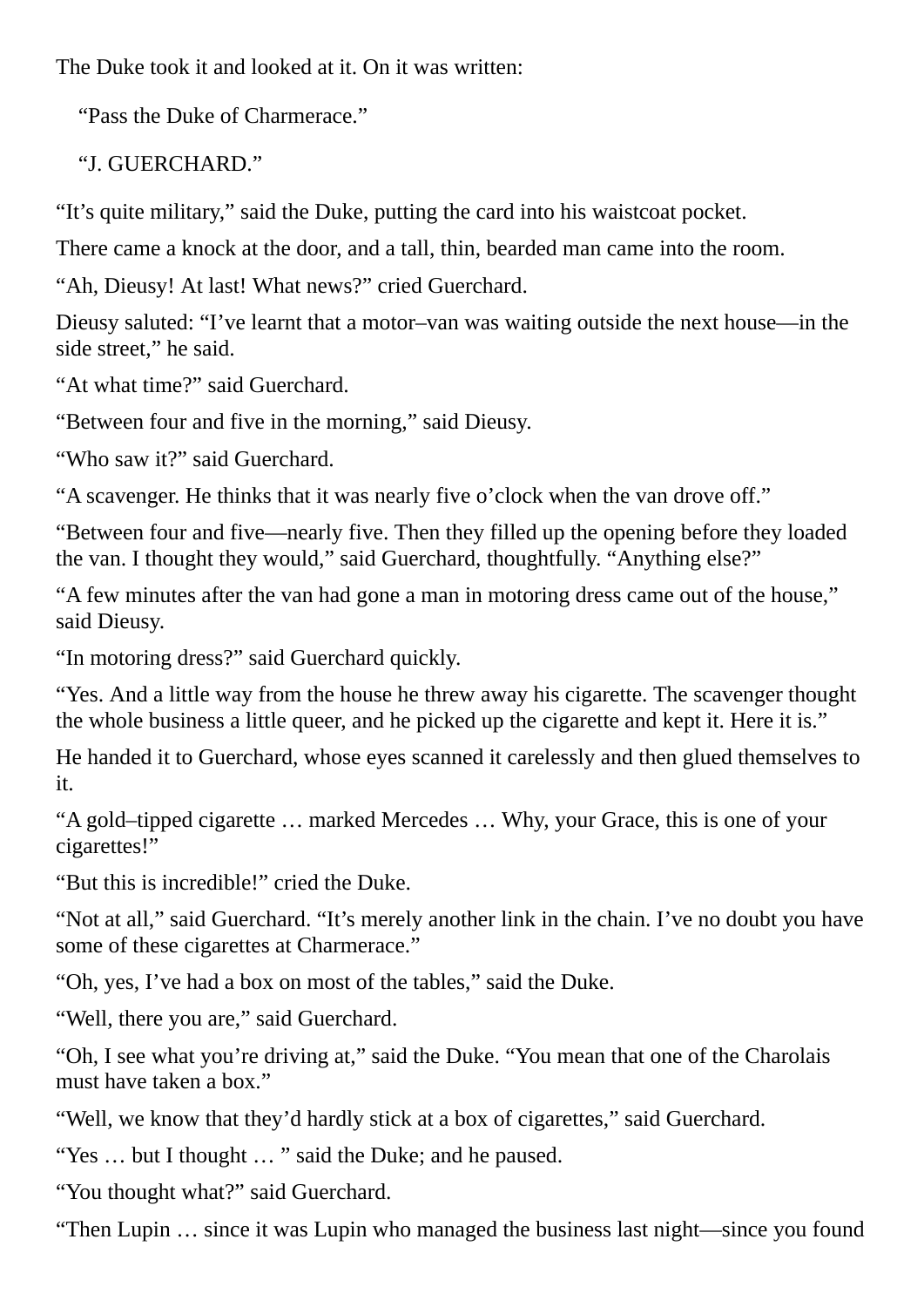those salvias in the house next door … then Lupin came from Charmerace."

"Evidently," said Guerchard.

"And Lupin is one of the Charolais."

"Oh, that's another matter," said Guerchard.

"But it's certain, absolutely certain," said the Duke. "We have the connecting links … the salvias … this cigarette."

"It looks very like it. You're pretty quick on a scent, I must say," said Guerchard. "What a detective you would have made! Only … nothing is certain."

"But it IS. Whatever more do you want? Was he at Charmerace yesterday, or was he not? Did he, or did he not, arrange the theft of the motor–cars?"

"Certainly he did. But he himself might have remained in the background all the while," said Guerchard.

"In what shape? … Under what mask? … By Jove, I should like to see this fellow!" said the Duke.

"We shall see him to–night," said Guerchard.

"To–night?" said the Duke.

"Of course we shall; for he will come to steal the coronet between a quarter to twelve and midnight," said Guerchard.

"Never!" said the Duke. "You don't really believe that he'll have the cheek to attempt such a mad act?"

"Ah, you don't know this man, your Grace … his extraordinary mixture of coolness and audacity. It's the danger that attracts him. He throws himself into the fire, and he doesn't get burnt. For the last ten years I've been saying to myself, 'Here we are: this time I've got him! ... At last I'm going to nab him.' But I've said that day after day," said Guerchard; and he paused.

"Well?" said the Duke.

"Well, the days pass; and I never nab him. Oh, he is thick, I tell you…. He's a joker, he is … a regular artist"—he ground his teeth—"The damned thief!"

The Duke looked at him, and said slowly, "Then you think that to–night Lupin—"

"You've followed the scent with me, your Grace," Guerchard interrupted quickly and vehemently. "We've picked up each clue together. You've almost seen this man at work…. You've understood him. Isn't a man like this, I ask you, capable of anything?"

"He is," said the Duke, with conviction.

"Well, then," said Guerchard.

"Perhaps you're right," said the Duke.

Guerchard turned to Dieusy and said, in a quieter voice, "And when the scavenger had picked up the cigarette, did he follow the motorist?"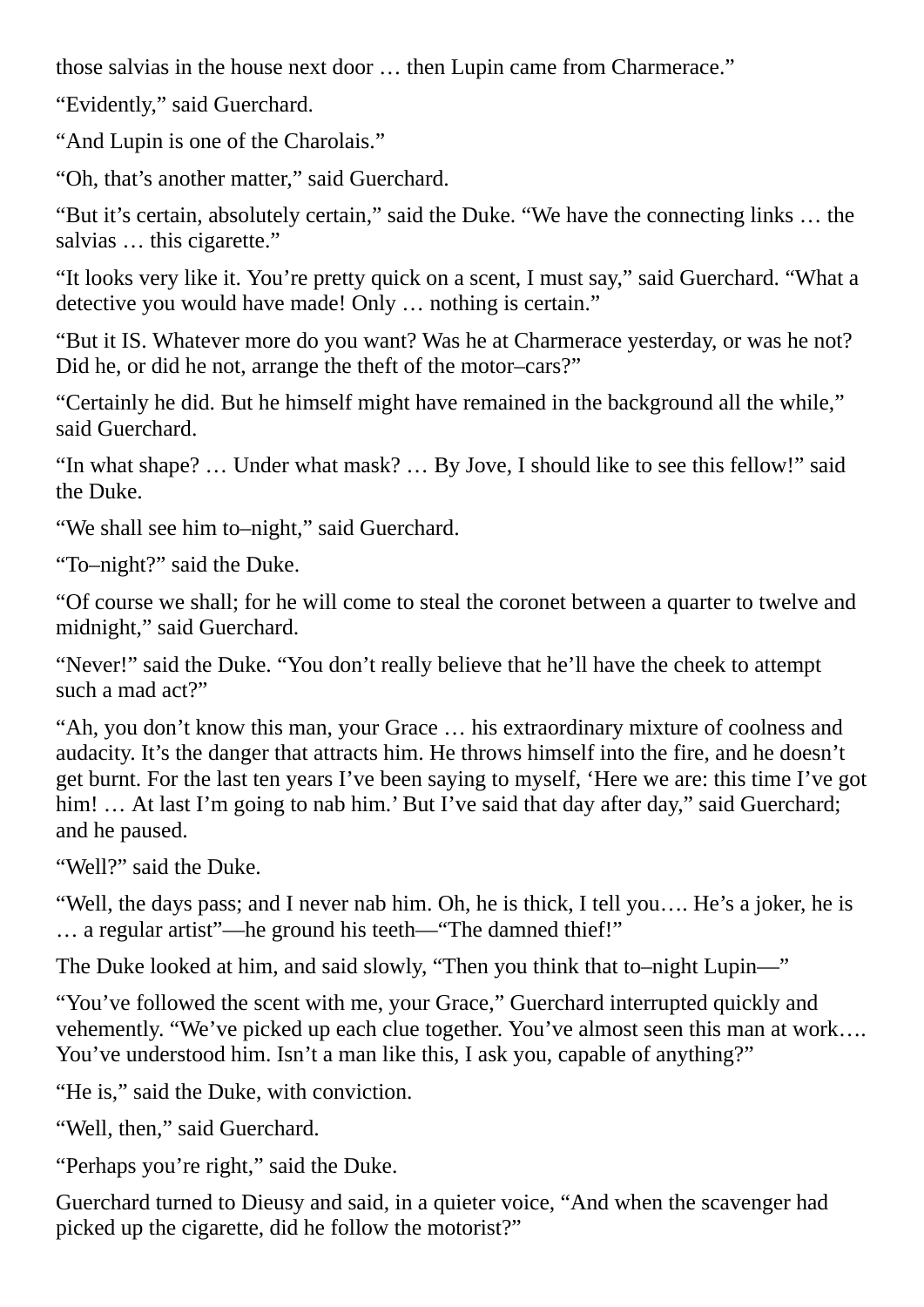"Yes, he followed him for about a hundred yards. He went down into Sureau Street, and turned westwards. Then a motor–car came along; he got into it, and went off."

"What kind of a motor–car?" said Guerchard.

"A big car, and dark red in colour," said Dieusy.

"The Limousine!" cried the Duke.

"That's all I've got so far, sir," said Dieusy.

"Well, off you go," said Guerchard. "Now that you've got started, you'll probably get something else before very long."

Dieusy saluted and went.

"Things are beginning to move," said Guerchard cheerfully. "First Victoire, and now this motor–van."

"They are indeed," said the Duke.

"After all, it ought not to be very difficult to trace that motor–van," said Guerchard, in a musing tone. "At any rate, its movements ought to be easy enough to follow up till about six. Then, of course, there would be a good many others about, delivering goods."

"You seem to have all the possible information you can want at your finger–ends," said the Duke, in an admiring tone.

"I suppose I know the life of Paris as well as anybody," said Guerchard.

They were silent for a while. Then Germaine's maid, Irma, came into the room and said:

"If you please, your Grace, Mademoiselle Kritchnoff would like to speak to you for a moment."

"Oh? Where is she?" said the Duke.

"She's in her room, your Grace."

"Oh, very well, I'll go up to her," said the Duke. "I can speak to her in the library."

He rose and was going towards the door when Guerchard stepped forward, barring his way, and said, "No, your Grace."

"No? Why?" said the Duke haughtily.

"I beg you will wait a minute or two till I've had a word with you," said Guerchard; and he drew a folded sheet of paper from his pocket and held it up.

The Duke looked at Guerchard's face, and he looked at the paper in his hand; then he said: "Oh, very well." And, turning to Irma, he added quietly, "Tell Mademoiselle Kritchnoff that I'm in the drawing–room."

"Yes, your Grace, in the drawing–room," said Irma; and she turned to go.

"Yes; and say that I shall be engaged for the next five minutes—the next five minutes, do you understand?" said the Duke.

"Yes, your Grace," said Irma; and she went out of the door.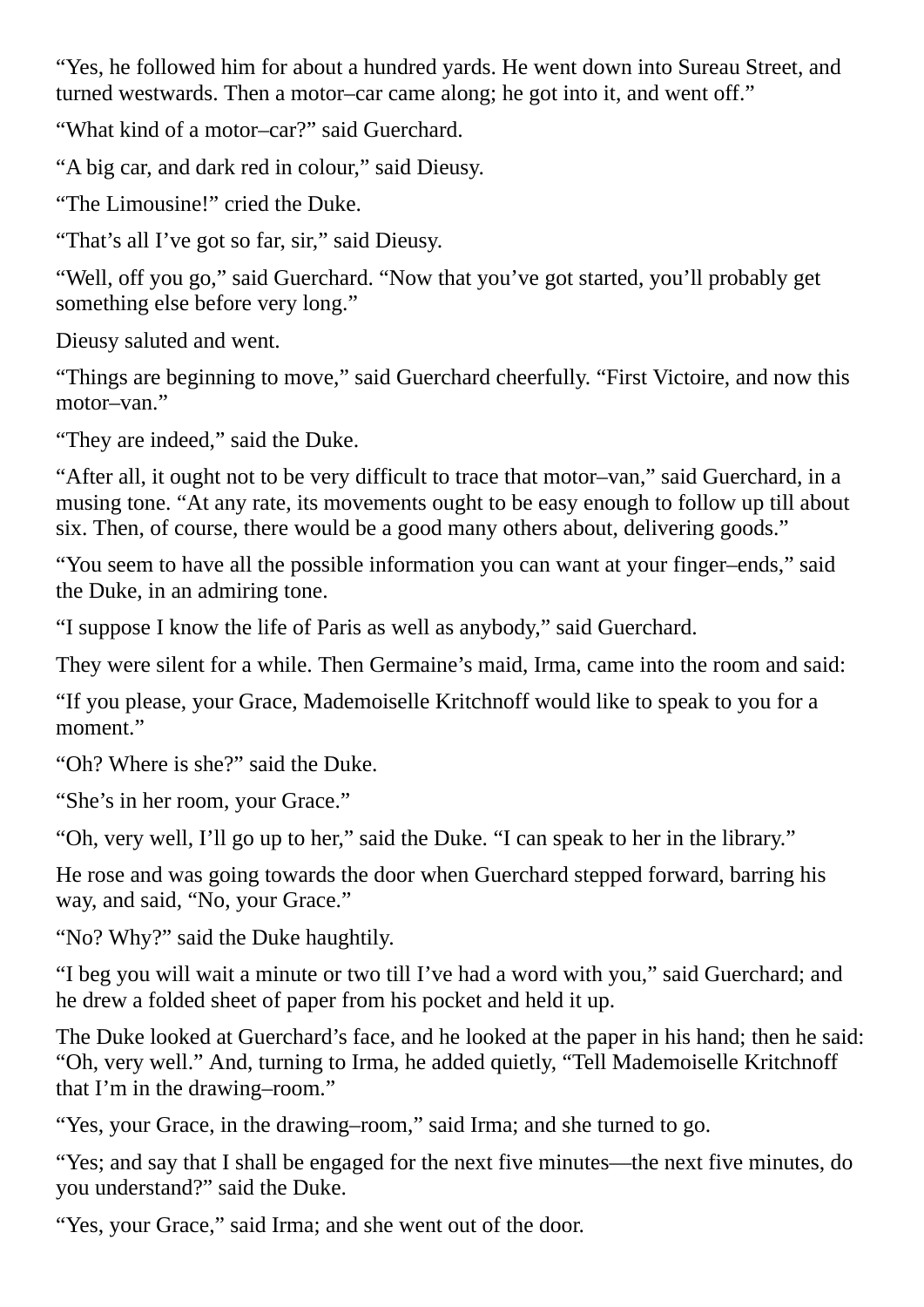"Ask Mademoiselle Kritchnoff to put on her hat and cloak," said Guerchard.

"Yes, sir," said Irma; and she went.

The Duke turned sharply on Guerchard, and said: "Now, why on earth? … I don't understand."

"I got this from M. Formery," said Guerchard, holding up the paper.

"Well," said the Duke. "What is it?"

"It's a warrant, your Grace," said Guerchard.

"What! … A warrant! … Not for the arrest of Mademoiselle Kritchnoff?"

"Yes," said Guerchard.

"Oh, come, it's impossible," said the Duke. "You're never going to arrest that child?"

"I am, indeed," said Guerchard. "Her examination this afternoon was in the highest degree unsatisfactory. Her answers were embarrassed, contradictory, and in every way suspicious."

"And you've made up your mind to arrest her?" said the Duke slowly, knitting his brow in anxious thought.

"I have, indeed," said Guerchard. "And I'm going to do it now. The prison van ought to be waiting at the door." He looked at his watch. "She and Victoire can go together."

"So … you're going to arrest her … you're going to arrest her?" said the Duke thoughtfully: and he took a step or two up and down the room, still thinking hard.

"Well, you understand the position, don't you, your Grace?" said Guerchard, in a tone of apology. "Believe me that, personally, I've no animosity against Mademoiselle Kritchnoff. In fact, the child attracts me."

"Yes," said the Duke softly, in a musing tone. "She has the air of a child who has lost its way … lost its way in life…. And that poor little hiding–place she found … that rolled–up handkerchief ... thrown down in the corner of the little room in the house next door ... it was absolutely absurd."

"What! A handkerchief!" cried Guerchard, with an air of sudden, utter surprise.

"The child's clumsiness is positively pitiful," said the Duke.

"What was in the handkerchief? … The pearls of the pendant?" cried Guerchard.

"Yes: I supposed you knew all about it. Of course M. Formery left word for you," said the Duke, with an air of surprise at the ignorance of the detective.

"No: I've heard nothing about it," cried Guerchard.

"He didn't leave word for you?" said the Duke, in a tone of greater surprise. "Oh, well, I dare say that he thought to–morrow would do. Of course you were out of the house when he found it. She must have slipped out of her room soon after you went."

"He found a handkerchief belonging to Mademoiselle Kritchnoff. Where is it?" cried Guerchard.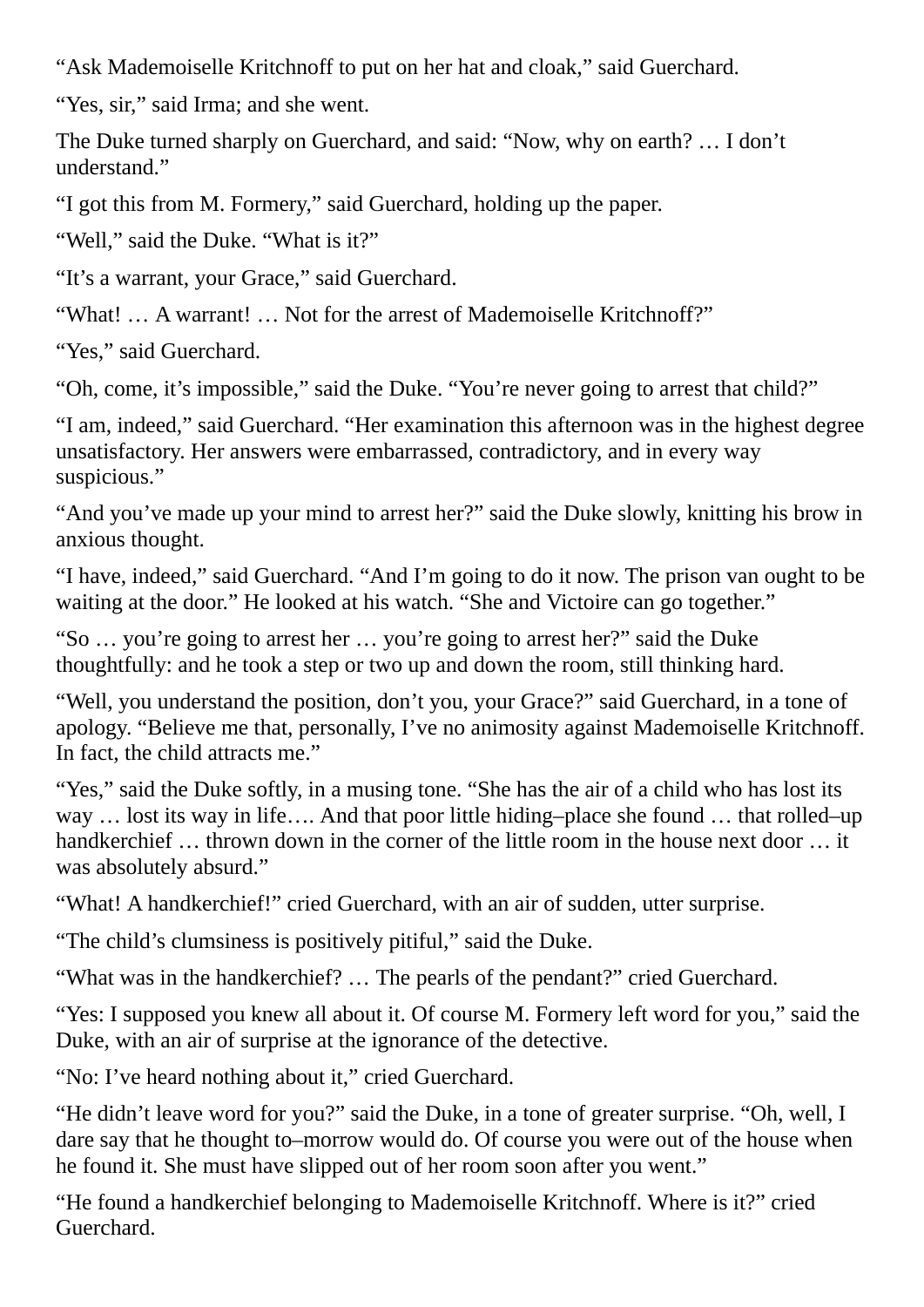"M. Formery took the pearls, but he left the handkerchief. I suppose it's in the corner where he found it," said the Duke.

"He left the handkerchief?" cried Guerchard. "If that isn't just like the fool! He ought to keep hens; it's all he's fit for!"

He ran to the fireplace, seized the lantern, and began lighting it: "Where is the handkerchief?" he cried.

"In the left–hand corner of the little room on the right on the second floor. But if you're going to arrest Mademoiselle Kritchnoff, why are you bothering about the handkerchief? It can't be of any importance," said the Duke.

"I beg your pardon," said Guerchard. "But it is."

"But why?" said the Duke.

"I was arresting Mademoiselle Kritchnoff all right because I had a very strong presumption of her guilt. But I hadn't the slightest proof of it," said Guerchard.

"What?" cried the Duke, in a horrified tone.

"No, you've just given me the proof; and since she was able to hide the pearls in the house next door, she knew the road which led to it. Therefore she's an accomplice," said Guerchard, in a triumphant tone.

"What? Do you think that, too?" cried the Duke. "Good Heavens! And it's me! … It's my senselessness! … It's my fault that you've got your proof!" He spoke in a tone of acute distress.

"It was your duty to give it me," said Guerchard sternly; and he began to mount the steps.

"Shall I come with you? I know where the handkerchief is," said the Duke quickly.

"No, thank you, your Grace," said Guerchard. "I prefer to go alone."

"You'd better let me help you," said the Duke.

"No, your Grace," said Guerchard firmly.

"I must really insist," said the Duke.

"No—no—no," said Guerchard vehemently, with stern decision. "It's no use your insisting, your Grace; I prefer to go alone. I shall only be gone a minute or two."

"Just as you like," said the Duke stiffly.

The legs of Guerchard disappeared up the steps. The Duke stood listening with all his ears. Directly he heard the sound of Guerchard's heels on the floor, when he dropped from the chimney–piece of the next room, he went swiftly to the door, opened it, and went out. Bonavent was sitting on the chair on which the young policeman had sat during the afternoon. Sonia, in her hat and cloak, was half–way down the stairs.

The Duke put his head inside the drawing–room door, and said to the empty room: "Here is Mademoiselle Kritchnoff, M. Guerchard." He held open the door, Sonia came down the stairs, and went through it. The Duke followed her into the drawing–room, and shut the door.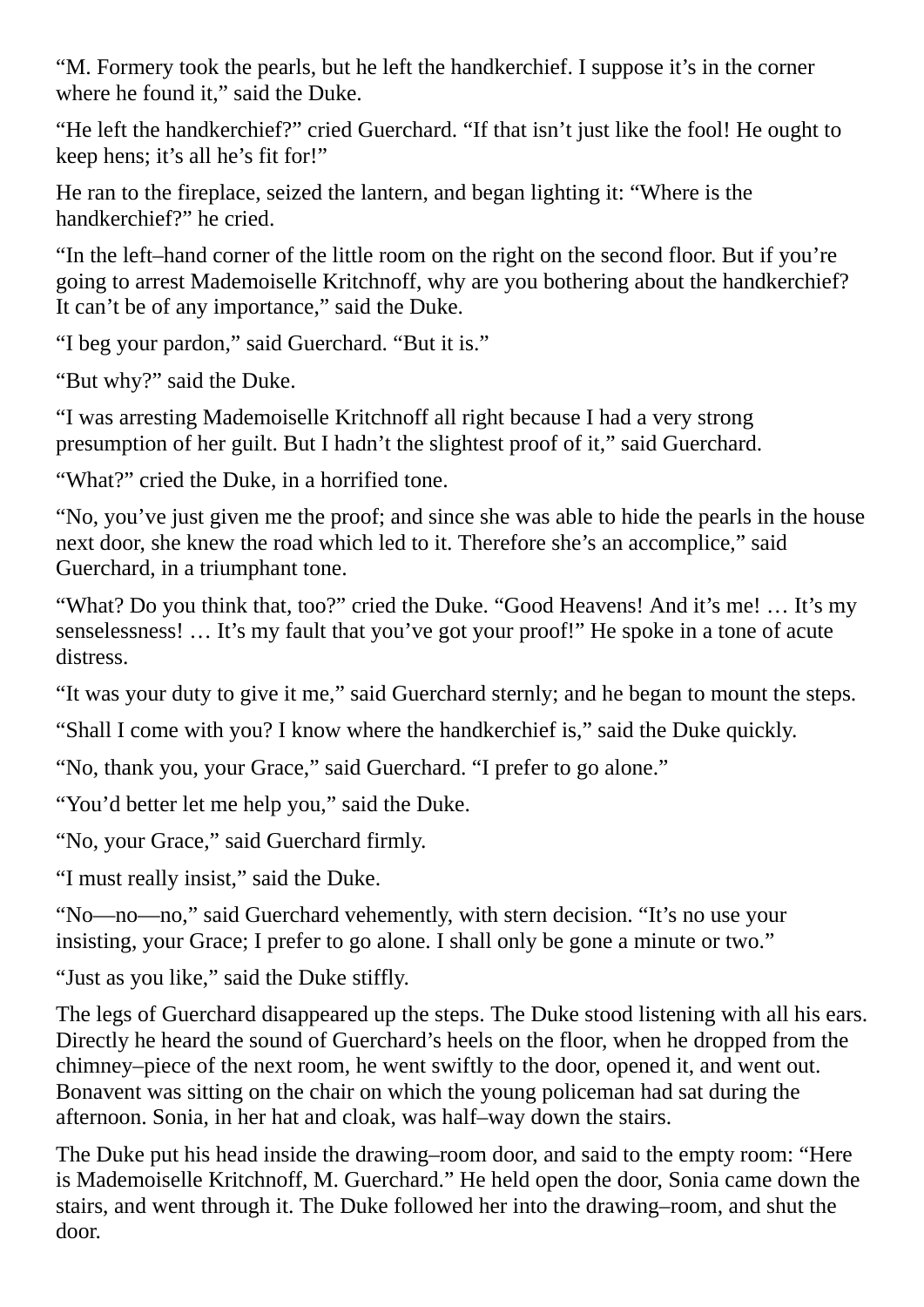"There's not a moment to lose," he said in a low voice.

"Oh, what is it, your Grace?" said Sonia anxiously.

"Guerchard has a warrant for your arrest."

"Then I'm lost!" cried Sonia, in a panic–stricken voice.

"No, you're not. You must go—at once," said the Duke.

"But how can I go? No one can get out of the house. M. Guerchard won't let them," cried Sonia, panic–stricken.

"We can get over that," said the Duke.

He ran to Guerchard's cloak, took the card–case from the inner pocket, went to the writing–table, and sat down. He took from his waist–coat pocket the permit which Guerchard had given him, and a pencil. Then he took a card from the card–case, set the permit on the table before him, and began to imitate Guerchard's handwriting with an amazing exactness. He wrote on the card:

"Pass Mademoiselle Kritchnoff." "J. GUERCHARD."

Sonia stood by his side, panting quickly with fear, and watched him do it. He had scarcely finished the last stroke, when they heard a noise on the other side of the opening into the empty house. The Duke looked at the fireplace, and his teeth bared in an expression of cold ferocity. He rose with clenched fists, and took a step towards the fireplace.

"Your Grace? Your Grace?" called the voice of Guerchard.

"What is it?" answered the Duke quietly.

"I can't see any handkerchief," said Guerchard. "Didn't you say it was in the left–hand corner of the little room on the right?"

"I told you you'd better let me come with you, and find it," said the Duke, in a tone of triumph. "It's in the right–hand corner of the little room on the left."

"I could have sworn you said the little room on the right," said Guerchard.

They heard his footfalls die away.

"Now, you must get out of the house quickly." said the Duke. "Show this card to the detectives at the door, and they'll pass you without a word."

He pressed the card into her hand.

"But—but—this card?" stammered Sonia.

"There's no time to lose," said the Duke.

"But this is madness," said Sonia. "When Guerchard finds out about this card—that you you—"

"There's no need to bother about that," interrupted the Duke quickly. "Where are you going to?"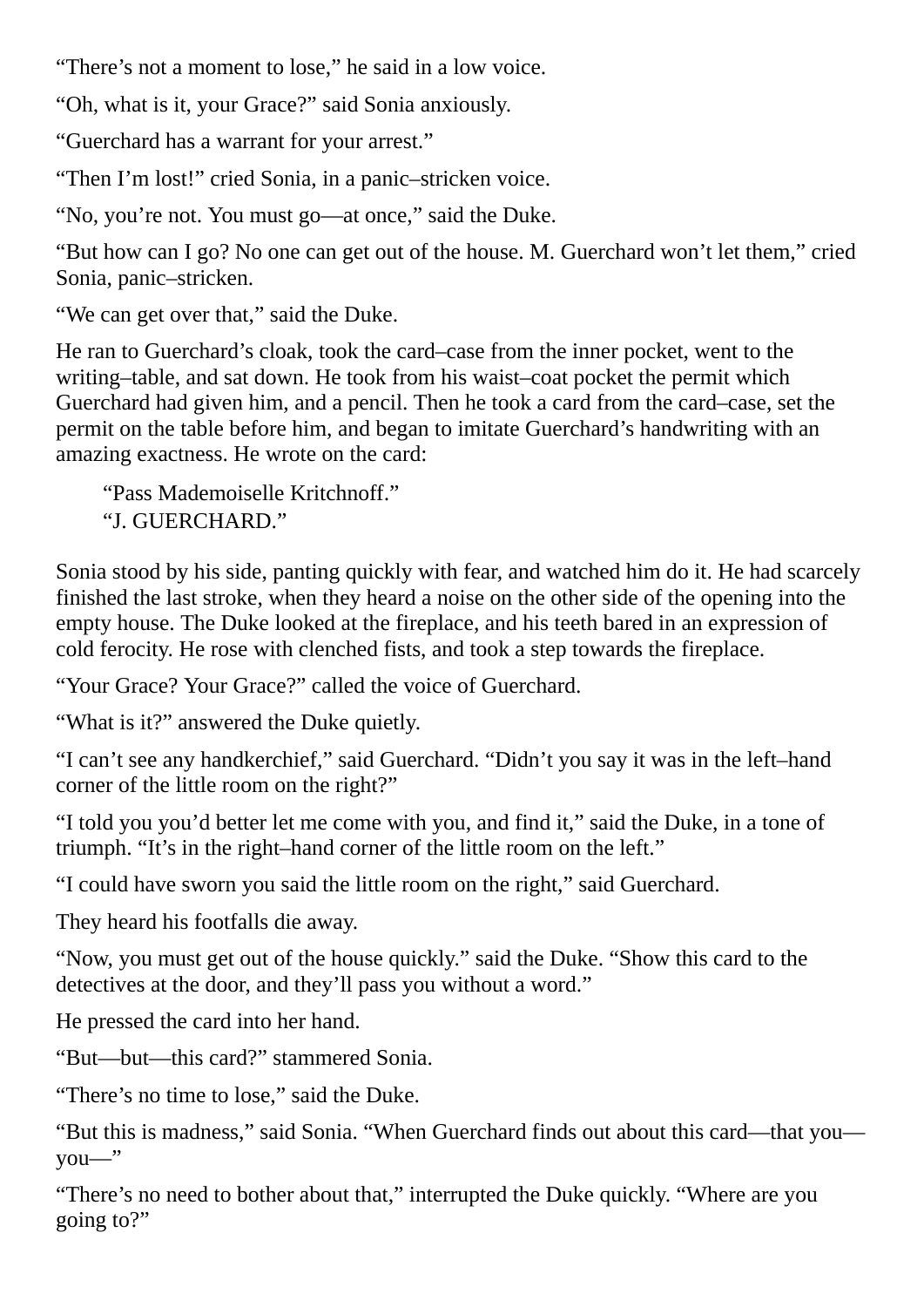"A little hotel near the Star. I've forgotten the name of it," said Sonia. "But this card—"

"Has it a telephone?" said the Duke.

"Yes—No. 555, Central," said Sonia.

"If I haven't telephoned to you before half–past eight to–morrow morning, come straight to my house," said the Duke, scribbling the telephone number on his shirt–cuff.

"Yes, yes," said Sonia. "But this card…. When Guerchard knows … when he discovers…. Oh, I can't let you get into trouble for me."

"I shan't. But go—go," said the Duke, and he slipped his right arm round her and drew her to the door.

"Oh, how good you are to me," said Sonia softly.

The Duke's other arm went round her; he drew her to him, and their lips met.

He loosed her, and opened the door, saying loudly: "You're sure you won't have a cab, Mademoiselle Kritchnoff?"

"No; no, thank you, your Grace. Goodnight," said Sonia. And she went through the door with a transfigured face.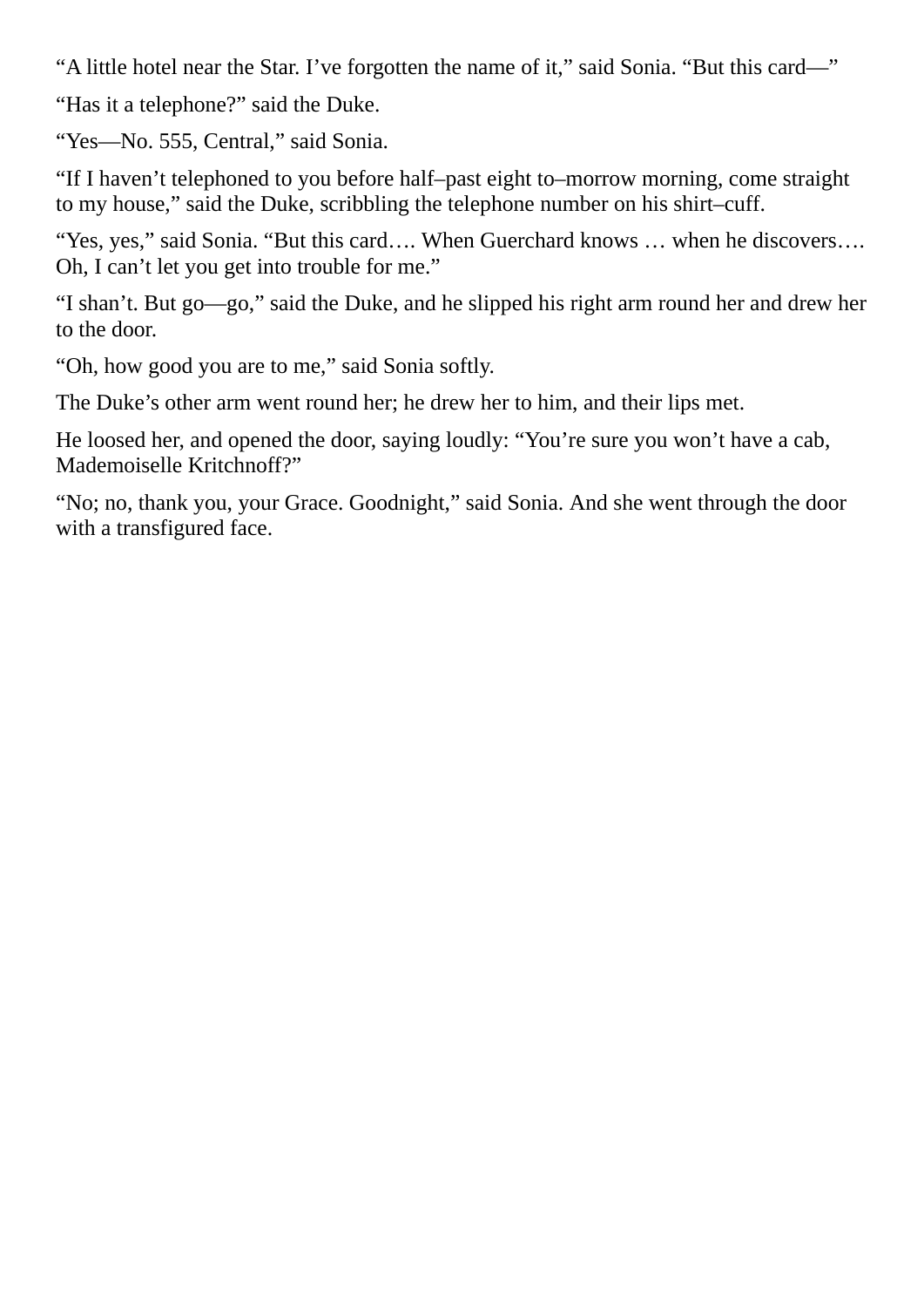## **XVIII: THE DUKE STAYS**

The Duke shut the door and leant against it, listening anxiously, breathing quickly. There came the bang of the front door. With a deep sigh of relief he left the door, came briskly, smiling, across the room, and put the card–case back into the pocket of Guerchard's cloak. He lighted a cigarette, dropped into an easy chair, and sat waiting with an entirely careless air for the detective's return. Presently he heard quick footsteps on the bare boards of the empty room beyond the opening. Then Guerchard came down the steps and out of the fireplace.

His face wore an expression of extreme perplexity:

"I can't understand it," he said. "I found nothing."

"Nothing?" said the Duke.

"No. Are you sure you saw the handkerchief in one of those little rooms on the second floor—quite sure?" said Guerchard.

"Of course I did," said the Duke. "Isn't it there?"

"No," said Guerchard.

"You can't have looked properly," said the Duke, with a touch of irony in his voice. "If I were you, I should go back and look again."

"No. If I've looked for a thing, I've looked for it. There's no need for me to look a second time. But, all the same, it's rather funny. Doesn't it strike you as being rather funny, your Grace?" said Guerchard, with a worried air.

"It strikes me as being uncommonly funny," said the Duke, with an ambiguous smile.

Guerchard looked at him with a sudden uneasiness; then he rang the bell.

Bonavent came into the room.

"Mademoiselle Kritchnoff, Bonavent. It's quite time," said Guerchard.

"Mademoiselle Kritchnoff?" said Bonavent, with an air of surprise.

"Yes, it's time that she was taken to the police–station."

"Mademoiselle Kritchnoff has gone, sir," said Bonavent, in a tone of quiet remonstrance.

"Gone? What do you mean by gone?" said Guerchard.

"Gone, sir, gone!" said Bonavent patiently.

"But you're mad…. Mad!" cried Guerchard.

"No, I'm not mad," said Bonavent. "Gone! But who let her go?" cried Guerchard.

"The men at the door," said Bonavent.

"The men at the door," said Guerchard, in a tone of stupefaction. "But she had to have my permit … my permit on my card! Send the fools up to me!"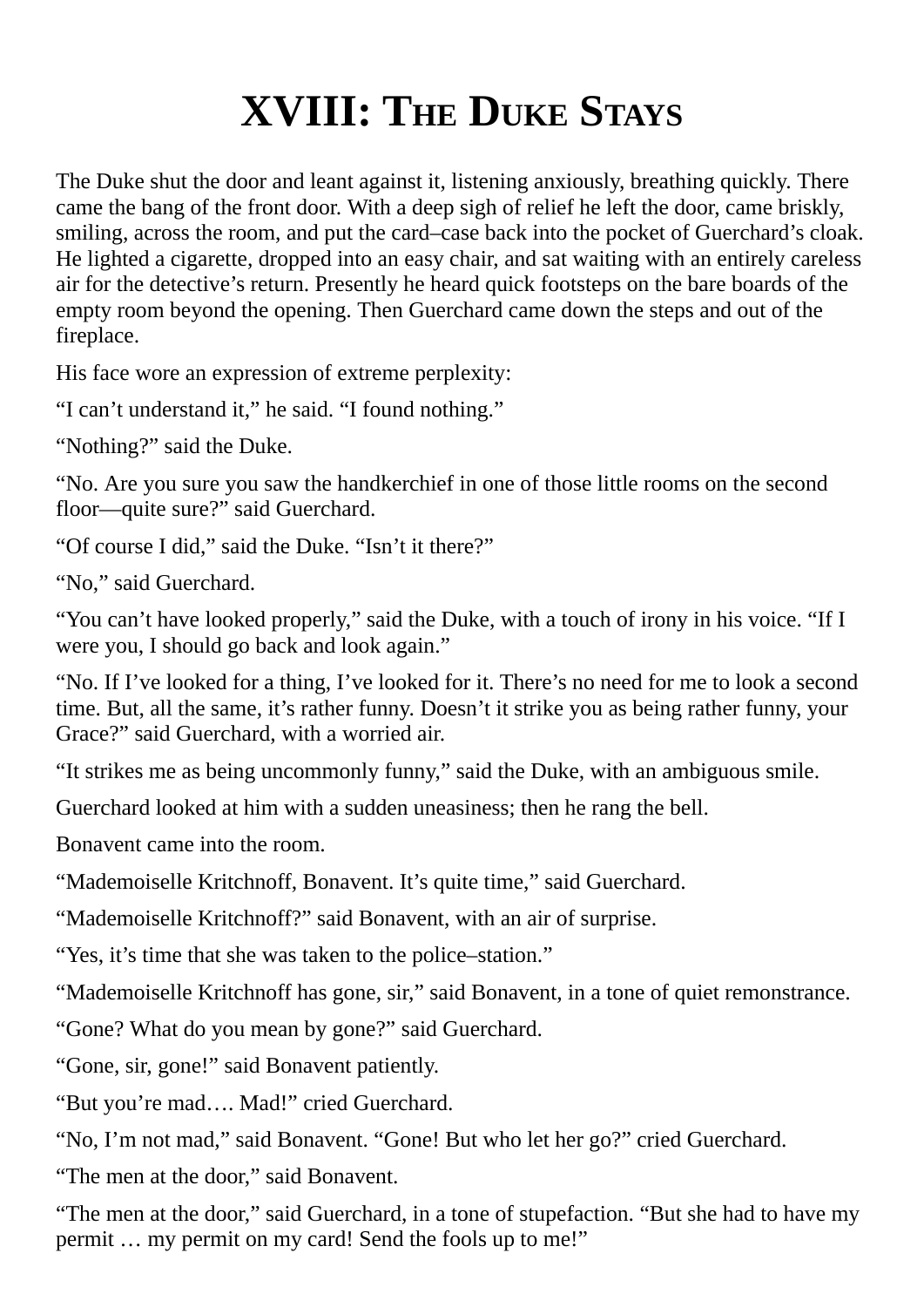Bonavent went to the top of the staircase, and called down it. Guerchard followed him. Two detectives came hurrying up the stairs and into the drawing–room.

"What the devil do you mean by letting Mademoiselle Kritchnoff leave the house without my permit, written on my card?" cried Guerchard violently.

"But she had your permit, sir, and it WAS written on your card," stammered one of the detectives.

"It was? … it was?" said Guerchard. "Then, by Jove, it was a forgery!"

He stood thoughtful for a moment. Then quietly he told his two men to go back to their post. He did not stir for a minute or two, puzzling it out, seeking light.

Then he came back slowly into the drawing–room and looked uneasily at the Duke. The Duke was sitting in his easy chair, smoking a cigarette with a listless air. Guerchard looked at him, and looked at him, almost as if he now saw him for the first time.

"Well?" said the Duke, "have you sent that poor child off to prison? If I'd done a thing like that I don't think I should sleep very well, M. Guerchard."

"That poor child has just escaped, by means of a forged permit," said Guerchard very glumly.

"By Jove, I AM glad to hear that!" cried the Duke. "You'll forgive my lack of sympathy, M. Guerchard; but she was such a child."

"Not too young to be Lupin's accomplice," said Guerchard drily.

"You really think she is?" said the Duke, in a tone of doubt.

"I'm sure of it," said Guerchard, with decision; then he added slowly, with a perplexed air:

"But how—how—could she get that forged permit?"

The Duke shook his head, and looked as solemn as an owl. Guerchard looked at him uneasily, went out of the drawing–room, and shut the door.

"How long has Mademoiselle Kritchnoff been gone?" he said to Bonavent.

"Not much more than five minutes," said Bonavent. "She came out from talking to you in the drawing–room—"

"Talking to me in the drawing–room!" exclaimed Guerchard.

"Yes," said Bonavent. "She came out and went straight down the stairs and out of the house."

A faint, sighing gasp came from Guerchard's lips. He dashed into the drawing–room, crossed the room quickly to his cloak, picked it up, took the card–case out of the pocket, and counted the cards in it. Then he looked at the Duke.

The Duke smiled at him, a charming smile, almost caressing.

There seemed to be a lump in Guerchard's throat; he swallowed it loudly.

He put the card–case into the breast–pocket of the coat he was wearing. Then he cried sharply, "Bonavent! Bonavent!"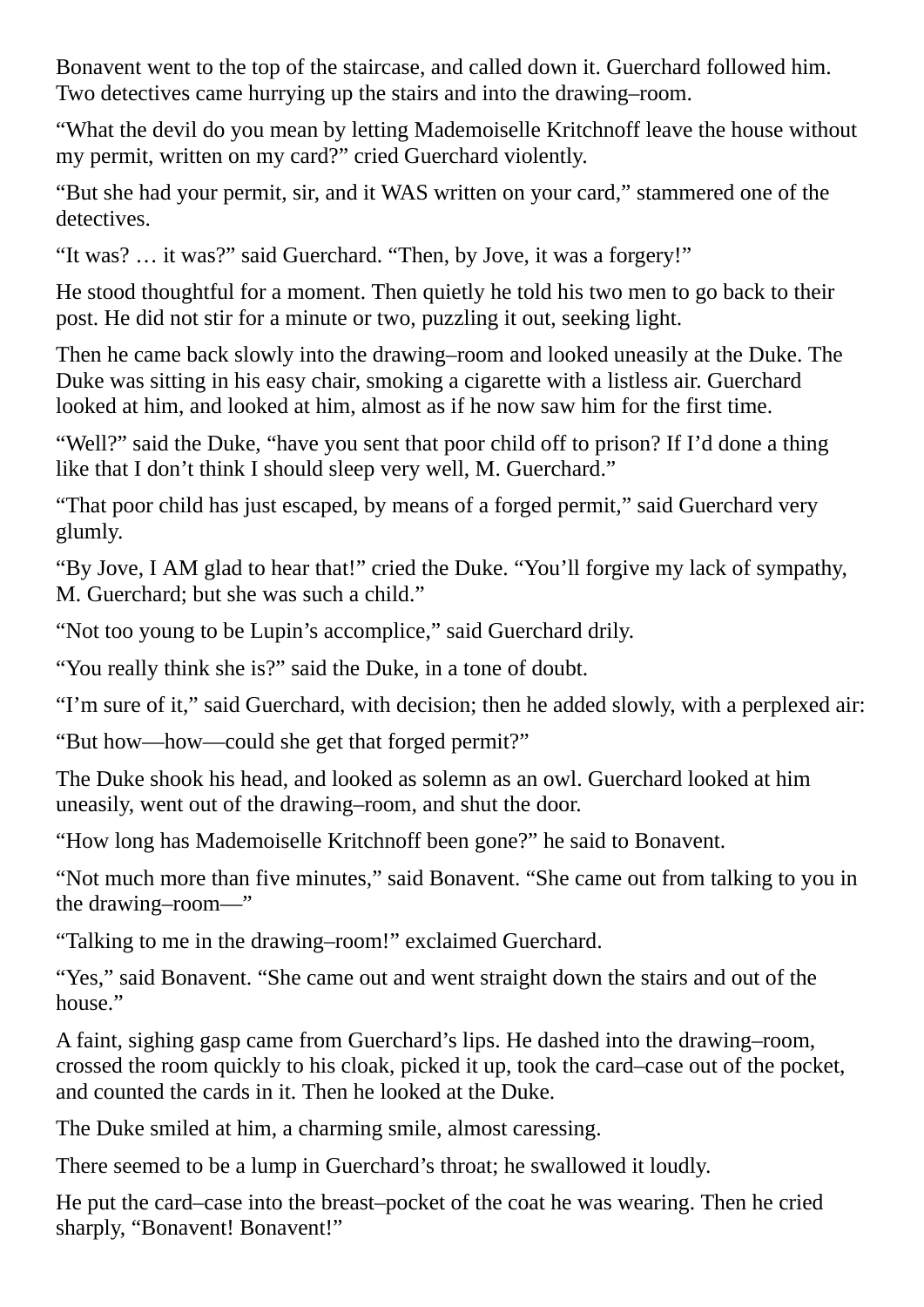Bonavent opened the door, and stood in the doorway.

"You sent off Victoire in the prison–van, I suppose," said Guerchard.

"Oh, a long while ago, sir," said Bonavent.

"The van had been waiting at the door since half–past nine."

"Since half–past nine? … But I told them I shouldn't want it till a quarter to eleven. I suppose they were making an effort to be in time for once. Well, it doesn't matter," said Guerchard.

"Then I suppose I'd better send the other prison–van away?" said Bonavent.

"What other van?" said Guerchard.

"The van which has just arrived," said Bonavent.

"What! What on earth are you talking about?" cried Guerchard, with a sudden anxiety in his voice and on his face.

"Didn't you order two prison–vans?" said Bonavent.

Guerchard jumped; and his face went purple with fury and dismay. "You don't mean to tell me that two prison–vans have been here?" he cried.

"Yes, sir," said Bonavent.

"Damnation!" cried Guerchard. "In which of them did you put Victoire? In which of them?"

"Why, in the first, sir," said Bonavent.

"Did you see the police in charge of it? The coachman?"

"Yes, sir," said Bonavent.

"Did you recognize them?" said Guerchard.

"No," said Bonavent; "they must have been new men. They told me they came from the Sante."

"You silly fool!" said Guerchard through his teeth. "A fine lot of sense you've got."

"Why, what's the matter?" said Bonavent.

"We're done, done in the eye!" roared Guerchard. "It's a stroke—a stroke—"

"Of Lupin's!" interposed the Duke softly.

"But I don't understand," said Bonavent.

"You don't understand, you idiot!" cried Guerchard. "You've sent Victoire away in a sham prison–van—a prison–van belonging to Lupin. Oh, that scoundrel! He always has something up his sleeve."

"He certainly shows foresight," said the Duke. "It was very clever of him to foresee the arrest of Victoire and provide against it."

"Yes, but where is the leakage? Where is the leakage?" cried Guerchard, fuming. "How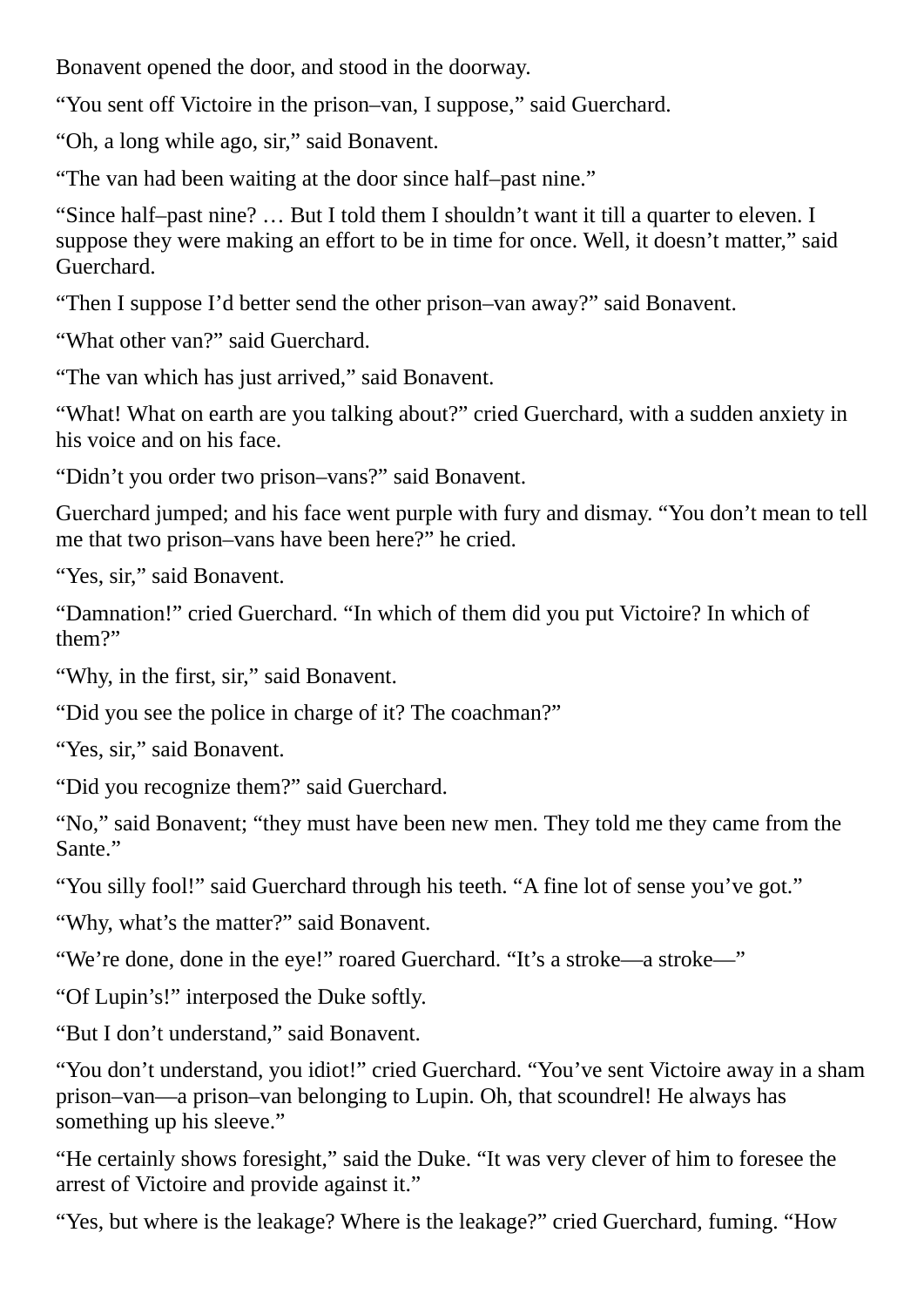did he learn that the doctor said that she would recover her wits at ten o'clock? Here I've had a guard at the door all day; I've imprisoned the household; all the provisions have been received directly by a man of mine; and here he is, ready to pick up Victoire the very moment she gives herself away! Where is the leakage?"

He turned on Bonavent, and went on: "It's no use your standing there with your mouth open, looking like a fool. Go upstairs to the servants' quarters and search Victoire's room again. That fool of an inspector may have missed something, just as he missed Victoire herself. Get on! Be smart!"

Bonavent went off briskly. Guerchard paced up and down the room, scowling.

"Really, I'm beginning to agree with you, M. Guerchard, that this Lupin is a remarkable man," said the Duke. "That prison–van is extraordinarily neat."

"I'll prison–van him!" cried Guerchard. "But what fools I have to work with. If I could get hold of people of ordinary intelligence it would be impossible to play such a trick as that."

"I don't know about that," said the Duke thoughtfully. "I think it would have required an uncommon fool to discover that trick."

"What on earth do you mean? Why?" said Guerchard.

"Because it's so wonderfully simple," said the Duke. "And at the same time it's such infernal cheek."

"There's something in that," said Guerchard grumpily. "But then, I'm always saying to my men, 'Suspect everything; suspect everybody; suspect, suspect, suspect.' I tell you, your Grace, that there is only one motto for the successful detective, and that is that one word, 'suspect."

"It can't be a very comfortable business, then," said the Duke. "But I suppose it has its charms."

"Oh, one gets used to the disagreeable part," said Guerchard.

The telephone bell rang; and he rose and went to it. He put the receiver to his ear and said, "Yes; it's I—Chief–Inspector Guerchard."

He turned and said to the Duke, "It's the gardener at Charmerace, your Grace."

"Is it?" said the Duke indifferently.

Guerchard turned to the telephone. "Are you there?" he said. "Can you hear me clearly? … I want to know who was in your hot–house yesterday …who could have gathered some of your pink salvias?"

"I told you that it was I," said the Duke.

"Yes, yes, I know," said Guerchard. And he turned again to the telephone. "Yes, yesterday," he said. "Nobody else? … No one but the Duke of Charmerace? … Are you sure?…quite sure?…absolutely sure? … Yes, that's all I wanted to know … thank you."

He turned to the Duke and said, "Did you hear that, your Grace? The gardener says that you were the only person in his hot–houses yesterday, the only person who could have plucked any pink salvias."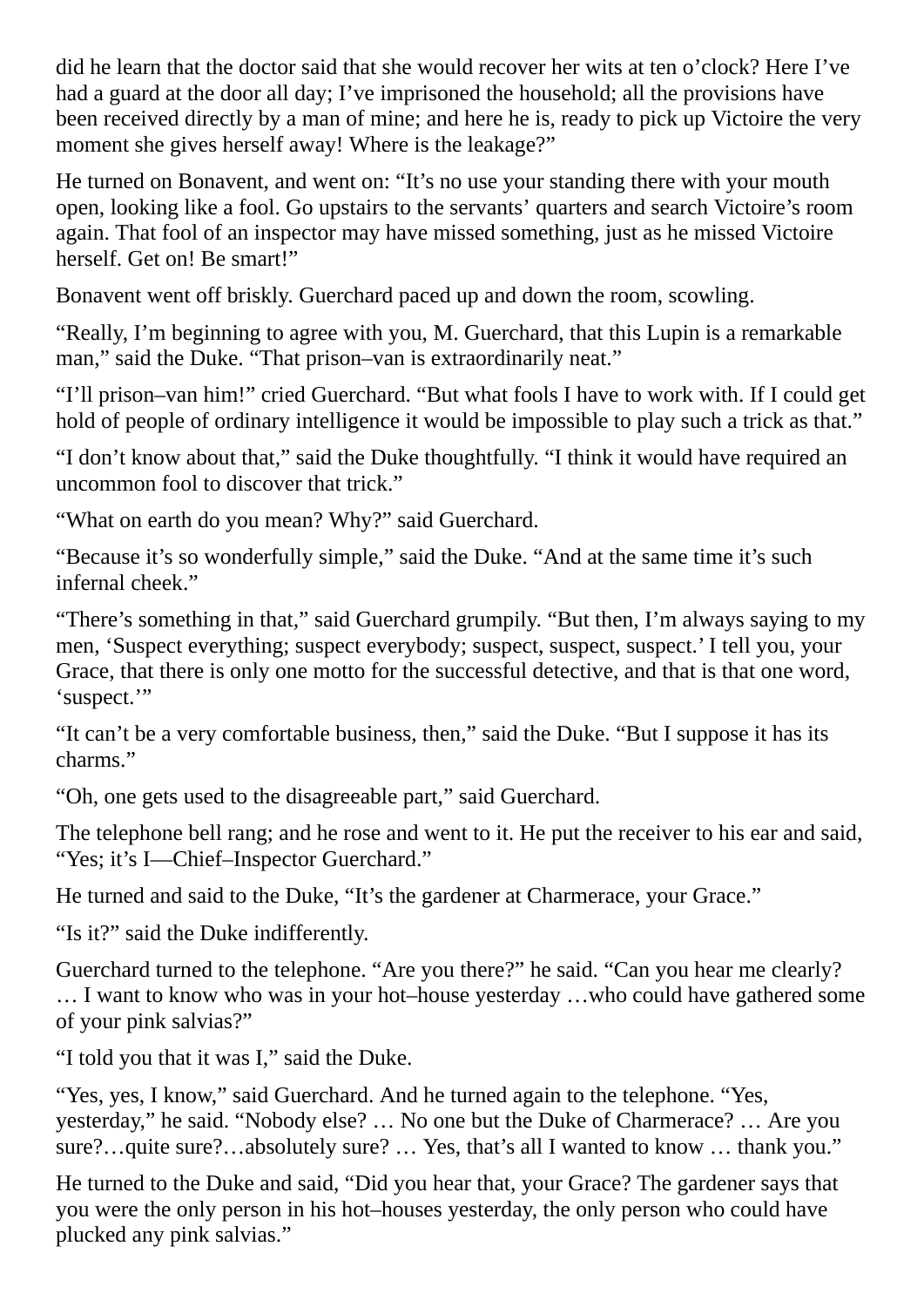"Does he?" said the Duke carelessly.

Guerchard looked at him, his brow knitted in a faint, pondering frown. Then the door opened, and Bonavent came in: "I've been through Victoire's room," he said, "and all I could find that might be of any use is this—a prayer–book. It was on her dressing–table just as she left it. The inspector hadn't touched it."

"What about it?" said Guerchard, taking the prayer–book.

"There's a photograph in it," said Bonavent. "It may come in useful when we circulate her description; for I suppose we shall try to get hold of Victoire."

Guerchard took the photograph from the prayer–book and looked at it: "It looks about ten years old," he said. "It's a good deal faded for reproduction. Hullo! What have we here?"

The photograph showed Victoire in her Sunday best, and with her a boy of seventeen or eighteen. Guerchard's eyes glued themselves to the face of the boy. He stared at it, holding the portrait now nearer, now further off. His eyes kept stealing covertly from the photograph to the face of the Duke.

The Duke caught one of those covert glances, and a vague uneasiness flickered in his eyes. Guerchard saw it. He came nearer to the Duke and looked at him earnestly, as if he couldn't believe his eyes.

"What's the matter?" said the Duke. "What are you looking at so curiously? Isn't my tie straight?" And he put up his hand and felt it.

"Oh, nothing, nothing," said Guerchard. And he studied the photograph again with a frowning face.

There was a noise of voices and laughter in the hall.

"Those people are going," said the Duke. "I must go down and say good–bye to them." And he rose and went out of the room.

Guerchard stood staring, staring at the photograph.

The Duke ran down the stairs, and said goodbye to the millionaire's guests. After they had gone, M. Gournay–Martin went quickly up the stairs; Germaine and the Duke followed more slowly.

"My father is going to the Ritz to sleep," said Germaine, "and I'm going with him. He doesn't like the idea of my sleeping in this house to–night. I suppose he's afraid that Lupin will make an attack in force with all his gang. Still, if he did, I think that Guerchard could give a good account of himself—he's got men enough in the house, at any rate. Irma tells me it's swarming with them. It would never do for me to be in the house if there were a fight."

"Oh, come, you don't really believe that Lupin is coming to–night?" said the Duke, with a sceptical laugh. "The whole thing is sheer bluff—he has no more intention of coming tonight to steal that coronet than—than I have."

"Oh, well, there's no harm in being on the safe side," said Germaine. "Everybody's agreed that he's a very terrible person. I'll just run up to my room and get a wrap; Irma has my things all packed. She can come round tomorrow morning to the Ritz and dress me."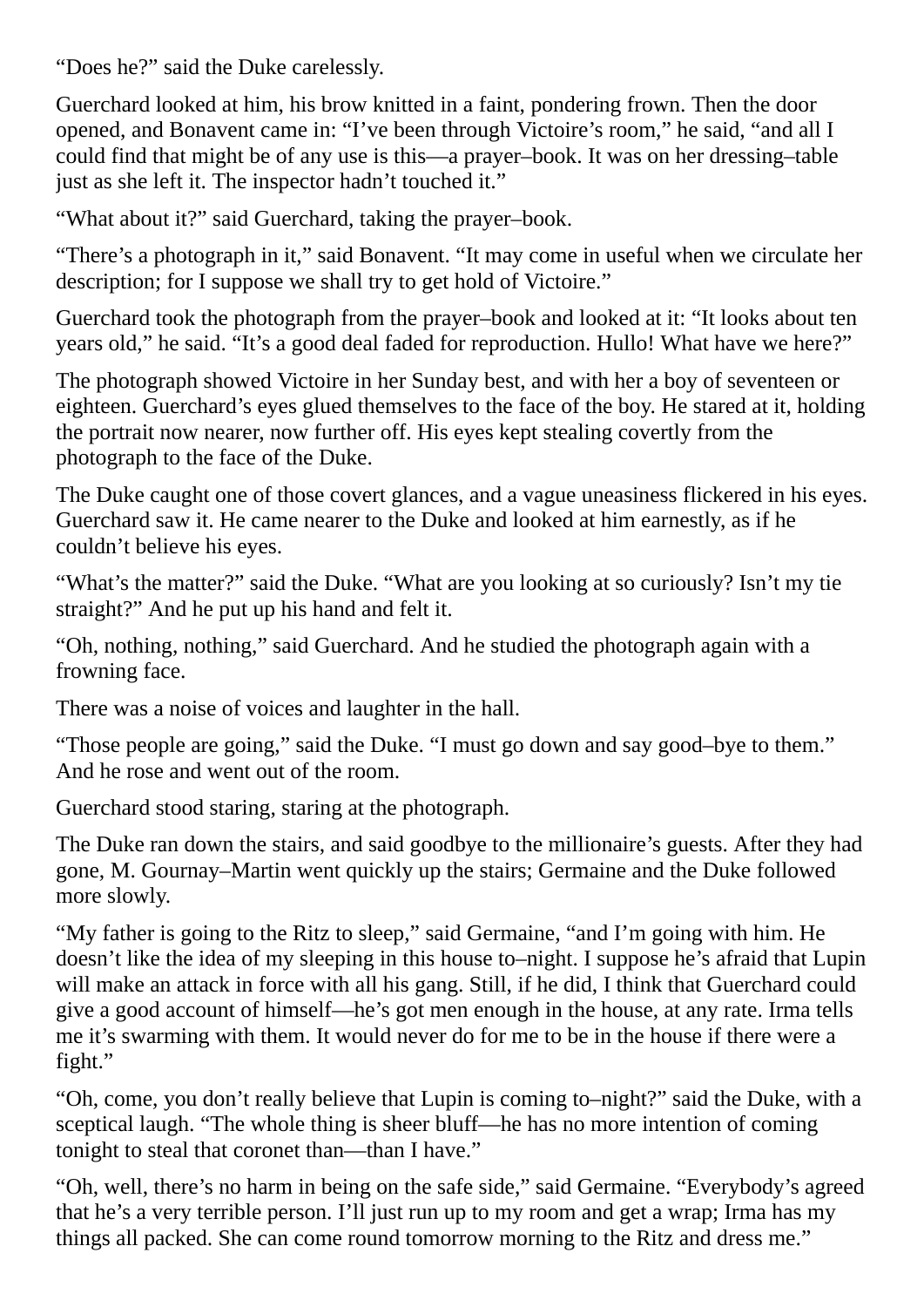She ran up the stairs, and the Duke went into the drawing–room. He found Guerchard standing where he had left him, still frowning, still thinking hard.

"The family are off to the Ritz. It's rather a reflection on your powers of protecting them, isn't it?" said the Duke.

"Oh, well, I expect they'd be happier out of the house," said Guerchard. He looked at the Duke again with inquiring, searching eyes.

"What's the matter?" said the Duke. "IS my tie crooked?"

"Oh, no, no; it's quite straight, your Grace," said Guerchard, but he did not take his eyes from the Duke's face.

The door opened, and in came M. Gournay–Martin, holding a bag in his hand. "It seems to be settled that I'm never to sleep in my own house again," he said in a grumbling tone.

"There's no reason to go," said the Duke. "Why ARE you going?"

"Danger," said M. Gournay–Martin. "You read Lupin's telegram: 'I shall come to–night between a quarter to twelve and midnight to take the coronet.' He knows that it was in my bedroom. Do you think I'm going to sleep in that room with the chance of that scoundrel turning up and cutting my throat?"

"Oh, you can have a dozen policemen in the room if you like," said the Duke. "Can't he, M. Guerchard?"

"Certainly," said Guerchard. "I can answer for it that you will be in no danger, M. Gournay–Martin."

"Thank you," said the millionaire. "But all the same, outside is good enough for me."

Germaine came into the room, cloaked and ready to start.

"For once in a way you are ready first, papa," she said. "Are you coming, Jacques?"

"No; I think I'll stay here, on the chance that Lupin is not bluffing," said the Duke. "I don't think, myself, that I'm going to be gladdened by the sight of him—in fact, I'm ready to bet against it. But you're all so certain about it that I really must stay on the chance. And, after all, there's no doubt that he's a man of immense audacity and ready to take any risk."

"Well, at any rate, if he does come he won't find the diadem," said M. Gournay–Martin, in a tone of triumph. "I'm taking it with me—I've got it here." And he held up his bag.

"You are?" said the Duke.

"Yes, I am," said M. Gournay–Martin firmly.

"Do you think it's wise?" said the Duke.

"Why not?" said M. Gournay–Martin.

"If Lupin's really made up his mind to collar that coronet, and if you're so sure that, in spite of all these safeguards, he's going to make the attempt, it seems to me that you're taking a considerable risk. He asked you to have it ready for him in your bedroom. He didn't say which bedroom."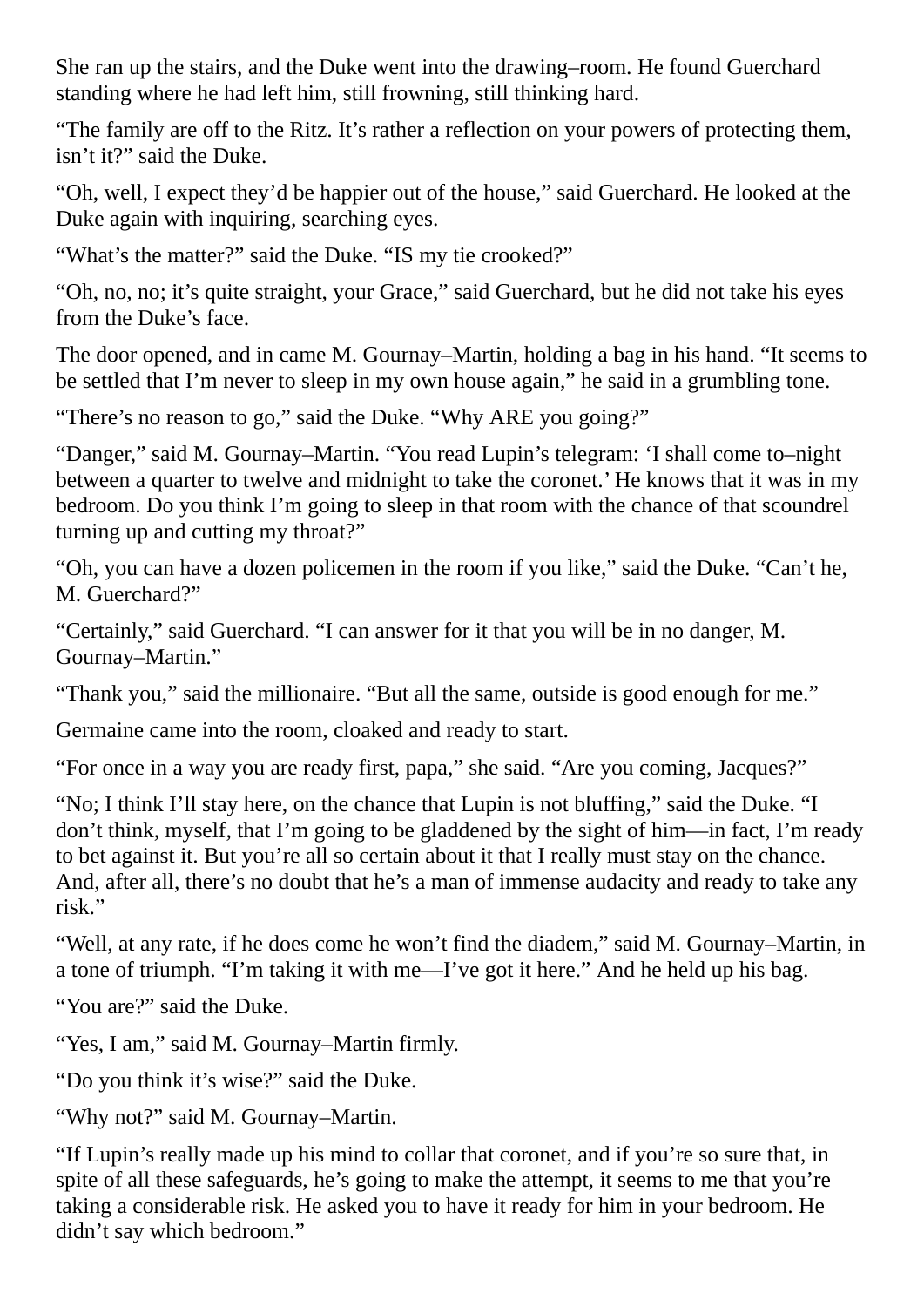"Good Lord! I never thought of that!" said M. Gournay–Martin, with an air of sudden and very lively alarm.

"His Grace is right," said Guerchard. "It would be exactly like Lupin to send that telegram to drive you out of the house with the coronet to some place where you would be less protected. That is exactly one of his tricks."

"Good Heavens!" said the millionaire, pulling out his keys and unlocking the bag. He opened it, paused hesitatingly, and snapped it to again.

"Half a minute," he said. "I want a word with you, Duke."

He led the way out of the drawing–room door and the Duke followed him. He shut the door and said in a whisper:

"In a case like this, I suspect everybody."

"Everybody suspects everybody, apparently," said the Duke. "Are you sure you don't suspect me?"

"Now, now, this is no time for joking," said the millionaire impatiently. "What do you think about Guerchard?"

"About Guerchard?" said the Duke. "What do you mean?"

"Do you think I can put full confidence in Guerchard?" said M. Gournay–Martin.

"Oh, I think so," said the Duke. "Besides, I shall be here to look after Guerchard. And, though I wouldn't undertake to answer for Lupin, I think I can answer for Guerchard. If he tries to escape with the coronet, I will wring his neck for you with pleasure. It would do me good. And it would do Guerchard good, too."

The millionaire stood reflecting for a minute or two. Then he said, "Very good; I'll trust him."

Hardly had the door closed behind the millionaire and the Duke, when Guerchard crossed the room quickly to Germaine and drew from his pocket the photograph of Victoire and the young man.

"Do you know this photograph of his Grace, mademoiselle?" he said quickly.

Germaine took the photograph and looked at it.

"It's rather faded," she said.

"Yes; it's about ten years old," said Guerchard.

"I seem to know the face of the woman," said Germaine. "But if it's ten years old it certainly isn't the photograph of the Duke."

"But it's like him?" said Guerchard.

"Oh, yes, it's like the Duke as he is now—at least, it's a little like him. But it's not like the Duke as he was ten years ago. He has changed so," said Germaine.

"Oh, has he?" said Guerchard.

"Yes; there was that exhausting journey of his—and then his illness. The doctors gave up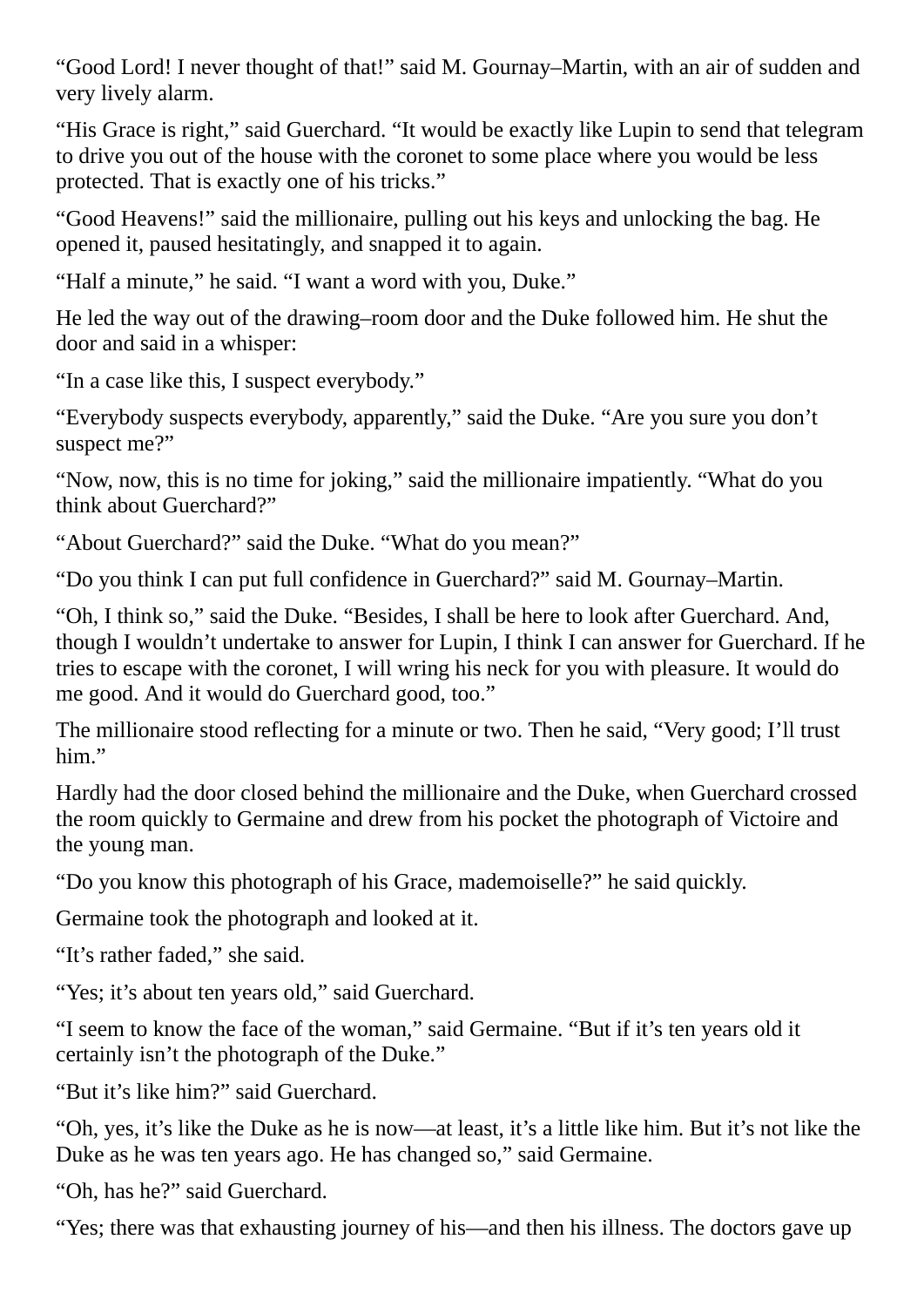all hope of him, you know."

"Oh, did they?" said Guerchard.

"Yes; at Montevideo. But his health is quite restored now."

The door opened and the millionaire and the Duke came into the room. M. Gournay– Martin set his bag upon the table, unlocked it, and with a solemn air took out the case which held the coronet. He opened it; and they looked at it.

"Isn't it beautiful?" he said with a sigh.

"Marvellous!" said the Duke.

M. Gournay–Martin closed the case, and said solemnly:

"There is danger, M. Guerchard, so I am going to trust the coronet to you. You are the defender of my hearth and home—you are the proper person to guard the coronet. I take it that you have no objection?"

"Not the slightest, M. Gournay–Martin," said Guerchard. "It's exactly what I wanted you to ask me to do."

M. Gournay–Martin hesitated. Then he handed the coronet to Guerchard, saying with a frank and noble air, "I have every confidence in you, M. Guerchard."

"Thank you," said Guerchard.

"Good–night," said M. Gournay–Martin.

"Good–night, M. Guerchard," said Germaine.

"I think, after all, I'll change my mind and go with you. I'm very short of sleep," said the Duke. "Good–night, M. Guerchard."

"You're never going too, your Grace!" cried Guerchard.

"Why, you don't want me to stay, do you?" said the Duke.

"Yes," said Guerchard slowly.

"I think I would rather go to bed," said the Duke gaily.

"Are you afraid?" said Guerchard, and there was challenge, almost an insolent challenge, in his tone.

There was a pause. The Duke frowned slightly with a reflective air. Then he drew himself up; and said a little haughtily:

"You've certainly found the way to make me stay, M. Guerchard."

"Yes, yes; stay, stay," said M. Gournay–Martin hastily. "It's an excellent idea, excellent. You're the very man to help M. Guerchard, Duke. You're an intrepid explorer, used to danger and resourceful, absolutely fearless."

"Do you really mean to say you're not going home to bed, Jacques?" said Germaine, disregarding her father's wish with her usual frankness.

"No; I'm going to stay with M. Guerchard," said the Duke slowly.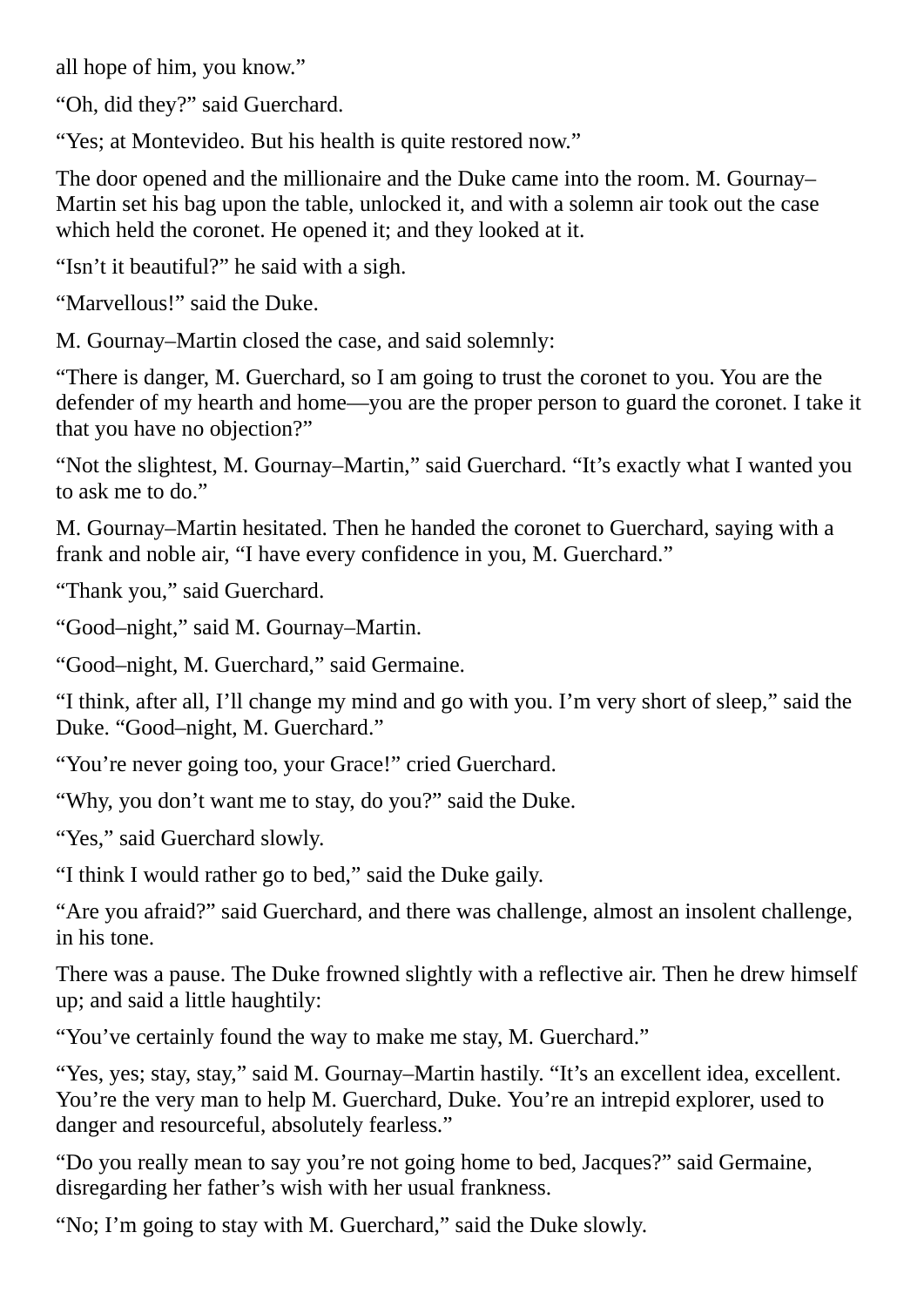"Well, you will be fresh to go to the Princess's to–morrow night." said Germaine petulantly. "You didn't get any sleep at all last night, you couldn't have. You left Charmerace at eight o'clock; you were motoring all the night, and only got to Paris at six o'clock this morning."

"Motoring all night, from eight o'clock to six!" muttered Guerchard under his breath.

"Oh, that will be all right," said the Duke carelessly. "This interesting affair is to be over by midnight, isn't it?"

"Well, I warn you that, tired or fresh, you will have to come with me to the Princess's to– morrow night. All Paris will be there—all Paris, that is, who are in Paris."

"Oh, I shall be fresh enough," said the Duke.

They went out of the drawing–room and down the stairs, all four of them. There was an alert readiness about Guerchard, as if he were ready to spring. He kept within a foot of the Duke right to the front door. The detective in charge opened it; and they went down the steps to the taxi–cab which was awaiting them. The Duke kissed Germaine's fingers and handed her into the taxi–cab.

M. Gournay–Martin paused at the cab–door, and turned and said, with a pathetic air, "Am I never to sleep in my own house again?" He got into the cab and drove off.

The Duke turned and came up the steps, followed by Guerchard. In the hall he took his opera–hat and coat from the stand, and went upstairs. Half–way up the flight he paused and said:

"Where shall we wait for Lupin, M. Guerchard? In the drawing–room, or in M. Gournay– Martin's bedroom?"

"Oh, the drawing–room," said Guerchard. "I think it very unlikely that Lupin will look for the coronet in M. Gournay–Martin's bedroom. He would know very well that that is the last place to find it now."

The Duke went on into the drawing–room. At the door Guerchard stopped and said: "I will just go and post my men, your Grace."

"Very good," said the Duke; and he went into the drawing–room.

He sat down, lighted a cigarette, and yawned. Then he took out his watch and looked at it.

"Another twenty minutes," he said.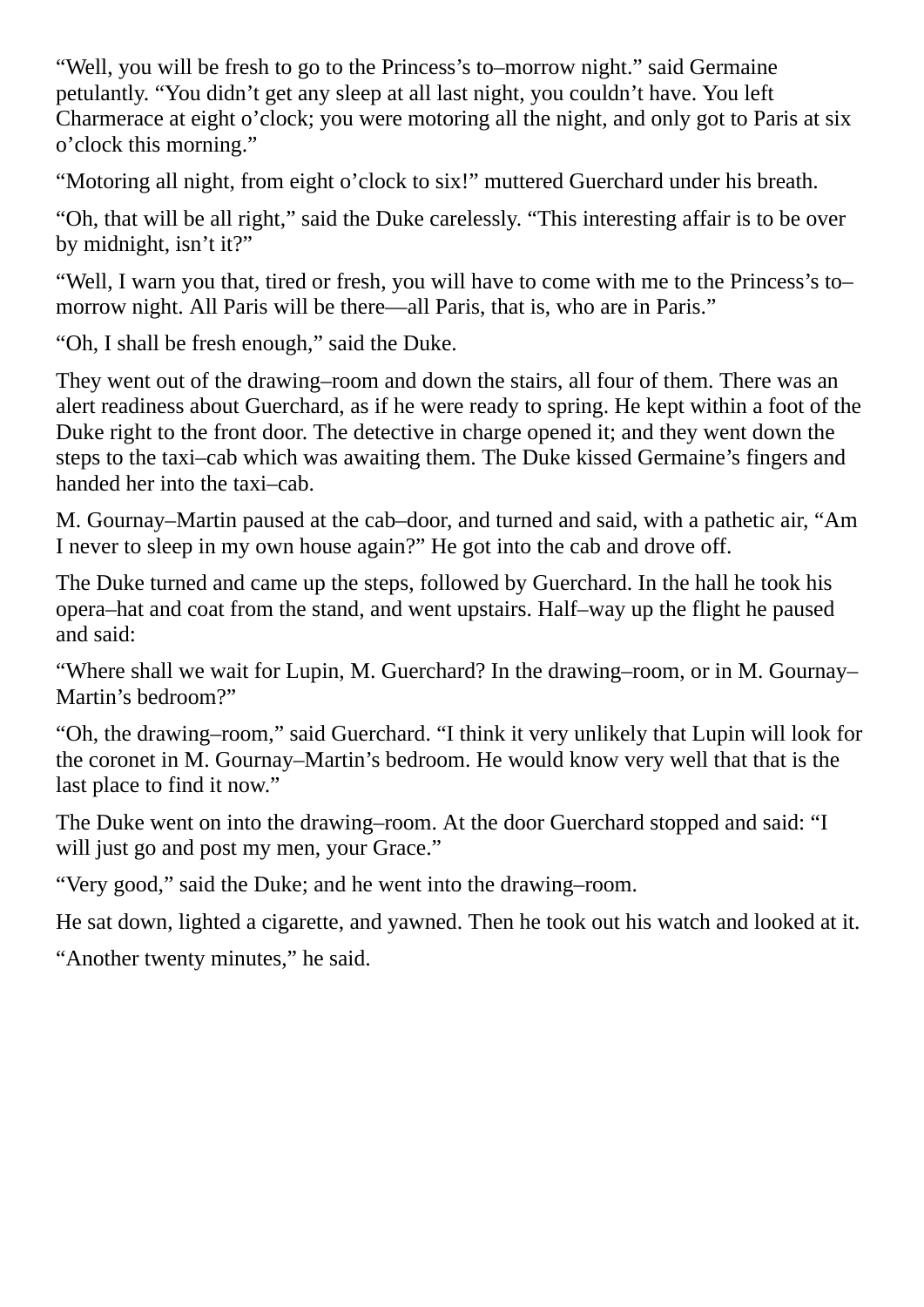## **XIX: THE DUKE GOES**

When Guerchard joined the Duke in the drawing–room, he had lost his calm air and was looking more than a little nervous. He moved about the room uneasily, fingering the bric– a–brac, glancing at the Duke and looking quickly away from him again. Then he came to a standstill on the hearth–rug with his back to the fireplace.

"Do you think it's quite safe to stand there, at least with your back to the hearth? If Lupin dropped through that opening suddenly, he'd catch you from behind before you could wink twice," said the Duke, in a tone of remonstrance.

"There would always be your Grace to come to my rescue," said Guerchard; and there was an ambiguous note in his voice, while his piercing eyes now rested fixed on the Duke's face. They seemed never to leave it; they explored, and explored it.

"It's only a suggestion," said the Duke.

"This is rather nervous work, don't you know."

"Yes; and of course you're hardly fit for it," said Guerchard. "If I'd known about your break–down in your car last night, I should have hesitated about asking you—"

"A break–down?" interrupted the Duke.

"Yes, you left Charmerace at eight o'clock last night. And you only reached Paris at six this morning. You couldn't have had a very high–power car?" said Guerchard.

"I had a 100 h.–p. car," said the Duke.

"Then you must have had a devil of a break–down," said Guerchard.

"Yes, it was pretty bad, but I've known worse," said the Duke carelessly. "It lost me about three hours: oh, at least three hours. I'm not a first–class repairer, though I know as much about an engine as most motorists."

"And there was nobody there to help you repair it?" said Guerchard.

"No; M. Gournay–Martin could not let me have his chauffeur to drive me to Paris, because he was keeping him to help guard the chateau. And of course there was nobody on the road, because it was two o'clock in the morning."

"Yes, there was no one," said Guerchard slowly.

"Not a soul," said the Duke.

"It was unfortunate," said Guerchard; and there was a note of incredulity in his voice.

"My having to repair the car myself?" said the Duke.

"Yes, of course," said Guerchard, hesitating a little over the assent.

The Duke dropped the end of his cigarette into a tray, and took out his case. He held it out towards Guerchard, and said, "A cigarette? or perhaps you prefer your caporal?"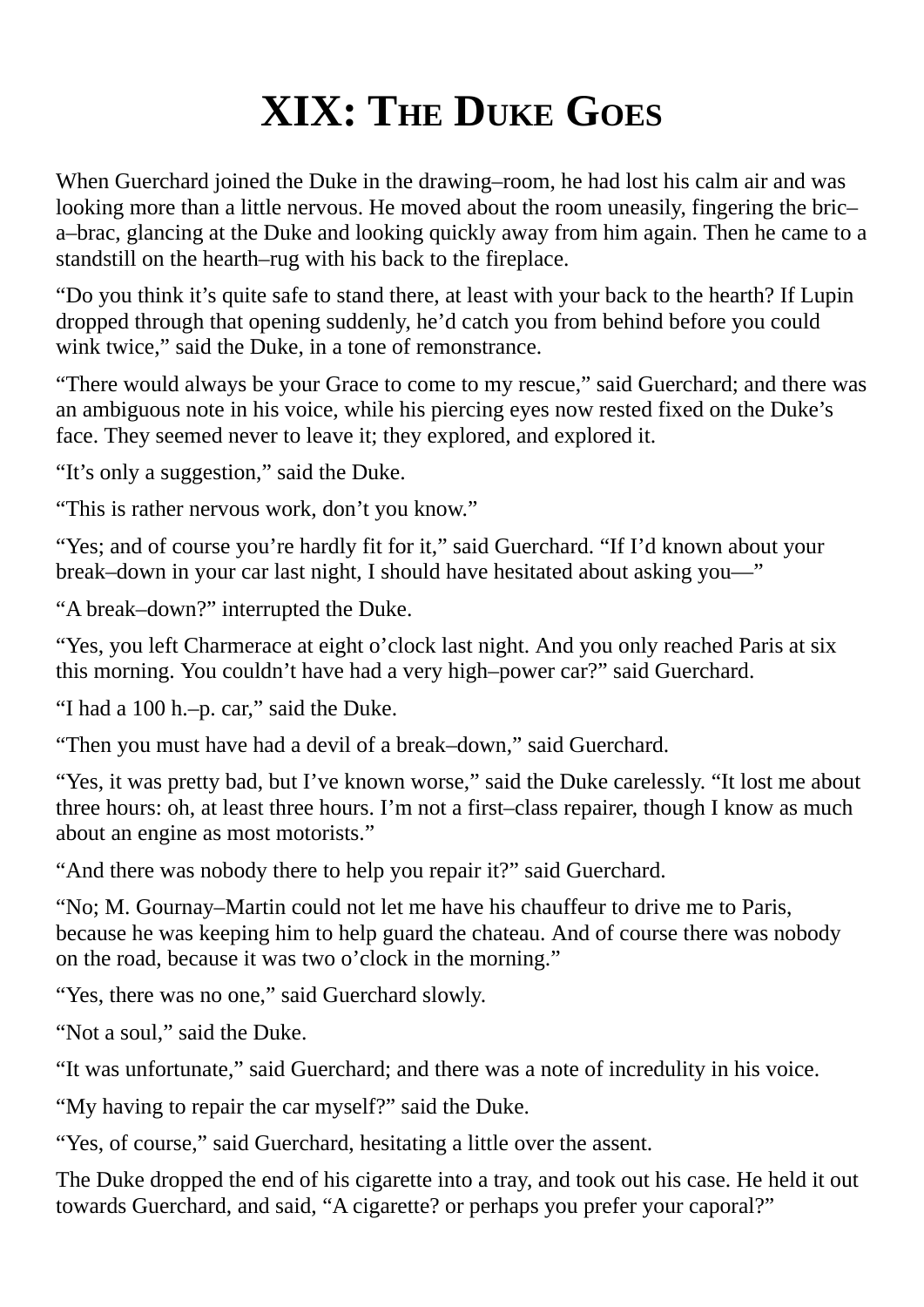"Yes, I do, but all the same I'll have one," said Guerchard, coming quickly across the room. And he took a cigarette from the case, and looked at it.

"All the same, all this is very curious," he said in a new tone, a challenging, menacing, accusing tone.

"What?" said the Duke, looking at him curiously.

"Everything: your cigarettes … the salvias … the photograph that Bonavent found in Victoire's prayer–book … that man in motoring dress …and finally, your break–down," said Guerchard; and the accusation and the threat rang clearer.

The Duke rose from his chair quickly and said haughtily, in icy tones: "M. Guerchard, you've been drinking!"

He went to the chair on which he had set his overcoat and his hat, and picked them up. Guerchard sprang in front of him, barring his way, and cried in a shaky voice: "No; don't go! You mustn't go!"

"What do you mean?" said the Duke, and paused. "What DO you mean?"

Guerchard stepped back, and ran his hand over his forehead. He was very pale, and his forehead was clammy to his touch:

"No … I beg your pardon … I beg your pardon, your Grace … I must be going mad," he stammered.

"It looks very like it," said the Duke coldly.

"What I mean to say is," said Guerchard in a halting, uncertain voice, "what I mean to say is: help me … I want you to stay here, to help me against Lupin, you understand. Will you, your Grace?"

"Yes, certainly; of course I will, if you want me to," said the Duke, in a more gentle voice. "But you seem awfully upset, and you're upsetting me too. We shan't have a nerve between us soon, if you don't pull yourself together."

"Yes, yes, please excuse me," muttered Guerchard.

"Very good," said the Duke. "But what is it we're going to do?"

Guerchard hesitated. He pulled out his handkerchief, and mopped his forehead: "Well … the coronet … is it in this case?" he said in a shaky voice, and set the case on the table.

"Of course it is," said the Duke impatiently.

Guerchard opened the case, and the coronet sparkled and gleamed brightly in the electric light: "Yes, it is there; you see it?" said Guerchard.

"Yes, I see it; well?" said the Duke, looking at him in some bewilderment, so unlike himself did he seem.

"We're going to wait," said Guerchard.

"What for?" said the Duke.

"Lupin," said Guerchard.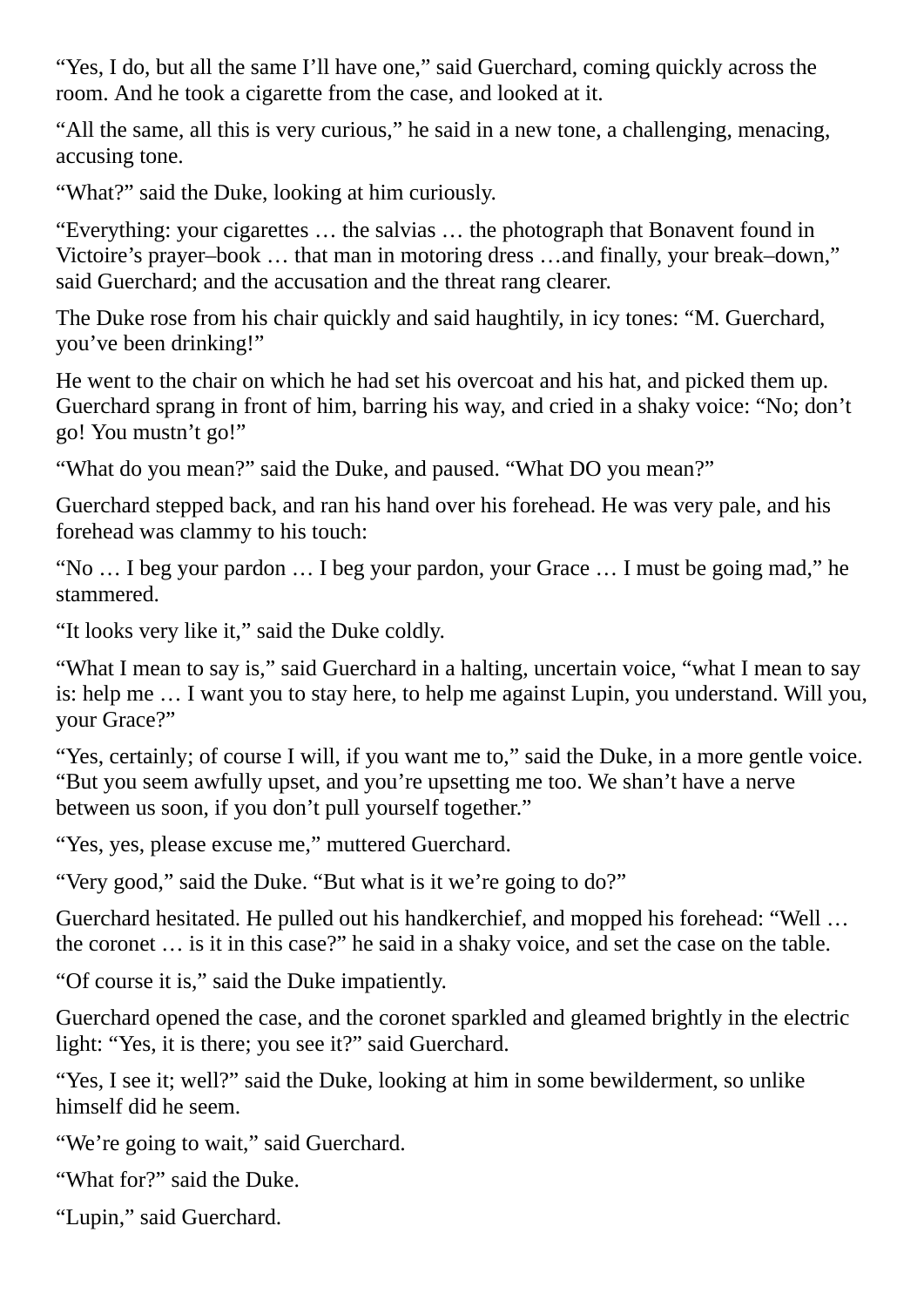"Lupin? And you actually do believe that, just as in a fairy tale, when that clock strikes twelve, Lupin will enter and take the coronet?"

"Yes, I do; I do," said Guerchard with stubborn conviction. And he snapped the case to.

"This is most exciting," said the Duke.

"You're sure it doesn't bore you?" said Guerchard huskily.

"Not a bit of it," said the Duke, with cheerful derision. "To make the acquaintance of this scoundrel who has fooled you for ten years is as charming a way of spending the evening as I can think of."

"You say that to me?" said Guerchard with a touch of temper.

"Yes," said the Duke, with a challenging smile. "To you."

He sat down in an easy chair by the table. Guerchard sat down in a chair on the other side of it, and set his elbows on it. They were silent.

Suddenly the Duke said, "Somebody's coming."

Guerchard started, and said: "No, I don't hear any one."

Then there came distinctly the sound of a footstep and a knock at the door.

"You've got keener ears than I," said Guerchard grudgingly. "In all this business you've shown the qualities of a very promising detective." He rose, went to the door, and unlocked it.

Bonavent came in: "I've brought you the handcuffs, sir," he said, holding them out. "Shall I stay with you?"

"No," said Guerchard. "You've two men at the back door, and two at the front, and a man in every room on the ground–floor?"

"Yes, and I've got three men on every other floor," said Bonavent, in a tone of satisfaction.

"And the house next door?" said Guerchard.

"There are a dozen men in it," said Bonavent. "No communication between the two houses is possible any longer."

Guerchard watched the Duke's face with intent eyes. Not a shadow flickered its careless serenity.

"If any one tries to enter the house, collar him. If need be, fire on him," said Guerchard firmly. "That is my order; go and tell the others."

"Very good, sir," said Bonavent; and he went out of the room.

"By Jove, we are in a regular fortress," said the Duke.

"It's even more of a fortress than you think, your Grace. I've four men on that landing," said Guerchard, nodding towards the door.

"Oh, have you?" said the Duke, with a sudden air of annoyance.

"You don't like that?" said Guerchard quickly.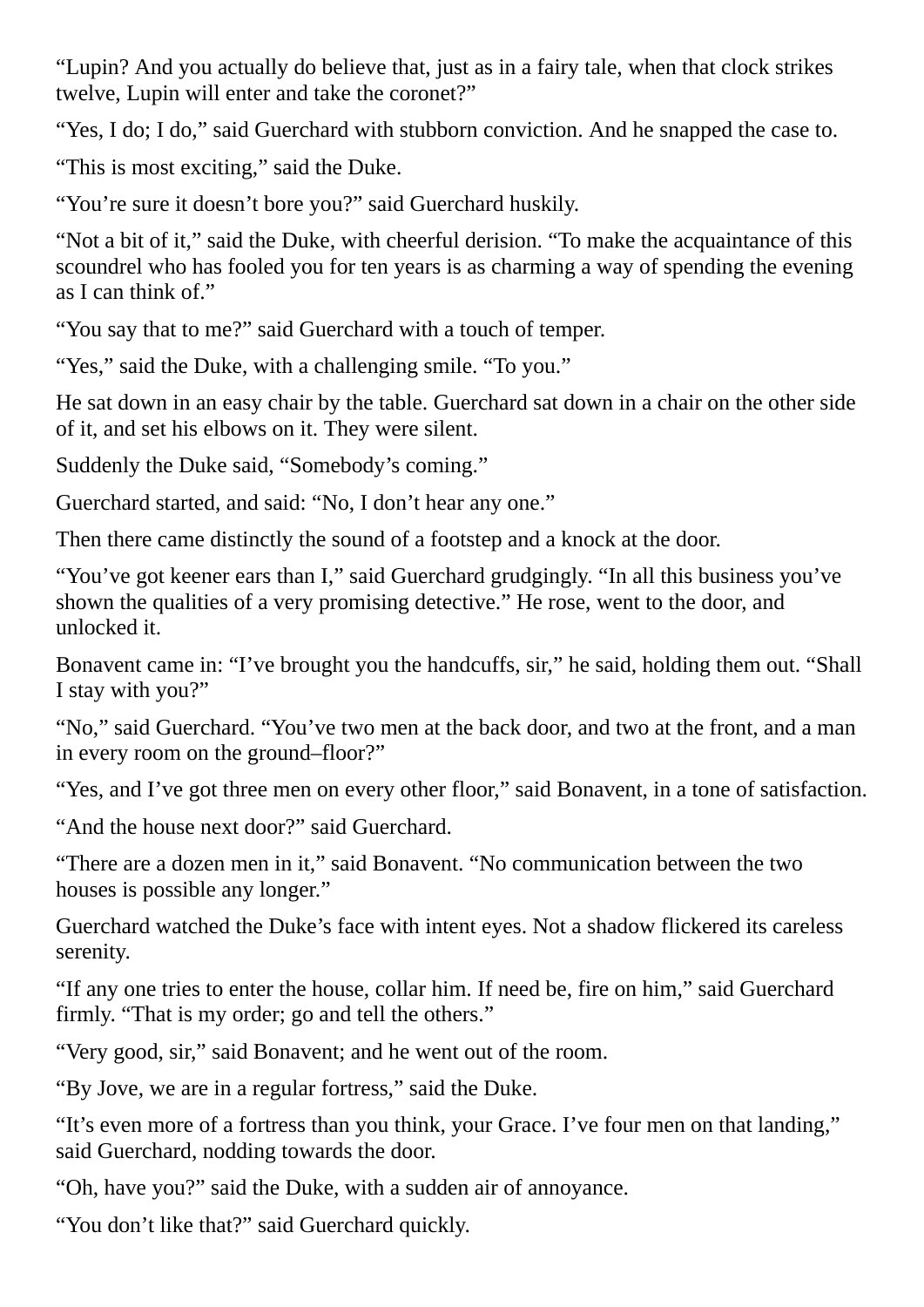"I should jolly well think not," said the Duke. "With these precautions, Lupin will never be able to get into this room at all."

"He'll find it a pretty hard job," said Guerchard, smiling. "Unless he falls from the ceiling, or unless—"

"Unless you're Arsene Lupin," interrupted the Duke.

"In that case, you'd be another, your Grace," said Guerchard.

They both laughed. The Duke rose, yawned, picked up his coat and hat, and said, "Ah, well, I'm off to bed."

"What?" said Guerchard.

"Well," said the Duke, yawning again, "I was staying to see Lupin. As there's no longer any chance of seeing him—"

"But there is … there is … so stay," cried Guerchard.

"Do you still cling to that notion?" said the Duke wearily.

"We SHALL see him," said Guerchard.

"Nonsense!" said the Duke.

Guerchard lowered his voice and said with an air of the deepest secrecy: "He's already here, your Grace."

"Lupin? Here?" cried the Duke.

"Yes; Lupin," said Guerchard.

"Where?" cried the astonished Duke.

"He is," said Guerchard.

"As one of your men?" said the Duke eagerly.

"I don't think so," said Guerchard, watching him closely.

"Well, but, well, but—if he's here we've got him…. He is going to turn up," said the Duke triumphantly; and he set down his hat on the table beside the coronet.

"I hope so," said Guerchard. "But will he dare to?"

"How do you mean?" said the Duke, with a puzzled air.

"Well, you have said yourself that this is a fortress. An hour ago, perhaps, Lupin was resolved to enter this room, but is he now?"

"I see what you mean," said the Duke, in a tone of disappointment.

"Yes; you see that now it needs the devil's own courage. He must risk everything to gain everything, and throw off the mask. Is Lupin going to throw himself into the wolf's jaws? I dare not think it. What do you think about it?"

Guerchard's husky voice had hardened to a rough harshness; there was a ring of acute anxiety in it, and under the anxiety a faint note of challenge, of a challenge that dare not make itself too distinct. His anxious, challenging eyes burned on the face of the Duke, as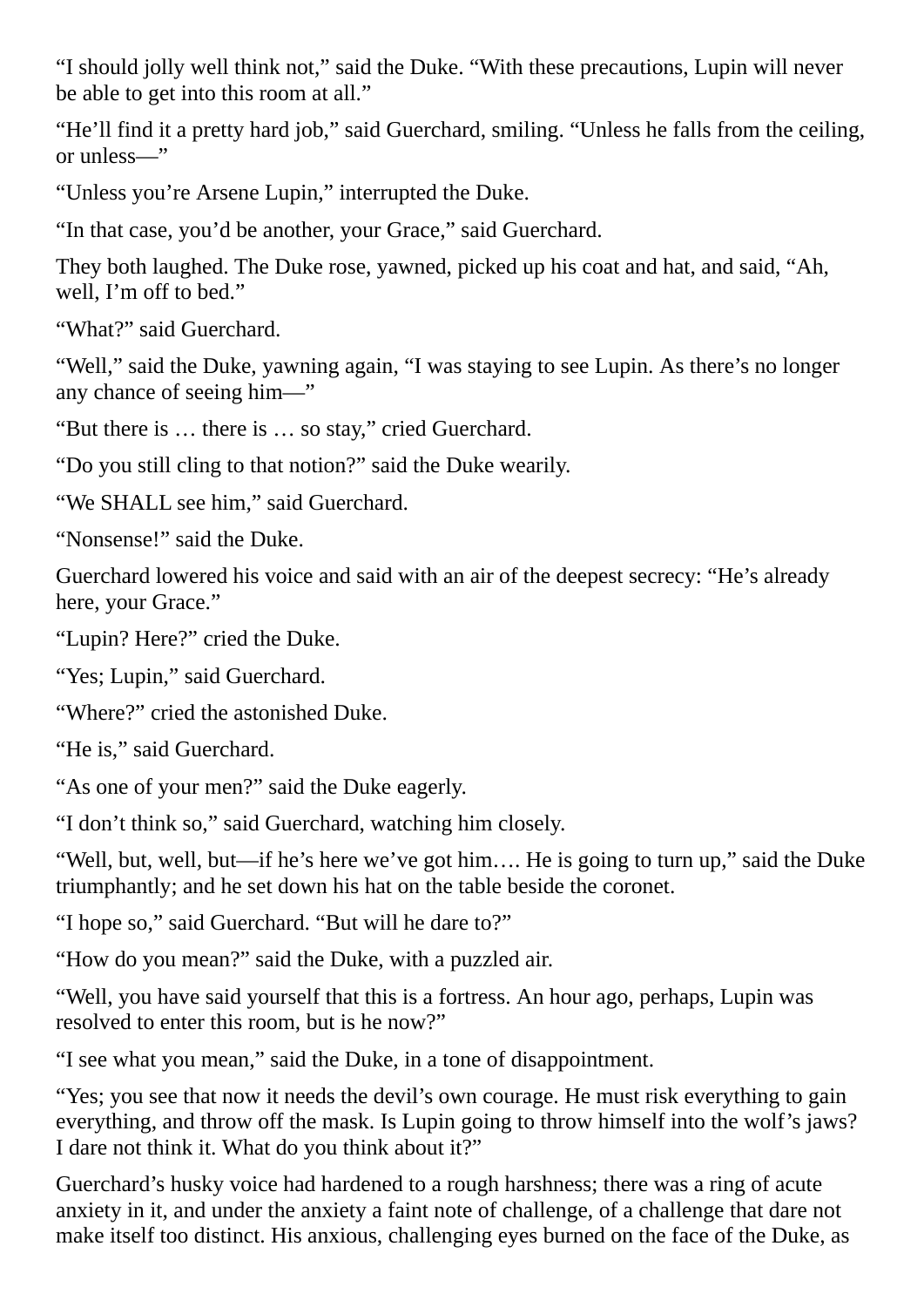if they strove with all intensity to pierce a mask.

The Duke looked at him curiously, as if he were trying to divine what he would be at, but with a careless curiosity, as if it were a matter of indifference to him what the detective's object was; then he said carelessly: "Well, you ought to know better than I. You have known him for ten years … ." He paused, and added with just the faintest stress in his tone, "At least, by reputation."

The anxiety in the detective's face grew plainer, it almost gave him the air of being unnerved; and he said quickly, in a jerky voice: "Yes, and I know his way of acting too. During the last ten years I have learnt to unravel his intrigues—to understand and anticipate his manoeuvres…. Oh, his is a clever system! … Instead of lying low, as you'd expect, he attacks his opponent … openly…. He confuses him—at least, he tries to." He smiled a half–confident, a half–doubtful smile, "It is a mass of entangled, mysterious combinations. I've been caught in them myself again and again. You smile?"

"It interests me so," said the Duke, in a tone of apology.

"Oh, it interests me," said Guerchard, with a snarl. "But this time I see my way clearly. No more tricks—no more secret paths … We're fighting in the light of day." He paused, and said in a clear, sneering voice, "Lupin has pluck, perhaps, but it's only thief's pluck."

"Oh, is it?" said the Duke sharply, and there was a sudden faint glitter in his eyes.

"Yes; rogues have very poor qualities," sneered Guerchard.

"One can't have everything," said the Duke quietly; but his languid air had fallen from him.

"Their ambushes, their attacks, their fine tactics aren't up to much," said Guerchard, smiling contemptuously.

"You go a trifle too far, I think," said the Duke, smiling with equal contempt.

They looked one another in the eyes with a long, lingering look. They had suddenly the air of fencers who have lost their tempers, and are twisting the buttons off their foils.

"Not a bit of it, your Grace," said Guerchard; and his voice lingered on the words "your Grace" with a contemptuous stress. "This famous Lupin is immensely overrated."

"However, he has done some things which aren't half bad," said the Duke, with his old charming smile.

He had the air of a duelist drawing his blade lovingly through his fingers before he falls to.

"Oh, has he?" said Guerchard scornfully.

"Yes; one must be fair. Last night's burglary, for instance: it is not unheard of, but it wasn't half bad. And that theft of the motorcars: it was a neat piece of work," said the Duke in a gentle, insolent voice, infinitely aggravating.

Guerchard snorted scornfully.

"And a robbery at the British Embassy, another at the Treasury, and a third at M. Lepine's —all in the same week—it wasn't half bad, don't you know?" said the Duke, in the same gentle, irritating voice.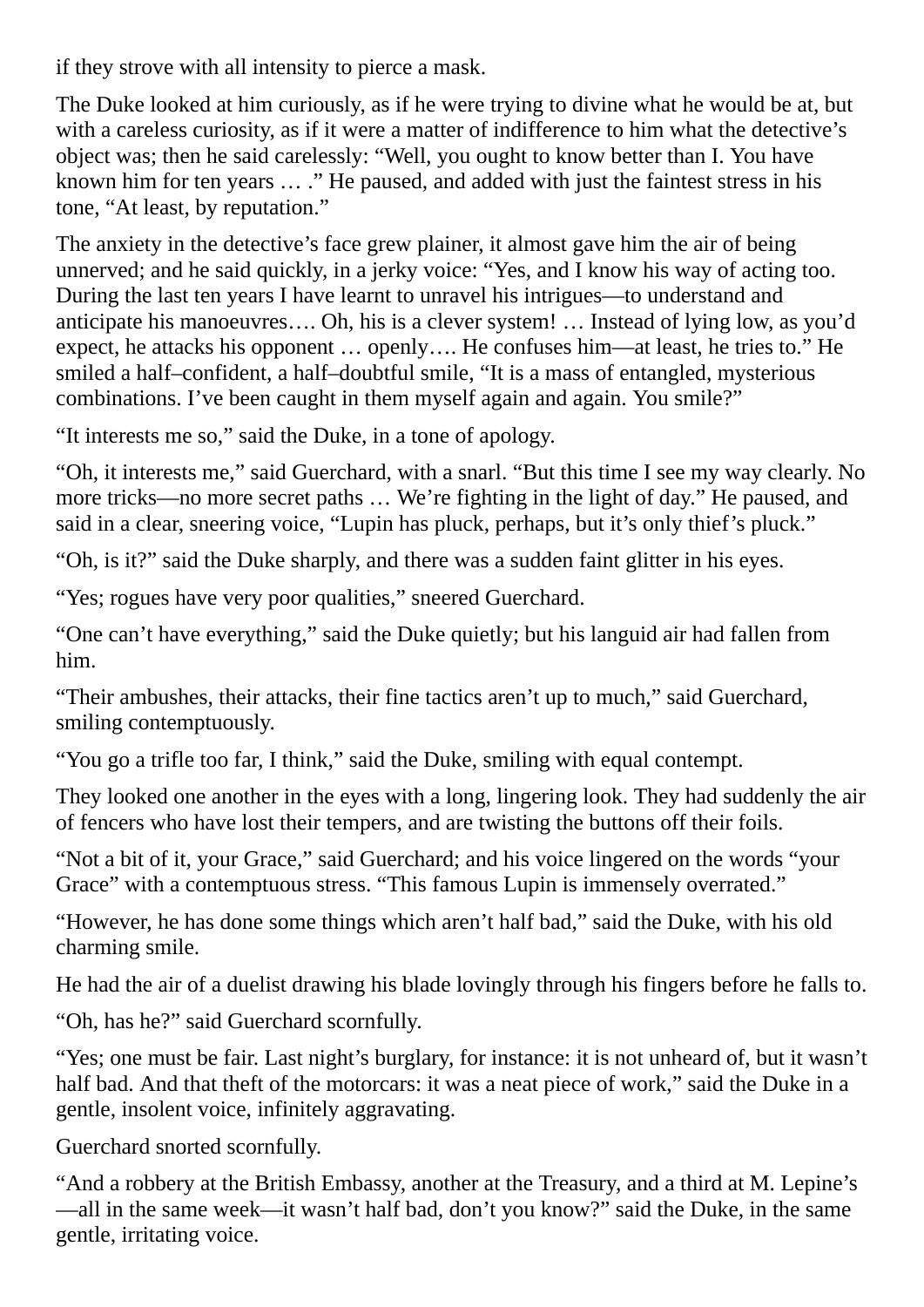"Oh, no, it wasn't. But—"

"And the time when he contrived to pass as Guerchard—the Great Guerchard—do you remember that?" the Duke interrupted. "Come, come—to give the devil his due—between ourselves—it wasn't half bad."

"No," snarled Guerchard. "But he has done better than that lately…. Why don't you speak of that?"

"Of what?" said the Duke.

"Of the time when he passed as the Duke of Charmerace," snapped Guerchard.

"What! Did he do that?" cried the Duke; and then he added slowly, "But, you know, I'm like you—I'm so easy to imitate."

"What would have been amusing, your Grace, would have been to get as far as actual marriage," said Guerchard more calmly.

"Oh, if he had wanted to," said the Duke; and he threw out his hands. "But you know married life—for Lupin."

"A large fortune … a pretty girl," said Guerchard, in a mocking tone.

"He must be in love with some one else," said the Duke.

"A thief, perhaps," sneered Guerchard.

"Like himself…. And then, if you wish to know what I think, he must have found his fiancee rather trying," said the Duke, with his charming smile.

"After all, it's pitiful—heartrending, you must admit it, that, on the very eve of his marriage, he was such a fool as to throw off the mask. And yet at bottom it's quite logical; it's Lupin coming out through Charmerace. He had to grab at the dowry at the risk of losing the girl," said Guerchard, in a reflective tone; but his eyes were intent on the face of the Duke.

"Perhaps that's what one should call a marriage of reason," said the Duke, with a faint smile.

"What a fall!" said Guerchard, in a taunting voice. "To be expected, eagerly, at the Princess's to–morrow evening, and to pass the evening in a police–station … to have intended in a month's time, as the Duke of Charmerace, to mount the steps of the Madeleine with all pomp and to fall down the father–in–law's staircase this evening—this very evening"—his voice rose suddenly on a note of savage triumph—"with the handcuffs on! What? Is that a good enough revenge for Guerchard—for that poor old idiot, Guerchard? The rogues' Brummel in a convict's cap! The gentleman–burglar in a gaol! For Lupin it's only a trifling annoyance, but for a duke it's a disaster! Come, in your turn, be frank: don't you find that amusing?"

The Duke rose quietly, and said coldly, "Have you finished?"

"DO you?" cried Guerchard; and he rose and faced him.

"Oh, yes; I find it quite amusing," said the Duke lightly.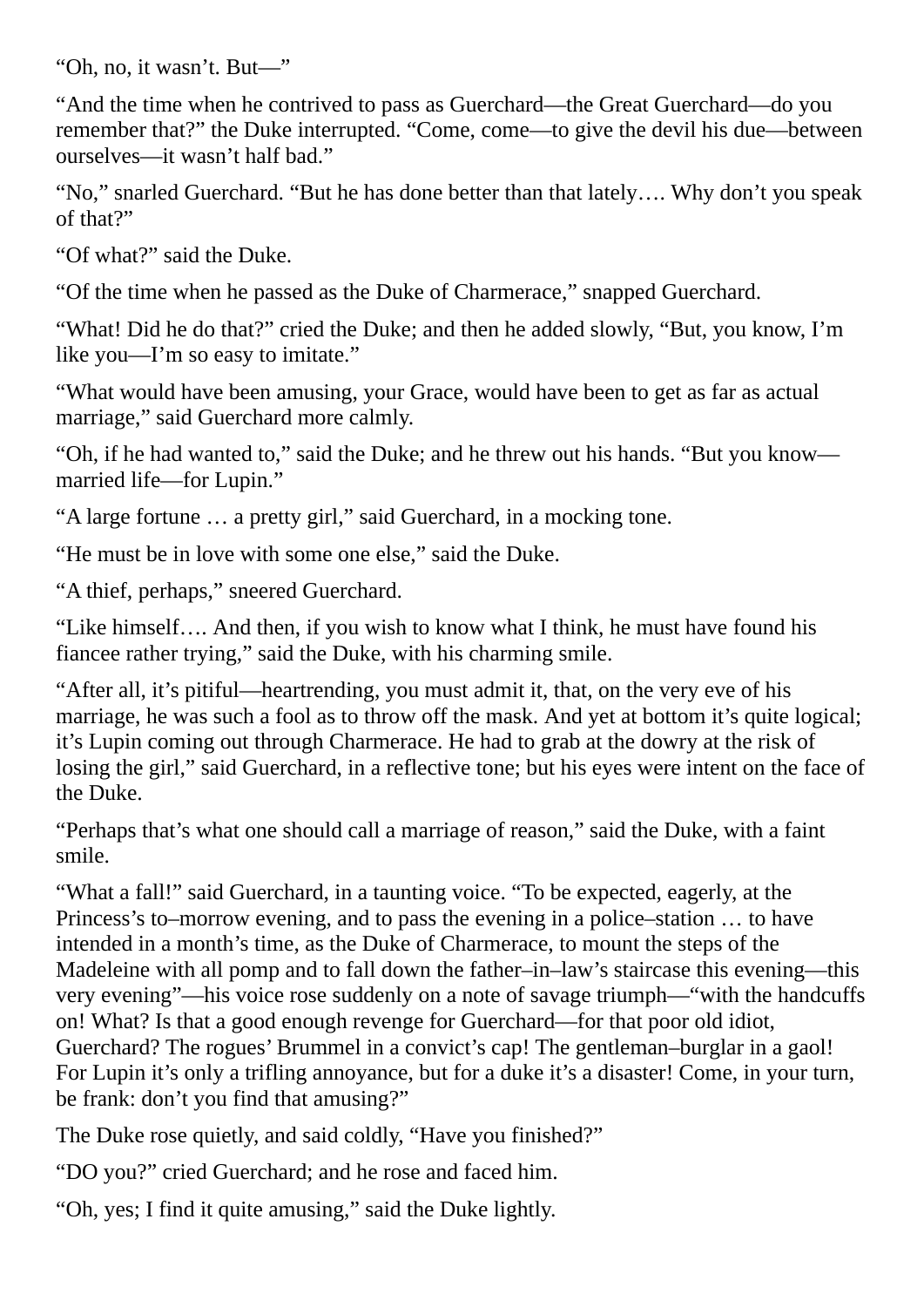"And so do I," cried Guerchard.

"No; you're frightened," said the Duke calmly.

"Frightened!" cried Guerchard, with a savage laugh.

"Yes, you're frightened," said the Duke. "And don't think, policeman, that because I'm familiar with you, I throw off a mask. I don't wear one. I've none to throw off. I AM the Duke of Charmerace."

"You lie! You escaped from the Sante four years ago. You are Lupin! I recognize you now."

"Prove it," said the Duke scornfully.

"I will!" cried Guerchard.

"You won't. I AM the Duke of Charmerace."

Guerchard laughed wildly.

"Don't laugh. You know nothing—nothing, dear boy," said the Duke tauntingly.

"Dear boy?" cried Guerchard triumphantly, as if the word had been a confession.

"What do I risk?" said the Duke, with scathing contempt. "Can you arrest me? … You can arrest Lupin … but arrest the Duke of Charmerace, an honourable gentleman, member of the Jockey Club, and of the Union, residing at his house, 34 B, University Street … arrest the Duke of Charmerace, the fiance of Mademoiselle Gournay–Martin?"

"Scoundrel!" cried Guerchard, pale with sudden, helpless fury.

"Well, do it," taunted the Duke. "Be an ass…. Make yourself the laughing–stock of Paris … call your coppers in. Have you a proof—one single proof? Not one."

"Oh, I shall get them," howled Guerchard, beside himself.

"I think you may," said the Duke coolly. "And you might be able to arrest me next week … the day after to–morrow perhaps … perhaps never … but not to–night, that's certain."

"Oh, if only somebody could hear you!" gasped Guerchard.

"Now, don't excite yourself," said the Duke. "That won't produce any proofs for you…. The fact is, M. Formery told you the truth when he said that, when it is a case of Lupin, you lose your head. Ah, that Formery—there is an intelligent man if you like."

"At all events, the coronet is safe … to–night—"

"Wait, my good chap … wait," said the Duke slowly; and then he snapped out: "Do you know what's behind that door?" and he flung out his hand towards the door of the inner drawing–room, with a mysterious, sinister air.

"What?" cried Guerchard; and he whipped round and faced the door, with his eyes starting out of his head.

"Get out, you funk!" said the Duke, with a great laugh.

"Hang you!" said Guerchard shrilly.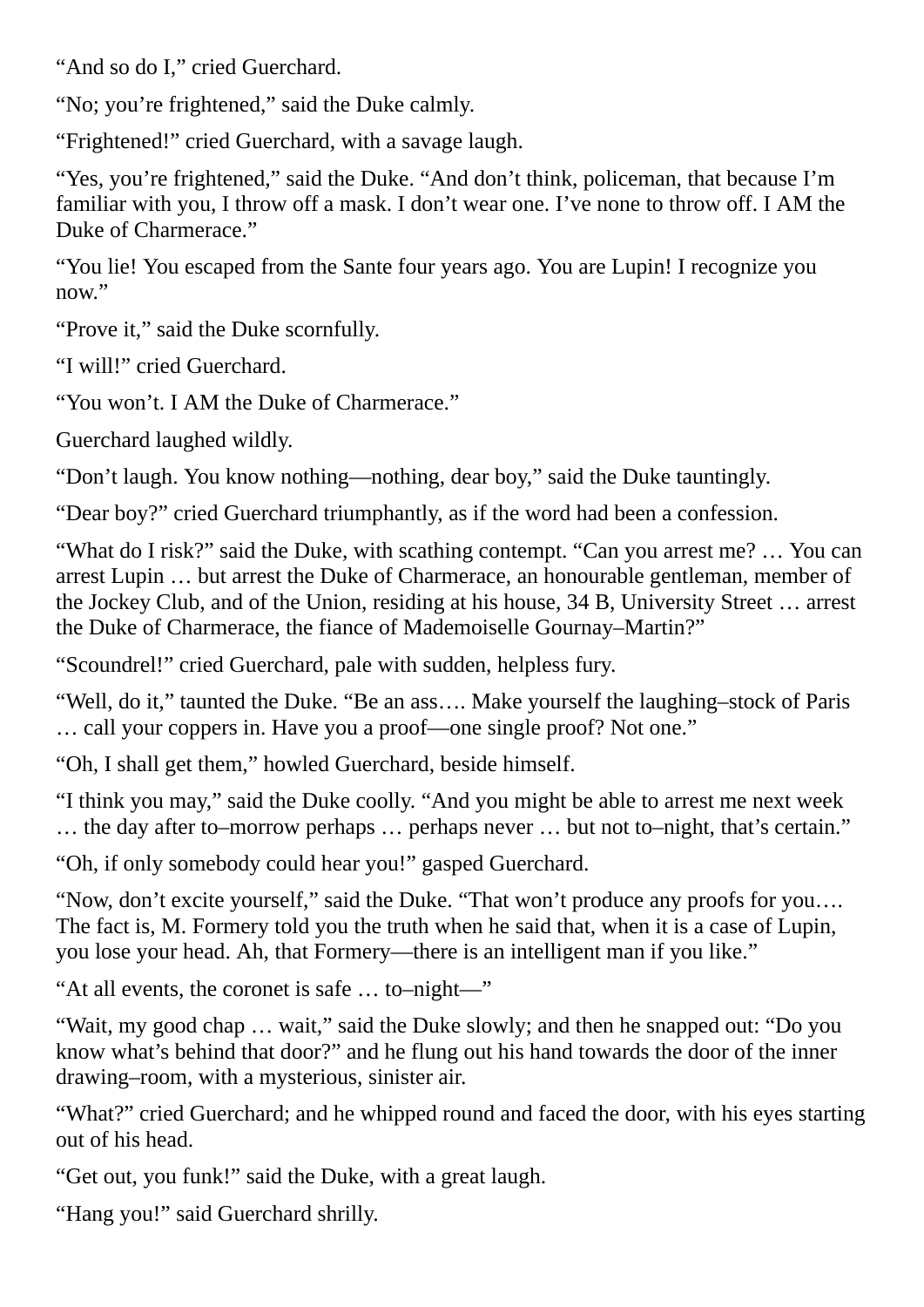"I said that you were going to be absolutely pitiable," said the Duke, and he laughed again cruelly.

"Oh, go on talking, do!" cried Guerchard, mopping his forehead.

"Absolutely pitiable," said the Duke, with a cold, disquieting certainty. "As the hand of that clock moves nearer and nearer midnight, you will grow more and more terrified." He paused, and then shouted violently, "Attention!"

Guerchard jumped; and then he swore.

"Your nerves are on edge," said the Duke, laughing.

"Joker!" snarled Guerchard.

"Oh, you're as brave as the next man. But who can stand the anguish of the unknown thing which is bound to happen? … I'm right. You feel it, you're sure of it. At the end of these few fixed minutes an inevitable, fated event must happen. Don't shrug your shoulders, man; you're green with fear."

The Duke was no longer a smiling, cynical dandy. There emanated from him an impression of vivid, terrible force. His voice had deepened. It thrilled with a consciousness of irresistible power; it was overwhelming, paralyzing. His eyes were terrible.

"My men are outside … I'm armed," stammered Guerchard.

"Child! Bear in mind … bear in mind that it is always when you have foreseen everything, arranged everything, made every combination … bear in mind that it is always then that some accident dashes your whole structure to the ground," said the Duke, in the same deep, thrilling voice. "Remember that it is always at the very moment at which you are going to triumph that he beats you, that he only lets you reach the top of the ladder to throw you more easily to the ground."

"Confess, then, that you are Lupin," muttered Guerchard.

"I thought you were sure of it," said the Duke in a jeering tone.

Guerchard dragged the handcuffs out of his pocket, and said between his teeth, "I don't know what prevents me, my boy."

The Duke drew himself up, and said haughtily, "That's enough."

"What?" cried Guerchard.

"I say that that's enough," said the Duke sternly. "It's all very well for me to play at being familiar with you, but don't you call me 'my boy.'"

"Oh, you won't impose on me much longer," muttered Guerchard; and his bloodshot, haggard eyes scanned the Duke's face in an agony, an anguish of doubting impotence.

"If I'm Lupin, arrest me," said the Duke.

"I'll arrest you in three minutes from now, or the coronet will be untouched," cried Guerchard in a firmer tone.

"In three minutes from now the coronet will have been stolen; and you will not arrest me,"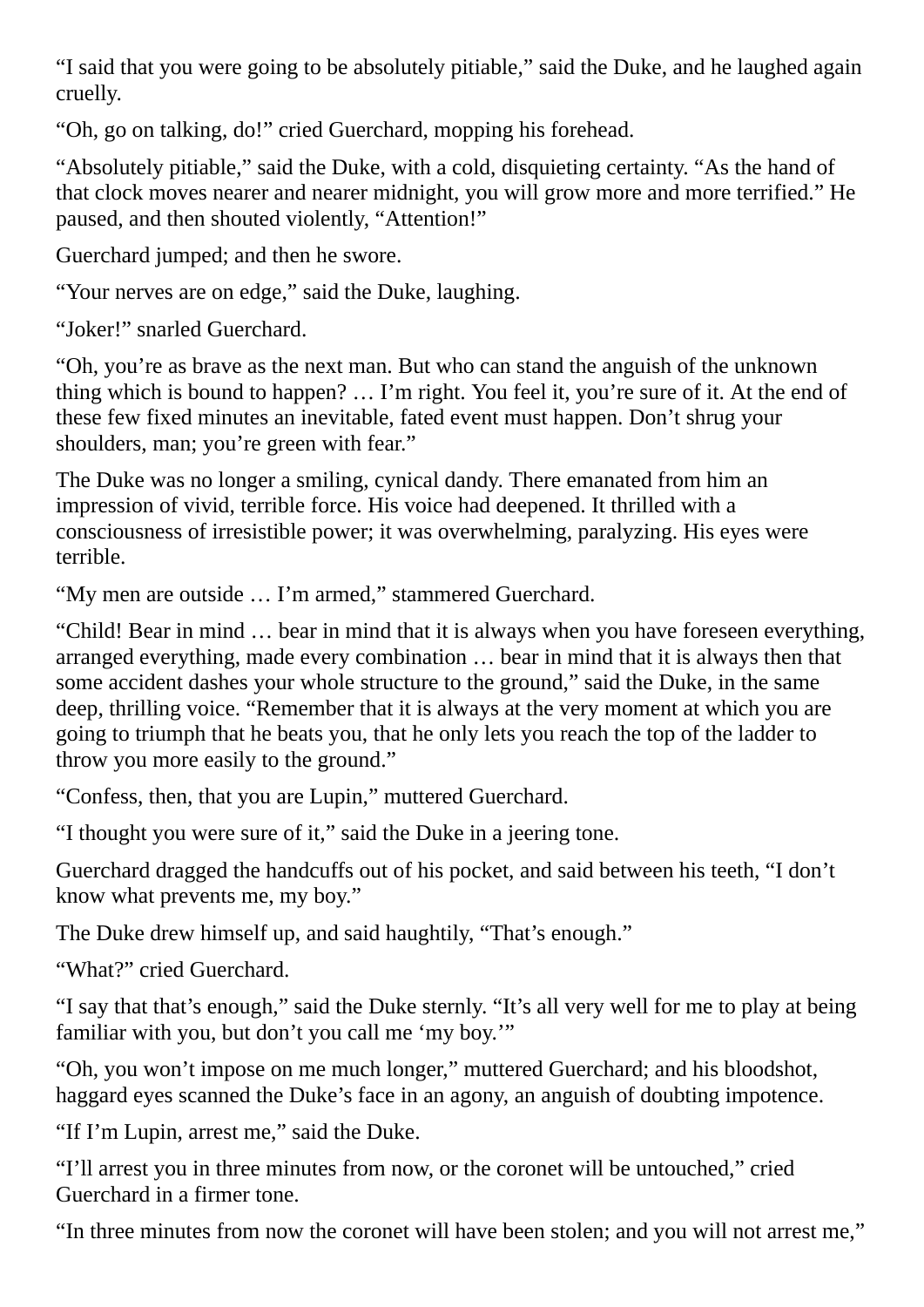said the Duke, in a tone of chilling certainty.

"But I will! I swear I will!" cried Guerchard.

"Don't swear any foolish oaths! … THERE ARE ONLY TWO MINUTES LEFT," said the Duke; and he drew a revolver from his pocket.

"No, you don't!" cried Guerchard, drawing a revolver in his turn.

"What's the matter?" said the Duke, with an air of surprise. "You haven't forbidden me to shoot Lupin. I have my revolver ready, since he's going to come…. THERE'S ONLY A MINUTE LEFT."

"There are plenty of us," said Guerchard; and he went towards the door.

"Funk!" said the Duke scornfully.

Guerchard turned sharply. "Very well," he said, "I'll stick it out alone."

"How rash!" sneered the Duke.

Guerchard ground his teeth. He was panting; his bloodshot eyes rolled in their sockets; the beads of cold sweat stood out on his forehead. He came back towards the table on unsteady feet, trembling from head to foot in the last excitation of the nerves. He kept jerking his head to shake away the mist which kept dimming his eyes.

"At your slightest gesture, at your slightest movement, I'll fire," he said jerkily, and covered the Duke with his revolver.

"I call myself the Duke of Charmerace. You will be arrested to–morrow!" said the Duke, in a compelling, thrilling voice.

"I don't care a curse!" cried Guerchard.

"Only FIFTY SECONDS!" said the Duke.

"Yes, yes," muttered Guerchard huskily. And his eyes shot from the coronet to the Duke, from the Duke to the coronet.

"In fifty seconds the coronet will be stolen," said the Duke.

"No!" cried Guerchard furiously.

"Yes," said the Duke coldly.

"No! no! no!" cried Guerchard.

Their eyes turned to the clock.

To Guerchard the hands seemed to be standing still. He could have sworn at them for their slowness.

Then the first stroke rang out; and the eyes of the two men met like crossing blades. Twice the Duke made the slightest movement. Twice Guerchard started forward to meet it.

At the last stroke both their hands shot out. Guerchard's fell heavily on the case which held the coronet. The Duke's fell on the brim of his hat; and he picked it up.

Guerchard gasped and choked. Then he cried triumphantly: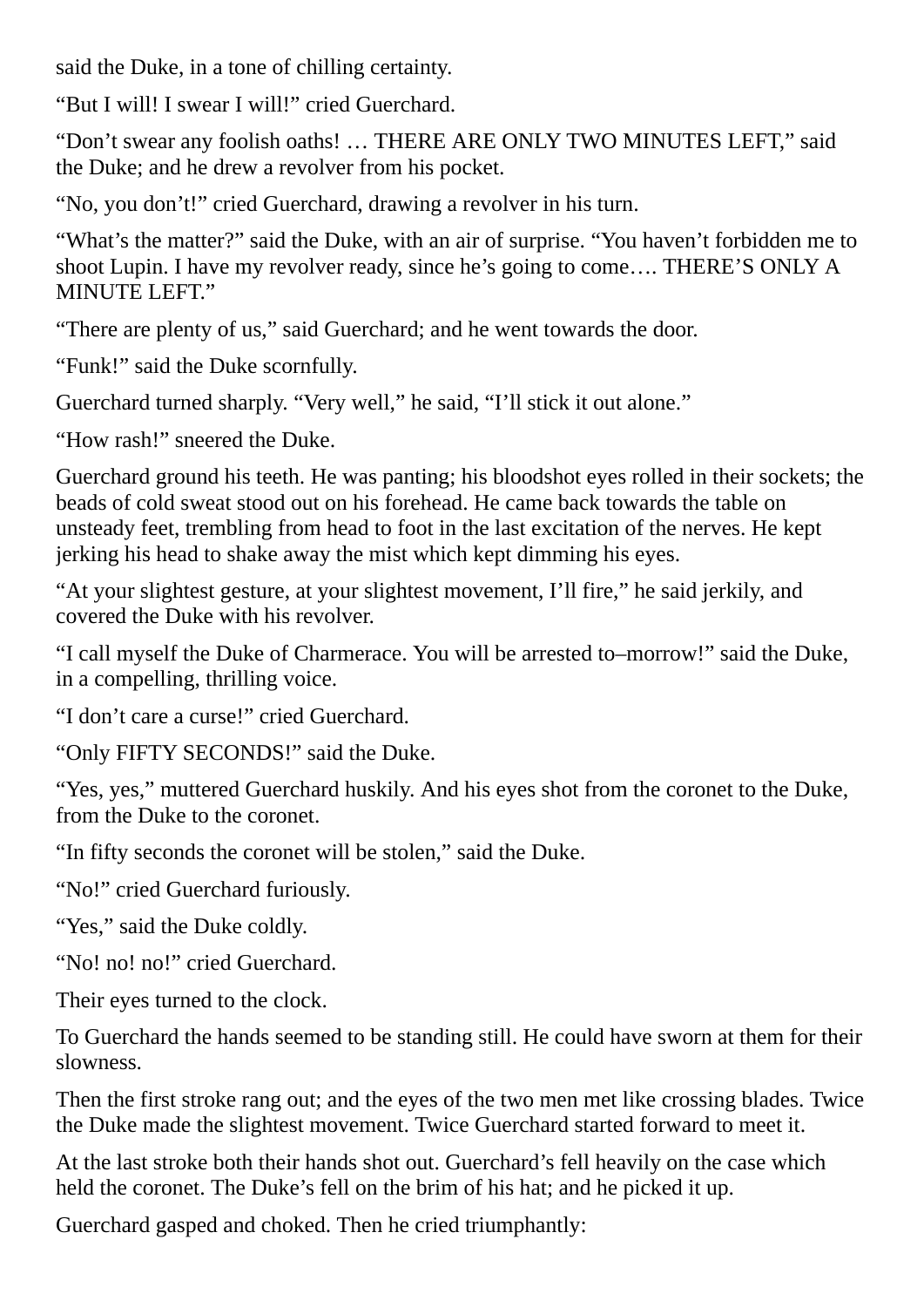"I HAVE it; now then, have I won? Have I been fooled this time? Has Lupin got the coronet?"

"It doesn't look like it. But are you quite sure?" said the Duke gaily.

"Sure?" cried Guerchard.

"It's only the weight of it," said the Duke, repressing a laugh. "Doesn't it strike you that it's just a trifle light?"

"What?" cried Guerchard.

"This is merely an imitation." said the Duke, with a gentle laugh.

"Hell and damnation!" howled Guerchard. "Bonavent! Dieusy!"

The door flew open, and half a dozen detectives rushed in.

Guerchard sank into a chair, stupefied, paralyzed; this blow, on the top of the strain of the struggle with the Duke, had broken him.

"Gentlemen," said the Duke sadly, "the coronet has been stolen."

They broke into cries of surprise and bewilderment, surrounding the gasping Guerchard with excited questions.

The Duke walked quietly out of the room.

Guerchard sobbed twice; his eyes opened, and in a dazed fashion wandered from face to face; he said faintly: "Where is he?"

"Where's who?" said Bonavent.

"The Duke—the Duke!" gasped Guerchard.

"Why, he's gone!" said Bonavent.

Guerchard staggered to his feet and cried hoarsely, frantically: "Stop him from leaving the house! Follow him! Arrest him! Catch him before he gets home!"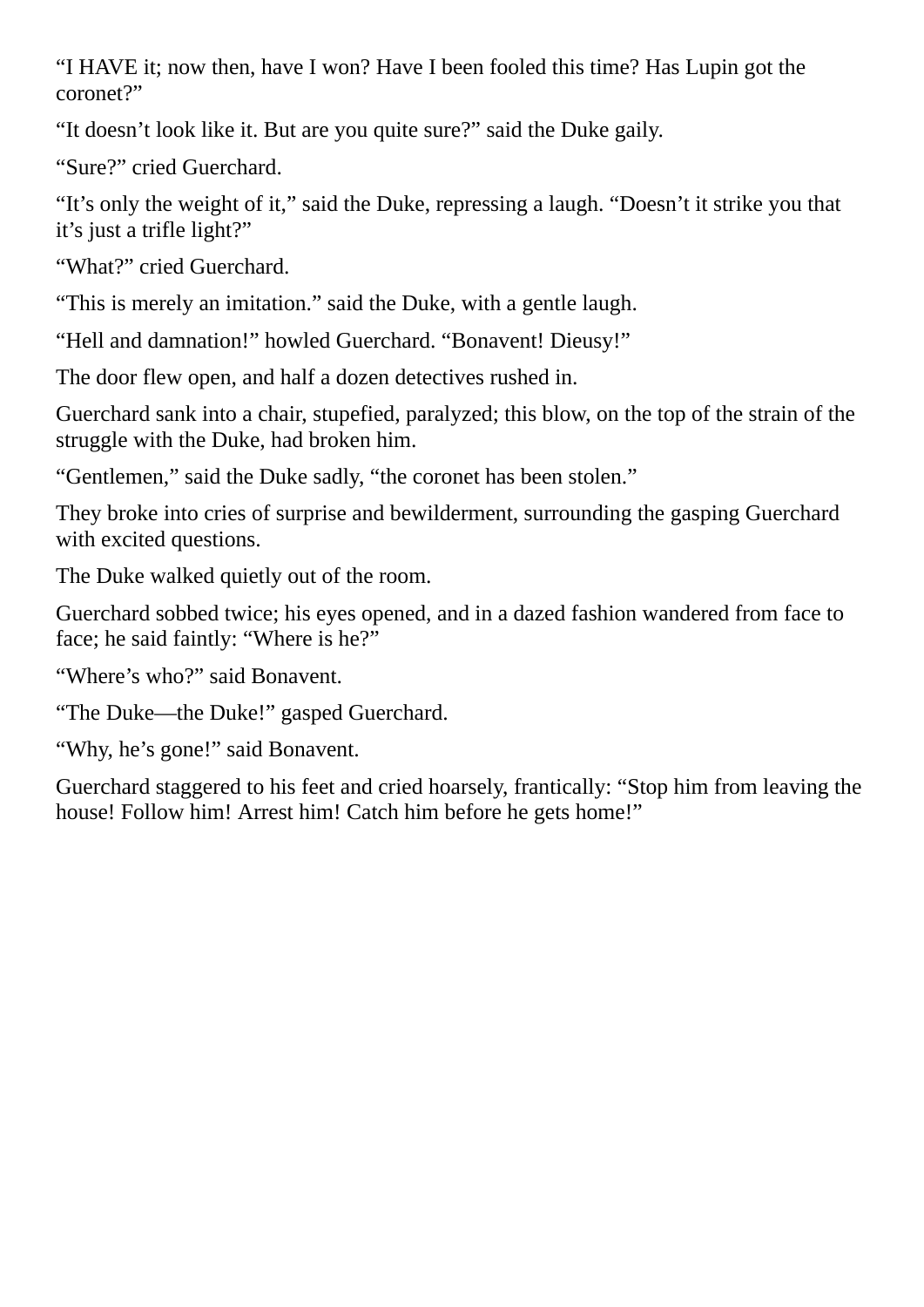## **XX: LUPIN COMES HOME**

The cold light of the early September morning illumined but dimly the charming smoking–room of the Duke of Charmerace in his house at 34 B, University Street, though it stole in through two large windows. The smoking–room was on the first floor; and the Duke's bedroom opened into it. It was furnished in the most luxurious fashion, but with a taste which nowadays infrequently accompanies luxury. The chairs were of the most comfortable, but their lines were excellent; the couch against the wall, between the two windows, was the last word in the matter of comfort. The colour scheme, of a light greyish–blue, was almost too bright for a man's room; it would have better suited a boudoir. It suggested that the owner of the room enjoyed an uncommon lightness and cheerfulness of temperament. On the walls, with wide gaps between them so that they did not clash, hung three or four excellent pictures. Two ballet–girls by Degas, a group of shepherdesses and shepherds, in pink and blue and white beribboned silk, by Fragonard, a portrait of a woman by Bastien–Lepage, a charming Corot, and two Conder fans showed that the taste of their fortunate owner was at any rate eclectic. At the end of the room was, of all curious things, the opening into the well of a lift. The doors of it were open, though the lift itself was on some other floor. To the left of the opening stood a book–case, its shelves loaded with books of a kind rather suited to a cultivated, thoughtful man than to an idle dandy.

Beside the window, half–hidden, and peering through the side of the curtain into the street, stood M. Charolais. But it was hardly the M. Charolais who had paid M. Gournay–Martin that visit at the Chateau de Charmerace, and departed so firmly in the millionaire's favourite motor–car. This was a paler M. Charolais; he lacked altogether the rich, ruddy complexion of the millionaire's visitor. His nose, too, was thinner, and showed none of the ripe acquaintance with the vintages of the world which had been so plainly displayed on it during its owner's visit to the country. Again, hair and eyebrows were no longer black, but fair; and his hair was no longer curly and luxuriant, but thin and lank. His moustache had vanished, and along with it the dress of a well–to–do provincial man of business. He wore a livery of the Charmeraces, and at that early morning hour had not yet assumed the blue waistcoat which is an integral part of it. Indeed it would have required an acute and experienced observer to recognize in him the bogus purchaser of the Mercrac. Only his eyes, his close–set eyes, were unchanged.

Walking restlessly up and down the middle of the room, keeping out of sight of the windows, was Victoire. She wore a very anxious air, as did Charolais too. By the door stood Bernard Charolais; and his natural, boyish timidity, to judge from his frightened eyes, had assumed an acute phase.

"By the Lord, we're done!" cried Charolais, starting back from the window. "That was the front–door bell."

"No, it was only the hall clock," said Bernard.

"That's seven o'clock! Oh, where can he be?" said Victoire, wringing her hands. "The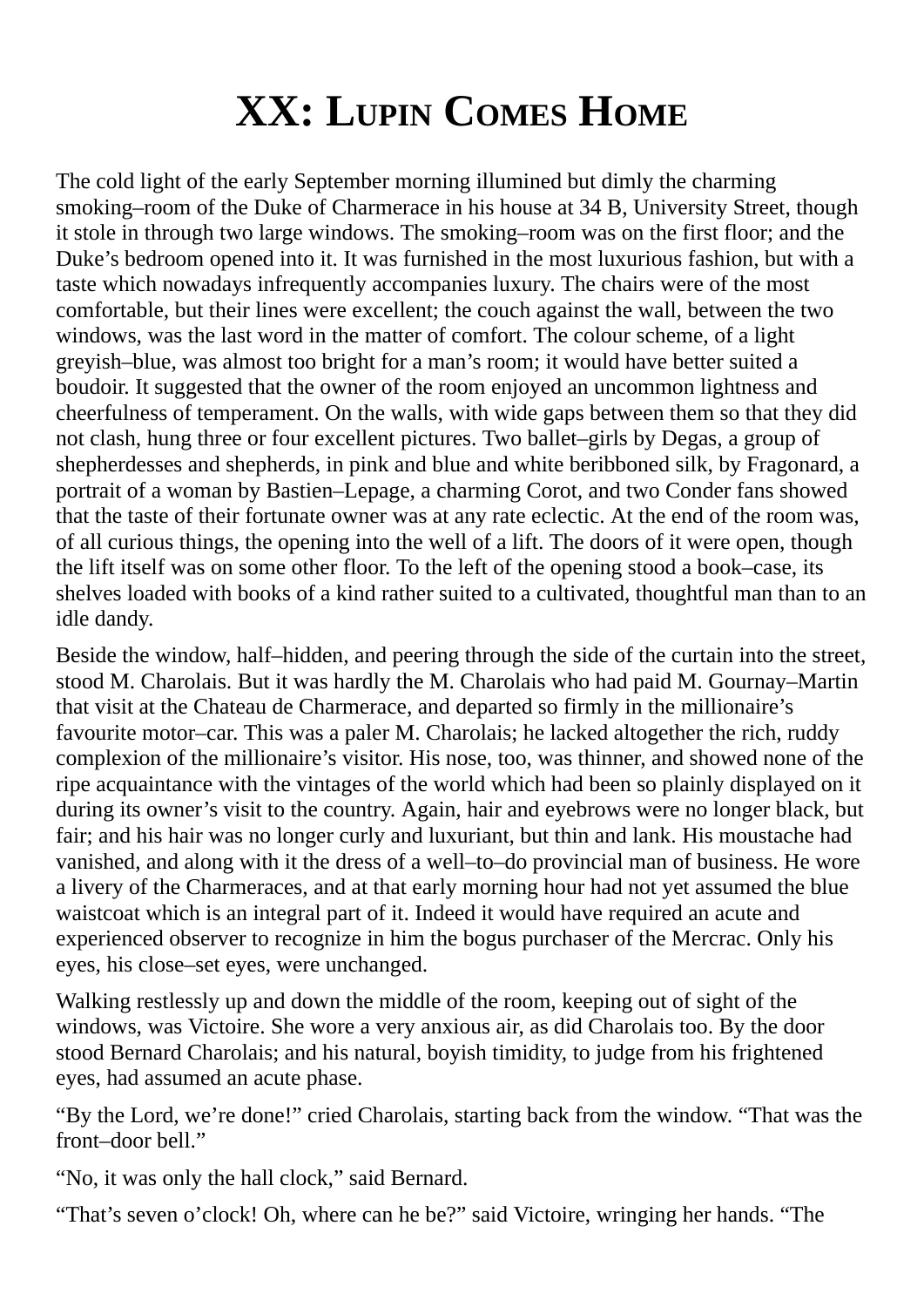coup was fixed for midnight…. Where can he be?"

"They must be after him," said Charolais. "And he daren't come home." Gingerly he drew back the curtain and resumed his watch.

"I've sent down the lift to the bottom, in case he should come back by the secret entrance," said Victoire; and she went to the opening into the well of the lift and stood looking down it, listening with all her ears.

"Then why, in the devil's name, have you left the doors open?" cried Charolais irritably. "How do you expect the lift to come up if the doors are open?"

"I must be off my head!" cried Victoire.

She stepped to the side of the lift and pressed a button. The doors closed, and there was a grunting click of heavy machinery settling into a new position.

"Suppose we telephone to Justin at the Passy house?" said Victoire.

"What on earth's the good of that?" said Charolais impatiently. "Justin knows no more than we do. How can he know any more?"

"The best thing we can do is to get out," said Bernard, in a shaky voice.

"No, no; he will come. I haven't given up hope," Victoire protested. "He's sure to come; and he may need us."

"But, hang it all! Suppose the police come! Suppose they ransack his papers…. He hasn't told us what to do … we are not ready for them…. What are we to do?" cried Charolais, in a tone of despair.

"Well, I'm worse off than you are; and I'm not making a fuss. If the police come they'll arrest me," said Victoire.

"Perhaps they've arrested him," said Bernard, in his shaky voice.

"Don't talk like that," said Victoire fretfully. "Isn't it bad enough to wait and wait, without your croaking like a scared crow?"

She started again her pacing up and down the room, twisting her hands, and now and again moistening her dry lips with the tip of her tongue.

Presently she said: "Are those two plain–clothes men still there watching?" And in her anxiety she came a step nearer the window.

"Keep away from the window!" snapped Charolais. "Do you want to be recognized, you great idiot?" Then he added, more quietly, "They're still there all right, curse them, in front of the cafe.... Hullo!"

"What is it, now?" cried Victoire, starting.

"A copper and a detective running," said Charolais. "They are running for all they're worth."

"Are they coming this way?" said Victoire; and she ran to the door and caught hold of the handle.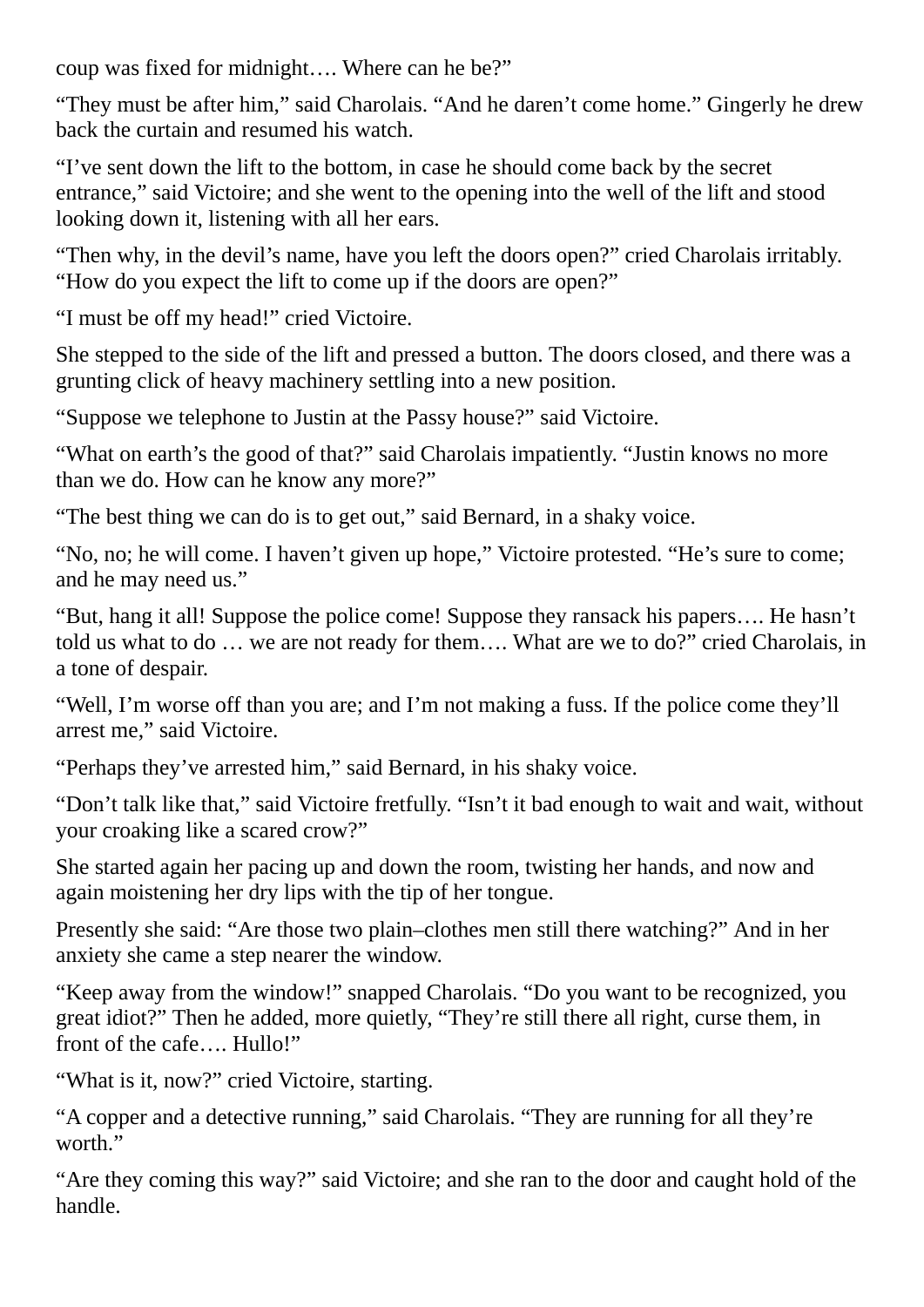"No," said Charolais.

"Thank goodness!" said Victoire.

"They're running to the two men watching the house … they're telling them something. Oh, hang it, they're all running down the street."

"This way? … Are they coming this way?" cried Victoire faintly; and she pressed her hand to her side.

"They are!" cried Charolais. "They are!" And he dropped the curtain with an oath.

"And he isn't here! Suppose they come…. Suppose he comes to the front door! They'll catch him!" cried Victoire.

There came a startling peal at the front–door bell. They stood frozen to stone, their eyes fixed on one another, staring.

The bell had hardly stopped ringing, when there was a slow, whirring noise. The doors of the lift flew open, and the Duke stepped out of it. But what a changed figure from the admirably dressed dandy who had walked through the startled detectives and out of the house of M. Gournay–Martin at midnight! He was pale, exhausted, almost fainting. His eyes were dim in a livid face; his lips were grey. He was panting heavily. He was splashed with mud from head to foot: one sleeve of his coat was torn along half its length. The sole of his left–hand pump was half off; and his cut foot showed white and red through the torn sock.

"The master! The master!" cried Charolais in a tone of extravagant relief; and he danced round the room snapping his fingers.

"You're wounded?" cried Victoire.

"No," said Arsene Lupin.

The front–door bell rang out again, startling, threatening, terrifying.

The note of danger seemed to brace Lupin, to spur him to a last effort.

He pulled himself together, and said in a hoarse but steady voice: "Your waistcoat, Charolais…. Go and open the door … not too quickly …fumble the bolts…. Bernard, shut the book–case. Victoire, get out of sight, do you want to ruin us all? Be smart now, all of you. Be smart!"

He staggered past them into his bedroom, and slammed the door. Victoire and Charolais hurried out of the room, through the anteroom, on to the landing. Victoire ran upstairs, Charolais went slowly down. Bernard pressed the button. The doors of the lift shut and there was a slow whirring as it went down. He pressed another button, and the book–case slid slowly across and hid the opening into the lift–well. Bernard ran out of the room and up the stairs.

Charolais went to the front door and fumbled with the bolts. He bawled through the door to the visitors not to be in such a hurry at that hour in the morning; and they bawled furiously at him to be quick, and knocked and rang again and again. He was fully three minutes fumbling with the bolts, which were already drawn. At last he opened the door an inch or two, and looked out.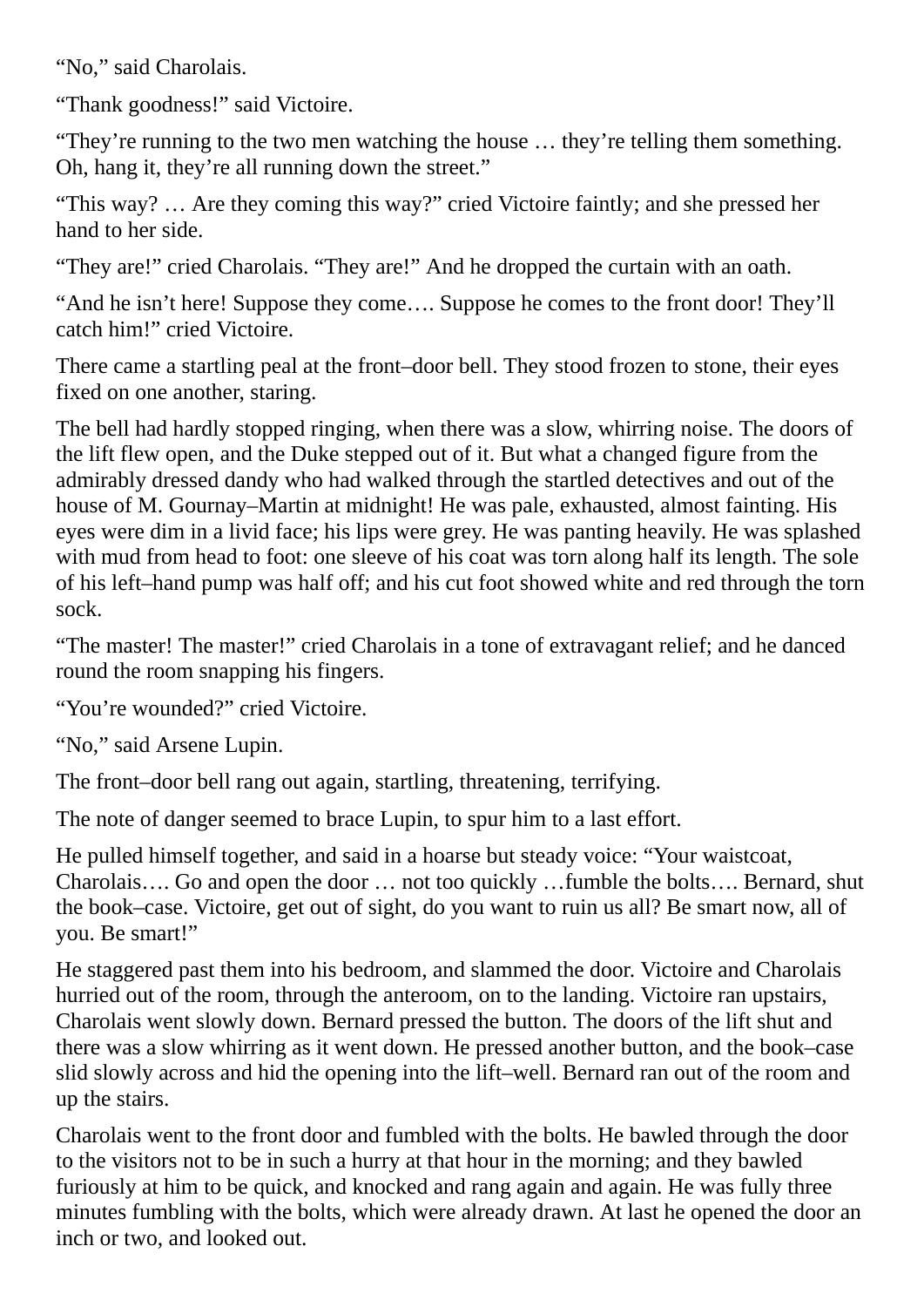On the instant the door was dashed open, flinging him back against the wall; and Bonavent and Dieusy rushed past him, up the stairs, as hard as they could pelt. A brown– faced, nervous, active policeman followed them in and stopped to guard the door.

On the landing the detectives paused, and looked at one another, hesitating.

"Which way did he go?" said Bonavent. "We were on his very heels."

"I don't know; but we've jolly well stopped his getting into his own house; and that's the main thing," said Dieusy triumphantly.

"But are you sure it was him?" said Bonavent, stepping into the anteroom.

"I can swear to it," said Dieusy confidently; and he followed him.

Charolais came rushing up the stairs and caught them up as they were entering the smoking–room:

"Here! What's all this?" he cried. "You mustn't come in here! His Grace isn't awake yet."

"Awake? Awake? Your precious Duke has been galloping all night," cried Dieusy. "And he runs devilish well, too."

The door of the bedroom opened; and Lupin stood on the threshold in slippers and pyjamas.

"What's all this?" he snapped, with the irritation of a man whose sleep has been disturbed; and his tousled hair and eyes dim with exhaustion gave him every appearance of being still heavy with sleep.

The eyes and mouths of Bonavent and Dieusy opened wide; and they stared at him blankly, in utter bewilderment and wonder.

"Is it you who are making all this noise?" said Lupin, frowning at them. "Why, I know you two; you're in the service of M. Guerchard."

"Yes, your Grace," stammered Bonavent.

"Well, what are you doing here? What is it you want?" said Lupin.

"Oh, nothing, your Grace … nothing … there's been a mistake," stammered Bonavent.

"A mistake?" said Lupin haughtily. "I should think there had been a mistake. But I take it that this is Guerchard's doing. I'd better deal with him directly. You two can go." He turned to Charolais and added curtly, "Show them out."

Charolais opened the door, and the two detectives went out of the room with the slinking air of whipped dogs. They went down the stairs in silence, slowly, reflectively; and Charolais let them out of the front door.

As they went down the steps Dieusy said: "What a howler! Guerchard risks getting the sack for this!"

"I told you so," said Bonavent. "A duke's a duke."

When the door closed behind the two detectives Lupin tottered across the room, dropped on to the couch with a groan of exhaustion, and closed his eyes. Presently the door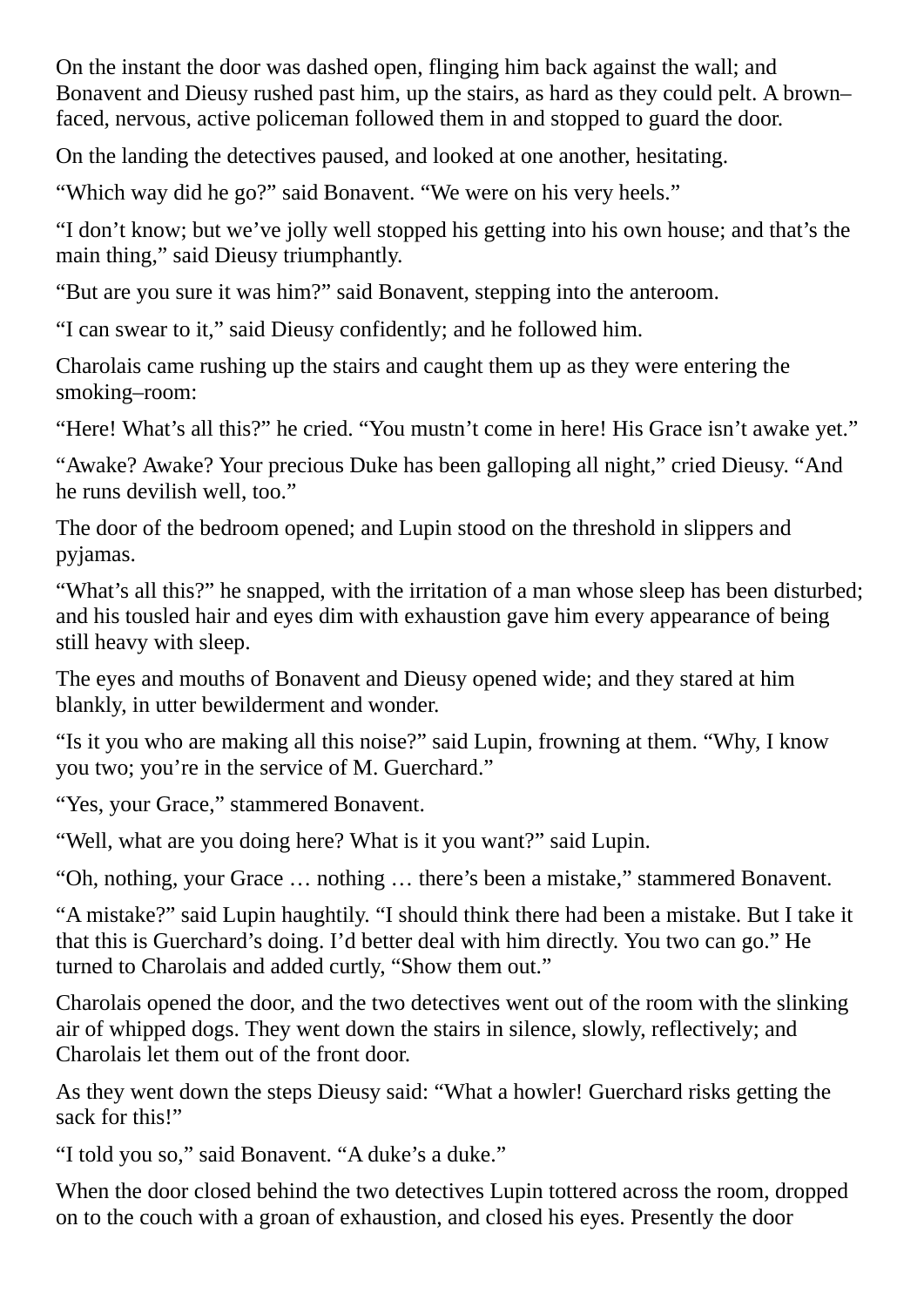opened, Victoire came in, saw his attitude of exhaustion, and with a startled cry ran to his side.

"Oh, dearie! dearie!" she cried. "Pull yourself together! Oh, do try to pull yourself together." She caught his cold hands and began to rub them, murmuring words of endearment like a mother over a young child. Lupin did not open his eyes; Charolais came in.

"Some breakfast!" she cried. "Bring his breakfast … he's faint … he's had nothing to eat this morning. Can you eat some breakfast, dearie?"

"Yes," said Lupin faintly.

"Hurry up with it," said Victoire in urgent, imperative tones; and Charolais left the room at a run.

"Oh, what a life you lead!" said Victoire, or, to be exact, she wailed it. "Are you never going to change? You're as white as a sheet…. Can't you speak, dearie?"

She stooped and lifted his legs on to the couch.

He stretched himself, and, without opening his eyes, said in a faint voice: "Oh, Victoire, what a fright I've had!"

"You? You've been frightened?" cried Victoire, amazed.

"Yes. You needn't tell the others, though. But I've had a night of it …I did play the fool so … I must have been absolutely mad. Once I had changed the coronet under that fat old fool Gournay–Martin's very eyes … once you and Sonia were out of their clutches, all I had to do was to slip away. Did I? Not a bit of it! I stayed there out of sheer bravado, just to score off Guerchard…. And then I … I, who pride myself on being as cool as a cucumber … I did the one thing I ought not to have done…. Instead of going quietly away as the Duke of Charmerace … what do you think I did? … I bolted … I started running … running like a thief…. In about two seconds I saw the slip I had made. It did not take me longer; but that was too long—Guerchard's men were on my track ... I was done for."

"Then Guerchard understood—he recognized you?" said Victoire anxiously.

"As soon as the first paralysis had passed, Guerchard dared to see clearly … to see the truth," said Lupin. "And then it was a chase. There were ten—fifteen of them on my heels. Out of breath—grunting, furious—a mob—a regular mob. I had passed the night before in a motor–car. I was dead beat. In fact, I was done for before I started …and they were gaining ground all the time."

"Why didn't you hide?" said Victoire.

"For a long while they were too close. They must have been within five feet of me. I was done. Then I was crossing one of the bridges…. There was the Seine … handy … I made up my mind that, rather than be taken, I'd make an end of it … I'd throw myself over."

"Good Lord!—and then?" cried Victoire.

"Then I had a revulsion of feeling. At any rate, I'd stick it out to the end. I gave myself another minute…one more minute—the last, and I had my revolver on me…but during that minute I put forth every ounce of strength I had left ... I began to gain ground ... I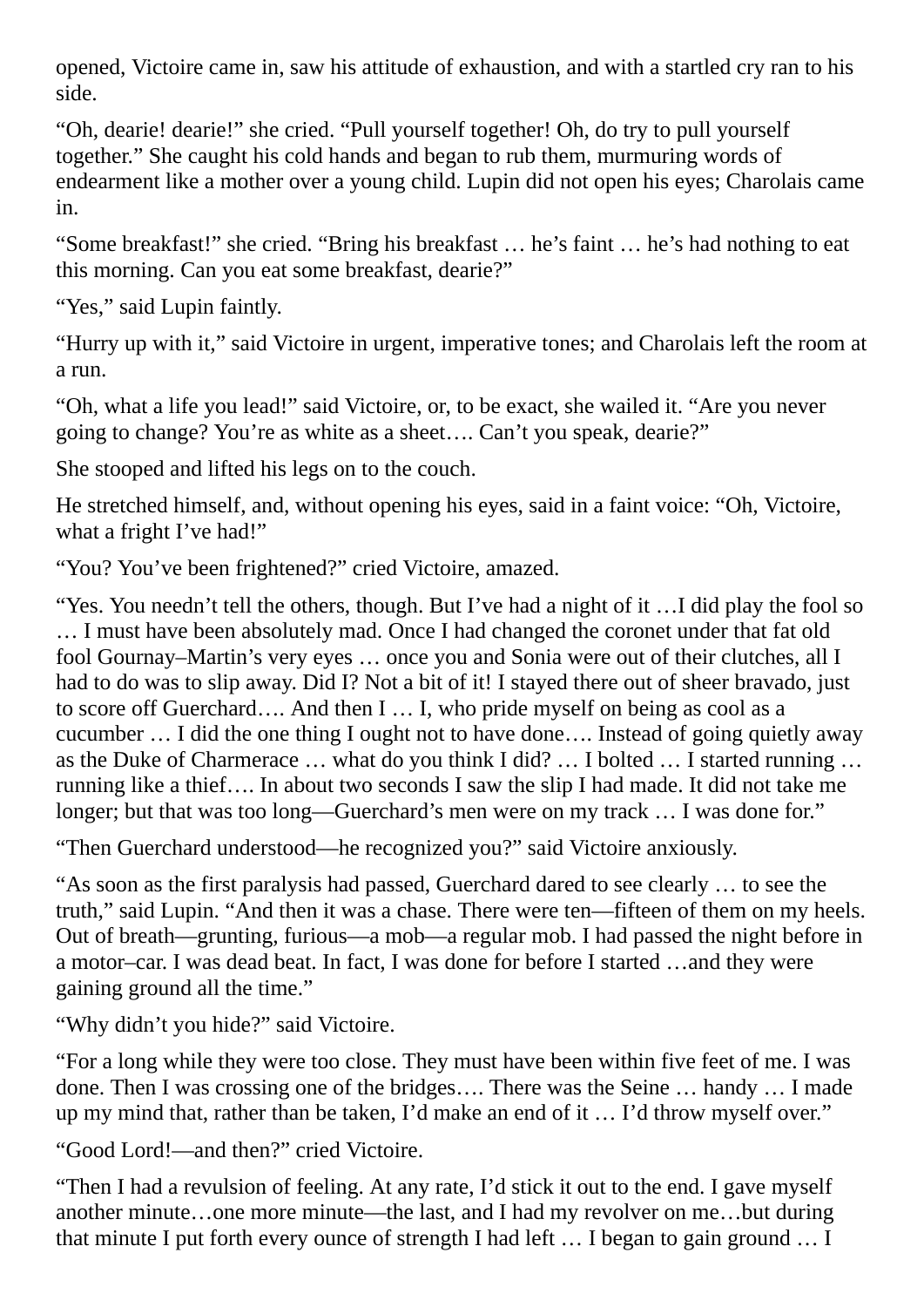had them pretty well strung out already … they were blown too. The knowledge gave me back my courage, and I plugged on … my feet did not feel so much as though they were made of lead. I began to run away from them …they were dropping behind … all of them but one … he stuck to me. We went at a jog–trot, a slow jog–trot, for I don't know how long. Then we dropped to a walk—we could run no more; and on we went. My strength and wind began to come back. I suppose my pursuer's did too; for exactly what I expected happened. He gave a yell and dashed for me. I was ready for him. I pretended to start running, and when he was within three yards of me I dropped on one knee, caught his ankles, and chucked him over my head. I don't know whether he broke his neck or not. I hope he did."

"Splendid!" said Victoire. "Splendid!"

"Well, there I was, outside Paris, and I'm hanged if I know where. I went on half a mile, and then I rested. Oh, how sleepy I was! I would have given a hundred thousand francs for an hour's sleep—cheerfully. But I dared not let myself sleep. I had to get back here unseen. There were you and Sonia."

"Sonia? Another woman?" cried Victoire. "Oh, it's then that I'm frightened … when you get a woman mixed up in your game. Always, when you come to grief … when you really get into danger, there's a woman in it."

"Oh, but she's charming!" protested Lupin.

"They always are," said Victoire drily. "But go on. Tell me how you got here."

"Well, I knew it was going to be a tough job, so I took a good rest—an hour, I should think. And then I started to walk back. I found that I had come a devil of a way—I must have gone at Marathon pace. I walked and walked, and at last I got into Paris, and found myself with still a couple of miles to go. It was all right now; I should soon find a cab. But the luck was dead against me. I heard a man come round the corner of a side–street into a long street I was walking down. He gave a yell, and came bucketing after me. It was that hound Dieusy. He had recognized my figure. Off I went; and the chase began again. I led him a dance, but I couldn't shake him off. All the while I was working my way towards home. Then, just at last, I spurted for all I was worth, got out of his sight, bolted round the corner of the street into the secret entrance, and here I am." He smiled weakly, and added, "Oh, my dear Victoire, what a profession it is!"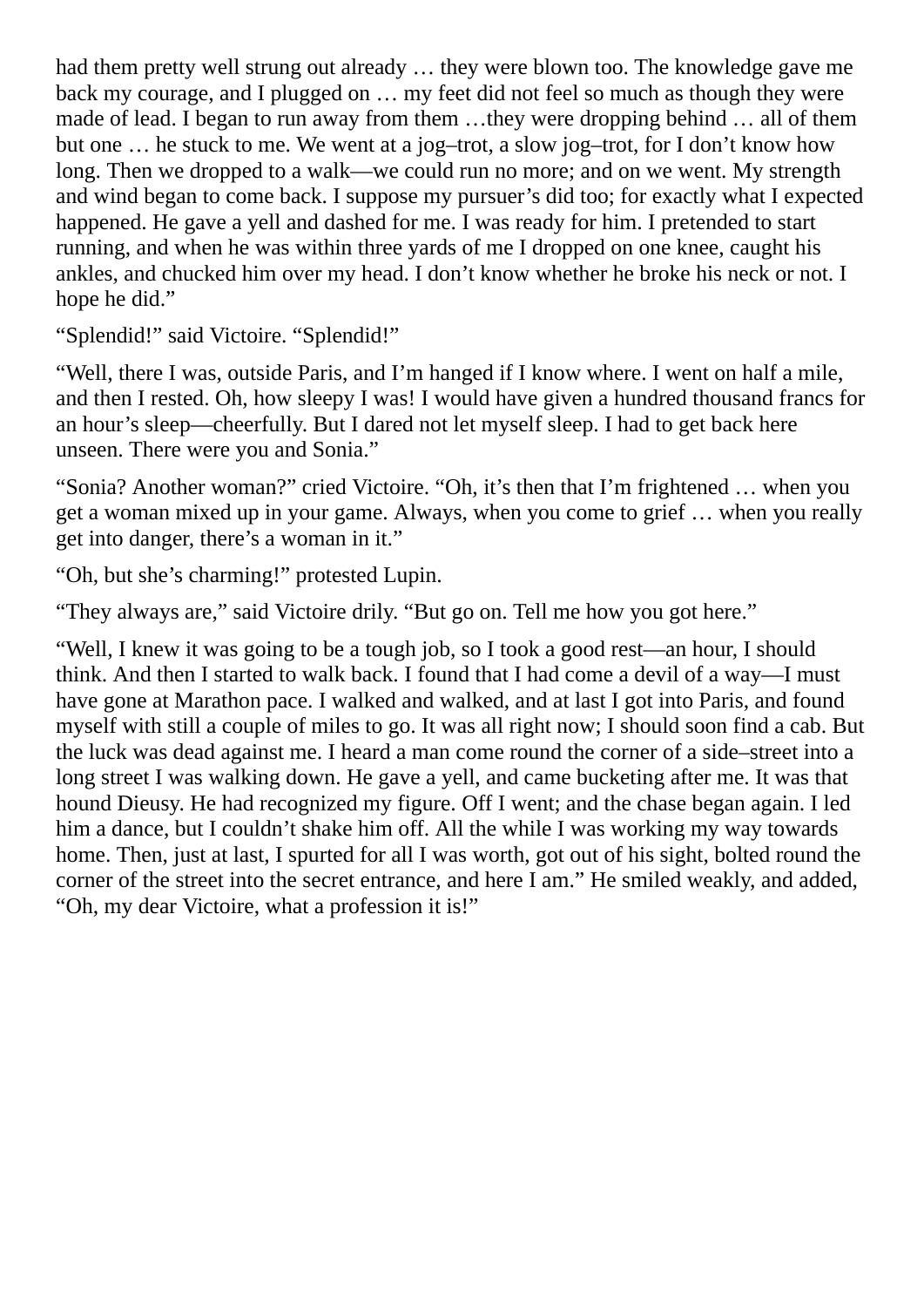## **XXI: THE CUTTING OF THE TELEPHONE WIRES**

The door opened, and in came Charolais, bearing a tray.

"Here's your breakfast, master," he said.

"Don't call me master—that's how his men address Guerchard. It's a disgusting practice," said Lupin severely.

Victoire and Charolais were quick laying the table. Charolais kept up a running fire of questions as he did it; but Lupin did not trouble to answer them. He lay back, relaxed, drawing deep breaths. Already his lips had lost their greyness, and were pink; there was a suggestion of blood under the skin of his pale face. They soon had the table laid; and he walked to it on fairly steady feet. He sat down; Charolais whipped off a cover, and said:

"Anyhow, you've got out of the mess neatly. It was a jolly smart escape."

"Oh, yes. So far it's all right," said Lupin. "But there's going to be trouble presently—lots of it. I shall want all my wits. We all shall."

He fell upon his breakfast with the appetite but not the manners of a wolf. Charolais went out of the room. Victoire hovered about him, pouring out his coffee and putting sugar into it.

"By Jove, how good these eggs are!" he said. "I think that, of all the thousand ways of cooking eggs, en cocotte is the best."

"Heavens! how empty I was!" he said presently. "What a meal I'm making! It's really a very healthy life, this of mine, Victoire. I feel much better already."

"Oh, yes; it's all very well to talk," said Victoire, in a scolding tone; for since he was better, she felt, as a good woman should, that the time had come to put in a word out of season. "But, all the same, you're trying to kill yourself—that's what you're doing. Just because you're young you abuse your youth. It won't last for ever; and you'll be sorry you used it up before it's time. And this life of lies and thefts and of all kinds of improper things—I suppose it's going to begin all over again. It's no good your getting a lesson. It's just thrown away upon you."

"What I want next is a bath," said Lupin.

"It's all very well your pretending not to listen to me, when you know very well that I'm speaking for your good," she went on, raising her voice a little. "But I tell you that all this is going to end badly. To be a thief gives you no position in the world—no position at all —and when I think of what you made me do the night before last, I'm just horrified at myself."

"We'd better not talk about that—the mess you made of it! It was positively excruciating!" said Lupin.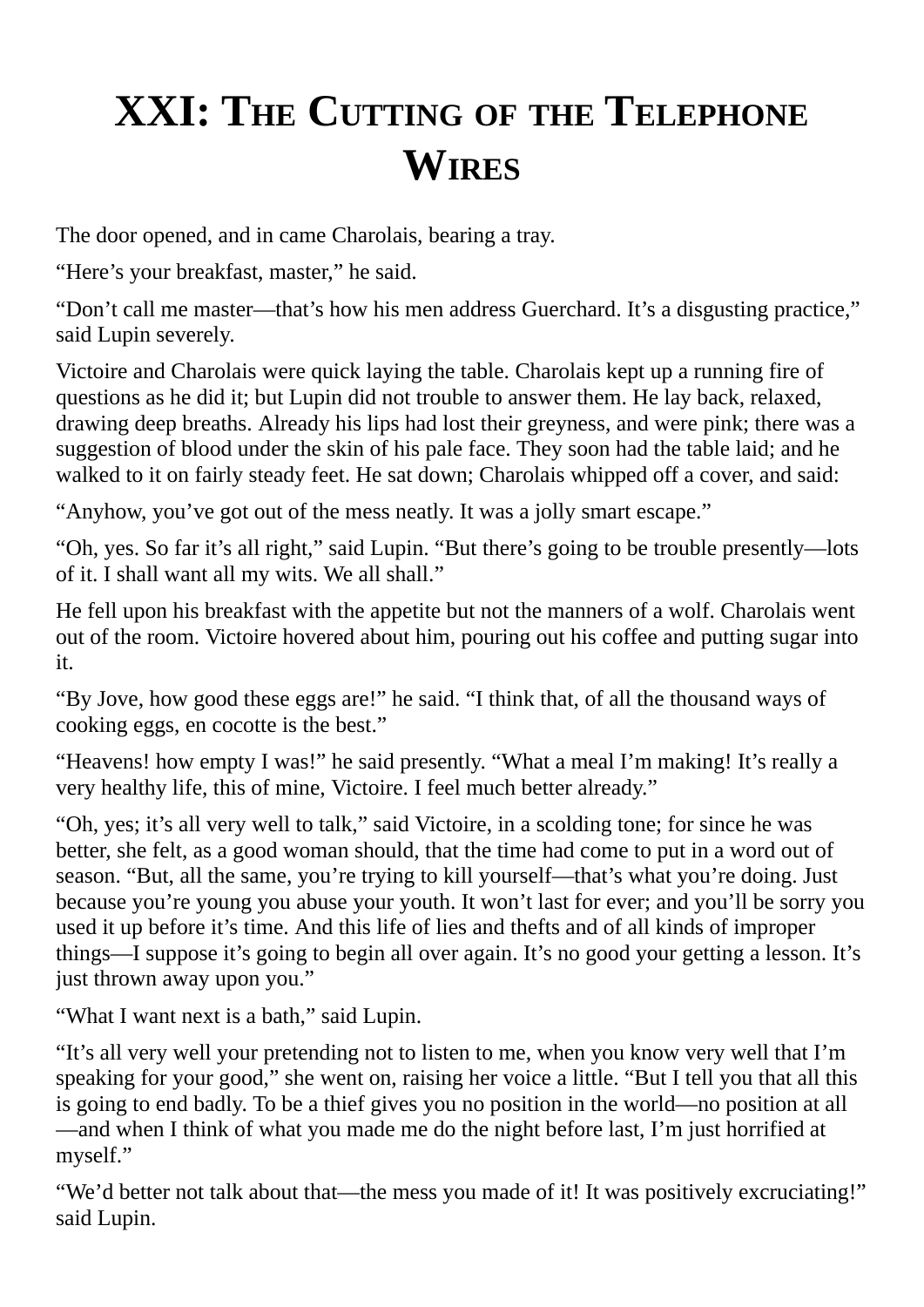"And what did you expect? I'm an honest woman, I am!" said Victoire sharply. "I wasn't brought up to do things like that, thank goodness! And to begin at my time of life!"

"It's true, and I often ask myself how you bring yourself to stick to me," said Lupin, in a reflective, quite impersonal tone. "Please pour me out another cup of coffee."

"That's what I'm always asking myself," said Victoire, pouring out the coffee. "I don't know—I give it up. I suppose it is because I'm fond of you."

"Yes, and I'm very fond of you, my dear Victoire," said Lupin, in a coaxing tone.

"And then, look you, there are things that there's no understanding. I often talked to your poor mother about them. Oh, your poor mother! Whatever would she have said to these goings–on?"

Lupin helped himself to another cutlet; his eyes twinkled and he said, "I'm not sure that she would have been very much surprised. I always told her that I was going to punish society for the way it had treated her. Do you think she would have been surprised?"

"Oh, nothing you did would have surprised her," said Victoire. "When you were quite a little boy you were always making us wonder. You gave yourself such airs, and you had such nice manners of your own—altogether different from the other boys. And you were already a bad boy, when you were only seven years old, full of all kinds of tricks; and already you had begun to steal."

"Oh, only sugar," protested Lupin.

"Yes, you began by stealing sugar," said Victoire, in the severe tones of a moralist. "And then it was jam, and then it was pennies. Oh, it was all very well at that age—a little thief is pretty enough. But now—when you're twenty–eight years old."

"Really, Victoire, you're absolutely depressing," said Lupin, yawning; and he helped himself to jam.

"I know very well that you're all right at heart," said Victoire. "Of course you only rob the rich, and you've always been kind to the poor…. Yes; there's no doubt about it: you have a good heart."

"I can't help it—what about it?" said Lupin, smiling.

"Well, you ought to have different ideas in your head. Why are you a burglar?"

"You ought to try it yourself, my dear Victoire," said Lupin gently; and he watched her with a humorous eye.

"Goodness, what a thing to say!" cried Victoire.

"I assure you, you ought," said Lupin, in a tone of thoughtful conviction. "I've tried everything. I've taken my degree in medicine and in law. I have been an actor, and a professor of Jiu–jitsu. I have even been a member of the detective force, like that wretched Guerchard. Oh, what a dirty world that is! Then I launched out into society. I have been a duke. Well, I give you my word that not one of these professions equals that of burglar not even the profession of Duke. There is so much of the unexpected in it, Victoire—the splendid unexpected…. And then, it's full of variety, so terrible, so fascinating." His voice sank a little, and he added, "And what fun it is!"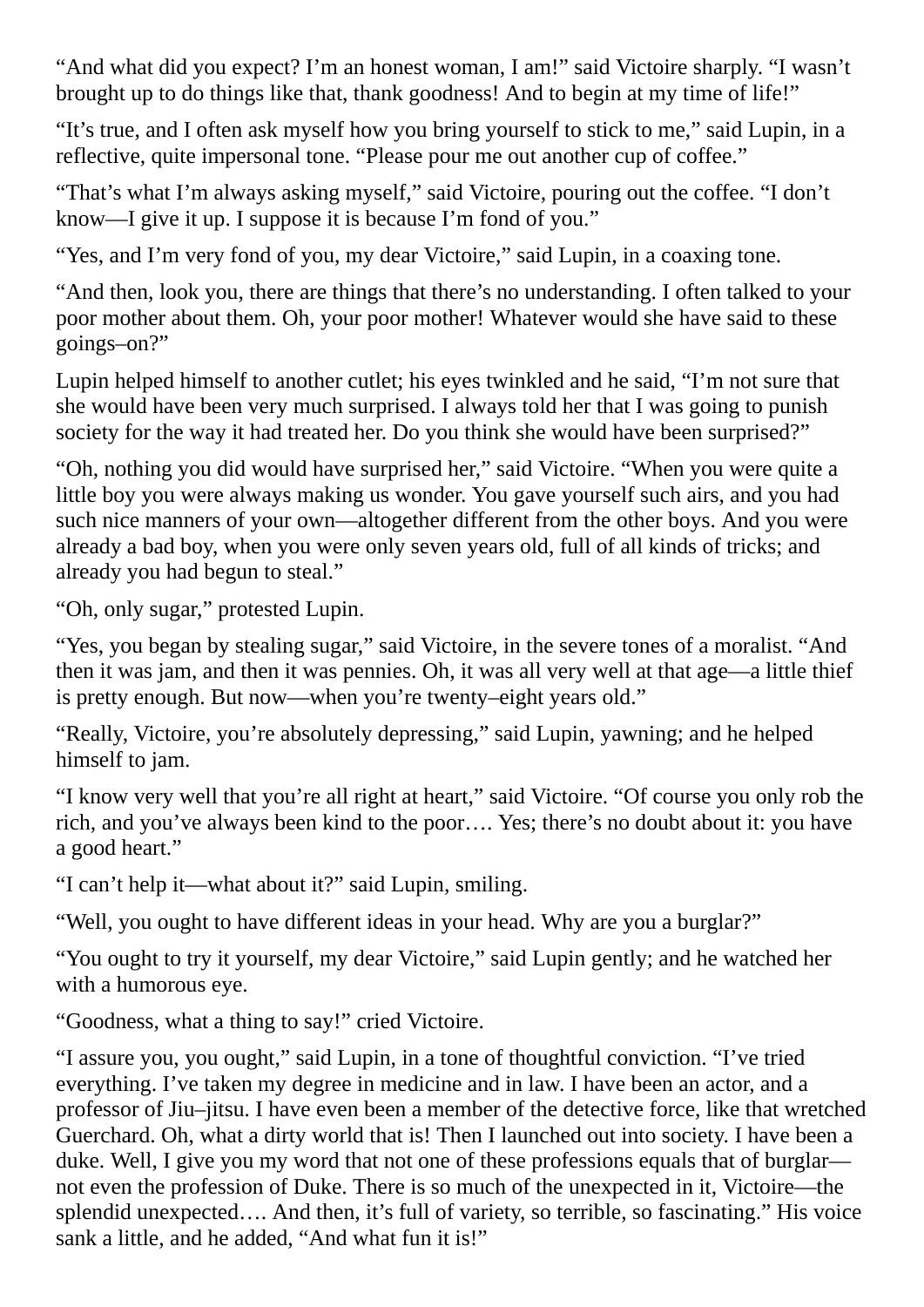"Fun!" cried Victoire.

"Yes … these rich men, these swells in their luxury—when one relieves them of a bank– note, how they do howl! … You should have seen that fat old Gournay–Martin when I relieved him of his treasures—what an agony! You almost heard the death–rattle in his throat. And then the coronet! In the derangement of their minds—and it was sheer derangement, mind you—already prepared at Charmerace, in the derangement of Guerchard, I had only to put out my hand and pluck the coronet. And the joy, the ineffable joy of enraging the police! To see Guerchard's furious eyes when I downed him…. And look round you!" He waved his hand round the luxurious room. "Duke of Charmerace! This trade leads to everything … to everything on condition that one sticks to it … .I tell you, Victoire, that when one cannot be a great artist or a great soldier, the only thing to be is a great thief!"

"Oh, be quiet!" cried Victoire. "Don't talk like that. You're working yourself up; you're intoxicating yourself! And all that, it is not Catholic. Come, at your age, you ought to have one idea in your head which should drive out all these others, which should make you forget all these thefts…. Love … that would change you, I'm sure of it. That would make another man of you. You ought to marry."

"Yes … perhaps … that would make another man of me. That's what I've been thinking. I believe you're right," said Lupin thoughtfully.

"Is that true? Have you really been thinking of it?" cried Victoire joyfully.

"Yes," said Lupin, smiling at her eagerness. "I have been thinking about it—seriously."

"No more messing about—no more intrigues. But a real woman … a woman for life?" cried Victoire.

"Yes," said Lupin softly; and his eyes were shining in a very grave face.

"Is it serious—is it real love, dearie?" said Victoire. "What's she like?"

"She's beautiful," said Lupin.

"Oh, trust you for that. Is she a blonde or a brunette?"

"She's very fair and delicate—like a princess in a fairy tale," said Lupin softly.

"What is she? What does she do?" said Victoire.

"Well, since you ask me, she's a thief," said Lupin with a mischievous smile.

"Good Heavens!" cried Victoire.

"But she's a very charming thief," said Lupin; and he rose smiling.

He lighted a cigar, stretched himself and yawned: "She had ever so much more reason for stealing than ever I had," he said. "And she has always hated it like poison."

"Well, that's something," said Victoire; and her blank and fallen face brightened a little.

Lupin walked up and down the room, breathing out long luxurious puffs of smoke from his excellent cigar, and watching Victoire with a humorous eye. He walked across to his book–shelf, and scanned the titles of his books with an appreciative, almost affectionate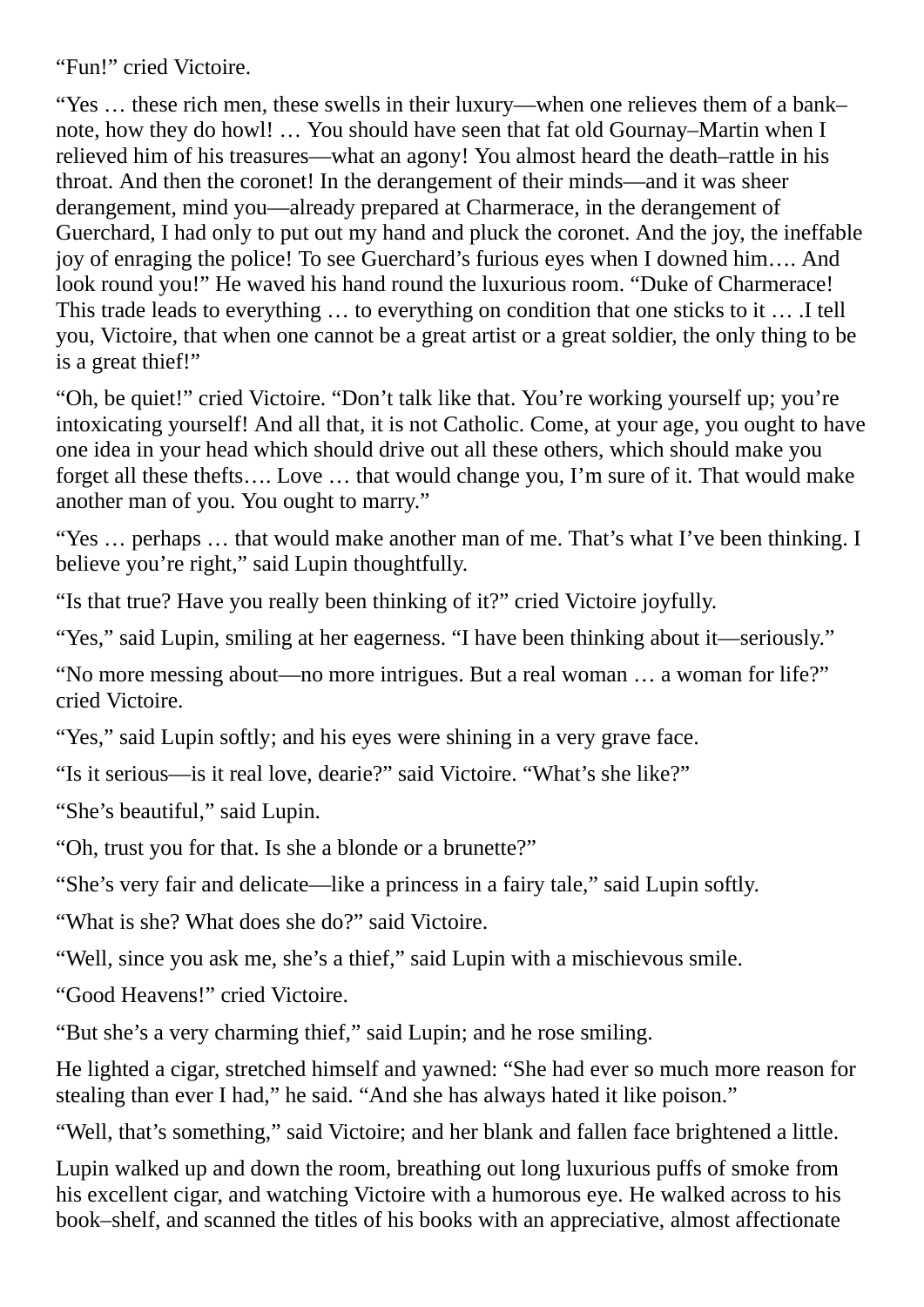smile.

"This is a very pleasant interlude," he said languidly. "But I don't suppose it's going to last very long. As soon as Guerchard recovers from the shock of learning that I spent a quiet night in my ducal bed as an honest duke should, he'll be getting to work with positively furious energy, confound him! I could do with a whole day's sleep—twenty–four solid hours of it."

"I'm sure you could, dearie," said Victoire sympathetically.

"The girl I'm going to marry is Sonia Kritchnoff," he said.

"Sonia? That dear child! But I love her already!" cried Victoire. "Sonia, but why did you say she was a thief? That was a silly thing to say."

"It's my extraordinary sense of humour," said Lupin.

The door opened and Charolais bustled in: "Shall I clear away the breakfast?" he said.

Lupin nodded; and then the telephone bell rang. He put his finger on his lips and went to it.

"Are you there?" he said. "Oh, it's you, Germaine…. Good morning…. Oh, yes, I had a good night—excellent, thank you…. You want to speak to me presently? … You're waiting for me at the Ritz?"

"Don't go—don't go—it isn't safe," said Victoire, in a whisper.

"All right, I'll be with you in about half an hour, or perhaps three–quarters. I'm not dressed yet … but I'm ever so much more impatient than you … good–bye for the present." He put the receiver on the stand.

"It's a trap," said Charolais.

"Never mind, what if it is? Is it so very serious?" said Lupin. "There'll be nothing but traps now; and if I can find the time I shall certainly go and take a look at that one."

"And if she knows everything? If she's taking her revenge … if she's getting you there to have you arrested?" said Victoire.

"Yes, M. Formery is probably at the Ritz with Gournay–Martin. They're probably all of them there, weighing the coronet," said Lupin, with a chuckle.

He hesitated a moment, reflecting; then he said, "How silly you are! If they wanted to arrest me, if they had the material proof which they haven't got, Guerchard would be here already!"

"Then why did they chase you last night?" said Charolais.

"The coronet," said Lupin. "Wasn't that reason enough? But, as it turned out, they didn't catch me: and when the detectives did come here, they disturbed me in my sleep. And that me was ever so much more me than the man they followed. And then the proofs … they must have proofs. There aren't any—or rather, what there are, I've got!" He pointed to a small safe let into the wall. "In that safe are the coronet, and, above all, the death certificate of the Duke of Charmerace … everything that Guerchard must have to induce M. Formery to proceed. But still, there is a risk—I think I'd better have those things handy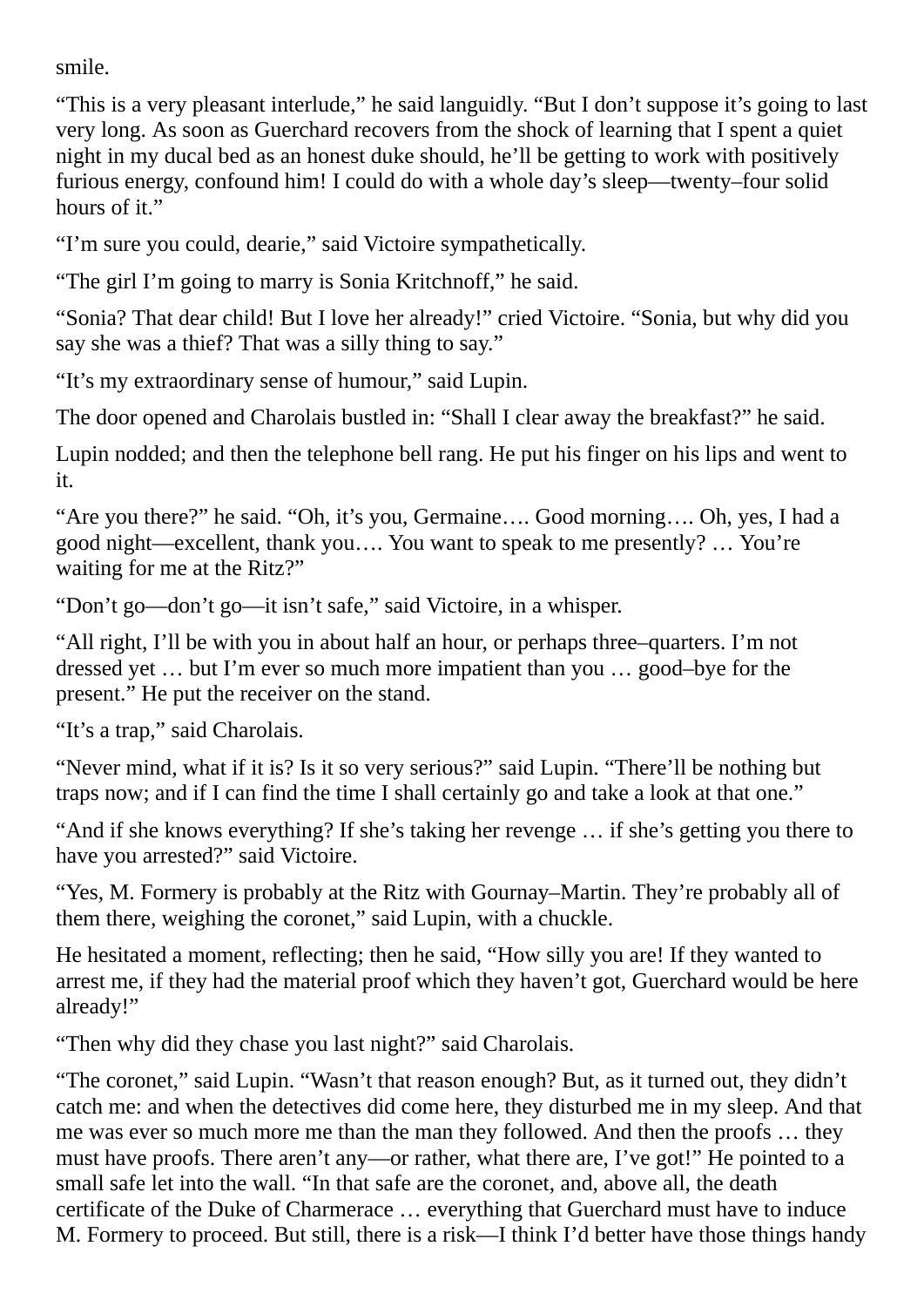in case I have to bolt."

He went into his bedroom and came back with the key of the safe and a kit–bag. He opened the safe and took out the coronet, the real coronet of the Princesse de Lamballe, and along with it a pocket–book with a few papers in it. He set the pocket–book on the table, ready to put in his coat–pocket when he should have dressed, and dropped the coronet into the kit–bag.

"I'm glad I have that death certificate; it makes it much safer," he said. "If ever they do nab me, I don't wish that rascal Guerchard to accuse me of having murdered the Duke. It might prejudice me badly. I've not murdered anybody yet."

"That comes of having a good heart," said Victoire proudly.

"Not even the Duke of Charmerace," said Charolais sadly. "And it would have been so easy when he was ill—just one little draught. And he was in such a perfect place—so out of the way—no doctors."

"You do have such disgusting ideas, Charolais," said Lupin, in a tone of severe reproof.

"Instead of which you went and saved his life," said Charolais, in a tone of deep discontent; and he went on clearing the table.

"I did, I did: I had grown quite fond of him," said Lupin, with a meditative air. "For one thing, he was so very like one. I'm not sure that he wasn't even better–looking."

"No; he was just like you," said Victoire, with decision. "Any one would have said you were twin brothers."

"It gave me quite a shock the first time I saw his portrait," said Lupin. "You remember, Charolais? It was three years ago, the day, or rather the night, of the first Gournay–Martin burglary at Charmerace. Do you remember?"

"Do I remember?" said Charolais. "It was I who pointed out the likeness to you. I said, 'He's the very spit of you, master.' And you said, 'There's something to be done with that, Charolais.' And then off you started for the ice and snow and found the Duke, and became his friend; and then he went and died, not that you'd have helped him to, if he hadn't."

"Poor Charmerace. He was indeed grand seigneur. With him a great name was about to be extinguished…. Did I hesitate? … No…. I continued it," said Lupin.

He paused and looked at the clock. "A quarter to eight," he said, hesitating. "Shall I telephone to Sonia, or shall I not? Oh, there's no hurry; let the poor child sleep on. She must be worn out after that night–journey and that cursed Guerchard's persecution yesterday. I'll dress first, and telephone to her afterwards. I'd better be getting dressed, by the way. The work I've got to do can't be done in pyjamas. I wish it could; for bed's the place for me. My wits aren't quite as clear as I could wish them to deal with an awkward business like this. Well, I must do the best I can with them."

He yawned and went to the bedroom, leaving the pocket–book on the table.

"Bring my shaving–water, Charolais, and shave me," he said, pausing; and he went into the bedroom and shut the door.

"Ah," said Victoire sadly, "what a pity it is! A few years ago he would have gone to the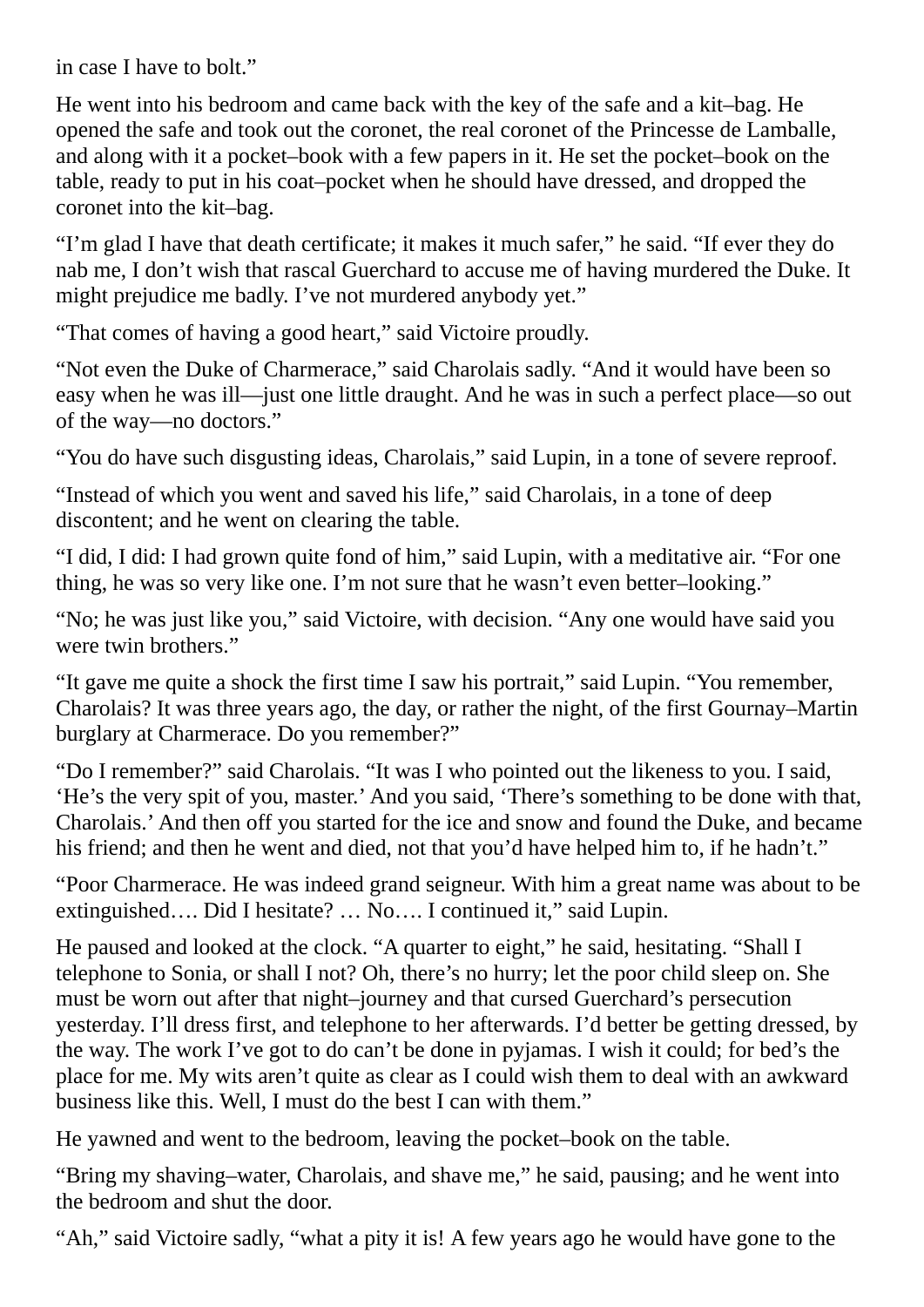Crusades; and to–day he steals coronets. What a pity it is!"

"I think myself that the best thing we can do is to pack up our belongings," said Charolais. "And I don't think we've much time to do it either. This particular game is at an end, you may take it from me."

"I hope to goodness it is: I want to get back to the country," said Victoire.

He took up the tray; and they went out of the room. On the landing they separated; she went upstairs and he went down. Presently he came up with the shaving water and shaved his master; for in the house in University Street he discharged the double functions of valet and butler. He had just finished his task when there came a ring at the front–door bell.

"You'd better go and see who it is," said Lupin.

"Bernard is answering the door," said Charolais. "But perhaps I'd better keep an eye on it myself; one never knows."

He put away the razor leisurely, and went. On the stairs he found Bonavent, mounting— Bonavent, disguised in the livery and fierce moustache of a porter from the Ritz.

"Why didn't you come to the servants' entrance?" said Charolais, with the truculent air of the servant of a duke and a stickler for his master's dignity.

"I didn't know that there was one," said Bonavent humbly. "Well, you ought to have known that there was; and it's plain enough to see. What is it you want?" said Charolais.

"I've brought a letter—a letter for the Duke of Charmerace," said Bonavent.

"Give it to me," said Charolais. "I'll take it to him."

"No, no; I'm to give it into the hands of the Duke himself and to nobody else," said Bonavent.

"Well, in that case, you'll have to wait till he's finished dressing," said Charolais.

They went on up to the stairs into the ante–room. Bonavent was walking straight into the smoking–room.

"Here! where are you going to? Wait here," said Charolais quickly. "Take a chair; sit down."

Bonavent sat down with a very stolid air, and Charolais looked at him doubtfully, in two minds whether to leave him there alone or not. Before he had decided there came a thundering knock on the front door, not only loud but protracted. Charolais looked round with a scared air: and then ran out of the room and down the stairs.

On the instant Bonavent was on his feet, and very far from stolid. He opened the door of the smoking–room very gently and peered in. It was empty. He slipped noiselessly across the room, a pair of clippers ready in his hand, and cut the wires of the telephone. His quick eye glanced round the room and fell on the pocket–book on the table. He snatched it up, and slipped it into the breast of his tunic. He had scarcely done it—one button of his tunic was still to fasten—when the bedroom door opened, and Lupin came out:

"What do you want?" he said sharply; and his keen eyes scanned the porter with a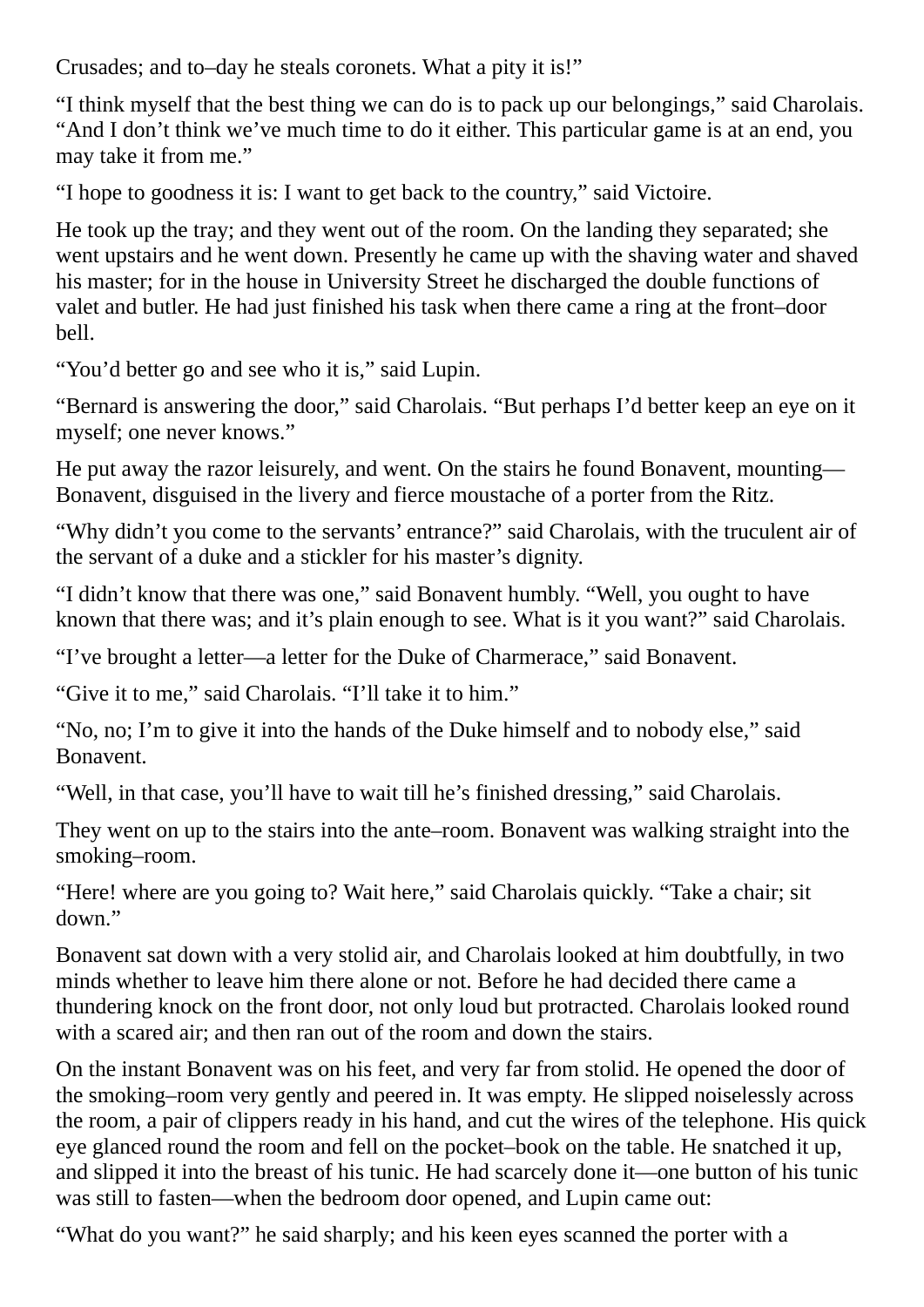disquieting penetration.

"I've brought a letter to the Duke of Charmerace, to be given into his own hands," said Bonavent, in a disguised voice.

"Give it to me," said Lupin, holding out his hand.

"But the Duke?" said Bonavent, hesitating.

"I am the Duke," said Lupin.

Bonavent gave him the letter, and turned to go.

"Don't go," said Lupin quietly. "Wait, there may be an answer."

There was a faint glitter in his eyes; but Bonavent missed it.

Charolais came into the room, and said, in a grumbling tone, "A run–away knock. I wish I could catch the brats; I'd warm them. They wouldn't go fetching me away from my work again, in a hurry, I can tell you."

Lupin opened the letter, and read it. As he read it, at first he frowned; then he smiled; and then he laughed joyously. It ran:

"SIR,"

"M. Guerchard has told me everything. With regard to Sonia I have judged you: a man who loves a thief can be nothing but a rogue. I have two pieces of news to announce to you: the death of the Duke of Charmerace, who died three years ago, and my intention of becoming engaged to his cousin and heir, M. de Relzieres, who will assume the title and the arms."

"For Mademoiselle Gournay–Martin," "Her maid, IRMA."

"She does write in shocking bad taste," said Lupin, shaking his head sadly. "Charolais, sit down and write a letter for me."

"Me?" said Charolais.

"Yes; you. It seems to be the fashion in financial circles; and I am bound to follow it when a lady sets it. Write me a letter," said Lupin.

Charolais went to the writing–table reluctantly, sat down, set a sheet of paper on the blotter, took a pen in his hand, and sighed painfully.

"Ready?" said Lupin; and he dictated:

"MADEMOISELLE,"

"I have a very robust constitution, and my indisposition will very soon be over. I shall have the honour of sending, this afternoon, my humble wedding present to the future Madame de Relzieres."

"For Jacques de Bartut, Marquis de Relzieres, Prince of Virieux, Duke of Charmerace." "His butler, ARSENE."

"Shall I write Arsene?" said Charolais, in a horrified tone.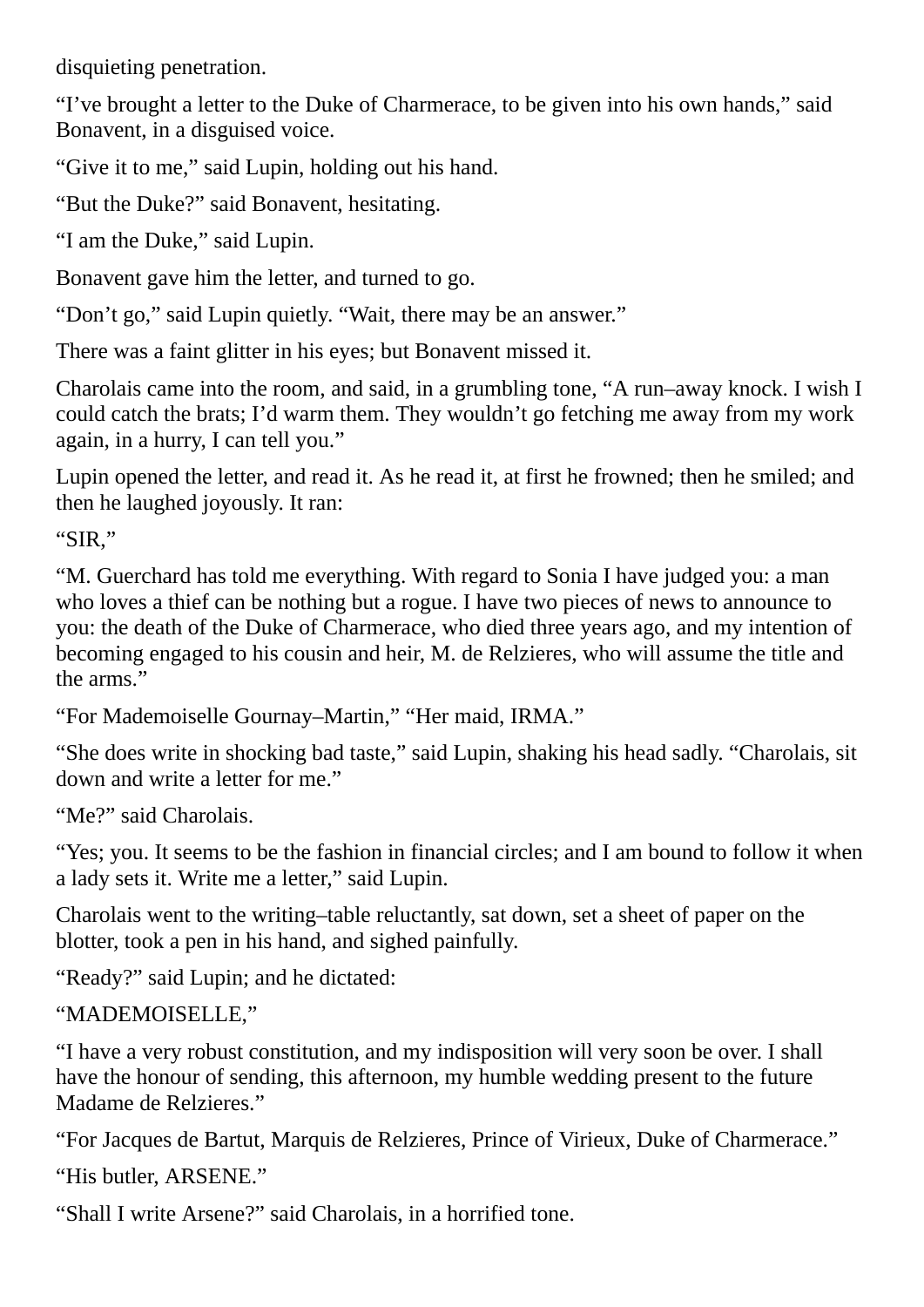"Why not?" said Lupin. "It's your charming name, isn't it?"

Bonavent pricked up his ears, and looked at Charolais with a new interest.

Charolais shrugged his shoulders, finished the letter, blotted it, put it in an envelope, addressed it, and handed it to Lupin.

"Take this to Mademoiselle Gournay–Martin," said Lupin, handing it to Bonavent.

Bonavent took the letter, turned, and had taken one step towards the door when Lupin sprang. His arm went round the detective's neck; he jerked him backwards off his feet, scragging him.

"Stir, and I'll break your neck!" he cried in a terrible voice; and then he said quietly to Charolais, "Just take my pocket–book out of this fellow's tunic."

Charolais, with deft fingers, ripped open the detective's tunic, and took out the pocket– book.

"This is what they call Jiu–jitsu, old chap! You'll be able to teach it to your colleagues," said Lupin. He loosed his grip on Bonavent, and knocked him straight with a thump in the back, and sent him flying across the room. Then he took the pocket–book from Charolais and made sure that its contents were untouched.

"Tell your master from me that if he wants to bring me down he'd better fire the gun himself," said Lupin contemptuously. "Show the gentleman out, Charolais."

Bonavent staggered to the door, paused, and turned on Lupin a face livid with fury.

"He will be here himself in ten minutes," he said.

"Many thanks for the information," said Lupin quietly.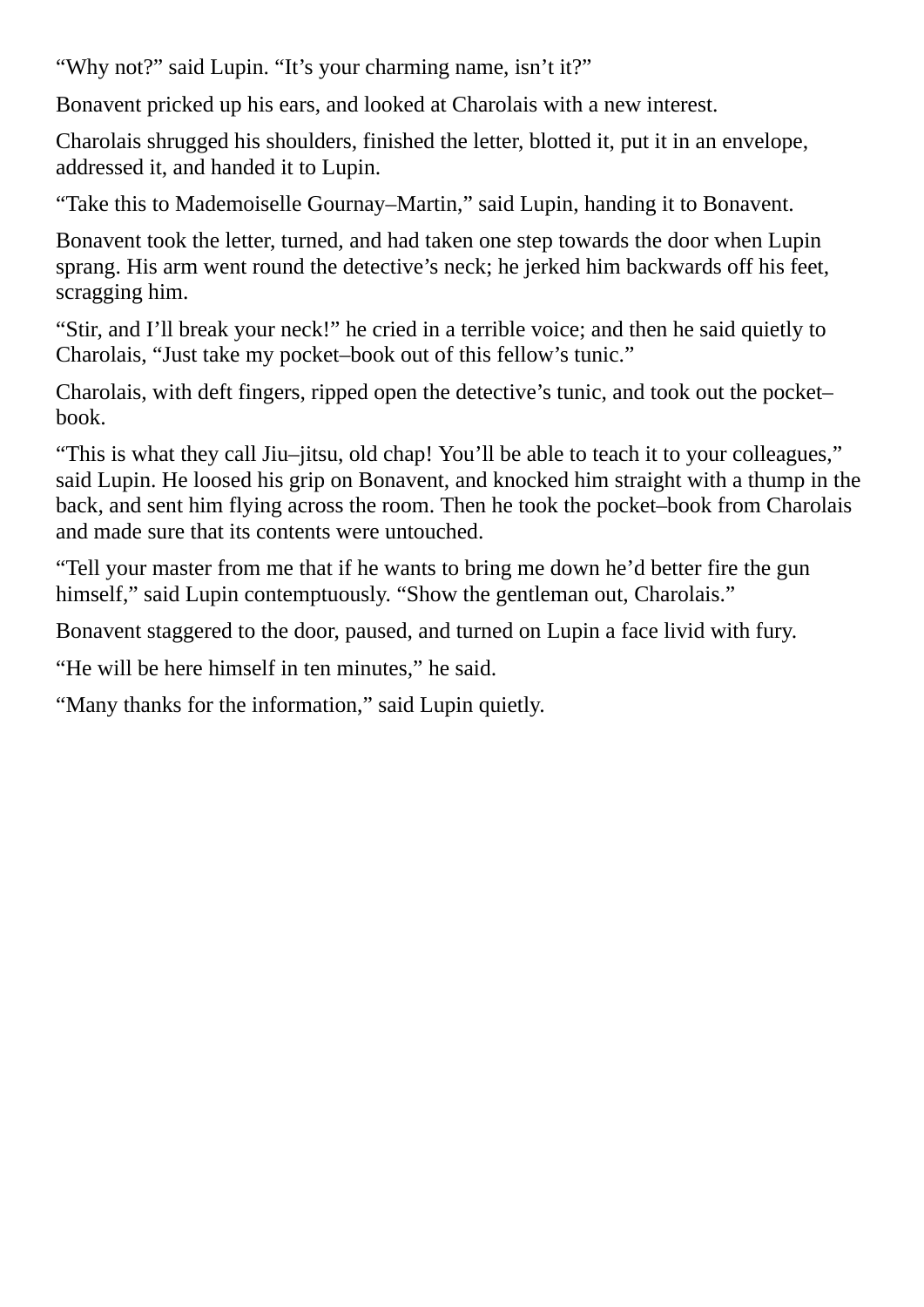## **XXII: THE BARGAIN**

Charolais conducted the detective down the stairs and let him out of the front door, cursing and threatening vengeance as he went. Charolais took no notice of his words—he was the well–trained servant. He came back upstairs, and on the landing called to Victoire and Bernard. They came hurrying down; and the three of them went into the smoking–room.

"Now we know where we are," said Lupin, with cheerful briskness. "Guerchard will be here in ten minutes with a warrant for my arrest. All of you clear out."

"It won't be so precious easy. The house is watched," said Charolais. "And I'll bet it's watched back and front."

"Well, slip out by the secret entrance. They haven't found that yet," said Lupin. "And meet me at the house at Passy."

Charolais and Bernard wanted no more telling; they ran to the book–case and pressed the buttons; the book–case slid aside; the doors opened and disclosed the lift. They stepped into it. Victoire had followed them. She paused and said: "And you? Are you coming?"

"In an instant I shall slip out the same way," he said.

"I'll wait for him. You go on," said Victoire; and the lift went down.

Lupin went to the telephone, rang the bell, and put the receiver to his ear.

"You've no time to waste telephoning. They may be here at any moment!" cried Victoire anxiously.

"I must. If I don't telephone Sonia will come here. She will run right into Guerchard's arms. Why the devil don't they answer? They must be deaf!" And he rang the bell again.

"Let's go to her! Let's get out of here!" cried Victoire, more anxiously. "There really isn't any time to waste."

"Go to her? But I don't know where she is. I lost my head last night," cried Lupin, suddenly anxious himself. "Are you there?" he shouted into the telephone. "She's at a little hotel near the Star…. Are you there? … But there are twenty hotels near the Star…. Are you there? …Oh, I did lose my head last night…. Are you there? Oh, hang this telephone! Here I'm fighting with a piece of furniture. And every second is important!"

He picked up the machine, shook it, saw that the wires were cut, and cried furiously: "Ha! They've played the telephone trick on me! That's Guerchard…. The swine!"

"And now you can come along!" cried Victoire.

"But that's just what I can't do!" he cried.

"But there's nothing more for you to do here, since you can no longer telephone," said Victoire, bewildered.

Lupin caught her arm and shook her, staring into her face with panic–stricken eyes. "But don't you understand that, since I haven't telephoned, she'll come here?" he cried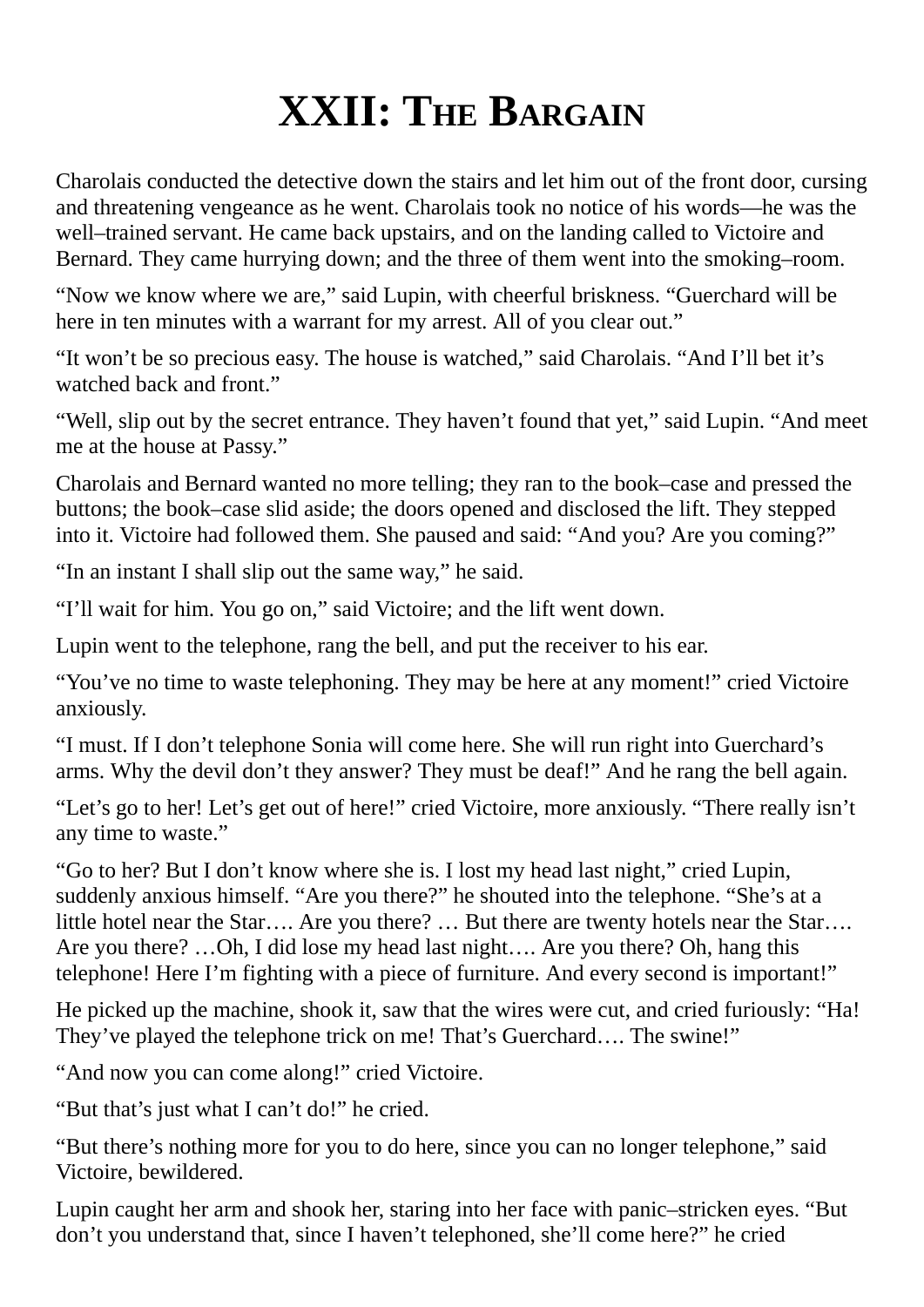hoarsely. "Five–and–twenty minutes past eight! At half–past eight she will start—start to come here."

His face had suddenly grown haggard; this new fear had brought back all the exhaustion of the night; his eyes were panic–stricken.

"But what about you?" said Victoire, wringing her hands.

"What about her?" said Lupin; and his voice thrilled with anguished dread.

"But you'll gain nothing by destroying both of you—nothing at all."

"I prefer it," said Lupin slowly, with a suddenly stubborn air.

"But they're coming to take you," cried Victoire, gripping his arm.

"Take me?" cried Lupin, freeing himself quietly from her grip. And he stood frowning, plunged in deep thought, weighing the chances, the risks, seeking a plan, saving devices.

He crossed the room to the writing–table, opened a drawer, and took out a cardboard box about eight inches square and set it on the table.

"They shall never take me alive," he said gloomily.

"Oh, hush, hush!" said Victoire. "I know very well that you're capable of anything … and they too—they'll destroy you. No, look you, you must go. They won't do anything to her —a child like that—so frail. She'll get off quite easily. You're coming, aren't you?"

"No, I'm not," said Lupin stubbornly.

"Oh, well, if you won't," said Victoire; and with an air of resolution she went to the side of the lift–well, and pressed the buttons. The doors closed; the book–case slid across. She sat down and folded her arms.

"What, you're not going to stop here?" cried Lupin.

"Make me stir if you can. I'm as fond of you as she is—you know I am," said Victoire, and her face set stonily obstinate.

Lupin begged her to go; ordered her to go; he seized her by the shoulder, shook her, and abused her like a pickpocket. She would not stir. He abandoned the effort, sat down, and knitted his brow again in profound and painful thought, working out his plan. Now and again his eyes flashed, once or twice they twinkled. Victoire watched his face with just the faintest hope on her own.

It was past five–and–twenty minutes to nine when the front–door bell rang. They gazed at one another with an unspoken question on their lips. The eyes of Victoire were scared, but in the eyes of Lupin the light of battle was gathering.

"It's her," said Victoire under her breath.

"No," said Lupin. "It's Guerchard."

He sprang to his feet with shining eyes. His lips were curved in a fighting smile. "The game isn't lost yet," he said in a tense, quiet voice. "I'm going to play it to the end. I've a card or two left still—good cards. I'm still the Duke of Charmerace." He turned to her.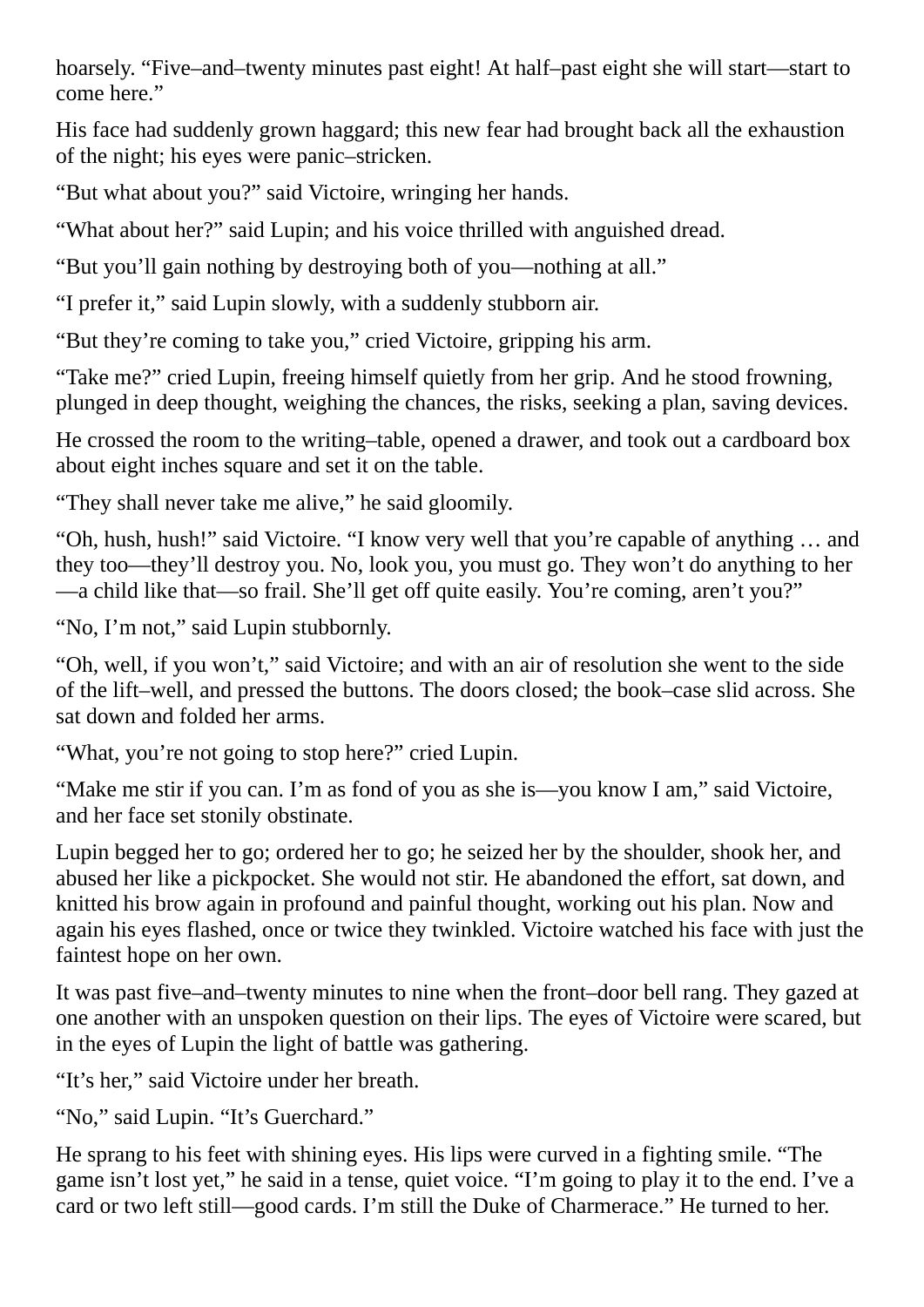"Now listen to me," he said. "Go down and open the door for him."

"What, you want me to?" said Victoire, in a shaky voice.

"Yes, I do. Listen to me carefully. When you have opened the door, slip out of it and watch the house. Don't go too far from it. Look out for Sonia. You'll see her coming. Stop her from entering, Victoire—stop her from entering." He spoke coolly, but his voice shook on the last words.

"But if Guerchard arrests me?" said Victoire.

"He won't. When he comes in, stand behind the door. He will be too eager to get to me to stop for you. Besides, for him you don't count in the game. Once you're out of the house, I'll hold him here for—for half an hour. That will leave a margin. Sonia will hurry here. She should be here in twelve minutes. Get her away to the house at Passy. If I don't come keep her there; she's to live with you. But I shall come."

As he spoke he was pushing her towards the door.

The bell rang again. They were at the top of the stairs.

"And suppose he does arrest me?" said Victoire breathlessly.

"Never mind, you must go all the same," said Lupin. "Don't give up hope—trust to me. Go—go—for my sake."

"I'm going, dearie," said Victoire; and she went down the stairs steadily, with a brave air.

He watched her half–way down the flight; then he muttered:

"If only she gets to Sonia in time."

He turned, went into the smoking–room, and shut the door. He sat quietly down in an easy chair, lighted a cigarette, and took up a paper. He heard the noise of the traffic in the street grow louder as the front door was opened. There was a pause; then he heard the door bang. There was the sound of a hasty footstep on the stairs; the door flew open, and Guerchard bounced into the room.

He stopped short in front of the door at the sight of Lupin, quietly reading, smoking at his ease. He had expected to find the bird flown. He stood still, hesitating, shuffling his feet all his doubts had returned; and Lupin smiled at him over the lowered paper.

Guerchard pulled himself together by a violent effort, and said jerkily, "Good–morning, Lupin."

"Good–morning, M. Guerchard," said Lupin, with an ambiguous smile and all the air of the Duke of Charmerace.

"You were expecting me? … I hope I haven't kept you waiting," said Guerchard, with an air of bravado.

"No, thank you: the time has passed quite quickly. I have so much to do in the morning always," said Lupin. "I hope you had a good night after that unfortunate business of the coronet. That was a disaster; and so unexpected too."

Guerchard came a few steps into the room, still hesitating: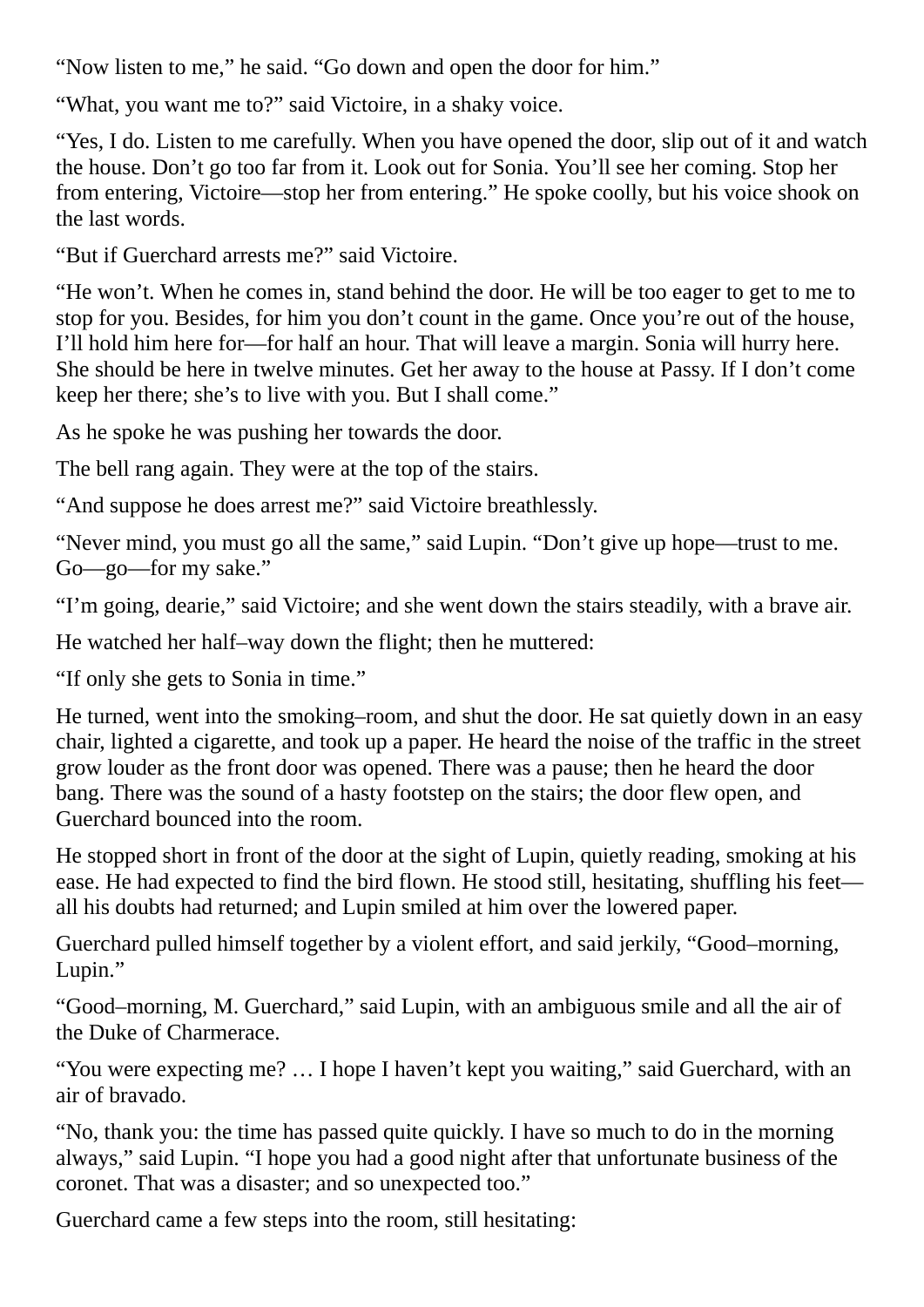"You've a very charming house here," he said, with a sneer.

"It's central," said Lupin carelessly. "You must please excuse me, if I cannot receive you as I should like; but all my servants have bolted. Those confounded detectives of yours have frightened them away."

"You needn't bother about that. I shall catch them," said Guerchard.

"If you do, I'm sure I wish you joy of them. Do, please, keep your hat on," said Lupin with ironic politeness.

Guerchard came slowly to the middle of the room, raising his hand to his hat, letting it fall again without taking it off. He sat down slowly facing him, and they gazed at one another with the wary eyes of duellists crossing swords at the beginning of a duel.

"Did you get M. Formery to sign a little warrant?" said Lupin, in a caressing tone full of quiet mockery.

"I did," said Guerchard through his teeth.

"And have you got it on you?" said Lupin.

"I have," said Guerchard.

"Against Lupin, or against the Duke of Charmerace?" said Lupin.

"Against Lupin, called Charmerace," said Guerchard.

"Well, that ought to cover me pretty well. Why don't you arrest me? What are you waiting for?" said Lupin. His face was entirely serene, his eyes were careless, his tone indifferent.

"I'm not waiting for anything," said Guerchard thickly; "but it gives me such pleasure that I wish to enjoy this minute to the utmost, Lupin," said Guerchard; and his eyes gloated on him.

"Lupin, himself," said Lupin, smiling.

"I hardly dare believe it," said Guerchard.

"You're quite right not to," said Lupin.

"Yes, I hardly dare believe it. You alive, here at my mercy?"

"Oh, dear no, not yet," said Lupin.

"Yes," said Guerchard, in a decisive tone. "And ever so much more than you think." He bent forwards towards him, with his hands on his knees, and said, "Do you know where Sonia Kritchnoff is at this moment?"

"What?" said Lupin sharply.

"I ask if you know where Sonia Kritchnoff is?" said Guerchard slowly, lingering over the words.

"Do you?" said Lupin.

"I do," said Guerchard triumphantly.

"Where is she?" said Lupin, in a tone of utter incredulity.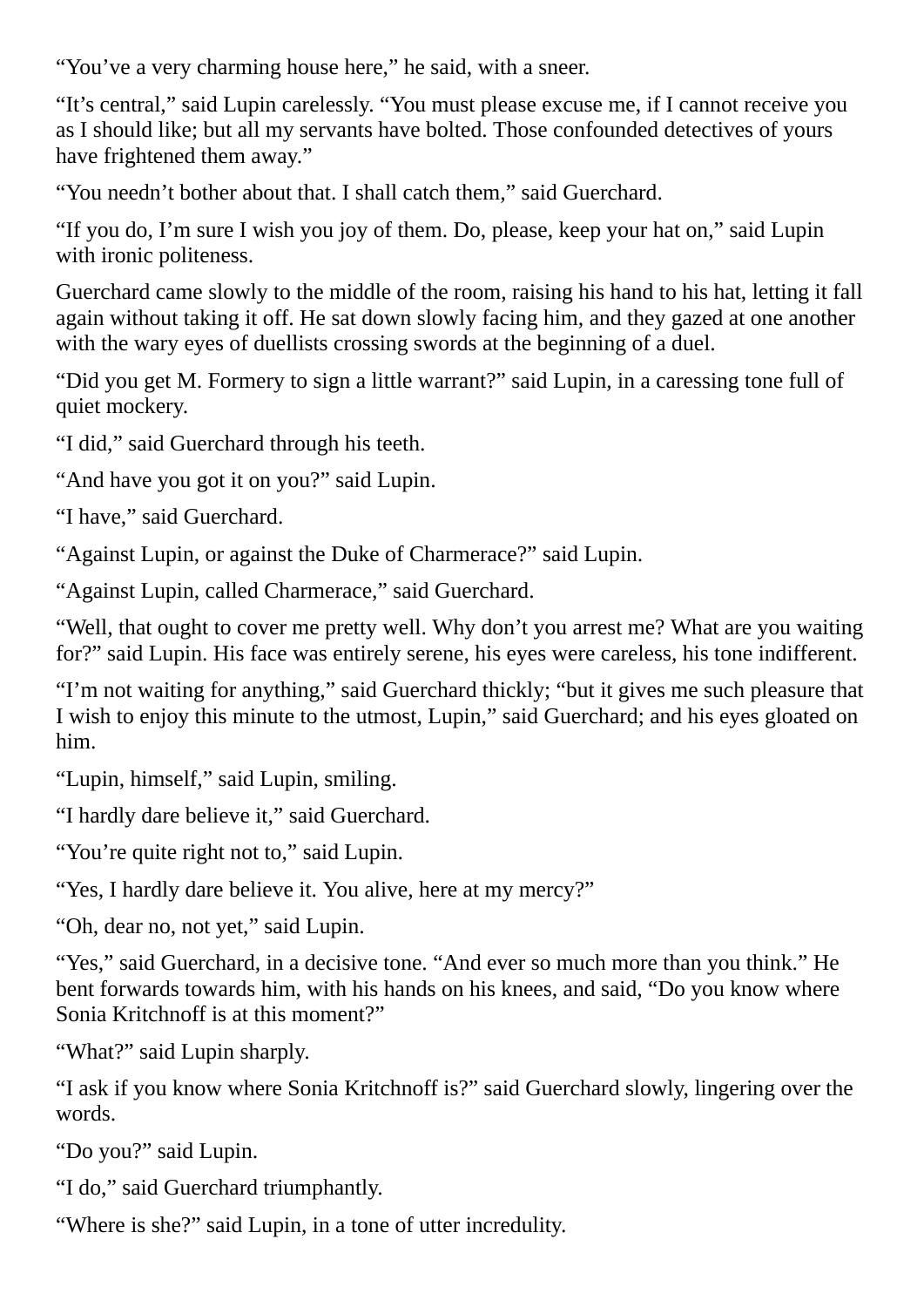"In a small hotel near the Star. The hotel has a telephone; and you can make sure," said Guerchard.

"Indeed? That's very interesting. What's the number of it?" said Lupin, in a mocking tone.

"555 Central: would you like to telephone to her?" said Guerchard; and he smiled triumphantly at the disabled instrument.

Lupin shock his head with a careless smile, and said, "Why should I telephone to her? What are you driving at?"

"Nothing … that's all," said Guerchard. And he leant back in his chair with an ugly smile on his face.

"Evidently nothing. For, after all, what has that child got to do with you? You're not interested in her, plainly. She's not big enough game for you. It's me you are hunting … it's me you hate … it's me you want. I've played you tricks enough for that, you old scoundrel. So you're going to leave that child in peace? … You're not going to revenge yourself on her? … It's all very well for you to be a policeman; it's all very well for you to hate me; but there are things one does not do." There was a ring of menace and appeal in the deep, ringing tones of his voice. "You're not going to do that, Guerchard…. You will not do it…. Me—yes—anything you like. But her—her you must not touch." He gazed at the detective with fierce, appealing eyes.

"That depends on you," said Guerchard curtly.

"On me?" cried Lupin, in genuine surprise.

"Yes, I've a little bargain to propose to you," said Guerchard.

"Have you?" said Lupin; and his watchful face was serene again, his smile almost pleasant.

"Yes," said Guerchard. And he paused, hesitating.

"Well, what is it you want?" said Lupin. "Out with it! Don't be shy about it."

"I offer you—"

"You offer me?" cried Lupin. "Then it isn't true. You're fooling me."

"Reassure yourself," said Guerchard coldly. "To you personally I offer nothing."

"Then you are sincere," said Lupin. "And putting me out of the question?"

"I offer you liberty."

"Who for? For my concierge?" said Lupin.

"Don't play the fool. You care only for a single person in the world. I hold you through her: Sonia Kritchnoff."

Lupin burst into a ringing, irrepressible laugh:

"Why, you're trying to blackmail me, you old sweep!" he cried.

"If you like to call it so," said Guerchard coldly.

Lupin rose and walked backwards and forwards across the room, frowning, calculating,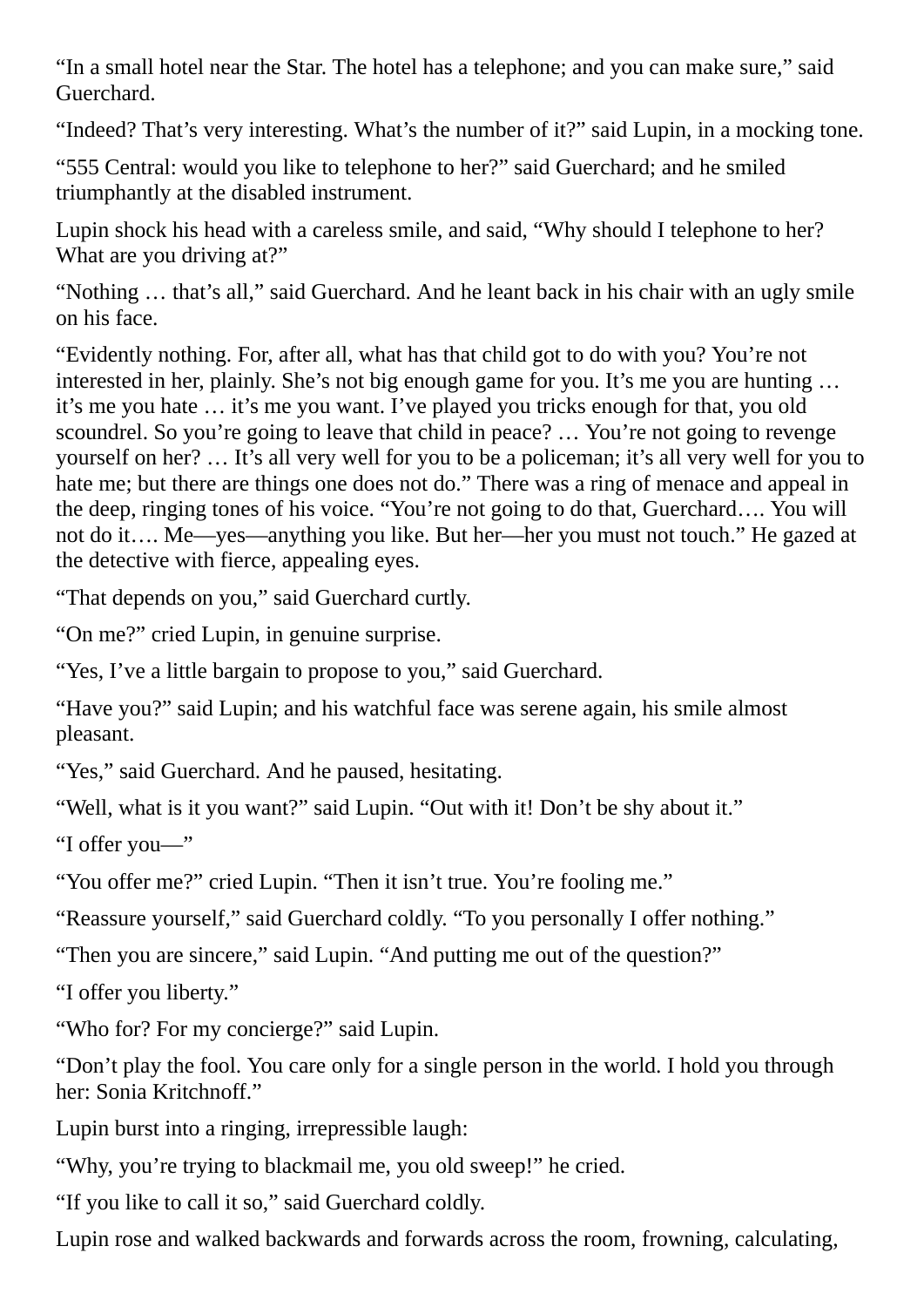glancing keenly at Guerchard, weighing him. Twice he looked at the clock.

He stopped and said coldly: "So be it. For the moment you're the stronger…. That won't last…. But you offer me this child's liberty."

"That's my offer," said Guerchard; and his eyes brightened at the prospect of success.

"Her complete liberty? … on your word of honour?" said Lupin; and he had something of the air of a cat playing with a mouse.

"On my word of honour," said Guerchard.

"Can you do it?" said Lupin, with a sudden air of doubt; and he looked sharply from Guerchard to the clock.

"I undertake to do it," said Guerchard confidently.

"But how?" said Lupin, looking at him with an expression of the gravest doubt.

"Oh, I'll put the thefts on your shoulders. That will let her out all right," said Guerchard.

"I've certainly good broad shoulders," said Lupin, with a bitter smile. He walked slowly up and down with an air that grew more and more depressed: it was almost the air of a beaten man. Then he stopped and faced Guerchard, and said: "And what is it you want in exchange?"

"Everything," said Guerchard, with the air of a man who is winning. "You must give me back the pictures, tapestry, Renaissance cabinets, the coronet, and all the information about the death of the Duke of Charmerace. Did you kill him?"

"If ever I commit suicide, you'll know all about it, my good Guerchard. You'll be there. You may even join me," said Lupin grimly; he resumed his pacing up and down the room.

"Done for, yes; I shall be done for," he said presently. "The fact is, you want my skin."

"Yes, I want your skin," said Guerchard, in a low, savage, vindictive tone.

"My skin," said Lupin thoughtfully.

"Are you going to do it? Think of that girl," said Guerchard, in a fresh access of uneasy anxiety.

Lupin laughed: "I can give you a glass of port," he said, "but I'm afraid that's all I can do for you."

"I'll throw Victoire in," said Guerchard.

"What?" cried Lupin. "You've arrested Victoire?" There was a ring of utter dismay, almost despair, in his tone.

"Yes; and I'll throw her in. She shall go scot–free. I won't bother with her," said Guerchard eagerly.

The front–door bell rang.

"Wait, wait. Let me think," said Lupin hoarsely; and he strove to adjust his jostling ideas, to meet with a fresh plan this fresh disaster.

He stood listening with all his ears. There were footsteps on the stairs, and the door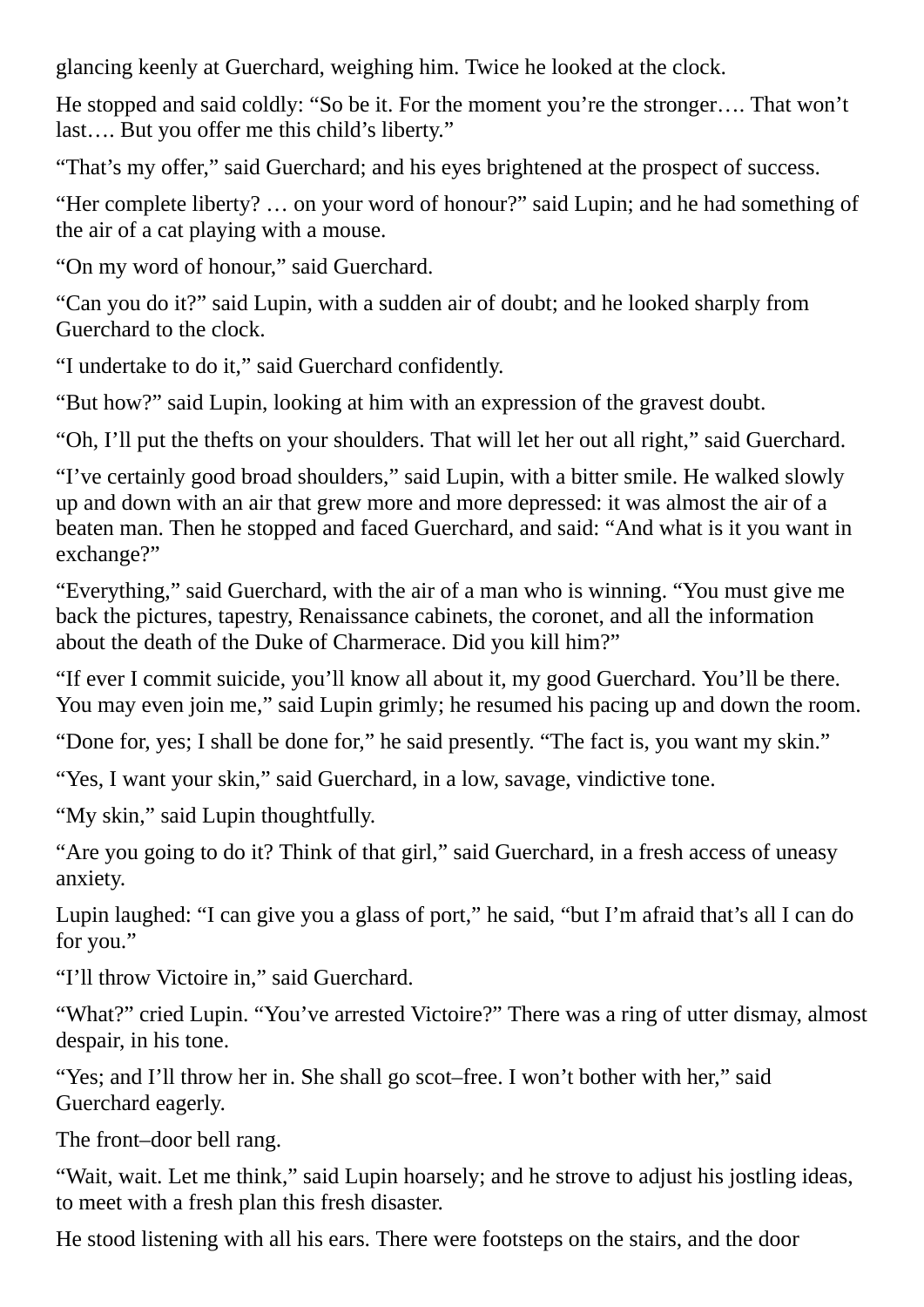opened. Dieusy stood on the threshold.

"Who is it?" said Guerchard.

"I accept—I accept everything," cried Lupin in a frantic tone.

"It's a tradesman; am I to detain him?" said Dieusy. "You told me to let you know who came and take instructions."

"A tradesman? Then I refuse!" cried Lupin, in an ecstasy of relief.

"No, you needn't keep him," said Guerchard, to Dieusy.

Dieusy went out and shut the door.

"You refuse?" said Guerchard.

"I refuse," said Lupin.

"I'm going to gaol that girl," said Guerchard savagely; and he took a step towards the door.

"Not for long," said Lupin quietly. "You have no proof."

"She'll furnish the proof all right herself—plenty of proofs," said Guerchard brutally. "What chance has a silly child like that got, when we really start questioning her? A delicate creature like that will crumple up before the end of the third day's cross– examination."

"You swine!" said Lupin. "You know well enough that I can do it—on my head—with a feeble child like that; and you know your Code; five years is the minimum," said Guerchard, in a tone of relentless brutality, watching him carefully, sticking to his hope.

"By Jove, I could wring your neck!" said Lupin, trembling with fury. By a violent effort he controlled himself, and said thoughtfully, "After all, if I give up everything to you, I shall be free to take it back one of these days."

"Oh, no doubt, when you come out of prison," said Guerchard ironically; and he laughed a grim, jeering laugh.

"I've got to go to prison first," said Lupin quietly.

"Pardon me—if you accept, I mean to arrest you," said Guerchard.

"Manifestly you'll arrest me if you can," said Lupin.

"Do you accept?" said Guerchard. And again his voice quivered with anxiety.

"Well," said Lupin. And he paused as if finally weighing the matter.

"Well?" said Guerchard, and his voice shook.

"Well—no!" said Lupin; and he laughed a mocking laugh.

"You won't?" said Guerchard between his teeth.

"No; you wish to catch me. This is just a ruse," said Lupin, in quiet, measured tones. "At bottom you don't care a hang about Sonia, Mademoiselle Kritchnoff. You will not arrest her. And then, if you did you have no proofs. There ARE no proofs. As for the pendant,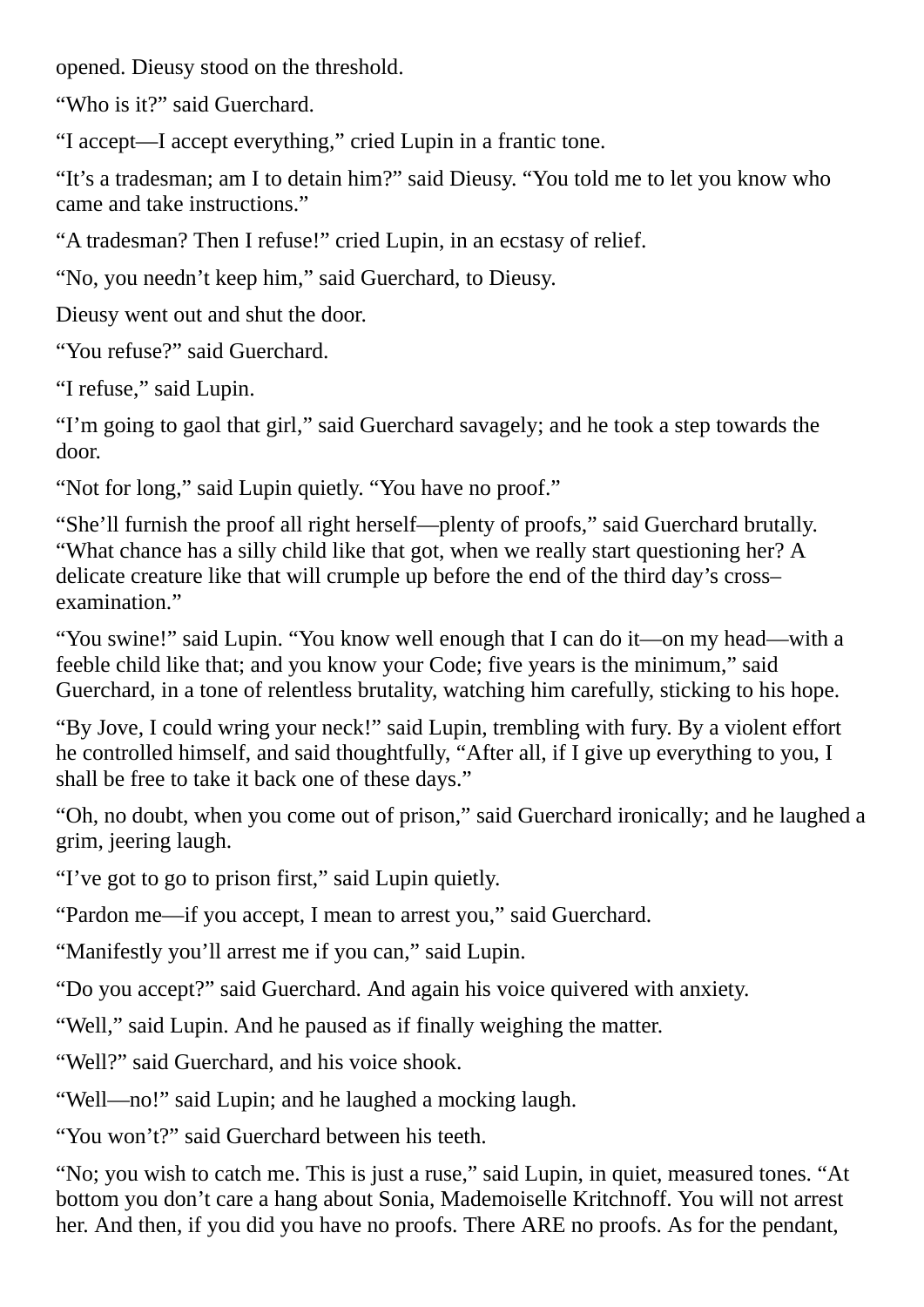you'd have to prove it. You can't prove it. You can't prove that it was in her possession one moment. Where is the pendant?" He paused, and then went on in the same quiet tone: "No, Guerchard; after having kept out of your clutches for the last ten years, I'm not going to be caught to save this child, who is not even in danger. She has a very useful friend in the Duke of Charmerace. I refuse."

Guerchard stared at him, scowling, biting his lips, seeking a fresh point of attack. For the moment he knew himself baffled, but he still clung tenaciously to the struggle in which victory would be so precious.

The front–door bell rang again.

"There's a lot of ringing at your bell this morning," said Guerchard, under his breath; and hope sprang afresh in him.

Again they stood silent, waiting.

Dieusy opened the door, put in his head, and said, "It's Mademoiselle Kritchnoff."

"Collar her! … Here's the warrant! … collar her!" shouted Guerchard, with savage, triumphant joy.

"Never! You shan't touch her! By Heaven, you shan't touch her!" cried Lupin frantically; and he sprang like a tiger at Guerchard.

Guerchard jumped to the other side of the table. "Will you accept, then?" he cried.

Lupin gripped the edge of the table with both hands, and stood panting, grinding his teeth, pale with fury. He stood silent and motionless for perhaps half a minute, gazing at Guerchard with burning, murderous eyes. Then he nodded his head.

"Let Mademoiselle Kritchnoff wait," said Guerchard, with a sigh of deep relief. Dieusy went out of the room.

"Now let us settle exactly how we stand," said Lupin, in a clear, incisive voice. "The bargain is this: If I give you the pictures, the tapestry, the cabinets, the coronet, and the death–certificate of the Duke of Charmerace, you give me your word of honour that Mademoiselle Kritchnoff shall not be touched."

"That's it!" said Guerchard eagerly.

"Once I deliver these things to you, Mademoiselle Kritchnoff passes out of the game."

"Yes," said Guerchard.

"Whatever happens afterwards. If I get back anything—if I escape—she goes scot–free," said Lupin.

"Yes," said Guerchard; and his eyes were shining.

"On your word of honour?" said Lupin.

"On my word of honour," said Guerchard.

"Very well," said Lupin, in a quiet, businesslike voice. "To begin with, here in this pocket–book you'll find all the documents relating to the death of the Duke of Charmerace. In it you will also find the receipt of the Plantin furniture repository at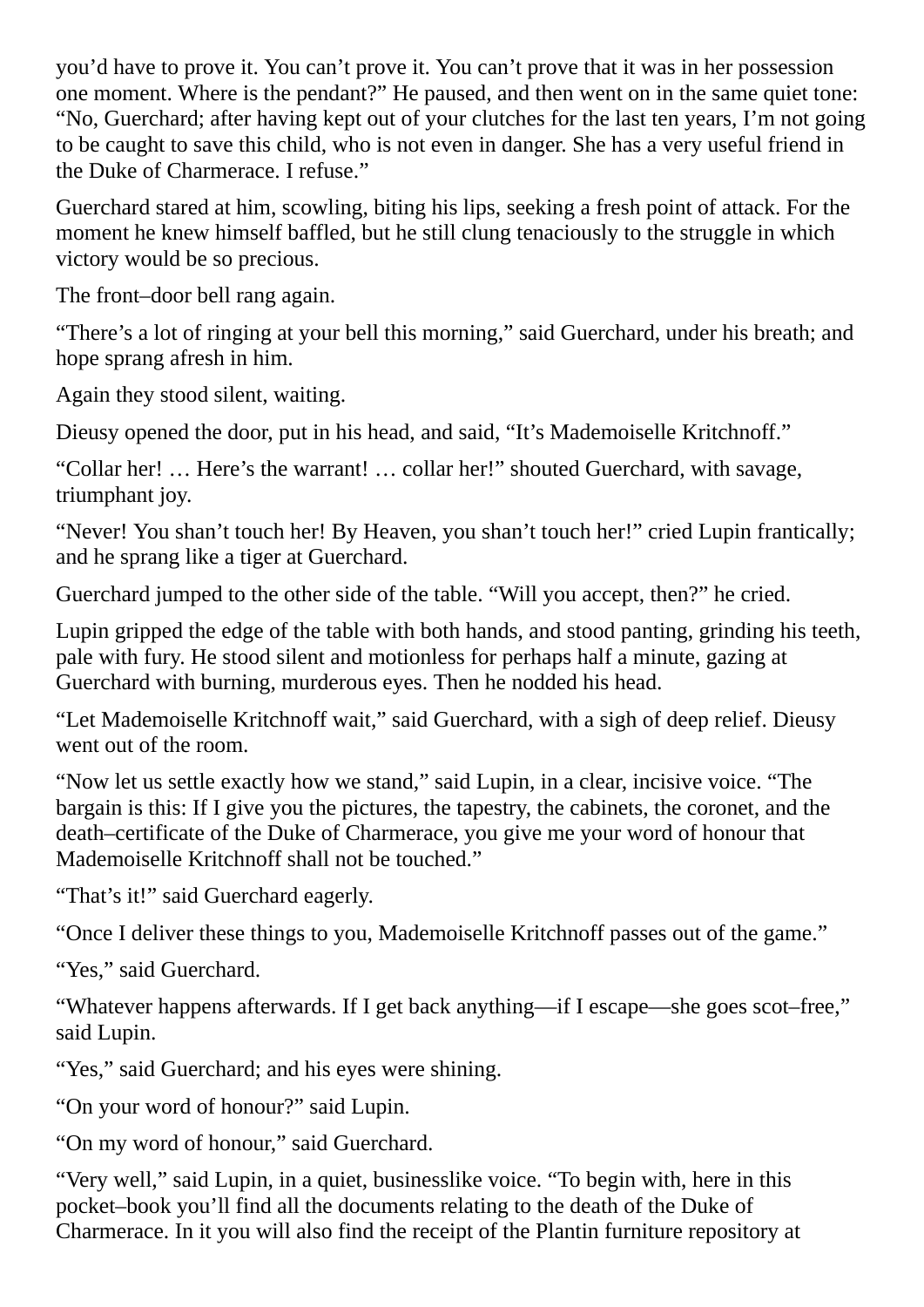Batignolles for the objects of art which I collected at Gournay–Martin's. I sent them to Batignolles because, in my letters asking the owners of valuables to forward them to me, I always make Batignolles the place to which they are to be sent; therefore I knew that you would never look there. They are all in cases; for, while you were making those valuable inquiries yesterday, my men were putting them into cases. You'll not find the receipt in the name of either the Duke of Charmerace or my own. It is in the name of a respected proprietor of Batignolles, a M. Pierre Servien. But he has lately left that charming suburb, and I do not think he will return to it."

Guerchard almost snatched the pocket–book out of his hand. He verified the documents in it with greedy eyes; and then he put them back in it, and stuffed it into the breast–pocket of his coat.

"And where's the coronet?" he said, in an excited voice.

"You're nearly standing on it," said Lupin.

"It's in that kit–bag at your feet, on the top of the change of clothes in it."

Guerchard snatched up the kit–bag, opened it, and took out the coronet.

"I'm afraid I haven't the case," said Lupin, in a tone of regret. "If you remember, I left it at Gournay–Martin's—in your charge."

Guerchard examined the coronet carefully. He looked at the stones in it; he weighed it in his right hand, and he weighed it in his left.

"Are you sure it's the real one?" said Lupin, in a tone of acute but affected anxiety. "Do not—oh, do not let us have any more of these painful mistakes about it. They are so wearing."

"Yes—yes—this is the real one," said Guerchard, with another deep sigh of relief.

"Well, have you done bleeding me?" said Lupin contemptuously.

"Your arms," said Guerchard quickly.

"They weren't in the bond," said Lupin. "But here you are." And he threw his revolver on the table.

Guerchard picked it up and put it into his pocket. He looked at Lupin as if he could not believe his eyes, gloating over him. Then he said in a deep, triumphant tone:

"And now for the handcuffs!"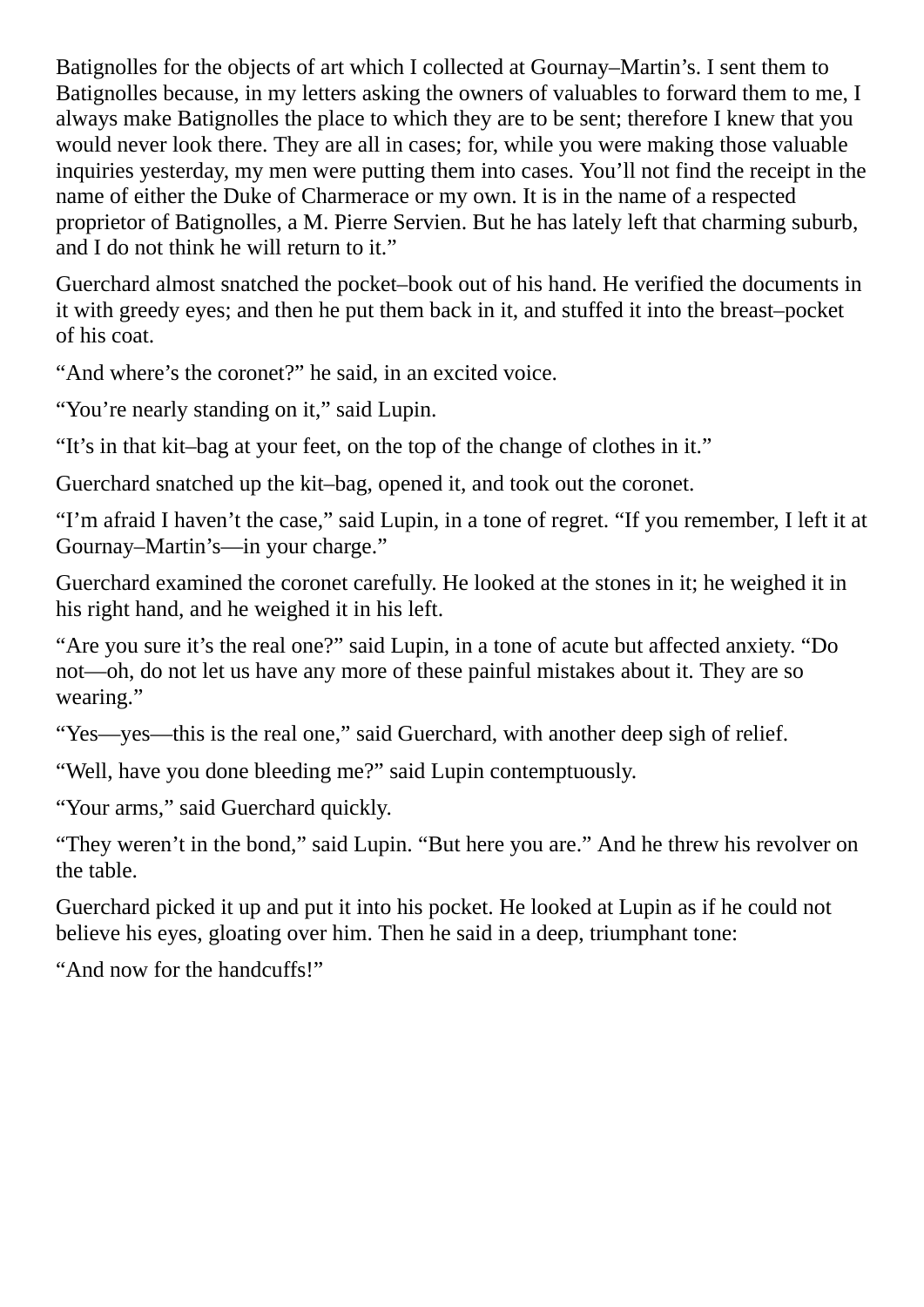## **XXIII: THE END OF THE DUEL**

"The handcuffs?" said Lupin; and his face fell. Then it cleared; and he added lightly, "After all, there's nothing like being careful; and, by Jove, with me you need to be. I might get away yet. What luck it is for you that I'm so soft, so little of a Charmerace, so human! Truly, I can't be much of a man of the world, to be in love like this!"

"Come, come, hold out your hands!" said Guerchard, jingling the handcuffs impatiently.

"I should like to see that child for the last time," said Lupin gently.

"All right," said Guerchard.

"Arsene Lupin—and nabbed by you! If you aren't in luck! Here you are!" said Lupin bitterly; and he held out his wrists.

Guerchard snapped the handcuffs on them with a grunt of satisfaction.

Lupin gazed down at them with a bitter face, and said: "Oh, you are in luck! You're not married by any chance?"

"Yes, yes; I am," said Guerchard hastily; and he went quickly to the door and opened it: "Dieusy!" he called. "Dieusy! Mademoiselle Kritchnoff is at liberty. Tell her so, and bring her in here."

Lupin started back, flushed and scowling; he cried: "With these things on my hands! … No! … I can't see her!"

Guerchard stood still, looking at him. Lupin's scowl slowly softened, and he said, half to himself, "But I should have liked to see her ... very much ... for if she goes like that ... I shall not know when or where—" He stopped short, raised his eyes, and said in a decided tone: "Ah, well, yes; I should like to see her."

"If you've quite made up your mind," said Guerchard impatiently, and he went into the anteroom.

Lupin stood very still, frowning thoughtfully. He heard footsteps on the stairs, and then the voice of Guerchard in the anteroom, saying, in a jeering tone, "You're free, mademoiselle; and you can thank the Duke for it. You owe your liberty to him."

"Free! And I owe it to him?" cried the voice of Sonia, ringing and golden with extravagant joy.

"Yes, mademoiselle," said Guerchard. "You owe it to him."

She came through the open door, flushed deliciously and smiling, her eyes brimming with tears of joy. Lupin had never seen her look half so adorable.

"Is it to you I owe it? Then I shall owe everything to you. Oh, thank you—thank you!" she cried, holding out her hands to him.

Lupin half turned away from her to hide his handcuffs.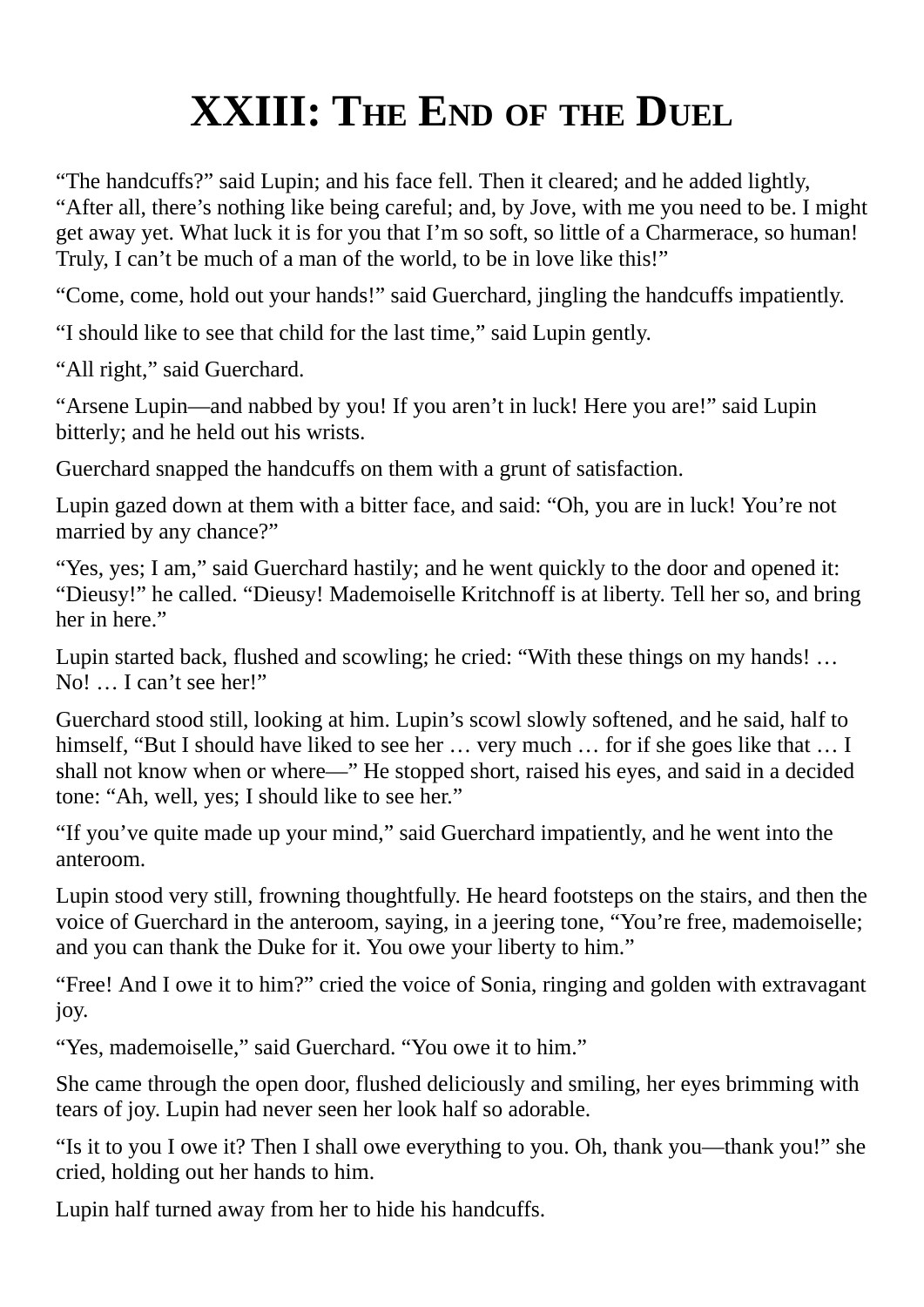She misunderstood the movement. Her face fell suddenly like that of a child rebuked: "Oh, I was wrong. I was wrong to come here!" she cried quickly, in changed, dolorous tones. "I thought yesterday ... I made a mistake ... pardon me. I'm going. I'm going."

Lupin was looking at her over his shoulder, standing sideways to hide the handcuffs. He said sadly. "Sonia—"

"No, no, I understand! It was impossible!" she cried quickly, cutting him short. "And yet if you only knew—if you knew how I have changed—with what a changed spirit I came here.... Ah, I swear that now I hate all my past. I loathe it. I swear that now the mere presence of a thief would overwhelm me with disgust."

"Hush!" said Lupin, flushing deeply, and wincing. "Hush!"

"But, after all, you're right," she said, in a gentler voice. "One can't wipe out what one has done. If I were to give back everything I've taken—if I were to spend years in remorse and repentance, it would be no use. In your eyes I should always be Sonia Kritchnoff, the thief!" The great tears welled slowly out of her eyes and rolled down her cheeks; she let them stream unheeded.

"Sonia!" cried Lupin, protesting.

But she would not hear him. She broke out with fresh vehemence, a feverish passion: "And yet, if I'd been a thief, like so many others… but you know why I stole. I'm not trying to defend myself, but, after all, I did it to keep honest; and when I loved you it was not the heart of a thief that thrilled, it was the heart of a poor girl who loved…that's all… who loved."

"You don't know what you're doing! You're torturing me! Be quiet!" cried Lupin hoarsely, beside himself.

"Never mind…I'm going…we shall never see one another any more," she sobbed. "But will you…will you shake hands just for the last time?"

"No!" cried Lupin.

"You won't?" wailed Sonia in a heartrending tone.

"I can't!" cried Lupin.

"You ought not to be like this…. Last night … if you were going to let me go like this … last night … it was wrong," she wailed, and turned to go.

"Wait, Sonia! Wait!" cried Lupin hoarsely. "A moment ago you said something…. You said that the mere presence of a thief would overwhelm you with disgust. Is that true?"

"Yes, I swear it is," cried Sonia.

Guerchard appeared in the doorway.

"And if I were not the man you believe?" said Lupin sombrely.

"What?" said Sonia; and a faint bewilderment mingled with her grief. "If I were not the Duke of Charmerace?"

"Not the Duke?"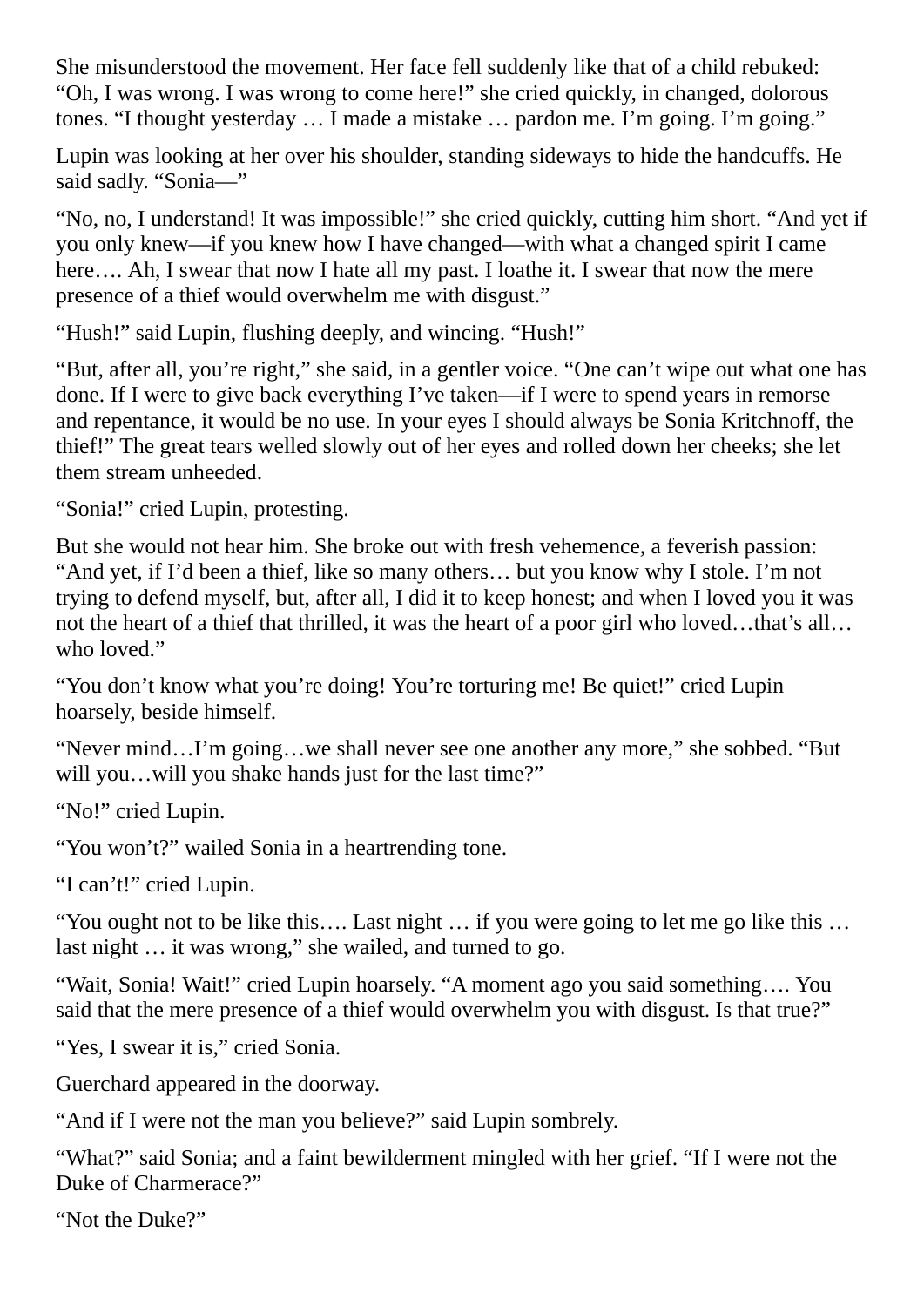"If I were not an honest man?" said Lupin.

"You?" cried Sonia.

"If I were a thief? If I were—"

"Arsene Lupin," jeered Guerchard from the door.

Lupin turned and held out his manacled wrists for her to see.

"Arsene Lupin! … it's … it's true!" stammered Sonia. "But then, but then … it must be for my sake that you've given yourself up. And it's for me you're going to prison. Oh, Heavens! How happy I am!"

She sprang to him, threw her arms round his neck, and pressed her lips to his.

"And that's what women call repenting," said Guerchard.

He shrugged his shoulders, went out on to the landing, and called to the policeman in the hall to bid the driver of the prison–van, which was waiting, bring it up to the door.

"Oh, this is incredible!" cried Lupin, in a trembling voice; and he kissed Sonia's lips and eyes and hair. "To think that you love me enough to go on loving me in spite of this—in spite of the fact that I'm Arsene Lupin. Oh, after this, I'll become an honest man! It's the least I can do. I'll retire."

"You will?" cried Sonia.

"Upon my soul, I will!" cried Lupin; and he kissed her again and again.

Guerchard came back into the room. He looked at them with a cynical grin, and said, "Time's up."

"Oh, Guerchard, after so many others, I owe you the best minute of my life!" cried Lupin.

Bonavent, still in his porter's livery, came hurrying through the anteroom: "Master," he cried, "I've found it."

"Found what?" said Guerchard.

"The secret entrance. It opens into that little side street. We haven't got the door open yet; but we soon shall."

"The last link in the chain," said Guerchard, with warm satisfaction. "Come along, Lupin."

"But he's going to take you away! We're going to be separated!" cried Sonia, in a sudden anguish of realization.

"It's all the same to me now!" cried Lupin, in the voice of a conqueror.

"Yes, but not to me!" cried Sonia, wringing her hands.

"Now you must keep calm and go. I'm not going to prison," said Lupin, in a low voice. "Wait in the hall, if you can. Stop and talk to Victoire; condole with her. If they turn you out of the house, wait close to the front door."

"Come, mademoiselle," said Guerchard. "You must go."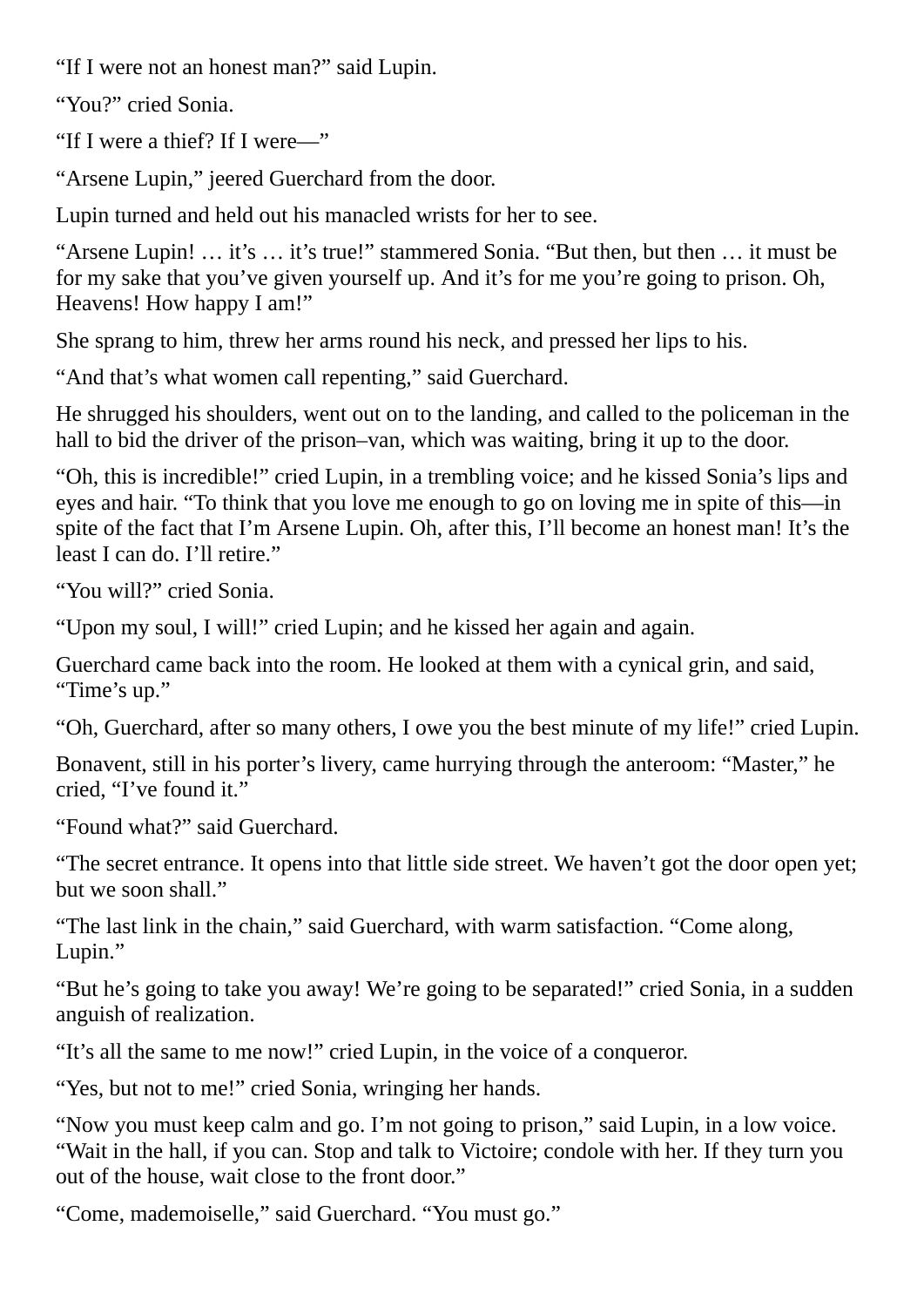"Go, Sonia, go—good–bye—good–bye," said Lupin; and he kissed her.

She went quietly out of the room, her handkerchief to her eyes. Guerchard held open the door for her, and kept it open, with his hand still on the handle; he said to Lupin: "Come along."

Lupin yawned, stretched himself, and said coolly, "My dear Guerchard, what I want after the last two nights is rest—rest." He walked quickly across the room and stretched himself comfortably at full length on the couch.

"Come, get up," said Guerchard roughly. "The prison–van is waiting for you. That ought to fetch you out of your dream."

"Really, you do say the most unlucky things," said Lupin gaily.

He had resumed his flippant, light–hearted air; his voice rang as lightly and pleasantly as if he had not a care in the world.

"Do you mean that you refuse to come?" cried Guerchard in a rough, threatening tone.

"Oh, no," said Lupin quickly: and he rose.

"Then come along!" said Guerchard.

"No," said Lupin, "after all, it's too early." Once more he stretched himself out on the couch, and added languidly, "I'm lunching at the English Embassy."

"Now, you be careful!" cried Guerchard angrily. "Our parts are changed. If you're snatching at a last straw, it's waste of time. All your tricks—I know them. Understand, you rogue, I know them."

"You know them?" said Lupin with a smile, rising. "It's fatality!"

He stood before Guerchard, twisting his hands and wrists curiously. Half a dozen swift movements; and he held out his handcuffs in one hand and threw them on the floor.

"Did you know that trick, Guerchard? One of these days I shall teach you to invite me to lunch," he said slowly, in a mocking tone; and he gazed at the detective with menacing, dangerous eyes.

"Come, come, we've had enough of this!" cried Guerchard, in mingled astonishment, anger, and alarm. "Bonavent! Boursin! Dieusy! Here! Help! Help!" he shouted.

"Now listen, Guerchard, and understand that I'm not humbugging," said Lupin quickly, in clear, compelling tones. "If Sonia, just now, had had one word, one gesture of contempt for me, I'd have given way—yielded …half–yielded, at any rate; for, rather than fall into your triumphant clutches, I'd have blown my brains out. I've now to choose between happiness, life with Sonia, or prison. Well, I've chosen. I will live happy with her, or else, my dear Guerchard, I'll die with you. Now let your men come—I'm ready for them."

Guerchard ran to the door and shouted again.

"I think the fat's in the fire now," said Lupin, laughing.

He sprang to the table, opened the cardboard box, whipped off the top layer of cotton– wool, and took out a shining bomb.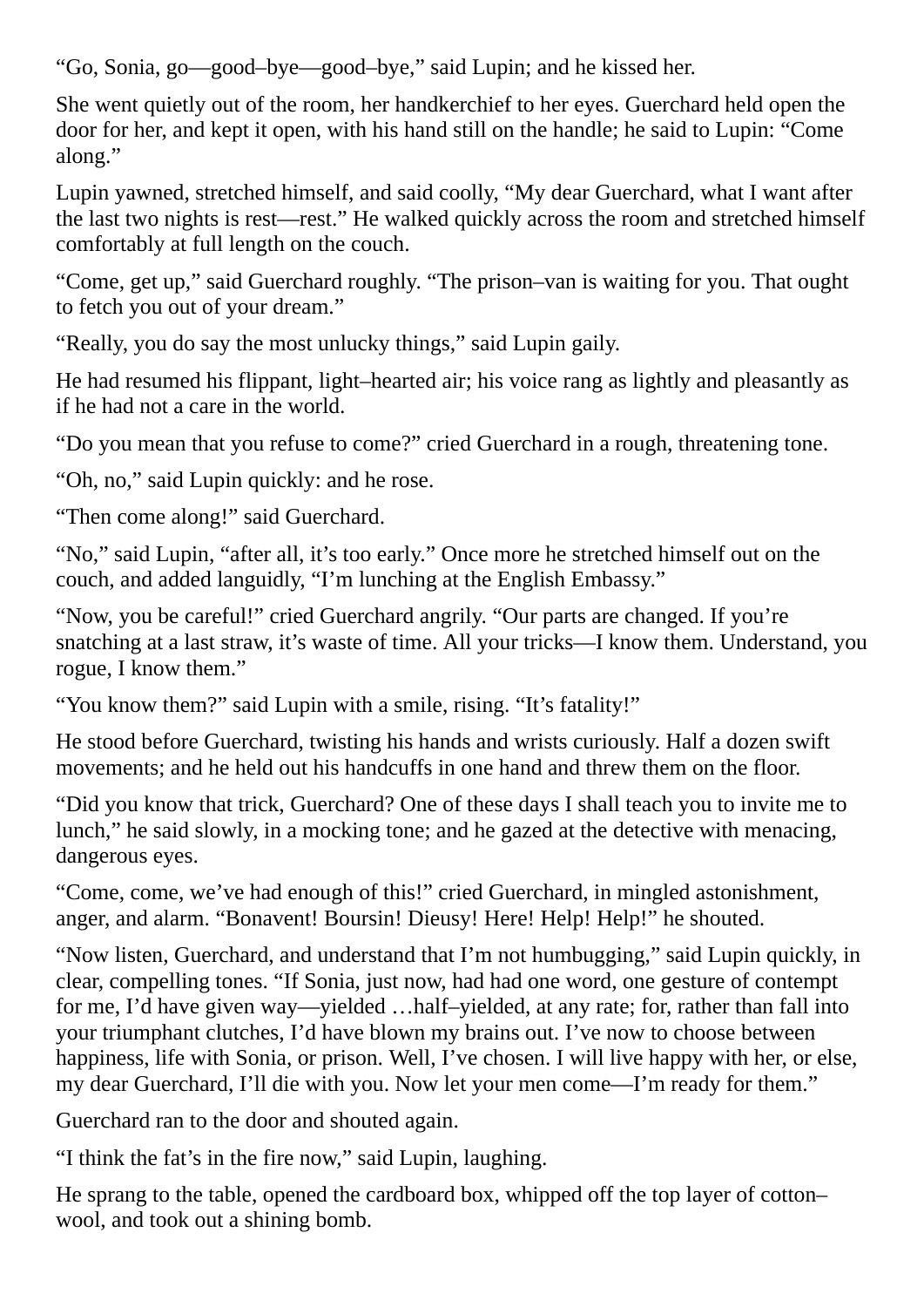He sprang to the wall, pressed the button, the bookshelf glided slowly to one side, the lift rose to the level of the floor and its doors flew open just as the detectives rushed in.

"Collar him!" yelled Guerchard.

"Stand back—hands up!" cried Lupin, in a terrible voice, raising his right hand high above his head. "You know what this is ... a bomb.... Come and collar me now, you swine! ... Hands up, you … Guerchard!"

"You silly funks!" roared Guerchard. "Do you think he'd dare?"

"Come and see!" cried Lupin.

"I will!" cried Guerchard. And he took a step forward.

As one man his detectives threw themselves upon him. Three of them gripped his arms, a fourth gripped him round the waist; and they all shouted at him together, not to be a madman! … To look at Lupin's eyes! … That Lupin was off his head!

"What miserable swine you are!" cried Lupin scornfully. He sprang forward, caught up the kit–bag in his left hand, and tossed it behind him into the lift. "You dirty crew!" he cried again. "Oh, why isn't there a photographer here? And now, Guerchard, you thief, give me back my pocket–book."

"Never!" screamed Guerchard, struggling with his men, purple with fury.

"Oh, Lord, master! Do be careful! Don't rile him!" cried Bonavent in an agony.

"What? Do you want me to smash up the whole lot?" roared Lupin, in a furious, terrible voice. "Do I look as if I were bluffing, you fools?"

"Let him have his way, master!" cried Dieusy.

"Yes, yes!" cried Bonavent.

"Let him have his way!" cried another.

"Give him his pocket–book!" cried a third.

"Never!" howled Guerchard.

"It's in his pocket—his breast–pocket! Be smart!" roared Lupin.

"Come, come, it's got to be given to him," cried Bonavent. "Hold the master tight!" And he thrust his hand into the breast of Guerchard's coat, and tore out the pocket–book.

"Throw it on the table!" cried Lupin.

Bonavent threw it on to the table; and it slid along it right to Lupin. He caught it in his left hand, and slipped it into his pocket. "Good!" he said. And then he yelled ferociously, "Look out for the bomb!" and made a feint of throwing it.

The whole group fell back with an odd, unanimous, sighing groan.

Lupin sprang into the lift, and the doors closed over the opening. There was a great sigh of relief from the frightened detectives, and then the chunking of machinery as the lift sank.

Their grip on Guerchard loosened. He shook himself free, and shouted, "After him! You've got to make up for this! Down into the cellars, some of you! Others go to the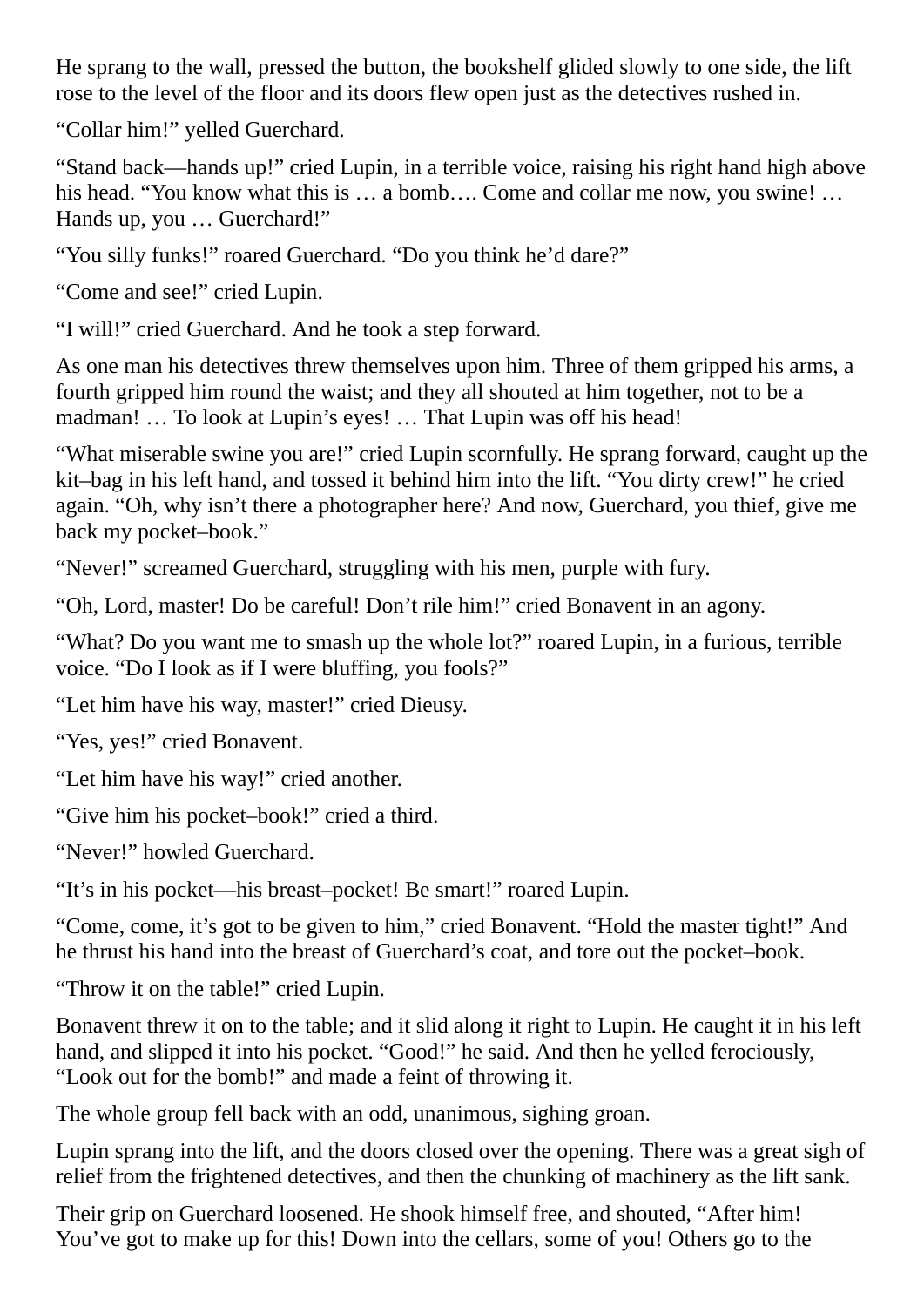secret entrance! Others to the servants' entrance! Get into the street! Be smart! Dieusy, take the lift with me!"

The others ran out of the room and down the stairs, but with no great heartiness, since their minds were still quite full of the bomb, and Lupin still had it with him. Guerchard and Dieusy dashed at the doors of the opening of the lift–well, pulling and wrenching at them. Suddenly there was a click; and they heard the grunting of the machinery. There was a little bump and a jerk, the doors flew open of themselves; and there was the lift, empty, ready for them. They jumped into it; Guerchard's quick eye caught the button, and he pressed it. The doors banged to, and, to his horror, the lift shot upwards about eight feet, and stuck between the floors.

As the lift stuck, a second compartment, exactly like the one Guerchard and Dieusy were in, came up to the level of the floor of the smoking–room; the doors opened, and there was Lupin. But again how changed! The clothes of the Duke of Charmerace littered the floor; the kit–bag was open; and he was wearing the very clothes of Chief–Inspector Guerchard, his seedy top–hat, his cloak. He wore also Guerchard's sparse, lank, black hair, his little, bristling, black moustache. His figure, hidden by the cloak, seemed to have shrunk to the size of Guerchard's.

He sat before a mirror in the wall of the lift, a make–up box on the seat beside him. He darkened his eyebrows, and put a line or two about his eyes. That done he looked at himself earnestly for two or three minutes; and, as he looked, a truly marvellous transformation took place: the features of Arsene Lupin, of the Duke of Charmerace, decomposed, actually decomposed, into the features of Jean Guerchard. He looked at himself and laughed, the gentle, husky laugh of Guerchard.

He rose, transferred the pocket–book to the coat he was wearing, picked up the bomb, came out into the smoking–room, and listened. A muffled roaring thumping came from the well of the lift. It almost sounded as if, in their exasperation, Guerchard and Dieusy were engaged in a struggle to the death. Smiling pleasantly, he stole to the window and looked out. His eyes brightened at the sight of the motor–car, Guerchard's car, waiting just before the front door and in charge of a policeman. He stole to the head of the stairs, and looked down into the hall. Victoire was sitting huddled together on a chair; Sonia stood beside her, talking to her in a low voice; and, keeping guard on Victoire, stood a brown–faced, active, nervous policeman, all alertness, briskness, keenness.

"Hi! officer! come up here! Be smart," cried Lupin over the bannisters, in the husky, gentle voice of Chief–Inspector Guerchard.

The policeman looked up, recognized the great detective, and came bounding zealously up the stairs.

Lupin led the way through the anteroom into the sitting–room. Then he said sharply: "You have your revolver?"

"Yes," said the young policeman. And he drew it with a flourish.

"Put it away! Put it away at once!" said Lupin very smartly. "You're not to use it. You're not to use it on any account! You understand?"

"Yes," said the policeman firmly; and with a slightly bewildered air he put the revolver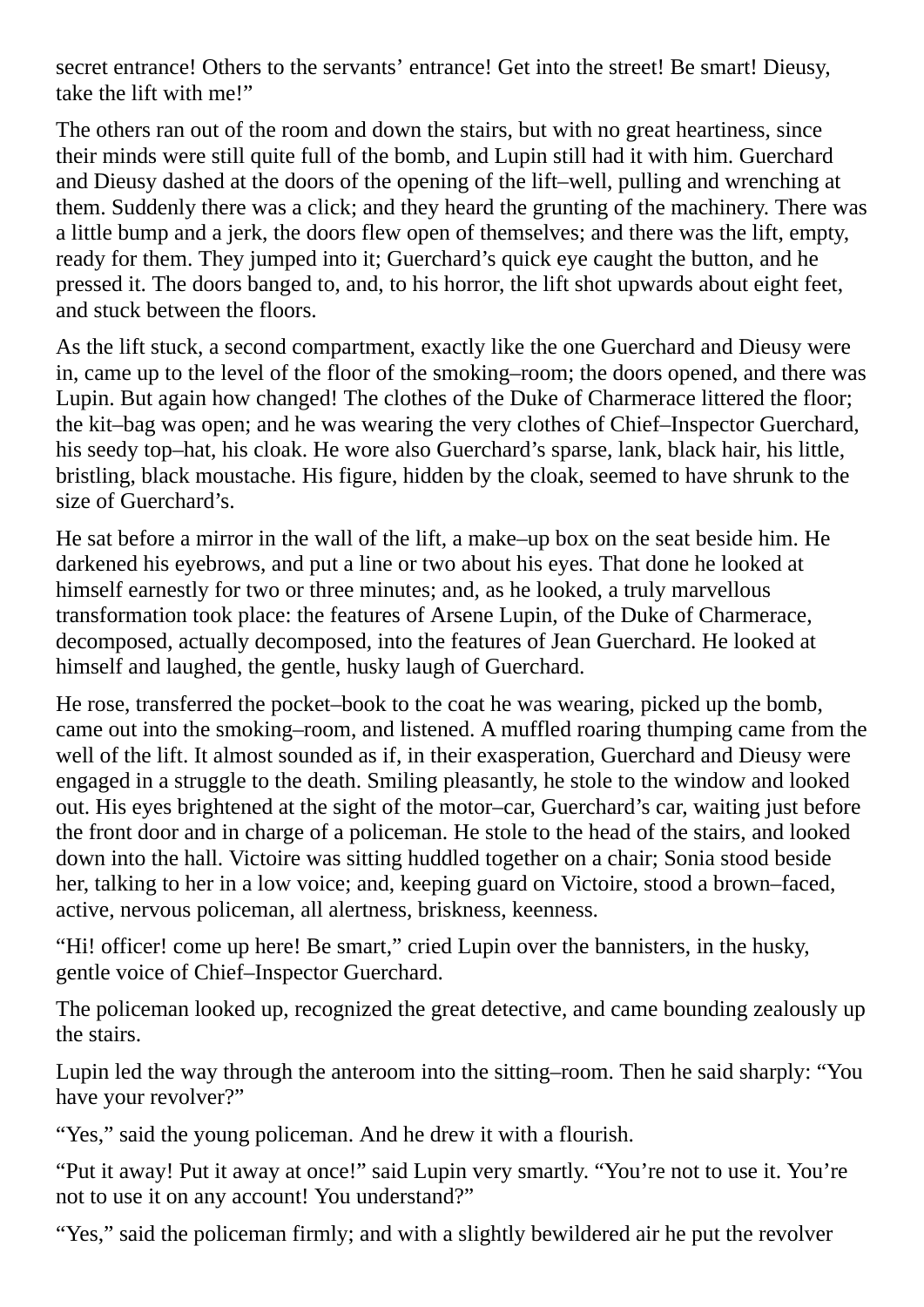away.

"Here! Stand here!" cried Lupin, raising his voice. And he caught the policeman's arm, and hustled him roughly to the front of the doors of the lift–well. "Do you see these doors? Do you see them?" he snapped.

"Yes, yes," said the policeman, glaring at them.

"They're the doors of a lift," said Lupin. "In that lift are Dieusy and Lupin. You know Dieusy?"

"Yes, yes," said the policeman.

"There are only Dieusy and Lupin in the lift. They are struggling together. You can hear them," shouted Lupin in the policeman's ear. "Lupin is disguised. You understand— Dieusy and a disguised man are in the lift. The disguised man is Lupin. Directly the lift descends and the doors open, throw yourself on him! Hold him! Shout for assistance!" He almost bellowed the last words into the policeman's ear.

"Yes, yes," said the policeman. And he braced himself before the doors of the lift–well, gazing at them with harried eyes, as if he expected them to bite him.

"Be brave! Be ready to die in the discharge of your duty!" bellowed Lupin; and he walked out of the room, shut the door, and turned the key.

The policeman stood listening to the noise of the struggle in the lift, himself strung up to fighting point; he was panting. Lupin's instructions were whirling and dancing in his head.

Lupin went quietly down the stairs. Victoire and Sonia saw him coming. Victoire rose; and as he came to the bottom of the stairs Sonia stepped forward and said in an anxious, pleading voice:

"Oh, M. Guerchard, where is he?"

"He's here," said Lupin, in his natural voice.

Sonia sprang to him with outstretched arms.

"It's you! It IS you!" she cried.

"Just look how like him I am!" said Lupin, laughing triumphantly. "But do I look quite ruffian enough?"

"Oh, NO! You couldn't!" cried Sonia.

"Isn't he a wonder?" said Victoire.

"This time the Duke of Charmerace is dead, for good and all," said Lupin.

"No; it's Lupin that's dead," said Sonia softly.

"Lupin?" he said, surprised.

"Yes," said Sonia firmly.

"It would be a terrible loss, you know—a loss for France," said Lupin gravely.

"Never mind," said Sonia.